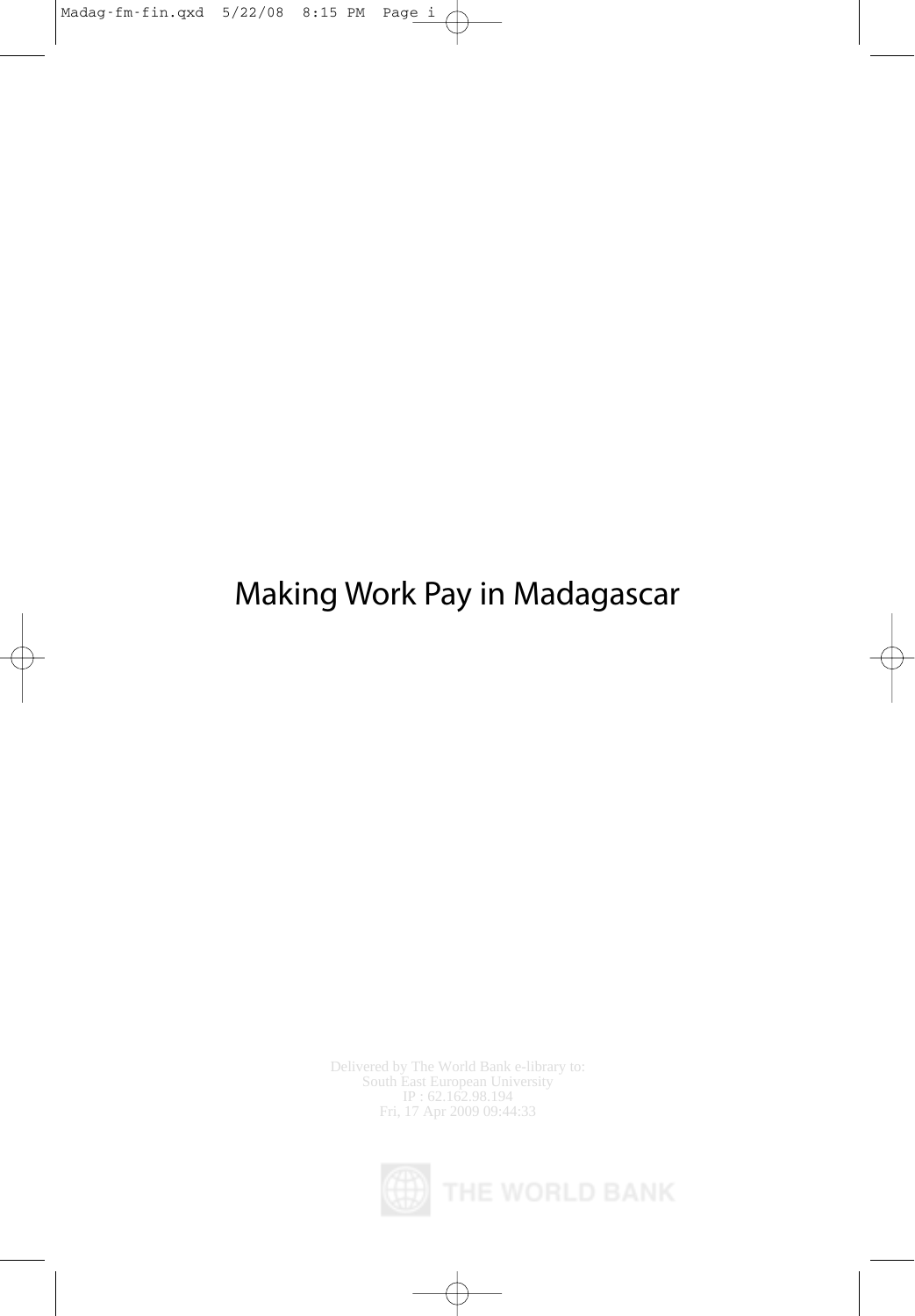Delivered by The World Bank e-library to: IP : 62.162.98.194

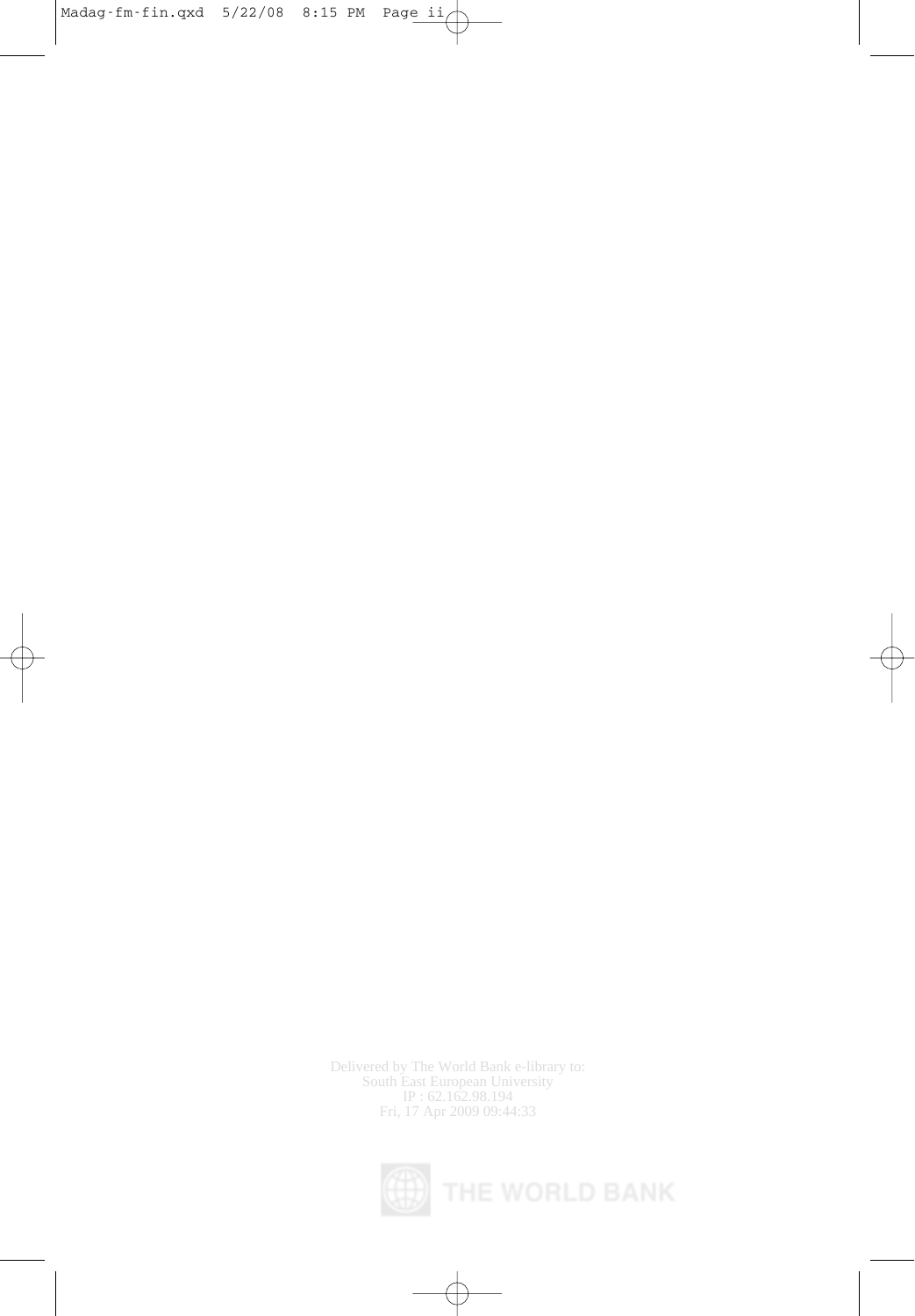Margo Hoftijzer Pierella Paci



IP : 62.162.98.194



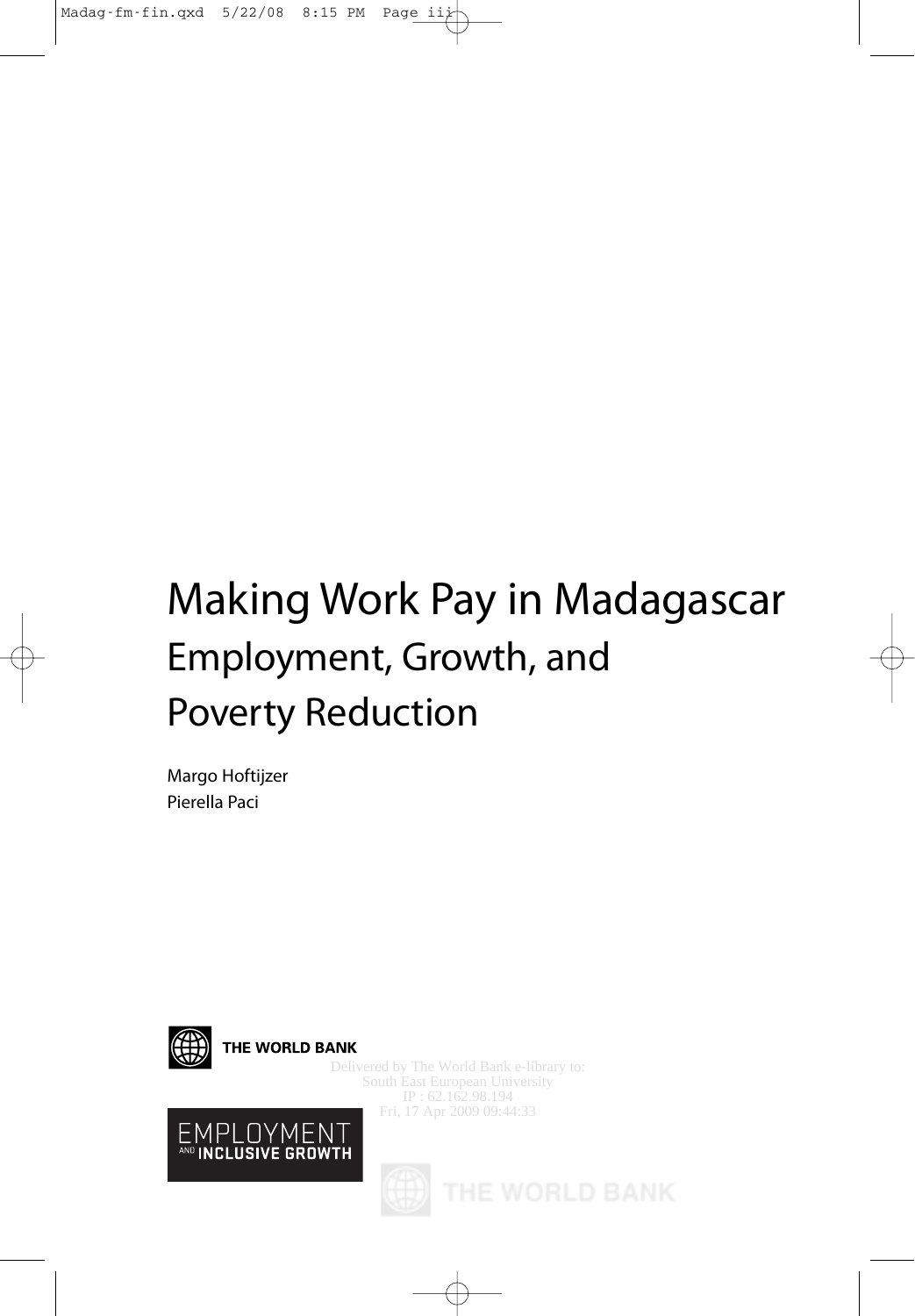© 2008 The International Bank for Reconstruction and Development/ The World Bank 1818 H Street NW Washington DC 20433 Telephone: 202-473-1000 Internet: [www.worldbank.org](http://www.worldbank.org) E-mail: feedback@worldbank.org

All rights reserved.

1 2 3 4 5 11 10 09 08

This volume is a product of the staff of the International Bank for Reconstruction and Development/The World Bank. The findings, interpretations, and conclusions expressed in this volume do not necessarily reflect the views of the Executive Directors of The World Bank or the governments they represent.

The World Bank does not guarantee the accuracy of the data included in this work. The boundaries, colors, denominations, and other information shown on any map in this work do not imply any judgment on the part of The World Bank concerning the legal status of any territory or the endorsement or acceptance of such boundaries.

#### **Rights and Permissions**

The material in this publication is copyrighted. Copying and/or transmitting portions or all of this work without permission may be a violation of applicable law.The International Bank for Reconstruction and Development/The World Bank encourages dissemination of its work and will normally grant permission to reproduce portions of the work promptly.

For permission to photocopy or reprint any part of this work, please send a request with complete information to the Copyright Clearance Center Inc., 222 Rosewood Drive, Danvers, MA 01923, USA; telephone: 978-750-8400; fax: 978- 750-4470; Internet: [www.copyright.com.](http://www.copyright.com)

All other queries on rights and licenses, including subsidiary rights, should be addressed to the Office of the Publisher, The World Bank, 1818 H Street NW, Washington, DC 20433, USA; fax: 202-522-2422; e-mail: pubrights@worldbank.org.

ISBN-13: 978-0-8213-7530-3 eISBN: 978-0-8213-7531-0 [DOI:](http://dx.doi.org/10.1596/978-0-8213-7530-3) [10.1596/978-0-8213-7530-3](http://dx.doi.org/10.1596/978-0-8213-7530-3)

Library of Congress Cataloging-in-Publication Data

Making work pay in Madagascar: employment, growth, and poverty reduction/ by Margo Hoftijzer, Pierella Paci.

p. cm. Includes bibliographical references and index. ISBN 978-0-8213-7530-3 -- ISBN 978-0-8213-7531-0 (electronic) 1. Labor market--Madagascar. 2. Wages--Madagascar. 3. Poverty--Madagascar. 4. Labor productivity--Madagascar. I. Hoftijzer, Margo. II. Paci, Pierella, 1957- III. Delivered by The World Bank e-library to: World Bank. HD5841.7.A6M34 2008 331.109691--dc22 South East European University IP : 62.162.98.194 Fri, 17 Apr 2009 09:44:33

#### 2008017700

Cover design: Candace Roberts, Quantum Think, Philadelphia, PA, United States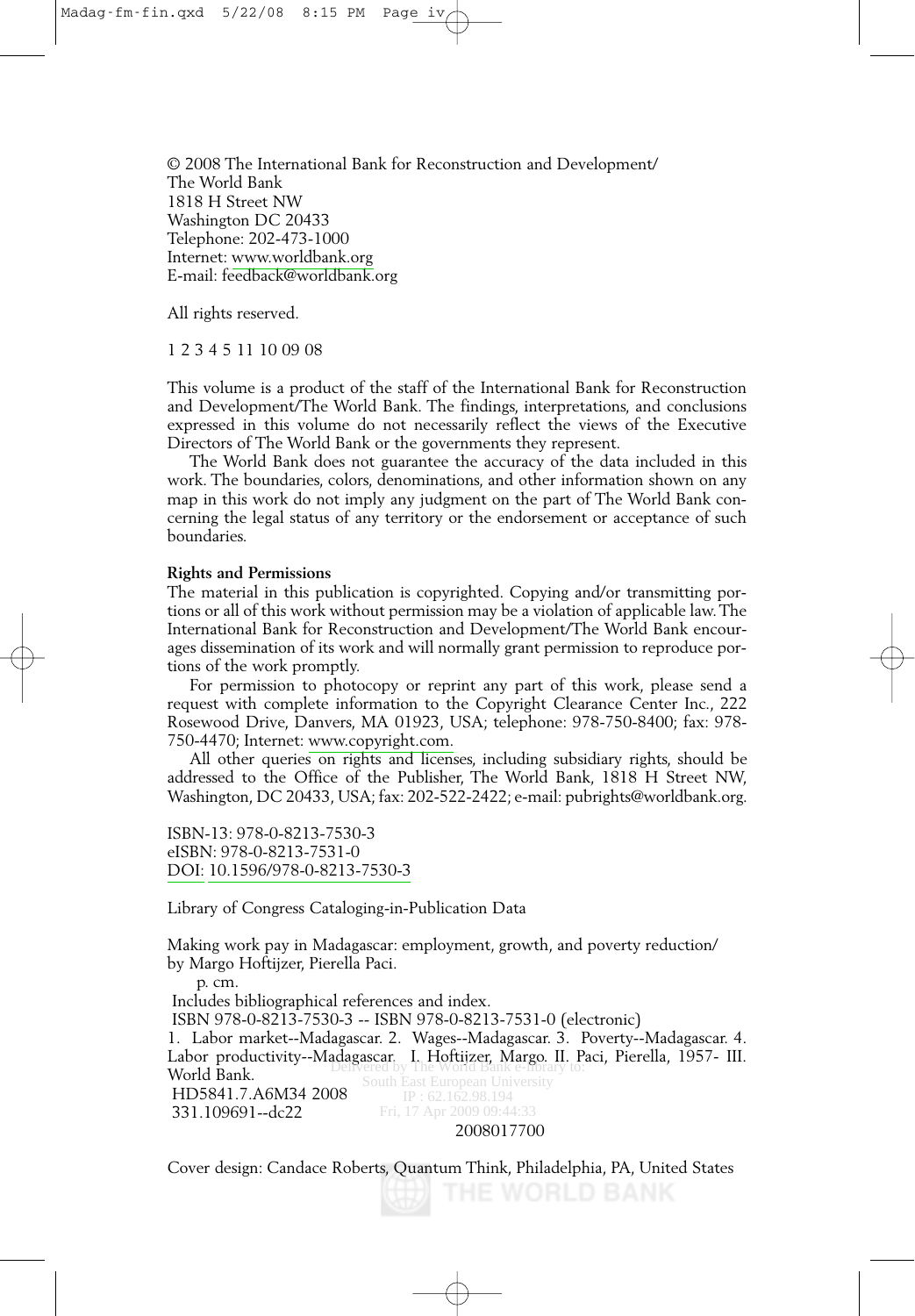## **Contents**

| Acronyms and Abbreviations |                                         |                |
|----------------------------|-----------------------------------------|----------------|
| Acknowledgments            |                                         | xiii           |
| Chapter 1                  | <b>Introduction and Overview</b>        |                |
|                            | Objectives and Structure of This Report | $\overline{2}$ |
|                            | Findings                                | 4              |
|                            | Conclusions and a Proposed Way Forward  | 10             |
| Chapter 2                  | <b>Definitions and Data</b>             | 13             |
| Chapter 3                  | <b>Country Context</b>                  | 19             |
|                            | Population, Income, and Poverty         | 19             |
|                            | Macroeconomic Context                   | 22             |
|                            | Labor Market Outcomes                   | 32             |

Delivered by The World Bank e-library to: IP : 62.162.98.194 Fri, 17 Apr 2009 09:44:33



(c) The International Bank for Reconstruction and Development / The World Bank

v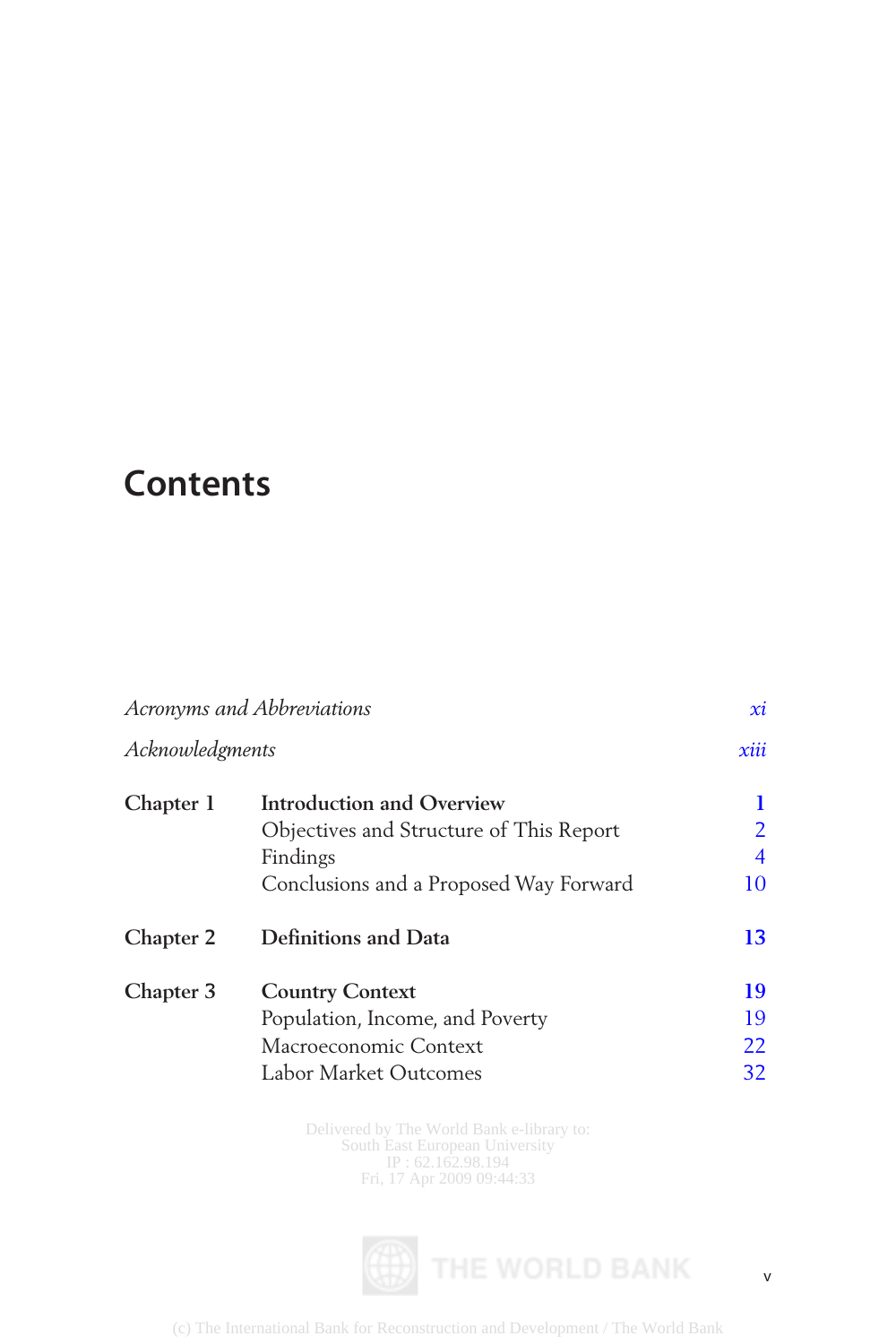| Chapter 4        | Growth, Employment, and Labor Productivity<br>Comparing the Output and Employment Shares                   | 43  |
|------------------|------------------------------------------------------------------------------------------------------------|-----|
|                  | of Sectors and Subsectors                                                                                  | 43  |
|                  | Decomposing Per Capita Growth into Labor<br>Productivity, Employment, and Demographic<br>Changes           | 49  |
|                  | Annex 4A. The Shapley Decomposition                                                                        | 54  |
|                  | Annex 4B. The Sources of Change in Labor<br>Productivity                                                   | 55  |
| Chapter 5        | Relating Aggregate and Sectoral Labor<br><b>Productivity with Earnings</b>                                 | 59  |
|                  | Review of Earnings Data                                                                                    | 59  |
|                  | Sector Comparability                                                                                       | 65  |
| Chapter 6        | Linking Employment and Earnings with Poverty                                                               | 69  |
|                  | Employment and Earnings Profiles of the<br>Population                                                      | 70  |
|                  | Sectoral Employment, Earnings, and Poverty                                                                 | 77  |
|                  | The Various Sources of Labor Income and<br>Their Links with Poverty                                        | 83  |
|                  | Annex 6A. Employment and Population Tables                                                                 | 92  |
|                  | Annex 6B. The Kakwani, Neri, and Son<br>Decomposition of Household Labor Income                            | 94  |
|                  | Annex 6C. Changes in Labor Income and<br>Sources of Change in Rural and Urban Areas<br>and by Province     | 96  |
| <b>Chapter 7</b> | Good Jobs, Bad Jobs                                                                                        | 103 |
|                  | The Probability of Getting a Good Job                                                                      | 103 |
|                  | The Determinants of Earnings                                                                               | 107 |
|                  | Segmentation in the Wage Labor Market<br>Annex 7A. Determinants of Male and Female,                        | 111 |
|                  | Urban and Rural Employment-Tables                                                                          | 117 |
| Chapter 8        | Condusions and Suggestions for a Way Forward<br><b>South East European University</b><br>IP: 62.162.98.194 | 123 |
| References       | Fri, 17 Apr 2009 09:44:33                                                                                  | 131 |
| Index            |                                                                                                            | 135 |
|                  |                                                                                                            |     |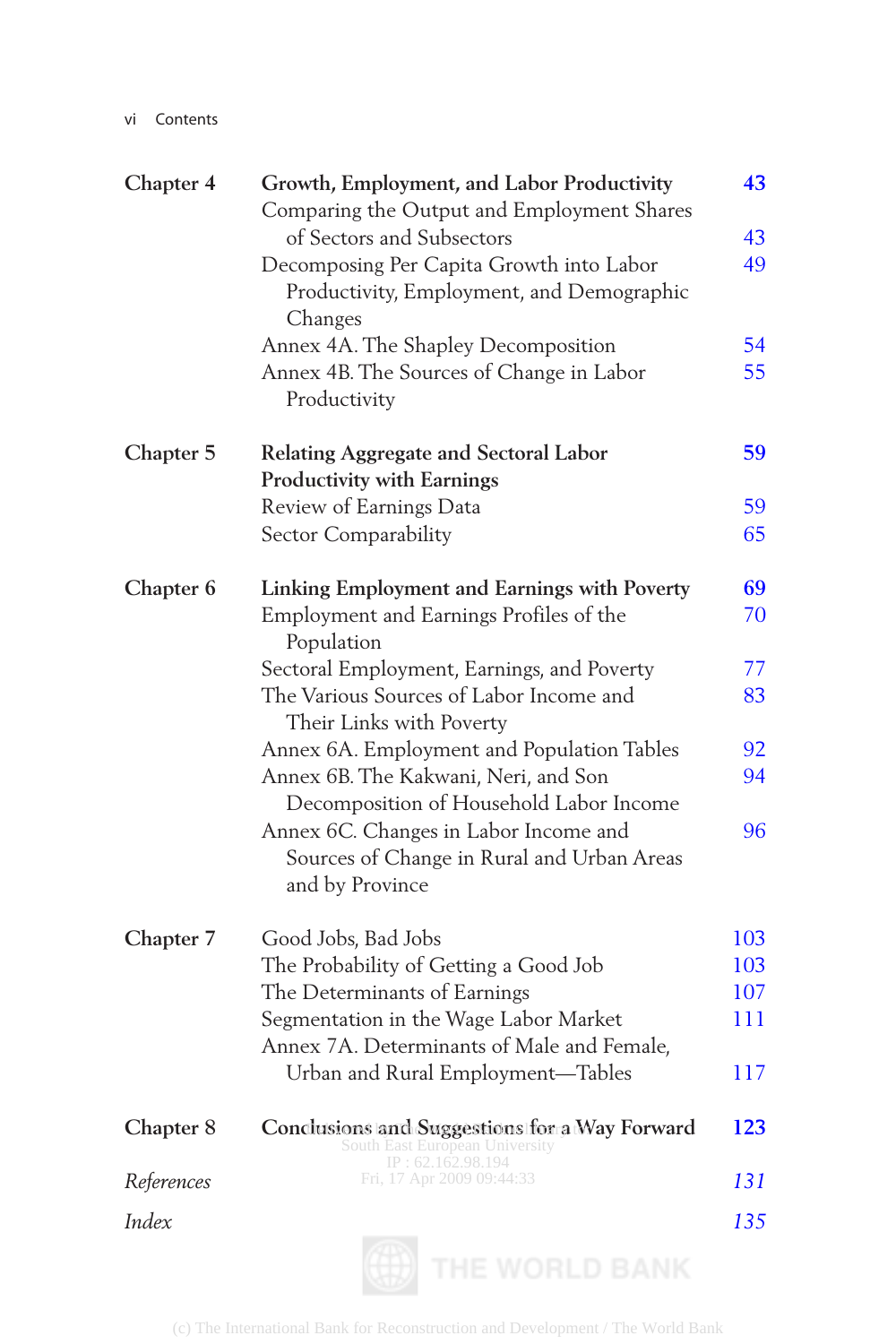### **Figures**

| 3.1  | Changes in Annual GDP Growth, 1960-2006                            | 22  |
|------|--------------------------------------------------------------------|-----|
| 3.2  | Sectoral Output Growth, 1997-2006                                  | 26  |
| 3.3  | Subsectoral Output Shares, 2006                                    | 27  |
| 3.4  | Employment Status by Level of Urbanization, 2005                   | 37  |
| 4.1  | Aggregate Contributions to Changes in GDP Per Capita,<br>1999-2005 | 51  |
| 5.1  | Distributions of Monthly Earnings, 2001 and 2005                   | 61  |
| 5.2  | Distribution of Monthly Earnings by Sector,                        | 64  |
|      | 2001 and 2005                                                      |     |
| 6C.1 | Changes in Weekly Household Per Capita Labor                       | 97  |
|      | Income in Rural and Urban Areas by Expenditure                     |     |
|      | Quintile, 2001-05                                                  |     |
| 6C.2 | Sources of Change In Weekly Household Per Capita                   | 98  |
|      | Labor Income in Rural and Urban Areas for the Overall              |     |
|      | Populations, the Poor, and the Nonpoor, 2001–05                    |     |
| 6C.3 | The Provinces of Madagascar                                        | 101 |

| 2.1 | Definitions                                                                                             | 14 |
|-----|---------------------------------------------------------------------------------------------------------|----|
| 2.2 | Population and Dependency Rates in Madagascar,<br>1999-2005                                             | 16 |
| 3.1 | Population, Income, and Poverty in Madagascar,<br>1960-2005                                             | 21 |
| 3.2 | Macroeconomic Indicators, 1997-2006                                                                     | 25 |
| 3.3 | Growth Trends in the Main Subsectors, 1999-2006                                                         | 27 |
| 3.4 | Basic Labor Market Indicators for Madagascar,<br>2005, 2001, and 1999                                   | 33 |
| 3.5 | Hierarchical Decomposition of the Labor Market,<br>2005, 2001, and 1999                                 | 34 |
| 3.6 | Low Earnings and Poverty, by Employment Category,<br>Region, and Gender, 2005                           | 39 |
| 3.7 | Employment Status and Earnings by Education Level,<br>2005                                              | 40 |
| 4.1 | Sector and Subsector Output and Employment Shares,<br>2005, 2001, and 1999 ast European University      | 45 |
| 4.2 | Sectoral Shares of Output and Employment, All Workers<br>and the Poorest Quintile, 2005, 2001, and 1999 | 47 |
|     |                                                                                                         |    |

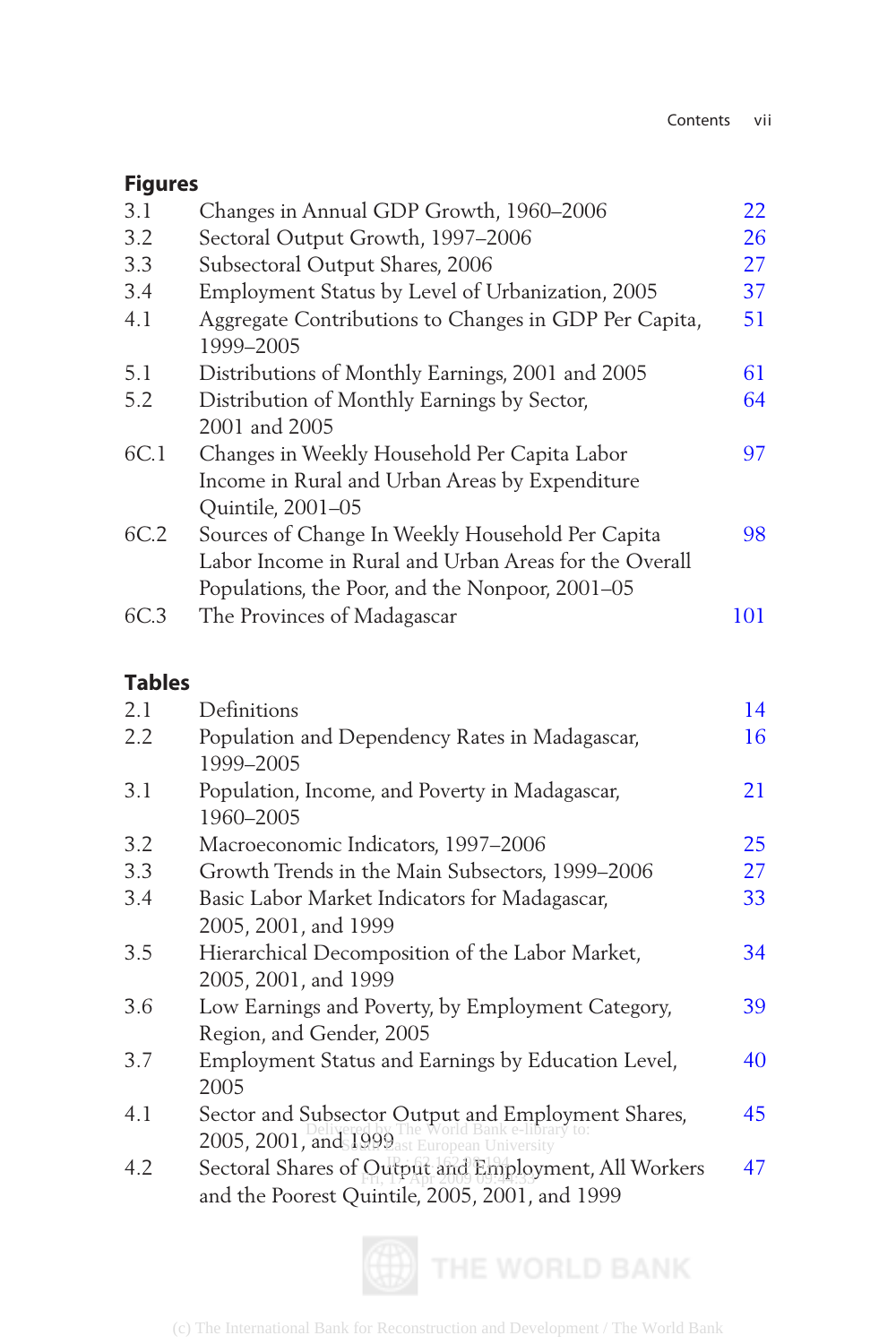| 4.3  | Sectoral Contributions to Changes in GDP Per Capita,<br>1999-2005                                                                            | 52  |
|------|----------------------------------------------------------------------------------------------------------------------------------------------|-----|
| 4B.1 | The Contribution of Changes in Capital-Labor Ratio<br>and TFP to Changes in Output per Worker, 1999-2005                                     | 56  |
| 4B.2 | Assessment of the Robustness of Approximations to<br>Capital Stock and $\alpha$                                                              | 57  |
| 5.1  | Monthly Labor Earnings by Sector, 2005 and 2001                                                                                              | 60  |
| 5.2  | Employment Distribution in the Secondary Sector,<br>2005 and 2001                                                                            | 65  |
| 5.3  | Median Earnings, by Sector and Employment Status,<br>2005 and 2001                                                                           | 67  |
| 6.1  | Employment Status of the Working-Age Population by<br>Poverty Level                                                                          | 71  |
| 6.2  | Employment Status of the Working-Age Employed<br>Population by Poverty Level                                                                 | 72  |
| 6.3  | Median Monthly Earnings by Employment Status,<br>by Quintile and Poverty Level, 2005 and 2001                                                | 74  |
| 6.4  | Structure of Household Income by Quintile and<br>Poverty Level, 2005 and 2001                                                                | 75  |
| 6.5  | Impact of Nonlabor Transfers on Poverty, 2005 and 2001                                                                                       | 77  |
| 6.6  | Structure of Household Income by Sector (Quintile,<br>and Poverty Level), 2005 and 2001                                                      | 78  |
| 6.7  | Decomposition of Changes in Poverty into Intrasectoral<br>and Intersectoral Effects, 2001-05                                                 | 81  |
| 6.8  | Household Labor Income Profile, 2005 and 2001                                                                                                | 85  |
| 6.9  | Simulated Changes in Poverty Due to Changes in<br>Household Labor Income Profile (reference year 2001)                                       | 87  |
| 6A.1 | Employment Status of the Working-Age Population<br>by Quintile and Poverty Level, 2005, 2001, and 1999                                       | 92  |
| 6A.2 | Employment Status of the Working-Age Employed<br>Population by Quintile and Poverty Level, 2005, 2001,<br>and 1999                           | 93  |
| 6C.1 | Weekly Household Per Capita Labor Income in Urban<br>and Rural Areas by Expenditure Quintile, 2005, 2001,<br>and Percentage Difference (MGA) | 97  |
| 6C.2 | Changes in Household Per GapitalWeekly Labor Income<br>by Province, 2001–05 $p_{162.162.98.194}$                                             | 100 |
| 6C.3 | Sources of Changes in Weekly Household Per Capita<br>Labor Income by Province, 2001-05                                                       | 100 |

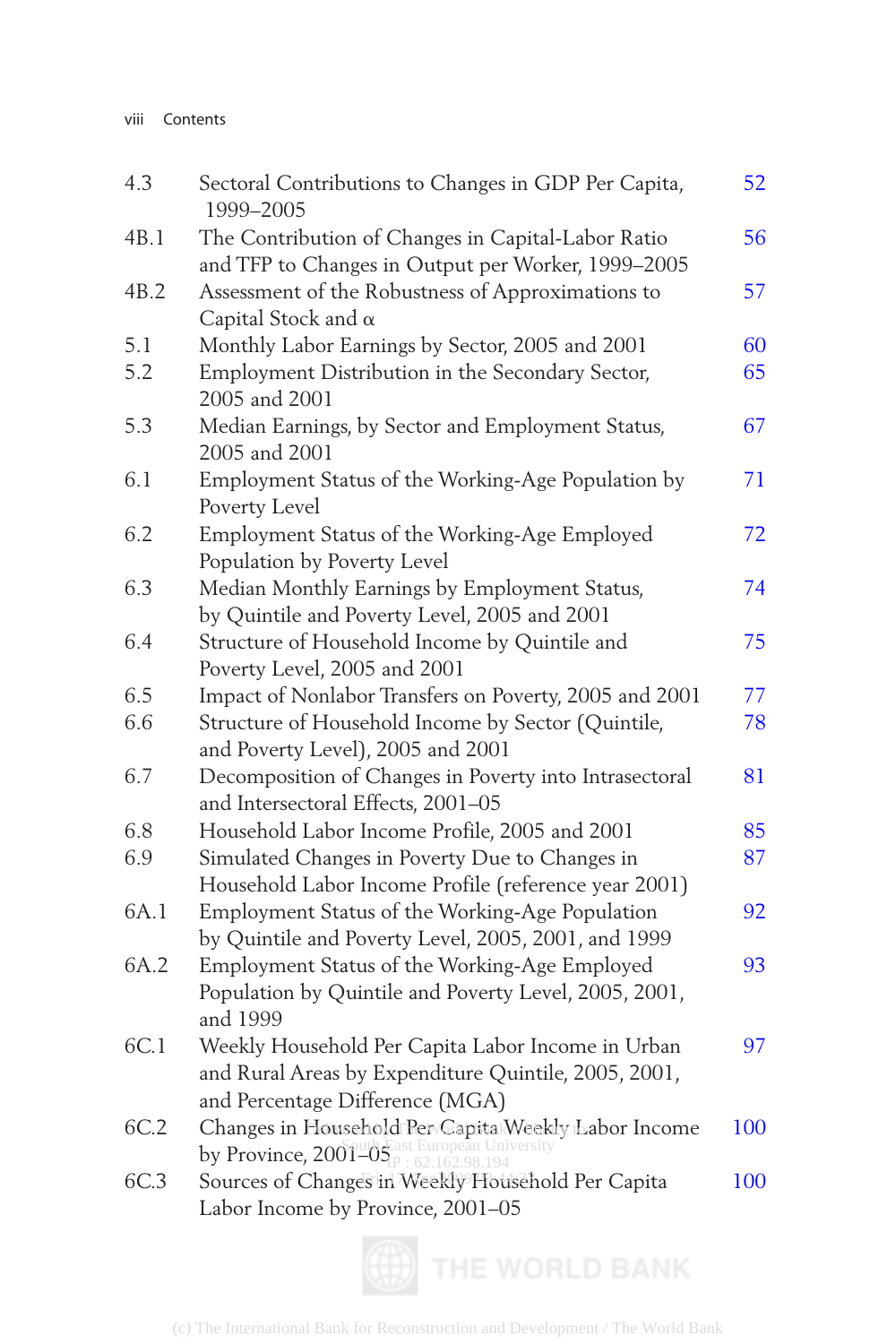| 7.1  | Determinants of Daily Earnings, 2005 and 2001       | 109 |
|------|-----------------------------------------------------|-----|
| 7.2  | Determinants of Daily Wage Earnings by Gender, 2005 | 111 |
| 7.3. | Testing for Segmentation-Determinants of Daily      | 114 |
|      | Wage Earnings, 2005                                 |     |
| 7A.1 | Determinants of Male Rural Employment, 2005         | 118 |
| 7A.2 | Determinants of Female Rural Employment, 2005       | 119 |
| 7A.3 | Determinants of Male Urban Employment, 2005         | 120 |
| 7A.4 | Determinants of Female Urban Employment, 2005       | 121 |

| Export Processing Zones: Are Drivers of Growth at Risk? | 29  |
|---------------------------------------------------------|-----|
| A Lagged Link between Growth of Rice Prices and         |     |
| Production                                              | 31  |
| Integrated Growth Poles: New Motors of Growth?          | 32. |
| A Closer Look at Child Labor                            | 88  |
|                                                         |     |

Delivered by The World Bank e-library to: IP : 62.162.98.194 Fri, 17 Apr 2009 09:44:33



(c) The International Bank for Reconstruction and Development / The World Bank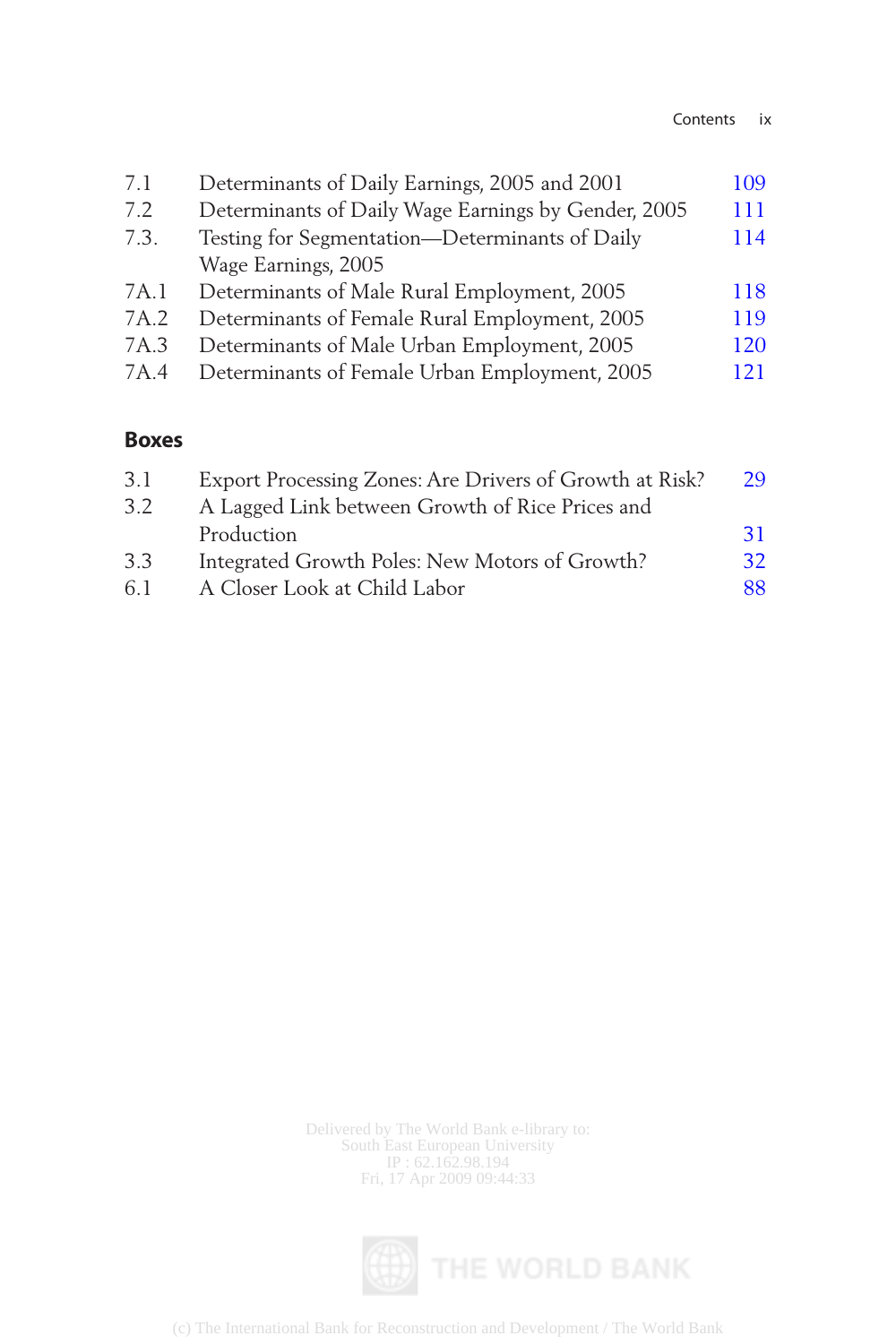Delivered by The World Bank e-library to: IP : 62.162.98.194

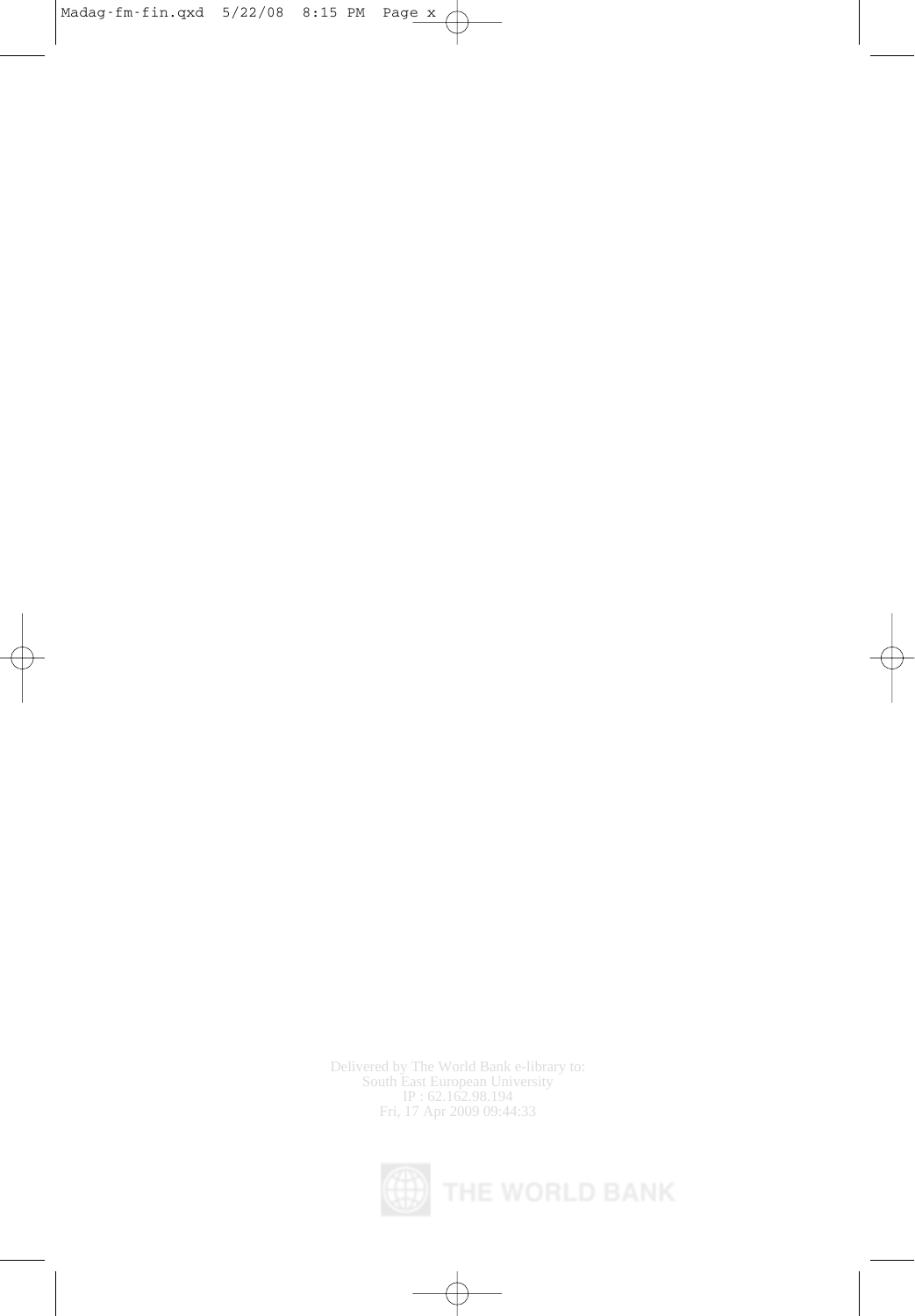# **Acronyms and Abbreviations**

| AGOA          | African Growth and Opportunity Act                                       |  |  |  |
|---------------|--------------------------------------------------------------------------|--|--|--|
| CAS           | Country Assistance Strategy                                              |  |  |  |
| <b>CPI</b>    | Consumer Price Index                                                     |  |  |  |
| EBA.          | Everything But Arms Initiative of the European Union                     |  |  |  |
| EPM           | Enquête Périodique auprès des Ménages                                    |  |  |  |
|               | (Household Survey)                                                       |  |  |  |
| EPZ           | <b>Export Processing Zone</b>                                            |  |  |  |
| FAO           | Food and Agriculture Organization                                        |  |  |  |
| FDI.          | Foreign Direct Investment                                                |  |  |  |
| GDP           | <b>Gross Domestic Product</b>                                            |  |  |  |
| <b>HHS</b>    | Household Survey                                                         |  |  |  |
| ILO.          | International Labor Organization                                         |  |  |  |
| <b>IMF</b>    | International Monetary Fund                                              |  |  |  |
| <b>INSTAT</b> | Institut National de la Statistique                                      |  |  |  |
|               | (Malagasy National Statistics Bureau)                                    |  |  |  |
| MAP           | Madagascar Action Plan<br>Madagascar Action The World Bank e-library to: |  |  |  |
| <b>MGA</b>    | <b>Malagasy Ariany East European University</b>                          |  |  |  |
| MoF           | Malagasy Ministry of Finance                                             |  |  |  |
|               |                                                                          |  |  |  |

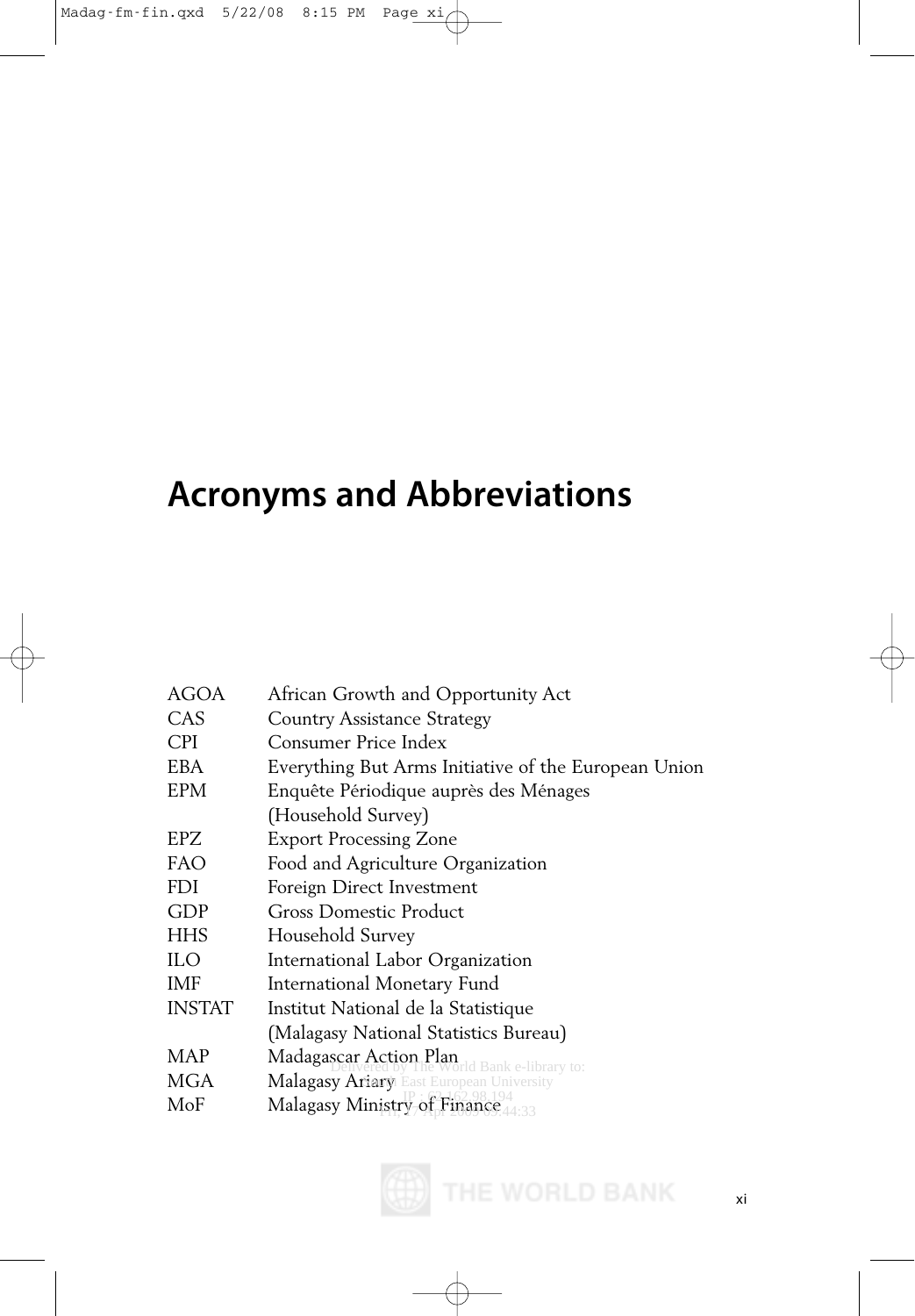#### xii Acronyms and Abbreviations

| <b>NPL</b>  | National Poverty Line                |
|-------------|--------------------------------------|
| PRSC        | Poverty Reduction Support Credit     |
| <b>TFP</b>  | <b>Total Factor Productivity</b>     |
| <b>UNDP</b> | United Nations Development Programme |
| WDI         | World Development Indicators         |
| <b>MFA</b>  | Multi-Fiber Arrangements             |
|             |                                      |

Delivered by The World Bank e-library to: IP : 62.162.98.194

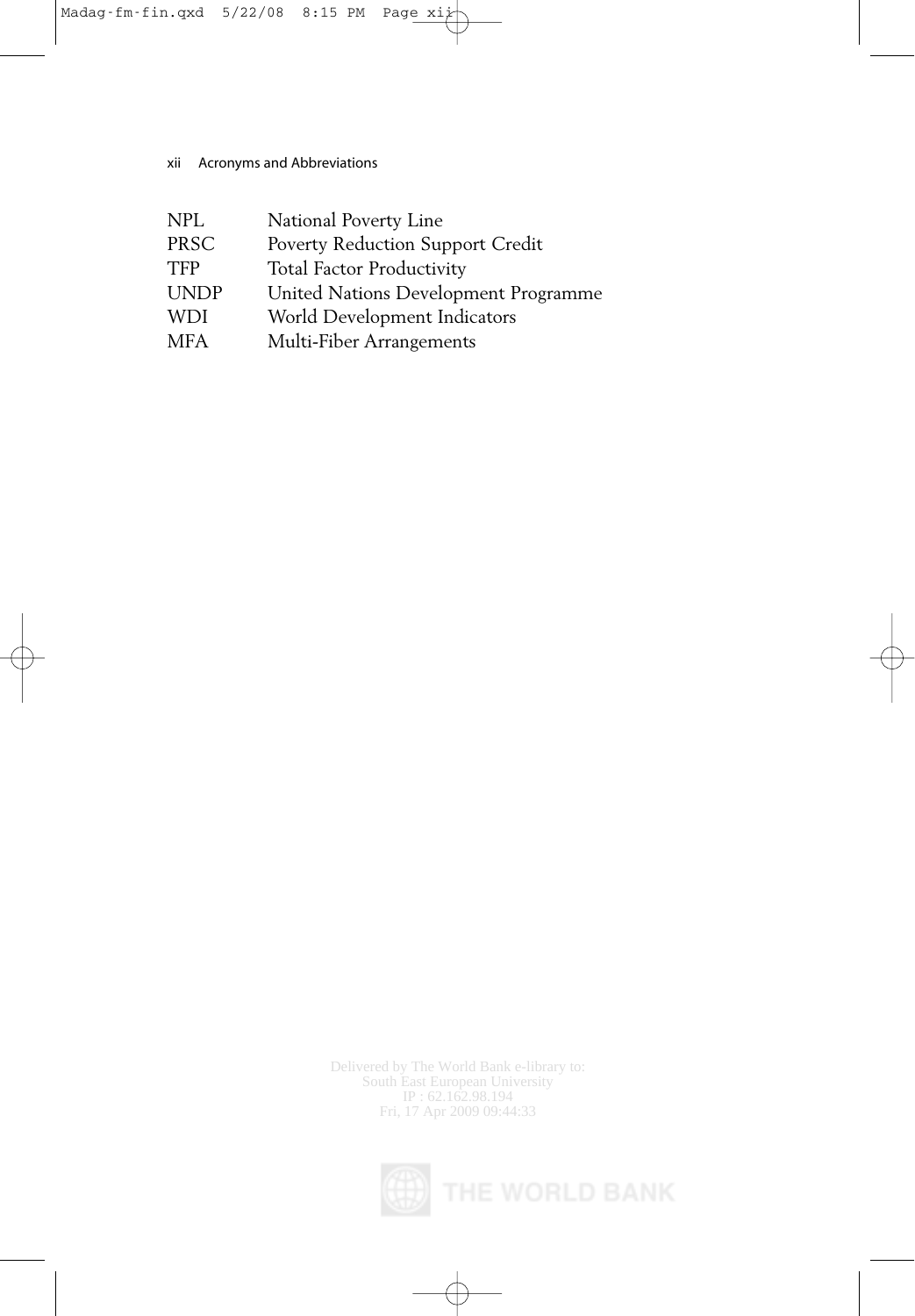## **Acknowledgments**

This report is the product of a joint venture between the Poverty, Reduction and Aid Effectiveness group (PRMPR) of the World Bank and the World Bank country office in Madagascar (AFTH3). It is part of PRMPR's multi-year program which studies the role of employment in Madagascar in order to encourage inclusive growth and create a broader work program in the labor market initiated by the country office.

The authors are very grateful for the input and comments of David Stifel, Faly Hery Rakotomanana, and Elena Celada, particularly because certain sections of the report draw heavily on their work,"Assessing Labor Market Conditions in Madagascar, 2001–2005," which is forthcoming as an Africa Region Working Paper. The report is also based on an earlier draft paper by Hoftijzer and Stifel, which was prepared for the World Bank's Economists' Forum in April 2007.The authors also expresses their gratitude for the valuable comments and contributions of Stefano Palernostro and Laza Razafiarison in Antananarivo, and of the Jobs and Migration Team at the World Bank in Washington, D.C.

gradon ream at the report bank was discussed by  $\mathbb{C}$ . ments and suggestions of Jeff Dayton-Johnson (Principal Economist,  $\,$  this report has greatly  $\,$ Freit Playton-volum

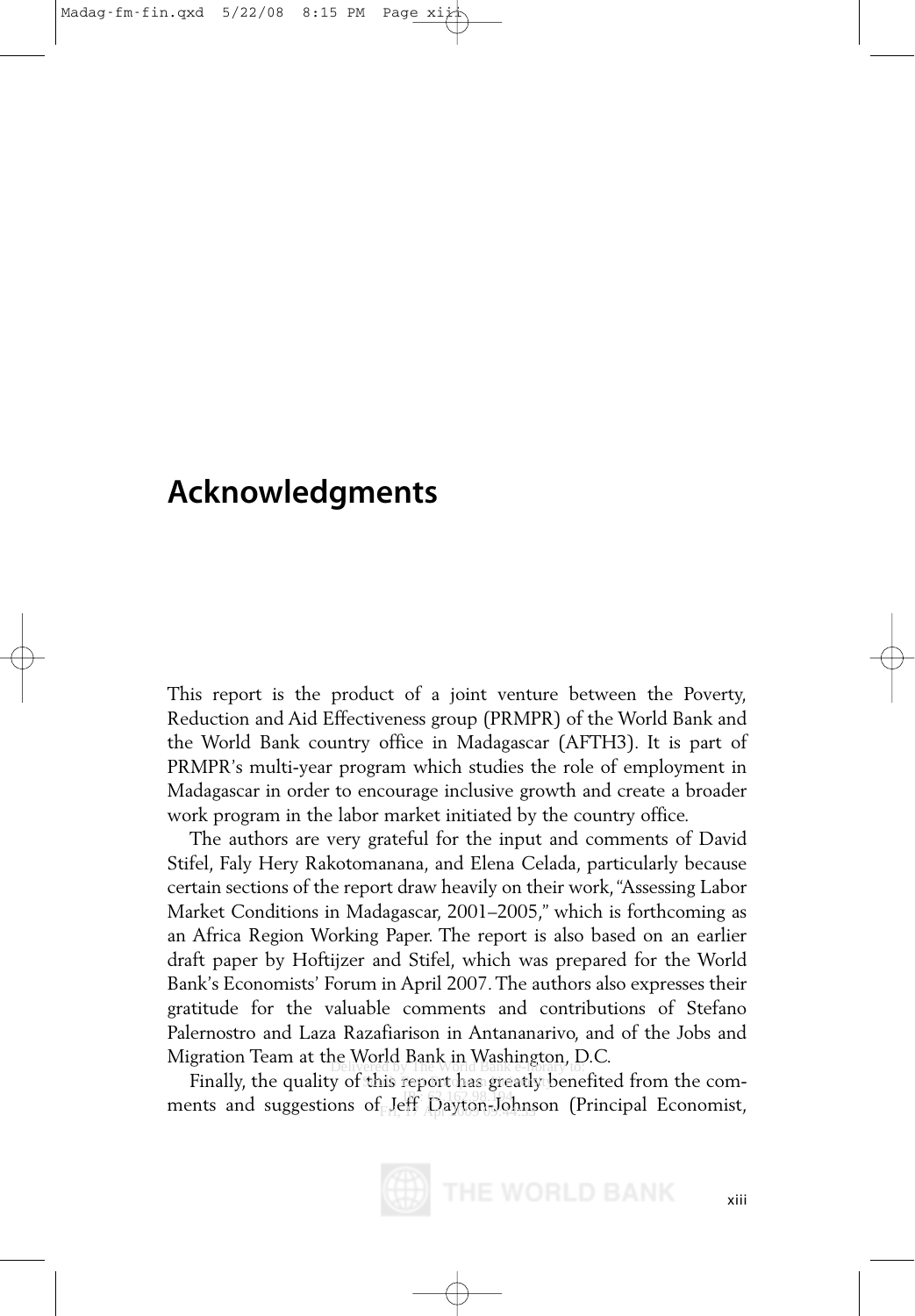Organisation for Economic Cooperation, France), Ravi Kanbur (T. H. Lee Professor of World Affairs, Professor of Economics at Cornell University, United States), Germano Mwabu (Professor and Chair, Economics Department, University of Nairobi, Kenya), Jonathan Temple (Professor of Economics, University of Bristol, United Kingdom), and Jeemol Unni (Professor at the Gujarat Institute of Development Research, National Commission for Enterprises in the Unorganized Sector, India). The input of these distinguished reviewers will also be gratefully drawn upon in the context of PRMPR's future work on employment and inclusive growth.

> IP : 62.162.98.194 Fri, 17 Apr 2009 09:44:33

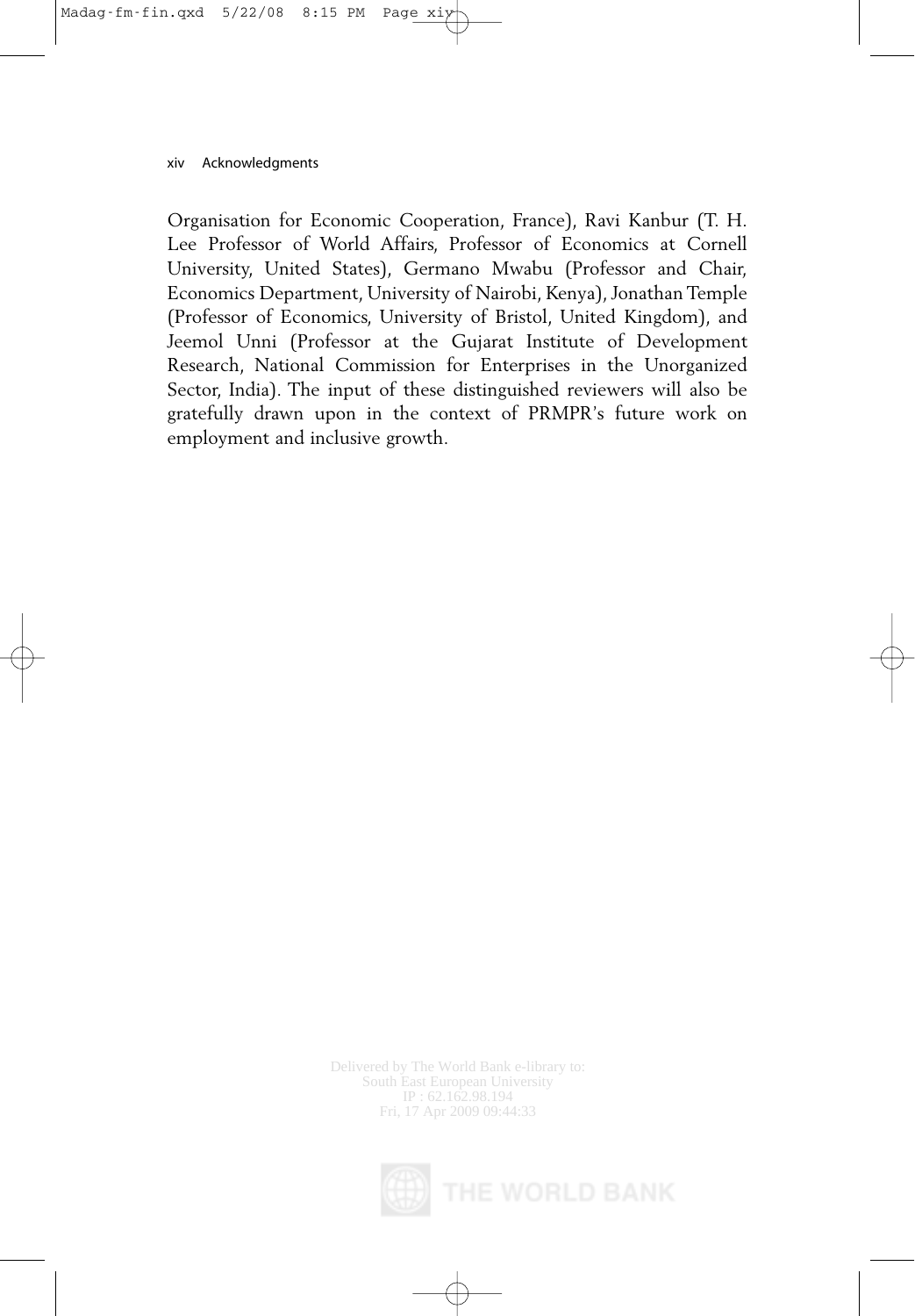#### **CHAPTER 1**

# **Introduction and Overview**

There is little doubt that economic growth contributes significantly to poverty reduction;<sup>1</sup> however, countries clearly differ in the degree to which income growth translates into reduced levels of poverty. Although cross-country estimates suggest that differences in the responsiveness of poverty to income growth account for a small fraction of overall differences in poverty changes across countries, from the point of view of an individual country these differences may have significant implications for poverty reduction, especially in the short term.<sup>2</sup>

Labor markets—in particular, employment and earnings—are believed to play an important role in the way that growth translates into poverty reduction. After all, the poor derive most of their income from labor. However, there is still insufficient understanding of the concrete linkages among growth, employment and earnings, and poverty reduction, and consequently of the relevant policy measures that would improve the effectiveness of labor markets as a mechanism for translating growth into increased income-generation opportunities for the poor.

The ease with which the poor may take up the opportunities afforded by growth may depend crucially on the structure of employment, the the poor may take up to Fri, 17 Apr 2009 09:44:33

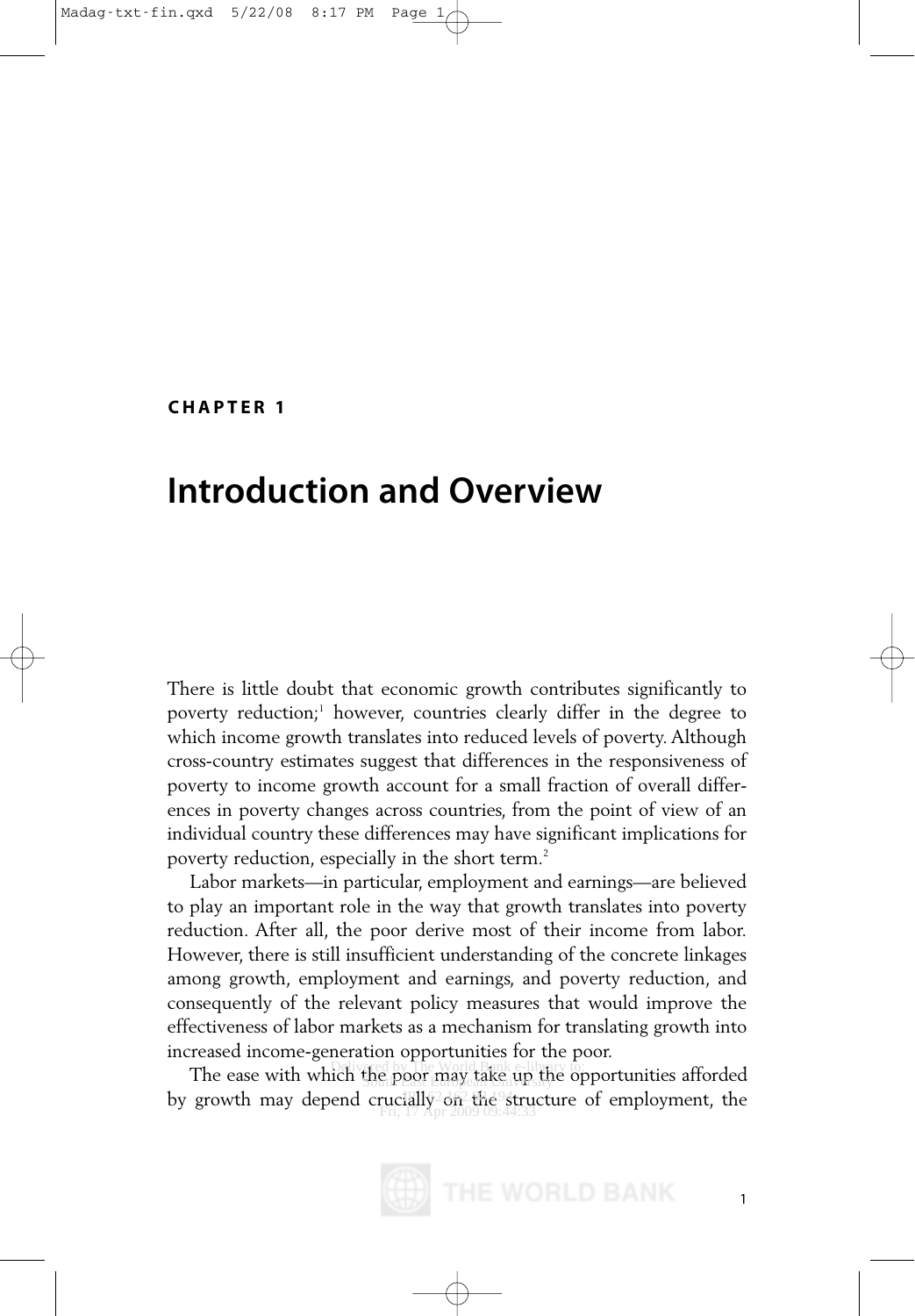returns to labor and their distribution, and the existence of imperfections and frictions in the labor market. For example, flexible labor markets and low barriers to mobility might make it easier for the poor to benefit from growth by allowing them to move more easily to growing sectors of high labor productivity and high earnings, particularly when growth is accompanied by an increased demand for unskilled labor, or when the poor are able to acquire the skills that are required by the growing sectors.

On the other hand, labor market imperfections or rigidities may prevent the poor from benefiting optimally from economic growth. The concern that this has been the case in some developing countries is reflected in the emphasis placed on "jobless growth" as an explanatory factor for the disappointing levels of poverty reduction in countries that had experienced relatively high levels of growth. Though this has led to debates on how to foster employment-intensive growth, it has also led to the recognition that poverty reduction through the labor market may be dependent more on the increased labor productivity and earnings capacity of the poor than on increased employment opportunities (ILO 2003).

Another debated question that is largely unresolved has been whether policy interventions should focus on increasing labor productivity and earnings for the work that is currently being carried out by the poor (e.g., in agriculture) or whether interventions should concentrate on increasing employment opportunities in the higher labor productivity sectors where few poor are active, so that more of the poor can move there (Fields 2006).

#### **Objectives and Structure of This Report**

This report is aimed at providing a better understanding of how the labor market functions as a transmission mechanism between growth and poverty reduction, by studying the links in the case of Madagascar. In this way, the study intends to contribute to the discussion concerning the identification of policy priorities and interventions in Madagascar that will increase the reduction of poverty at given growth levels. The report is also part of a broader research framework comprising several country studies and a cross-country analysis aimed at generating more insights into the linkages among growth, labor, and poverty reduction in lowincome countries.  $\operatorname{supp}_2$  rapor,  $_1$ an Fri, 17 Apr 2009 09:44:33

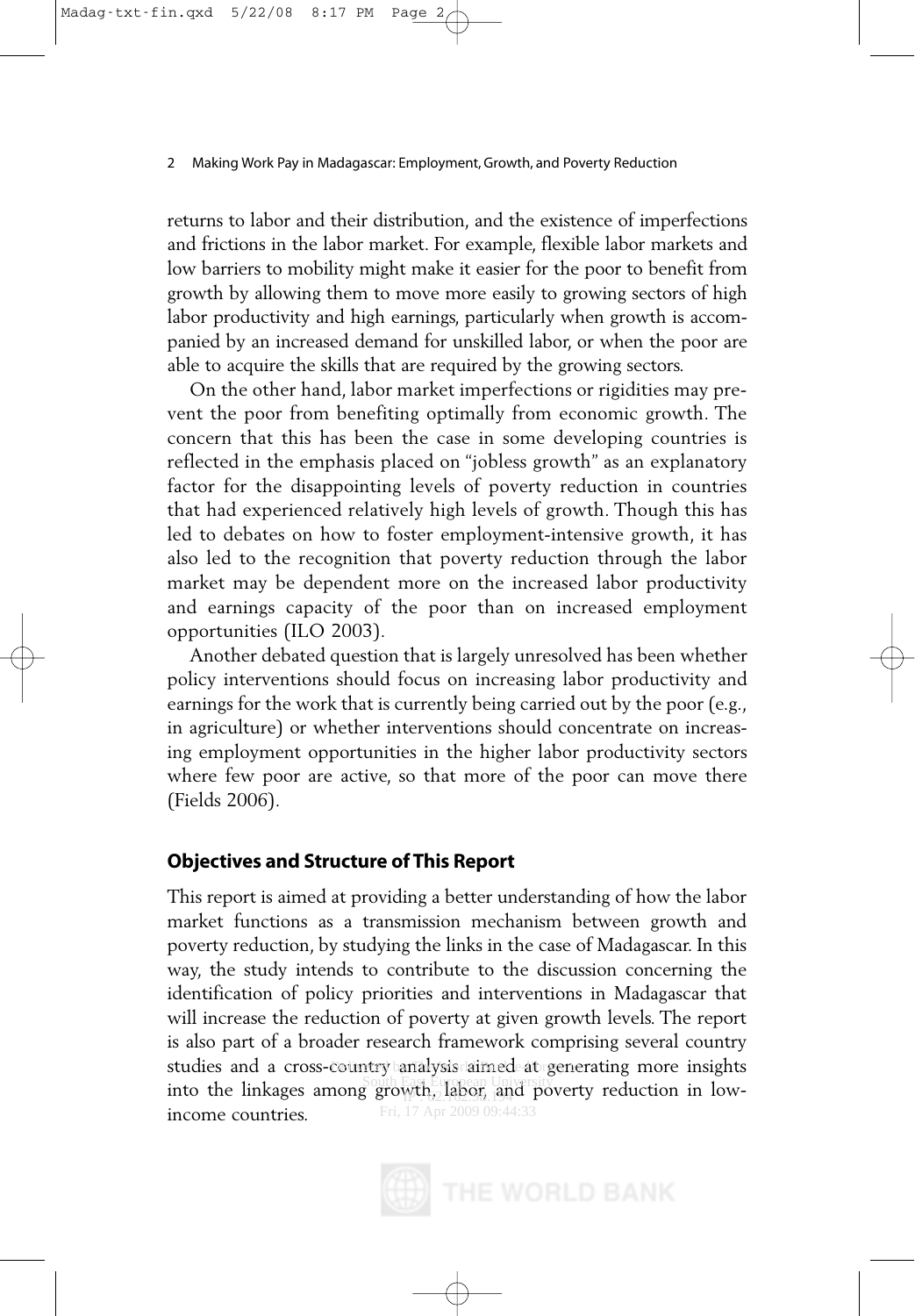This report draws mainly on data from household surveys conducted in 1999, 2001, and 2005, and on national accounts data. Because the Malagasy population experienced the consequences of an economic crisis during part of the period under observation, the study was able to explore the growth and poverty-reduction linkages in a period during which output per capita actually decreased (2001–05) and, as far as the data permitted, to compare observed developments in a period in which per capita growth was positive (1999–2001).<sup>3</sup>

The report is structured into eight chapters, beginning with this introduction. Chapter 2 describes the data and the main definitions used in this report. Chapter 3 provides the socioeconomic context of the study, with a particular emphasis on growth, poverty, and labor market characteristics. For the last item, this chapter uses an alternative set of labor indicators developed to capture labor market conditions in low- and middleincome countries—where low labor productivity and subsistence employment prevail—in a better way than they are captured by standard labor indicators (Stifel, Rakotomanana, and Celada 2007). The report then focuses on the linkages among output, employment, and labor productivity (chapter 4); between labor productivity and earnings (chapter 5); and between employment and earnings, and poverty (chapter 6).

Specifically, chapter 4 uses macroeconomic data to compare sectoral shares in output and employment, as well as their changes over time. It also explores the extent to which per capita output growth is associated with changes in employment and changes in labor productivity. Chapter 4 takes a look at the linkages between macro- and microeconomic data by reviewing the ways in which changes in aggregate and sectoral labor productivity translate into individual earnings as gathered from the household surveys. Chapter 5 also reviews the relationships between productivity and earnings by looking at the linkages between changes in aggregate and sectoral labor productivity data (macro) and changes in individual earnings as gathered from the household surveys (micro). Chapter 6 examines the origins and determining factors of household earnings and employment and assesses their impact on poverty and poverty reduction. Chapter 7 analyzes the individual and household characteristics that are associated with having either "good" jobs or "bad" jobs and reviews the question of whether there may be barriers preventing the movement of workers from bad to good labor market segments. Finally, chapter 8 describes the main conclusions of this report and provides suggestions for future work based on these conclusions.  $240.69.80001$ 

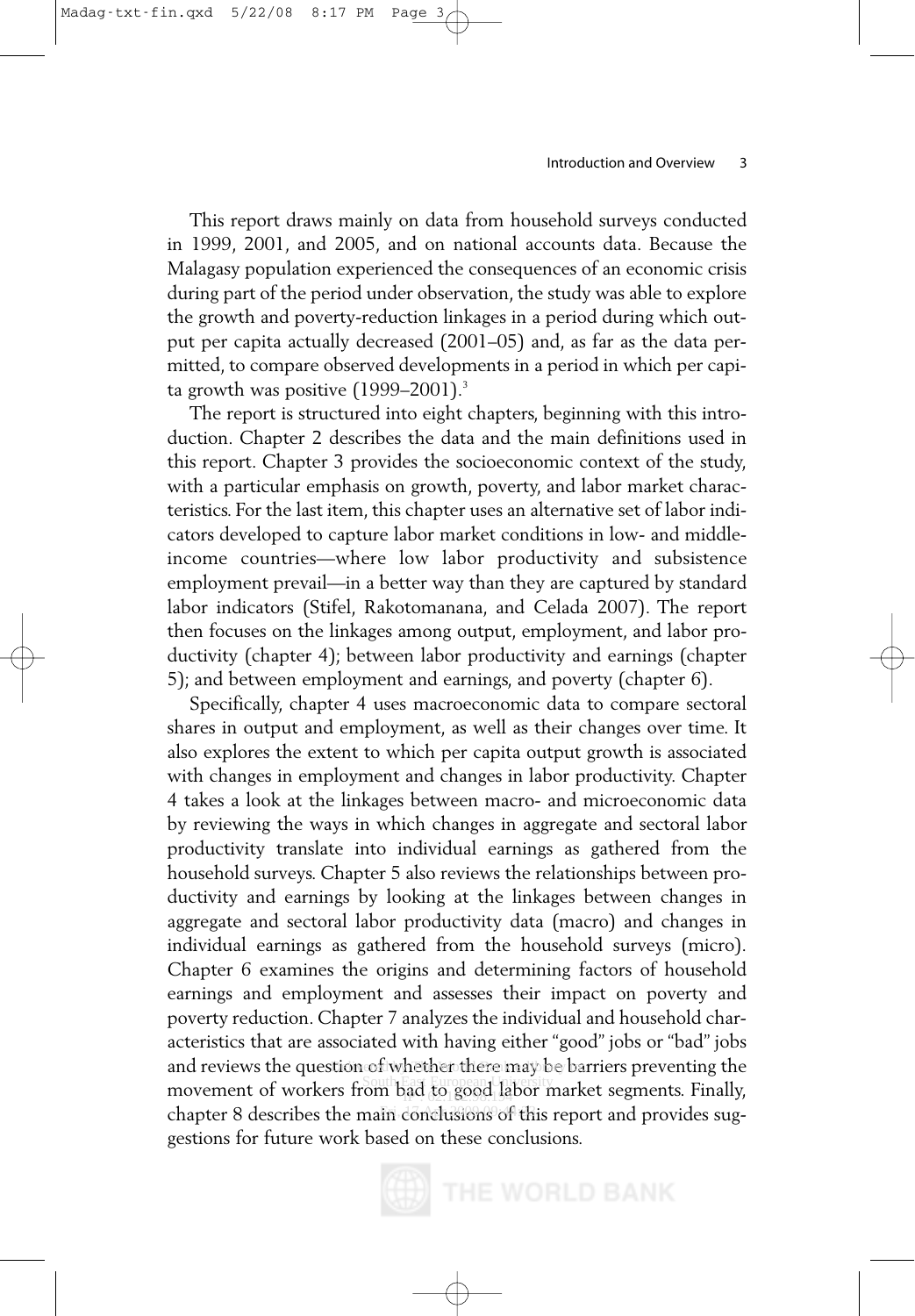#### **Findings**

The report arrives at the findings discussed below.

#### **The structure of the labor market in Madagascar is typical of low-income countries**

Madagascar's labor market characteristics are typical for a low-income country: labor force participation and employment rates are high, formality and wage employment rates are low, a large share of the population is active in agriculture, and there is a relatively high incidence of child labor. In addition, both the overall population and the labor force are growing at a rapid rate, increasing the need for a steady pace of job creation merely to maintain the current level of the employment rate.

A large share (88 percent) of the adult population is employed, but for many people, employment does not provide a way out of poverty; almost two-thirds of the working adults are "working poor" living in poor households. By far the lowest returns to labor occur in agriculture. Median monthly earnings in the primary sector are only about 40 percent of those in the secondary and tertiary sectors (not controlling for worker characteristics). This difference in earnings corresponds to the relatively low labor productivity in the primary sector, which, when defined as average output per worker, is less than 15 percent of labor productivity in the secondary or tertiary sectors. Jobs that are better paid tend to be nonagricultural, wage, and urban, and in the formal sector.

The structure of the labor market differs markedly between rural and urban areas. In rural areas—where 80 percent of the workers live—almost 90 percent of employment is in agriculture. The most common organizational unit of labor is the household enterprise (86 percent of rural workers). Even in secondary urban centers (comprising 12 percent of workers), three-quarters of employment is still in the form of family labor. In large urban centers (which have 8 percent of workers) on the other hand, twothirds of employment consists of wage jobs, but agriculture is still important in urban areas, providing 47 percent of employment. Services account for a similarly large share, while industry accounts for only 8 percent.

Returns to labor also vary by job location. Monthly median earnings are lowest in rural areas and highest in large urban centers.This difference **also prevails between jobs in agriculture and wage and nonwage nonagri-**<br>also prevails between jobs in agriculture and wage and nonwage nonagricultural jobs. For example, the median nonagricultural wage worker in large urban centers earns 12 percent more than the median worker with ps in agriculture and wag Fri, 17 Apr 2009 09:44:33

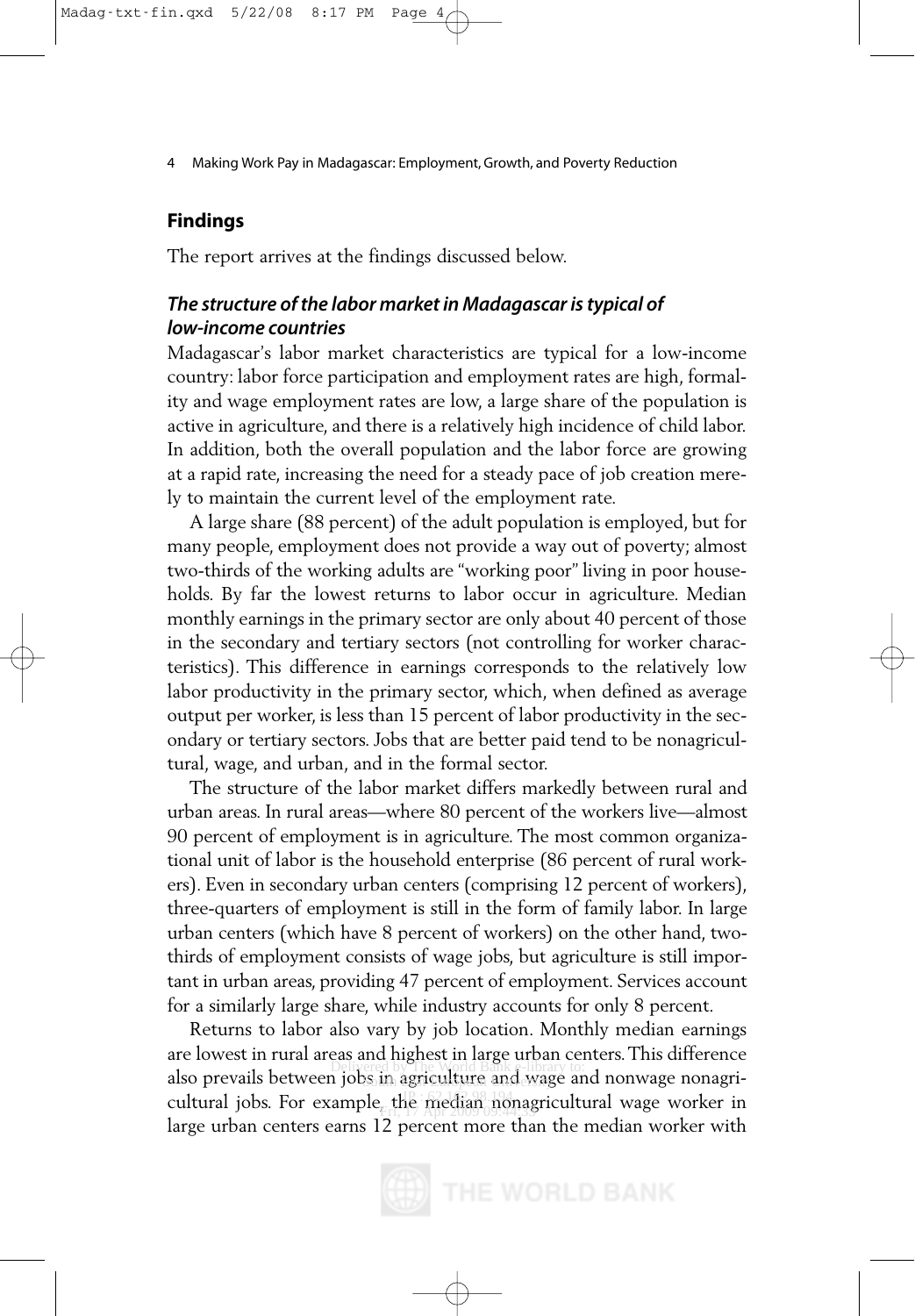the same type of job in a secondary city and earns 29 percent more than the median nonagricultural wage worker in a rural area.

#### **Employment and earnings patterns in the period under observation were much affected by a short but severe crisis, and by increases in the price and production of rice**

The period under observation in this report (1999–2005) is characterized by two developments. The first of these was a short but severe crisis starting at the end of 2001, and the subsequent economic rebound. Second, there was an increase in world rice prices that—in combination with a sharp depreciation of the local currency aided by public investments in rural areas—increased agricultural output and revenues.

Prior to the crisis, Madagascar had experienced relatively high growth rates, averaging 4.6 percent per year between 1997 and 2001. In 2002, however, GDP fell by almost 13 percent. As the crisis—which was of a political nature—was largely urban, it particularly affected the secondary and tertiary sectors.After the crisis ended, these sectors rebounded quickly, and by 2004 GDP had returned to its precrisis level. Nevertheless, as a result of the population growth that had occurred in the interim, output per capita levels took longer to recover. By 2005, GDP per capita was still 5 percent lower than in 2001.

Even though output levels were quickly restored, the crisis had significant effects on the employment and earnings structure of the Malagasy population. These consequences of the crisis, which were still clearly visible in 2005, are summarized here.

The most striking effect of the crisis was the massive inflow of labor into agriculture. Between 2001 and 2005 the share of agricultural workers increased by 8 percentage points, to 77.7 percent, increasing the number of primary sector workers by almost one-third. In the same period the number of secondary sector workers fell by more than half, while the number of workers in the tertiary sector increased by 7 percent, which was half the rate of growth of the working-age population in that period. The rise in the employment share of agriculture can thus be attributed to a combination of the secondary sector's shedding workers and the tertiary sector's generating an insufficient number of jobs to absorb enough labor entrants to maintain its share in employmento:

The crisis also caused significant changes in labor productivity (defined as average output per worker), which are closely associated 18 in 16311, <sup>8</sup> cui

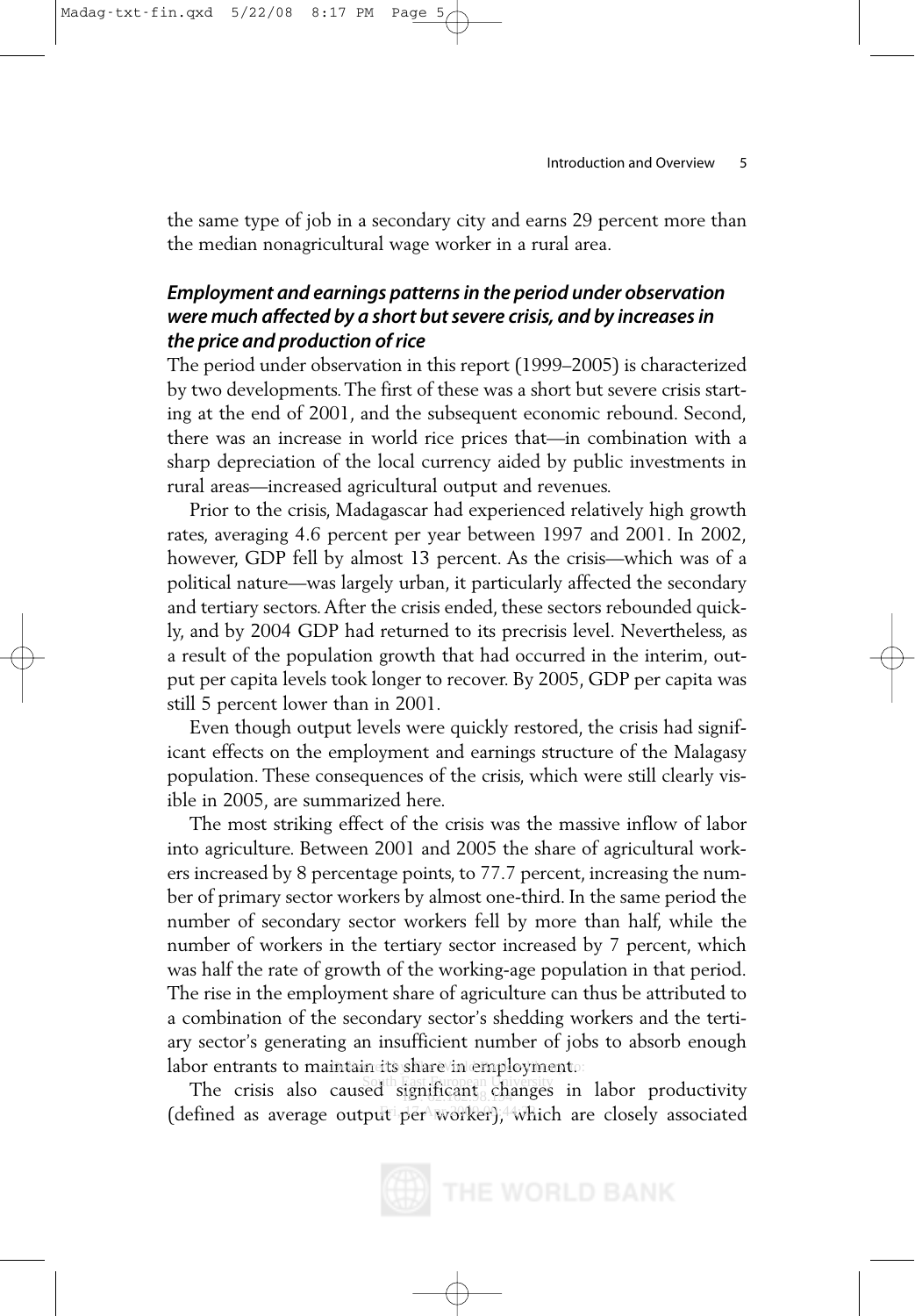with the observed fall in GDP per capita. A growth decomposition suggests that, if the impact of the decline in labor productivity had not been offset by the effects of the rise in employment and the fall in the dependency rate, GDP per capita would have fallen by 13 percent between 1999 and 2005 instead of by the 3.6 percent that was actually observed. A similar decomposition by sector reveals that the primary sector in particular suffered from a fall in labor productivity. Given the large influx of labor into agriculture, this outcome is not surprising. The secondary sector, on the other hand, experienced a substantial increase in labor productivity, as the sector saw a large share of workers depart while output levels did not change significantly. Neither sector seems to have contributed positively to changes in GDP per capita over the period 2001–05. In the primary sector the positive contributions of increased employment were more than offset by the fall in labor productivity, while in the secondary sector the opposite occurred, with the positive effects of higher labor productivity not matching the negative contribution of the fall in employment. In the tertiary sector neither changes in labor productivity nor changes in employment could be associated with growth in GDP per capita.

A comparison of labor productivity data with information on microlevel earnings allows some cautious interpretations of how macrodevelopments affected individual workers. In the secondary sector, mean monthly earnings fell by 30 percent in the same period that average output per worker more than doubled. A closer look at the changes in the composition of workers in this sector seems to suggest that the less productive workers (self-employed and family enterprise workers), in particular, left the sector between 2001 and 2005, which would provide an explanation (if not the only one) for the substantial increase in labor productivity. The large fall in mean earnings—while median earnings fell only modestly—may possibly be attributed to the highest-paid wage workers experiencing either a fall in their earnings or the loss of their jobs as a consequence of the crisis. Tertiary sector workers seem to have experienced a pull-down effect from the secondary sector, as the relatively high tertiary sector earnings converged with secondary sector levels while output per worker remained largely unchanged.

In the primary sector, somewhat surprisingly, the large influx of labor and the subsequent fall in average output per worker coincided with an increase in both mean and median earnings. It is assumed that this divergence is largely due to a number of data issues, including the exacerbation IP : 62.162.98.194

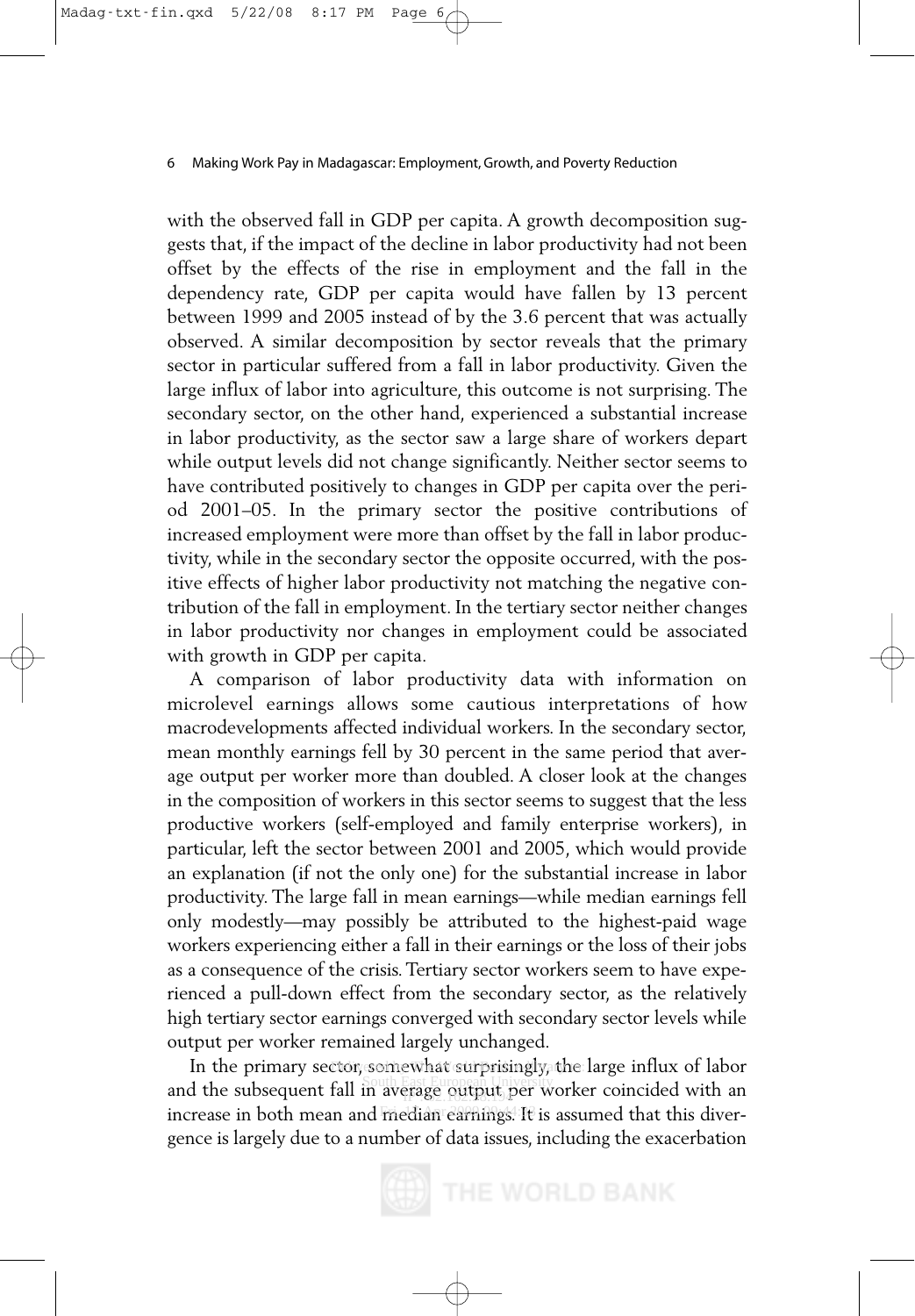of both the increase in output and the fall in labor productivity, which do not allow meaningful conclusions to be drawn from the comparison between the two variables.

Among other factors, output data are assumed to have not fully captured the increase in both the quantity and the price of Madagascar's main crop, rice. These increases, however, are likely to have been among the main drivers of the 20 percent increase in average hourly earnings, which were in turn largely responsible for the rise in household per capita labor income of 15 percent between 2001 and 2005.

### **A reduction in both the incidence and the depth of poverty, as the average GDP per capita fell, can be explained by a reduction in inequality**

The changes described above have had numerous implications for earnings inequality and the incidence and depth of poverty. As the 1999 household survey does not allow for the construction of comparable earnings data, the earnings-related observations in this report are limited to 2001 and 2005. Between 2001 and 2005, earnings increased in the lower and middle parts of the earnings distribution (largely primary sector workers) and fell in the upper end of the distribution (the highest-paid secondary and tertiary workers). As a result, earnings inequality fell in this period.

Another result of the convergence of sector earnings in combination with the influx of labor into agriculture was that the primary sector became a more important source of income for the better-off households. For example, in 2005 the richest quintile of households derived almost half of its income from agriculture, compared with 22 percent in 2001. For the poorest households, the tertiary sector became a more important source of income (12.6 percent in 2005 compared with 5.4 percent in 2001), largely at the expense of primary sector income (81.0 percent in 2005 compared with 87.2 percent in 2001). In the absence of panel data, it is unclear whether these changes reflect a move of the poorest households from agriculture to services or whether the poorest quintile comprised a different set of households in 2005 and in 2001.

Between 2001 and 2005, the rural poverty rate fell by 3.8 percentage points (to 73.5 percent), while poverty in urban areas was almost 8 percentage points higher in 2005 than before the crisis in 2001 (52.0 percent compared with 44.2 percent). These changes may have been caused by a number of rural households moving to higher quintiles while urban IP : 62.162.98.194

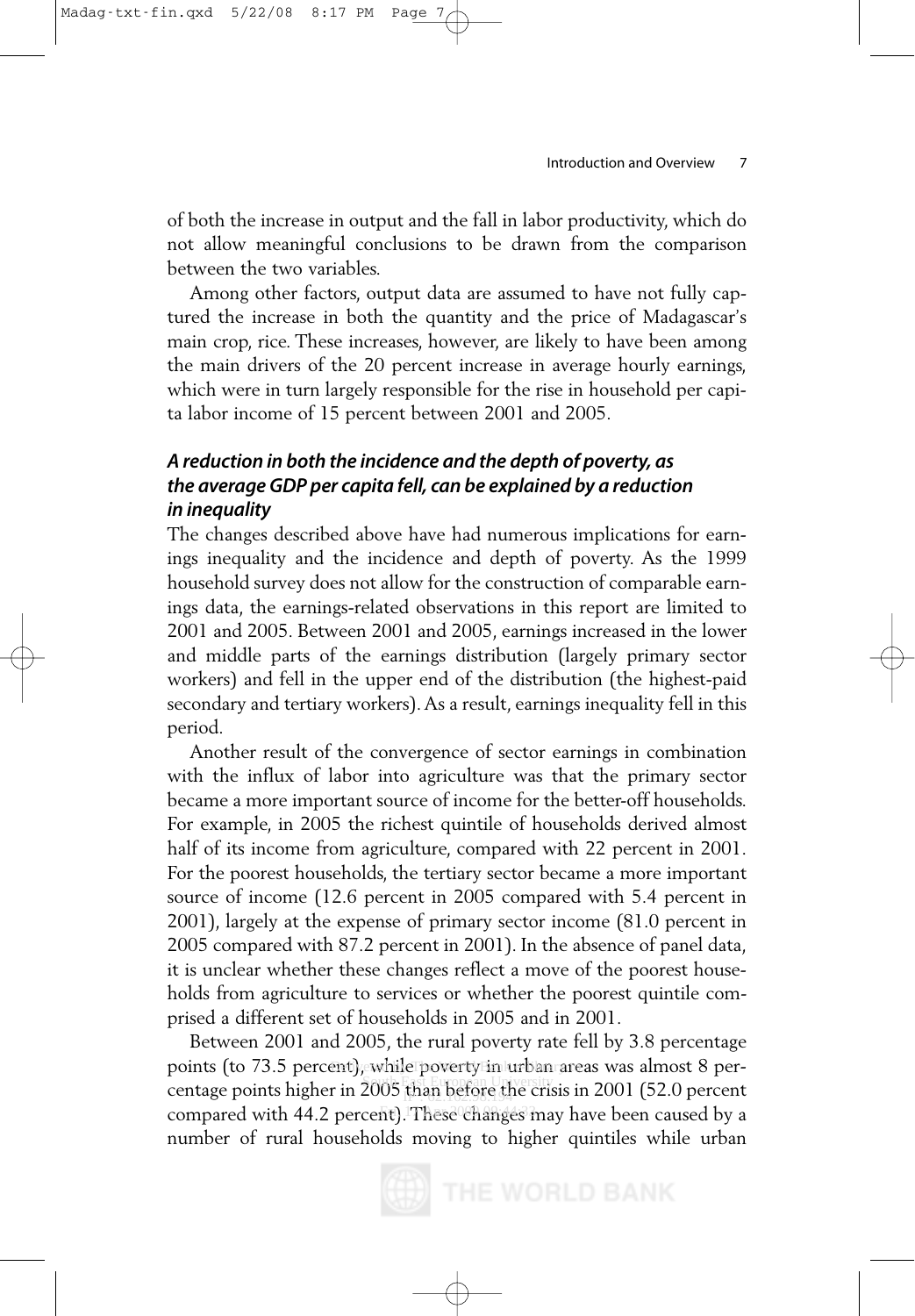households were reranked to lower positions in the distribution. In that case, the increased importance of the tertiary sector as a source of income for the poorer households would be at least partly explained by the increase in urban households among the poor, rather than by the moving of poor households into tertiary sector activities. Similarly, the increased importance of the primary sector as an income source for the better-off households would be attributed to the increased number of rural households among the better-off. Another possible explanation for the changes in urban and rural poverty rates could be that a net migration of poorer households from rural to urban areas occurred, which would imply that households did not move up or down to other quintiles but merely changed from being rural poor to being urban poor. Again, in the absence of panel data, neither hypothesis concerning the causes of the changes in rural and urban poverty rates can be tested.

Nationwide, the headcount poverty rate was 1 percentage point lower in 2005 than in 2001. An analysis of the sources of household income hourly earnings, hours worked, household participation, and (inverse) unemployment rates—and of their changes over time suggests that this reduction in poverty was achieved by an increase in the share of working adults in the relatively better-off households. Because the national poverty line puts the poverty rate in Madagascar at 68.7 percent (2005), changes in the poverty rate largely reflect changes in the conditions of those households, which are placed around the 70th percentile of the expenditure distribution. Compared with 2001, members of these households received lower average hourly earnings, worked fewer hours, and were more likely to be unemployed in 2005. These developments, which all had a negative impact on household labor income, can be explained by the loss of secondary and tertiary sector employment, which tends to be higher paid than in the primary sector, and by the move of labor into agriculture that occurred as a result of the crisis. Presumably, households increased their labor force participation to cope with the adverse effects of the crisis, and a share of the households managed to escape poverty through this strategy.

One of the implications of having a large share of the population living well below the poverty line is that modest improvements in the wellbeing of the poorest may not affect the incidence of poverty but rather may affect its depth. Between 2001 and 2005, the depth of poverty fell by more than 8 percentage points, from 34.9 percent to 26.8 percent.  $1P$  : 92.162.194.164

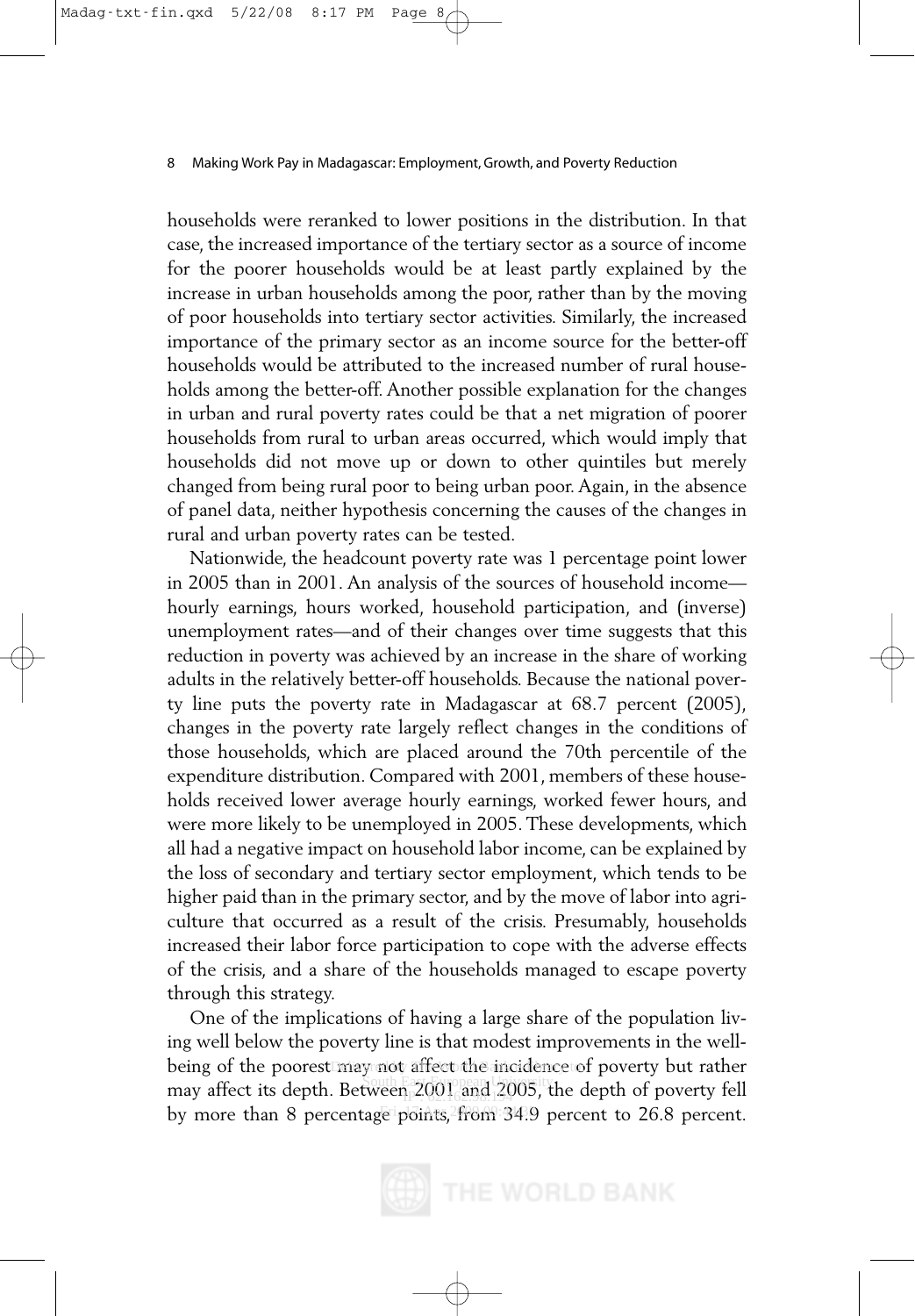This improvement can be attributed solely to an increase in hourly earnings, which rose by 42 percent for the poor. Changes in all other sources of household income negatively affected the poorer households' income in this period: both the household participation rate and the number of hours worked per employed adult fell, and household unemployment increased. The increase in hourly earnings can be explained by higher earnings in the primary sector and by increased reliance on the tertiary sector (where earnings are higher than in agriculture) as a source of income. The fall in hours worked and the decline in the number of people in the poorest households who are working may be related to the massive influx of labor into agriculture, which may have created an oversupply of labor in this sector.

#### **Education and gender are important for obtaining good jobs**

Educational attainment plays an important role in determining the likelihood of obtaining a "good" job. A higher level of education is associated with the smaller probability of being employed in agriculture (where earnings tend to be lower), and with the higher probability of obtaining formal (that is, good) employment. The influence of determinants other than education—such as age, migrant status, or household status—on the probability of working in agriculture or in informal or formal employment is generally less substantial and straightforward.

Education is also an important determinant of the level of earnings an individual receives in various types of employment (agriculture, wage nonagriculture, nonwage nonagriculture). Returns to education are highest for wage workers. For example, wage workers with a primary education earned 23 percent more than wage workers without any education, while the returns to primary schooling were 12 percent for nonwage workers and 8 percent for those in agriculture. Wage workers with an upper secondary education earned 69 percent more than those without schooling, while those with postsecondary schooling earned, on average, 105 percent more. For primary and lower secondary education, returns were greater for nonwage labor than for agricultural workers.

When focusing on nonagricultural wage workers, and distinguishing between wage earners in the public, private formal, and private informal sectors, significant differences in wreturns to beducation are found. In particular, the returns to secondary education for wage workers in the public sector are approximately 25 percent higher than for wage workers  $910a$  y<sub>6</sub> equital

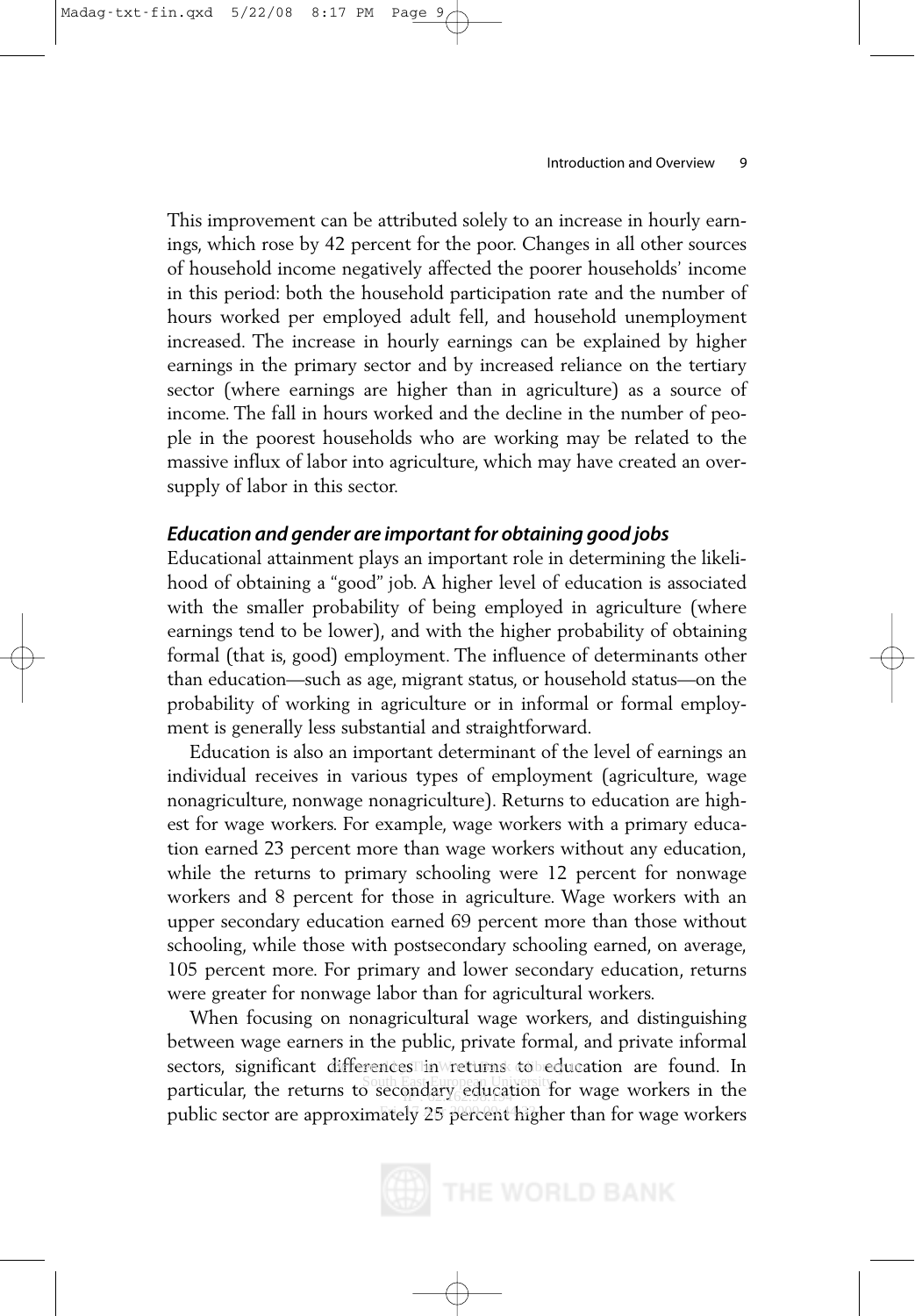in the private formal sector. This may be a sign of existing segmentation between these two parts of the labor market.

In addition to education, gender is an important determinant of earnings. When controlling for education, experience, and other factors that determine employment selection, it was found that in nonagricultural employment (both wage and nonwage), women's earnings were about two-thirds of men's earnings. Unfortunately, the calculation method for the larger part of agricultural earnings did not allow a similar analysis of a possible gender gap in agricultural earnings. In an examination of wage employment, the gender gap in the informal sector is significantly greater than in the private formal sector. Whereas even in the formal sector women on average earned 26 percent less than men with otherwise similar characteristics, this gender gap was as high as 40 percent in the informal sector.

#### **Conclusions and a Proposed Way Forward**

The findings of this report allow a number of conclusions to be drawn, from which a number of policy directions and suggestions for future actions and analysis can be distilled:

- To reduce poverty through employment, policies should focus on creating more relatively high-earning jobs rather than on merely creating more jobs.
- There is a large difference in labor productivity and earnings between the primary sector on the one hand, and the secondary and tertiary sectors on the other. Therefore, policies intended to alleviate poverty through increasing earnings may be most effective when they focus on employment-intensive growth in services and, in particular, industry, allowing workers to move from agriculture to a more productive sector. However, the agricultural sector is likely to remain the main employer of the poor in the short and medium terms. Therefore, the government faces a trade-off in concentrating on moving poor workers to more productive sectors by strengthening labor-intensive output expansion in these sectors, or improving the well-being of the large groups that stay behind in agriculture. Sound cost-benefit analyses of both options could aid the government in determining the most appropriate policy mix to accommodate both objectives. 80vernment ir

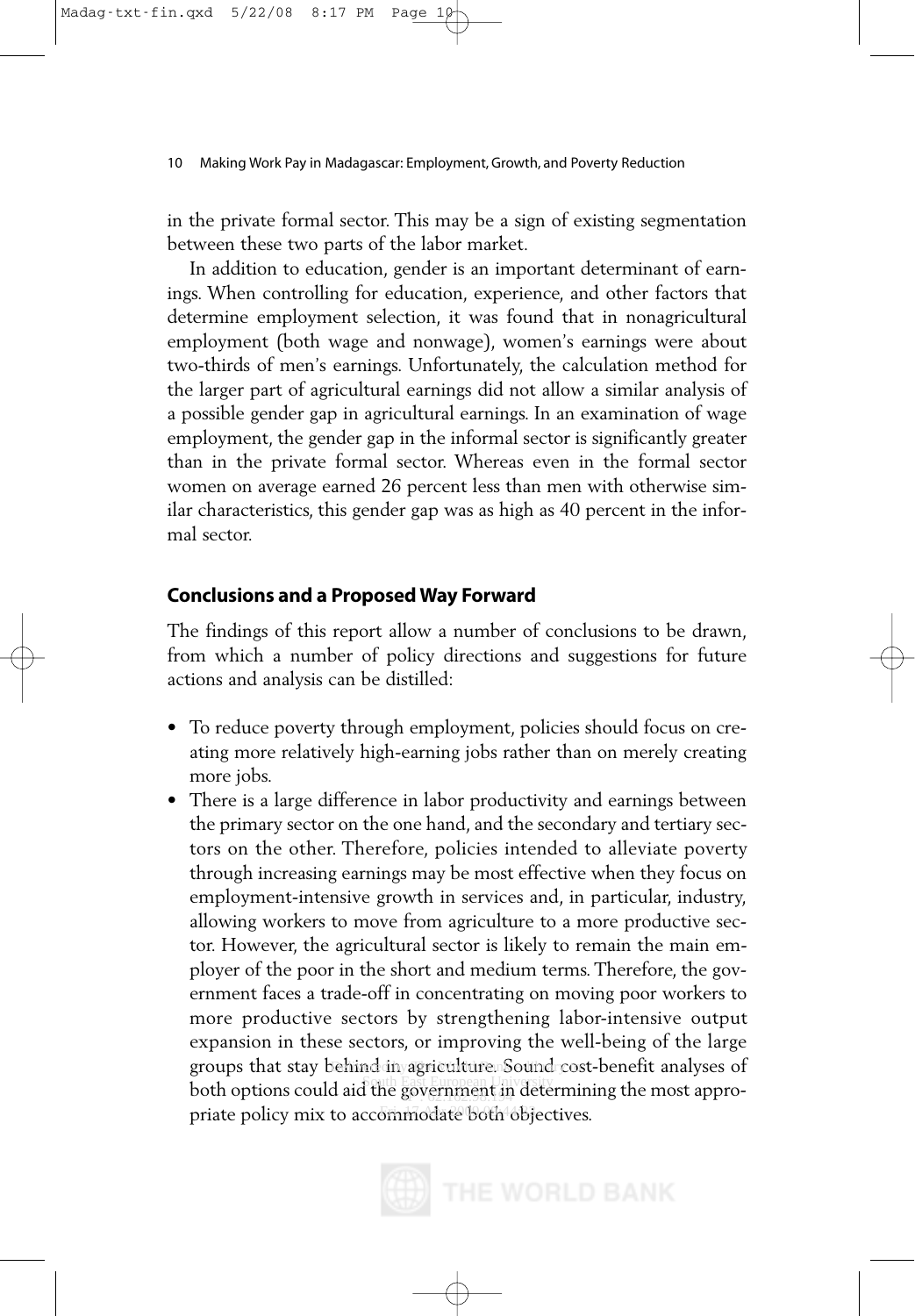- Further analysis is needed to better understand the crisis-related exit of mostly less productive workers from the secondary sector and the lack of their return to this sector well after the crisis ended. Better insights into the functioning of the secondary sector labor mechanisms, including any possible market failures, could be beneficial in the design of policies that support employment-intensive growth in both the secondary and tertiary sectors.
- During the 2001 crisis, agriculture served as an important function of last resort for income generation for a large part of the population.The particular vulnerability of households that cannot use increased (rather than just unchanged) agricultural production as a coping mechanism may have to be taken into account in the design of social protection mechanisms. In addition, the relative success with which the sector could serve this role can perhaps be partly attributed to the public investments in rural infrastructure that have been made in recent years and also to a number of external factors, such as increased world rice prices. This assumption (that circumstances led to the success of the sector) implies that the extent to which the agricultural sector can again function as a safety net during future crises should not be overestimated.
- As education and gender are the main determinants of acquiring good jobs, the government should continue to promote equal access to education across socioeconomic groups and geographic areas, as well as increased gender equality in the workplace.
- The quality of labor analyses, among other factors, and the extent to which the findings can inform policy, could be greatly improved by resolving a number of data issues, such as the enhanced reliability of demographic data through the conduct of a new census, and a consistent focus on levels and changes in the *depth* of poverty in addition to the poverty *rate*.

#### **Notes**

- 1. For example, Kraay (2006) finds that in the short and medium terms, income growth accounts for 70 percent of the variation in headcount poverty rates, and in the long run for  $97$  percent  $_{\rm World\ Bank\ e\-library\ to:}$
- 2. See, for example, Bourguignon (2002); Kakwani, Neri, and Son (2006); Lucas and Timmer (2005); and Ravallion (2004) for evidence on heterogeneity in the IP : 62.162.98.194

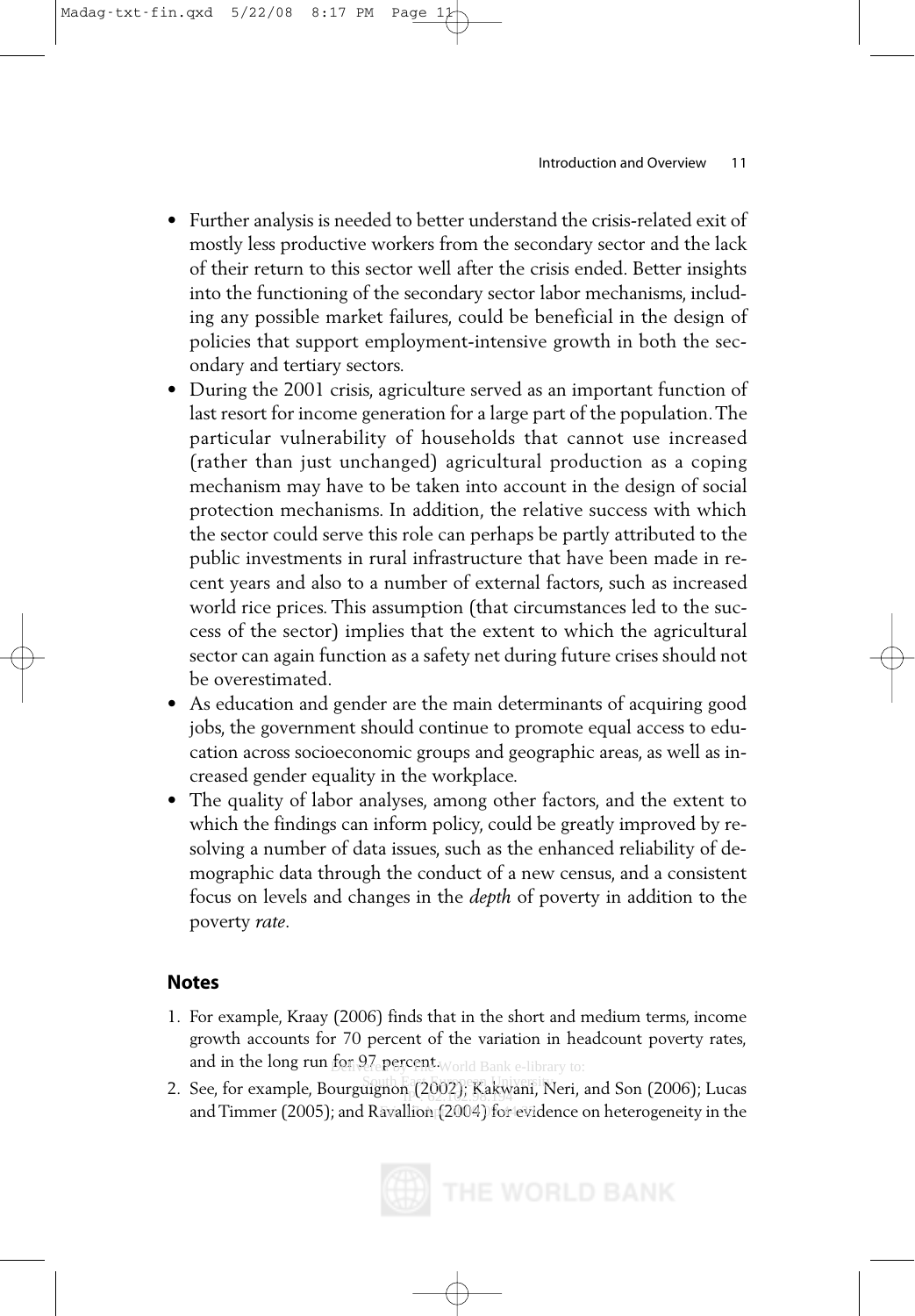poverty impact of growth. See Ravallion (2004) for a discussion of the relevance of this heterogeneity from the perspective of a country: a 1 percent increase in income levels could result in a reduction in poverty of as much as 4.3 percent or as little as 0.6 percent.

3. Owing to the data limitations of the 1999 Household Surveys (HHS) analyses concerning earnings data are restricted to the 2001 and 2005 surveys.

> IP : 62.162.98.194 Fri, 17 Apr 2009 09:44:33

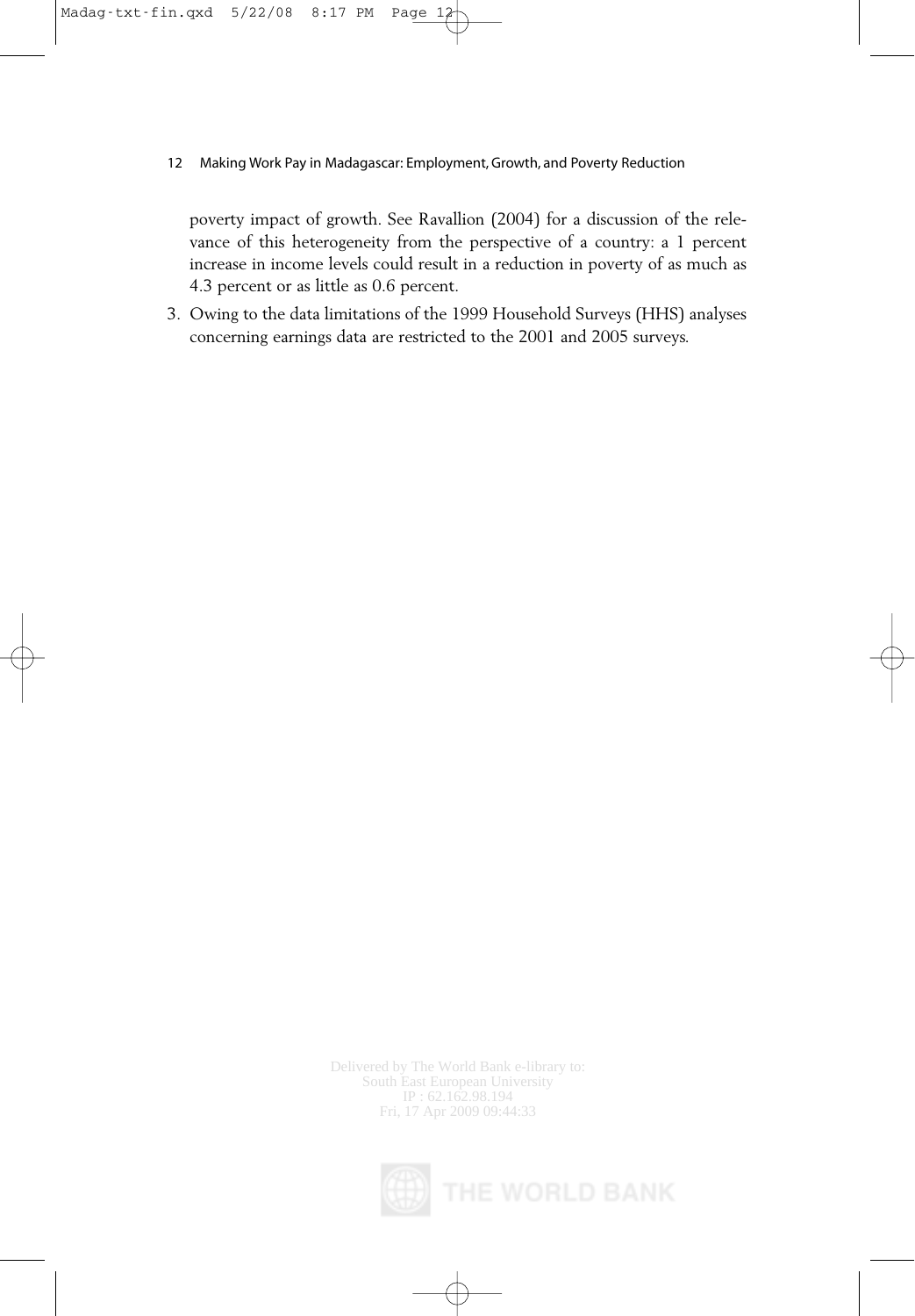#### **CHAPTER 2**

# **Definitions and Data**

This report adopts a broad concept of labor markets and earnings in order to capture, as fully as possible, the entire spectrum of income-generating individuals and activities in a low-income context. This chapter defines the terms used in the discussions (table 2.1), as well as the main sources of data for the report.

This report is based on two main sources of information: national accounts data and household surveys.

Two different sets of national accounts data were available for the output data. One was received directly from the Malagasy National Statistics Bureau (*Institut National de la Statistique*—INSTAT). This set provided GDP and sectoral and subsectoral output data in constant and current prices for the period 1995–2006. The second set also originated from INSTAT, but some of the data had been adjusted by the International Monetary Fund (IMF). This set contained estimates and projections for the period 1999–2026 of GDP and sectoral and subsectoral output in current prices; GDP and sectoral and subsectoral growth rates in constant prices; and sectoral and subsectoral shares of GDP in constant prices.  $\frac{1}{2}$ subsectoral shares of  $U_1$ 

A comparison of the two data sets revealed that for the period 1999–2006, GDP and sectoral growth rates were identical, but differences in the subsectoral growth rates were quite substantial. On the basis

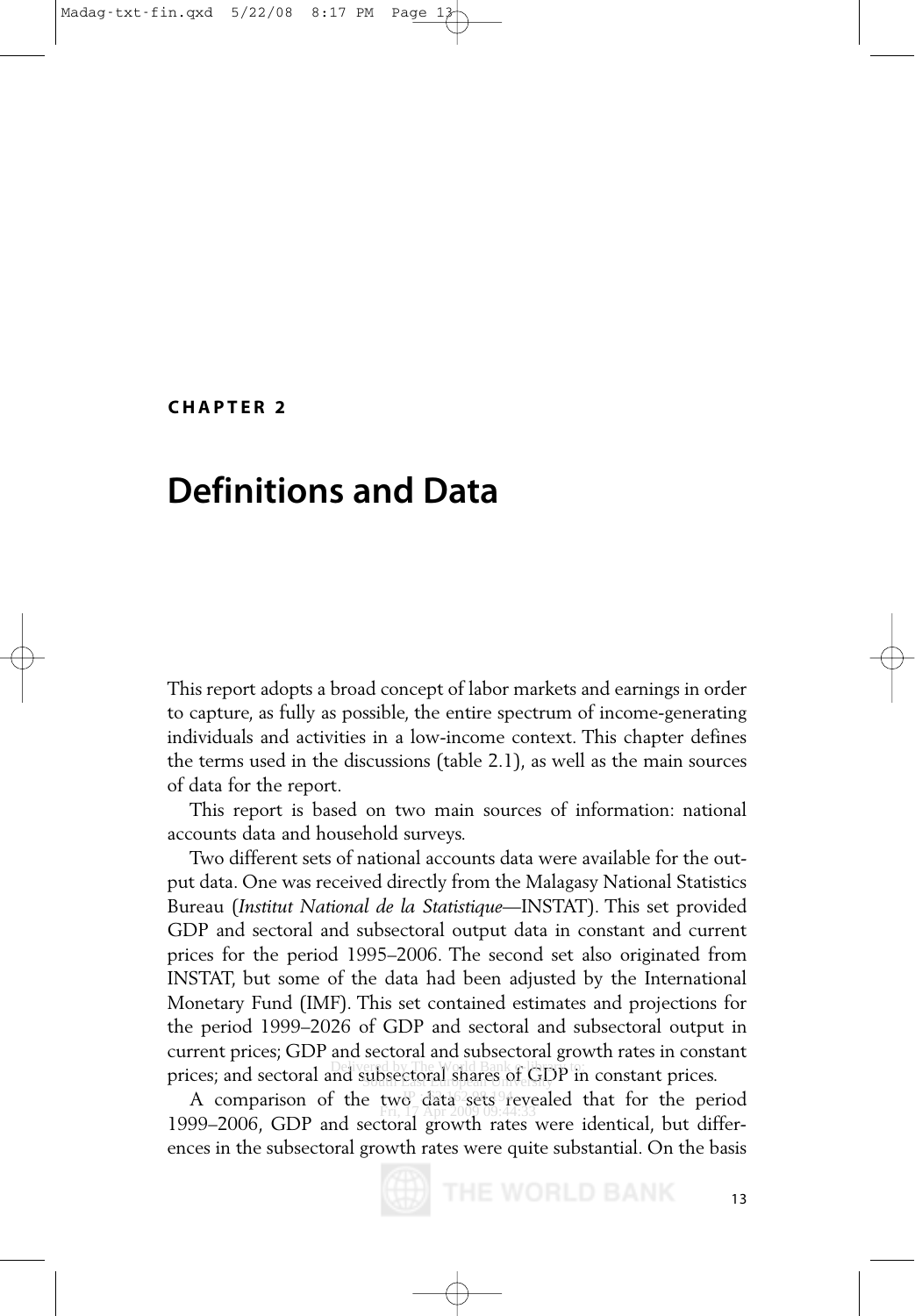#### Employment Labor market The place where labor services are bought, sold, and exchanged. The labor market comprises wage and salaried workers and their employers, but also nonwage family enterprise workers and the self-employed, who make up the largest share of workers in Madagascar. Labor force The sum of the working-age employed and unemployed. Employed An individual who performed market activities for at least one hour in the week prior to the survey, or who has a permanent job. Unemployed A working-age individual who is not employed but is actively looking for work. Inactive A person who is neither employed nor actively looking for work. Wage worker A worker who has declared being salaried for his/her work. Self-employed A self-declared self-employed person, living in a household in which there are no other self-employed or unpaid family enterprise workers. Household enterprise A self-declared self-employed person living in a household with worker, family other self-employed or unpaid family enterprise workers. enterprise worker Formal employment : Strict definition Employment that provides paid leave, social protection, and pension contributions. Broad definition Employment that provides social protection or pension contributions. Working-age population The population between 15 and 64 years of age. Child labor **A** child between 6 and 14 years old, who performed market activities for at least one hour in the week prior to the survey, or who has a permanent job. Earnings Earnings, labor income All cash payments, payments in kind, and benefits received in exchange for labor services in wage and salaried employment, self-employment, and other forms of labor exchange. Earnings and labor income are used interchangeably, although the latter is more often used when referring to the labor income of a household rather than of an individual. Depending on the context, earnings include only primary job earnings (e.g., when comparing earnings in the different sectors) or the sum of earnings in both Ithe first and a possible second job (when total household labor income is relevant). Throughout this report, earnings are mostly

#### **Table 2.1 Definitions**





meome is recevant). *I*n bagnet

 $\mathsf{Fed}$  on a monthly basis  $_{133}$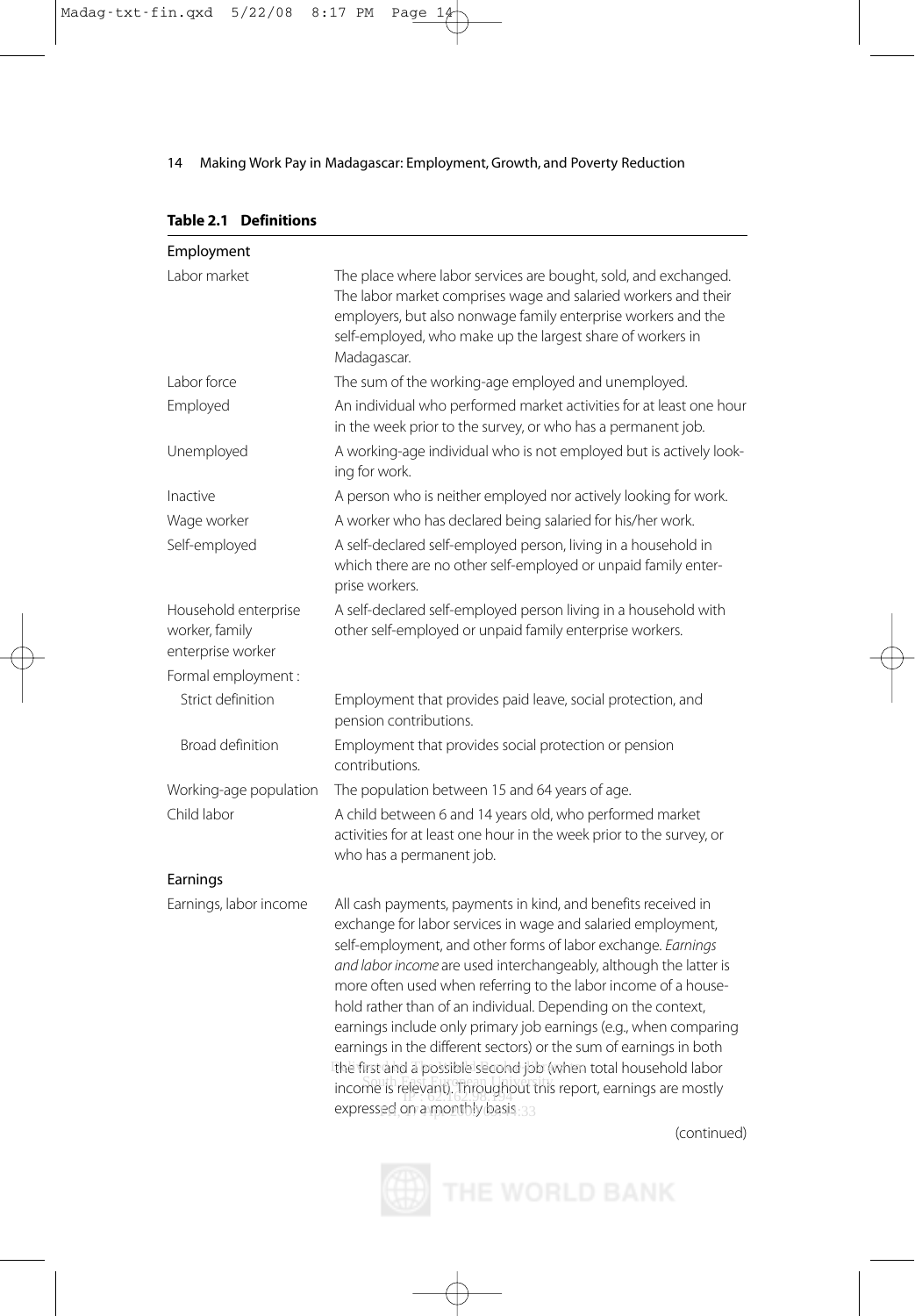|  | Table 2.1 (continued) |
|--|-----------------------|
|--|-----------------------|

| Wage earnings                    | Total cash and in-kind earnings as declared in the survey, regionally<br>deflated.                                                                                                                                                  |
|----------------------------------|-------------------------------------------------------------------------------------------------------------------------------------------------------------------------------------------------------------------------------------|
| Earnings of the<br>self-employed | For nonagricultural work: sum of declared profits and value of<br>household auto-consumption, net of taxes and deflated regionally.                                                                                                 |
|                                  | For agricultural work: owing to difficulties in the calculation of<br>agricultural production, estimated as the residual of household<br>expenditure minus received wages, nonfarm earnings, and<br>transfers, regionally deflated. |
| Household enterprise<br>earnings | Earnings are derived in the same way as those for the self-<br>employed, but divided by the number of adult household<br>members performing either nonagricultural or agricultural work.                                            |
| Low earner                       | An employed individual whose earnings are below the national<br>poverty line.                                                                                                                                                       |
| Working poor                     | Those employed who reside in households where average per<br>capita expenditures are below the national poverty line.                                                                                                               |

of this observation, this report uses the GDP and sectoral growth rates from the original INSTAT (covering 1995–2006 and corresponding to the IMF-adjusted data for the period 1999–2006), and the levels of GDP as well as sectoral and subsectoral output from the IMF-adjusted data set.

The multipurpose household surveys (*enquêtes periodiques auprès des ménages*) were conducted by INSTAT in 1999, 2001, and 2005.The 1999 survey comprised 5,120 households, the 2001 survey comprised 5,080 households, and the 2005 survey comprised 11,781 households. All surveys were held in a single round between September and December of the relevant year.All questionnaires include sections on education, health, housing, agriculture, household expenditure, and employment. The 2001 and 2005 questionnaires include additional sections on assets and nonfarm enterprises (among other subjects). For a measure of household well-being, this report uses the estimated household-level consumption aggregate as constructed by INSTAT.

A number of concerns regarding the accuracy and comparability of the data sets have arisen. The three main issues and their implications are described below.

First, the nationwide population levels and dependency rates that can IP : 62.162.98.194 be derived from the household surveys (HHS), as well as their changes pulation levels and

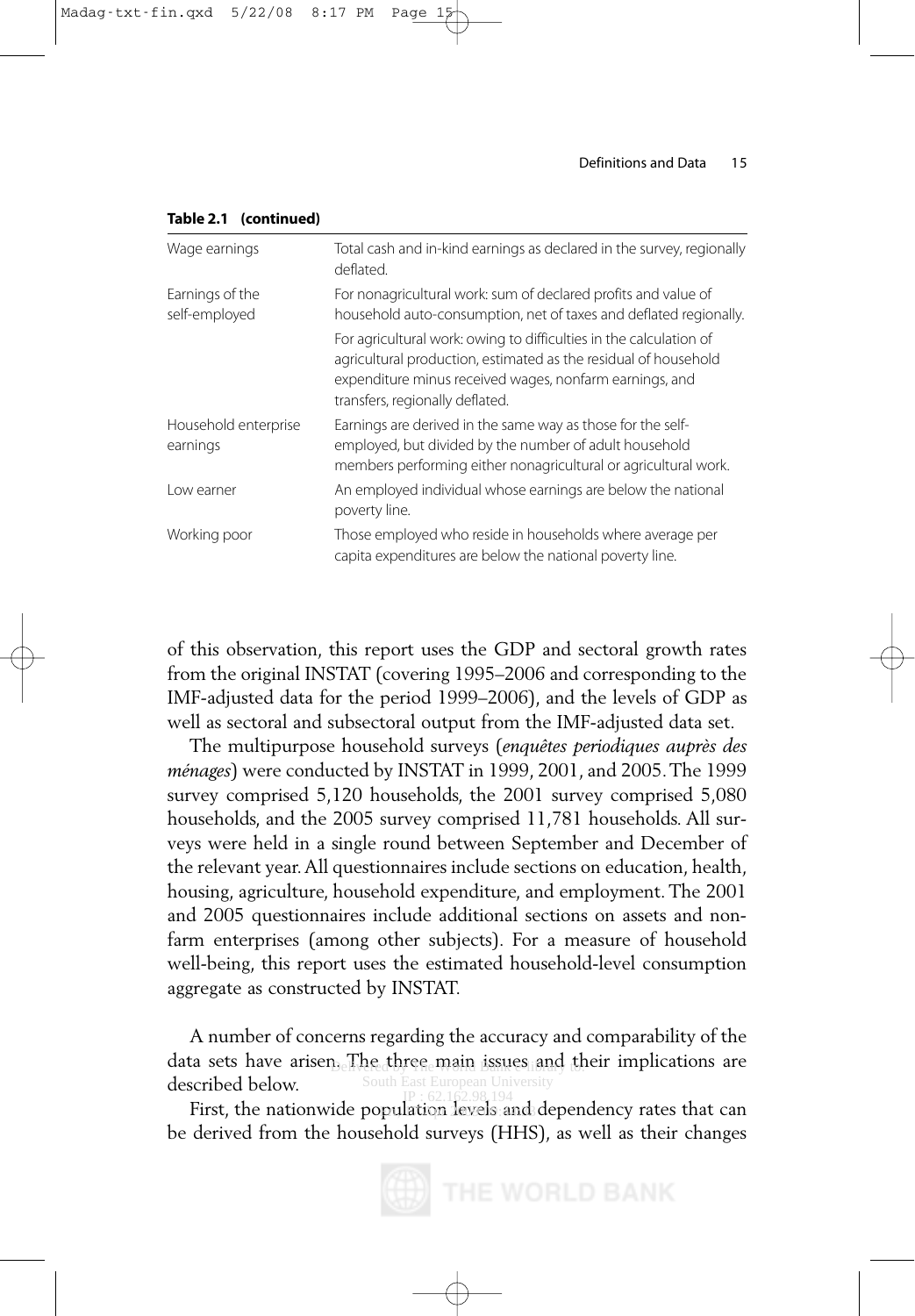over time, differ fairly significantly from those of other sources, such as INSTAT, the IMF, and the World Development Indicators (WDI), as shown in table 2.2. There is no certainty as to which source is the most reliable. Madagascar's last population census was in 1993, and population and dependency rate estimates for the more recent years lack reliability. Nevertheless, some apparent discrepancies in the HHS data, as well as some practical arguments, warranted the adjustment of the data to the IMF population estimates and WDI dependency rate numbers.

With regard to the population data, the 3.1 million increase between 2001 and 2005, which follows from the HHS data and represents an annual growth rate of almost 5 percent, seems somewhat unrealistic. Throughout this report, population levels and the related variables have therefore been adjusted to match IMF estimates.This also improves comparability between the microdata from the household surveys and the macrodata from the national accounts; also, the output data used in this report correspond to the data used (and adjusted) by the IMF. With regard to the dependency rates, the sharp fall and subsequent increase in dependency rates within a six-year period cast doubts on the reliability of (particularly) the 2001 dependency rate as derived from the HHS. Since the dependency rates are especially important for the macroanalysis in chapter 3, the dependency rates in that part of the report have been adjusted to match those from the WDI. As is shown in the last column of table 2.2, the WDI dependency rates for Madagascar are comparable, though slightly higher than the WDI dependency rate for Sub-Saharan Africa as a whole. No adjustments in dependency rates have been made in the other sections of this report.

|      | Population (million) |            | Dependency rate*                         |      |                            |
|------|----------------------|------------|------------------------------------------|------|----------------------------|
|      | <b>HHS</b>           | <b>IMF</b> | <b>HHS</b>                               | WDI  | WDI, Sub-Saharan<br>Africa |
| 1999 | 14.6                 | 15.0       | 0.93                                     | 0.92 | 0.91                       |
| 2001 | 15.7                 |            | Delivered by The World Bank e-library 0. |      | 0.90                       |
| 2005 | 18.8                 |            | 17.9uth East Euro 0.95n University 0.89  |      | 0.88                       |
|      |                      |            | IP: 62.162.98.194                        |      |                            |

**Table 2.2 Population and Dependency Rates in Madagascar, 1999–2005**

Sources: HHS; WDI; IMF.

Note:\* Dependency rate is defined as number of children and elderly per working-age person.

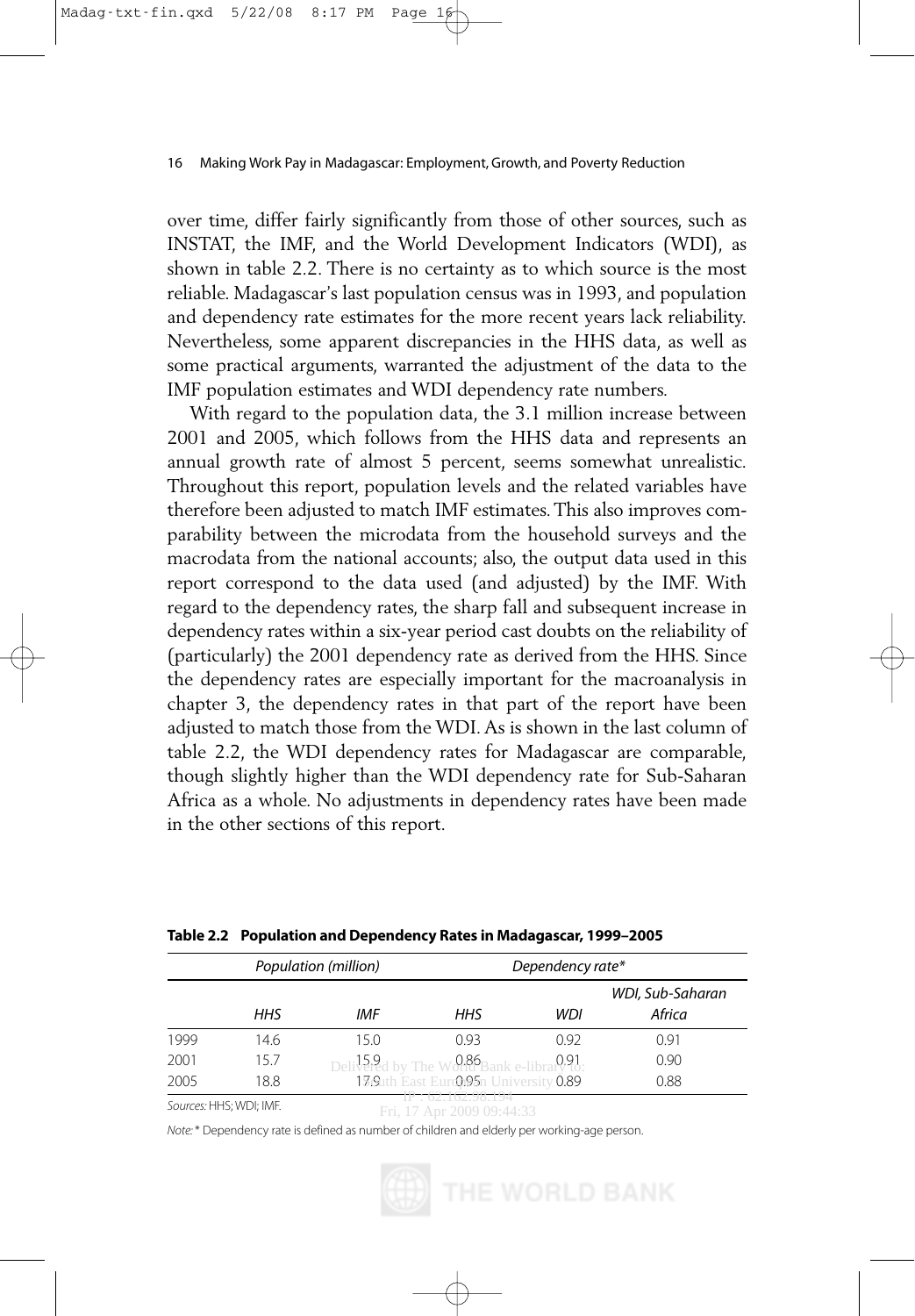The second issue is that a number of differences exist between the 1999 survey and the surveys of 2001 and 2005. The main consequence of these differences is that no earnings data can be derived from the 1999 HHS that are comparable to those calculated from the later surveys. This is largely (although not solely) caused by the absence of a nonfarm enterprise module in the 1999 survey.<sup>1</sup> In the 2001 and 2005 surveys, both employment and earnings information can be derived from the employment, agriculture, and nonfarm enterprise sections combined. Although the absence of a nonfarm enterprise section in the 1999 survey does not prevent the construction of employment data, it does present problems for the derivation of earnings data. Nonfarm enterprise earnings for 1999 can be estimated from "other sources of revenue," but their comparability with the 2001 and 2005 data on nonfarm enterprise is doubtful. Moreover, as nonwage agricultural earnings are defined as the residual of household expenditures and other earnings, doubts about nonfarm enterprise earnings automatically translate into uncertainty about the reliability of agricultural earnings. For this reason, when analyzing earnings this report is limited to the years 2001 and 2005.

Third, the poverty rates derived from the 1999 survey are not fully comparable with those from 2001 and 2005, among other reasons because the 1999 HHS used a different bundle of goods to construct consumption aggregates.<sup>2</sup> Whereas in this report the 1999 poverty rate is calculated to be 71.3 percent, earlier publications have put it at 71.7 percent.<sup>3</sup> This latter poverty rate is arrived at by using a calculation method that attempts to ensure comparability with surveys that were conducted before 1999. Clearly, differences in the calculation method of the poverty rate can result in different values of indicators that are determined for the poor and nonpoor subsections of the population, such as the unemployment rate of the poor, the share of wage workers among the nonpoor, and so forth. To test whether indicators for the poor and the nonpoor change significantly when they are based on the two different poverty rate calculation methods, the main statistics used in this report were calculated using both poverty rates. The differences that were found were minimal.

While the above-mentioned issues were those that posed (or initially seemed to pose) the most substantial risks to data comparability, they were not the only issues. In a mumber of cases questionnaires changed slightly, either by small modifications of questions or by addition or removal of possible answers. For example, the 2005 HHS asks for profits net of taxes in the nonfarm enterprise section, whereas the 2001 HHS IP : 62.162.98.194

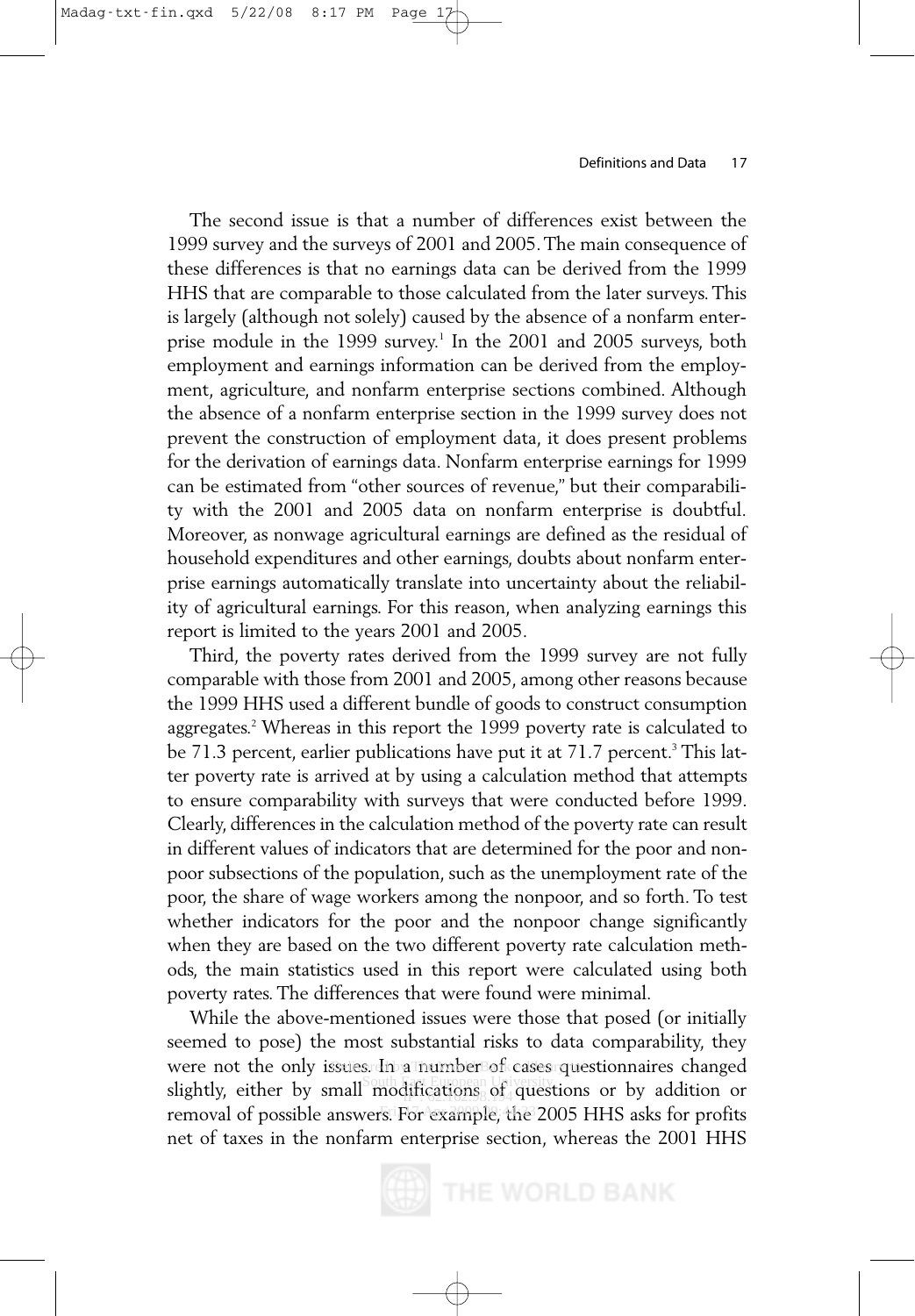does not specify whether profits should be net or gross of taxes. Or, in 2005, "always" (*toujours*) was added to the list of possible responses to the question "When did you look for a job?" A more detailed description of the comparability issues between the 2001 and 2005 household surveys is presented in Stifel, Rakotomanana, and Celada (2007).

#### **Notes**

- 1. In addition to the absence of the nonfarm enterprise section, the 1999 survey does not provide information on time spent working (for example, days per week, hours per day), nor on outgoing transfers (remittances), both of which absences make it more difficult to arrive at reasonable earnings estimates.
- 2. In 2001, a new method to construct the national poverty line (NPL) was introduced. The 2001 NPL equaled a per capita annual consumption of 988,600 Malagasy francs, which corresponded to the sum of the price of minimum food (2,133 Kcal daily) and nonfood goods in Antananarivo prices. The poverty rate is determined using real per capita expenditure, rural/urban and province deflated. The NPL is adjusted annually to inflation (using the consumer price index) and, since 2005, converted into the Malagasy ariary. The composition of the basket used to construct the consumption aggregate has not changed since 2001.
- 3. See, for example, Dorosh et al. (2003).

IP : 62.162.98.194 Fri, 17 Apr 2009 09:44:33

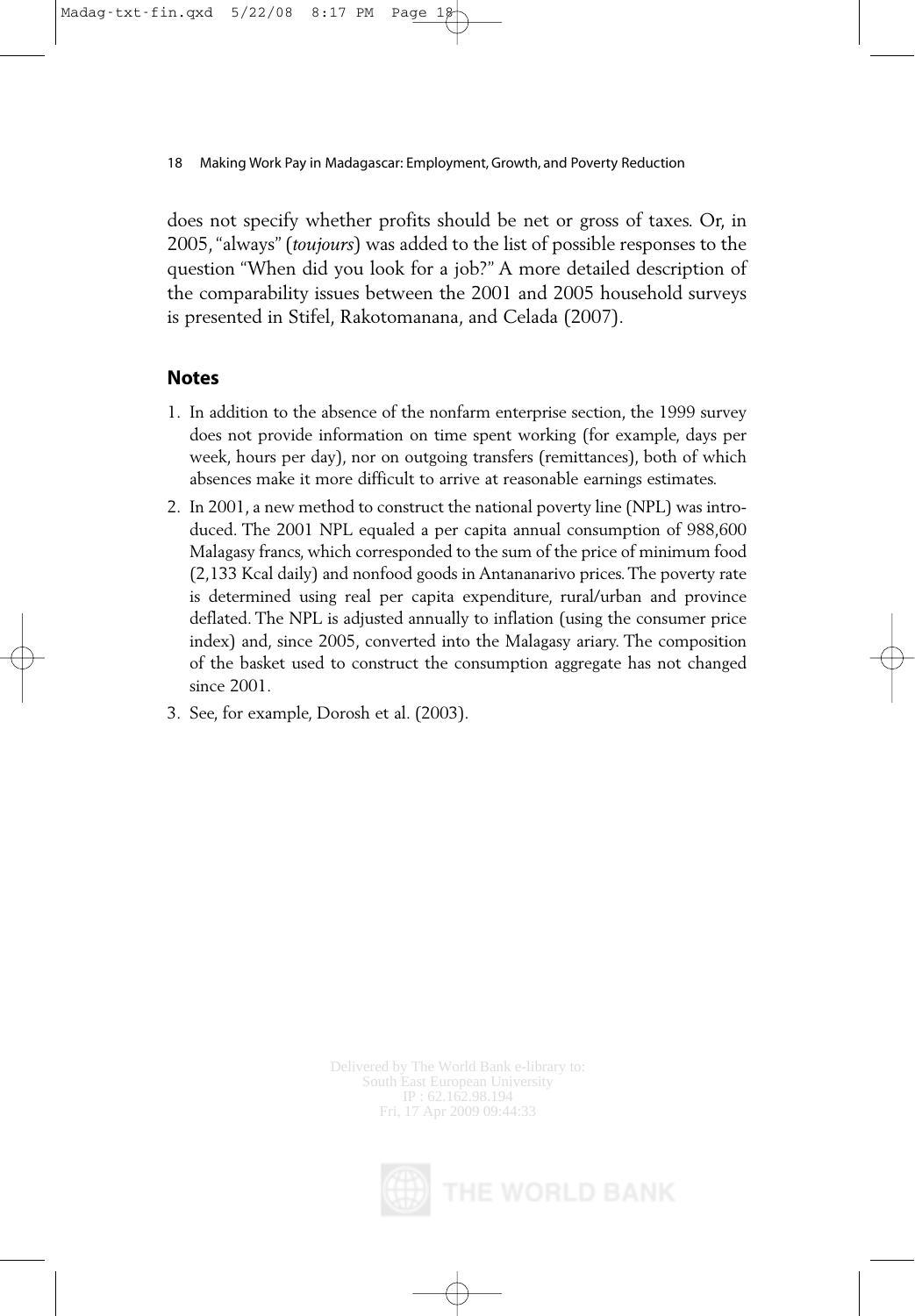#### **CHAPTER 3**

# **Country Context**

As in most low-income countries, labor participation and employment rates in Madagascar are high, a large share of the population is active in agriculture, and formal and wage jobs are relatively rare. Although overall and rural poverty rates have fallen since 1999, the urban population still feels the adverse impact of the severe crisis in 2002, despite the quick rebounding of economic growth. In the medium term, the economic outlook is positive, with projected annual growth rates of 8 percent. Large differences in employment structure exist between areas with different levels of urbanization.

#### **Population, Income, and Poverty**

Madagascar's population of 17.9 million continues to grow at a rapid pace. From 2000 to 2005, the population grew at an average annual rate of 2.9 percent, compared with 2.3 percent per year in Sub-Saharan Africa as a whole. Over a quarter of the population lives in urban areas, indicating a steady pace of urbanization since the 1960s, when more than 85 percent of the population lived in rural areas. Nevertheless, the urbanized parameter and propulation in Madagascar is still well below the Sub-Saharan share of the population in Madagascar is still well below the Sub-Saharan Africa average of 35 percent. vanization since the <sub>e</sub>rst

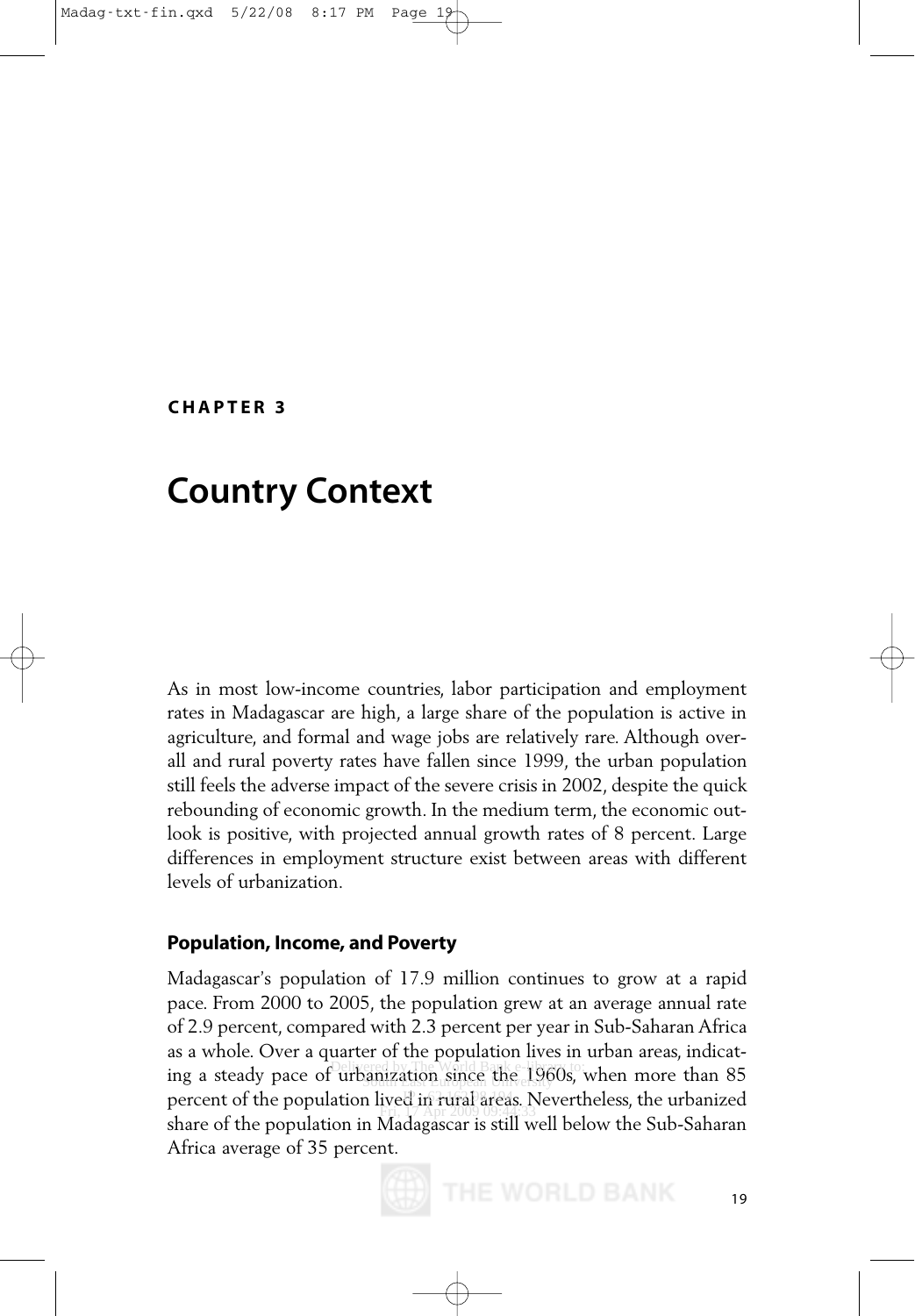Madagascar's strong population growth rate, even in the African context, appears in part to be due to the population's relatively high longevity. At 55.8 years in 2005, the average life expectancy at birth in Madagascar was almost 20 percent higher than the average of 46.7 years in Sub-Saharan Africa. Although the pace of population growth continued to increase in the last part of the 20th century, it began to decline in 2000 and reached 2.7 percent in 2005.This apparent reversal seems to be related to a steady decrease in birthrates, and may be interpreted cautiously as a sign that Madagascar has reached the next stage of demographic transition.<sup>1</sup> A continuing fall in population growth would be accompanied by a rise in the share of the working-age population (ages 15–64)—a share that has been fairly constant at around 52 percent since the mid-1960s, but that has been on the rise since 2000, reaching 52.9 percent in 2005 (table 3.1). The associated decrease in the dependency ratio, which according to U.S. Census Bureau estimates will fall from 83.6 percent in 2005 to 71.0 percent in 2025, would increase the scope for higher savings and investments.<sup>2</sup> As the East Asian experience has shown, this could offer ample opportunities for accelerating economic growth and raising the living standard of the population.The extent to which the increase in the share of the working-age population leads to a reduction in poverty will depend critically on the increased availability of good jobs for the poor.

Living standards in Madagascar are generally bleak. In 2005, the average annual per capita income was US\$233. Although this reflects an improvement compared with the previous few years, it is still substantially lower than the average Malagasy income per capita in the 1990s. In 2005, 68.7 percent of the population lived below the national poverty line, with poverty in the countryside being substantially higher than in urban areas (73.5 percent and 52.0 percent, respectively). The 2005 poverty rate was lower than the 2001 rate. However, it is unlikely that there was a constant decline in poverty in the intermediate years, because the crisis that began at the end of 2001 is believed to have initially raised the share of the poor, particularly in urban areas. Although no poverty data for the period 2002–04 exist, one estimate puts the overall poverty rate at 73.0 percent directly।after the crisis (World Bank 2003).

In 2005, the effect of the crisis on poverty still appeared to be visible in the urban poverty rate. While urban poverty had fallen by an impressive 8 percentage points between 1999 and 2001, it returned to its 1999 level in 2005, and it is likely that urban poverty was even higher in the IP : 62.162.98.194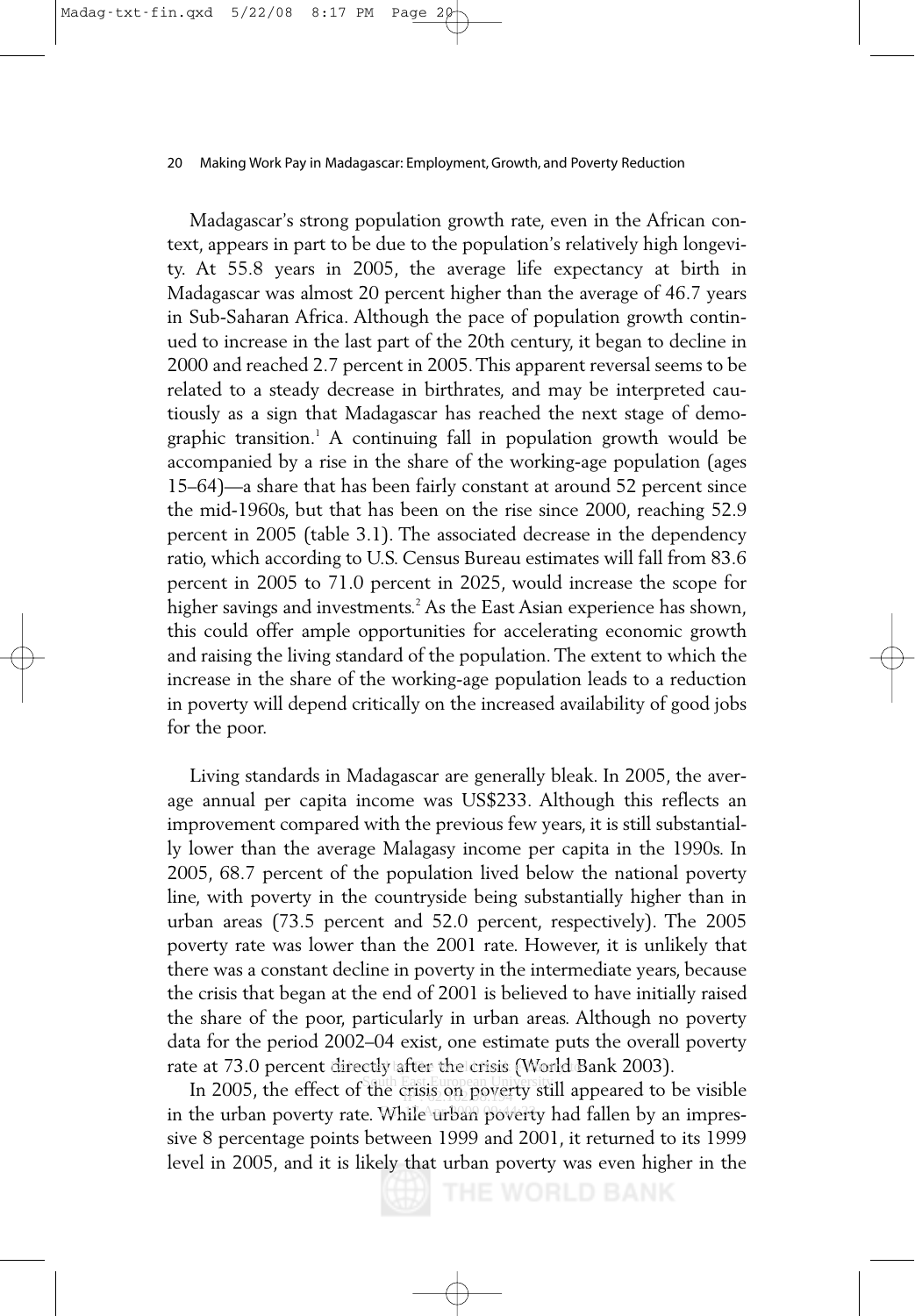|                                                          | 1960           | 1970            | 1980   | 1990           | 1999           | 2000                                      | 2001                     | 2002             | 2003                     | 2004                      | 2005             |
|----------------------------------------------------------|----------------|-----------------|--------|----------------|----------------|-------------------------------------------|--------------------------|------------------|--------------------------|---------------------------|------------------|
| Population                                               |                |                 |        |                |                |                                           |                          |                  |                          |                           |                  |
| Population growth (annual %)                             |                | 2.6             | 2.8    | 2.9            | 3.0            | 2.9                                       | 2.9                      |                  | 2.8                      | 2.7                       |                  |
| Population ages 0-14 (% of total)                        | 43.8           | 45.1            | 45.1   | 45.0           | 44.8           | 44.8                                      | $44.7$                   | 44.5             | 44.4                     | 44.2                      |                  |
| Population ages 15-64 (% of total)                       | 53.4           | 52.0            | 51.9   | 52.0           | 52.1           | 52.2                                      | 52.3                     | 52.4             | 52.5                     | 52.7                      | 44.0<br>52.9     |
| Population ages 65 and above (% of total)                | 2.8            | 2.9             | 3.0    | 3.0            |                |                                           | $\overline{\mathcal{Z}}$ | $\overline{3.1}$ | $\overline{\mathcal{S}}$ | $\overline{\mathfrak{D}}$ | $\overline{3}$ . |
| Age dependency ratio (dependents/working-age population) | $\overline{O}$ | $\overline{0}$  | 0.9    | $\overline{0}$ | $3.1$<br>0.9   | $\frac{1}{2}$ . 0.9                       | $\overline{O}$           | $\frac{0}{2}$    | 0.9                      | $\overline{O}$            | $\overline{0}$ . |
| Urban population (% of total)                            | 10.6           | $\frac{141}{1}$ | 18.5   | 23.6           | 25.9           | 26.0                                      | 26.2                     | 26.3             | 26.5                     | 26.6                      | 26.8             |
| Income H                                                 |                |                 |        |                |                |                                           |                          |                  |                          |                           |                  |
| GDP per capita (constant 2000 US\$)                      | 389            | 405             | 342    | 271            | 235            | 239                                       | 247                      | 209              | 224                      | 229                       | 233              |
| GDP per capita (constant local currency)                 |                | 46,766 48,697   | 41,097 | 32,599         | 28,297         | 28,787 29,656 25,177 26,887 27,541 28,045 |                          |                  |                          |                           |                  |
| GDP per capita growth (annual %)                         |                | 2.6             | $-2.0$ | $\approx$      | $\frac{6}{10}$ | $\overline{1}$ .                          | 3.0                      | $-15.1$          | 6.8                      | 2.4                       | $\frac{8}{18}$   |
| Poverty <sup>a</sup>                                     |                |                 |        |                |                |                                           |                          |                  |                          |                           |                  |
| Poverty rate, at national poverty line (% of population) |                |                 |        |                |                |                                           |                          |                  |                          |                           |                  |
| Total                                                    |                |                 |        |                | 71.3           |                                           | 69.7                     | 73.0             |                          |                           | 68.7             |
| Rural                                                    |                |                 |        |                | 76.7           |                                           | 77.3                     |                  |                          |                           | 73.5             |
| Urban                                                    |                |                 |        |                | 52.1           |                                           | 44.2                     |                  |                          |                           | 52.0             |
| Poverty rate, at US\$1 a day poverty (% of population)   |                |                 |        |                |                |                                           |                          |                  |                          |                           |                  |
| Total                                                    |                |                 |        |                | 53.0           |                                           | 60.8                     |                  |                          |                           | 60.0             |
| Rural                                                    |                |                 |        |                | 58.7           |                                           | 68.7                     |                  |                          |                           | 65.0             |
| Urban                                                    |                |                 |        |                | 33.3           |                                           | 34.2                     |                  |                          |                           | 42.3             |
|                                                          |                |                 |        |                |                |                                           |                          |                  |                          |                           |                  |

Table 3.1 Population, Income, and Poverty in Madagascar, 1960-2005 **Table 3.1 Population, Income, and Poverty in Madagascar, 1960–2005**

Sources: World Development Indicators (WDI); World Bank staff estimates using HHS.

a. Poverty rate for 2002 is derived from a simulation (World Bank 2003); other poverty rates are derived from household surveys. a. Poverty rate for 2002 is derived from a simulation (World Bank 2003); other poverty rates are derived from household surveys.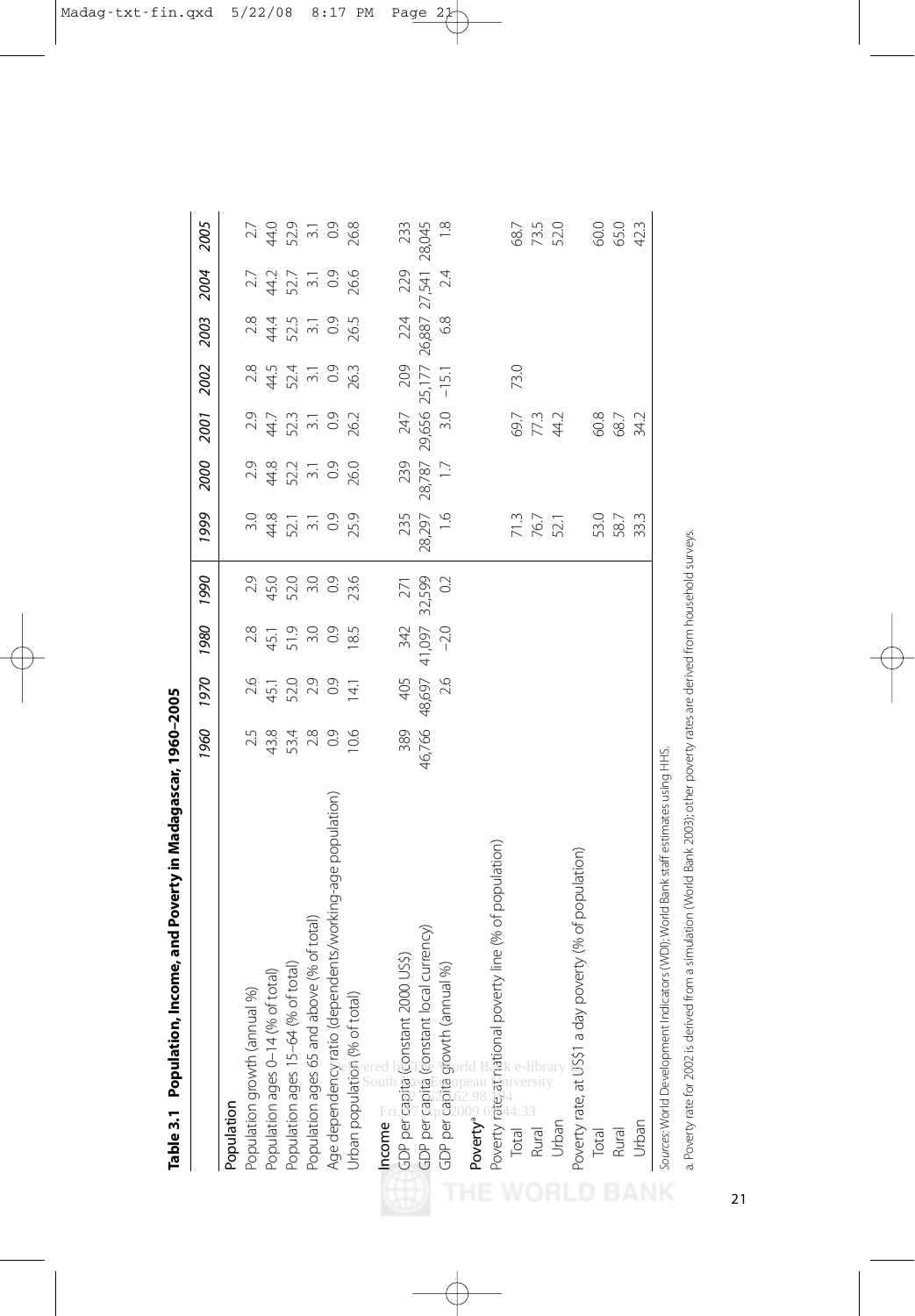years between 2001 and 2005. Poverty in rural areas, where the lion's share of the Malagasy population lives, shows an opposite trend. Rural poverty rates increased slightly between 1999 and 2001, and although the crisis is assumed to have caused a deterioration in living conditions in rural areas, by 2005 the rural poverty rate was almost 4 percentage points lower than it had been in 2001. This reduction in rural poverty can be attributed in part to public investment in rural areas and in part to increases in world rice prices, in combination with a sharp depreciation of the local currency.3 Notwithstanding this impressive postcrisis rural rebound, almost three-quarters of the rural population continue to live in poverty (see table 3.1).4

#### **Macroeconomic Context**

Madagascar's economy since independence in 1960 has been characterized by periods of moderate to fairly high growth levels, interrupted by regular periods of brief but often severe crises, which tend to be caused by structural domestic imbalances that are either triggered or aggravated by external shocks (figure 3.1).The country's more recent past was tainted by a six-month political crisis, which started in December 2001 and was triggered by contested elections. Prior to the crisis, a period of economic growth averaging 4.6 percent between 1997 and 2001 had increased average living standards nationwide, although the benefits were largely confined to the urban areas. The crisis had a significant impact on



**Figure 3.1 Changes in Annual GDP Growth, 1960–2006**

Source: WDI.

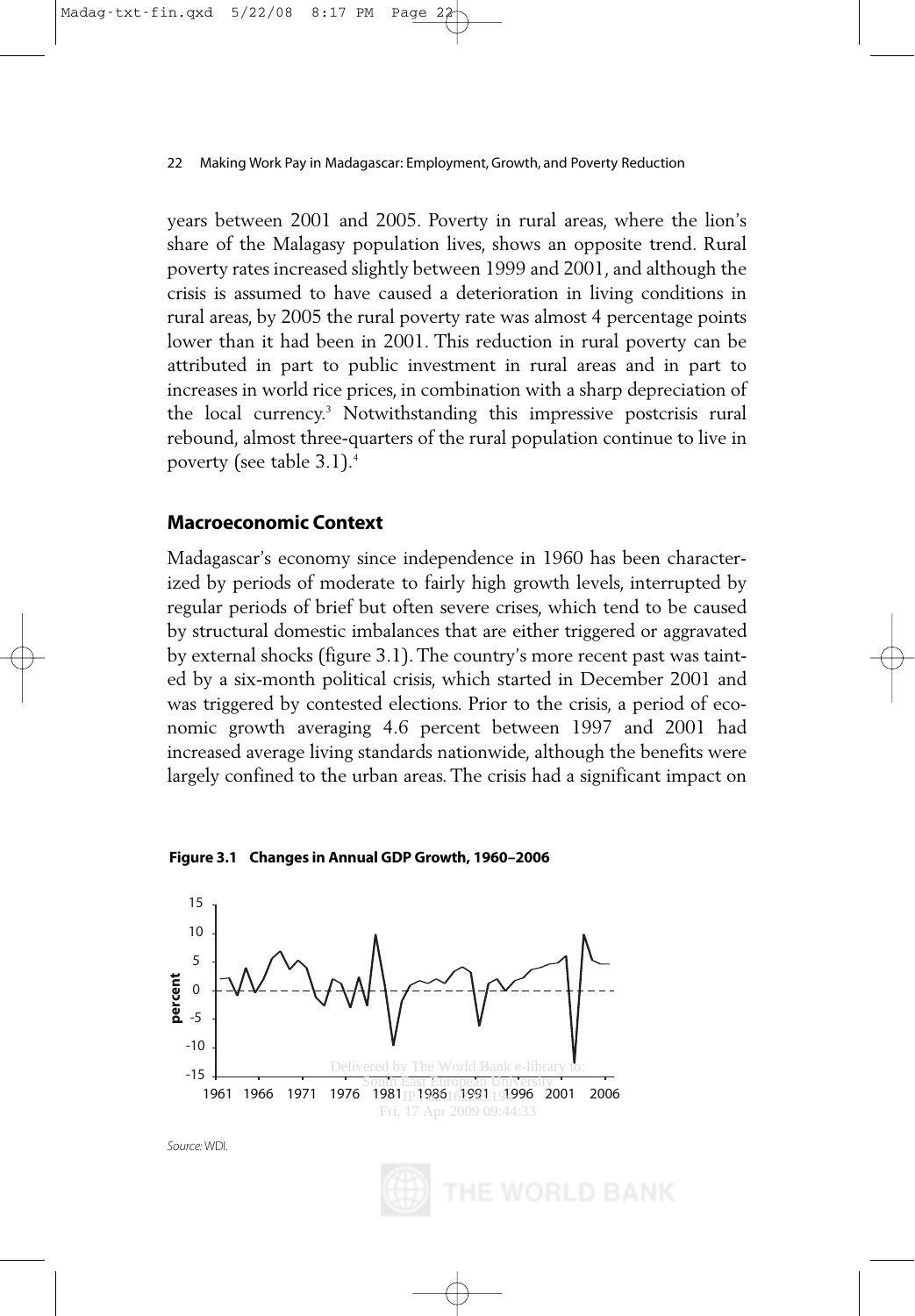social and economic conditions. As net inflows of foreign direct investment (FDI) were reduced to less than 10 percent of their previous level, exports faltered, and infrastructure was destroyed, GDP fell by almost 13 percent in 2002 compared with the year before.

After the crisis the economy was relatively quick to rebound. With output growth rates of 9.8 percent and 5.3 percent, respectively, in the two years following the crisis, GDP had returned to its 2001 level by 2004. In 2005, investment levels were recovering toward their precrisis levels, and growth was originating largely from improved performance in the agricultural sector, higher tourism receipts, and continued public investment programs. Despite the adverse effects of high oil prices, the financial crisis of the electric parastatal JIRIMA, and the stagnation of growth in the textiles sector owing to the phasing out of the Most Favored Nation Status Agreement, growth still reached 4.6 percent in 2005 and 4.7 percent in 2006.

# **The medium-term outlook is positive, and the government is committed to strengthening economic stability**

From 2007 to 2011 growth is expected to average 8.0 percent per year, with the main sources of this growth including mining, tourism, construction, and more efficient agriculture.The economy in general, and the mining sector in particular, are expected to benefit significantly from a recently confirmed nickel mining investment of about US\$3 billion (or some 50 percent of GDP) over the next three years, which has led to a significant upward revision of estimated growth in the short and medium terms.<sup>5</sup> Both tourism and agriculture are expected to gain from ongoing public or largely public investments. Exports are projected to grow at an average of almost 20 percent per year in the 2007–11 period, with the growth originating from mining, tourism, and a more diverse range of agricultural products.Although the export processing zones (EPZs) are going through a consolidation phase, a hopeful sign that the sector can again become a source of growth in the future is that textile exports have been stronger than expected because the industry is diversifying and moving toward higher value-added products.

Overall, the macroeconomic outlook is relatively stable. Nevertheless, problems in domestic revenue mobilization hamper the government's ability to implement its ambitious and recently published Madagascar Action Plan 2007–2010 (map), which serves as Madagascar's second poverty reduction strategy paper. Improving tax revenues, as well as  $\mu$   $\mu$  ous and  $\mu$ 

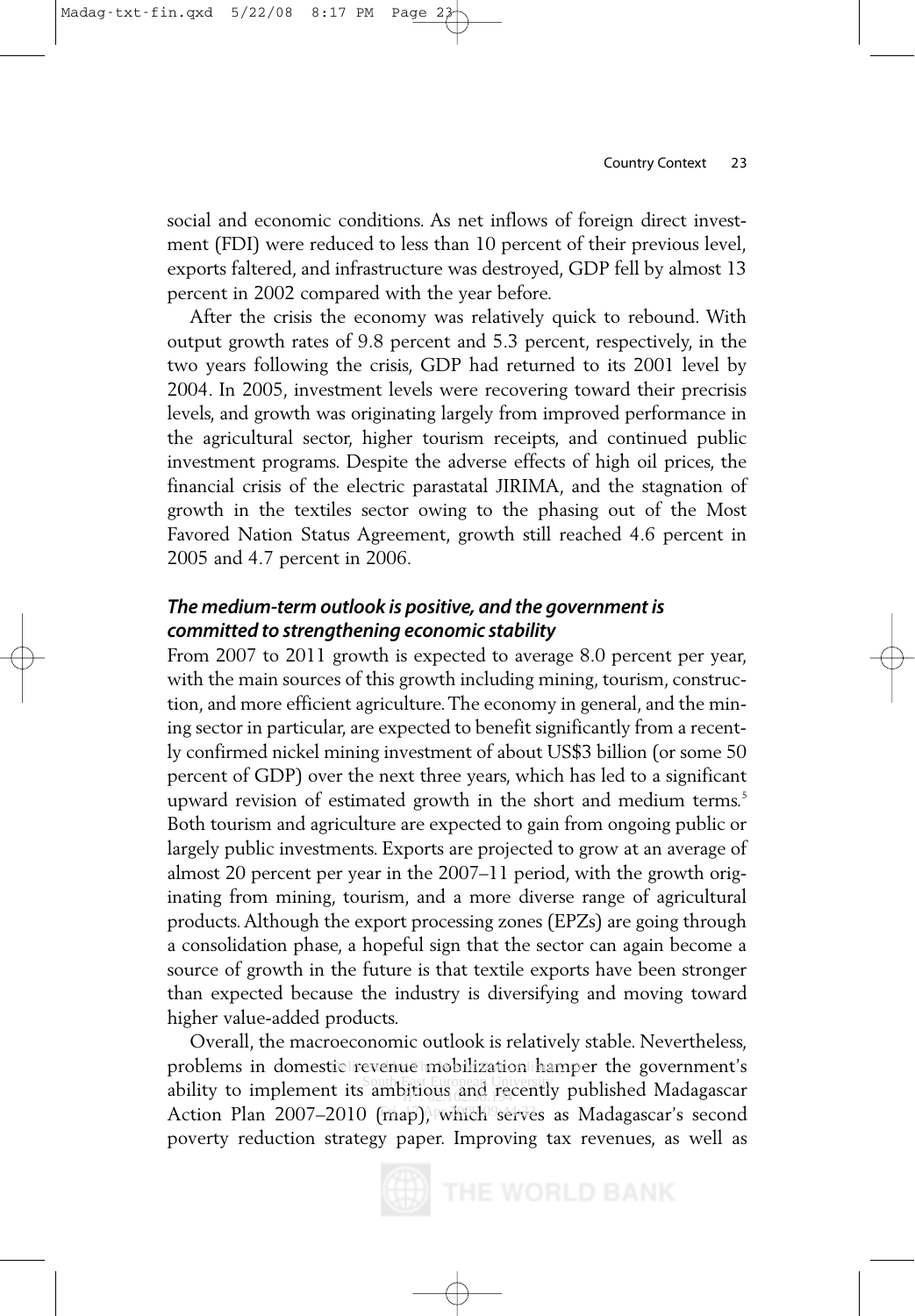managing the macroeconomic impacts of large investment flows and making further progress in the restructuring of JIRIMA, will remain the government's key priorities in the near future. Meanwhile, foreign assistance continues to play an important role in macromanagement and poverty reduction.

# **The 2002 crisis temporarily increased the importance of the primary sector in total output**

Since the mid-1990s output growth in the manufacturing and services sectors has substantially exceeded growth in the primary sector in every year except during the crisis year 2002. Between 1996 and 2001, annual growth rates averaged 5.1 percent for the secondary sector and 4.7 percent for the tertiary sector, compared with only 2.5 percent for the primary sector. As a result, the shares of the secondary and tertiary sectors in total output increased (to 13.4 and 52.6 percent, respectively, in 2002) at the expense of the primary sector's shares. Although the crisis temporarily interrupted this trend, the trend appears to have picked up again in recent years. In 2006, the tertiary sector generated an estimated 53.8 percent of output, the primary sector provided 33.5 percent, and the secondary sector still produced a mere 12.7 percent (see table 3.2).

The secondary and tertiary sectors were severely hit by the crisis. In 2002, output fell by 20.7 percent and 15.0 percent, respectively, reducing the sectoral shares in total output to pre-1995 levels. The impact of the crisis on the primary sector was much more limited, as 2002 output fell by only 1.3 percent (see figure 3.2). Despite relatively modest growth rates in the years after the crisis, output in this sector had returned to its precrisis level by 2003. The secondary and tertiary sectors also managed to rebound from the crisis relatively quickly, with 2003 growth rates of 14.5 percent in the secondary sector and 10.6 percent in the tertiary sector. By 2006, four years after the crisis, the output levels in all three sectors were well above their precrisis levels of 2001.<sup>6</sup>

# **Agriculture and cattle farming are the main subsectors, while the secondary sector is fragmented into numerous small industries**

Figure 3.3 depicts the output shares of the largest subsectors in each of the three main sectors in 2006. As the figure shows, the agriculture subsector and the cattle farming and fisheries subsector are the two largest subsectors in the economy."Together they make up more than 30 percent of total output, or 90 percent of primary sector output. The three nextlargest subsectors—services, trade, and transport of goods—are all in the IP : 62.162.98.194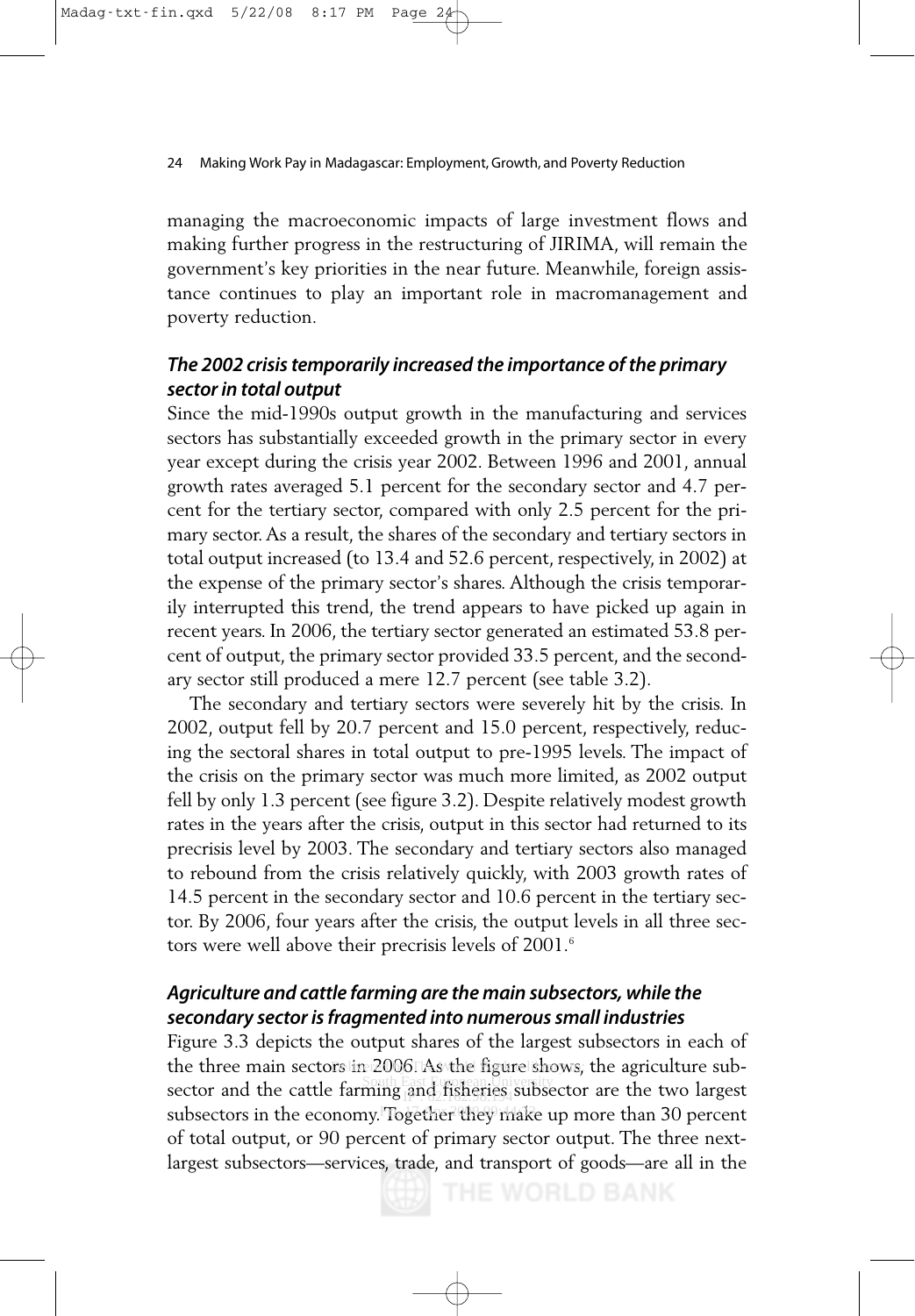|                                                                                                                                                                                                | 1997             | 1998  | 1999          | 2000            | 2001           | 2002           | 2003           | 2004  | 2005  | 2006         |
|------------------------------------------------------------------------------------------------------------------------------------------------------------------------------------------------|------------------|-------|---------------|-----------------|----------------|----------------|----------------|-------|-------|--------------|
| Output                                                                                                                                                                                         |                  |       |               |                 |                |                |                |       |       |              |
| GDP (billion, in constant local currency)                                                                                                                                                      | 409.1            | 425.2 | 445.1         | 466.2           | 494.3          | 431.6          | 473.9          | 498.8 | 521.8 | 546.5        |
| GDP growth (annual %)                                                                                                                                                                          | $\frac{1}{2}$    | 3.9   | 47            | $47$            | 6.0            | $-12.7$        | 9.8            | 53    | 4.6   | 4.7          |
| Primary sector (share of total output, %)                                                                                                                                                      | 36.6             | 35.9  | 35.5          | 34.6            | 34.0           |                | 35.6           | 35.0  | 34.3  |              |
| Secondary sector (share of total output, %)                                                                                                                                                    | 12.6<br>50.8     | 12.8  | 127           | 13.1            | 13.4           | $\frac{6}{11}$ | 127            | 12.9  | 12.7  | 33.5<br>12.7 |
| Tertiary sector (share of total output, %)                                                                                                                                                     |                  | 513   | 51.8          | 523             | 52.6           | 50.3           | 517            | 52.2  | 53.0  | 53.8         |
| Expenditures, inflation, lending, trade, and FDI                                                                                                                                               |                  |       |               |                 |                |                |                |       |       |              |
| Household conssumption (% of GDP)                                                                                                                                                              | 875              | 85.2  | 85.6          | 85.5            | 76.4           | 84.2           | 82.0           | 82.7  | 84.2  | n.a.         |
| Total consumption (% of GDP)                                                                                                                                                                   | 95.3             | 93.0  | 92.8          | 92.3            | 84.7           | 92.3           | 51             | 92.2  | 92.3  | n.a.         |
| Gross capital formation (% of GDP)                                                                                                                                                             | 12.8             | 14.8  | 14.9          | 15.1            | 18.5           | 14.3           | 179            | 24.3  | 22.4  | n.a.         |
| Inflation (consumer prices, annual %)                                                                                                                                                          | 4.5              | $62$  | 9.9           | 12.0            | 6.9            | 15.9           |                | 13.8  | 18.5  | n.a.         |
| (%)<br>Lending interest rate                                                                                                                                                                   | 30.0             | 27.0  | 28.0          | 26.5            | 25.3           | 25.3           | $-1.2$<br>24.3 | 25.5  | 27.0  | n.a.         |
| Trade (% of GDP)                                                                                                                                                                               | 51.8             | 50.8  | 56.7          | 68.7            | 51.4           | 38.6           | 55.2           | 81.8  | 56.0  | n.a.         |
| nent (net inflows, % of GDP)<br>Foreign direct investm                                                                                                                                         | $\overline{0}$ 4 | 0.5   | $\frac{6}{1}$ | $\overline{21}$ | $\overline{2}$ | $\overline{0}$ | $\overline{0}$ |       | n.a.  | n.a.         |
| Foreign direct nvestment (net inflows, current US\$)                                                                                                                                           | 14.0             | 17.0  | 58.0          | 83.0            | 93.0           |                | 13.0           | 45.0  | n.a.  | n.đ.         |
| Sources: Output data — MoF and IMF staff projections, World Bank calculations. Other data—World Development Indicators.                                                                        |                  |       |               |                 |                |                |                |       |       |              |
| Note:Sectoral output shares are expressed as share of total output from the three sectors, not taking into account indirect taxes and other items that are not directly attributed to sectoral |                  |       |               |                 |                |                |                |       |       |              |

Table 3.2 Macroeconomic Indicators, 1997-2006 **Table 3.2 Macroeconomic Indicators, 1997–2006**

Note: Sectoral output shares are expressed as share of total output from the three sectors, not taking into account indirect taxes and other items that are not directly attributed to sectora output; n.a. = not available.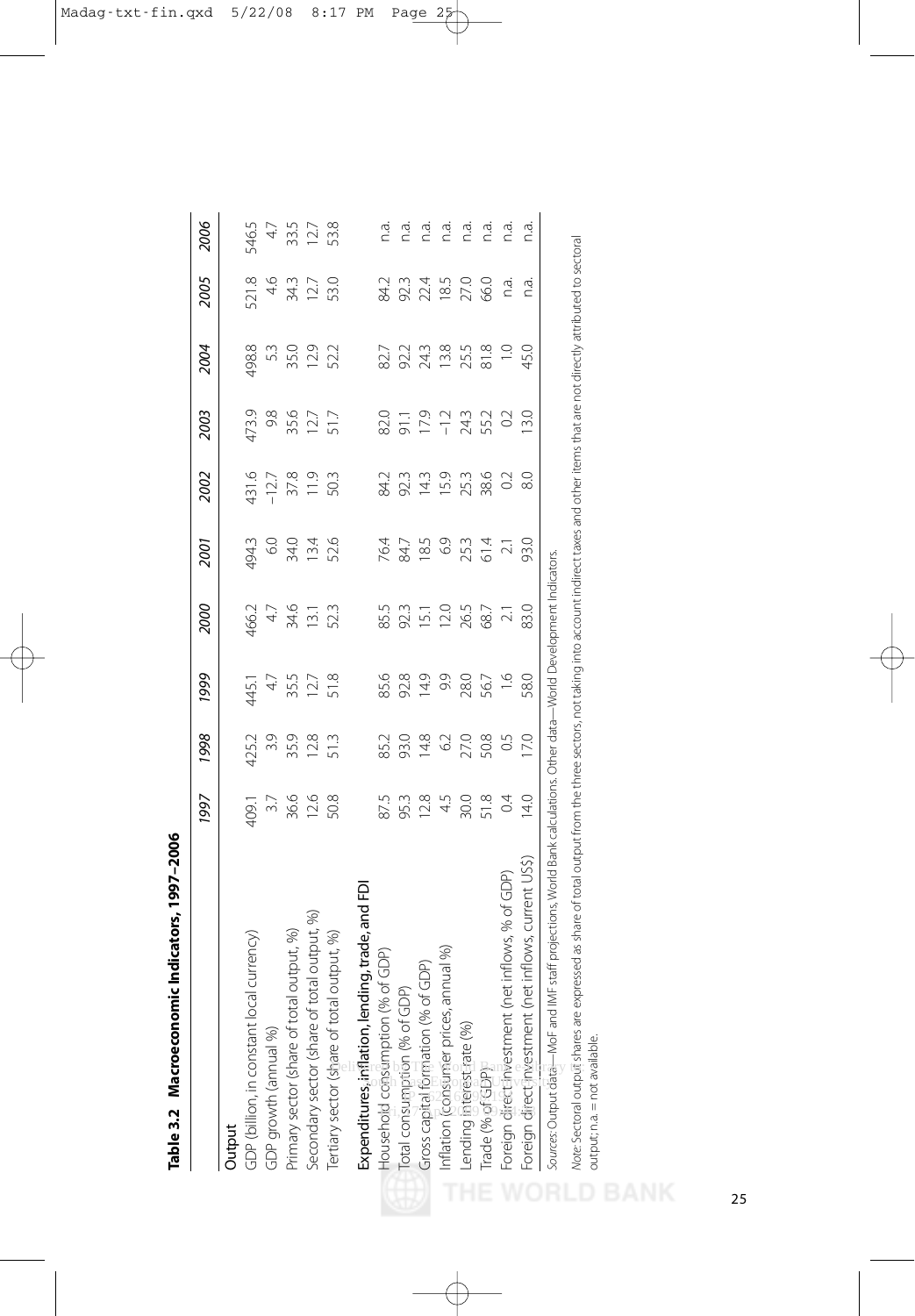26 Making Work Pay in Madagascar: Employment, Growth, and Poverty Reduction





Source: MoF and IMF staff projections.

tertiary sector. Together they make up less than two-thirds of total tertiary sector output. With output shares varying between 10 percent and 13 percent of total output, they do not vary much in size. Almost one-fifth of total output is made up of other smaller subsectors in the tertiary sector, including public administration and public works, which account for 5.1 and 3.8 percent of total output, respectively.

The secondary sector is made up of a relatively large number of subsectors, all of which account for less than 2.5 percent of total output. The largest subsectors are the beverages and food industries, which together make up more than one-third of total secondary sector output. Other subsectors in the secondary sector include EPZs and the energy sector (1.7 percent and 1.5 percent, respectively), and electronic equipment, tobacco, metal, pharmaceuticals, and construction material. (In figure 3.3, these are all incorporated in the "secondary other" category.)

# **Export processing zones and public works have been the fastest growing subsectors**

Table 3.3 depicts the growth trends of the largest subsectors in each of the three main sectors for the period 1999 to 2006. It depicts the subsectors' average annual growth rates for the precrisis, crisis, and postcrisis years as well as for the overall period. The table also shows—as an pwth rates for the

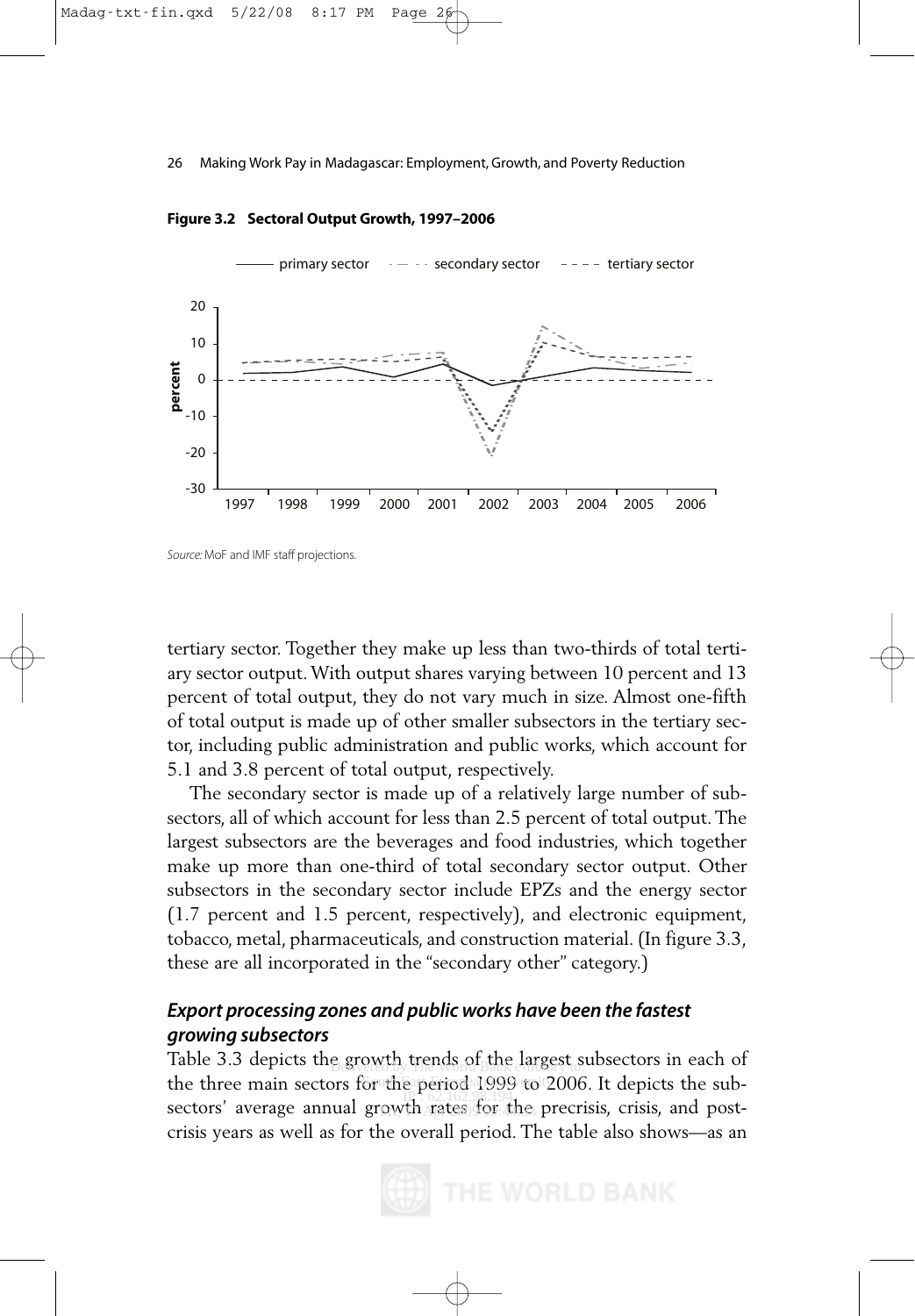

#### **Figure 3.3 Subsectoral Output Shares, 2006 (%)**

Sources: INSTAT data and MoF and IMF staff estimates.

|                              |           | subperiods (%) | Average annual output growth,                                                    | Average<br>annual<br>output<br>growth, overall<br>period (%) | Crisis<br>recovery:<br>output<br>relative<br>to 2001 (%) |
|------------------------------|-----------|----------------|----------------------------------------------------------------------------------|--------------------------------------------------------------|----------------------------------------------------------|
|                              | 1999-2001 | 2002           | 2003-06                                                                          | 1999-2006                                                    | 2006                                                     |
| Primary sector               | 2.9       | $-1.3$         | 2.3                                                                              | 2.0                                                          | 107.9                                                    |
| Agriculture                  | 2.9       | 0.8            | 3.3                                                                              | 2.8                                                          | 114.8                                                    |
| Cattle farming and fisheries | 1.1       | 2.6            | 2.5                                                                              | 2.0                                                          | 113.3                                                    |
| Secondary sector             | 6.3       | $-20.7$        | 7.2                                                                              | 3.4                                                          | 104.3                                                    |
| Beverages industry           | 10.7      | $-13.2$        | 5.6                                                                              | 5.1                                                          | 107.5                                                    |
| Food industry                | 1.4       | $-10.3$        | 5.3                                                                              | 1.9                                                          | 109.7                                                    |
| EPZ                          | 28.3      | $-40.0$        | 24.0                                                                             | 17.6                                                         | 125.4                                                    |
| Energy                       | 1.2       | $-31.1$        | 5.4                                                                              | $-0.7$                                                       | 85.0                                                     |
| Tertiary sector              | 5.5       | $-15.0$        | 7.2                                                                              | 3.8                                                          | 112.2                                                    |
| Services                     | 10.4      | $-19.3$        | 7.1                                                                              | 5.0                                                          | 106.2                                                    |
| Trade                        | 3.6       | $-7.4$         | 4.3                                                                              | 2.6                                                          | 109.5                                                    |
| Transport of goods           | 2.9       | $-21.1$        | 8.2                                                                              | 2.6                                                          | 107.8                                                    |
| Administration               | 0.6       | 2.0            | 3.2                                                                              | 2.1                                                          | 115.6                                                    |
| Public works                 |           |                | Dell <sup>09</sup> ed by Th <sub>2</sub> . World B <sup>2412</sup> e-library to: | 14.3                                                         | 201.4                                                    |

### **Table 3.3 Growth Trends in the Main Subsectors, 1999–2006**

Sources: INSTAT data and MoF and IMF estimates. South East European University IP : 62.162.98.194

Fri, 17 Apr 2009 09:44:33

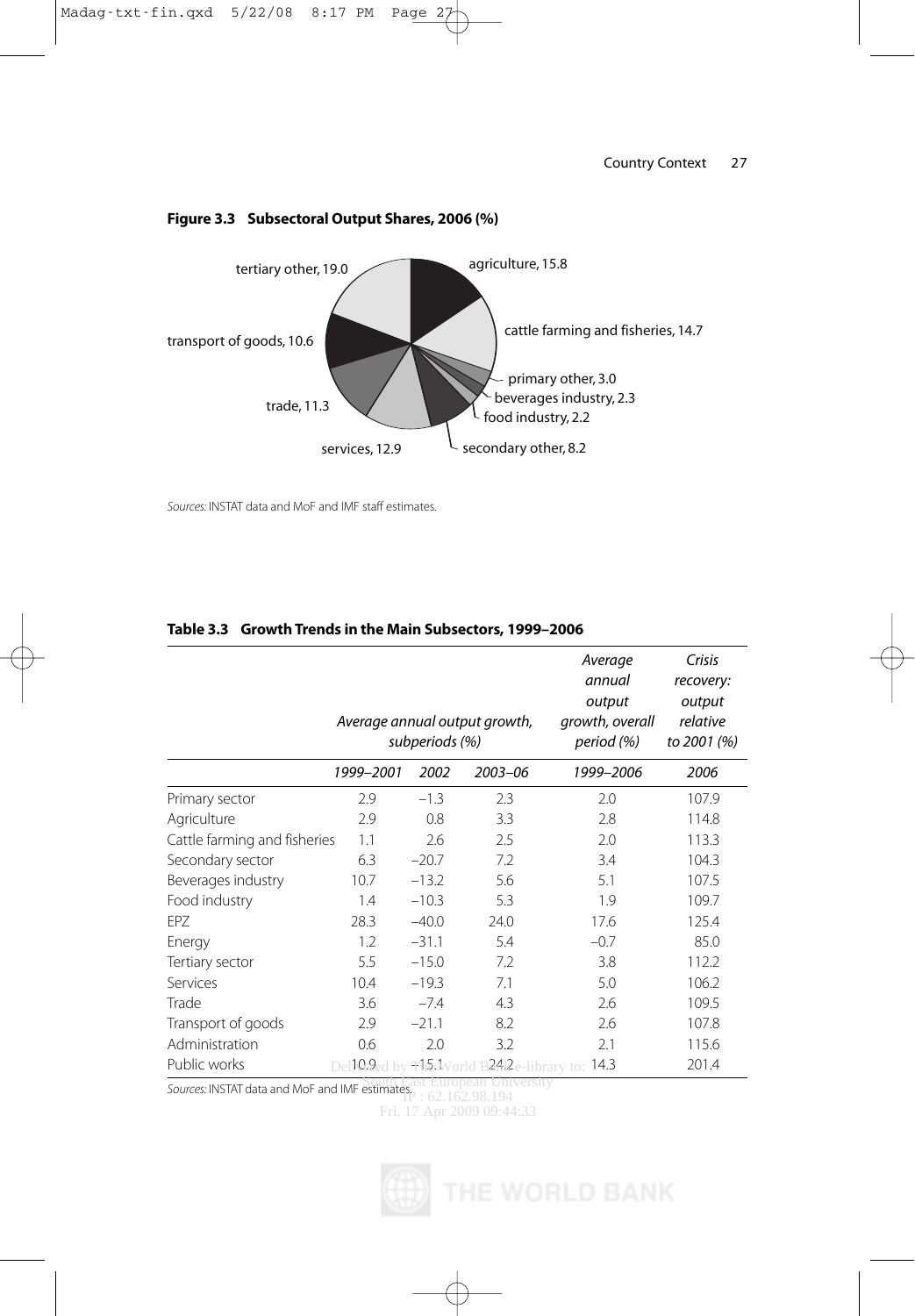indicator of crisis recovery—the output for 2006 relative to the precrisis output levels for 2001.

The fastest growing subsectors in the 1999–2006 period were the EPZ and the public works sector. For the EPZs, high overall growth occurred despite a substantial but temporary output contraction in 2002. Indeed, except for the textiles sector, no subsector in the Malagasy economy was as heavily affected by the crisis as the EPZs, as their situation was aggravated by their export focus and their location in the capital, which suffered from a blockade during the crisis. <sup>7</sup> As a consequence of this disproportionately large decline in output, the share of the EPZs in overall output fell by one-third in 2002. However, the postcrisis recovery of the EPZ sector was quick and vast: with a growth rate of 76 percent in the year after the crisis, value added generated by the EPZs had returned to precrisis levels by the end of 2003. As a result of this quick rebound and the impressive growth rates before and after the crisis, the EPZ share in total value added increased between 1999 and 2004 from 1.0 to 1.8 percent.8 However, growth stagnated in 2005 and output even fell by 5 percent in 2006, by which year the EPZ share of total output had declined to less than 1.7 percent (see also box 3.1).

The public works sector, particularly, experienced strong growth in the postcrisis period.<sup>9</sup> From 2003 to 2006, the sector grew by an average of 24.2 percent per year. This growth reflects, among other things, the substantial boost in public investments in an ambitious road rehabilitation and management program. By 2006, output from public works was more than double its level just prior to the crisis, and the sector is expected to continue experiencing annual growth rates of 14 percent and more until 2010.

The energy industry experienced a substantial contraction during the crisis, which was not offset by strong growth rates in the surrounding years. Consequently, this industry is the only relatively substantial subsector that did not see its output increase in the period under observation and had not yet recovered to the precrisis levels by 2006. Owing to the energy sector's weak performance relative to that of the other larger subsectors, its share in overall output gradually declined from 2.1 percent in 1999 to 1.5 percent in 2006.

The economy's largest subsectors in terms of output—agriculture, and cattle farming and fisheries-showed a relatively modest growth both before and after the crisis  $\lceil$  (and  $\lceil$  a modest contraction in 2002). Agricultural growth in particular has picked up since 2003. This can be IP : 62.162.98.194

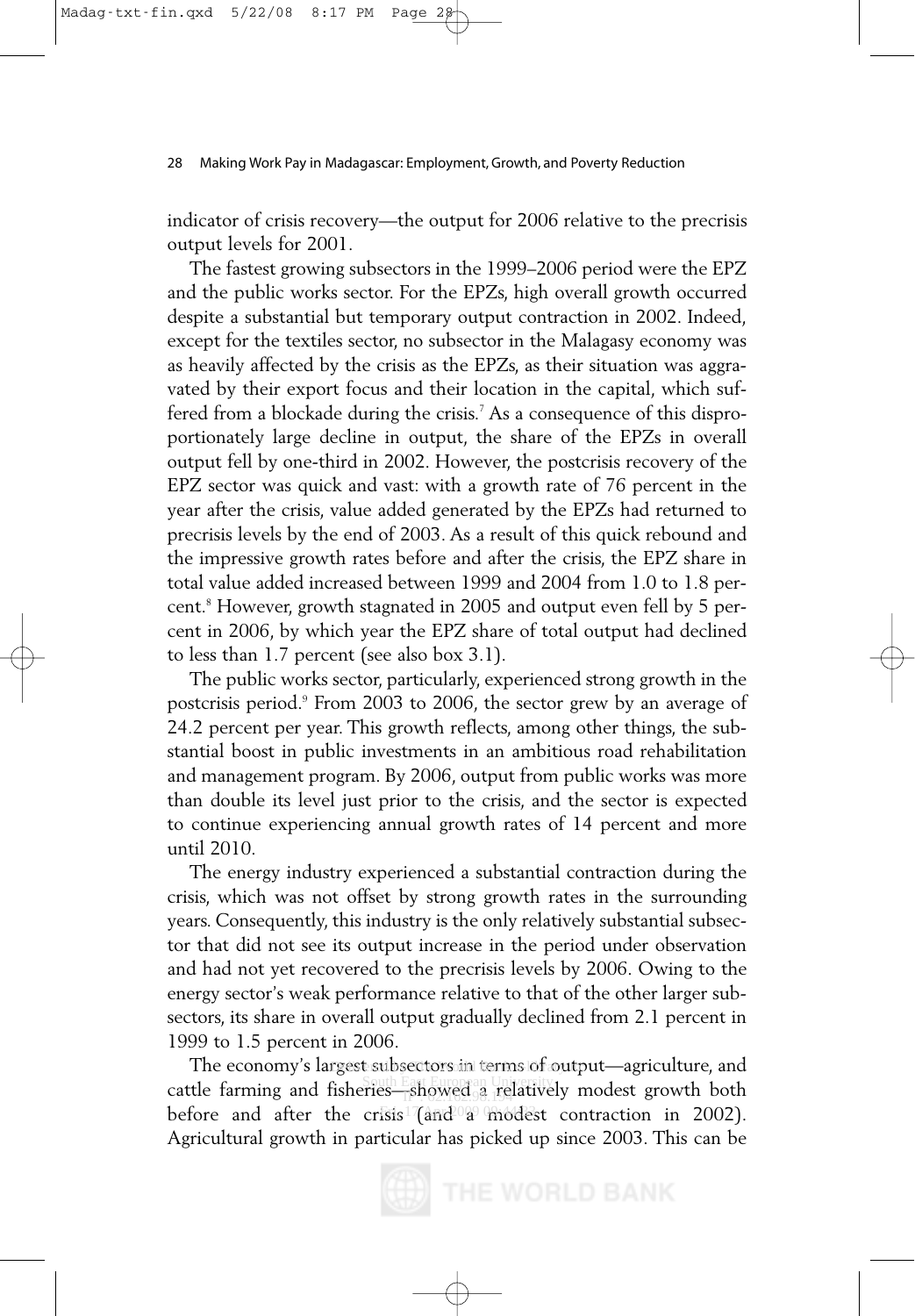#### **Box 3.1**

## **Export Processing Zones: Are Drivers of Growth at Risk?**

In 1991, the government of Madagascar started to offer tax incentives and other benefits to companies intending to export more than 95 percent of their production. In the mid-1990s, these Zones Franches, or export processing zones (EPZs), had become the most dynamic sector of the Malagasy economy, having attracted 120 EPZ companies within five years. Apart from the favorable tax treatment, EPZ investors were attracted by the low labor costs of the Malagasy workforce and the country's unsaturated textile quota under the Multi-Fiber Arrangement and subsequent WTO Agreement on Textile and Clothing (MFA/ATC). Indeed, textile companies make up a large part of the EPZ companies. In 2001, according to the central bank, clothing accounted for 90 percent of EPZ production, with the remaining 10 percent divided among food processing, crafts, and services such as data processing.

The strong export growth trends that Madagascar experienced in the 1990s can be attributed to a substantial extent to the success of the EPZs. From 1991 to 2001, the value of total exports almost tripled, the share of manufactured products in total exports grew from 16 percent to 48 percent, and the share of clothing in total exports rose from 5 percent to 43 percent. Although the 2002 crisis took a heavy toll on EPZ companies, they rebounded quickly, and by 2004 the 186 operational EPZ companies employed more than 100,000 workers. The year 2005, however, brought renewed threats to the EPZ sector, as the expiration of the MFA/ATC removed an important reason for investments in the Malagasy textile industry. Output growth in the EPZ sector stagnated in 2005, and even shrank by 5 percent in 2006. Although Madagascar's export-oriented sectors continue to benefit from special tariffs (unlike their Asian competitors) under preferential agreements concluded with the United States and the European Union, the EPZ sector is not expected to continue to be a source of economic growth in the near future. Nevertheless, the textile industry is diversifying and moving toward higher value-added products, which may be cautiously interpreted as a sign that the sector could again be a source of growth in the medium to longer term.

Meanwhile, according to Cling, Razafindrakoto, and Roubaud (2007), the wage premium that EPZs used to offer their employees (compared with employees with similar characteristics in other formal secondary sector jobs in the mid-1990s) has gradually evaporated and turned negative, particularly since the Such East European University Second Fri, 17 Apr 2009 09:44:33

(continued)

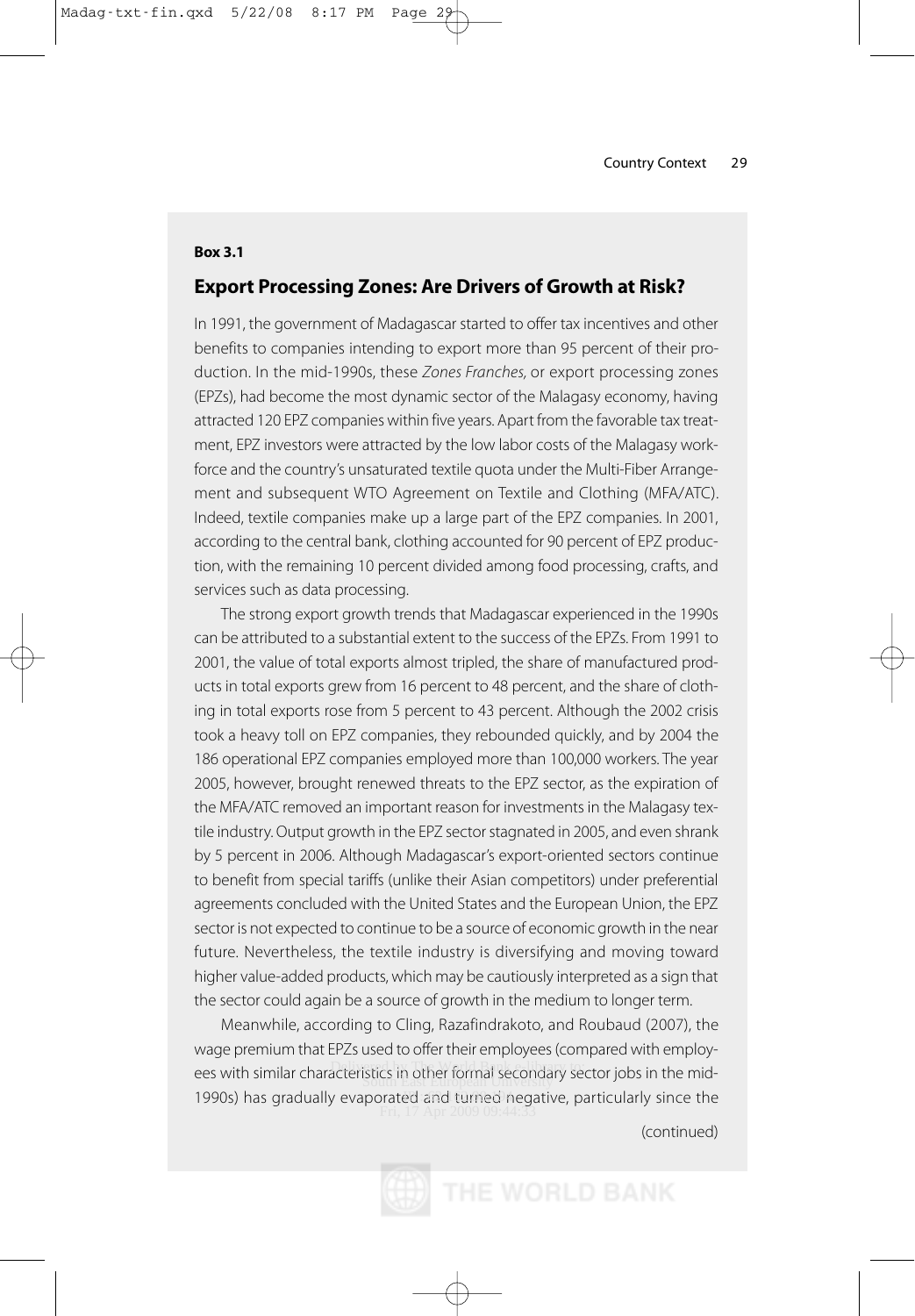#### 30 Making Work Pay in Madagascar: Employment, Growth, and Poverty Reduction

## **Box 3.1**

## **(continued)**

beginning of the millennium.<sup>a</sup> Furthermore, the quality of labor standards in EPZs (including social security affiliation, paid holidays, job security, and working hours), which used to be relatively high, is declining toward the standards in the rest of the formal secondary sector (which are still much higher than in the informal sector). The expiration of the MFA may be one of the causes of these trends; additional possible explanations could be related to the 2000 rise in the exchange rate, the aftermath of the 2002 crisis, and the EPZs'export orientation, which did not allow them to profit from the domestic boom as other industries did.

Sources: Cling, Razafindrakoto, and Roubaud 2007; CRS, UNDP, and ILO (2005).

a. Wages in this context do not include benefits such as paid holidays or bonuses. EPZs tend to provide relatively high benefits. Possibly, the observed trend of the wage premium would change if these bonuses were included.

attributed in part to the increase in world prices for rice, in combination with the sharp depreciation of the currency in the first half of 2004, which is believed to have sparked production (see boxes 3.2 and 3.3). By 2006, both subsectors had recovered from the crisis, with output levels exceeding those of 2001 by more than 13 percent. Forestry, the only other subsector in the primary sector (not depicted in the table), did not fare as well. Owing largely to substantial output decreases in 2002 and 2003, and to only weak growth rates in the succeeding years, the output for 2006 was only 70 percent of its 2001 level.

Unlike most of the primary sector, almost all of the major subsectors in the secondary and tertiary sectors experienced a fall in output in 2002. The impact of the crisis on the beverages and food industries was relatively weak compared with the impact on most other industries. In the tertiary sector, the services and transport subsectors were especially hard hit, with 2002 output levels falling by 21.1 percent and 19.3 percent, respectively. The decrease in value added through trade was limited to 7.4 percent. By 2006, however, output levels of all major subsectors—except the previously mentioned energy industry—widely exceeded the precrisis output levels of 2001. South East European University

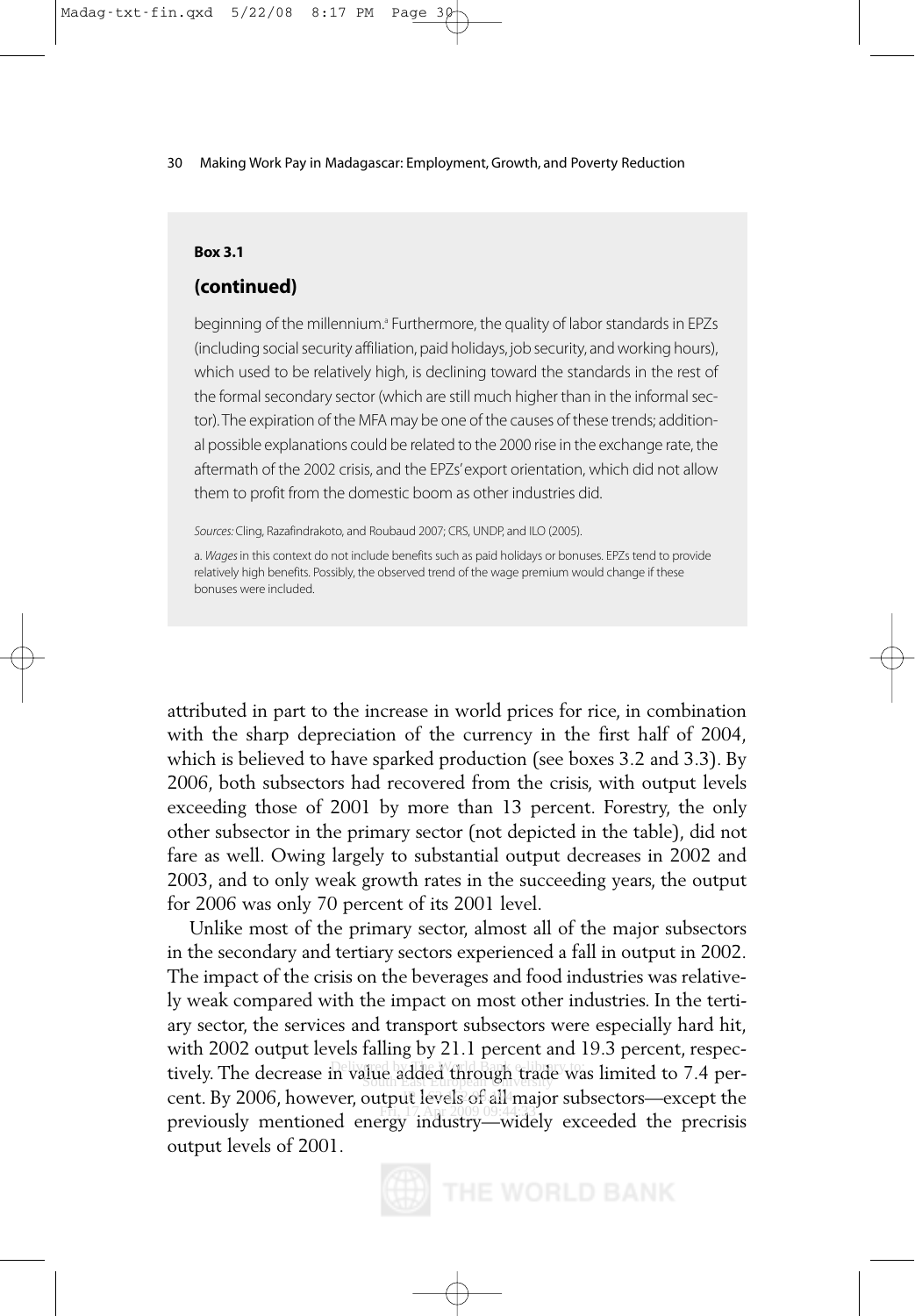## **Box 3.2**

# **A Lagged Link between Growth of Rice Prices and Production**

Trends in the growth of the price and production of rice seem linked (figure a), particularly when the data assume a one-year time lag for production to respond to price changes (figure b).



Source: FAOSTAT. [http://faostat.fao.org/.](http://faostat.fao.org/) 

Note: Producer prices are derived from annual producer prices in local currency, and production is from annual data, in 1,000 tons.

> IP : 62.162.98.194 Fri, 17 Apr 2009 09:44:33

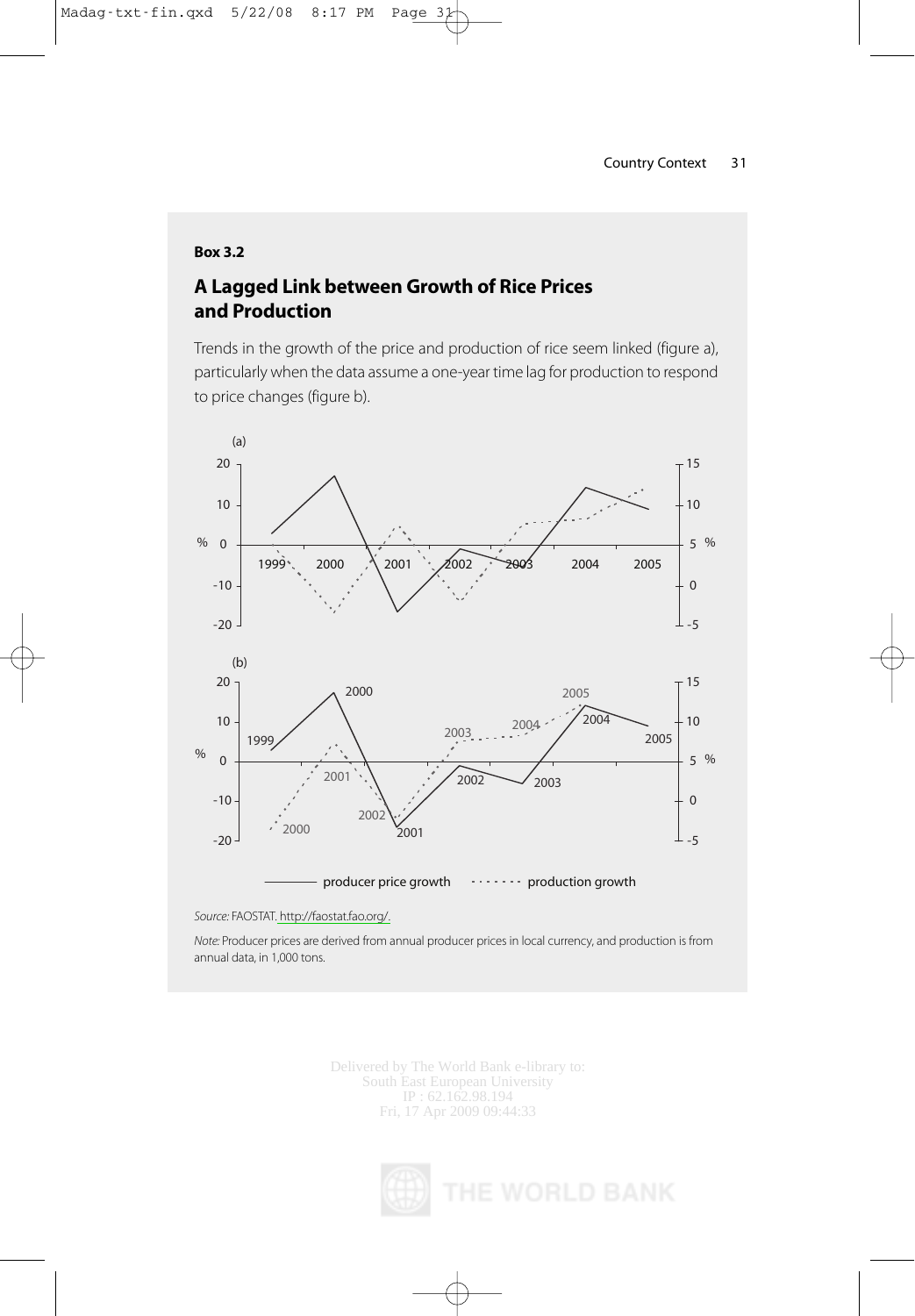## **Box 3.3**

# **Integrated Growth Poles: New Motors of Growth?**

Nonagricultural private sector growth in Madagascar appears to be constrained by a deficient investment climate, poor and unreliable infrastructure, and high risks associated with the policy environment. Although wide-ranging reforms have been initiated addressing the structural impediments to private sector–led growth, results are expected only in the medium to long term. The government of Madagascar has identified three regions in which appropriate market conditions could be created to generate more immediate and higher private sector growth in the tourism, mining, and manufacturing sectors. The government has identified a number of constraints to business development, which are either general or specific to these pôles intégrés de croissance (integrated growth poles), and is assisted by the World Bank and other donors in addressing these constraints. In particular, activities focus on supporting export-led growth in the Antananarivo-Antsirabé region (for example, through technical assistance aimed at enhancing EPZ competitiveness and the creation of a business park for the information and communications technologies); tourism in the Nosy Be region (for example, infrastructure upgrading and the adoption of a tourism development master plan); and both mining and tourism in the area of Tolagnaro (the upgrading of infrastructure and key public utilities services, and the adoption of tourism and urban development plans). Efforts aimed at strengthening the business environment in all three growth poles include the monitoring of governmental policy and regulatory changes, strengthening the investment promotion agency and the creation of registries, and building capacity and improving access to finance for micro-, small, and medium enterprises.

Source: World Bank 2005.

## **Labor Market Outcomes**

As is typical of many low-income countries, labor force participation and employment rates in⊠Madagascar are high,!formal and wage employment rates are low, a large share of the population is active in agriculture, and there is a relatively high incidence of child labor (tables 3.4 and 3.5). $^{\rm lo}$  Of the total working-age population in 2005, about 88 percent were either I ne populatic

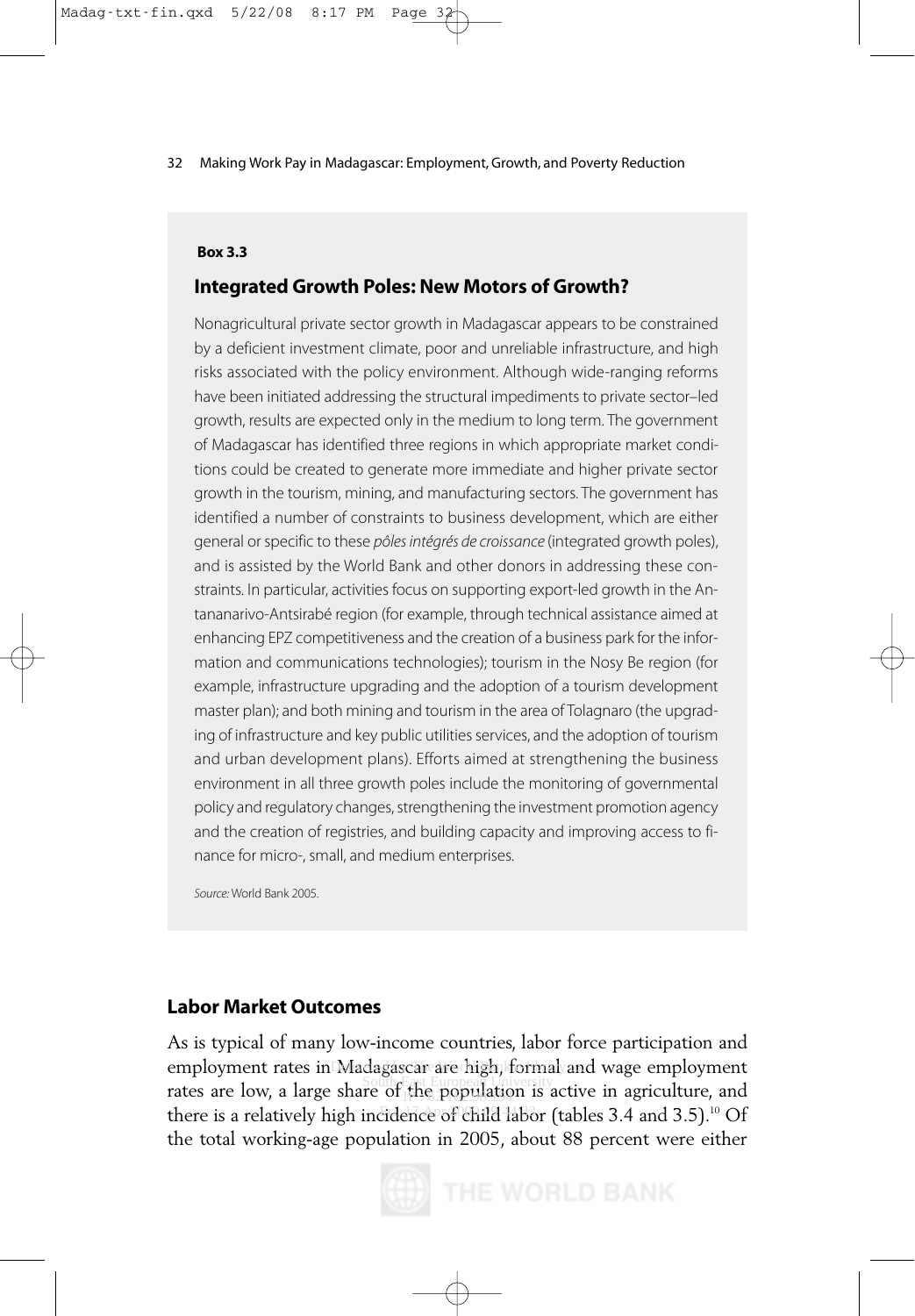|                                                    |      | Level |      |          | Change         |
|----------------------------------------------------|------|-------|------|----------|----------------|
| Indicator                                          | 2005 | 2001  | 1999 | Absolute | Percent        |
| <b>Employment and unemployment</b>                 |      |       |      |          |                |
| Labor force                                        | 88.1 | 83.5  | 80.2 | 4.6      | 6              |
| Employment-to-population ratio <sup>®</sup>        | 85.8 | 82.5  | 79.2 | 3.3      | $\overline{4}$ |
| Unemployment rate                                  | 2.6  | 1.2   | 1.3  | 1.4      | 113            |
| Child labor rate                                   | 18.8 | 24.3  | 26.4 | $-5.5$   | $-23$          |
| Women's employment rate                            | 83.2 | 77.8  | 72.2 | 5.4      | 7              |
| Poverty rate among unemployed                      | 42.1 | 43.5  | 61.0 | $-1.5$   | $-3$           |
| Wage and salaried workers                          |      |       |      |          |                |
| Median monthly earnings (MGA x 1,000) <sup>b</sup> | 71.5 | 88.1  |      | $-16.6$  | $-19$          |
| Earnings inequality (Gini)                         | 0.45 | 0.49  |      | 0.0      | $-9$           |
| Low earnings rate <sup>c</sup>                     | 18.6 | 15.8  |      | 2.9      | $-18$          |
| Poverty rate                                       | 47.0 | 33.1  | 50.1 | 14.0     | 42             |
| Nonwage workers                                    |      |       |      |          |                |
| Median monthly earnings (MGA x 1,000) <sup>b</sup> | 32.2 | 25.3  |      | 6.9      | 27             |
| Earnings inequality (Gini)                         | 0.47 | 0.61  |      | $-0.1$   | $-23$          |
| Low earnings rate <sup>c</sup>                     | 36.6 | 50.9  |      | $-14.3$  | $-28$          |
| Poverty rate                                       | 58.7 | 77.3  | 71.4 | $-8.3$   | $-11$          |
| All workers                                        |      |       |      |          |                |
| Median monthly earnings (MGA x 1,000) <sup>b</sup> | 35.3 | 30.8  |      | 4.5      | 15             |
| Earnings inequality (Gini)                         | 0.50 | 0.62  |      | $-0.1$   | $-19$          |
| Low earnings rate <sup>c</sup>                     | 33.8 | 44.1  |      | $-10.3$  | $-23$          |
| Poverty rate                                       | 65.4 | 69.2  | 68.2 | $-4.0$   | $-6$           |

#### **Table 3.4 Basic Labor Market Indicators for Madagascar, 2005, 2001, and 1999**

Source: HHS 2005, 2001, 1999.

a. The individual is employed if he/she has a permanent job or has worked at least 1 hour in the week prior to the survey.

b. Earnings levels for 2001 are expressed in thousands of MGA and divided by 0.6476 (= 197,720 / 305,300 = 2001 poverty line/2005 poverty line) to compare 2005 and 2001.

c. Low earnings line: Official national poverty line, 305,300 MGA per year for 2005.

Note: MGA = Malagasy ariary.

working or actively looking for work, and nearly 86 percent held jobs.This represented an increase of 4 percent from 2001 and 8 percent from 1999.

Although open unemployment more than doubled between 2001 and 2005 (there was little change from 1999 to 2001), it remains low at 2.6 percent of the adult labor force. This measure, however, sends mixed information for low-income countries such as Madagascar, where unemployment can be viewed as a luxury afforded to those with the means to forgo e. I his measur

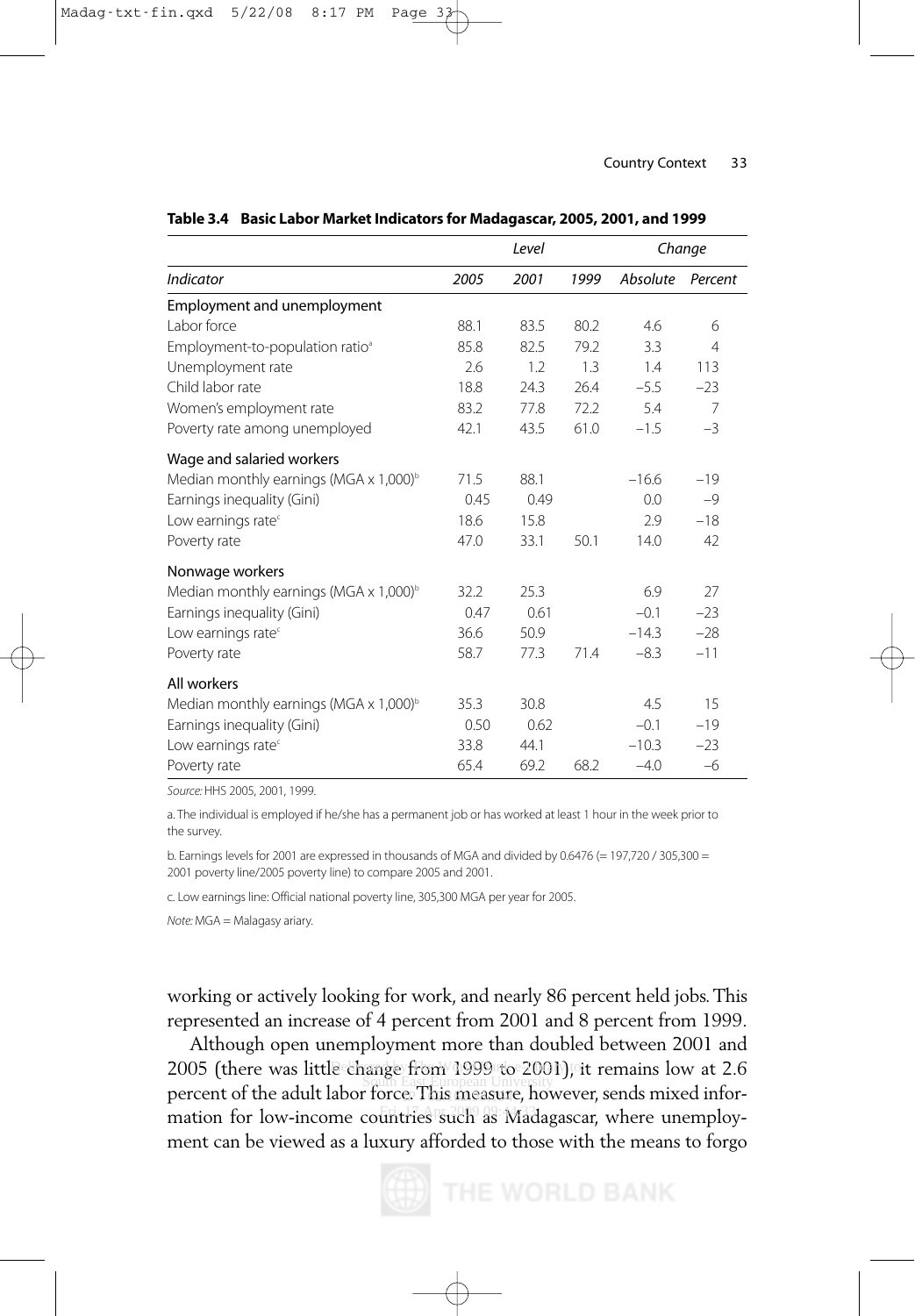|                                                                                                                                                                                                                     |              | Population (millions) |       | Change (%)          |                |                    | Hierarchical rates (%) |                | Change (%-points)   |                                                |
|---------------------------------------------------------------------------------------------------------------------------------------------------------------------------------------------------------------------|--------------|-----------------------|-------|---------------------|----------------|--------------------|------------------------|----------------|---------------------|------------------------------------------------|
|                                                                                                                                                                                                                     | 2005         | 2001                  | 1999  | 2001-2005 1999-2001 |                | 2005               | 2001                   | 1999           | 2001-2005 1999-2001 |                                                |
| A. Total working population (6+ years)                                                                                                                                                                              | 14.44        | 12.84                 | 12.13 | 12.5                | 5.8            | 100                | 100                    | $\overline{0}$ |                     |                                                |
| $($ ages 6-14 $)$                                                                                                                                                                                                   | 4.78         | 3.85                  | 3.89  | 24.3                | $\frac{0}{1}$  | 33.1               | 30.0                   | 32.1           |                     | $-2.06$                                        |
| <b>B. Child population (i</b><br>B1. Child laborers                                                                                                                                                                 | 0.90         | 0.93                  | 0.88  | $-3.6$              | 5.5            | 18.8               | 24.2                   | 22.67          | $-5.4$              | 1.53                                           |
| $(65+)$                                                                                                                                                                                                             | 0.49         | 0.42                  | 0.49  | 16.4                | $-14.4$        | 3.4                | 3.3                    | 4.0            | 5                   | $-0.75$                                        |
| C. Elderly population<br>C1. Employed                                                                                                                                                                               | 0.31         | 0.26                  | 0.27  | 20.8                | $-5.0$         | 63.7               | 61.3                   | 55.8           | 24                  | 5.53                                           |
| D. Working-age population (ages 15–64)                                                                                                                                                                              | 9.17         | 8.57                  | 7.75  | 7.0                 | 10.6           | 63.5               | 66.8                   | 63.9           | $-3.3$              |                                                |
| D1.Inactive H                                                                                                                                                                                                       | 1.09         | $\pm$                 | 1.53  | $-228$              | $-7.9$         | 11.9               | 16.5                   | 19.8           | $-4.6$              | $2.91$ $-3.26$ $-3.26$ $-3.26$ $-3.26$ $-0.12$ |
| a) Discouraged                                                                                                                                                                                                      | 0.07         | $\overline{0}$ .      |       | $-40.9$             |                | $\overline{\circ}$ | 7.9                    |                | $-1.9$              |                                                |
|                                                                                                                                                                                                                     | 8.08         | 7.15                  | 6.22  | 12.9                | 14.9           | $\overline{8}$     | 83.5                   | 80.2           | 46                  |                                                |
| D2.Adtive 등 요<br>b) Bnemphyed                                                                                                                                                                                       | 0.21         | 0.09                  | 0.08  | 140.8               | 98             | 2.6                | $\Xi$                  | $1.3$<br>98.7  | $\overline{4}$      |                                                |
|                                                                                                                                                                                                                     |              | 7.07                  | 6.14  | $\frac{3}{11}$      | 15.2           | 97.4               | 98.8                   |                | $-1.4$              |                                                |
| ာ၊ ပြင်းများ<br>ဝ) ကြွပါတဲ့မှု့ရ<br>ပါ ၂ ကြွပါတဲ့မှု့ရဲ့ and sala<br>သိုင်း၊ သိုင်း၊ Dow earnings<br>သိုင်း၊ သိုင်း၊ သိုင်း၊ သိုင်း၊ သိုင်း၊ သိုင်း၊ သိုင်း၊ သိုင်း၊ သိုင်း၊ သိုင်း၊ သိုင်း၊ သိုင်း၊ သိုင်း၊ သိုင်း | 1.17         | 1.29                  | 0.92  | $-9.2$              | 40.3           | 14.9               | 18.3                   | 15.0           | $-3.4$              | 3.32                                           |
|                                                                                                                                                                                                                     |              |                       |       | 7.5                 |                | 18.6               | 15.7                   |                | 29                  |                                                |
|                                                                                                                                                                                                                     | 0.22<br>0.12 | $0.20$<br>$0.22$      |       | $-45.7$             |                | 10.1               | 17.0                   |                | $-6.8$              |                                                |
| Skilled workers                                                                                                                                                                                                     | 0.41         | 0.41                  |       | $-64$               |                | 34.8               | 31.7                   |                | $\overline{3}$ .    |                                                |
| Jnskilled workers                                                                                                                                                                                                   | 0.65         | 0.66                  |       | $-2.6$              |                | 55.1               | 51.4                   |                | 37                  |                                                |
| (2)                                                                                                                                                                                                                 | 6.69         | 5.77<br>2.70          | 5.22  | 15.9                | 10.6           | 85.1               | 81.7                   | 85.0           | 34                  | $-3.29$                                        |
| Nonwage employed<br>With low earnings                                                                                                                                                                               | 2.33         |                       |       | $-13.7$             |                | 34.4               | 46.6                   |                | $-12.2$             |                                                |
| Primary<br>$\widehat{\sigma}$                                                                                                                                                                                       | 6.30         | 5.19                  | 4.58  | 213                 | $\frac{33}{3}$ | 80.1               | 73.5                   | 74.6           | 6.6                 | $-1.12$                                        |
| cii) Industry                                                                                                                                                                                                       | <b>OCC</b>   | 0.48                  | 0.34  | $-58.8$             | 40.7           | 2.5                | $\frac{8}{6}$          | 5.6            | مبر<br>43           | 1.24                                           |
| Services<br>$\widehat{\overline{\overline{a}}}$                                                                                                                                                                     | 1.37         | 1.36                  | 1.22  | 0.8                 | 11.9           | 17.4               | 19.2                   | 19.8           | $-1.9$              | $-0.60$                                        |
| Source: INSTAT HHS 1999, 2001, 2005.                                                                                                                                                                                |              |                       |       |                     |                |                    |                        |                |                     |                                                |

Table 3.5 Hierarchical Decomposition of the Labor Market, 2005, 2001, and 1999 **Table 3.5 Hierarchical Decomposition of the Labor Market, 2005, 2001, and 1999**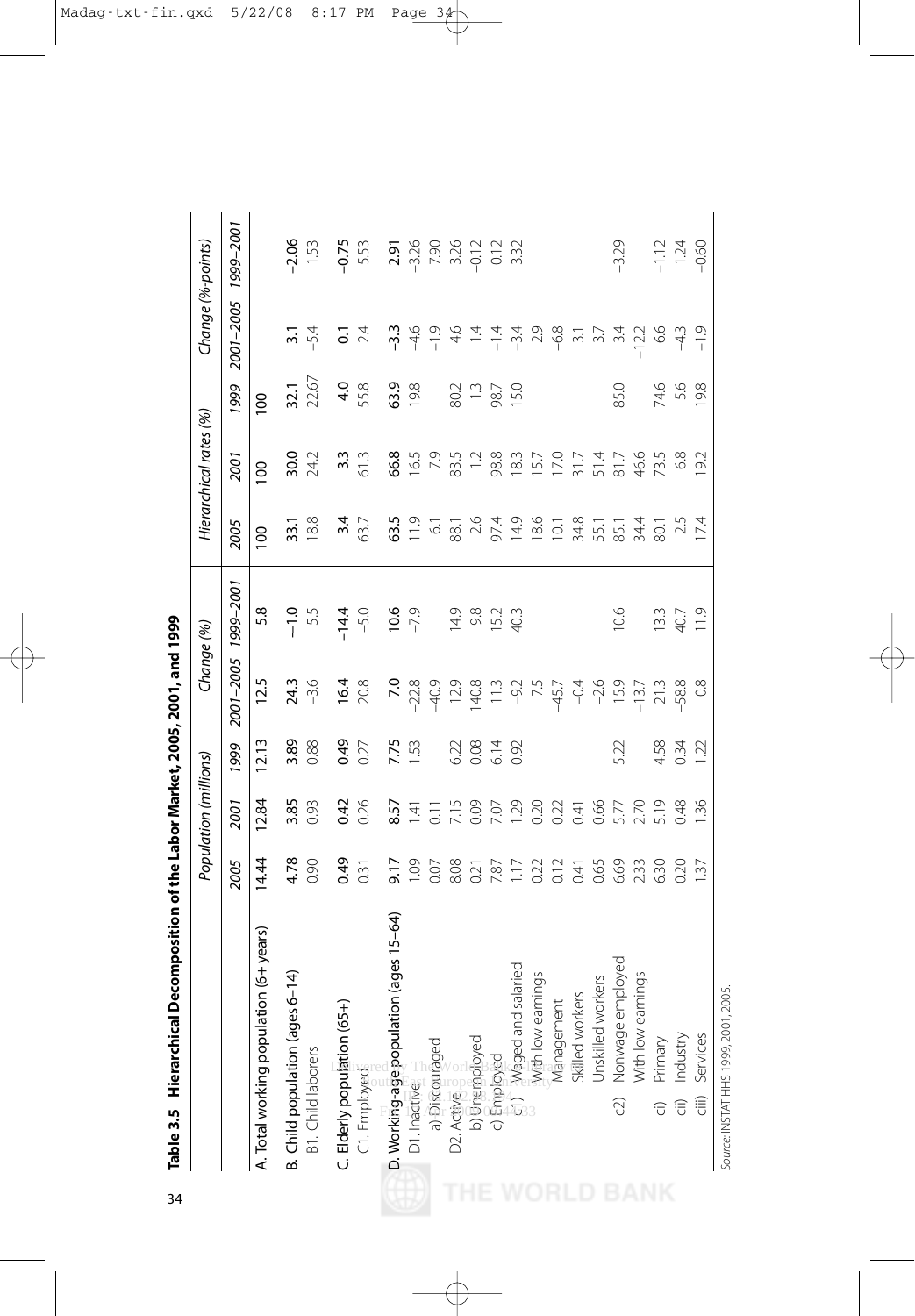income-earning employment while searching for good jobs.11 Thus, it is not surprising that the poverty rate among unemployed individuals is lower than for workers in general (42 percent and 65 percent, respectively).

Employment is characterized predominantly by jobs that are either nonwage (85.1 percent) or agricultural (77.7 percent) or both (76.7 percent). Although nonwage employment rose by 3.4 percentage points between 2001 and 2005, the effect has been a return to the 1999 levels. In the precrisis period, wage employment was growing at a faster rate than nonwage employment.Agricultural employment, however, rose consistently over the entire period.

The informal sector dominates the labor market. A conservative estimate places 64.5 percent of the 1.2 million wage laborers in the informal sector. Considering the total workforce, including nonwage workers, approximately 95 percent of the 7.9 million working adults are informally employed. When a more restrictive measure of formality is used, 74.2 percent of workers are informally employed.12 (Informality figures are not included in the tables.)

Although nearly one in five children between the ages of 6 and 14 were involved in some kind of income-earning activities in 2005, this constituted a fall in the child labor rate of 23 percent compared with 2001, and of 29 percent compared with 1999. Child labor is 42 percent higher among poor households than among nonpoor households. Children tend to be employed in the sectors with the lowest earnings and the highest low-earnings rates. On a brighter note, the percentage of working children who attend school more than tripled, from 15 percent to 46 percent between 2001 and 2005. (See box 6.1 in chapter 6 for a closer look at child labor rates across regions and household expenditure levels.)

It is worthwhile to note that, unless presented otherwise, labor indicators in this report concern the working-age population, which is defined as people between 15 and 64 years of age. As a consequence, the production of children and the elderly is attributed to working adults, resulting in an upward bias of the working-age population's productivity. Another option would have been to not define a working age and to base labor indicators on the entire population.Assuming, however, that children and elderly are generally less productive than those who are currently defined as being of working age, this option would have created a downward bias of the productivity of working-age adults.94  $g$ -age aquits. $\rm _{94}$ 

Fri, 17 Apr 2009 09:44:33

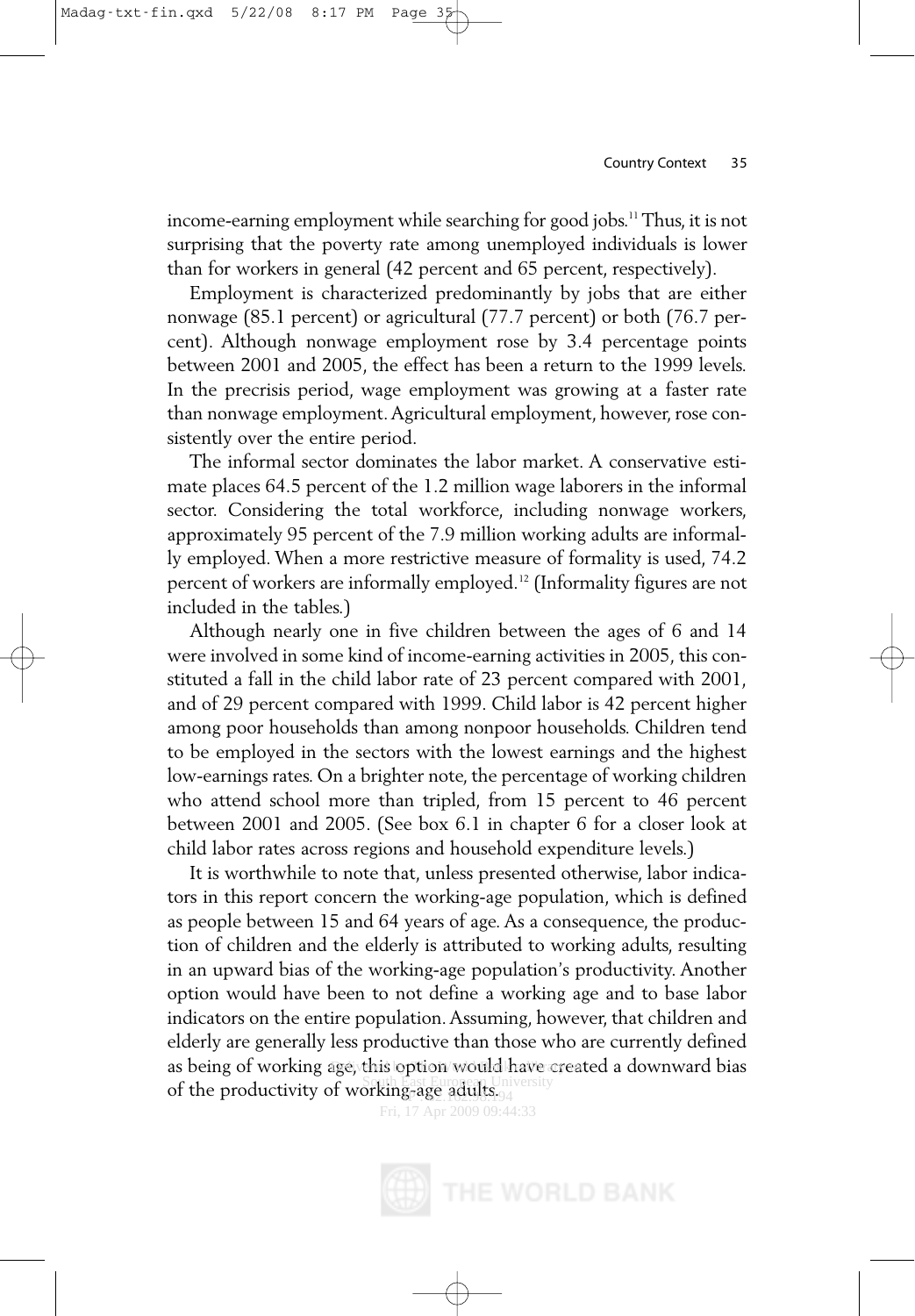# **There are large differences in employment structure between areas with different levels of urbanization**

In rural areas (where 80 percent of workers reside) nearly 9 out of 10 working adults were employed in primary sector activities in 2005; services accounted for most of the remainder. In urban areas, on the other hand, services accounted for 46.9 percent of primary jobs and industry for 7.9 percent. Even in urban areas, agriculture remained an important source of employment, providing 45.2 percent of urban jobs.

By far the largest number of workers hold primary jobs in a family enterprise. In rural areas the share of (predominantly agricultural) family enterprise workers is as much as 86 percent. In urban areas more than half of all of the working-age employed are in family enterprises, although this share is much smaller if only the large urban centers (that is, the provincial capitals) are taken into account. In the large urban centers only 22 percent of the working adults are engaged in family enterprises, and wage work is the dominant type of employment, providing jobs to 66 percent of the employed (figure 3.4).

In the precrisis period from 1999 to 2001, the number of wage jobs grew by 373,000, reflecting an increase of 31 percent. This growth rate was almost three times as high as the growth rate of nonwage jobs (11 percent). As a result, the share of wage jobs to total employment increased by 3.3 percentage points, to 18.3 percent. Most of the new wage jobs (239,000) were created in rural areas, raising the share of rural wage workers by 3.0 percentage points, to 12.2 percent of all rural workers. In the large urban centers, the number of generated wage jobs was smaller (96,000) but more substantial in relative terms, resulting in an increase in the share of wage workers of 6.4 percentage points, to 57.5 percent.The generation of wage jobs was most modest in secondary cities in both absolute and relative terms. There, the creation of 38,000 wage jobs raised the share of wage workers by 2.43 percentage points, to 30.2 percent.

The period between 2001 and 2005 shows a different picture when comparing employment generation and the relative importance of wage jobs—both nationwide and when distinguishing between areas with different levels of urbanization. First of all, the impact of the 2002 crisis is clearly visible in the total number of jobs created between 2001 and 2005, which were relatively limited. Whereas in the two-year period from 1999 to 2001 the number of jobs rose by 15 percent, net employment creation between 2001 and 2005 was only 11 percent (794,000 jobs). mitea, yy nere:

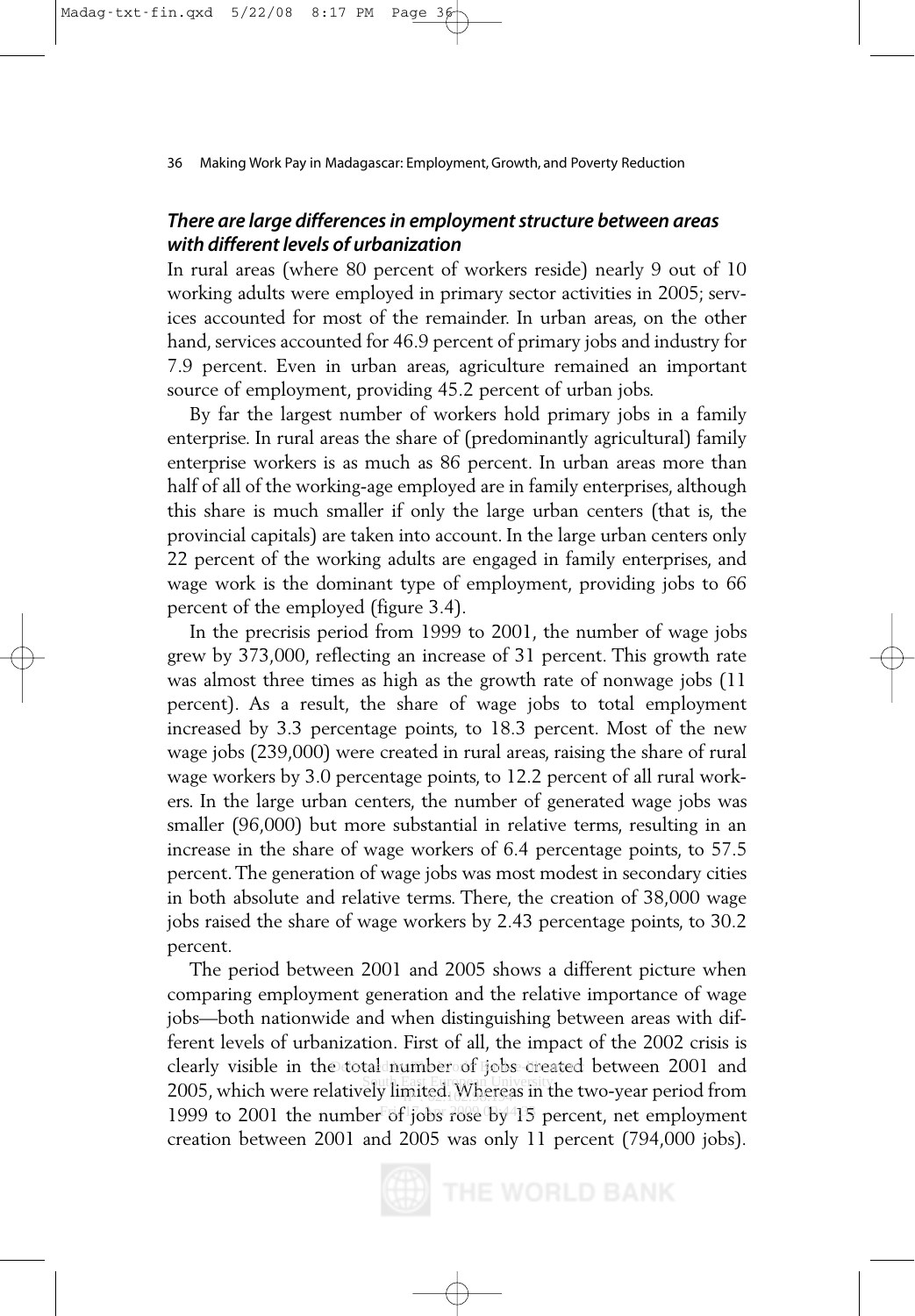

#### **Figure 3.4 Employment Status by Level of Urbanization, 2005**

Source: HHS 2005.

This increase can be completely attributed to the growth in nonwage jobs, as the level of wage jobs fell by 119,000 (9.2 percent). This development was in sharp contrast to the preceding period of 1999–2001, in which the growth of wage employment far exceeded that of nonwage jobs. As a result, the share of wage employment fell by 3.4 percentage points, bringing the share of wage workers in total employment back to about the 1999 level (14.9 percent).

The fall in wage work can be attributed almost entirely to a reduction in nonagricultural jobs in secondary cities and rural areas (by 256,000 jobs). In large urban areas, nonagricultural wage jobs actually increased by 15 percent (53,000), which further increased the already high share of  $911441 \times 298.159$ 

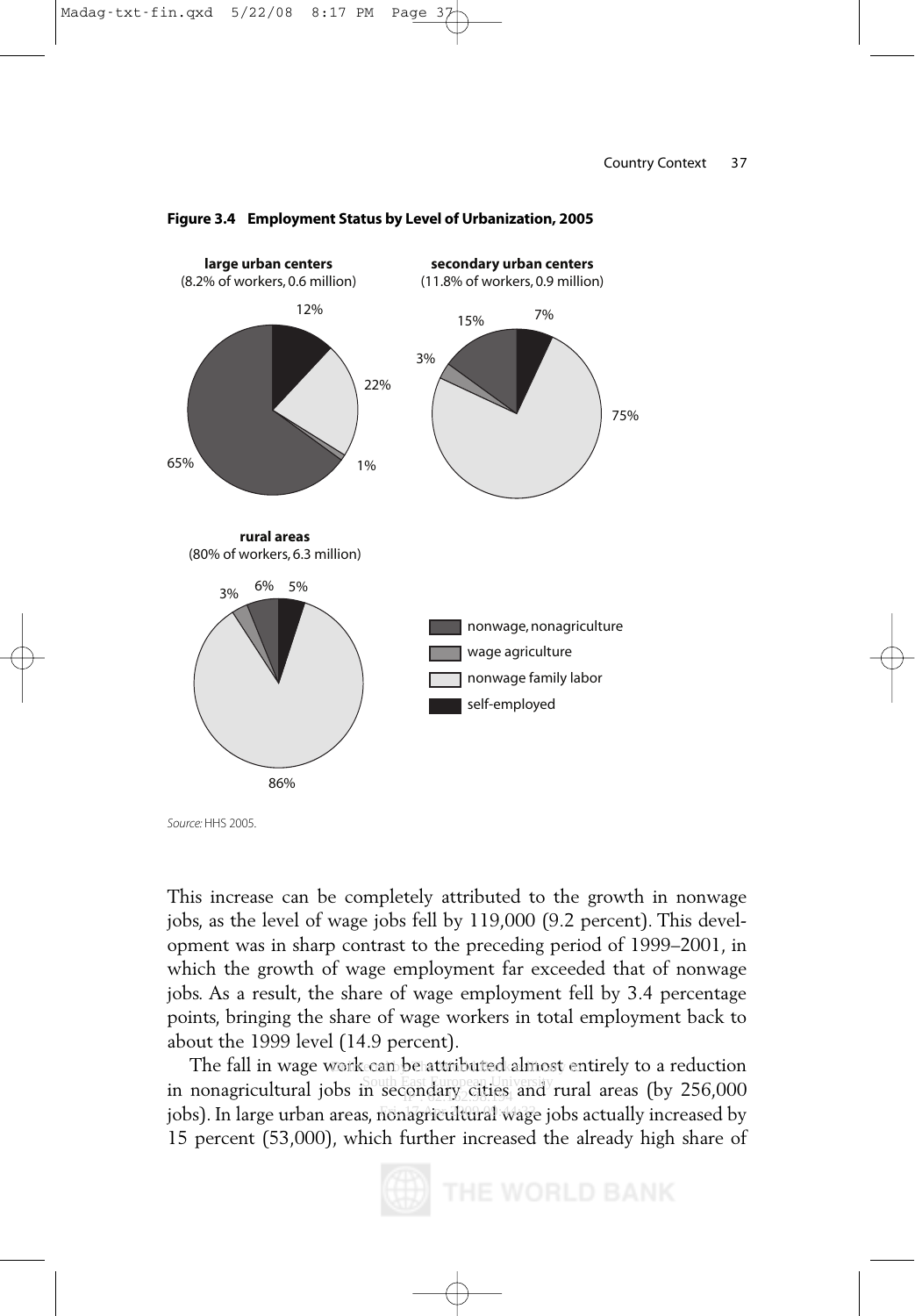nonagricultural wage work by almost 9 percentage points, to 65.1 percent (see figure 3.4). Wage employment in agriculture increased as well, by as much as 60 percent (or 80,000 jobs) in rural areas. However, neither increase was sufficient to offset the negative impact of the fall in nonagricultural wage jobs outside of Madagascar's large cities.

# **Differences in employment structure are also seen workers with different levels of education**

More than half of working-age adults have no formal education. Approximately 30 percent have primary education and 15 percent have secondary education. In addition, three-quarters of the new workforce entrants are uneducated. Employment rates are highest among those without any education (93.2 percent) and lowest among those with an upper secondary education (64.6). In addition, employment rates fall steadily as educational attainment levels increase, up through secondary education.As education levels increase, individuals shift out of agriculture and into industry and services (though much more rapidly into the latter). The percentage of the workforce in agriculture decreases with education levels (89.8 percent to 14.6 percent), and the percentages in industry and services increase (1.0 percent to 12.8 percent for industry and 9.1 percent to 72.6 percent for services).

Of the 14.9 percent of the workforce with wage and salaried jobs, 55.1 percent are employed in unskilled positions. In large urban areas this share is 42.8 percent, while the share of the unskilled among the wage workers is 48.8 percent in secondary urban areas. Not surprisingly, in rural areas, unskilled labor accounts for 65.6 percent of wage labor.

# **Good jobs tend to be waged, nonagricultural, urban, and in the formal sector**

Access to employment does not necessarily translate into a path out of poverty for many workers and their families in Madagascar. Almost twothirds of the working-age population that was gainfully employed in 2005 lived in poverty (the "working poor"). Despite improvements since 2001, job quality remains low, and median monthly earnings for all adult workers were MGA 35,600 (approximately US\$17.80).

The lowest returns to labor are found in agriculture. Unsurprisingly, the agricultural sector is also the sector in which the largest share of workers has earnings that fall below the poverty line. With 37.5 percent, the share of these low earners in the agricultural sector is over three times  $\text{P}$  ing. sector of

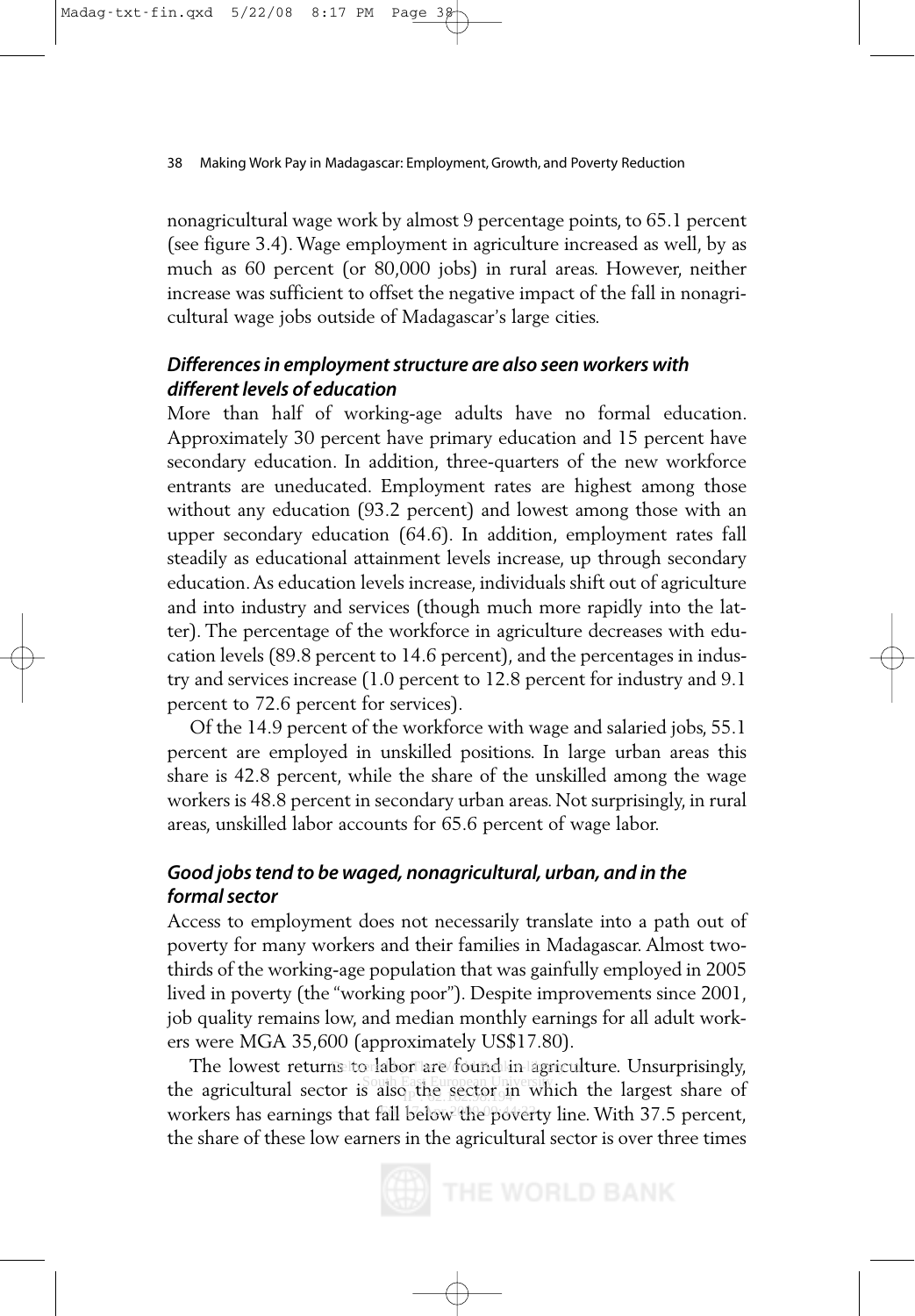that of nonagricultural wage workers (11.8 percent). For each employment category, earnings tend to be highest (and low earnings and poverty rates lowest) in the more urbanized areas (table 3.6).

Wage workers in the private formal sector have median earnings that are 60 percent higher than those of informal wage workers. Further disaggregation of nonwage employment by formality is also revealing. Median earnings among employees in registered nonfarm enterprises are more than two and a half times higher than those for workers in unregistered enterprises.

|                                                   | Median earnings<br>(monthly, MGA 1,000)   | Low earners<br>(%) | Poverty rate<br>(%) |
|---------------------------------------------------|-------------------------------------------|--------------------|---------------------|
| National                                          |                                           |                    |                     |
| Agriculture (wage and nonwage)                    | 31.5                                      | 37.5               | 72.3                |
| Nonwage nonagriculture                            | 51.9                                      | 32.2               | 42.0                |
| Wage nonagriculture                               | 87.1                                      | 11.8               | 38.7                |
| Large urban centers                               |                                           |                    |                     |
| Agriculture (wage and nonwage)                    | .                                         | .                  | .                   |
| Nonwage nonagriculture                            | 68.5                                      | 12.2               | 32.6                |
| Wage nonagriculture                               | 100.0                                     | 8.8                | 32.9                |
| Secondary urban centers                           |                                           |                    |                     |
| Agriculture (wage and nonwage)                    | 31.9                                      | 37.6               | 68.6                |
| Nonwage nonagriculture                            | 58.4                                      | 27.7               | 41.1                |
| Wage nonagriculture                               | 89.5                                      | 13.2               | 43.3                |
| Rural areas                                       |                                           |                    |                     |
| Agriculture (wage and nonwage)                    | 31.3                                      | 37.6               | 72.9                |
| Non-wage nonagriculture                           | 37.6                                      | 43.6               | 46.7                |
| Wage nonagriculture                               | 77.8                                      | 14.7               | 43.6                |
| Men                                               |                                           |                    |                     |
| Agriculture (wage and nonwage)                    | 39.1                                      | 37.1               | 71.7                |
| Nonwage nonagriculture                            | 66.0                                      | 24.2               | 37.0                |
| Wage nonagriculture                               | 99.8                                      | 8.4                | 38.9                |
| Women                                             | Delivered by The World Bank e-library to: |                    |                     |
| Agriculture (wage and nonwage) <sup>outh</sup> Ea | European University                       | 37.9               | 72.9                |
| Nonwage nonagriculture                            | Fri. 17 Apr 200 09:44:33                  | 37.9               | 45.5                |
| Wage nonagriculture                               | 67.5                                      | 17.8               | 38.4                |

### **Table 3.6 Low Earnings and Poverty, by Employment Category, Region, and Gender, 2005**

Source: INSTAT HHS 2005.

Note: … = negligible number of agricultural workers in large urban centers.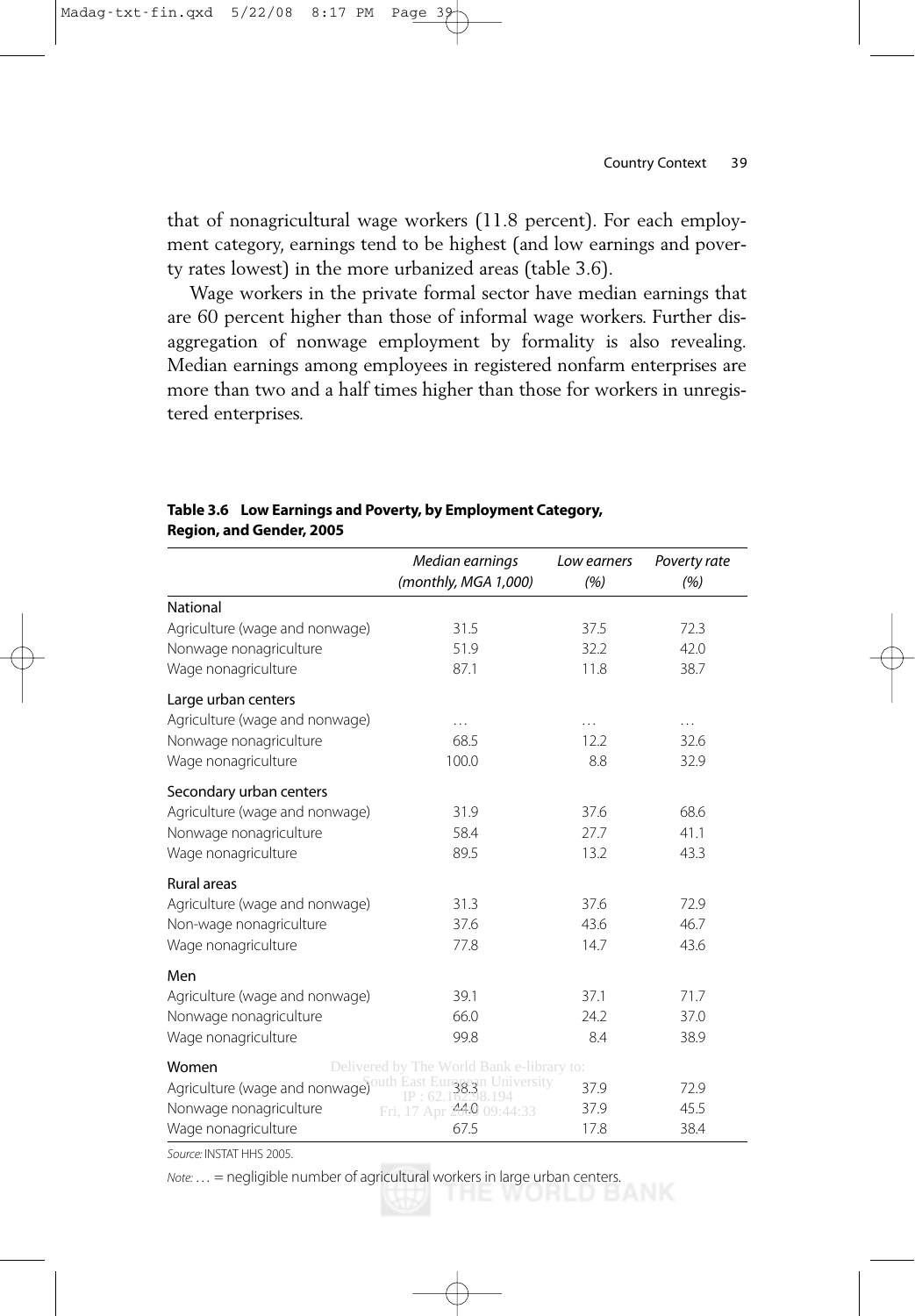40 Making Work Pay in Madagascar: Employment, Growth, and Poverty Reduction

## **Good jobs are more likely to be held by educated males**

Access to higher quality jobs is positively associated with educational attainment. At the extreme, median monthly earnings of workers with an upper secondary education are almost 2.5 times as high as those of the workers without schooling (MGA 76,000 compared with MGA 30,900).<sup>12</sup> The association between job quality and education applies within different worker types, but it is less strong. In agriculture, wage earnings for those with an upper secondary education are only 20 percent higher than for those with no schooling. Gains in earnings are larger across employment types within education categories than across education categories for those up through upper secondary education (table 3.7).

Men have greater access to well-paid jobs than women. Nearly twothirds of wage-employed women hold unskilled positions, while less than half of men do so. Women tend to be employed more often in agriculture and the informal sector, where earnings are relatively low, while men tend to have higher rates of employment in the formal sector where earnings are relatively high. In terms of earnings, men fare better than women in every employment category other than nonwage agriculture, and these differentials are not driven by differences in educational attainment.14 Differences range from 10 percent for formal nonfarm enterprise employment to 67 percent for informal nonfarm enterprise

|                                                                         |                                           | Wage workers                                                             |      |                             | Nonwage workers |     |
|-------------------------------------------------------------------------|-------------------------------------------|--------------------------------------------------------------------------|------|-----------------------------|-----------------|-----|
| <b>Education level</b>                                                  | Agriculture Informal Formal               |                                                                          |      | Agriculture Informal Formal |                 |     |
| Distribution by employment category per education level (%)             |                                           |                                                                          |      |                             |                 |     |
| None                                                                    | 3.5                                       | 4.3                                                                      | 1.0  | 84.7                        | 6.0             | 0.6 |
| Primary                                                                 | 2.6                                       | 6.6                                                                      | 2.0  | 78.8                        | 8.3             | 1.7 |
| Low secondary                                                           | 2.6                                       | 12.3                                                                     | 10.5 | 56.1                        | 14.9            | 3.5 |
| Upper secondary                                                         | 2.6                                       | 17.9                                                                     | 28.2 | 30.8                        | 12.8            | 7.7 |
| Postsecondary                                                           | 3.7                                       | 14.8                                                                     | 59.3 | 11.1                        | 37              | 7.4 |
| Monthly earnings by education level and employment category (MGA 1,000) |                                           |                                                                          |      |                             |                 |     |
| None                                                                    | 37                                        | 56                                                                       | 83   | 29                          | 39              | .   |
| Primary                                                                 | 42                                        | 68                                                                       | 98   | 33                          | 37              | 82  |
| Low secondary                                                           | Delinged by Thy World Bagk e-library to40 |                                                                          |      |                             | 63              | 111 |
| Upper secondary                                                         |                                           | East European University<br>IP $\frac{1}{2}$ $\frac{1}{2}$ $\frac{1}{2}$ |      | 45                          | 80              | 119 |
| Postsecondary                                                           |                                           | 160 Fri. 17105r 200916644:33                                             |      | 40                          | 100             | 261 |

**Table 3.7 Employment Status and Earnings by Education Level, 2005**

Source: INSTAT HHS 2005.

 $Note: ... =$  negligible number of workers.

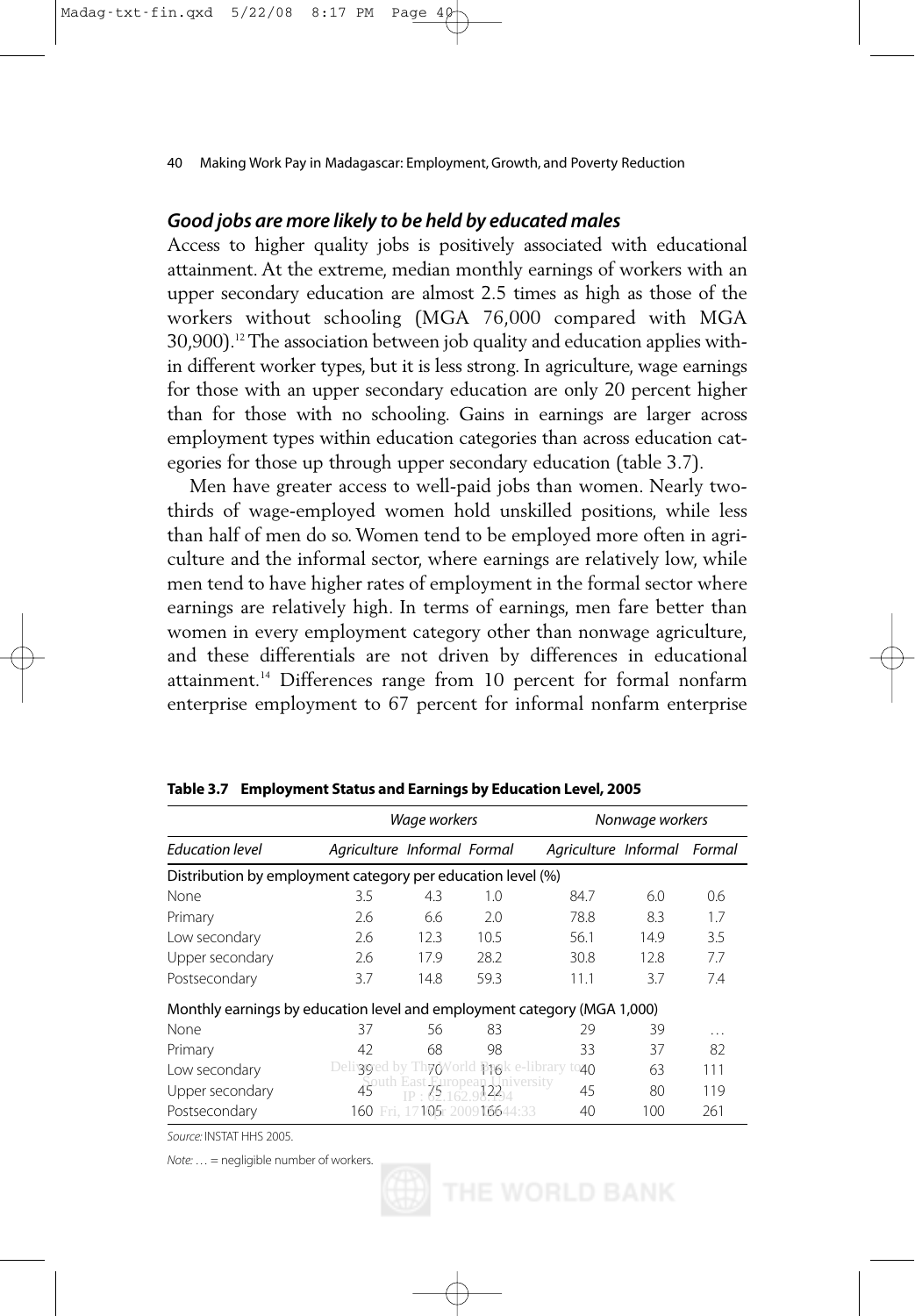employment. Informal male wage workers earn 55 percent more than women (table 3.6).

## **Notes**

- 1. Before starting to fall from 2000, the population growth rate had increased from 2.5 percent annually in 1960 to 3.0 percent in 1999. Life expectancy at birth increased from 40.1 years in 1960 to 55.8 years in 2005. The birthrate has fallen steadily from 48.9 births per 1,000 population in 1960 to 38.0 births per 1,000 in 2004.
- 2. U.S. Census Bureau estimate, International Data Base (IDB)—Summary Demographic Data for Madagasca[r \(http://www.census.gov/ipc/www/idb/\).](http://www.census.gov/ipc/www/idb/) The dependency rate is defined as the sum of the number of those under 15 years and over 65 years of age, as a share of those ages 15–64.
- 3. It should be noted that many of the poor are subsistence farmers who do not trade large amounts of rice or do not trade any rice. The increase in rice prices increased the value of autoconsumption and thus reduced the incidence and depth of poverty and made rice farmers better off than those who had to pay market prices to obtain rice. However, they are unlikely to have considered themselves better off in 2005 than in 2001, owing to the increase in rice prices.
- 4. The \$1-a-day poverty line is below the national poverty line. Compared with the national poverty line, the \$1-a-day poverty line can therefore be viewed as a measure of deeper poverty. During the postcrisis period, those rates moved parallel to the official poverty rates at the national, urban, and rural levels. In the precrisis period, despite a fall in the percentage of rural inhabitants who were poor, those who remained poor were worse off, as indicated by the 10-percentage-point increase in rural \$1-a-day poverty.
- 5. Previous estimates of GDP growth during the 2007–11 period amounted to an average of 5.6 percent per year, which is similar to the projections for 2007 and 2008 in the Organisation for Economic Co-operation and Development (OECD) *African Economic Outlook.*
- 6. In 2006, primary sector output was 7.9 percent higher than in 2001, secondary sector output was 4.4 percent higher, and tertiary sector output was 12.2 percent higher.
- 7. National accounts data distinguish between the textile industry *within and outside of* the EPZ context. The textile industry output that is included in the EPZ data is not counted in the textile industry subsector. IP : 62.162.98.194
- 8. Although subsectoral output data for before 1999 are less reliable, they indicate that the share of EPZ output in value added tripled within a decade, from 0.6 percent in 1995 to 1.8 percent in 2004.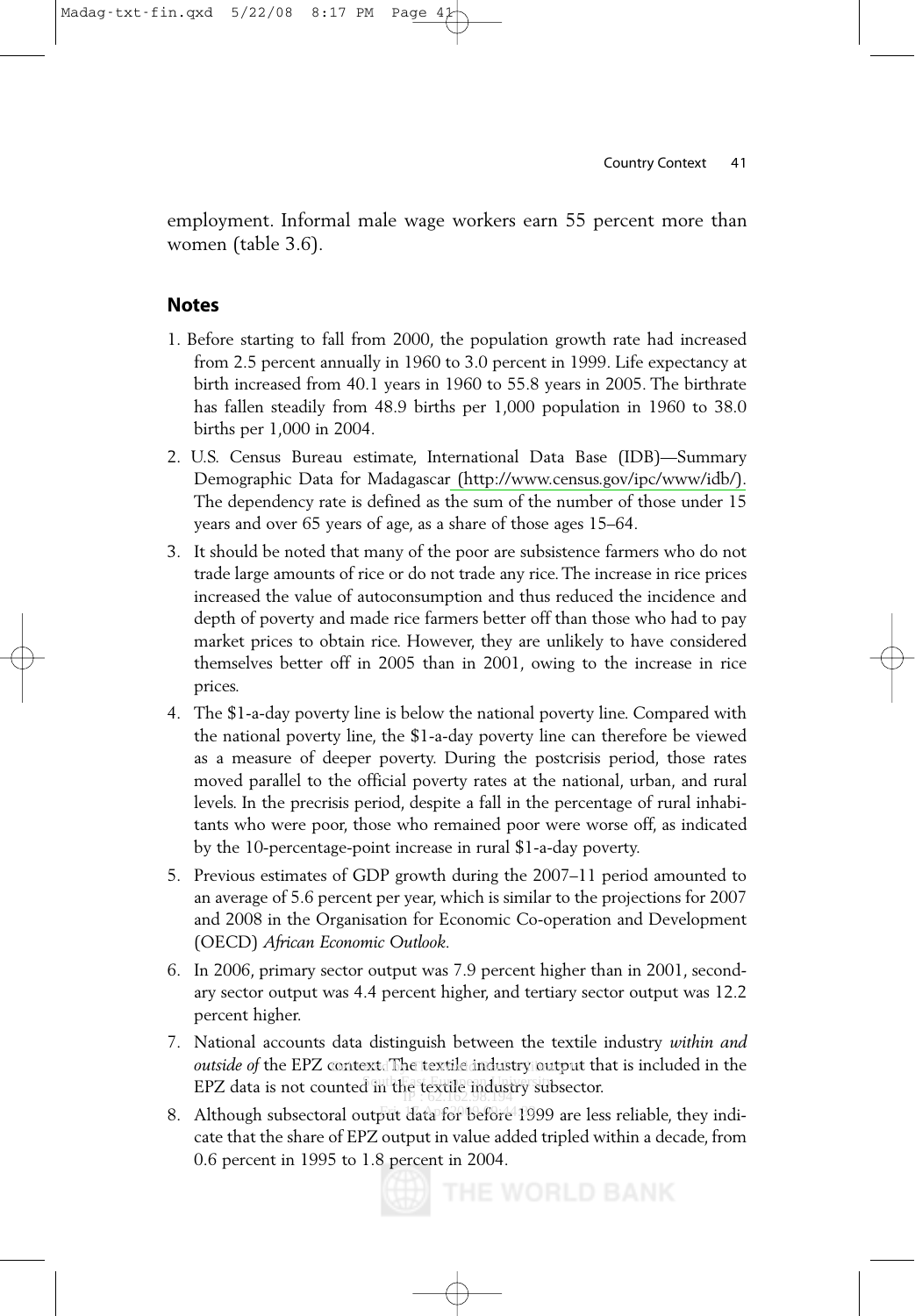- 42 Making Work Pay in Madagascar: Employment, Growth, and Poverty Reduction
- 9. The public works subsector can be defined broadly as publicly funded projects, constructed with highly labor-intensive methods, with the double objective to provide public infrastructure as well as income through employment for vulnerable population groups.
- 10. Indeed, it is unclear whether an increase in unemployment in such a situation is a signal of deteriorating or of improving conditions.
- 11. The conservative estimate considers a worker to be employed in the formal sector if the worker or the worker's employer contributes to a pension fund, or if the worker receives social protection. The stricter definition identifies a worker as protected if the worker simultaneously has a pension fund, receives social protection, and is given paid leave.
- 12. Earnings for those with postsecondary education are more than double this amount. However, they make up only a small percentage of the workforce.
- 13. No meaningful comparison between male and female nonwage nonagricultural earnings can be derived from the data, owing to the household-based calculation of agricultural earnings in family enterprises.

IP : 62.162.98.194 Fri, 17 Apr 2009 09:44:33

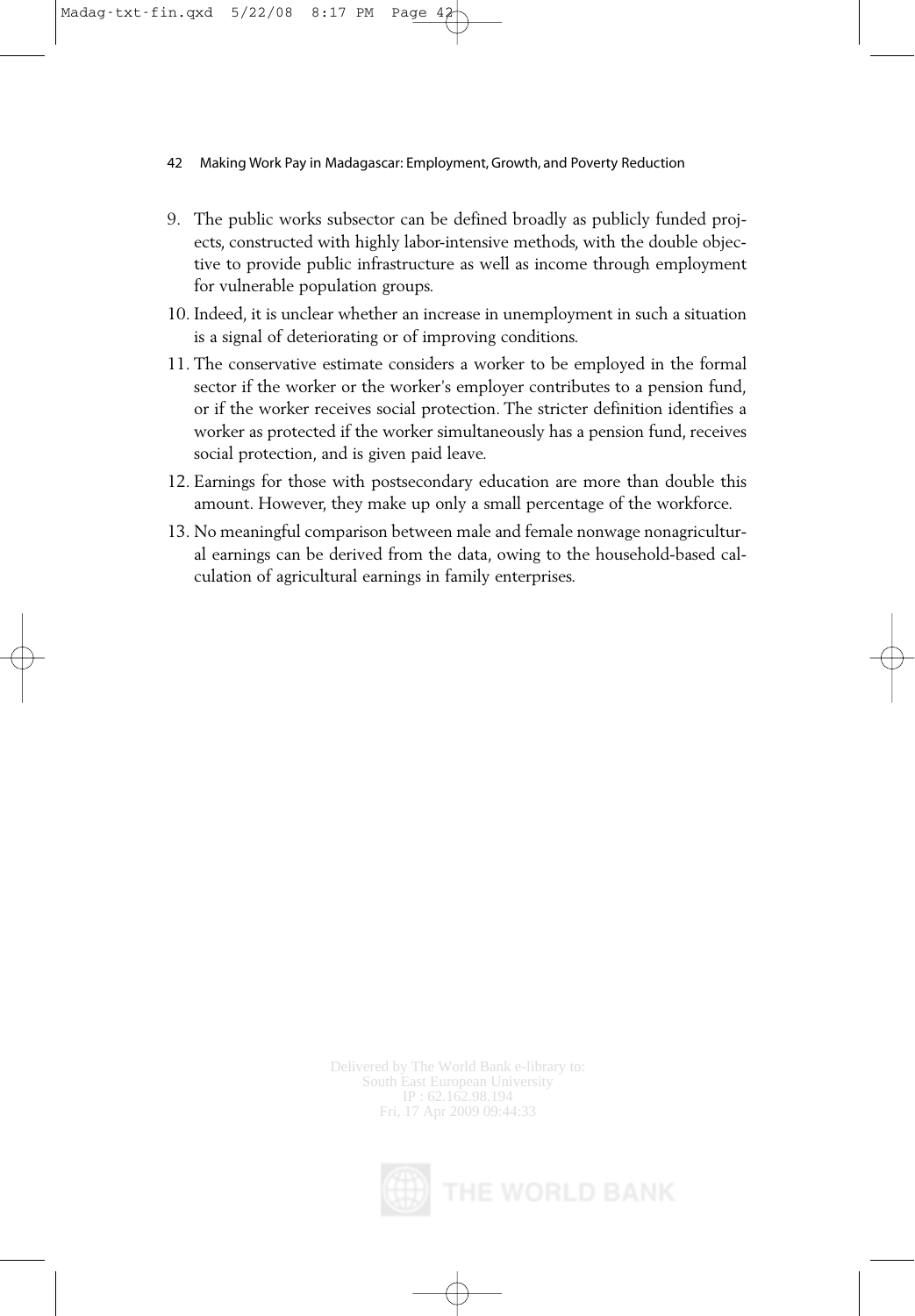# **CHAPTER 4**

# **Growth, Employment, and Labor Productivity**

This chapter uses macrodata to review the employment and labor productivity profile of growth for the period from 1999 to 2005. It first describes economic sectors and subsectors in terms of output and employment shares, and discusses which sectors are particularly important for the working poor. It then decomposes changes in per capita growth into changes in sectoral employment and labor productivity.

# **Comparing the Output and Employment Shares of Sectors and Subsectors**

Substantial differences can be seen in the shares of output and employment accounted for by each of the main economic sectors. For example, though it employed over 80 percent of the working-age population, the primary sector generated just over one-third of total output in 2005. Moreover, although most primary sector workers were active in agriculture, this subsector generated only 16.1 percent of total output. The tertiary sector, in contrast, produced more than half of output in 2005 but employed only 17.4 percent of the working population. Finally, the secondary sector generated 12.7 percent of output while employing a mere 2.5 percent of the working population. produced more than ha

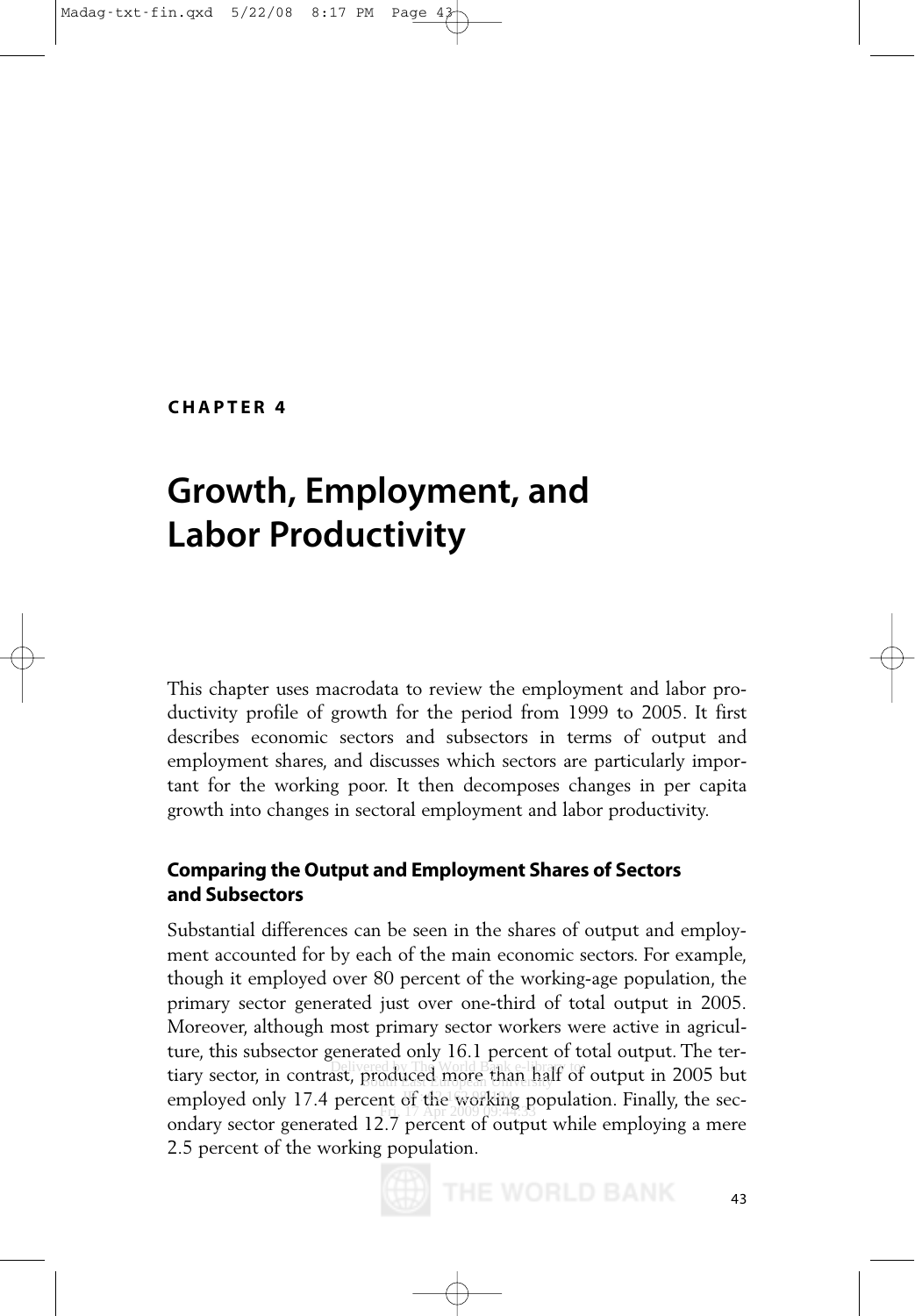The substantial differences between the sectors in output shares relative to employment shares seem to indicate that there may be substantial differences in labor productivity between the sectors. In particular, primary sector (agricultural) labor productivity appears to be considerably lower than in the secondary and tertiary sectors. Indeed, if labor productivity is defined as average output per worker, primary sector labor productivity was only 8 percent of secondary sector labor productivity and 14 percent of tertiary sector labor productivity in 2005.

# **The 2002 crisis caused a massive labor inflow into agriculture and resulted in substantial changes in sectoral labor productivity**

Table 4.1 depicts the sectoral and subsectoral output and employment distribution for 1999, 2001, and 2005. Taking into account the 2002 crisis, the period from 1999 to 2001 can be considered a fairly regular precrisis period, whereas the differences in variables between 2001 and 2005 are likely to be at least partly due to the impact of the crisis.

The changes in output and employment distribution that occurred in the precrisis period (1999–2001) were characteristic for a country in the early stages of industrialization, such as Madagascar: the primary sector declined, while the other sectors gained ground in terms of output (secondary and tertiary sectors) and employment (secondary sector). It is interesting to note that although the overall employment share of the primary sector fell, this was largely the result of a substantial fall in the employment share of the forestry sector; the employment share of agriculture actually increased by  $0.6$  percentage points.<sup>1</sup> The success of the secondary sector in this period was to a large extent driven by the textiles and leather industry, in combination with the strong growth in the output share of the mining sector and employment growth in the food and wood industries. In the tertiary sector, the increase in output share can largely be attributed to the growth of the services sector, which saw its share rise from 12.3 percent in 1999 to 13.5 percent of total value added in 2001.<sup>2</sup>

The most striking observation when comparing the output and employment data for the period 2001–05, which includes the crisis, is the substantial increase in the share of agricultural employment. This rise (8 percentage points) came at the expense of nearly all of the other subsectors in the primary, secondary, and tertiary sectors; only the public works sector saw its share in employment rise as well in this period. In particular, the secondary sector's employment share was reduced significantly,  $\pi$ ang teruanya

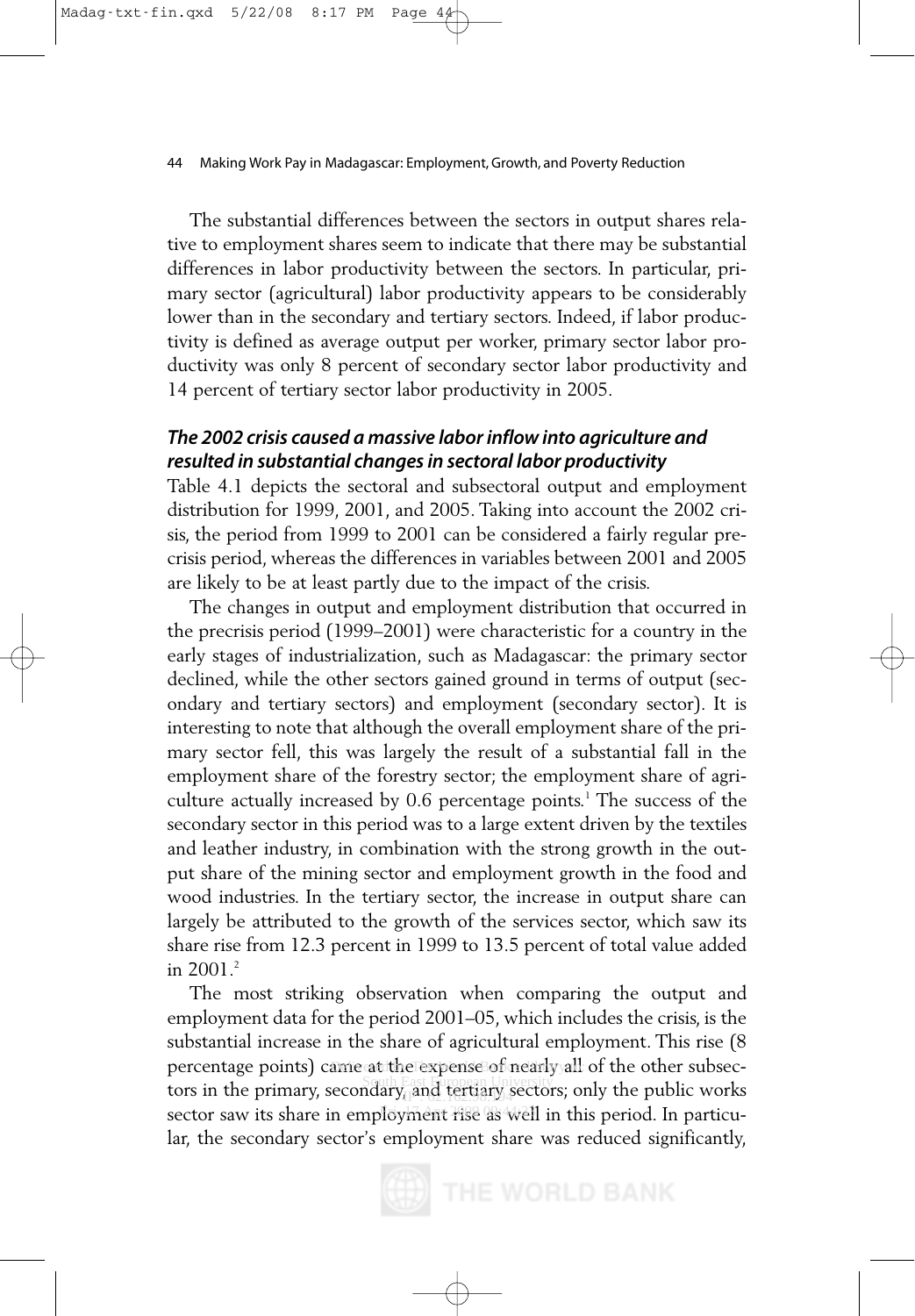|                                                                                                                                                                                                                                |                           | 2005                        |                                                                                                                                             | 2001                    |                                                          | 1999                                                                                    |  |
|--------------------------------------------------------------------------------------------------------------------------------------------------------------------------------------------------------------------------------|---------------------------|-----------------------------|---------------------------------------------------------------------------------------------------------------------------------------------|-------------------------|----------------------------------------------------------|-----------------------------------------------------------------------------------------|--|
|                                                                                                                                                                                                                                | Output                    | Employment                  | Output                                                                                                                                      | Employment              | Output                                                   | Employment                                                                              |  |
| Primary sector                                                                                                                                                                                                                 | 34.3                      |                             |                                                                                                                                             |                         | 35.5                                                     |                                                                                         |  |
| Agriculture                                                                                                                                                                                                                    |                           | <b>80.1</b><br>77.7<br>87.7 | <b>34.5</b><br>15.13<br>4.7                                                                                                                 | <b>73.9</b><br>69.7     | 16.0                                                     |                                                                                         |  |
|                                                                                                                                                                                                                                | $16.1$<br>$15.1$<br>$3.0$ |                             |                                                                                                                                             |                         | 14.4                                                     |                                                                                         |  |
| Cattle farming and fisheries<br>Forestry and other primary                                                                                                                                                                     |                           |                             |                                                                                                                                             | Ξ                       | 5.2                                                      | <b>4.6</b><br>69.7.2.13                                                                 |  |
|                                                                                                                                                                                                                                | 127                       |                             |                                                                                                                                             |                         | 12.7                                                     |                                                                                         |  |
|                                                                                                                                                                                                                                | S.                        |                             |                                                                                                                                             |                         |                                                          |                                                                                         |  |
|                                                                                                                                                                                                                                | $\overline{O}$            |                             |                                                                                                                                             |                         |                                                          |                                                                                         |  |
|                                                                                                                                                                                                                                | 1.5                       |                             |                                                                                                                                             |                         |                                                          |                                                                                         |  |
|                                                                                                                                                                                                                                | $\frac{8}{18}$            |                             |                                                                                                                                             |                         |                                                          |                                                                                         |  |
|                                                                                                                                                                                                                                | $0.\overline{3}$          | 2.33333333333               | $\frac{1}{4}$ $\frac{1}{4}$ $\frac{1}{4}$ $\frac{1}{4}$ $\frac{1}{4}$ $\frac{1}{4}$ $\frac{1}{4}$ $\frac{1}{4}$ $\frac{1}{4}$ $\frac{1}{4}$ | 80077798                | $30 - 7$<br>$20 - 4$<br>$30 - 5$<br>$40 - 7$<br>$50 - 7$ | $\begin{array}{c} 0.6 & 0.6 & 0.6 \\ 0.6 & 0.6 & 0.6 \\ 0.6 & 0.6 & 0.6 \\ \end{array}$ |  |
|                                                                                                                                                                                                                                | $\frac{3}{2}$             |                             |                                                                                                                                             |                         |                                                          |                                                                                         |  |
| Secondary sections and the secondary sections of the second food in the second food in the second food in the second for the second for the second of the second of the second of the second of the second of the second of th | 3.5                       |                             | 3.5                                                                                                                                         | $\mathbb{C}^3$          |                                                          | $\Xi$                                                                                   |  |
|                                                                                                                                                                                                                                |                           |                             | $52.6$<br>2.1<br>14.6                                                                                                                       |                         |                                                          |                                                                                         |  |
|                                                                                                                                                                                                                                | 53.3                      | $\frac{174}{4}$             |                                                                                                                                             | $9.3$<br>0.6<br>1.8     | 51.8                                                     |                                                                                         |  |
|                                                                                                                                                                                                                                | 134                       |                             |                                                                                                                                             |                         | 14.8                                                     |                                                                                         |  |
|                                                                                                                                                                                                                                | $\frac{3}{2}$             | 54                          | $\frac{13}{17}$                                                                                                                             | $63$                    | 11.6                                                     |                                                                                         |  |
| Bank and insurances                                                                                                                                                                                                            | $\overline{21}$           | $\overline{\circ}$          |                                                                                                                                             | $\overline{\mathrm{o}}$ | $\frac{6}{1}$                                            | $60 - 70$<br>$60 - 70$                                                                  |  |
| Administration <sup>b</sup>                                                                                                                                                                                                    | 5.2<br>17.6               | $24$<br>7.2                 | 4.8                                                                                                                                         | 2.9                     |                                                          |                                                                                         |  |
| Other tertiary <sup>b</sup>                                                                                                                                                                                                    |                           |                             | 18.0                                                                                                                                        |                         | 16.8                                                     |                                                                                         |  |
| Convention in Alien instrument Development on Alien Development and INAT attack                                                                                                                                                |                           |                             |                                                                                                                                             |                         |                                                          |                                                                                         |  |

Table 4.1 Sector and Subsector Output and Employment Shares, 2005, 2001, and 1999 **Table 4.1 Sector and Subsector Output and Employment Shares, 2005, 2001, and 1999**

percent

Sources: Ministry of Finance (MoF) and IMF staff projections; World Bank calculations from HHS data. Sources: Ministry of Finance (MoF) and IMF staff projections; World Bank calculations from HHS data.

a. Export Processing Zones (EPZ) output is allocated to the agro and food (10 percent) and textiles and leather industries (90 percent), based on 2001 Central Bank data. EPZ output makes up a. Export Processing Zones (EPZ) output is allocated to the agro and food (10 percent) and textiles and leather industries (90 percent), based on 2001 Central Bank data. EPZ output makes up between 70 percent (1999) and 88 percent (2005) of the output of the textiles and leather industry. between 70 percent (1999) and 88 percent (2005) of the output of the textiles and leather industry. b. Owing to the incompatibility of data sources, public telecommunications and postal output is included in "Other tertiary", while public workers in post and communications are included in munications are included in munications and postal output is included in"Other tertiary,"while public workers in post and com b. Owing to the incompatibility of data sources, public telecom "Administration" in the employment data. "Administration"in the employment data.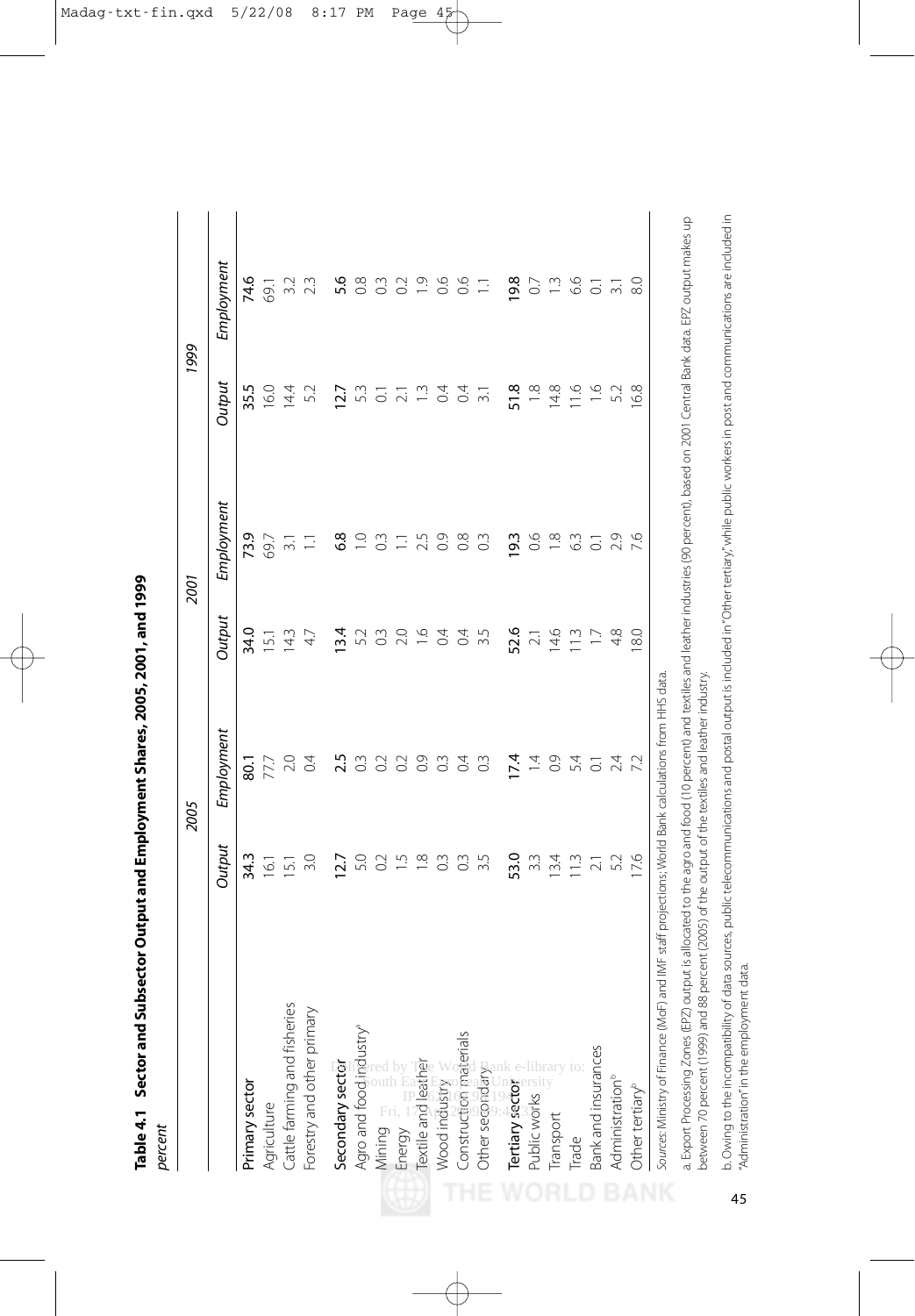from 6.8 percent to 2.5 percent. The agro and food, energy, textiles and leather, and wood industries all saw their share in employment fall to about one-third of their 2001 levels.

Nominal employment levels show that the number of persons active in the secondary sector declined by more than 50 percent in the period 2001–05, while the number of tertiary sector workers rose by 7 percent half the rate of growth of the working-age population. At the same time, the number of primary sector workers increased by almost one-third. These numbers suggest that the increase in the agricultural share in employment cannot be entirely attributed to new labor entrants who view agricultural work as an employment of last resort. Rather, it seems likely that the crisis caused a massive influx of labor from the secondary and tertiary sectors to agriculture, the effects of which were still clearly visible in 2005.

Although the distribution of sectoral employment differed significantly between 2001 and 2005, the differences in output shares were much less pronounced, with the primary and tertiary sectors gaining few percentage points at the expense of the secondary sector. <sup>3</sup> Most remarkably, secondary sector output shares remained fairly stable despite the sharp reduction in employment. The share in agricultural output rose by half the rate of agriculture's share in employment. The different developments in sectoral output and employment shares hint at fairly substantial changes in relative labor productivity of the sectors. This assumption is confirmed by nominal output and employment data. Compared with 2001, labor productivity—defined as average output per worker increased by 130 percent in the secondary sector and decreased in the primary and tertiary sectors by 18 percent and 1 percent, respectively. As a result, whereas in 2001 it took 4 workers in agriculture to produce the same value added as 1 worker in the secondary sector, it took more than 12 workers in 2005. Although tertiary sector productivity still exceeded the average output per worker in the secondary sector by 30 percent in 2001, by 2005 it took three tertiary sector workers to produce the same level of output as two workers in the secondary sector. (Chapter 5 reviews how these changes in sectoral labor productivity could be reconciled with the observed changes in mean and median sectoral earnings  $\overline{\mathrm{over}}$  the same period). Iivered by The World Bank e-library to:

South East European University IP : 62.162.98.194

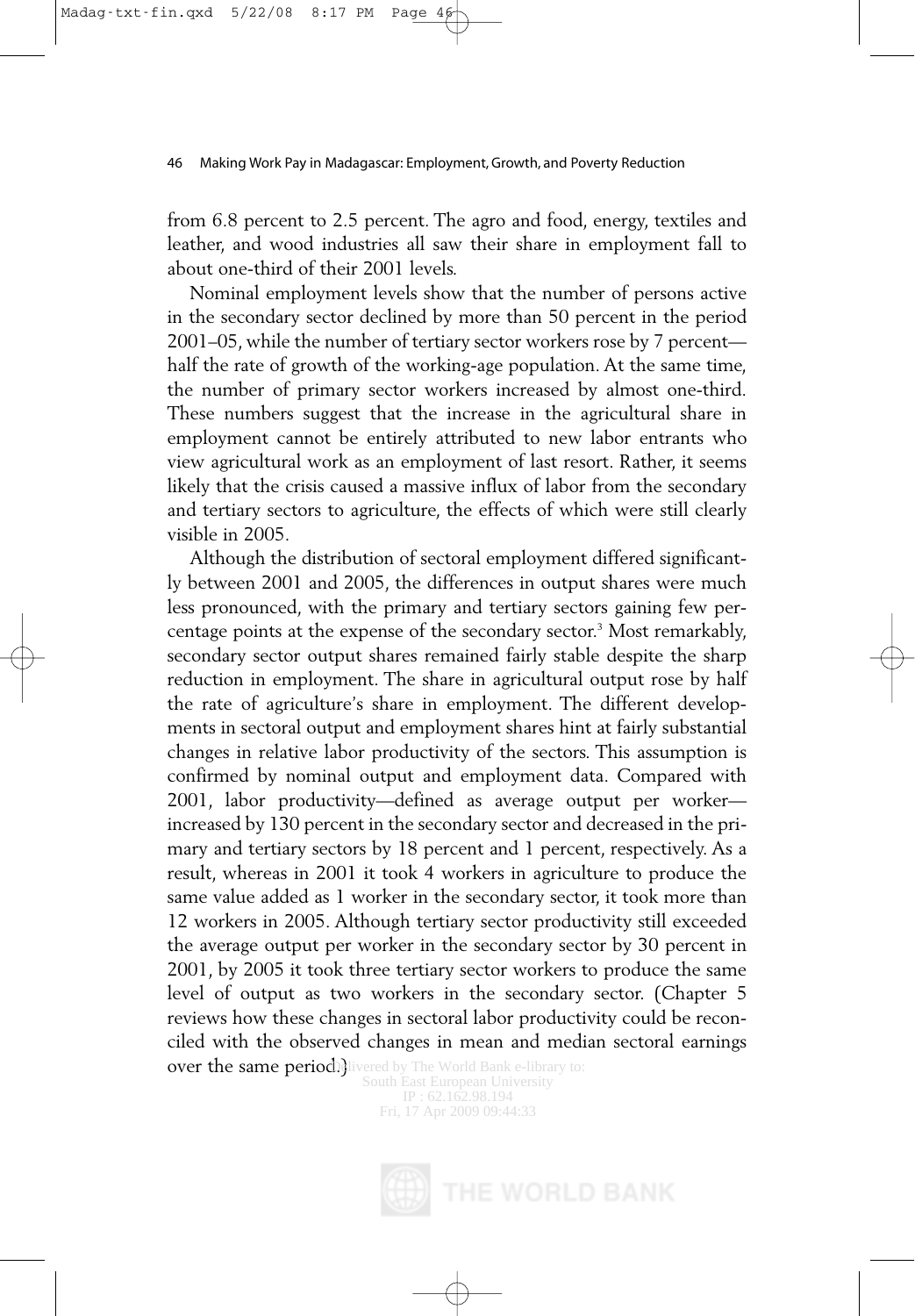| labe 4.2 Section Shares on Duckers and Employment, All Workers and Employment Output on Shares Quo, 2005, 2004, 2001, 2001, 2004, 2009, |      |         |      |      |           |      |      |          |      |
|-----------------------------------------------------------------------------------------------------------------------------------------|------|---------|------|------|-----------|------|------|----------|------|
|                                                                                                                                         |      | Primary |      |      | Secondary |      |      | Tertiary |      |
|                                                                                                                                         | 2005 | 2001    | 1999 | 2005 | 2001      | 1999 | 2005 | 2001     | 1999 |
| Output                                                                                                                                  | 34.3 | 34.0    | 35.5 | 127  | 13.4      | 127  | 53.0 | 52.6     | 51.8 |
| Employment                                                                                                                              |      |         |      |      |           |      |      |          |      |
| Total                                                                                                                                   | 80.1 | 73.9    | 74.6 | 2.5  | 89        | 5.6  | 17.4 | 193      | 19.8 |
| Poorest quintile                                                                                                                        | 92.0 | 95.1    | 83.1 | 0.7  | r,        | 3.5  | 7.3  | 32       | 13.4 |
|                                                                                                                                         |      |         |      |      |           |      |      |          |      |

Table 4.2 Sectoral Shares of Output and Employment. All Workers and the Doorest Ouintile. 2005. 2001. and 1999 Table 4.2 Sectoral Shares of Output and Employment, All Workers and the Poorest Quintile, 2005, 2001, and 1999

Sources: MoF and IMF staff projections; World Bank calculations using INSTAT HHS data; poverty data based on the national poverty line.

Delivered by The World Bank e-library to: South East European University IP : 62.162.98.194

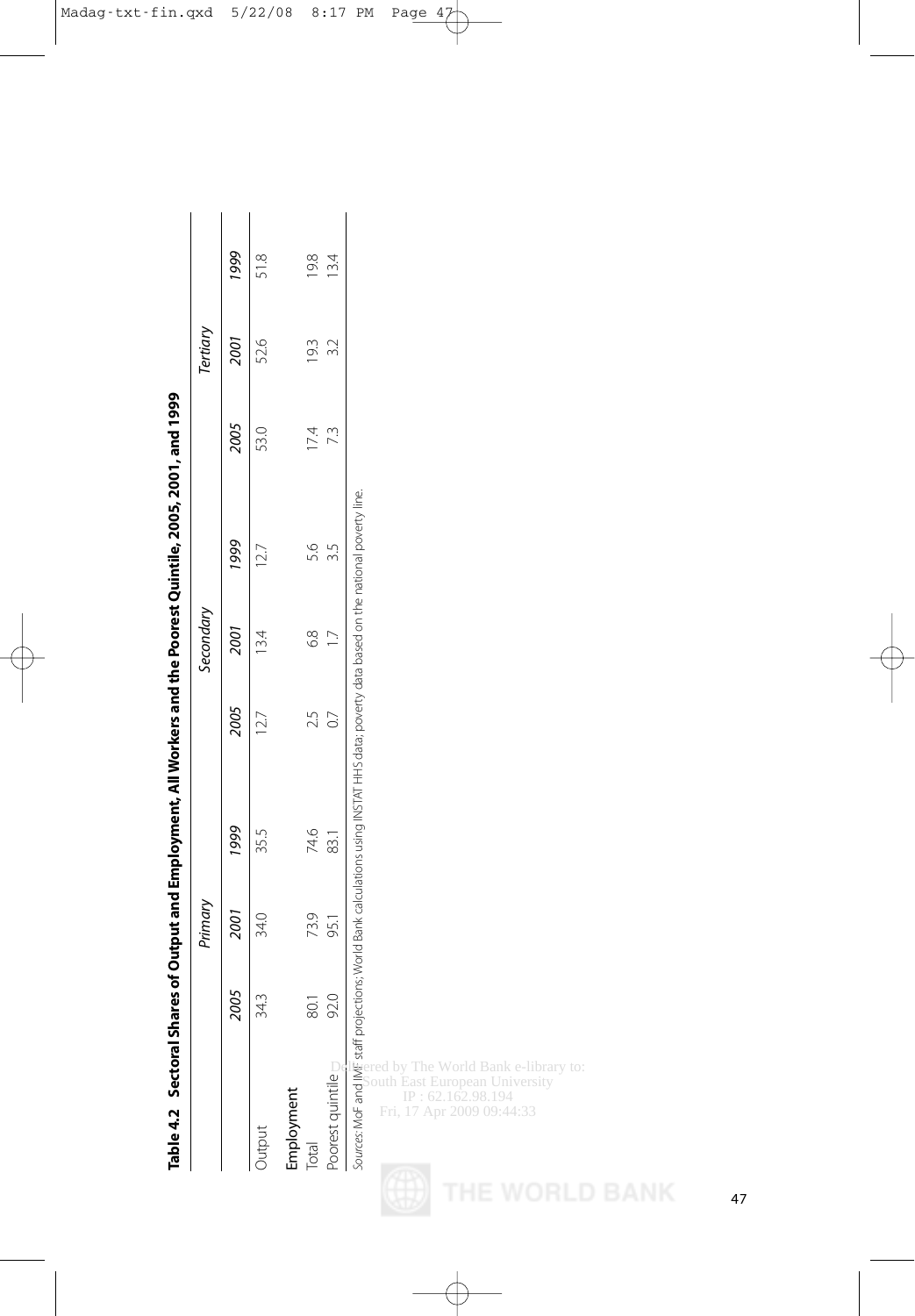# **The sectoral distribution of the employment of the poorest differs from that of all workers**

In addition to sectoral output and employment shares in the three years under observation, table 4.2 depicts the sectoral employment distribution of the poorest consumption quintile of workers. As described in chapter 3, the share of the poorest workers who are active in the primary sector is even larger than the share of all workers in this sector. In 2005, only 8.0 percent of the poorest workers were active in either the secondary (0.7 percent) or the tertiary (7.3 percent) sector, compared to almost 20 percent of all workers.

Turning to the changes in the sectoral employment distribution of the poorest over time, it becomes clear that in the precrisis period from 1999 to 2001 the share of the poorest workers who were in the primary sector increased substantially. The share of these workers in the primary sector became as much as 21 percentage points higher than the share of all workers in this sector (compared to a difference of 8.5 percentage points in 1999). This development could be explained by primary sector workers becoming poorer or by workers in the poorest quintile moving into the primary sector. Considering that the total share of primary sector employment actually fell in this period, and that between 1999 and 2001 rural poverty increased whereas urban poverty declined, the former may be the more plausible explanation. However, in the absence of panel data, this assumption cannot be tested.

The large gap between the share of all workers and the share of the poorest workers who were active in the primary sector was reduced to 12 percentage points by 2005. This was caused by a fall in the share of poor workers, and particularly by an increase in the share of all workers active in the primary sector. The former could cautiously be assumed to be at least partly the result of increased agricultural earnings and a relative shift of poverty from rural to urban areas. The latter can be attributed to the aforementioned influx of labor into the primary sector following the 2002 crisis.

At the same time, the share of the poorest workers in the secondary sector was reduced at the same rate as the share of total workers; in both 2001 and 2005 the chance that a worker was active in the secondary sector was about four times as high as the possibility that a worker in the poorest income quintile would be found in this sector. The share of the poorest working in the tertiary sector more than doubled between 2001 Ie : 66.16and ar

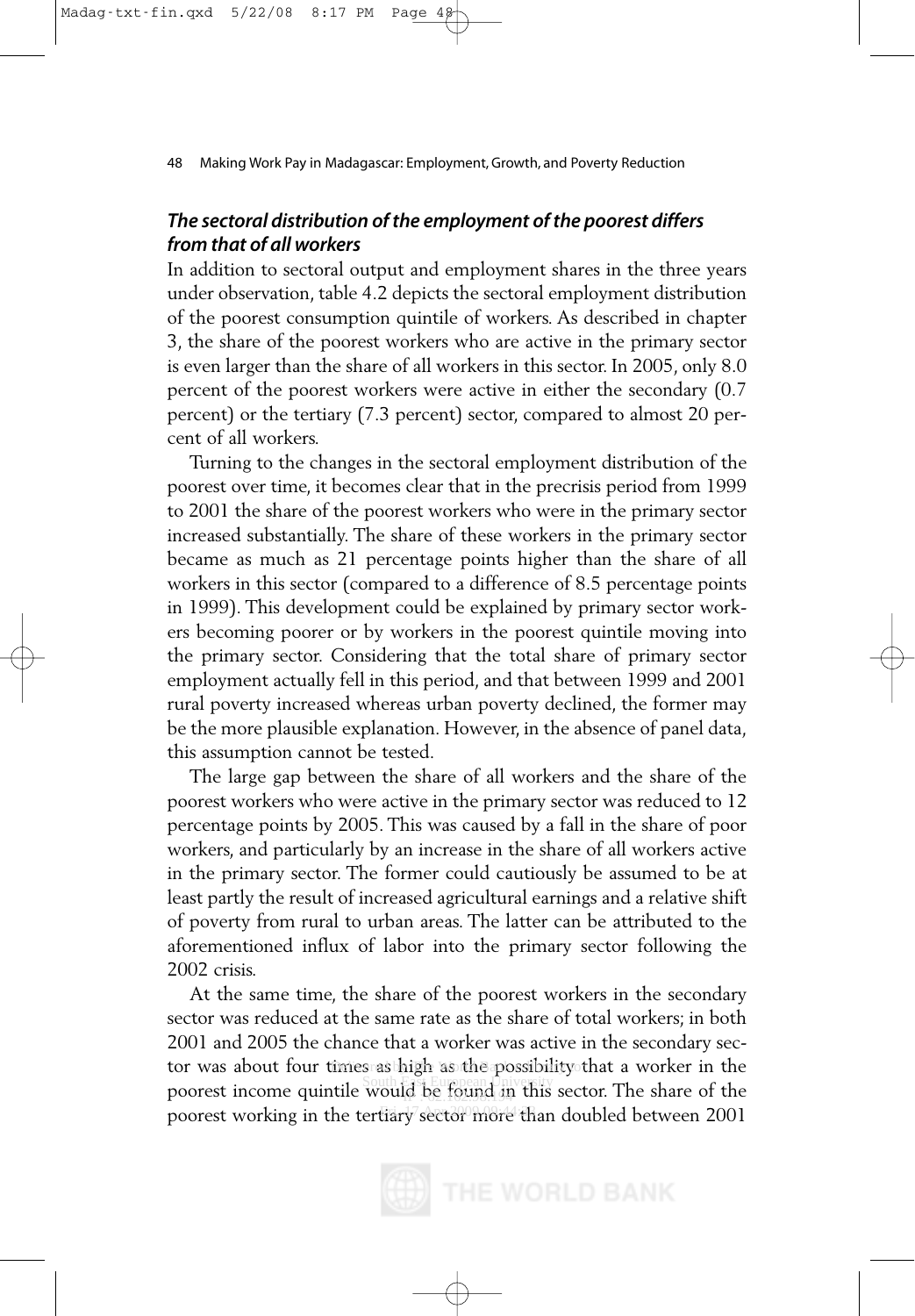and 2005, even though the increase in the overall employment share of this sector was much less pronounced.

# **Decomposing Per Capita Growth into Labor Productivity, Employment, and Demographic Changes**

In exploring the links between growth, labor, and poverty, the question arises as to what extent changes in per capita income growth are related to changes in employment, productivity, and dependency rates. A better understanding of these linkages can provide useful guidance to policy discussions aimed at reducing poverty through labor, particularly at a time when a changing demographic structure is expected to substantially increase the pool of available labor. 4

# **Changes in GDP per capita can be related to changes in employment, labor productivity, and demographics**

There are various ways in which the changes in these three components—employment, labor productivity, and population structure—can be disentangled and related to changes in per capita growth. This is accomplished using a Shapley approach to decompose and attribute to each component a share of total observed growth using the following identity:

| $\frac{Y}{N} = \left(\sum_{i=1}^{S} \frac{Y_i}{E_i} \frac{E_i}{A}\right) * \frac{A}{N}$ | (Equation 4.1) |
|-----------------------------------------------------------------------------------------|----------------|
|                                                                                         |                |

in which *Y* is total output; *Y<sub>i</sub>* is the value added of sector  $i = 1...S$ ; *E<sub>i</sub>* is the number of adult workers in sector *i*; *A* is the working-age population; and *N* is the total population. *Y/N* is thus equal to GDP per capita, and *Yi/Ei* reflects productivity per worker in sector *i*. *Ei/Ai* equals the share of the working-age population employed in sector *i* and is interpreted as a measure of employment in sector *i. A/N,* finally, is the share of the population that is of working age; therefore this variable is inversely related to the dependency rate.

Just as per capita output can be described as a product of labor productivity, employment, and the inverse of the dependency rate, *changes* in output per capita can be described in terms of the changes in these variables. Subsequently, a Shapley decomposition can be used to identify the IP : 62.162.98.194

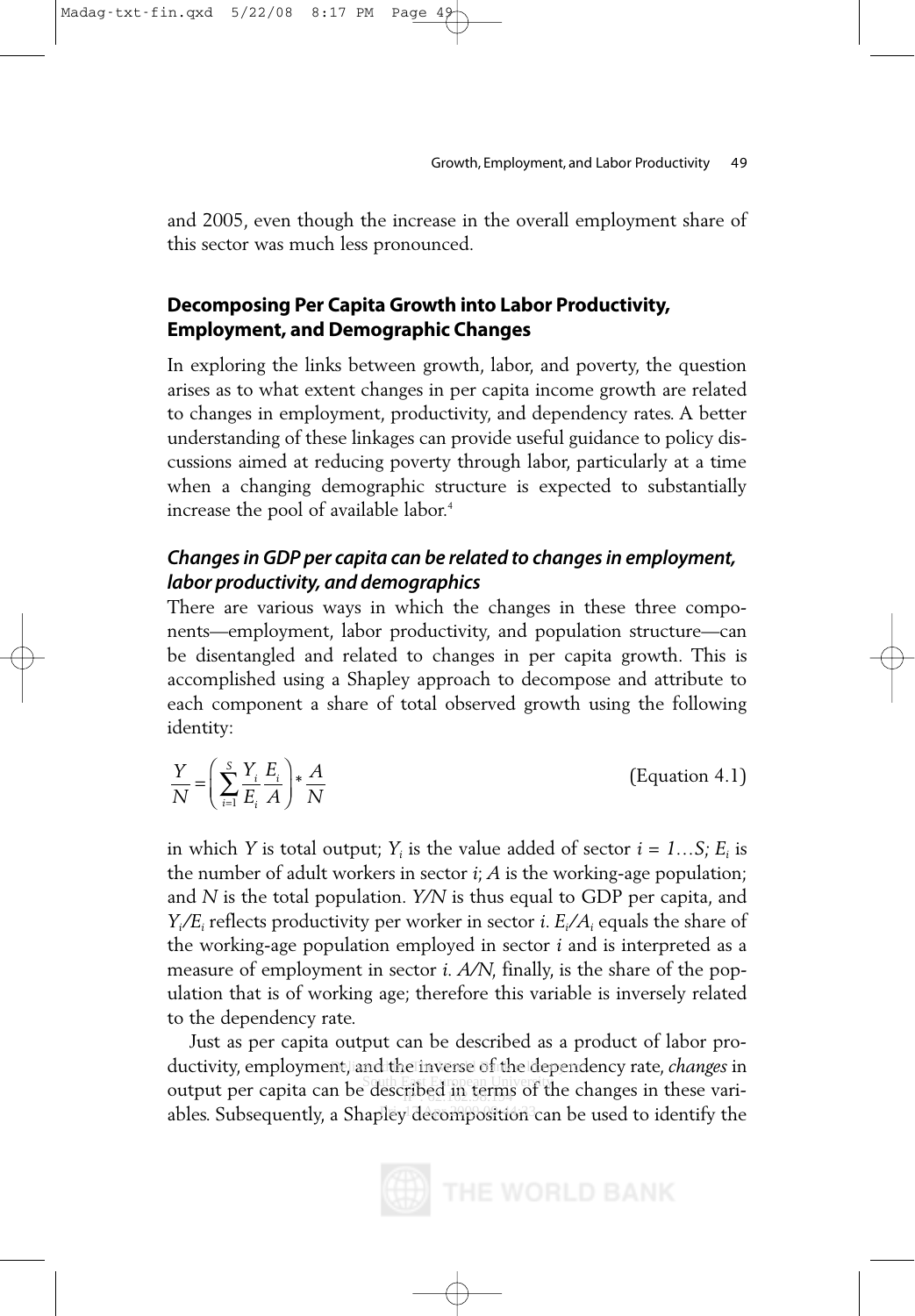marginal contribution of each of these variables to the observed changes in output per capita (see also annex 4A and Shorrocks [1999]).

# **The fall in GDP per capita is associated with a substantial decrease in labor productivity**

The decomposition has been performed at the aggregate level and also when distinguishing between the three main economic sectors. Figure 4.1 depicts the changes in per capita output and the contributions of changes in aggregate employment and productivity, plus changes in dependency rates, for the period 1999–2005, as well as for the subperiods 1999–2001 and 2001–05 (figures 4.1a–4.1c, respectively).

The figure illustrates the decrease in GDP per capita between 1999 and 2005 by approximately MGA 16,000, or 3.6 percent. This decline can be fully attributed to the fall in GDP per capita in the subperiod 2001–05, which includes the 2002 crisis. The decline in GDP per capita was accompanied by a strong fall in productivity, which took place mainly in the latter part of the period under observation. If the productivity fall had not been partly offset by the positive contributions (in both subperiods) of the increase in employment and the share of adults in the population, the decline in GDP per capita would have been similar to the negative contribution of the fall in productivity, equaling almost MGA 60,000, or 13 percent of GDP. Similarly, if output per worker had remained constant, then GDP per capita would have increased by more than MGA 41,000 (or 8.6 percent), mainly owing to the rise in the share of the employed among adults (MGA 35,000) and, to a lesser extent, to the growth in the share of adults in the population (MGA 6,000).

Additional analysis of the observed decline in labor productivity indicates that it can be almost fully attributed to a fall in total factor productivity, rather than to a sharp decrease in the capital-labor ratio. However, the conducted analysis proves quite sensitive to assumptions about the production function and to the data used (see annex 4B).

# **All sectors contributed to the negative growth in the 2001–05 period, albeit for different reasons**

Table 4.3 depicts the contributions of sectoral employment and productivity changes to changes in GDP per capita. The contribution of the primary sector was negative in both subperiods, since a fall in labor productivity was not offset by the positive contributions of employment growth. The contributions of the secondary and tertiary sectors were positive in IP : 62.162.98.194

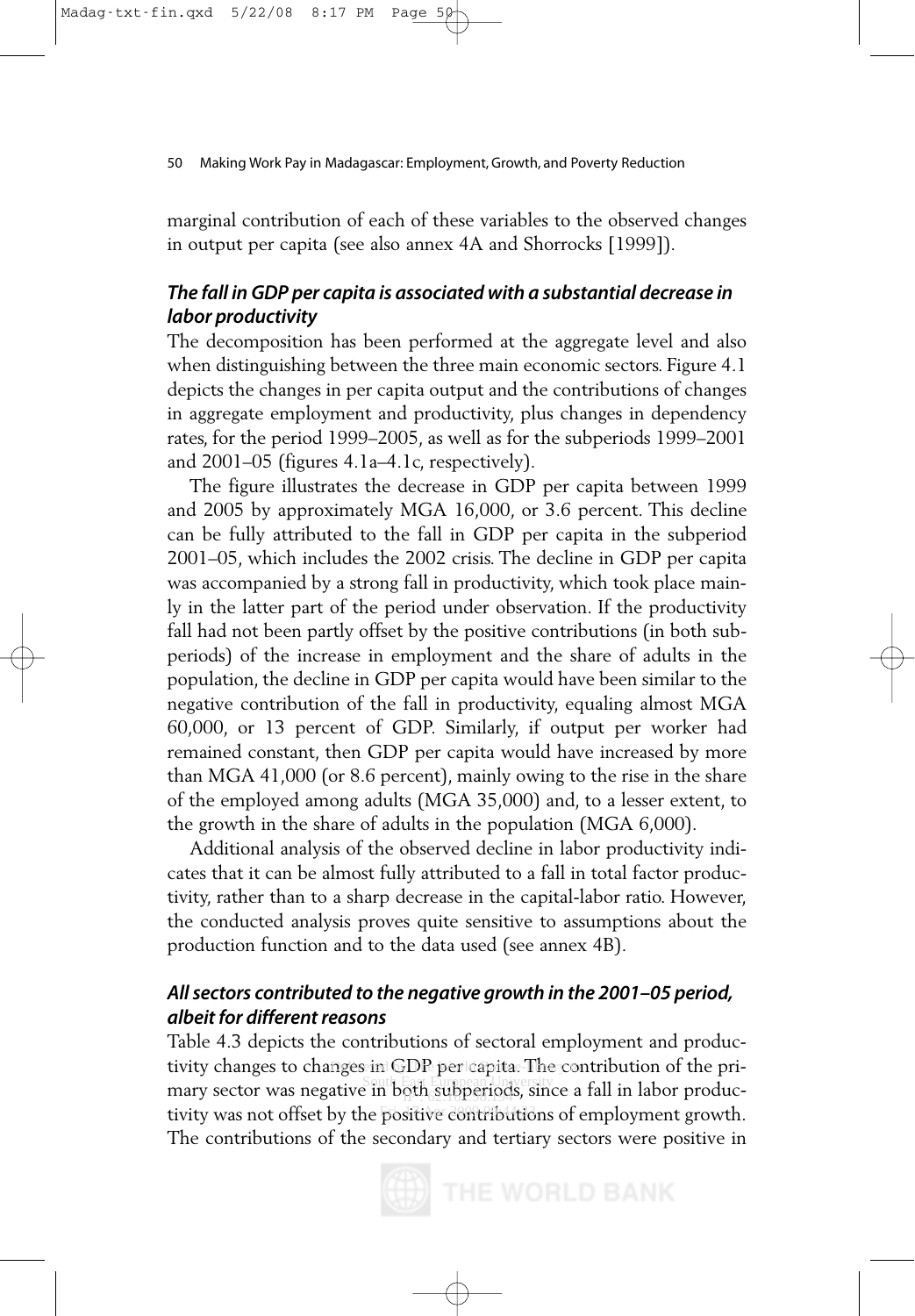

**Figure 4.1 Aggregate Contributions to Changes in GDP Per Capita, 1999–2005**

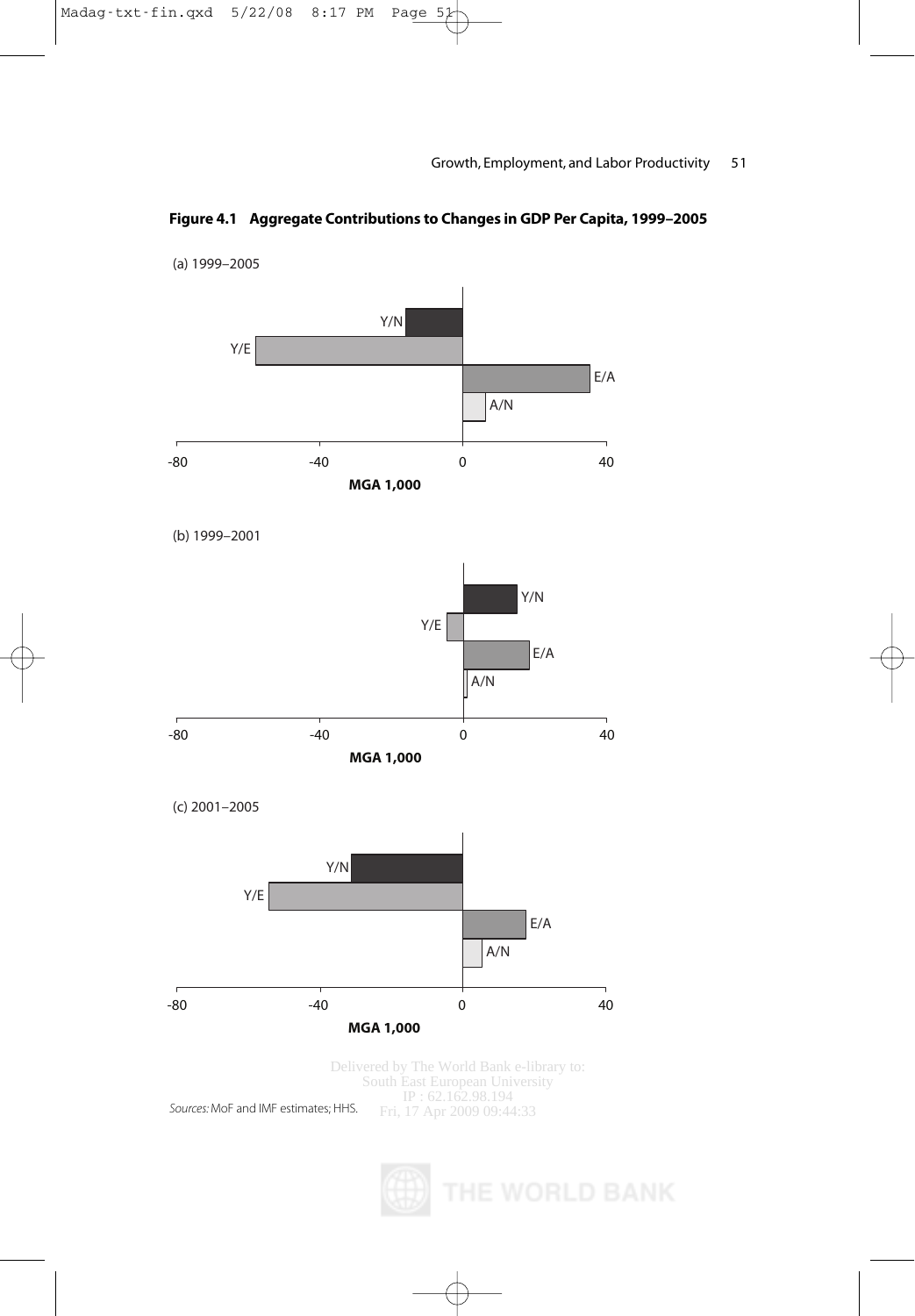the precrisis period; in the secondary sector this was the result of the relatively large employment increase, while in the tertiary sector it was largely attributed to productivity increases. In the subsequent period of 2001–05, however, a fall in employment resulted in negative contributions for both sectors.

Although from 2001 to 2005 none of the sectors contributed positively to GDP per capita growth, the underlying reasons for these negative contributions appear to have differed substantially by sector. In the primary sector, the substantial influx of workers resulted in the considerable positive contribution of the employment variable, but very likely also contributed to the substantial fall in output per worker. The opposite occurred in the secondary sector, where a massive departure of workers is assumed to have been closely linked to the almost equally substantial positive contribution of the increase in labor productivity. In the tertiary sector both employment and labor productivity fell. Even though the contributions of both variables, and particularly productivity, were fairly modest, the fact that they were both negative implied that they enforced rather than offset each other, as was the case in the other sectors in this period. As a result, the overall negative contribution of the tertiary sector

|                  | Y/E                                                                | E/A   | Total |  |
|------------------|--------------------------------------------------------------------|-------|-------|--|
| Primary sector   |                                                                    |       |       |  |
| 1999-2005        | $-37$                                                              | 24    | $-13$ |  |
| 1999-2001        | $-7$                                                               | 5     | $-2$  |  |
| 2001-2005        | $-30$                                                              | 19    | $-11$ |  |
| Secondary sector |                                                                    |       |       |  |
| 1999-2005        | 46                                                                 | $-49$ | $-3$  |  |
| 1999-2001        | $-10$                                                              | 15    | 5     |  |
| 2001-2005        | 56                                                                 | $-64$ | $-8$  |  |
| Tertiary sector  |                                                                    |       |       |  |
| 1999-2005        | 6                                                                  | $-12$ | -6    |  |
| 1999-2001        | 8                                                                  |       | 11    |  |
| 2001-2005        | Delivered by The World Bank e-library to:<br>South East European U |       | $-17$ |  |

**Table 4.3 Sectoral Contributions to Changes in GDP Per Capita, 1999–2005**  (MGA 1,000)

Sources: MoF and IMF estimates; INSTAT HHS.

Note: Y/E is output per worker, E/A is share of employed in working-age population.

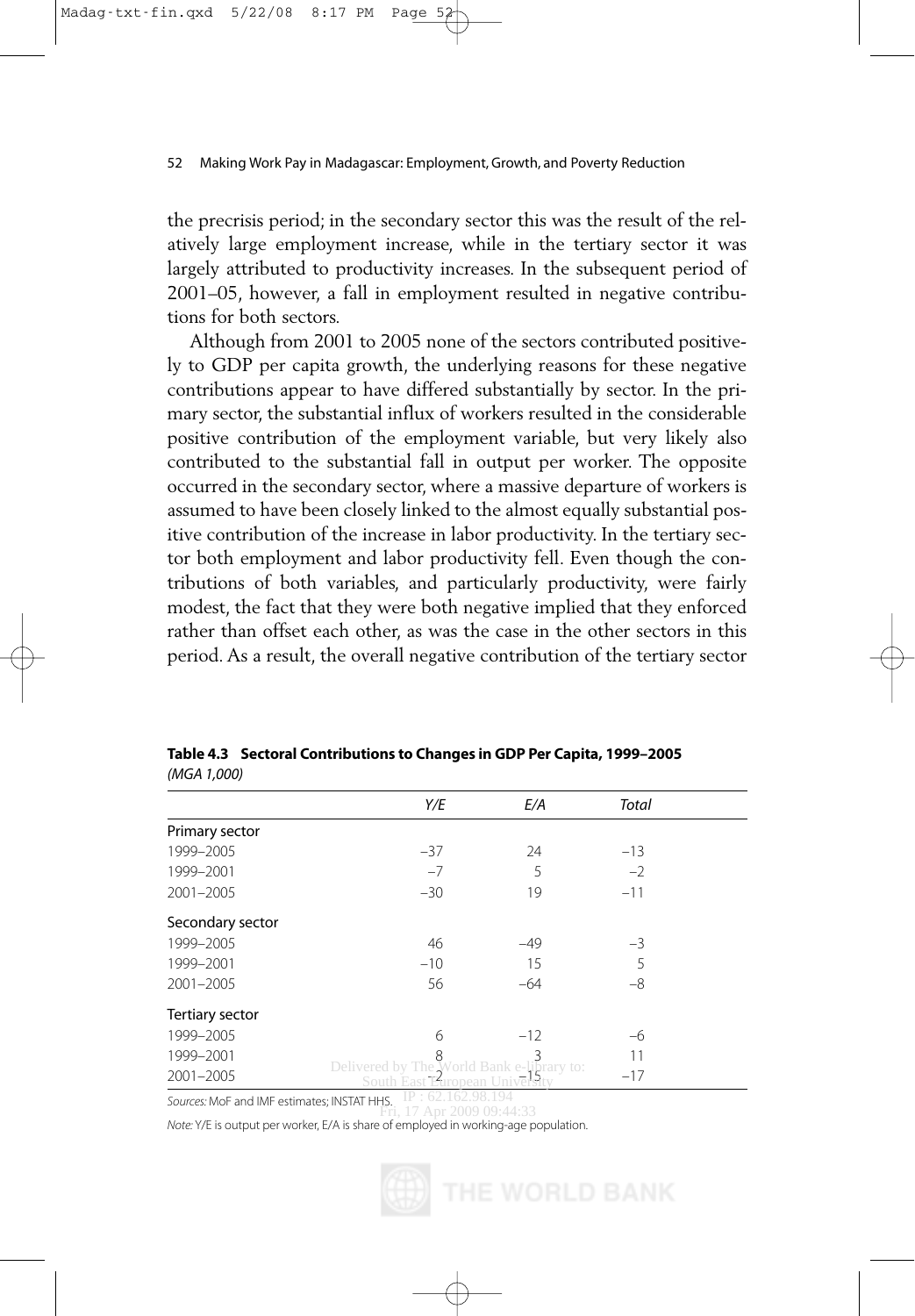was more significant than the contributions of the primary and secondary sectors, even though these latter sectors experienced much more pronounced changes in both employment and productivity.

## **Notes**

- 1. The rise in the agricultural employment share is possibly related to agriculture's serving as a "sector of last resort" for new entrants in the labor market, in combination with a high population growth, particularly in rural areas.
- 2. Services are not recognized as a separate subsector in table 4.1. It is distinguished as a subsector of the tertiary sector in the national accounts (output), but the HHS does not allow the distinction of services in employment data.
- 3. The similarity of sectoral output shares in 2001 and 2005 conceals the crisisrelated increase and subsequent decline in the importance of the primary sector in terms of output in the intermediate years.
- 4. In this section, as in most of the remainder of the report, the term *productivity* is sometimes used to describe labor productivity, which in this report is defined as average output per worker.

IP : 62.162.98.194 Fri, 17 Apr 2009 09:44:33

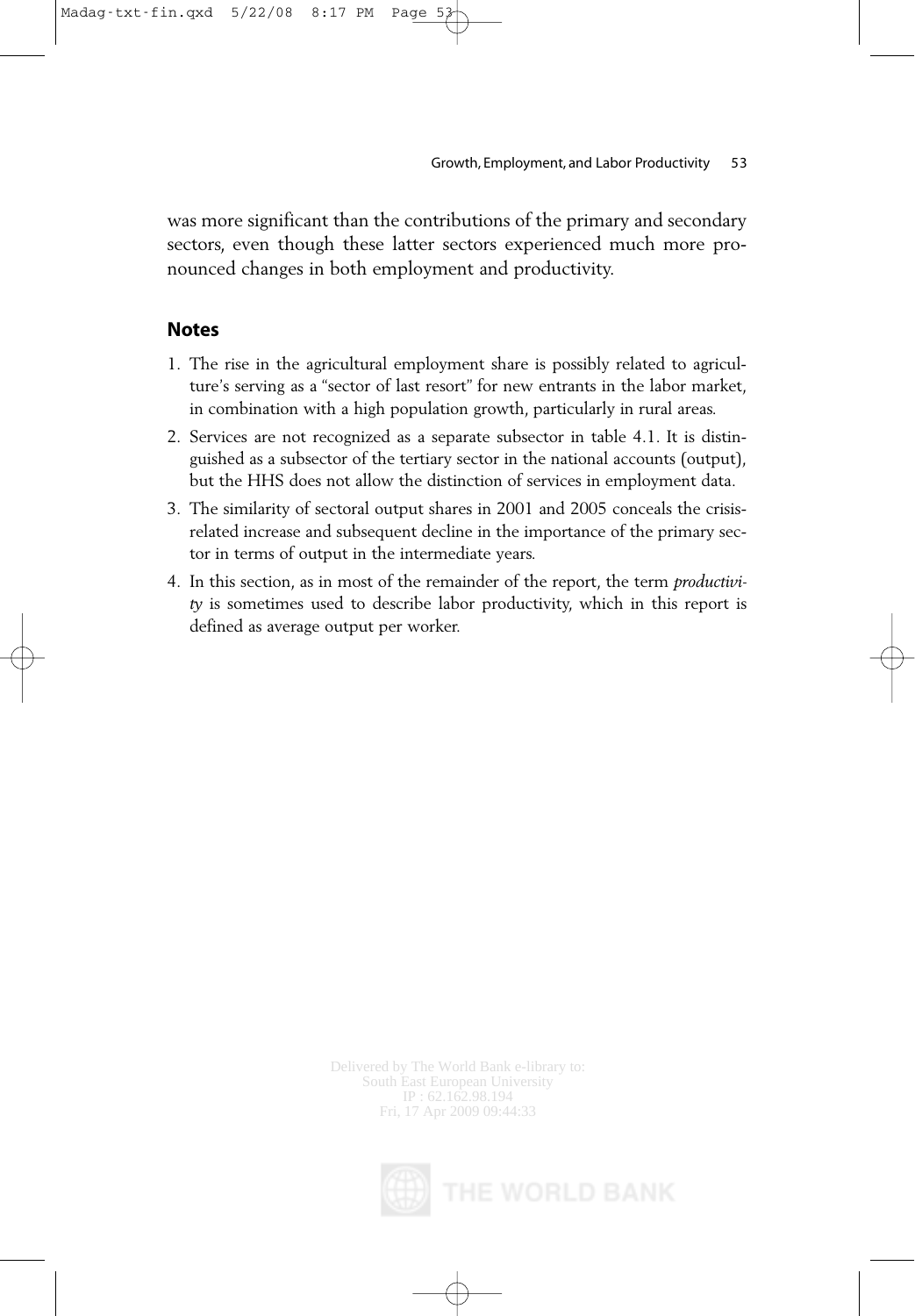# **Annex 4A The Shapley Decomposition**

There are various ways in which the changes in employment, labor productivity, and population structure can be disentangled and related to changes in per capita GDP growth. Chapter 4 uses a Shapley approach to decompose and attribute to each of these three components a share of total observed growth, using the following identity:

$$
\frac{Y}{N} = \left(\sum_{i=1}^{S} \frac{Y_i}{E_i} \frac{E_i}{A}\right) * \frac{A}{N}
$$
\n(Equation 4A.1)

in which *Y* is total output; *Y<sub>i</sub>* is the value added of sector  $i = 1...S$ ; *E<sub>i</sub>* is the number of adult workers in sector *i*; *A* is the working-age population; and *N* is the total population. *Y/N* is thus equal to GDP per capita, and *Yi/Ei* reflects productivity per worker in sector *i*. *Ei/A* equals the share of the working-age population employed in sector *i*, and is interpreted as a measure of employment in sector *i*. *A/N,* finally, is the share of the population that is of working age; this variable is therefore inversely related to the dependency rate.

From the equation 4A.1 it is possible to decompose changes in per capita output in two consecutive periods,  $\Delta Y/N$ , into the marginal contribution of each of its sectoral components using a Shapley decomposition. This approach is based on the marginal effect on a variable of the sequential elimination of each of the contributory factors. The method then assigns to each factor the average of its marginal contributions in all possible elimination sequences. For example, to calculate the contribution of employment growth in the manufacturing sector to per capita GDP growth, changes in GDP per capita are calculated assuming that, in the period under observation, all variables remained unchanged except employment in manufacturing. The difference between this counterfactual per capita GDP growth and the actual growth is labeled "the contribution of changes in employment in manufacturing to per capita GDP growth."As opposed to merely comparing growth rates of employment in manufacturing with per capita GDP growth, this approach has the advantage that the relative size of a sector is taken into account in the calcula-Delivered by The World Bank (i.e., 1999).<br>
tion of the contribution (see also Shorrocks [1999]). (see also Shorrocks [195

The decomposition can also be performed at the aggregate level. In this case, the contribution of changes in employment to per capita growth can be interpreted as a measure of the economy-wide employment intensity of growth. Fri, 17 Apr 2009 09:44:33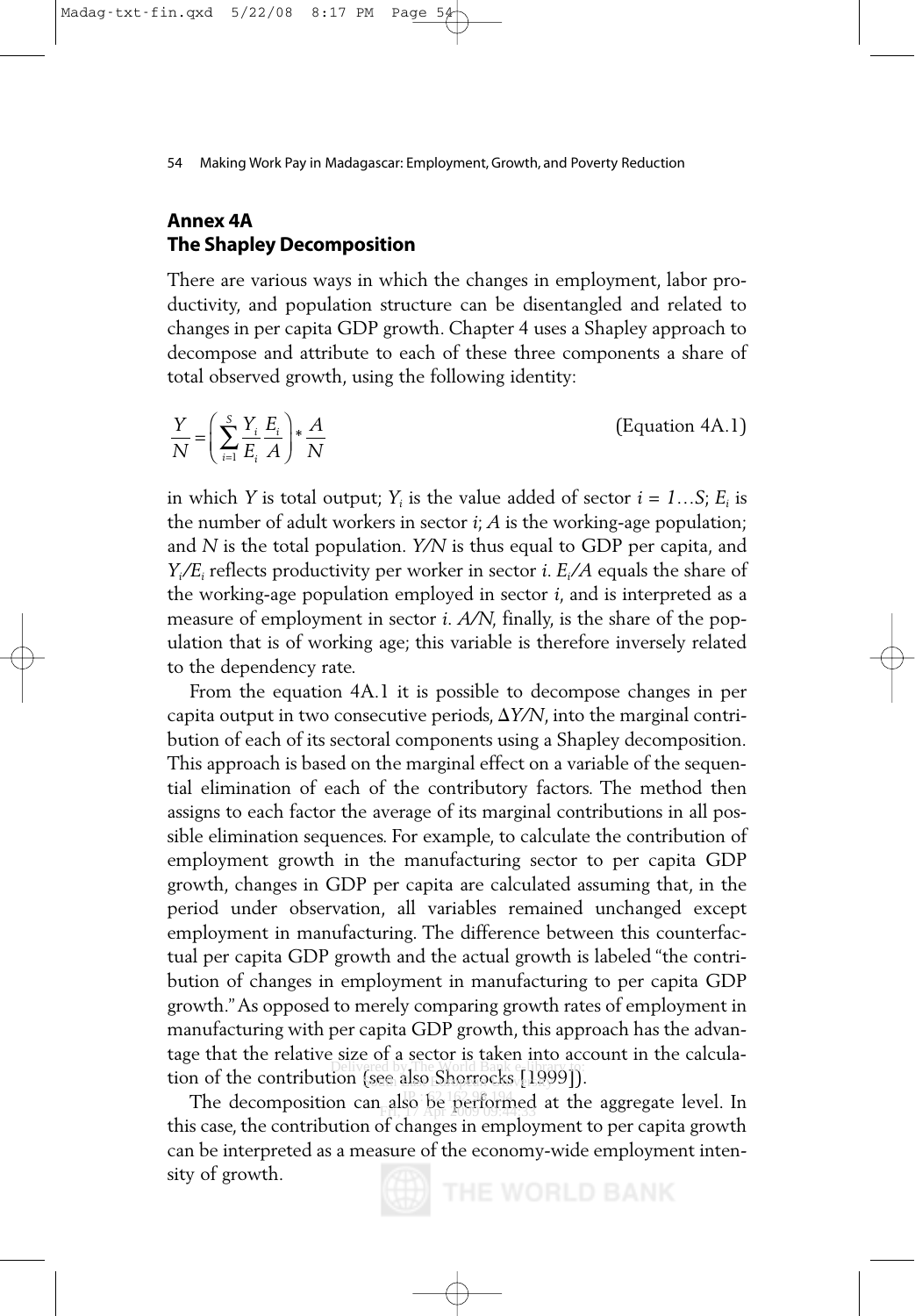# **Annex 4B The Sources of Change in Labor Productivity**

An understanding of the origin of changes in labor productivity (output per worker) can provide an important contribution to insights into the causes of changes in GDP per capita. Changes in labor productivity can be the result of two different sources: increases in the capital-labor ratio, and increases in total factor productivity (TFP). Therefore, in Madagascar, where labor productivity declined during the period under observation, the question arises whether this decline was mainly due to a decline in the average capital stock per worker, or to certain inefficiencies that caused a fall in TFP.

# **Contributions of changes in the capital-labor ratio and TFP to changes in labor productivity**

The question can be answered by approximating the contributions of changes in the capital-labor ratio and of changes in TFP to changes in output per worker. For this purpose, the calculation assumes a Cobb-Douglas production function with constant returns to scale, changes in the capital-labor<br>put per worker. For this pur<br>production function with c<br> $Y = \Phi (K^{\alpha} E^{1-\alpha})$  or  $\frac{Y}{E}$ 

$$
Y = \Phi \left( K^{\alpha} E^{1-\alpha} \right) \quad \text{or} \quad \frac{Y}{E} = \Phi \left( \frac{K}{E} \right)^{\alpha} \quad \text{(Equation 4B-e1)}
$$

where *Y* is total value added,  $\Phi$  is total factor productivity, *K* is capital stock, *E* is employment, Y/E is output per worker, *K/E* is the capital-labor ratio, and  $\alpha$  is the importance of physical capital in output. When an estimate of a is available, TFP can be calculated as follows: where *Y* is total value added<br>
stock, *E* is employment, Y/E i<br>
ratio, and  $\alpha$  is the importance<br>
mate of a is available, TFP can<br>
mate of a is available, TFP can<br>  $\frac{Y}{E}$  /  $\left(\frac{K}{E}\right)^{\alpha} = TFP$ <br>
Changes in labor produ total fact<br>wisical calculated<br>alculated<br>n<br>tord Bank<br>ord Bank<br>opean University<br>opean University<br>0.2.38.194 Free *Y* is total value added, Φ is total factor<br>
k, *E* is employment, *Y*/E is output per work<br>
9, and α is the importance of physical capital<br>
e of a is available, TFP can be calculated as<br>  $\left(\frac{K}{E}\right)^{\alpha} = TFP$ <br>
Change where the V/E is output per<br>
importance of physical<br>
able, TFP can be calcula<br>
able, TFP can be calcula<br>
ges in capital per worke<br>  $+ TFP_{t=1}$ <br>  $+ \Delta TFP \frac{(k^{\alpha}_{t=0} + k^{\alpha}_{t=0})}{k^{\alpha}_{\text{sub}} + k^{\alpha}_{\text{sub}} + k^{\alpha}_{\text{sub}} + k^{\alpha}_{\text{sub}} + k^{\alpha}_{$ 

$$
\frac{Y}{E} / \left(\frac{K}{E}\right)^{\alpha} = TFP
$$
 (Equation 4B-e2)

Changes in labor productivity can then be disaggregated into the contribution of changes in capital per worker and of changes in TFP:

$$
\Delta \omega = \Delta k^{\alpha} \frac{(TFP_{t=0} + TFP_{t=1})}{2} + \Delta TFP \frac{(k^{\alpha}_{t=0} + k^{\alpha}_{t=1})}{\sum_{\substack{\text{Delivered by The World Bank e-library to:} \\ \text{South East European University}}} \tag{Equation 4B-e3}
$$

where  $\omega = Y/E$  is total output per worker, and *k* is the capital-labor ratio *K/E*. 1 Fri, 17 Apr 2009 09:44:33

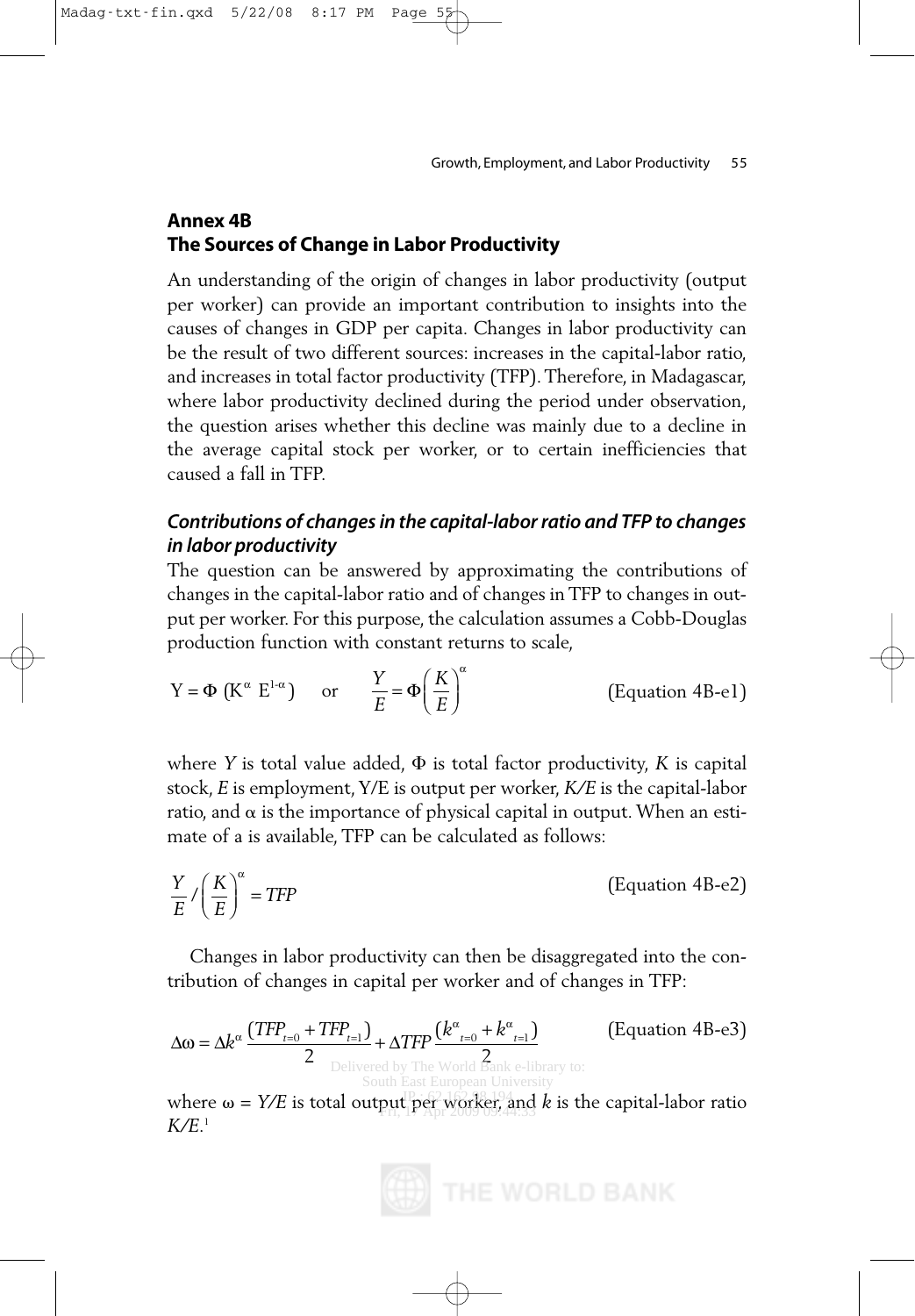In Madagascar, the importance of physical capital in output  $\alpha$  has been estimated to be 0.46.<sup>2</sup> Using output and capital formation data from the national accounts, and employment numbers derived from household surveys,<sup>3</sup> the contributions of changes in the capital-labor ratio and in TFP for the period 1999–2005 are depicted in table 4B.1. The results show that the decline in output per worker of MGA 7,517 (that is, a fall of more than 10 percent) during this period was largely due to a fall in total factor productivity (MGA 7,355, or 98 percent of the total decrease in output per worker).

In a review of the two subperiods 1999–2001 and 2001–05, it becomes clear that the large fall in TFP and the subsequent decline in average output per worker occurred between 2001 and 2005. From 1999 to 2001, labor productivity increased slightly (less than 0.3 percent), as a fall in the capital-labor ratio was more than offset by an increase in TFP. From 2001 to 2005, the capital stock increased at a somewhat faster pace than the number of workers, but the positive impact of this development on output per worker was extinguished by the very significant negative effects of the major deterioration of TFP.

While the above analysis does not reveal the reasons for the substantial fall in TFP, one possibility may be that the fall was due to inefficiencies caused by the substantial influx of labor into the low-productivity agricultural sector, particularly from workers that were previously employed in services or industry.

#### **Table 4B.1 The Contribution of Changes in Capital-Labor Ratio and TFP to Changes in Output per Worker, 1999–2005 MGA**

|             | Changes in           | Contribution of changes in |                                     |
|-------------|----------------------|----------------------------|-------------------------------------|
|             | Output<br>per worker | Capital-labor<br>ratio     | <b>Total factor</b><br>productivity |
| 1999-2005   | $-7,517$             | $-162$                     | $-7,355$                            |
| 1999-2001   | 203                  | $-614$                     | 817                                 |
| $2001 - 05$ | $-7,720$             | 420                        | $-8.140$                            |

Sources: IMF National Accounts; INSTAT HHS.

IP : 62.162.98.194

Fri, 17 Apr 2009 09:44:33

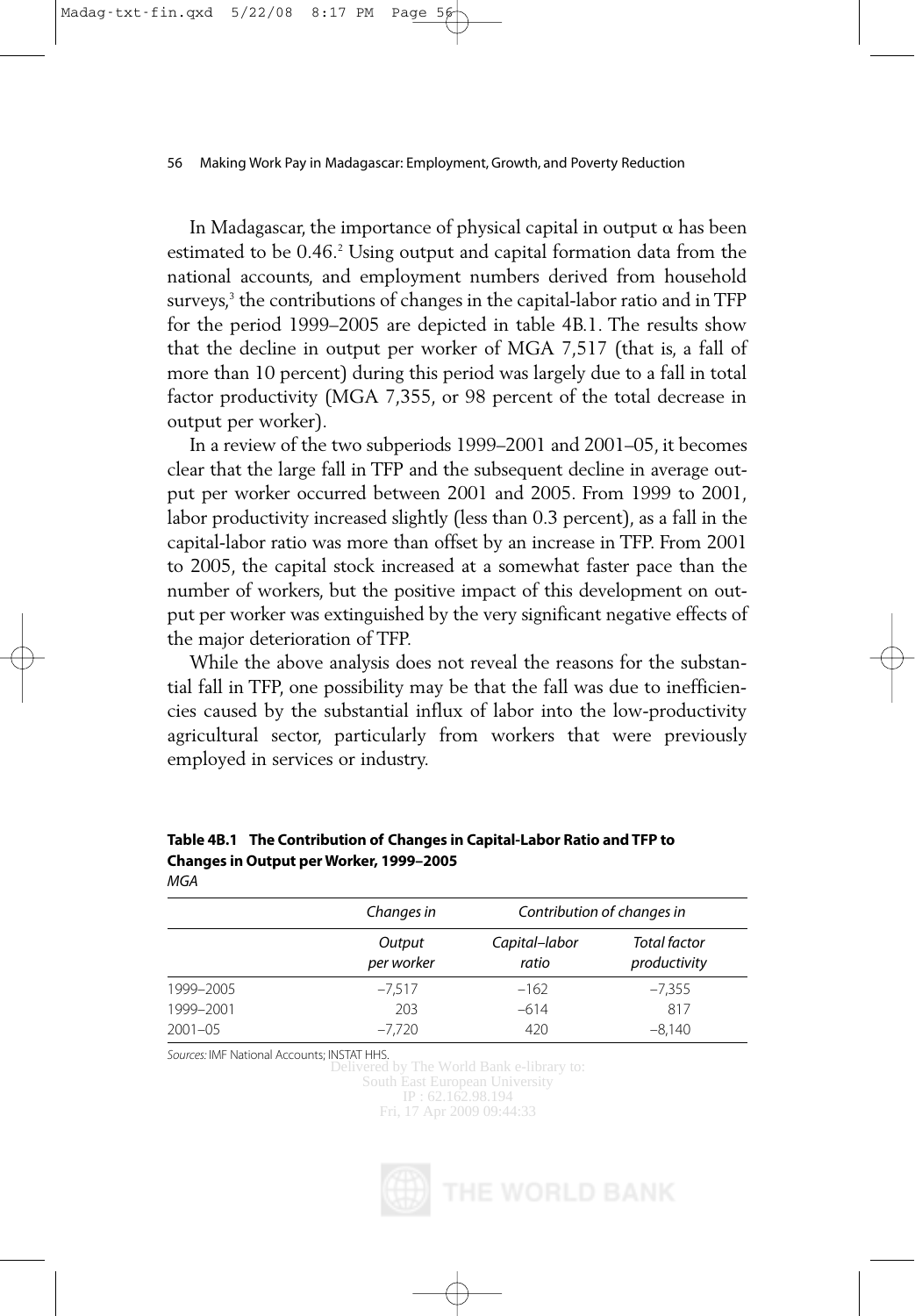# **Caveats to estimating the contributions of changes in the capital-labor ratio and TFP to changes in labor productivity <sup>4</sup>**

There are several caveats to the above-described approach, relating to the data used, the sensitivity of the analysis to these data, and the assumptions made about the production function.

For instance, the analysis can be sensitive to the value of a (that is, the importance of physical capital in output). For a production function with constant returns to scale, it is common to assume values between 0.3 and 0.5. The value of 0.46, as used in the above analysis, is therefore relatively high. Moreover, it was derived by regressing output growth on input growth using an ordinary least squares estimation, which ignores the existing correlation between inputs and outputs. In addition, the estimation of  $\alpha$  was based on employment data, which are quite different from the data derived from the household surveys and used throughout this report. The combined application of the value of  $\alpha$  of 0.46 with the employment numbers of this report in an analysis may therefore cause inconsistencies.

To assess the robustness of the value of  $\alpha$  in the above-described approach, the analysis has also been carried out using values of  $\alpha$  of 0.3 and 0.4. As table 4B.2 shows, the results for different values of  $\alpha$  are quite similar. Although the (negative) contribution of the capital-labor ratio diminishes and the (negative) contribution of TFP rises with lower levels of  $\alpha$ , the differences are not substantial, and the contribution of changes of the capital-labor ratio remains negligible compared with the contribution of changes in TFP.

#### **Table 4B.2 Assessment of the Robustness of Approximations to Capital Stock and α**

| Capital Stock and $\alpha$                  | Changes in           | Contribution of changes in |                                     |  |
|---------------------------------------------|----------------------|----------------------------|-------------------------------------|--|
|                                             | Output<br>per worker | Capital-labor<br>ratio     | <b>Total factor</b><br>productivity |  |
| Original analysis ( $\alpha$ = 0.46)        | $-7,517$             | $-162$                     | $-7,355$                            |  |
| Alternative $\alpha$ (where $\alpha$ = 0.4) | $-7,517$             | $-141$                     | $-7,376$                            |  |
| Alternative $\alpha$ (where $\alpha$ = 0.3) | $-7.517$             | $-105$                     | $-7,411$                            |  |
| Alternative capital base                    | $-7,515$             | 4,319                      | $-11,836$                           |  |

Sources: Bank staff calculations based on IMF national accounts data, IMF staff calculations, and HHS. n IMF national accounts data, IMF staf

IP : 62.162.98.194

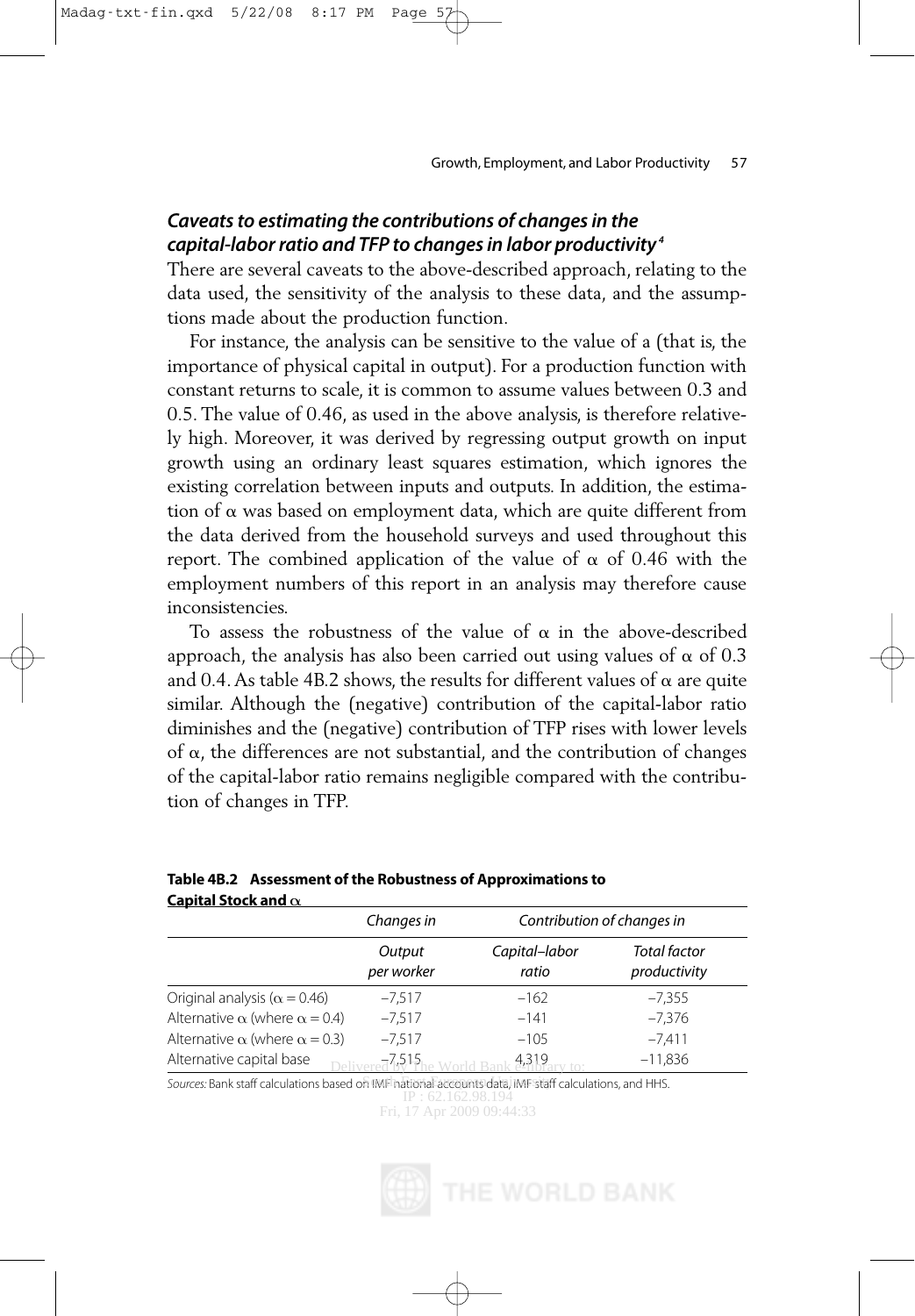58 Making Work Pay in Madagascar: Employment, Growth, and Poverty Reduction

The analysis proves to be much more sensitive to assumptions concerning initial capital stock. The original analysis assumes an initial capital stock in 1960 of 1.5 times the GDP in that same year. Another approach, assuming an initial capital stock in 1980 equal to capital formation in that same year but using similar increases in annual gross capital formation and similar depreciation rates as the original analysis, provides substantially different results.

In addition to sensitivity to the value of  $\alpha$  and the assumed capital base, there are other considerations that should be taken into account when assessing the reliability of the approach used above. For example, the choice of the sample period can have a considerable impact on the results, as does the assumption that parameters of the production function remain constant over the sample period. Even more fundamental is the question: to what extent is it appropriate to use a production function that assumes both constant returns to scale and perfect competition in developing countries?

## **Note**

- 1. In principle, this analysis can also be conducted for individual sectors. However, in the case of Madagascar, no sectoral data on capital were available.
- 2. *Source:* IMF, staff calculations.
- 3. Total employment data are derived from household survey employment rates, taking into account the population numbers and dependency rates as described in section B of chapter 2 of this report.
- 4. This section draws largely on World Bank (2000). "Measuring Growth in Total Factor Productivity."

IP : 62.162.98.194 Fri, 17 Apr 2009 09:44:33

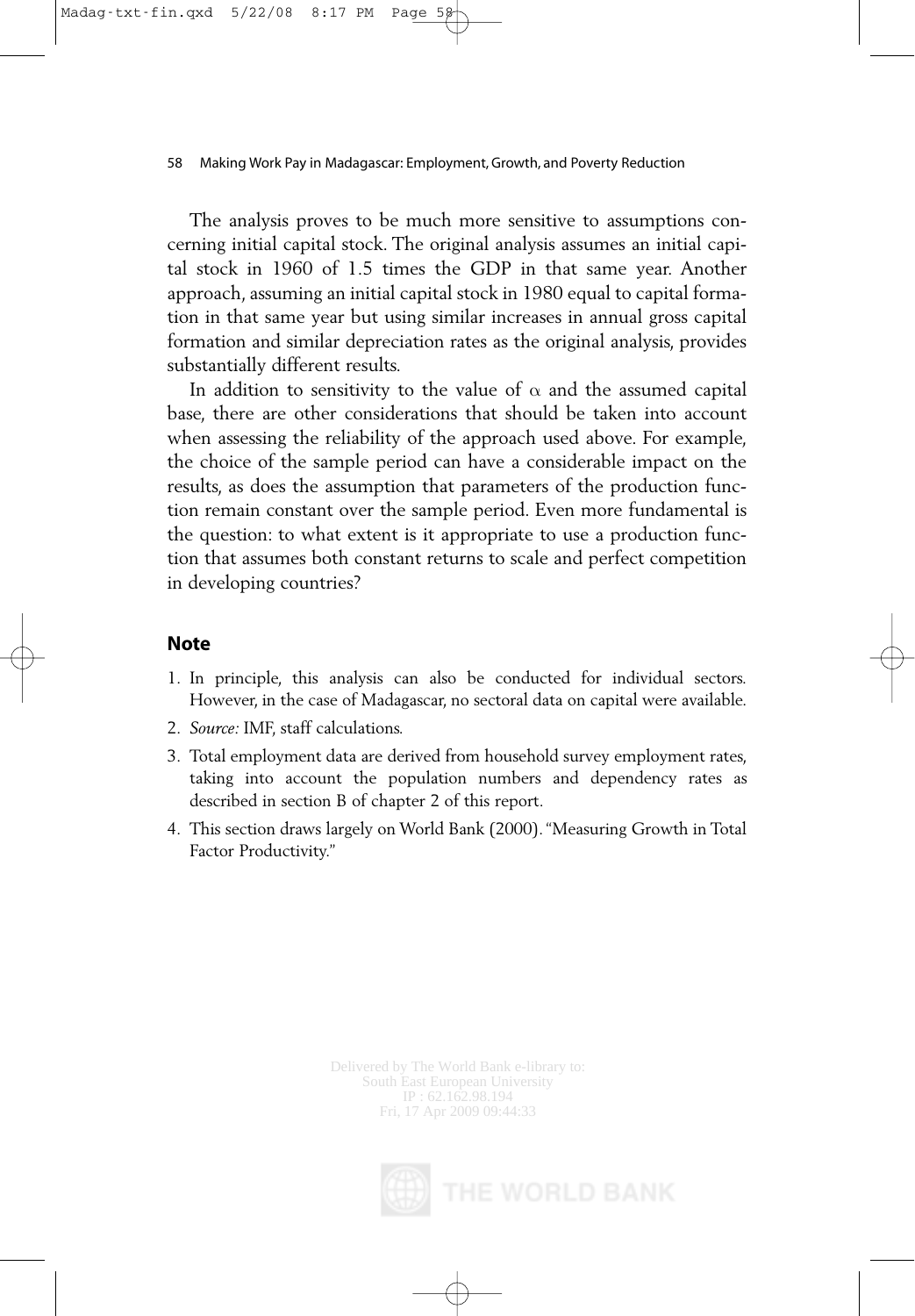#### **CHAPTER 5**

# **Relating Aggregate and Sectoral Labor Productivity with Earnings**

This chapter discusses the relationship between some of the aggregate indicators of economic performance described in the previous chapter and individual labor earnings. The relationship between these indicators is relevant because earnings are a close individual-level analog to labor productivity as measured in the national accounts data. Economic theory suggests a link between earnings and labor productivity, although the strength of the link would depend on the prevailing wage mechanism(s).

## **Review of Earnings Data**

After having explored changes in aggregate and average variables in the previous chapter, this chapter starts by reviewing the household survey earnings data.<sup>1</sup> Unlike the macrodata, these data permit the analysis to also take distributional issues into account."Looking beyond the averages" in this way will help to reconcile some of the messages on labor productivity changes from the previous chapter with the individual-level labor earnings data.<sup>2</sup> The remainder of this chapter compares the information on labor productivity from the aggregate data with the earnings data obtained from the household surveys. Fri, 17 Apr 2009 09:44:33singer of this enapter co

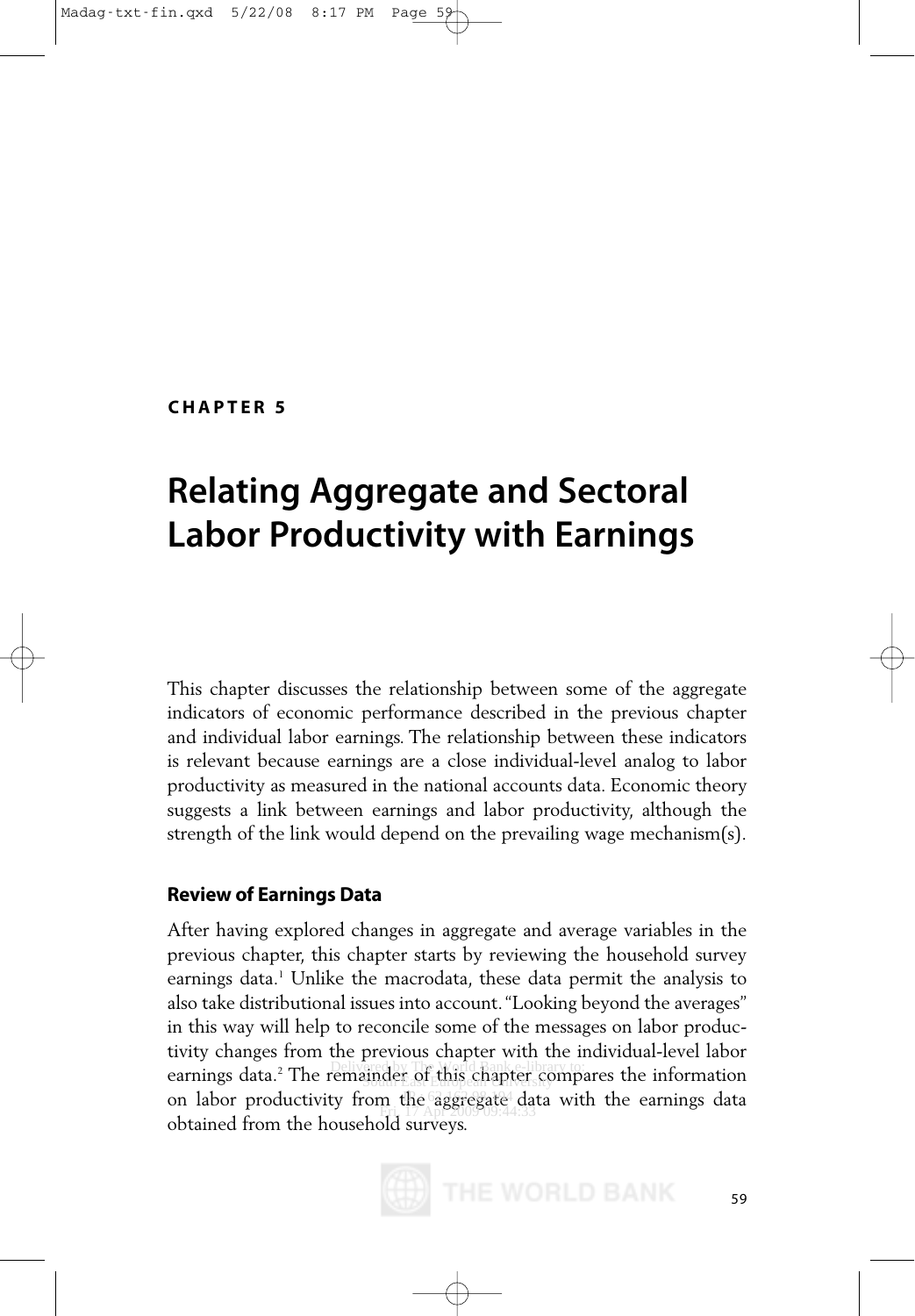60 Making Work Pay in Madagascar: Employment, Growth, and Poverty Reduction

However, as shown below, the comparisons that are made are surrounded by uncertainties, rendering this chapter necessarily largely descriptive. First of all, it is unclear to what extent changes in earnings do indeed reflect changes in labor productivity. Although labor productivity is defined as average output per worker in this report, the marginal product of labor may be a more appropriate determinant of earnings (Temple 2005). Furthermore, at times the comparison merely provides insights into the nature and extent of compatibility issues between the microdata and macrodata, rather than into the links between labor productivity and earnings. Finally, as labor income is described in terms of *monthly* earnings, the analysis does not take into account changes in the number of hours worked per month that could help explain potential discrepancies between changes in monthly earnings and in labor productivity. Changes in hours worked, and their effect on household income, are addressed in chapter 6. Additional data are given in the annex to this chapter.

#### **Income inequality has fallen**

Table 5.1 presents the mean and median monthly labor earnings for all workers and for workers in each of the economic sectors. In 2005, the median monthly earnings (MGA 35,300, or approximately US\$17.60, per month) were even lower than the mean monthly earnings (MGA 55,500, or about US\$27.70). The earnings distribution is thus skewed, with median earnings representing the earnings of the "middle" worker, while mean earnings reflect the earnings of workers in about the 70th percentile of the 2005 earnings distribution. Earnings inequality in 2005 was less pronounced than in 2001, a development that is also illustrated by the falling Gini coefficient (measuring earnings inequality) in table 3.4. The fall in

#### **Table 5.1 Monthly Labor Earnings by Sector, 2005 and 2001**

|                  |                                         | Mean |                                |      | Median |         |
|------------------|-----------------------------------------|------|--------------------------------|------|--------|---------|
| MGA 1,000 (2005) | 2005                                    | 2001 | % Diff                         | 2005 | 2001   | % Diff  |
| Primary          | 397                                     | 33.8 | 175                            | 316  | 242    | 30.6    |
| Secondary        | Delivored by Than Morld Bange-library t |      |                                | 80.0 | 83.6   | $-4.4$  |
| Tertiary         |                                         |      | 118.4 East European Linyersity | 72.3 | 926    | $-22.0$ |
| Total            |                                         |      | 55.5ri. 17 469.4009 020.0:33   | 35.3 | 30.8   | 14.6    |

Source: INSTAT HHS 2001, 2005.

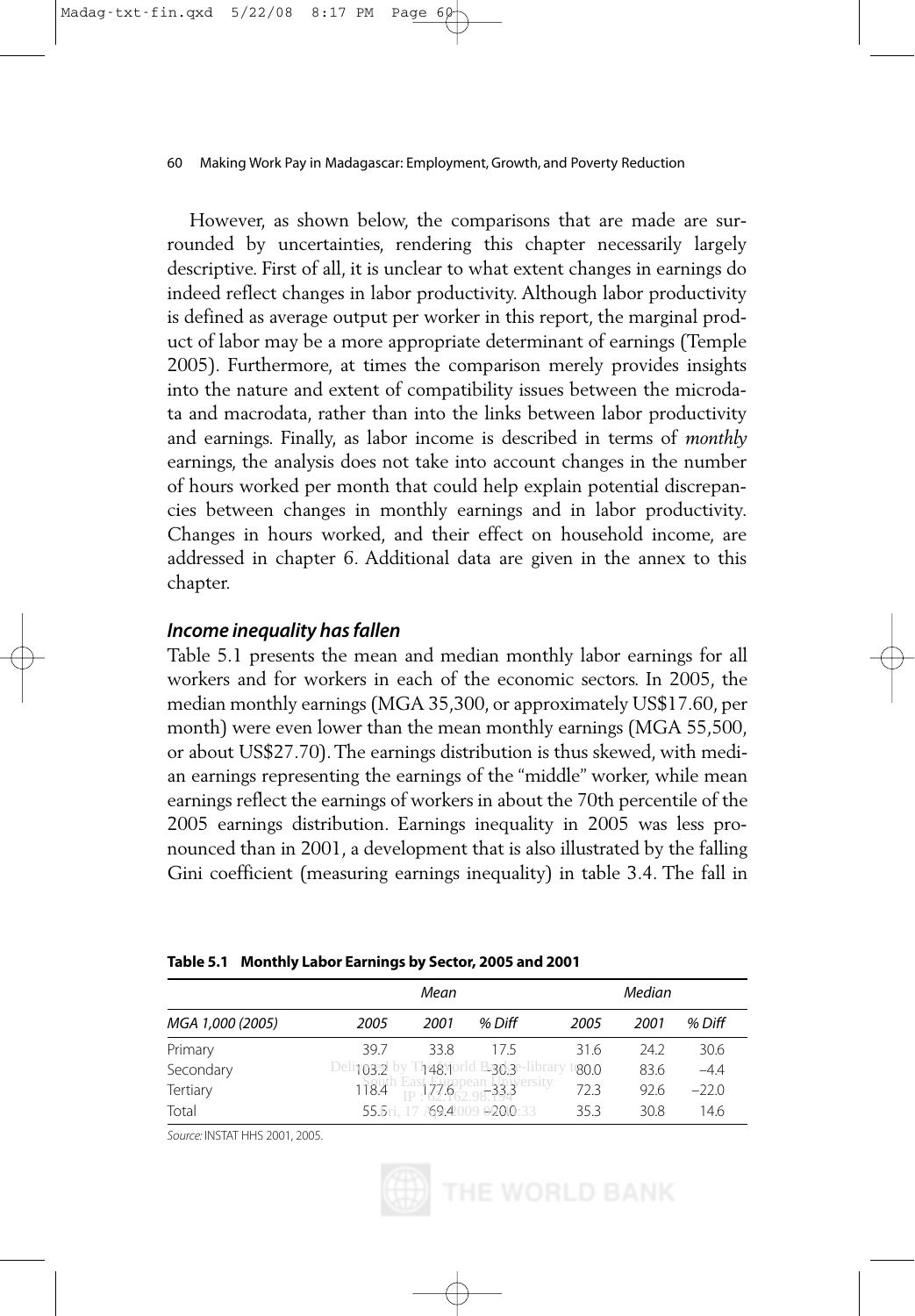earnings inequality reflects the fact that the distribution of earnings is becoming less dispersed, which in this case is consistent with the lower and middle portions of the distribution that are experiencing increases in earnings (for example, rising median earnings) while the earnings of those at the upper end of the distribution fall (for example, falling mean earnings). As is discussed later in this chapter, factors that contribute to the compression of the earnings distribution seem to have been (i) an increase in primary sector earnings, (ii) the fact that the highest-paid secondary sector workers have seen their wages fall or their jobs disappear, and (iii) a pull-down effect through which the higher earnings in the tertiary sector converged with those in the secondary sector.

The decrease in labor earnings inequality is further illustrated by the compression of the 2005 distribution of earnings compared with the 2001 distribution shown in figure 5.1. Monthly earnings rose for those workers up to approximately the 67th percentile (the 2005 distribution is to the right of the 2001 distribution up to this point), while they fell for the 33 percent of the workers with the highest earnings.<sup>3</sup>

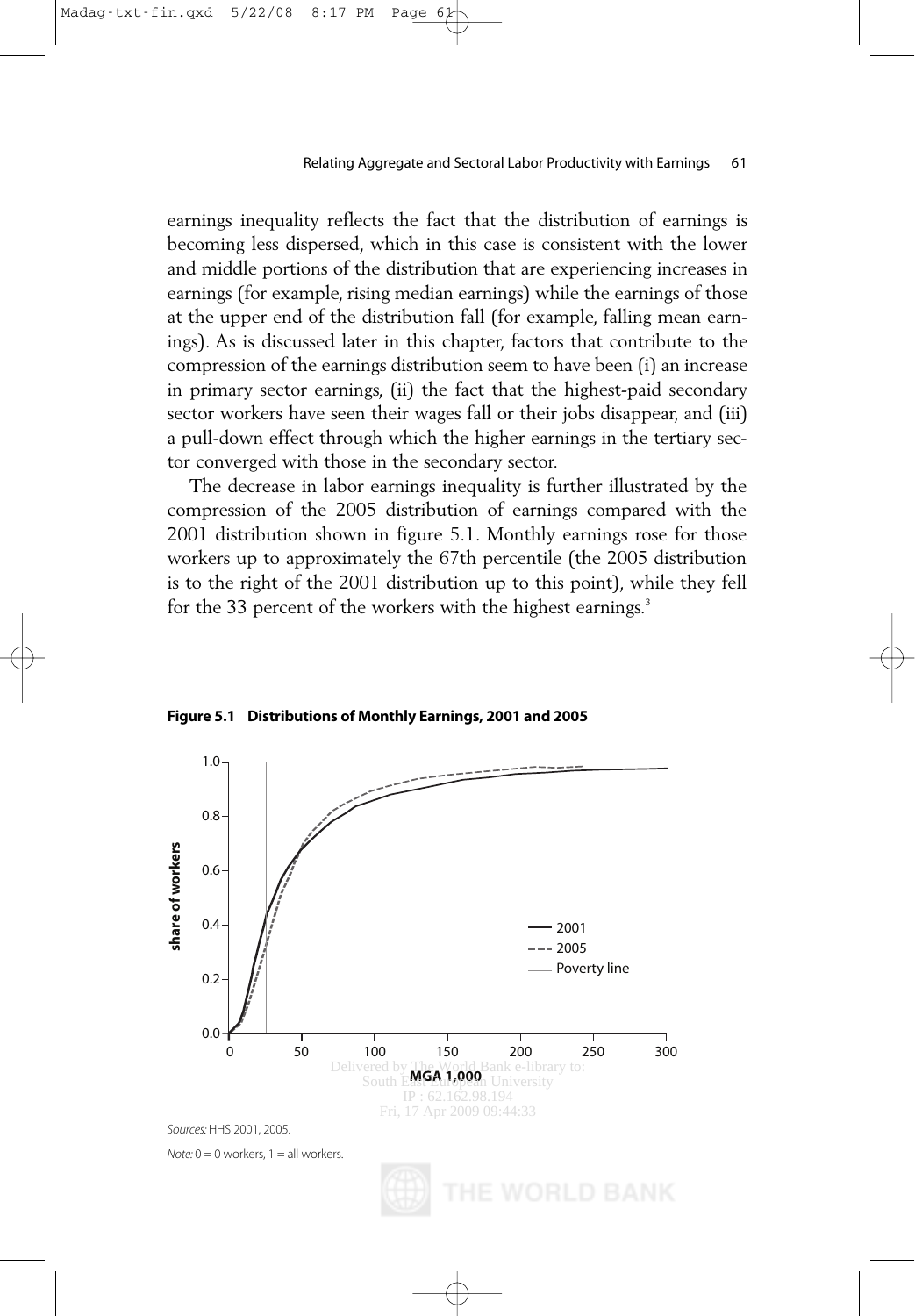#### 62 Making Work Pay in Madagascar: Employment, Growth, and Poverty Reduction

When distinguishing between the three economic sectors, table 5.1 shows that in the primary sector both the mean and median earnings increased between 2001 and 2005 while the secondary and tertiary sectors experienced a fall in the mean and median earnings levels. Thus, the compression of the earnings distribution seems to have been driven by a fall in earnings among the higher-paid workers in the secondary and tertiary sectors and a rise in the earnings of the lower-paid workers in the primary sector in combination with the sectoral shift of workers into the primary sector. The magnitudes of the changes in sectoral earnings (a greater fall for mean than median secondary and tertiary earnings and a larger increase for median than for mean primary earnings) are consistent with an overall decrease in inequality in the earnings distribution.

#### **In the primary sector, data and data compatibility problems prevent a meaningful comparison of labor productivity and earnings data**

In the comparison of macro productivity data and micro earnings data, and starting from the competitive market assumption that earnings are a direct reflection of labor productivity, the fall in average monthly earnings by 20 percent between 2001 and 2005 is consistent with the 11 percent fall in aggregate productivity in the same period. However, the changes in sectoral earnings do not appear to be consistent with those in sectoral labor productivity. Primary sector productivity, for example, fell during this period, while earnings in this sector rose, and the very substantial increase in secondary sector productivity was not reflected in the changes in earnings, as mean secondary sector earnings fell by almost one-third.

How can the increase in mean primary sector earnings (17.5 percent) be reconciled with the fall in aggregate labor productivity of an approximately equal extent in this sector? Unfortunately, in the case of the primary sector, a number of data and data compatibility issues appear to be at play that exacerbate the reduction in output per worker and the increase in earnings. As these data concerns seem substantial enough to severely complicate a meaningful comparison of labor productivity and earnings data, this section concerning the primary sector is necessarily limited to a description of the data issues.

First, the price increases of the main crop are partly reflected in earnings but not in outputivTodreflectvquantityerather than value, output is expressed in constant prices and is thus not expected to capture the relatively large price increases of agriculture's main crop, rice. Earnings data are also adjusted to reflect changes in real, rather than nominal,  $\mu$ u $\mu$   $\mu$ s.  $\mu$ ius. $\mu$ o

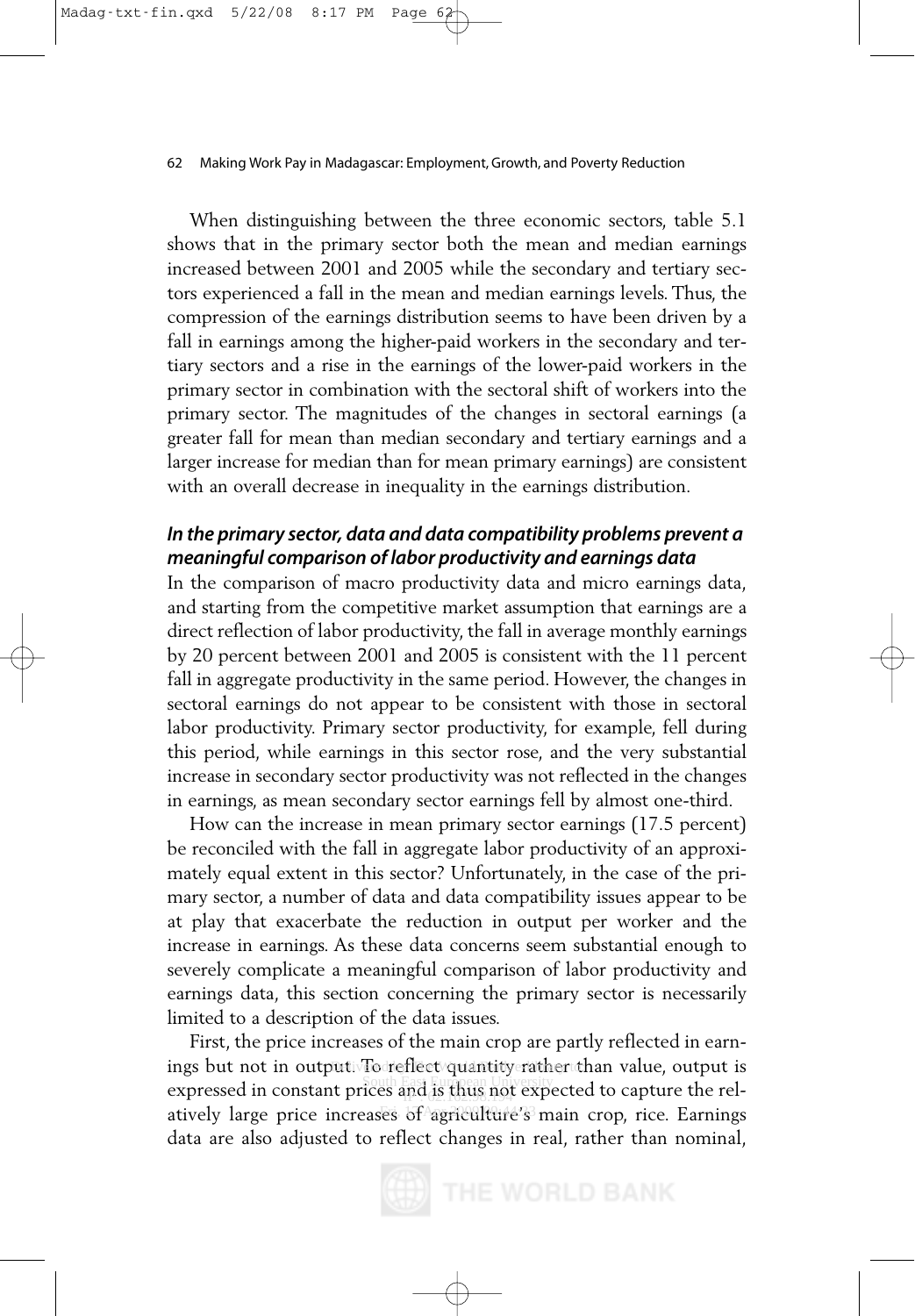earnings. However, the index used to correct the earnings data is based on economy-wide price changes. When applied to the primary sector only, the index likely did not fully capture the price increases that occurred in this sector.

Second, the primary sector output may have been underestimated in 2005. One reason for this assumption is that the estimation of the aggregate output of the primary sector is based, among other things, on projections that tend to smooth annual fluctuations. The increase in production between 2001 and 2005 may therefore have been larger than is assumed in the output data.This assumption is reinforced when taking into account the fact that, in particular, production changes in the more remote areas may not be well captured in the national accounts; however, there are reasons to assume that production in those areas has been relatively substantial: (i) public investments in rural infrastructure are assumed to have improved market access in the more remote areas, increasing production incentives; and (ii) increases in primary sector earnings have been more substantial among the lowest earners than among the best earners (figure 5.2a). Assuming that the lowest earners are located mostly in the more remote areas, the observation that primary sector earnings increased relatively substantially may indicate that the output increases in those areas were more substantial than in the less remote areas<sup>4</sup>

Third, agricultural earnings for 2005 may have been overestimated. Owing to difficulties in estimating the value of agricultural production, agricultural nonwage earnings have been estimated as a residual between household consumption on the one hand, and nonagricultural nonwage earnings, wage earnings, nonlabor earnings, and net transfers on the other. A strong assumption of zero savings is made in using this residual as an estimate of agricultural nonwage earnings. It is possible that these earnings have been overestimated for 2005 because the political crisis in 2002 and the ensuing economic disruptions forced households to use their savings or accumulated stocks of produce to maintain consumption levels. In that case, the amount of savings used for consumption would have been incorrectly attributed to agricultural earnings.The fact that the 2005 survey was conducted more than three years after the crisis, however, reduces the strength of this concern.

Finally, differences between microdata and macrodata occur because earnings as derived from household surveys reflect distributional issues that do not occur in the national accounts output data, in which changes in output across subsectors are averaged. In the case of Madagascar, **Petroid:** 2017, 20

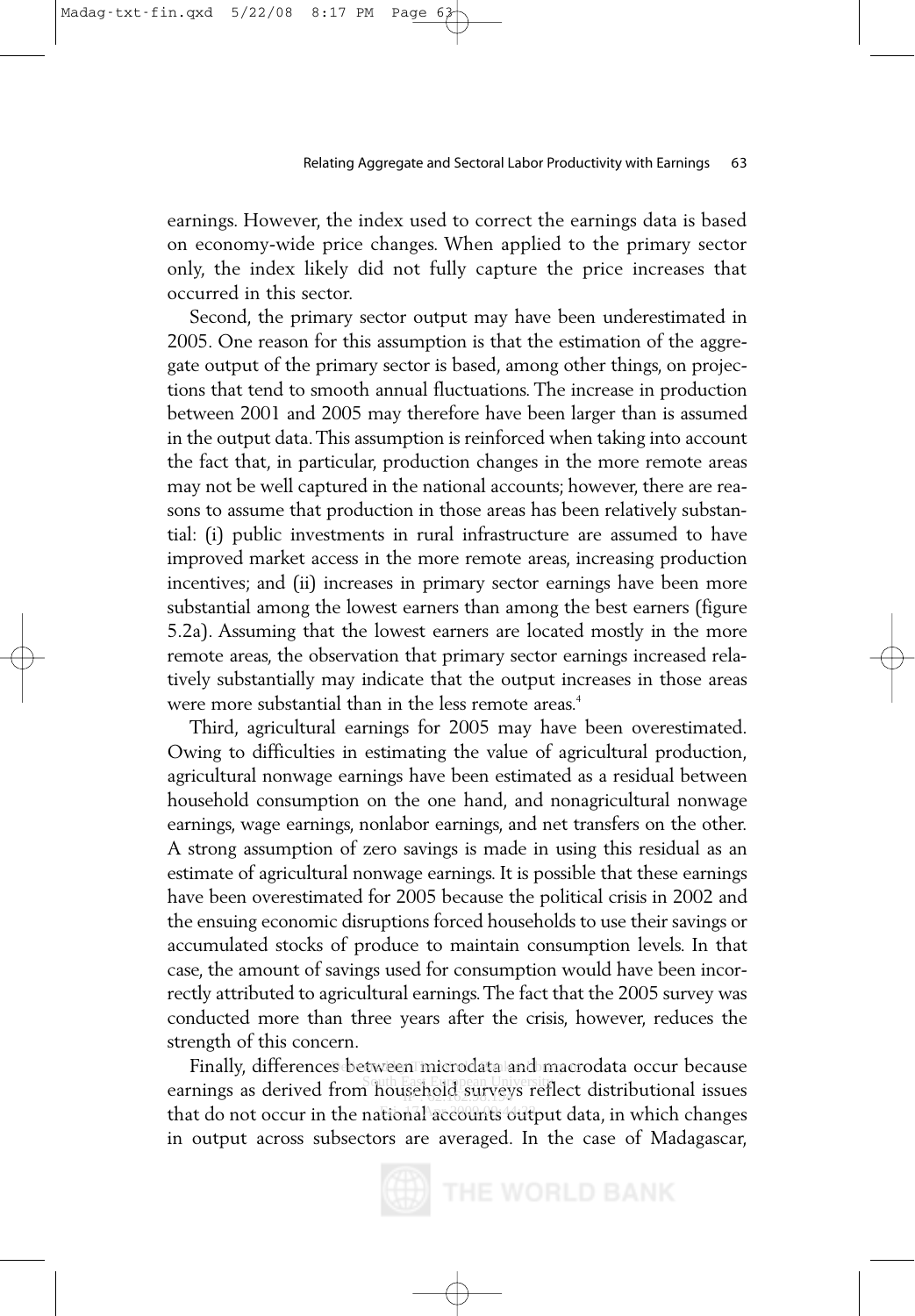64 Making Work Pay in Madagascar: Employment, Growth, and Poverty Reduction



**Figure 5.2 Distribution of Monthly Earnings by Sector, 2001 and 2005**

Source: INSTAT HHS 2001, 2005.

modest growth in the primary sector output may be a result of the 42 percent fall in high-value vanilla production, partly offsetting the 28 percent increase in rice production during this period (FAOSTAT 2007). Since a small portion of agricultural workers are involved in vanilla production (less than 2.5 percent), and a large portion produce rice (over 85 percent), the distribution of agricultural earnings in the household survey data is determined largely by the outcomes for rice producers, not by vanilla producers. In addition, because rice workers account for the majority of agricultural workers, the household survey is more likely to be representative of rice workers (only 200 households out of a sample d largely by the outcom Fri, 17 Apr 2009 09:44:33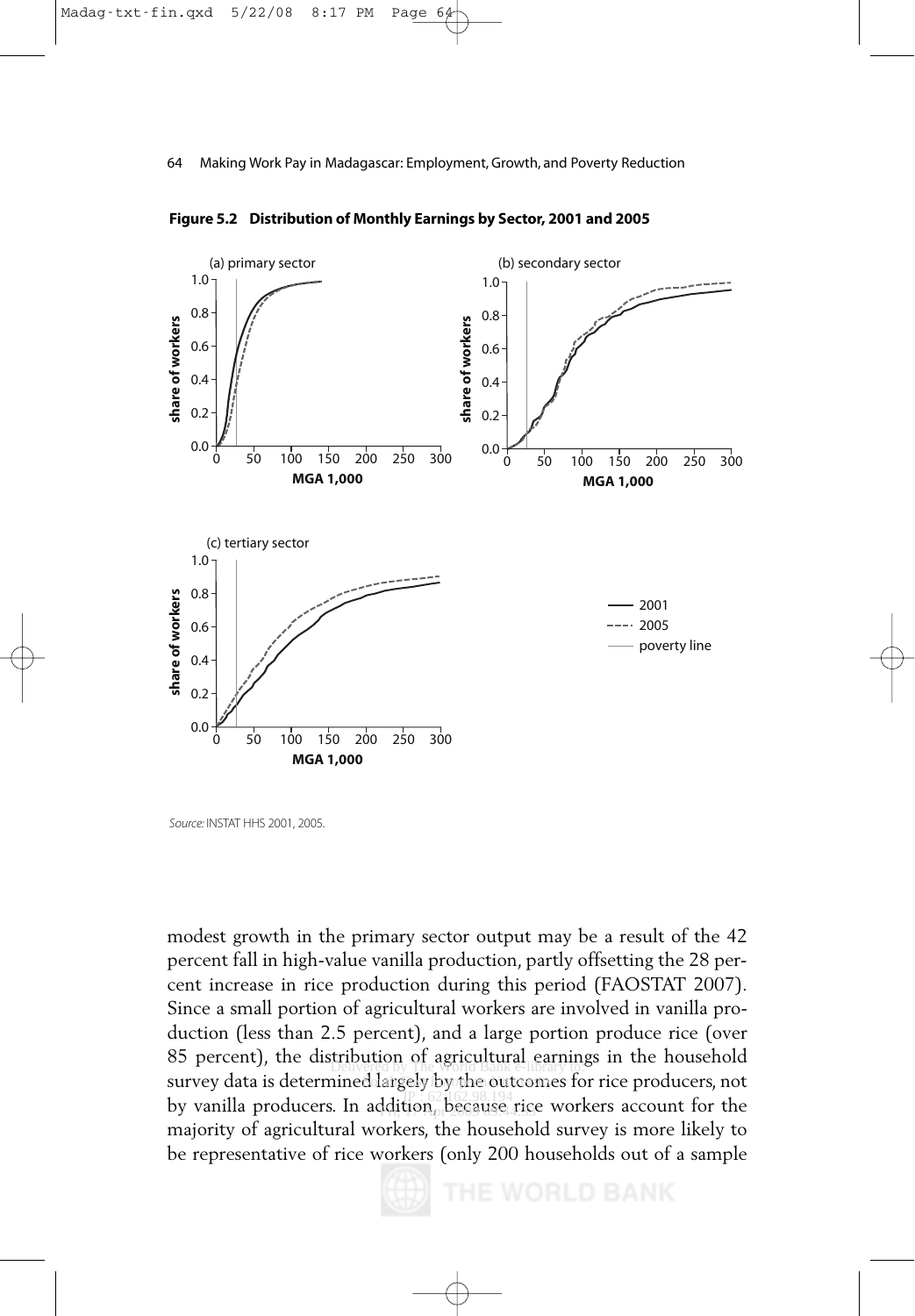of 11,781 reported producing vanilla). Thus, the increases in both mean and median labor earnings—and the entire distribution—measured in the household survey are likely to represent increases in the production of rice (and other crops for which there were increases in production during this period, such as maize, cassava, and fruit). Changes in primary sector output per worker in the national accounts, on the other hand, average the changes in output across all of the subsectors.

#### **Sector Comparability**

Although the comparability of micro- and macrodata for the secondary sector is possibly also compromised by data compatibility issues, the productivity and earnings data for this sector seem to allow a meaningful comparison and a cautious interpretation.

**The more unproductive workers seem to have left the secondary sector**

While secondary sector mean wages fell by almost one-third between 2001 and 2005, average output per worker more than doubled. At the same time, the number of people working in the sector decreased by more than half. The notion that a large share of workers could apparently depart without significantly affecting overall sector output suggests that the sector had shed large numbers of unproductive workers. As shown in table 5.2, in 2005 wage workers made up a substantially larger share of all secondary sector workers than in 2001 (77 percent compared with 59 percent), which might suggest that it was largely the selfemployed and household enterprise workers who left the sector in this period.That they could exit from the sector without causing a fall in total output could be a sign of disguised unemployment among these workers.<sup>v</sup>

The assumption that the less productive workers left the sector is strengthened by the earnings data for the self-employed. Although the

#### **Table 5.2 Employment Distribution in the Secondary Sector, 2005 and 2001**  (percent)

|                 | Delivered by The World $2005$ e-library to:        | 2001 |
|-----------------|----------------------------------------------------|------|
| Wage employment | South East European University<br>IP: 62.162.98744 | 59.0 |
| Self-employed   | Fri, 17 Apr 2009 05:64:33                          | 14.1 |
| Family labor    | 17 O                                               | 27 O |

Source: INSTAT HHS 2001, 2005.

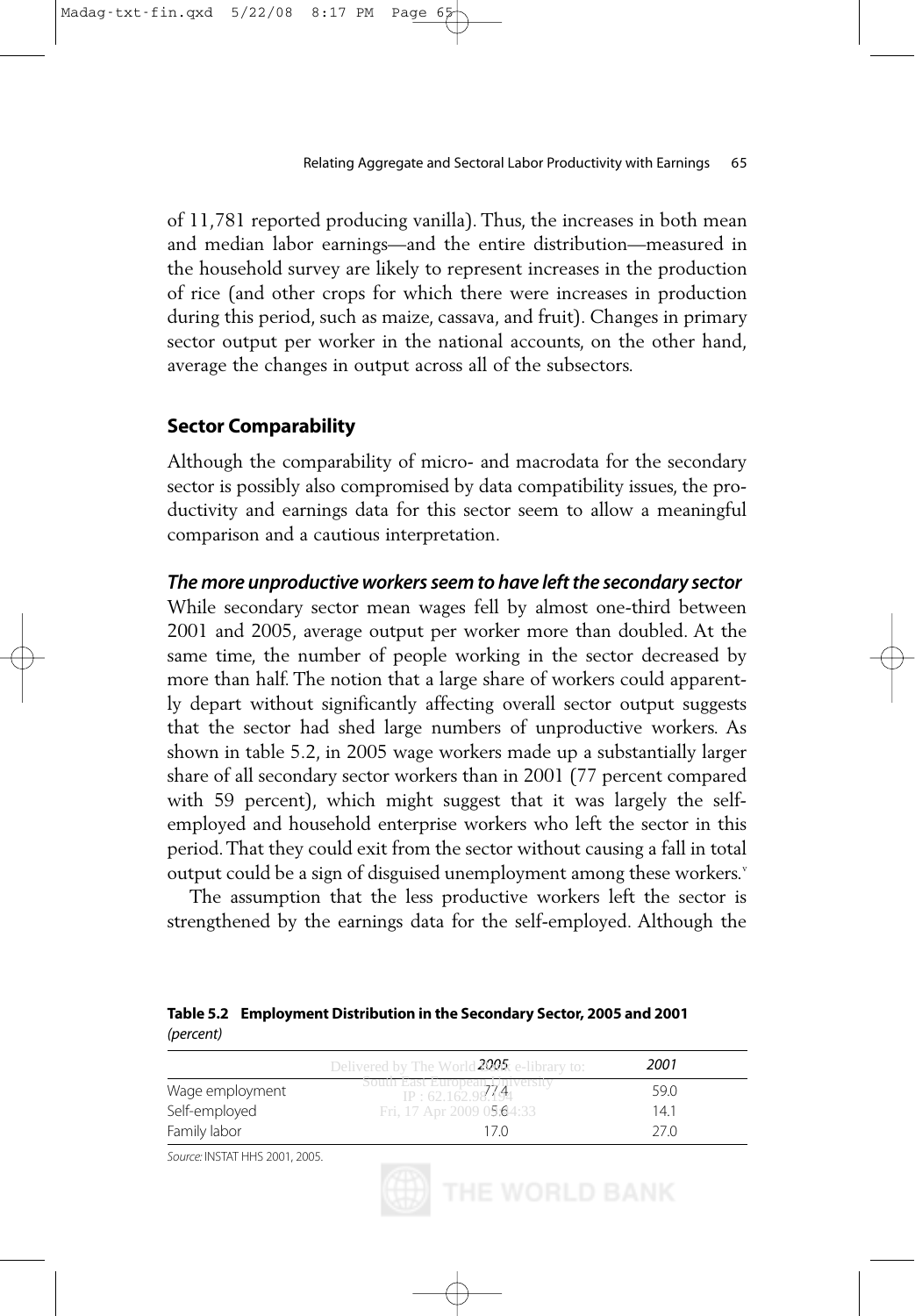share of the self-employed in secondary sector employment dropped from 14 percent to 6 percent, the median earnings of this category were almost 70 percent higher in 2005 than in 2001. This leads to the hypothesis that the most productive (highest earning) self-employed remained in the sector while others moved, probably to the primary sector.

## **At the same time, the highest wage earners seem to have seen their wages fall or their jobs disappear**

Although these observations provide an explanation for the sharp increase in labor productivity, the question remains as to why higher productivity was not accompanied by higher earnings, except, presumably, in the case of the self-employed. The answer can perhaps be found in the difference between mean and median earnings (table 5.1). Mean earnings in the secondary sector dropped by more than 30 percent, but median earnings fell less than 5 percent. This reflects the fact that it was largely those at the top of the secondary sector income distribution who saw their earnings fall. As can be seen in figure 5.2b, changes in median earnings for the lowest-earning quintiles in the secondary sector were ambiguous and much less pronounced. Considering the importance of the share of wage workers in this sector, and taking into account that the median earnings of wage workers fell by only 8 percent, it also seems likely that, in the wage sector, the highest-paid workers experienced a relatively substantial loss of earnings, if not their jobs. The latter seems to be supported by the observation that, for the economy as a whole, the decline in wage employment was largely driven by the fall in (presumably higher paid) management-level positions. An additional explanation for this trend could be that the only enterprises that weathered the crisis were those that either paid lower wages in the first place, or reduced them during the period under observation.

## **The relatively high wages in the tertiary sector converged with secondary sector levels**

The tertiary sector experienced a sharp reduction in mean earnings, even though the average output per worker barely changed. Unlike in the secondary sector, there were no significant differences in earnings changes between the earnings quintiles in the tertiary sector (hence, changes in mean and median earnings were fairly similar), nor were there substantial shifts in the shares of wage, self employed,3 and household enterprise workers. Developments in the tertiary sector can thus be summarized as IP : 62.162.98.194

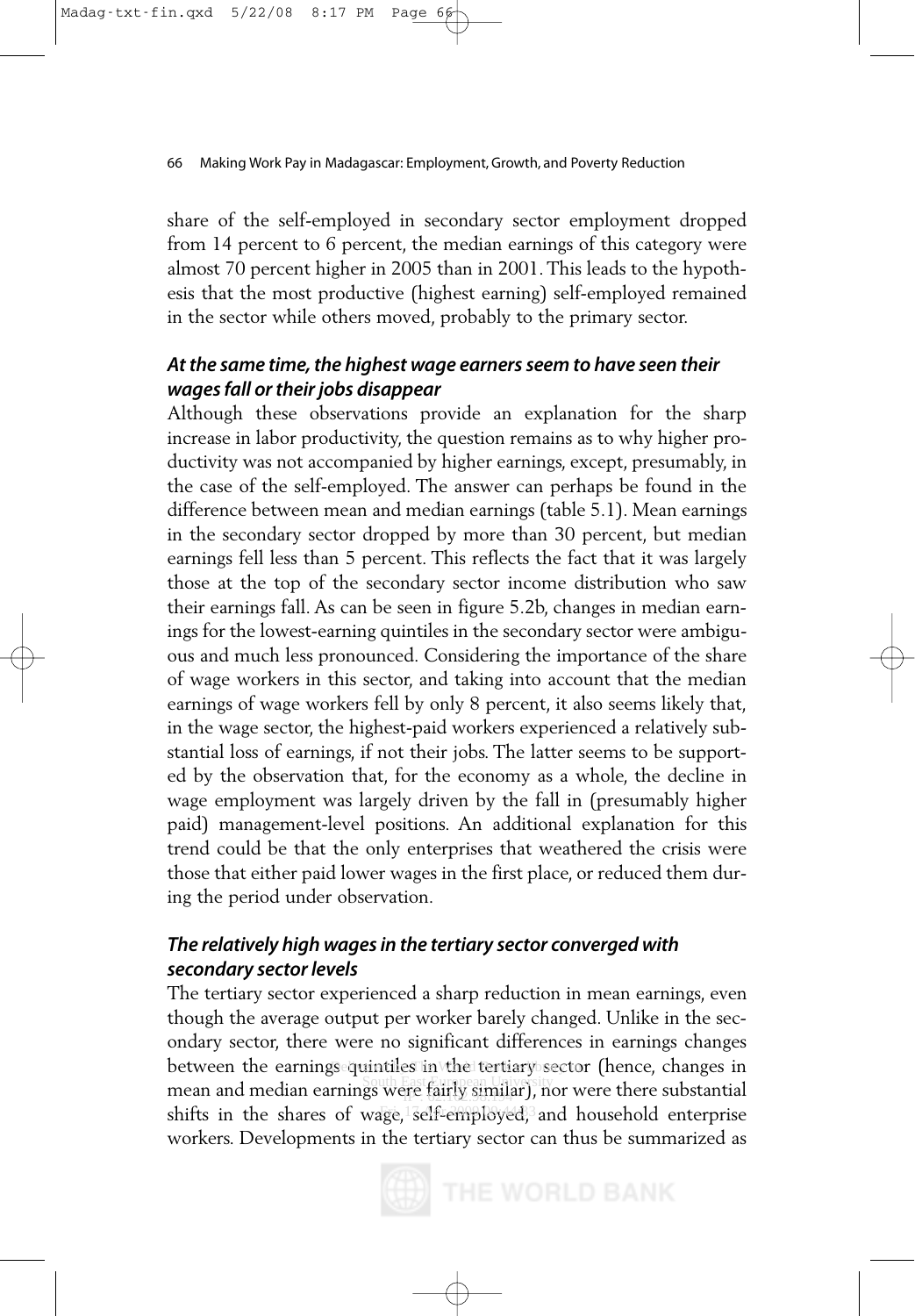a shedding of workers, and unchanged labor productivity, in combination with a substantial fall in average earnings.

The rationale behind these developments is as yet unclear. One possible, but only partial, explanation could be that the crisis-related fall in the demand for tertiary sector labor eliminated or reduced a barrier that had kept tertiary sector wage earnings artificially high prior to the crisis. Because wage workers made up 55 to 60 percent of tertiary sector workers, changes in their earnings would be reflected in a change in median earnings, just as the absence of wage workers' productivity would limit the observed changes in average output per worker. As reflected in table 5.3, tertiary sector wages exceeded those in the secondary sector by 12.6 percent. By 2005, median wage earnings had fallen in both sectors and the difference had been reduced to 4.8 percent. Though this clearly indicates a convergence of the sectors' wages, the assumption that wage workers' productivity did not change (or hardly changed) while earnings fell remains untested and thus unconfirmed. An analysis of possible reasons for the initial difference in wage earnings between the secondary and tertiary sectors, as well as for their convergence, could shed more light on whether the crisis helped to "unleash market forces" where tertiary sector workers had previously been sheltered from competition, or whether other factors were at play.

At the same time that tertiary sector wages converged downward to the secondary sector level, family enterprise workers in both sectors saw their earnings fall by around 30 percent, thereby maintaining the original earnings difference of about 3 percent. It has been suggested that this similarity in earnings levels and changes might imply that no barriers between the secondary and tertiary sectors exist for family workers, and that perhaps this openness might improve the extent to which earnings reflect labor productivity.

**Table 5.3 Median Earnings by Sector and Employment Status, 2005 and 2001**  (MGA 1,000)

|                 | 2005                                | 2001 |                            |       |
|-----------------|-------------------------------------|------|----------------------------|-------|
|                 | Secondary Tertiary<br>Primary       |      | Primary Secondary Tertiary |       |
| Wage employment | $39.2$ red<br>88.9 e-librar<br>84.8 | 49.4 | 919                        | 103.5 |
| Self-employed   | TH 18.2 162 970.24<br>50.1          | 38.3 | 70.0                       | 1112  |
| Family labor    | 306 Fri, 1745 pr 2009 4684:33       | 230  | 656                        | 67.6  |

Source: INSTAT HHS 2001, 2005.

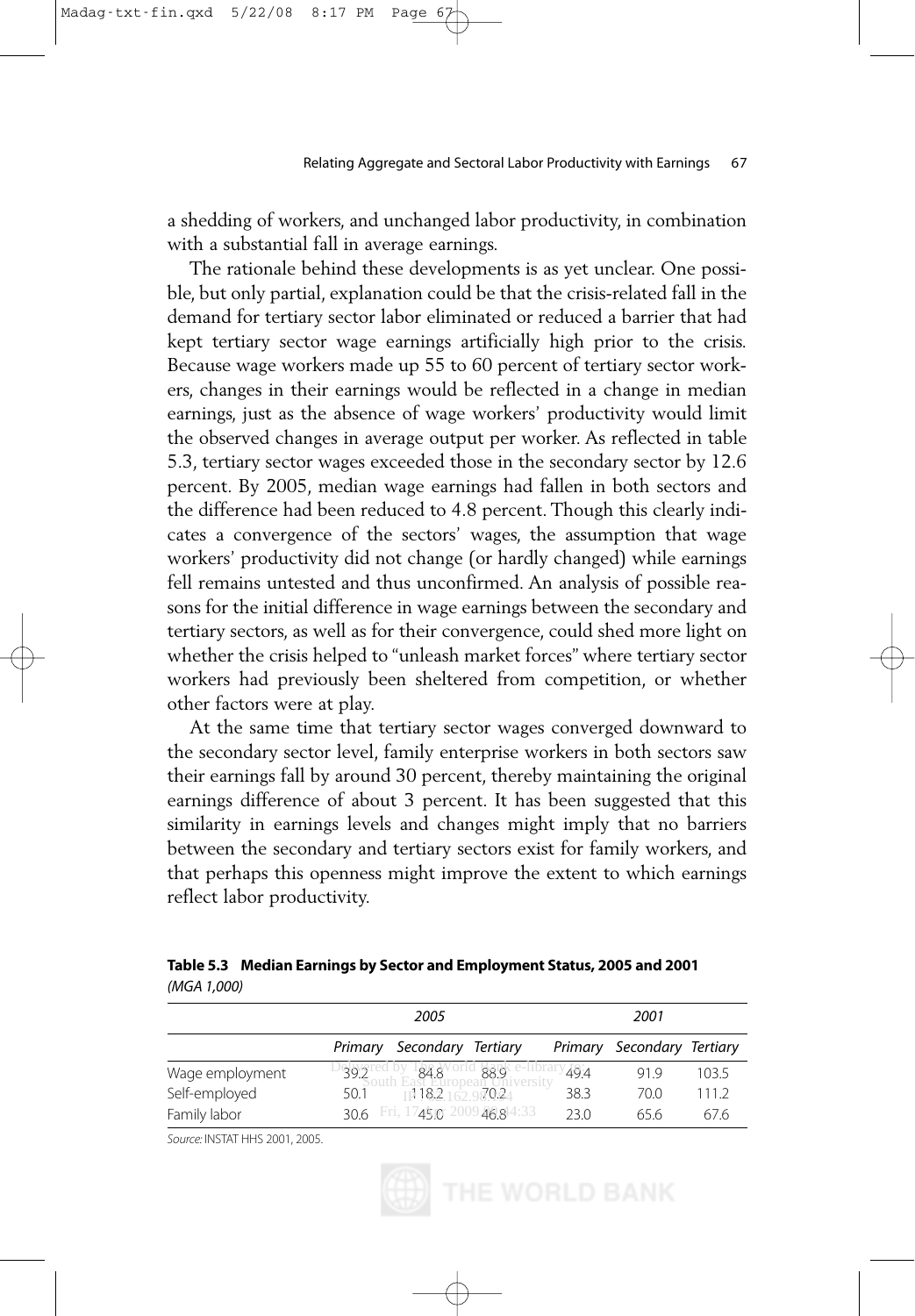For the self-employed (10–15 percent of tertiary sector workers), tertiary sector earnings fell drastically as earnings in the secondary sector rose. As a result, in 2005 tertiary sector earnings were only 60 percent of the earnings of the secondary sector self-employed, even though in 2001 they had been 60 percent higher. It is unclear what assumptions can be drawn from these developments, concerning the relation between labor productivity and wages.

#### **Notes**

- 1. This chapter's analysis is limited to the years 2001 and 2005 because of the lack of comparable earnings data for 1999.
- 2. Ravallion (2001) notes that, "The poor typically do share in the benefits of rising aggregate affluence, and they typically do suffer from economic contraction. However, there is a sizable variance around the 'typical' outcomes for the poor. One source of variance is that 'economic growth,' as measured in the national accounts, is not always reflected in average household living standards as measured in surveys, at least in the short run."
- 3. This does not imply that all individuals with higher earnings were necessarily worse off in 2005 than in 2001, nor that those with low earnings were better off. Since these distributions treat individuals anonymously, some switching in the order of individuals has probably occurred. Furthermore, the distributions are estimated using two cross-sectional data sets, the latter of which represents a larger number of workers owing to population growth. Note that the poverty line in figure 5.1 illustrates the low earnings rates reported in table 3.4.
- 4. See Stifel, Minten, and Dorosh (2003) on the correlation between individual earnings and household consumption and between household consumption and remoteness.
- 5. Disguised unemployment occurs when the marginal labor product is positive but the removal of a worker does not reduce output (see 1966).

IP : 62.162.98.194 Fri, 17 Apr 2009 09:44:33

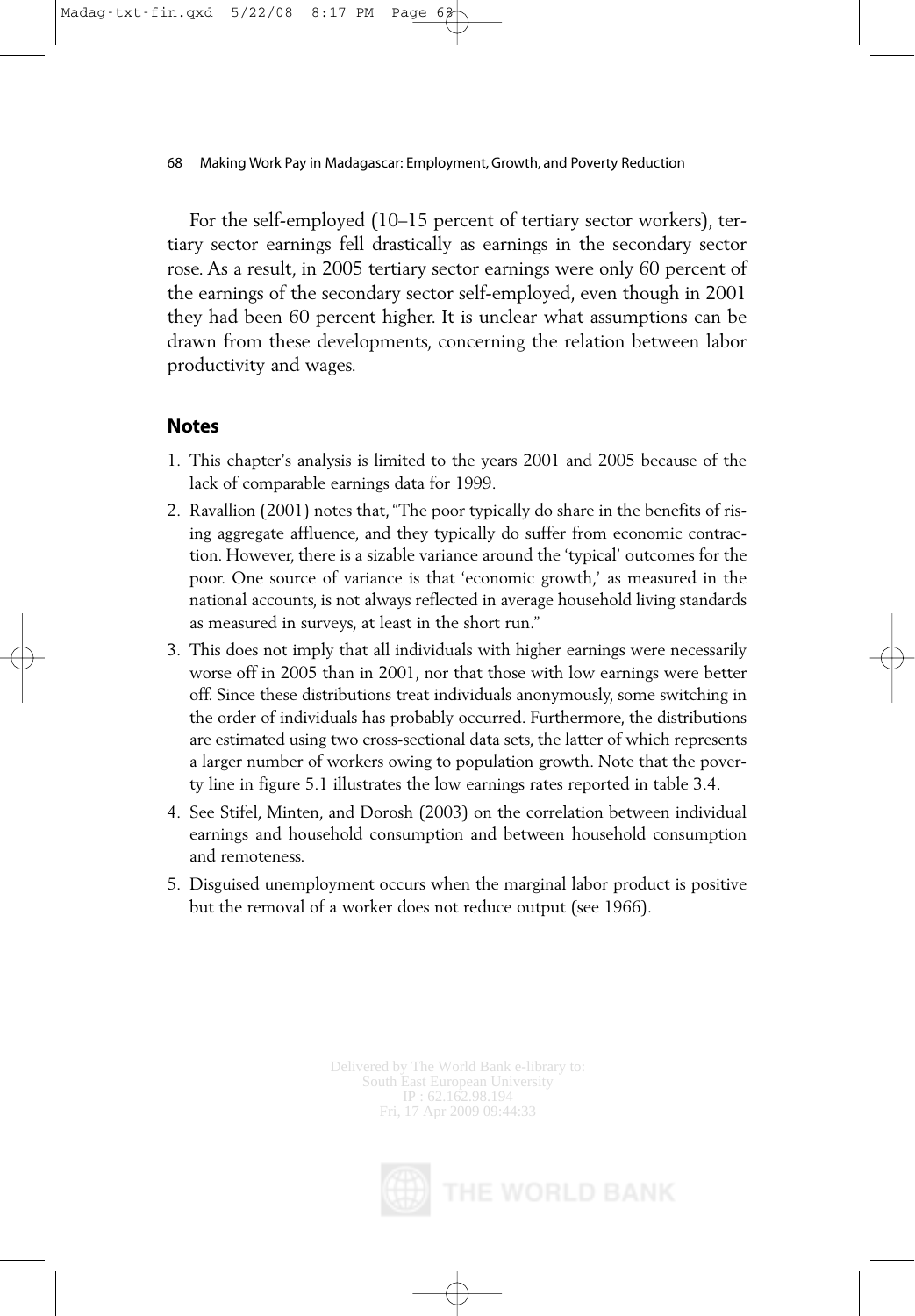#### **CHAPTER 6**

# **Linking Employment and Earnings with Poverty**

This chapter examines the links between employment and labor earnings on the one hand and poverty on the other. Although the multi-faceted nature of poverty is recognized, for the purpose of this analysis poverty is defined in terms of expenditure levels, since these are relatively objective measures of poverty that can be derived from household surveys and are strongly linked to labor income.

Although the individual has been the focal point of the previous chapters, this chapter measures poverty at the household level. Therefore, after a brief description of the labor market conditions of the poor and the nonpoor at the individual level, the unit of analysis in this chapter moves to the household level.<sup>1</sup> The chapter starts by comparing the employment and income profiles of the poor with those of the better-off segments of the population. It then moves to an examination of the effect of changes in the sectoral structure of household earnings and employment on poverty. Finally, it examines the components that make up household labor and assesses the impact of changes in each of these components on poverty. Delivered by The World Bank e-library to:

First of all, however, it is worth briefly focusing on the impact of the level of the selected poverty line that is used in the subsequent analysis. Fri, 17 Apr 2009 09:44:33As described in chapter 3, the national poverty line, which is used to

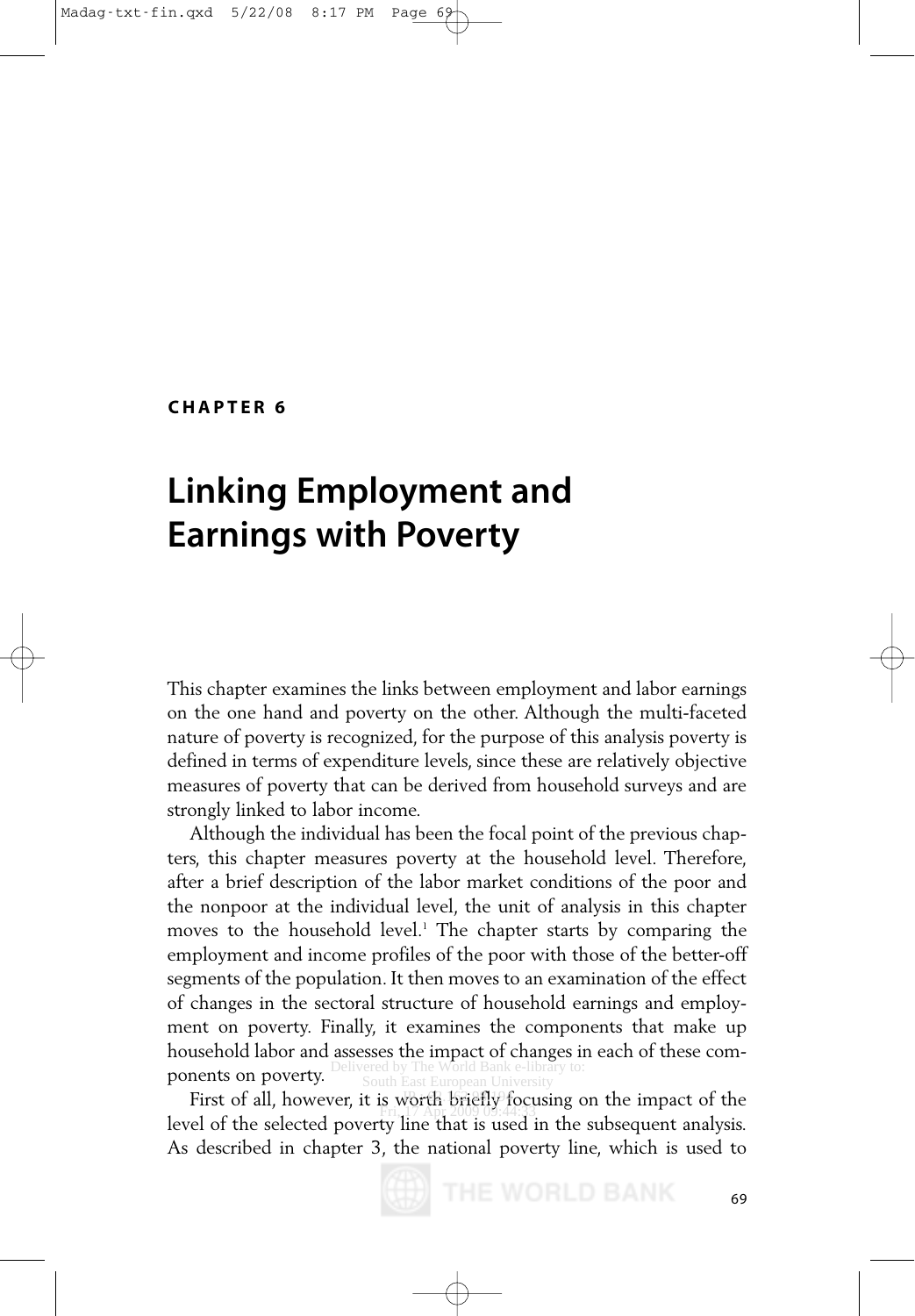determine poverty-based indicators in this report, puts the headcount poverty rate in Madagascar at 68.7 percent in 2005. This has two implications. First, when the poor are discussed in this context, the term actually refers to the large majority of the Malagasy population. If the desired focus is a smaller share of the population that is poor even in relative terms, it may be preferable to focus on the one or two poorest expenditure quintiles of the population rather than on all of the poor. To allow both, the following analysis tends to reflect the results of the distinction between "poor"-and-"nonpoor" as well as the distinction between the various expenditure quintiles.

Second, the high headcount poverty rate implies that improvements in the conditions of the poorest of the poor are not reflected in changes in the headcount poverty rate unless they are so substantial that they pull households out of poverty. The headcount poverty rate therefore may be a less appropriate indicator for capturing changes in the living conditions of a large share of the poor than, for example, the depth of poverty. This is taken into account in later sections B and C of this chapter, which analyze the effects of sectoral changes and earnings determinants not only on poverty incidence but also on poverty depth.

## **Employment and Earnings Profiles of the Population**

Table 6.1 depicts the employment status of the working-age population by poverty level for the years 1999, 2001, and 2005. There has been a clear trend of decreasing inactivity, which is combined with a rise in employment but also with an increase in unemployment. Not surprisingly, the poor had higher levels of employment and lower levels of unemployment and inactivity in each of these years.

## **Developments differ in the employment status of the poor and the nonpoor**

The patterns of change for these variables over time have been quite different for the two groups. Between 1999 and 2001, the share of the nonpoor who worked decreased. Their level of employment fell, and the share of unemployed and inactive adults increased. In the same period, the poor started to work more frequently, as evidenced by the rise in employment and the fall in both unemployment and inactivity. It is possible that the economic circumstances in Madagascar in this period were such that they allowed some of the better-off to remain idle, while at the dru membio)

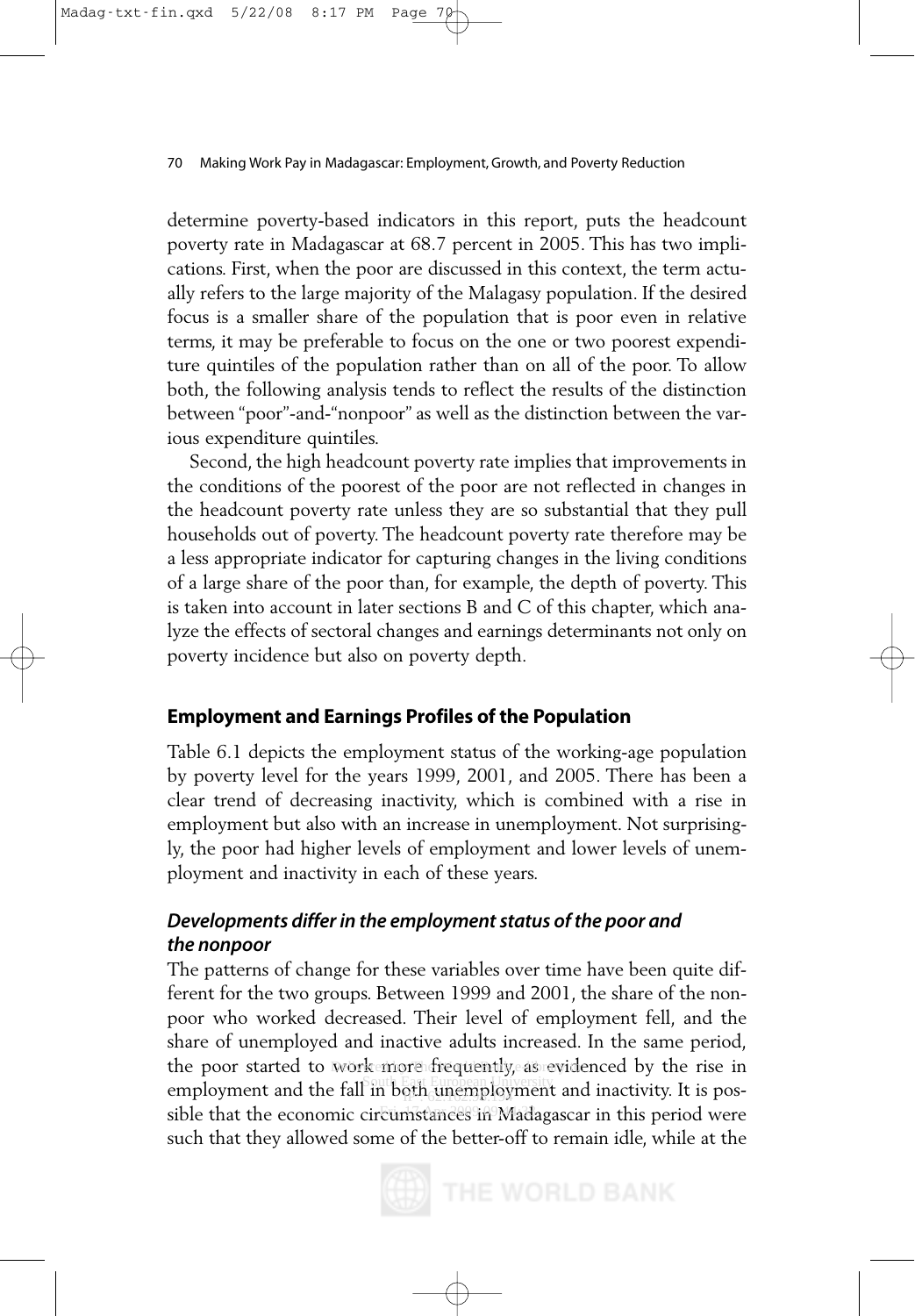|         | Employed | Unemployed | <i><u><b>Inactive</b></u></i> |
|---------|----------|------------|-------------------------------|
| 2005    | 85.8     | 2.6        | 11.9                          |
| Poor    | 88.7     | 1.7        | 9.8                           |
| Nonpoor | 80.8     | 4.4        | 15.5                          |
| 2001    | 82.5     | 1.2        | 16.5                          |
| Poor    | 88.4     | 0.8        | 10.9                          |
| Nonpoor | 71.7     | 2.2        | 26.7                          |
| 1999    | 79.2     | 1.3        | 19.8                          |
| Poor    | 80.7     | 1.2        | 18.3                          |
| Nonpoor | 76.1     | 1.6        | 22.7                          |

|                      | Table 6.1 Employment Status of the Working-Age Population by Poverty Level |
|----------------------|----------------------------------------------------------------------------|
| 2005, 2001, and 1999 |                                                                            |

Sources: INSTAT HHS 1999, 2001, 2005.

same time they provided increased job opportunities for those poor individuals who wanted to work.

The situation was reversed from 2001 to 2005. By 2005, nonpoor inactivity had decreased substantially. Although a significant share of the formerly inactive were working by 2005 (employment increased by 9.1 percent), the doubling of the unemployment rate would seem to indicate that not all of those who wanted to work had found jobs. The nonpoor may have attempted to deal with the adverse effects of the 2002 crisis by raising the share of workers in their households (an assumption that is strengthened later in this chapter). The poor, on the other hand, experienced only minor changes during the same period. The fall in inactivity of the poor by 1.1 percentage points appears to have resulted mainly in an increase in the unemployment rate of approximately equal extent.<sup>2</sup>

Of those who worked, four out of five were in household enterprises, while 15 percent were wage employed and the remaining 6 percent were self-employed (2005 data). For the poor, family labor was even more important (85 percent), while a larger than average share of the nonpoor were in wage employment or were self-employed (see table 6A.2, and annex 6C.1 for the same table by expenditure quintiles).

As mentioned in chapter 3, the period from 1999 to 2001 saw the share of wage workers increase by 3.3 percentage points, at the expense of the shares of both the self-employed and family workers. However, the share of the poor with wage work fell by 2.3 percentage points in this period, as the shares of the poor in self-employment and family labor rose.  $\text{Im}(\mathcal{L}_1, \mathcal{L}_2)$ 

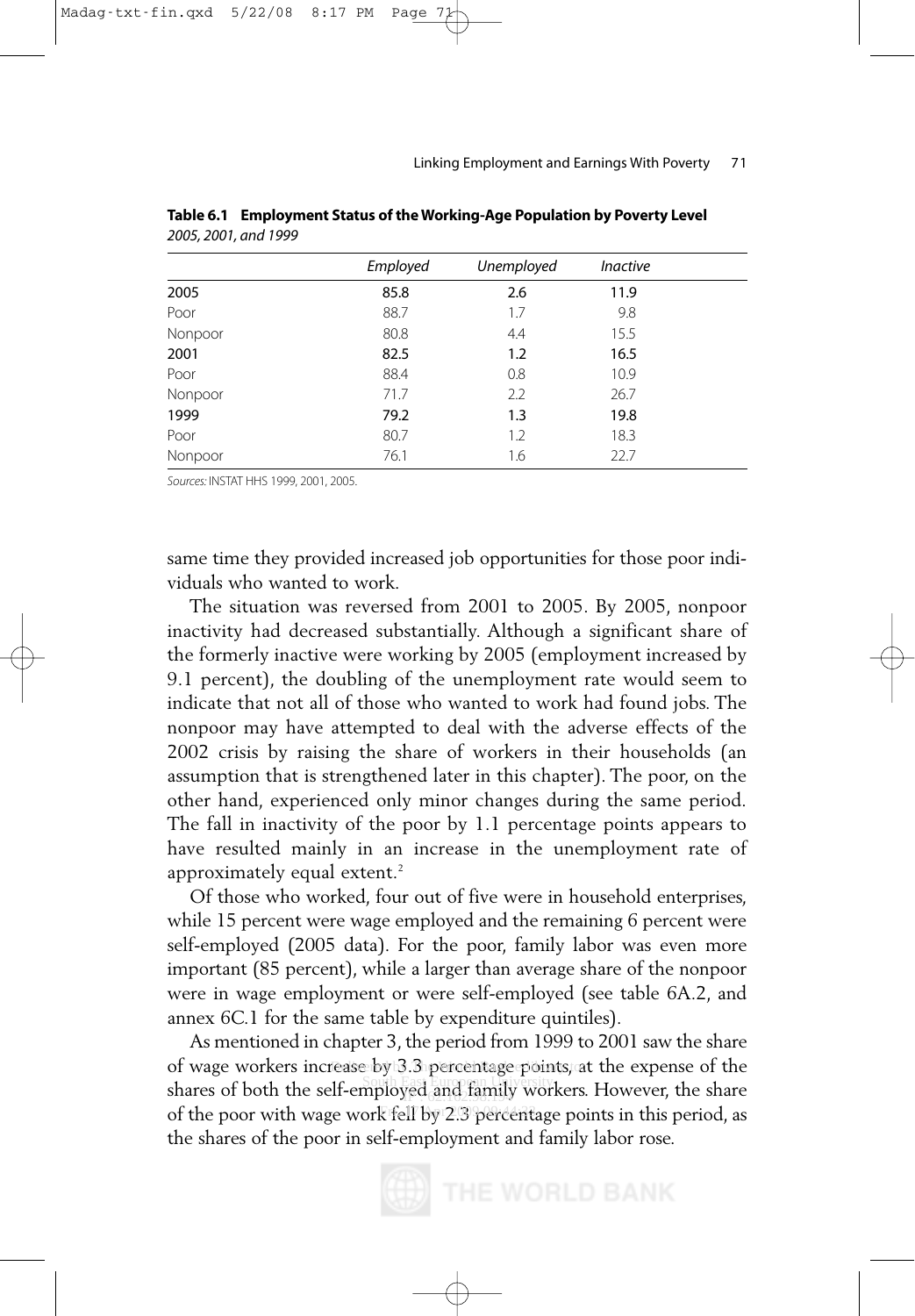72 Making Work Pay in Madagascar: Employment, Growth, and Poverty Reduction

|         |                  |                   |                 |       | Weekly working hours |                    |  |
|---------|------------------|-------------------|-----------------|-------|----------------------|--------------------|--|
|         | Wage<br>employed | Self-<br>employed | Family<br>labor | Total | 1st job              | 1st and<br>2nd job |  |
| 2005    | 14.9             | 5.9               | 79.2            | 100   | 37.0                 | 45.4               |  |
| Poor    | 10.8             | 4.1               | 85.2            | 100   | 35.6                 | 44.4               |  |
| Nonpoor | 22.7             | 9.2               | 68.2            | 100   | 39.7                 | 47.1               |  |
| 2001    | 18.3             | 8.2               | 73.6            | 100   | 42.3                 | 46.9               |  |
| Poor    | 8.7              | 5.7               | 85.6            | 100   | 40.9                 | 46.1               |  |
| Nonpoor | 39.8             | 13.7              | 46.5            | 100   | 45.3                 | 48.7               |  |
| 1999    | 15.0             | 9.7               | 75.3            | 100   |                      |                    |  |
| Poor    | 11.0             | 7.8               | 81.2            | 100   | $\ddot{\phantom{0}}$ |                    |  |
| Nonpoor | 23.5             | 13.9              | 62.5            | 100   |                      |                    |  |

#### **Table 6.2 Employment Status of the Working-Age Employed Population by Poverty Level**

2005, 2001, and 1999

Source: INSTAT HHS 1999, 2001, 2005.

Note: n.a. = not available.

In 2005, the share of workers in family labor was 5.6 percentage points higher than it had been in 2001. This change in the distribution of workers across employment categories was largely due to changes in the distribution of the nonpoor: the share of the nonpoor in family labor rose by almost 22 percentage points, to 68.2 percent, at the expense of both wage employment and self-employment. In the same period, changes in the distribution of the poor across employment categories were much less pronounced. The increase in the share of family workers can be assumed to be closely related to the rise in primary sector workers (by 6.2 percentage points) in the same period. In addition, the large increase in the share of the nonpoor in family labor mirrors the sectoral shifts as observed in chapter 4 (table 4.2), where it was noted that despite the increased importance of the primary sector as a source of employment, the share of the poor in this sector had actually gone down.

On average, the employed poor work fewer hours per week than the nonpoor, particularly when only the workers' primary jobs are taken into account. In 2005 the poor spent 10.3 percent less time in their primary jobs than the nonpoor (35.6 hours compared with 39.7 hours per week). This difference is reduced to 5.7 percent when the hours worked in second jobs are also taken into account. These data may reflect that poverty South East European University

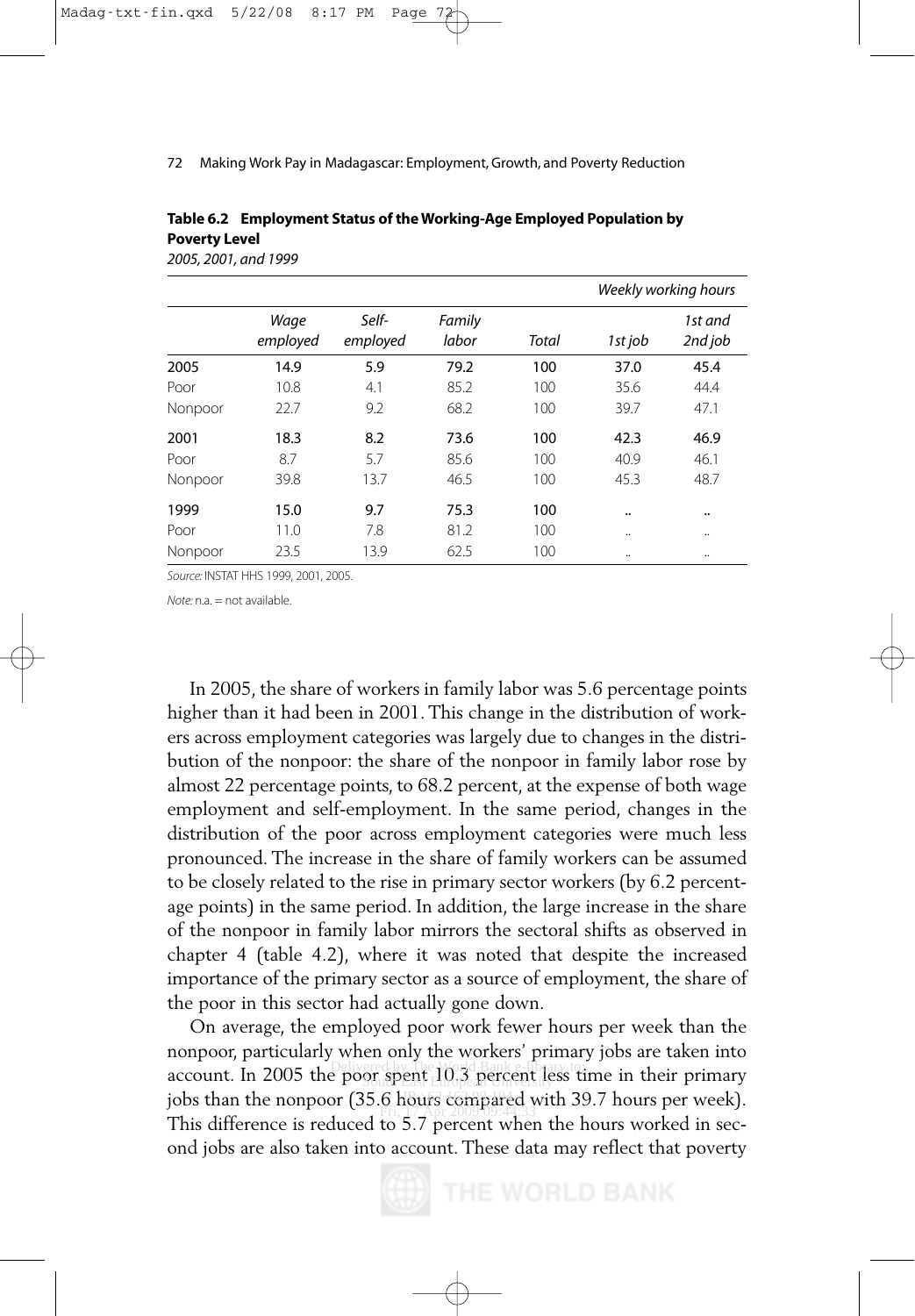among the working poor is caused at least partly by their inability to work enough hours to help them escape poverty, even after having taken on a second job. Indeed, looking at poor workers in wage jobs, it appears that in 2005, 27.2 percent were poor owing to short working hours only (less than 40 hours per week), while another 30 percent of poor wage workers were poor owing to a combination of both short working hours and low productivity (Stifel, Rakotomanana, and Celada 2007).

Between 2001 and 2005, the average number of hours worked by employed persons in their primary jobs fell substantially, by 13 percent (5.3 hours per week). The workforce seems to have made up for these lost hours by working more hours in second jobs. As a result, the decline in the average number of hours worked in primary and secondary jobs combined was limited to 3 percent (1.5 hours).<sup>3</sup> This increase in hours worked in second jobs was solely due to the sharp increase in the share of workers who held second jobs (from 13.3 percent to 28.9 percent). The number of hours spent by workers in second jobs actually decreased (from 23.7 to 21.7 hours per week). The decline in hours worked in the primary job, which was partly offset by a rise in hours spent on a second job, occurred among both poor and nonpoor workers.

## **Earnings differences between employment categories and between the poor and the nonpoor became smaller**

In an analysis of earnings, rather than of employment status, the median earnings of wage workers were higher than those of the self-employed, and in turn, the median earnings of the self-employed were higher than those of family laborers. This was the case not only for the working population as a whole, but also for the different employment categories, whether by expenditure quintile or by poverty status, in 2001 and 2005. For example, the median earnings of the poorest 20 percent of the wage workers were higher than those of the poorest 20 percent of the selfemployed. The difference for the poorest 20 percent of the family laborers was even more pronounced. And the difference between wage workers and household enterprise workers was so substantial that the median earnings of the poorest quintile of wage workers corresponded to those of the fourth expenditure quintile of family laborers in 2005. In other words, in 2005 only about 30 percent of family laborers had median earnings that were above those of the poorest wage workers (table 6.3). IP : 62.162.98.194

Between 2001 and 2005 the differences in median earnings between all employment categories were reduced, as the earnings of wage workers

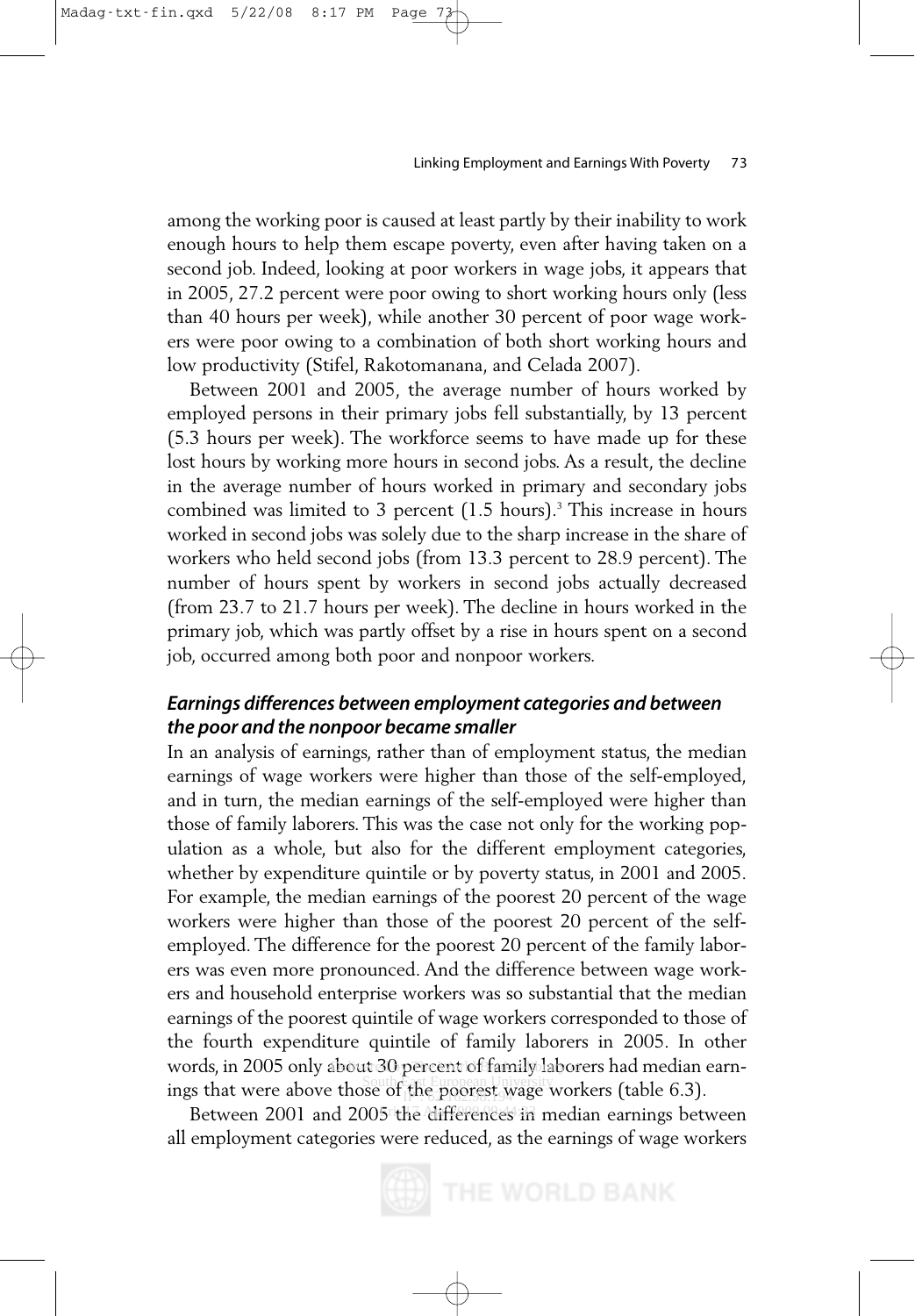74 Making Work Pay in Madagascar: Employment, Growth, and Poverty Reduction

|                | Wage workers | Self-employed | Family labor |
|----------------|--------------|---------------|--------------|
| 2005           | 71.50        | 57.00         | 31.10        |
| Poorest        | 41.90        | 32.10         | 17.00        |
| Q2             | 50.00        | 44.10         | 25.80        |
| Q <sub>3</sub> | 51.30        | 46.80         | 31.30        |
| Q4             | 73.00        | 64.80         | 39.00        |
| Richest        | 110.00       | 71.80         | 60.20        |
| Poor           | 48.90        | 44.10         | 26.00        |
| Nonpoor        | 100.00       | 76.10         | 49.60        |
| 2001           | 88.10        | 51.50         | 24.30        |
| Poorest        | 24.70        | 22.50         | 12.90        |
| Q2             | 42.30        | 37.20         | 19.50        |
| Q <sub>3</sub> | 60.10        | 35.00         | 25.90        |
| Q4             | 77.20        | 44.20         | 42.00        |
| Richest        | 120.00       | 116.80        | 70.30        |
| Poor           | 58.70        | 33.50         | 21.00        |
| Nonpoor        | 108.70       | 99.90         | 60.50        |

#### **Table 6.3 Median Monthly Earnings by Employment Status, by Quintile and Poverty Level, 2005 and 2001**

Source: HHS 2005, 2001, 1999.

(MGA 1,000)

fell by almost a quarter and the earnings of the self-employed and family laborers increased (by 11 percent and 20 percent, respectively). The increase in earnings of family laborers was related in particular to the rise in agricultural earnings. An interesting pattern emerges when the changes in earnings over time are compared between the poor and the nonpoor. For wage workers, the earnings of both the poor and the nonpoor were lower in 2005 than in 2001. For the self-employed and household enterprise workers, however, the median earnings of the nonpoor fell, while those of the poor increased, which resulted in a narrower gap between the earnings of the poor and of the nonpoor.

## **The importance of agricultural earnings for better-off households increased substantially**

Because poverty is measured at the household level, table 6.4 moves individual employment and earnings information to the household level. It does this by showing the various sources from which household income is derived and the shares of household income that those sources provided South East European University

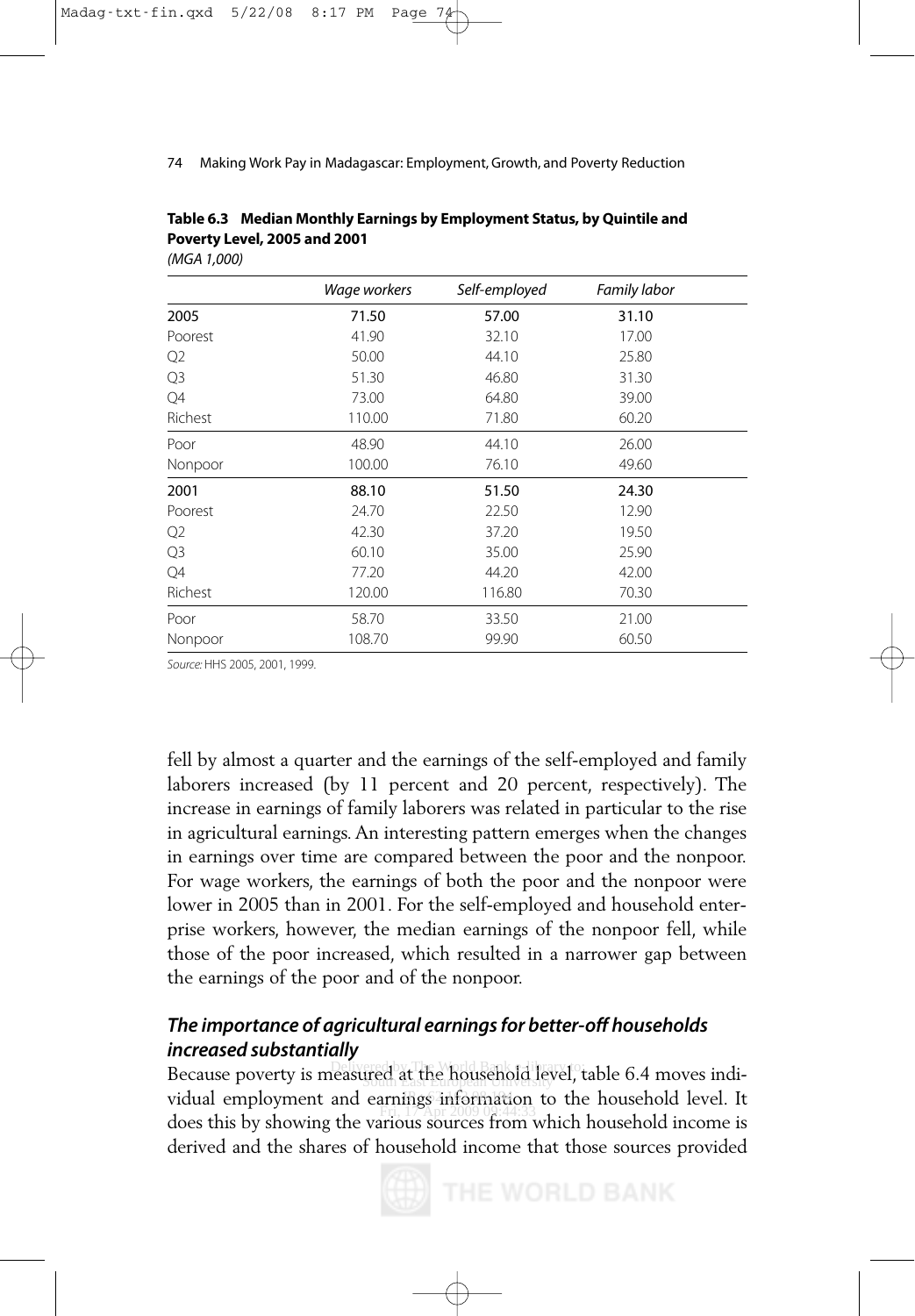|                |                          | Wage                    | Nonfarm    | Net       |       |
|----------------|--------------------------|-------------------------|------------|-----------|-------|
|                | Agriculture <sup>®</sup> | employment <sup>b</sup> | enterprise | transfers | Total |
| 2005           | 68.6                     | 14.6                    | 13.1       | 3.7       | 100   |
| Poorest        | 80.1                     | 7.1                     | 8.7        | 4.1       | 100   |
| Q <sub>2</sub> | 75.3                     | 11.8                    | 10.4       | 2.5       | 100   |
| Q3             | 74.6                     | 10.6                    | 11.8       | 3.0       | 100   |
| Q4             | 67.1                     | 15.7                    | 13.5       | 3.6       | 100   |
| Richest        | 45.7                     | 27.8                    | 21.0       | 5.4       | 100   |
| Poor           | 75.9                     | 10.1                    | 10.8       | 3.2       | 100   |
| Nonpoor        | 52.5                     | 24.4                    | 18.3       | 4.9       | 100   |
| 2001           | 62.1                     | 20.0                    | 13.3       | 4.6       | 100   |
| Poorest        | 84.5                     | 4.9                     | 6.4        | 4.3       | 100   |
| Q <sub>2</sub> | 80.1                     | 7.5                     | 8.7        | 3.7       | 100   |
| Q3             | 70.3                     | 14.4                    | 11.3       | 3.9       | 100   |
| Q4             | 53.4                     | 25.9                    | 16.3       | 4.3       | 100   |
| Richest        | 21.7                     | 47.9                    | 23.8       | 6.6       | 100   |
| Poor           | 75.6                     | 10.8                    | 9.6        | 4.0       | 100   |
| Nonpoor        | 30.9                     | 41.5                    | 21.8       | 5.8       | 100   |

|               | Table 6.4 Structure of Household Income by Quintile and Poverty Level, |
|---------------|------------------------------------------------------------------------|
| 2005 and 2001 |                                                                        |

Source: HHS 2001, 2005.

percent

a. Residual plus agricultural wages.

b. Excluding agricultural wages.

c. Family remittances and public transfers.

in 2001 and 2005. By far the largest share of household income is derived from agriculture (69 percent in 2005), with smaller shares from nonagricultural wage employment (15 percent), nonfarm enterprise income (13 percent), and nonlabor income transfers (4 percent). Compared with 2001, the 2005 composition of sources of household income reflects a 7 percentage-point increase in agricultural earnings that occurred mainly at the expense of a fall in nonagricultural wages.

The changes in the composition of household income for the poor in this period differed substantially from those of the nonpoor. There were also large differences between the various expenditure quintiles. Not surprisingly, the poor derived a larger share of their income from agriculture than the nonpoor in both 2001@and 2005. However, there was a large increase in the share of agricultural income for the nonpoor, from 31 per-Fri, 17 Apr 2009 09:44:33cent in 2001 to 53 percent in 2005. This rise in the agricultural share South East European University

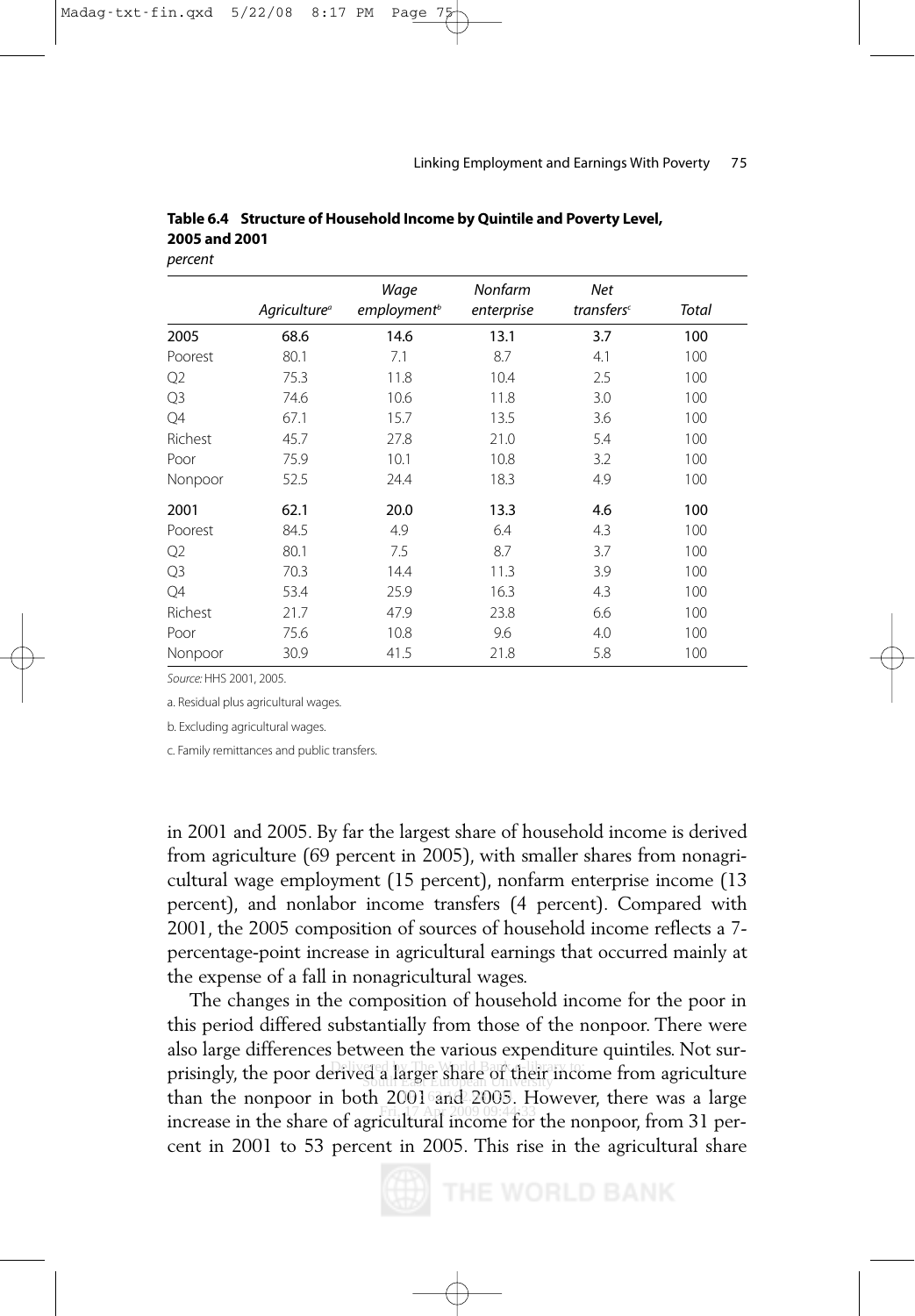came largely at the expense of income from wage employment, which was the main source of income for the nonpoor in 2001 but saw its share reduced to 24 percent in 2005. These data appear to be consistent with earlier findings that earnings increased in the primary sector and fell in industry and services, and that there has been a major crisis-related influx of labor into agriculture.

A comparison between expenditure quintiles completes this picture. In the two richest quintiles, the portions of income derived from nonfarm enterprise and, particularly, nonagricultural wage work, fell between 2001 and 2005, while that from agricultural income increased. The rise in the importance of agricultural income was especially pronounced in the richest population quintile; there, the share of agricultural income more than doubled, from 22 percent to 47 percent. An opposite trend was seen in the poorer expenditure quintiles, where a modest decrease in the share of agricultural income of around 5 percentage points occurred, which was picked up by both nonagricultural wage employment and nonfarm enterprise employment. In the absence of panel data, it is not possible to determine whether these changes occurred through changes in the income structure of households that remained within the same quintile (that is, the poorest households remaining the poorest while becoming less reliant on agricultural income) or as a result of the reranking of households across the distribution (for example, more agriculture-dependent households moving to higher-expenditure quintiles).

#### **Public transfers and remittances appear to have had a positive impact on poverty reduction**

An examination of the composition of household earnings by sectoral origin should be preceded by a brief discussion of the effects of nonlabor income transfers on poverty. As is clear from table 6.5, nonlabor income transfers, defined as the sum of family remittances and public transfers received by the household, make up a larger share of income for the better-off households in the population. This was the case in 2001 as well as in 2005, although in 2005 the importance of labor-income transfers had declined.

The impact of remittances and public transfers on both the poverty rate and the poverty gap is depicted in table 6.5. In both 2001 and 2005, these transfers helped reduce the poverty rate by 1.7 percentage points, with the larger part of these positive effects being due to remittances IP : 62.162.98.194

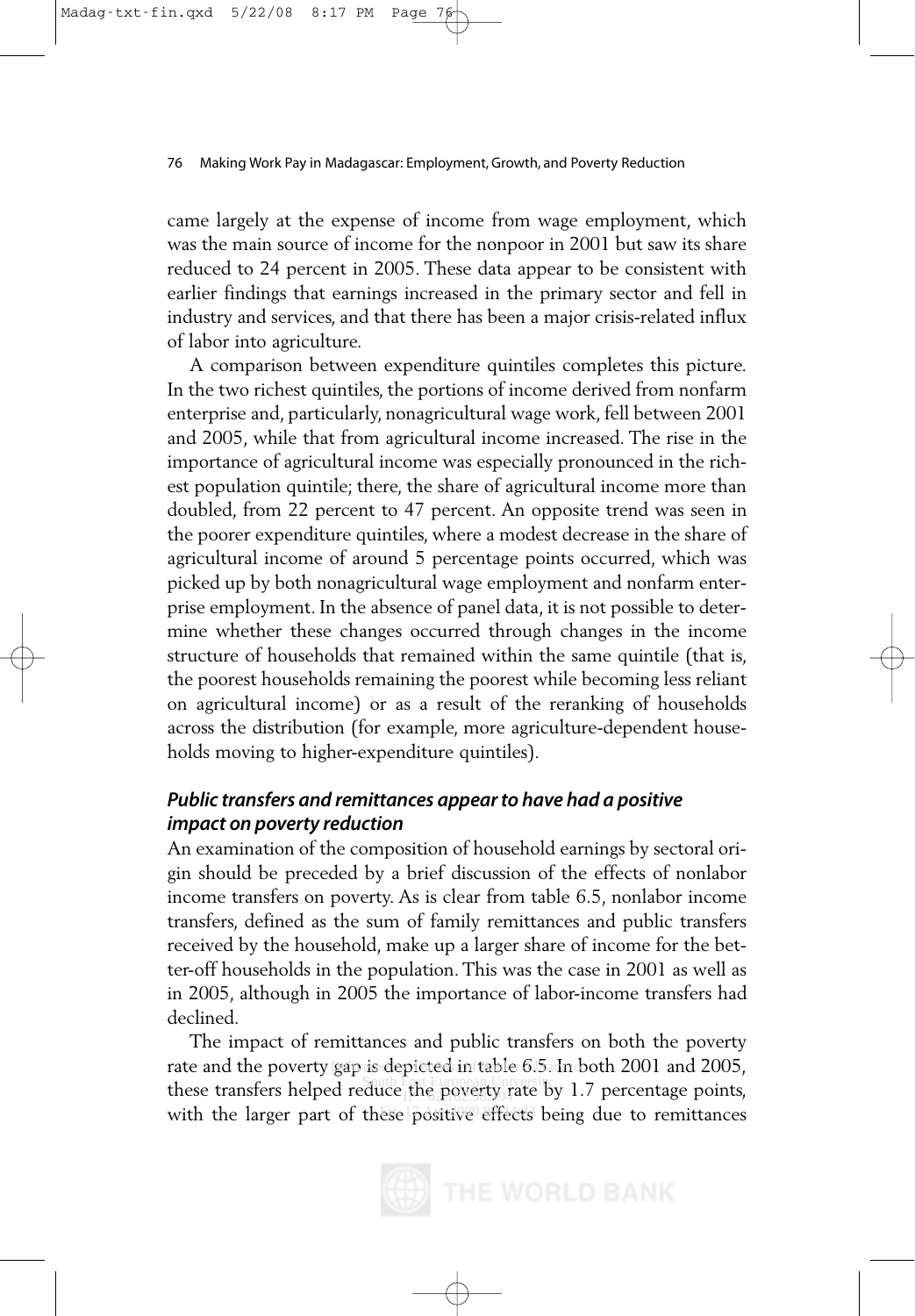|                                                     | 2005 | 2001 |
|-----------------------------------------------------|------|------|
| Headcount poverty, based on:                        |      |      |
| Total income                                        | 69.2 | 69.5 |
| Total income minus remittances and public transfers | 70.9 | 71.2 |
| Total income minus public transfers                 | 69.4 | 69.9 |
| Poverty gap, based on:                              |      |      |
| Total income                                        | 28   | 36   |
| Total income minus remittances and public transfers | 30   | 38   |
| Total income minus public transfers                 | 29   | 36   |

Source: HHS 1999, 2001, 2005.

Note: For this table, poverty is measured through income. Hence, the poverty data in the table are not similar to the poverty data used throughout the rest of this report, which are based on expenditures.

(public transfers accounted for a reduction in poverty of 0.4 percentage points in 2001 and 0.2 percentage points in 2005). Also in both years, nonlabor income transfers are estimated to have reduced the poverty gap in 2001 and 2005 by 2 percentage points.

## **Sectoral Employment, Earnings, and Poverty**

Like table 6.4, table 6.6 depicts the sources of household income, but this time the table distinguishes between earnings from the three economic sectors. In addition to reflecting the findings on agricultural earnings from from the first section of this chapter (by showing the important role of the primary sector for the poor in particular and, increasingly, for the better-off), the table also shows the relative importance of the secondary and tertiary sectors in the provision of household income.

## **The importance of tertiary sector income increased substantially for the poorer households**

After the primary sector, the tertiary sector was the second largest source of earnings in 2005 (21.4 percent). Secondary sector activities, on the other hand, accounted for only 3.5 percent of household income in 2005. Owing to the substantial increase in the importance of the primary sector for the better-off households, the share of primary sector earnings in  ${\rm case}$  in the im

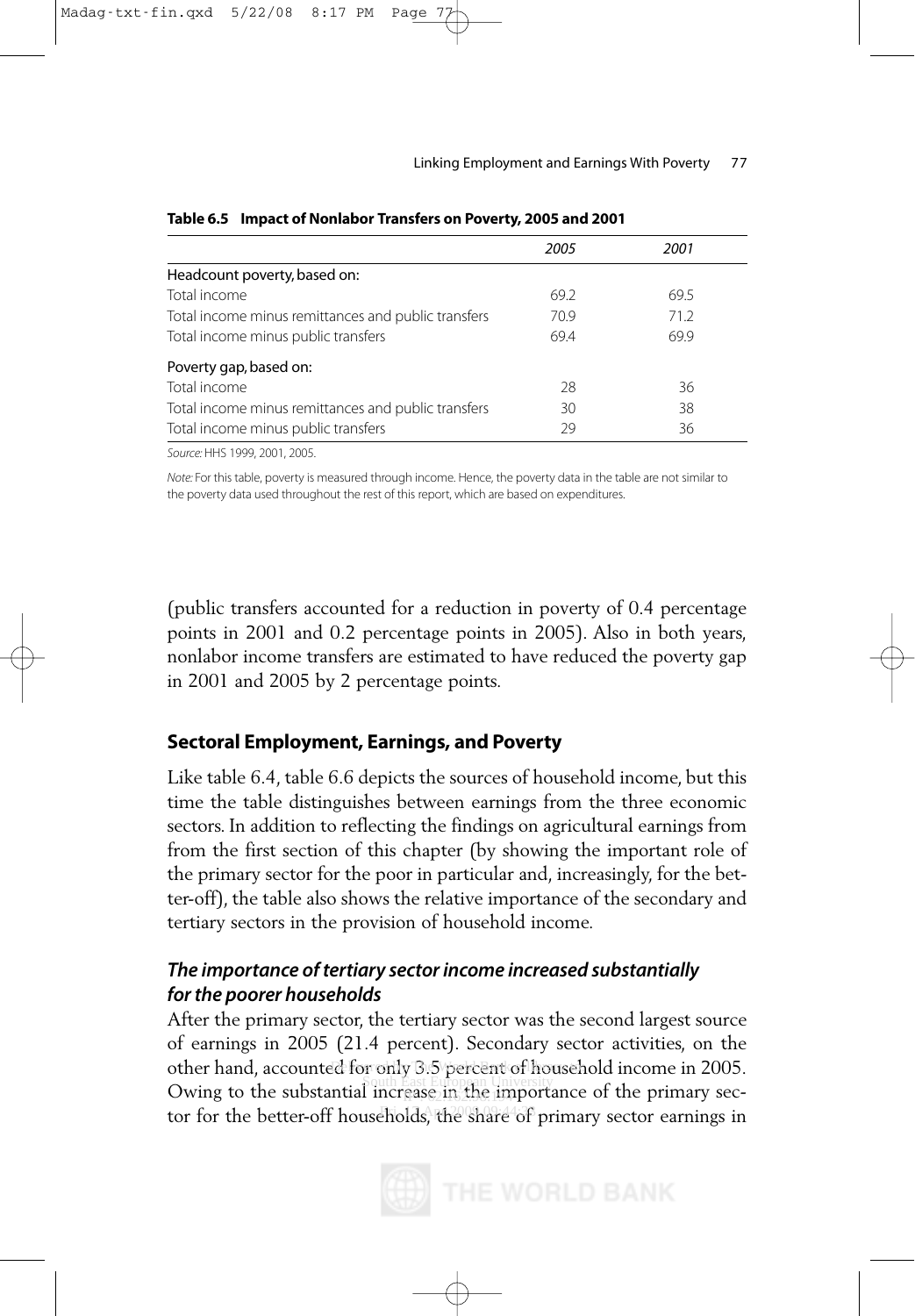78 Making Work Pay in Madagascar: Employment, Growth, and Poverty Reduction

|                |         |           |                 | Nonlabor | Income    |       |
|----------------|---------|-----------|-----------------|----------|-----------|-------|
|                | Primary | Secondary | <b>Tertiary</b> | earnings | transfers | Total |
| 2005           | 70.7    | 3.5       | 21.4            | 0.7      | 3.7       | 100   |
| Poorest        | 81.02   | 1.9       | 12.6            | 0.5      | 4.0       | 100   |
| Q <sub>2</sub> | 77.1    | 2.1       | 17.8            | 0.5      | 2.5       | 100   |
| Q <sub>3</sub> | 76.2    | 3.0       | 16.9            | 1.0      | 2.9       | 100   |
| <b>O4</b>      | 68.8    | 3.6       | 23.0            | 1.0      | 3.7       | 100   |
| Richest        | 50.6    | 6.8       | 36.6            | 0.4      | 5.5       | 100   |
| 2001           | 64.8    | 7.9       | 21.9            | 1.0      | 4.5       | 100   |
| Poorest        | 87.2    | 3.0       | 5.4             | 0.2      | 4.3       | 100   |
| Q <sub>2</sub> | 82.4    | 4.3       | 8.4             | 1.1      | 3.7       | 100   |
| Q <sub>3</sub> | 73.3    | 5.0       | 16.0            | 1.9      | 3.8       | 100   |
| Q4             | 56.7    | 10.7      | 27.0            | 1.2      | 4.3       | 100   |
| Richest        | 23.7    | 16.5      | 52.9            | 0.4      | 6.5       | 100   |

**Table 6.6 Structure of Household Income by Sector and Quintile, 2005 and 2001** percent

Source: HHS 1999, 2001, 2005.

household income for the nation as a whole went up by 6.0 percentage points. The shares of all other identified sources of income declined between 2001 and 2005, particularly that of the secondary sector, which saw its share reduced by more than half. The reduction in the tertiary sector's share between 2001 and 2005 was limited to 0.5 percentage points.

As in the primary sector, the average changes in the secondary and tertiary sector shares mask important differences in distributional levels and changes in the composition of household income. For example, those in the richest quintile earned considerably more from secondary and tertiary sector activities (6.8 percent and 36.6 percent of earnings, respectively) than the poorest (1.9 percent and 12.6 percent, respectively). As the importance of the primary sector declined for the poorest households (despite the increase in median earnings observed earlier for primary sector workers), the share of income originating from the tertiary sector more than doubled for the two poorest quintiles. Conversely, richer households became substantially more dependent on primary activities as earnings from both the secondary and tertiary sectors fell.  $\,$ South East European University Fri, 17 Apr 2009 09:44:33

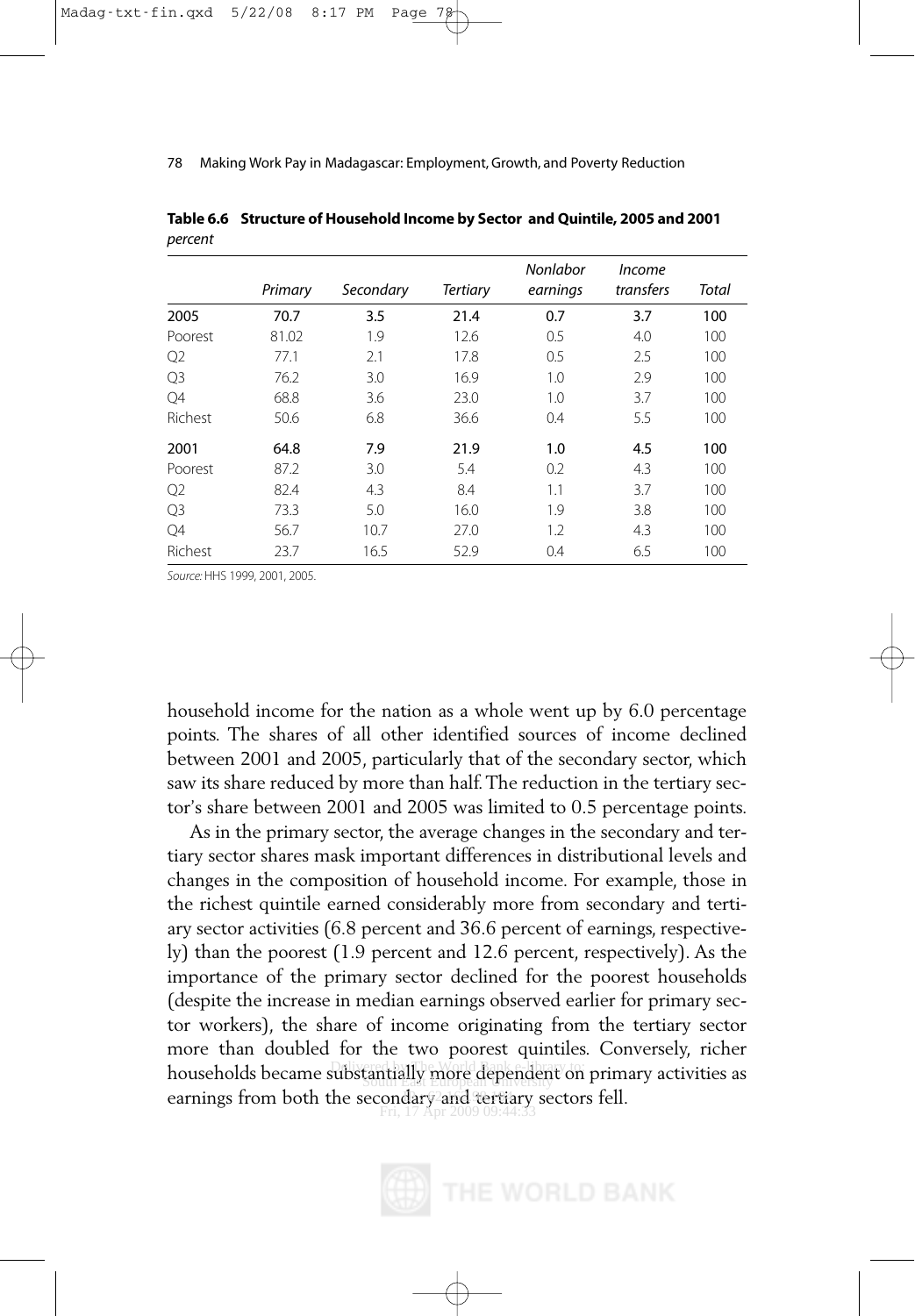## **The relatively strong fall in the importance of the secondary sector for the better-off households corresponds with findings that the crisis affected the high earners in this sector particularly**

The relative importance of the secondary sector as a source of household income declined for all expenditure quintiles (that was not the case for the primary and tertiary sectors). The decline confirms the decrease in both employment and earnings in this sector. The relatively large fall in the secondary sector income share for the two richest quintiles further corresponds with the assumption posited in chapter 5, that owing to the crisis, the highest wage earners (and other sources), in particular those in the secondary sector, experienced either a fall in income or the loss of their job.

There are various possible explanations for the observed increase in the share of tertiary sector income of the poor in combination with the rise in the importance of primary sector earnings of the better-off in the population. One possibility is that a portion of the poor moved into tertiary sector activities and a portion of the rich moved into agriculture (the latter option seeming particularly plausible considering the effects of the crisis). Another option is that there have been changes in the geographic composition of households in the various income quintiles. As rural poverty fell and urban poverty increased between 2001 and 2005, the poorest quintiles in 2005 probably contained more urban households that would be less dependent on primary sector income than in 2001. Similarly, there would be more primary sector dependent rural households in the betteroff quintiles in 2005 than there were in 2001.Although it may appear that the actual changes in household income structure by quintile have been the result of both possible developments, the absence of panel data does not allow the verification of this assumption.

## **Decomposition provides a better understanding of changes in poverty in relation to changes within and between sectors**

A better understanding of the link between changes in household sectoral earnings and poverty can be achieved by decomposing changes in poverty into those components that can be attributed to changes in poverty within the sectors and to movement among the sectors, as proposed by Ravallion and Huppi (1991)).By applying an additively separable poverty measure, *P*, to two distributions of household consumption over time (years 1 and 2), the analysis can break down the difference in national poverty for this period into three general components:<sup>4</sup>  $\mathop{\mathrm{ons}}\nolimits$  or  $\mathop{\mathrm{noise}}\nolimits$ 

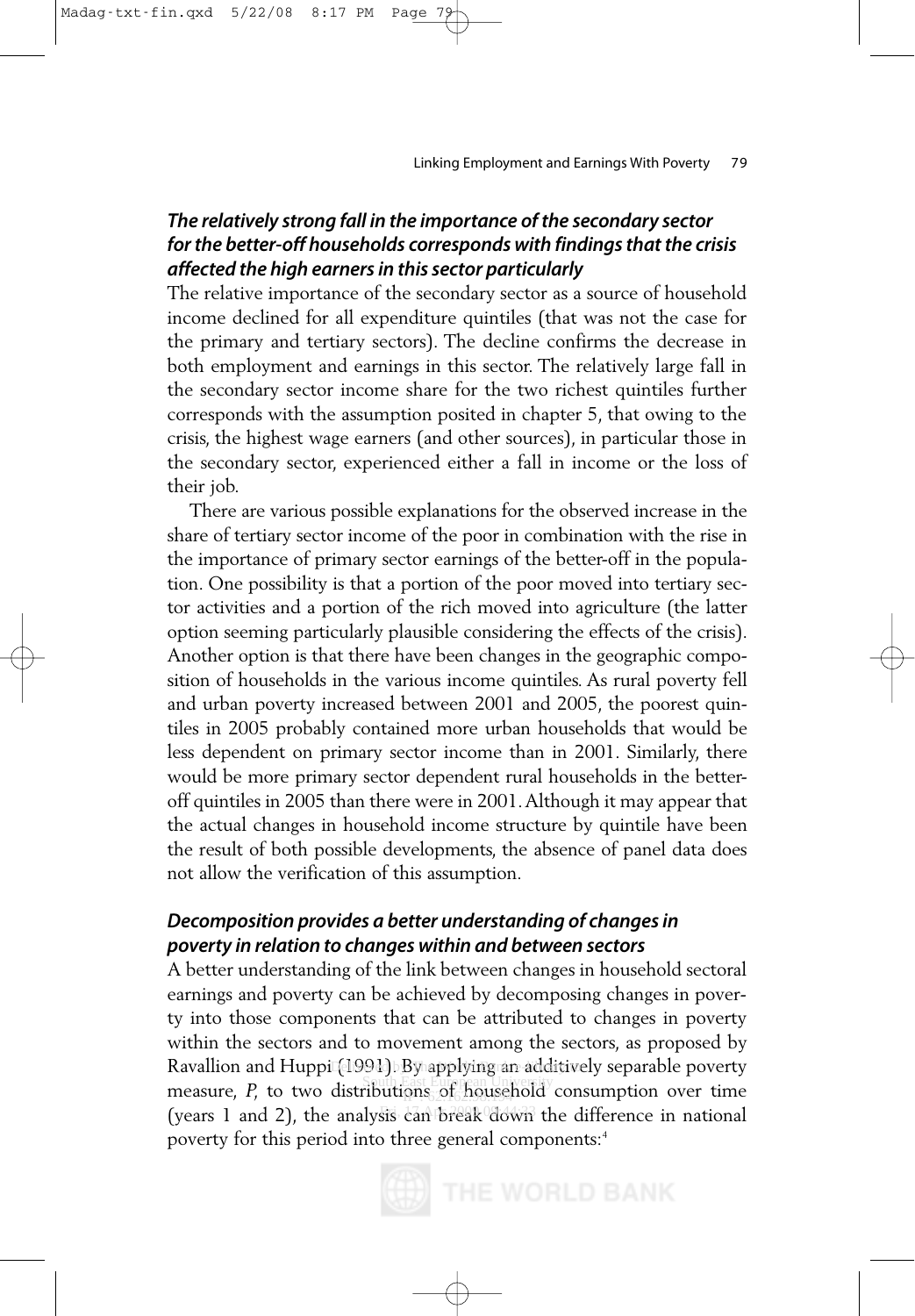30 Making Work Pay in Madagas  

$$
P^2 - P^1 = \sum_{s=1}^{3} (P_s^2 - P_s^1) n_s^1 +
$$

$$
P^{2} - P^{1} = \sum_{s=1}^{n} (P_{s}^{2})
$$

$$
\sum_{s=1}^{3} (n_{s}^{2} - n_{s}^{1}) P_{s}^{1} + \sum_{s=1}^{3} (P_{s}^{2} - P_{s}^{1}) (n_{s}^{2} - n_{s}^{1})
$$

$$
\sum_{s=1}^{3} (n_s^2 - n_s^1) P_s^1 +
$$
  

$$
\sum_{s=1}^{3} (P_s^2 - P_s^1) (n_s^2 - n_s^1)
$$

Intrasectoral effects: Change in poverty arising from within-sector poverty changes

Intersectoral effects: Change in poverty arising from changes and population shifts

Interaction between sectoral employment/earning shifts

(Equation6.1)

where  $P_s^t$  is the poverty measured in sector *s* at time *t*, and  $n_s^t$  is the population share of sector *s* at time *t.* The first component, the intrasectoral effects, shows how changes in poverty within each sector contribute to the aggregate change in poverty. The second component is the contribution of changes in the distribution of the population across the sectors. The final component, the residual, can be interpreted as a measure of the correlation between population shifts and changes in poverty within the sectors.

Because the decomposition is performed at the household level, households must be assigned to a sector. Households have multiple sources of income, so this assignment is not straightforward, and this section adopts two approaches to allocate households to a sector. In the first approach, households are assigned to a sector if more than half of the workers in the household were employed in that sector. The second approach assigns households to a sector if more than half of the total household labor income was derived from that sector. In both cases there are households for which either employment or income is distributed across all three sectors in such a way that they are not associated with any sectors.These households, along with those with no labor income, are categorized as "other."

The results of the decompositions are shown in table 6.7. The upper half of the table depicts the results of the decomposition using the approach that categorizes households by number of workers in each secapproach that categorizes south East European University Transfer or workers in cach see households by sectoral income. The interpretation of the results is similar to the results of the Shapley decomposition discussed in chapter 4. For example, if the classification were by number of workers, the headcount ie results9tron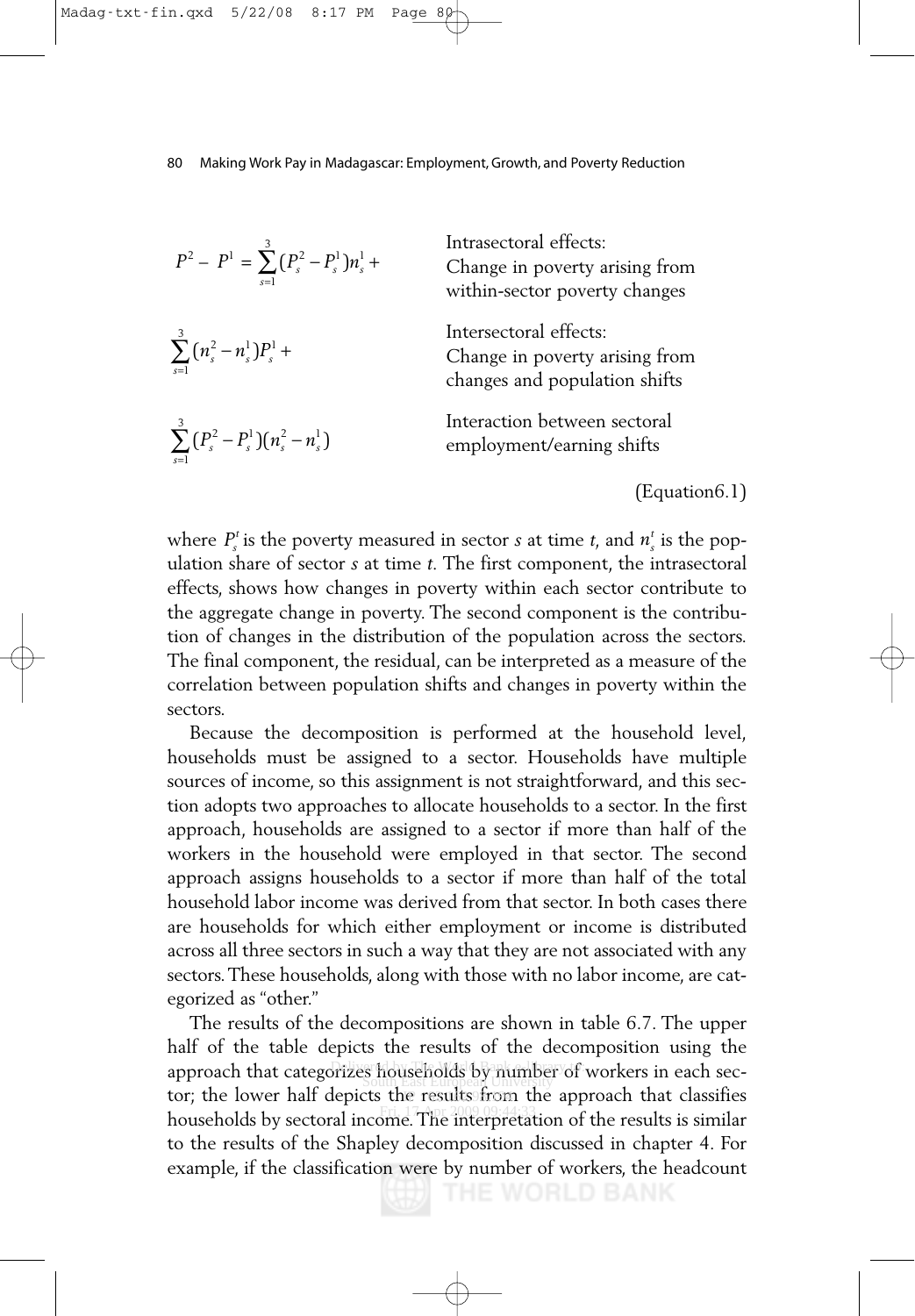|                                                                                                                           |              |      |        |         | Intrasectoral effects |                 |                       |                  |        | Intersectoral effects |              |         |
|---------------------------------------------------------------------------------------------------------------------------|--------------|------|--------|---------|-----------------------|-----------------|-----------------------|------------------|--------|-----------------------|--------------|---------|
|                                                                                                                           | 2005         | 2001 | Change | Prim.   | Sec.                  | Tert.           | Other                 | Prim.            | Sec.   | Tert.                 | <b>Other</b> | Residua |
| Households categorized by shares of workers                                                                               |              |      |        |         |                       |                 |                       |                  |        |                       |              |         |
| Levels                                                                                                                    |              |      |        |         |                       |                 |                       |                  |        |                       |              |         |
| Incidence $(P_0)$                                                                                                         |              | 69.7 | $-1.0$ | $-6.8$  | $-0.4$                | $\overline{31}$ | $\overline{\text{C}}$ |                  | $-1.5$ | $-0.5$                |              |         |
| Depth (P <sub>1</sub> )                                                                                                   | 68.7<br>26.8 | 34.9 | $-87$  | $-10.5$ | $-0.3$                | $\overline{12}$ | $\overline{\circ}$    | 7.0<br>3.7       | $-0.6$ | $-0.2$                | $-1.0$       | $-0.2$  |
| ा<br>Share of total population                                                                                            |              |      |        |         |                       |                 |                       |                  |        |                       |              |         |
| 2005                                                                                                                      |              |      |        | 75.5    | $\frac{6}{1}$         | 15.6            | 74                    |                  |        |                       |              |         |
| 2001                                                                                                                      |              |      |        | 67.4    | 5.9                   | 175             | 93                    |                  |        |                       |              |         |
| Households categorized by shares of income<br>Levels $\frac{1}{\frac{1}{n}}\sum\limits_{k=0}^{n-1}\frac{1}{s}\lesssim$    |              |      |        |         |                       |                 |                       |                  |        |                       |              |         |
|                                                                                                                           |              |      |        |         |                       |                 |                       |                  |        |                       |              |         |
| Incidence $(P_0)$                                                                                                         | 68.7         | 69.7 | $-1.0$ | $-65$   | $\frac{8}{2}$         | 33              | $-0.2$                | 5.9              | $-1.6$ | $-0.3$                | $-1.3$       | $-1.0$  |
| Depth $(P_B^3 \overset{\approx}{\underset{\sim}{\approx}} \frac{\Xi}{\Xi}$ and $268$<br>Share of total population<br>2005 |              | 34.9 | $-87$  | $-9.9$  | $\rm{C}$              | $\overline{12}$ | $\overline{q}$        | $\overline{3}$ . | $-0.6$ | $\overline{q}$        | $-0.6$       |         |
|                                                                                                                           |              |      |        |         |                       |                 |                       |                  |        |                       |              |         |
|                                                                                                                           |              |      |        | 66.5    | 75                    | 218             | 42                    |                  |        |                       |              |         |
| 2001                                                                                                                      |              |      |        | 73.4    | 3.5                   | 21.0            | $\overline{21}$       |                  |        |                       |              |         |

| ֖֚֚֚֡֬<br>֧֚֚֝ |  |
|----------------|--|
|                |  |
|                |  |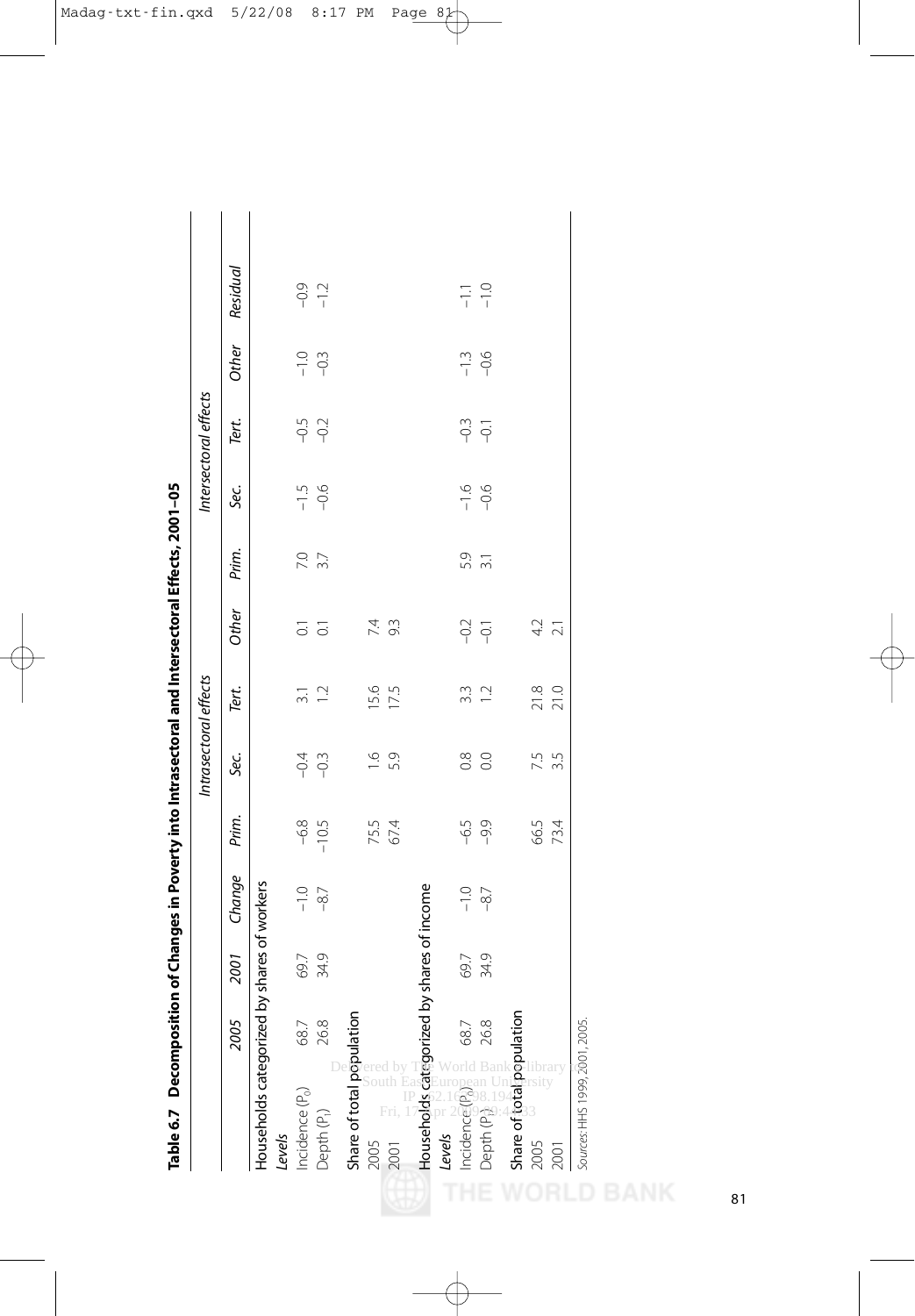poverty rate would fall by 6.8 percentage points owing to the fall in poverty in the primary sector, provided that there had been no movement of workers between sectors. Likewise, the movement of workers into the primary sector would have caused poverty to increase by 7.0 percentage points if the intersectoral poverty reduction (that is, the increases in primary sector earnings) had not occurred at the same time.

As is clear from table 6.7, the two classification methods produce similar results except for the intrasectoral effects attributed to the secondary sector. Furthermore, the directions of the various effects are similar for both the incidence (headcount ratio) and the depth of poverty measures, although the relative magnitude of the contributions is always higher for the incidence.

#### **The fall in poverty can be largely attributed to a decrease in poverty within the primary sector**

The decrease in poverty between 2001 and 2005 appears to be largely due to the fall in poverty *within* the primary sector (6.8 percentage points in the sectoral categorization by household workers and 6.5 percentage points in the categorization by household earnings).

The employment shift out of the secondary and tertiary sectors into the primary sector following the 2002 crisis is reflected in the rising shares of the population living in primary sector households. For example, the percentage of the population living in households with more than half of the household workers employed in the primary sector rose from 67.4 to 75.5 percent. Similarly, the share living in households in which more than half of the earnings came from this sector rose from 66.5 to 73.4 percent. As more households became more dependent on primary sector employment and earnings, the sector accounted for a greater percentage of the poor. This is illustrated by the positive and large intersectoral effects (7.0 percentage points in the upper half of the table and 5.9 percentage points in the lower half).With poverty rates highest in the primary sector, it is not surprising that national poverty would rise substantially because more workers are employed in this sector and sectoral poverty rates are assumed to be held constant.

The opposite is observed for the tertiary sector, where poverty within the sector has risen (positive intrasectoral effect). However, employment in this sector fell (15.6 percent lived in households with more than half of the workers in the tertiary sector in 2005 compared with 17.5 percent III : 137.143.115.1161

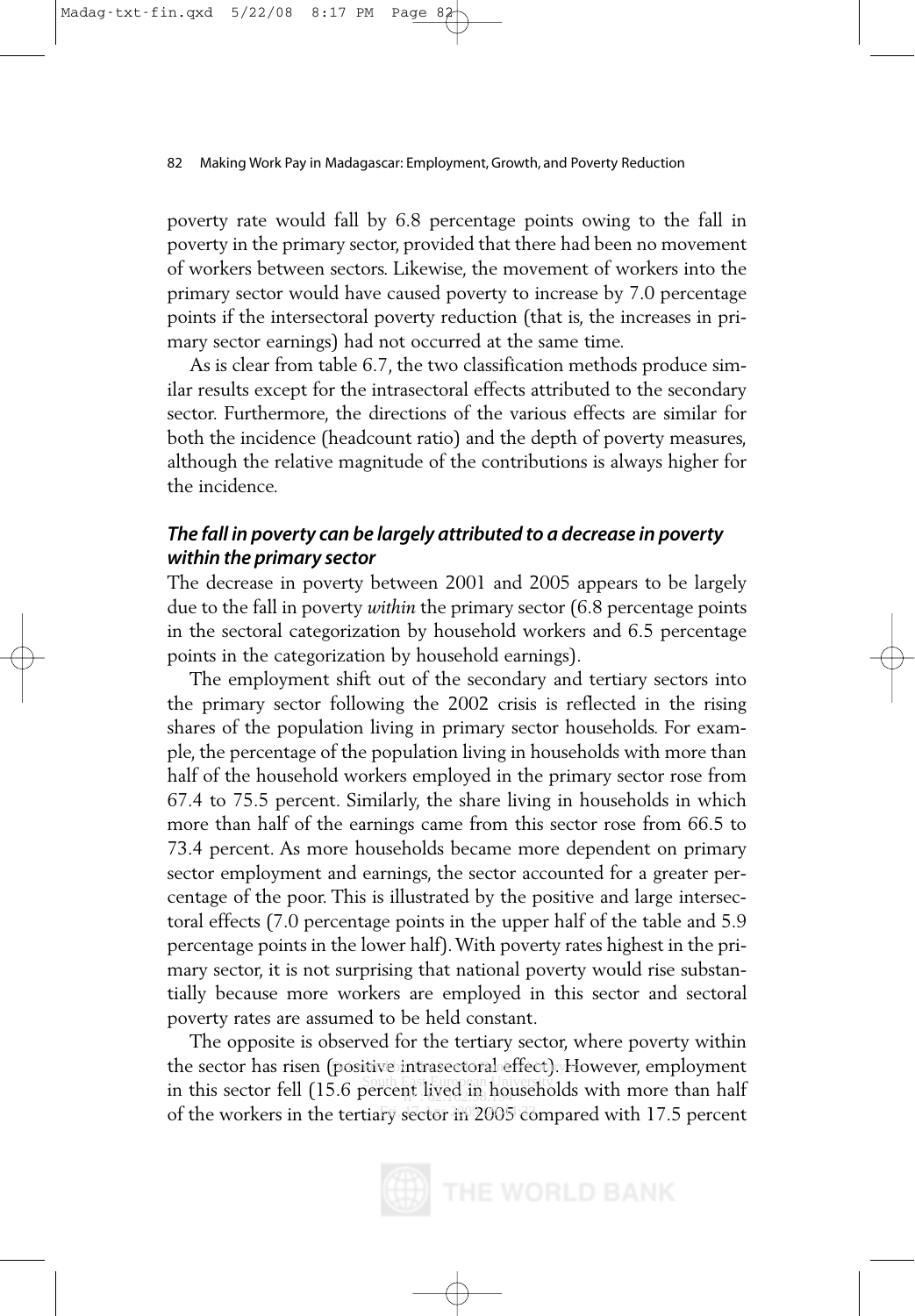in 2001), and, more important, a portion of the poor left; as a result, the sector contributed marginally to a fall in national poverty, as seen in the small positive intersectoral effect.

Similar to the tertiary sector, the secondary sector is attributed a negative intersectoral effect, because the fall in employment lowered the share of the poor. As has been mentioned, the sign of the intrasectoral effect in the secondary sector is ambiguous.

It is worth noting that although this decomposition is informative, it suffers from a weakness in that it cannot fully differentiate the sources of income changes. For example, the decreased reliance on primary sector income for the poorest households does not lead to a shift in household category, since well over 50 percent of their household income continues to come from the primary sector. Among households in this category, the fall in the depth of poverty that may be due to increases in tertiary sector income is attributed to improvements in the primary sector. With this in mind, the next section moves away from the sectoral sources of household earnings and turns to a different breakdown of household income.

#### **The Various Sources of Labor Income and Their Links with Poverty**

Another way of analyzing how labor income is linked to poverty is to disentangle those sources of household per capita labor income that are responsible for the observed changes in income. This approach, based on a methodology from Kakwani, Neri, and Son (2006), decomposes changes in household labor income into components such as household average hourly earnings, hours worked, and employment. This decomposition can then be used as a basis for simulating changes in poverty.

#### **Decomposition illustrates poverty changes in relation to changes in sources of income**

The starting point is to note that the average weekly labor income of household, *j,* can be written as:

$$
\frac{I_j}{N_j} = \frac{I_j}{H_j} \frac{H_j}{E_j} \frac{E_j}{L_j} \frac{L_j}{N_j} \quad \Box
$$

IP : 62.162.98.194 Fri, 17 Apr 2009 09:44:33 (Equation 6.2)

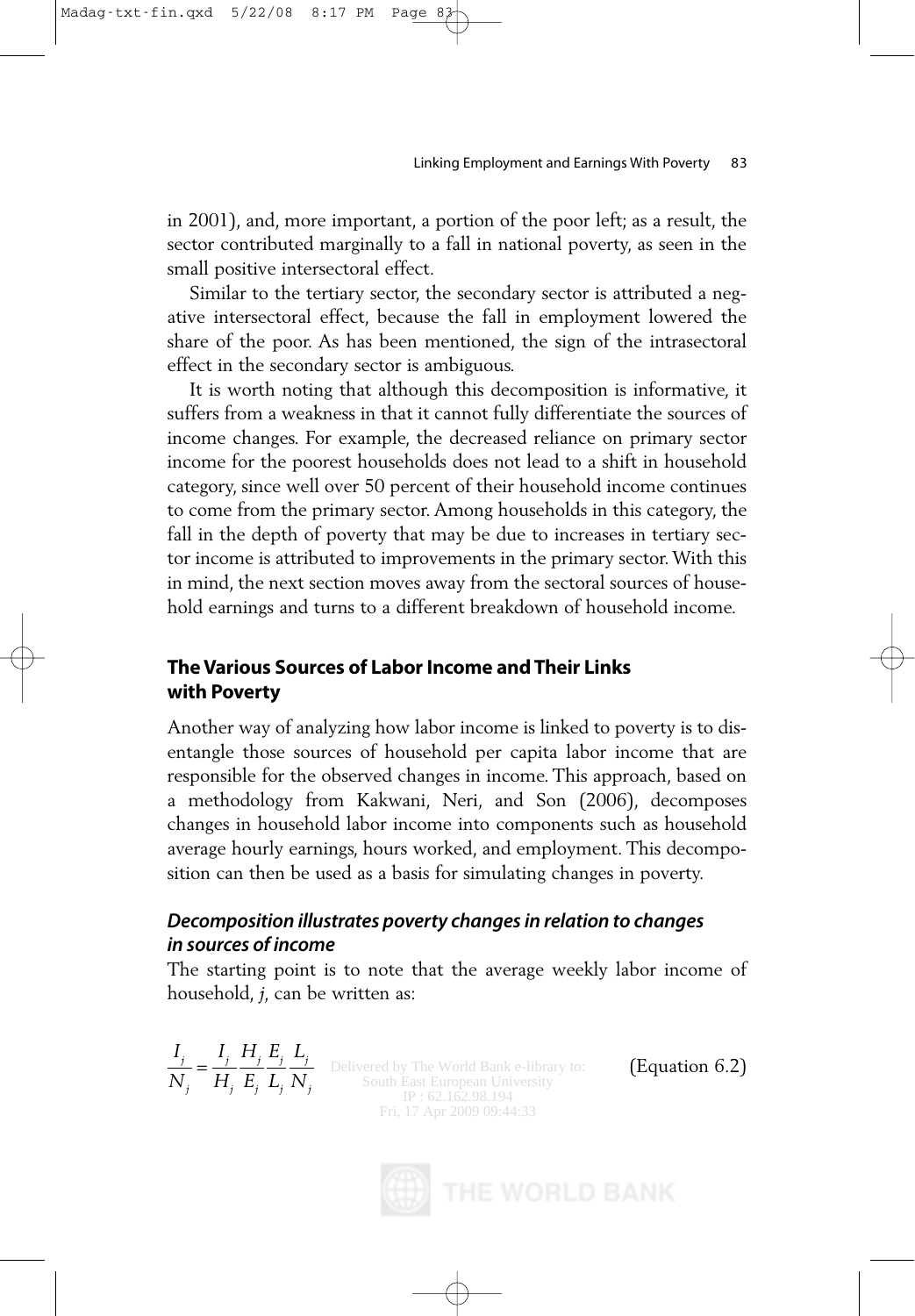where  $I_i$  is the total weekly labor income of the household,  $N_i$  is the number of household members, *H<sub>i</sub>* is the total number of hours worked per week by household members,  $E_i$  is the number of employed household members, and *L<sub>i</sub>* is the number of household members participating in the labor force. Because an important fraction of labor stems from children and, to a lesser extent, elder workers, hours worked (*Hj* ), household employment (*Ej* ), and household labor force (*Lj* ) are determined by taking into account all household members, not just those of working age.

Using equation 6.2 as a basis, one can determine the portions of the average change in average household labor income that are due to changes in household hourly earnings, hours worked, unemployment, and participation. These results appear in the bottom panel of table 6.8 (see annex 6B for a more elaborate description of this approach).

#### **Results of decomposition show that the rise in per capita household labor income was due to increased hourly earnings**

The results of the decomposition appear in the bottom panel of table 6.8 and show that the rise in per capita household labor income was due to increased hourly earnings. The two upper panels depict the value of the various sources of labor income for 2005 and 2001; the third panel shows the changes in these values between the two years. This third panel illustrates that between 2001 and 2005 there was an increase in the average hourly earnings and the household participation rate, both of which would be expected to have affected per capita household income positively. On the other hand, in the same period the unemployment rate increased and the number of average hours worked per week per employed person fell, and these developments are likely to have had a negative effect on household income. As the table shows, the overall impact of these changes has been positive, as average household per capita weekly labor income increased by 15 percent between 2001 and 2005.

The fourth panel attributes weights and directions to the various earnings sources' contributions to this 15 percent increase in labor income. As expected, changes in the household participation rate and, in particular, changes in average hourly earnings, affected income growth positively. Indeed, 138 percent of the increase is explained by the rise in hourly earnings, offsetting both the fall in average hours worked and the rise in household unemployment. For the South East European University IP : 62.162.98.194

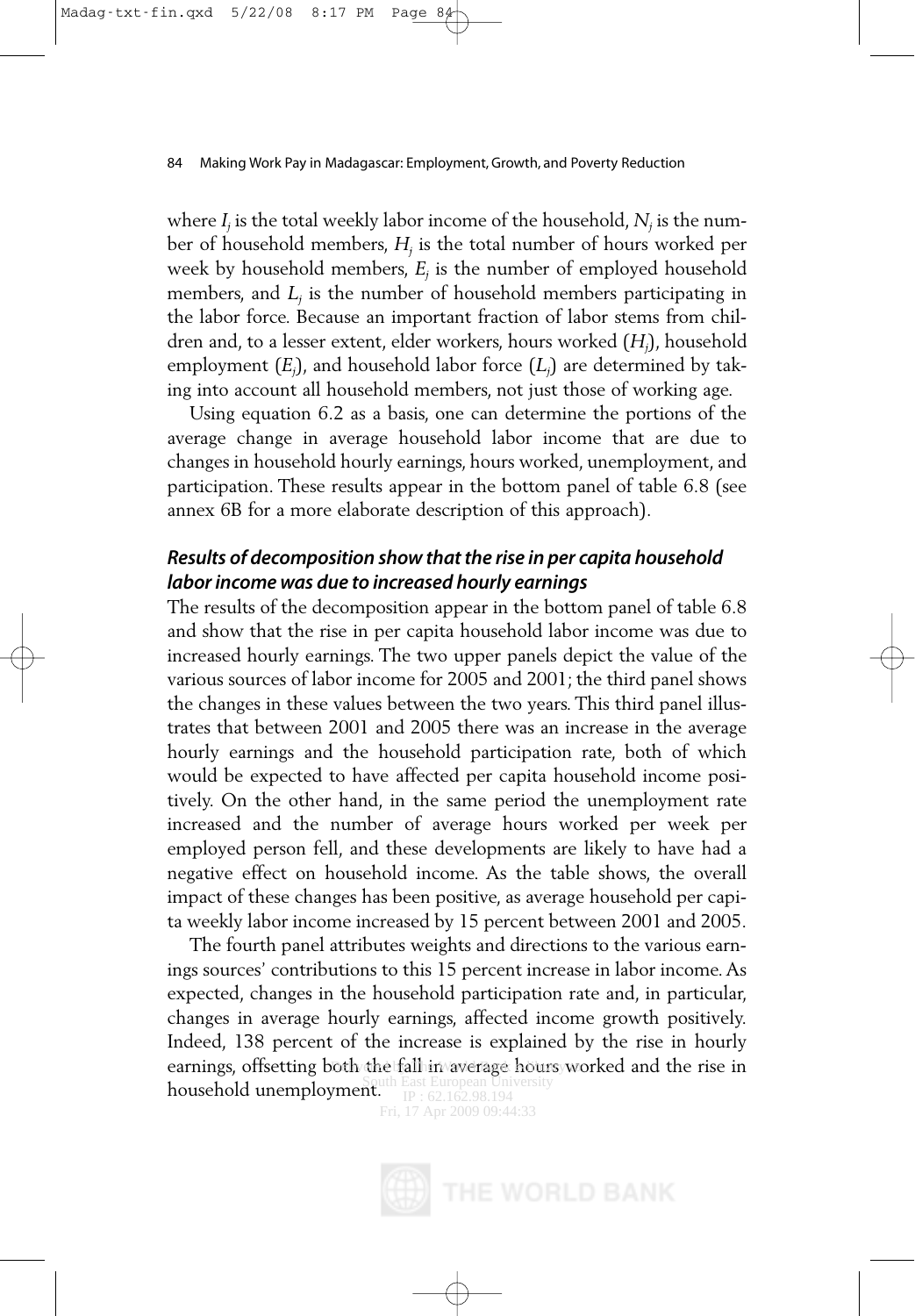|                                                              |               |                | Expenditure quintile       |                           |                        |               |                 |                                |
|--------------------------------------------------------------|---------------|----------------|----------------------------|---------------------------|------------------------|---------------|-----------------|--------------------------------|
| Geometric mean across households                             | Poorest       | S              | 3                          | ð4                        | Richest                | Poor          | Nonpoor         | Total                          |
| 2005                                                         |               |                |                            |                           |                        |               |                 |                                |
| Average hourly earnings in MGA                               | 52.5          | 224.3          | 258.1                      | 312.6                     | 506.2                  | 216.0         | 432.6           | 267.2                          |
| Average hours worked per week by the employed                |               | 40.6           |                            |                           | 44.1                   | 40.4          | 43.8            |                                |
| Household unemployment rate (percent)                        | 37.6<br>1.5   | $\overline{4}$ | $42.3$<br>$-4.9$<br>$+1.9$ | $42.8$<br>$7.3$<br>$45.0$ | $47$                   | $\frac{6}{1}$ | $\overline{+}$  | $\frac{4}{4}$ of $\frac{4}{4}$ |
| Household participation rate <sup>®</sup>                    | 36.7          | 38.6           |                            |                           | 48.5                   | 39.6          | 475             |                                |
| Total household per capital weekly labor income              | 2,090         | 3,551          | 4,578                      | 6,039                     | 0,345                  | 3,465         | 8,727           | 4,599                          |
| 2001                                                         |               |                |                            |                           |                        |               |                 |                                |
| Average hourly earnings in MGA                               | 86.6          | 146.6          | 203.3                      | 331.2                     | 680.0                  | 52.2          | 546.3           | 222.3                          |
| Average hours worked per week by the employed                |               | 43.4           | 43.8                       |                           | 45.5                   | 43.1          |                 | 43.8                           |
| Household unemployment rate (percent)                        | $41.2$<br>0.3 | $\frac{8}{2}$  | $\rm C$                    | $\overline{c}$            | 27                     | $\rm _{O}$    | 45.6<br>2.2 1.1 |                                |
| Household participation rate <sup>®</sup>                    | 38.1          | 40.4           | 43.3                       | 41.5                      | 42.8                   | 40.9          | 41.9            | 41.2                           |
| Total household per capital weekly labor income              | 1,366         | 2,581          | 3,876                      | 6,196                     | 12,924                 | 2,681         | 10,297          | 3,995                          |
| Percent change                                               |               |                |                            |                           |                        |               |                 |                                |
| Average bourly earnings                                      | 76.0          | 53.0           | 26.9                       | $-5.6$                    | $-25.6$                | 41.9          | 20.8            |                                |
| Average hours worked per week by the employed                | $-8.9$        | $-6.5$         | $-3.4$                     | $-5.8$                    |                        | $-6.3$        | $-3.9$          |                                |
| Household unemployment rate                                  | 484.5         | 63.1           | 1773                       | 90.3                      | $-3.1$<br>71.5<br>13.3 | 122.6         | 89.2            | 20.3<br>195.7<br>195.7         |
| Household participation rate <sup>®</sup>                    | $-3.6$        | $-4.4$         |                            | 85                        |                        | $-3.0$        | 13.6            | $\frac{8}{10}$                 |
| Total household per capital weekly labor income              | 53.0          | 37.6           | 18.                        | $-2.5$                    | 20.0                   | 29.3          | $-15.2$         | 15.1                           |
| Sources of change in labor income (percent)                  |               |                |                            |                           |                        |               |                 |                                |
| Average hourly earnings                                      | 33.7          | 138.4          | 1493                       | 124.9                     | 33.3                   | 142.8         | 140.6           | 138.3                          |
| Average hours worked per week by the employed                | $-21.9$       | $-21.9$        | $-21.6$                    | 128.4                     | $14.1$<br>9.1          | $-26.7$       | 24.1<br>11.9    | $-42.8$                        |
| Household unemployment rate                                  | $-3.0$        | $-1.8$         | $-78$                      | 23.8                      |                        | $-3.6$        |                 | $-9.3$                         |
| Household participation rate <sup>®</sup>                    | $-8.8$        | $-14.8$        | $-19.9$                    | $-177.1$                  | 565                    | $-12.5$       | $-76.6$         | 13.8                           |
| Total household per capital weekly labor income <sup>b</sup> | $^{+}$        |                |                            |                           |                        |               |                 | $^{+}$                         |

Table 6.8 Household Labor Income Profile, 2005 and 2001 **Table 6.8 Household LaborIncome Profile, 2005 and 2001**

Source: HHS 2001, 2005. Source: HHS 2001, 2005.

a. Share of adult household membes who are working or looking for work. a. Share of adult household membes who are working or looking for work.

b. A "+" indicates that average labor income rose, while a "-" indicates that it fell between 2001 and 2005. b. A"+"indicates that average labor income rose, while a "-"indicates that it fell between 2001 and 2005.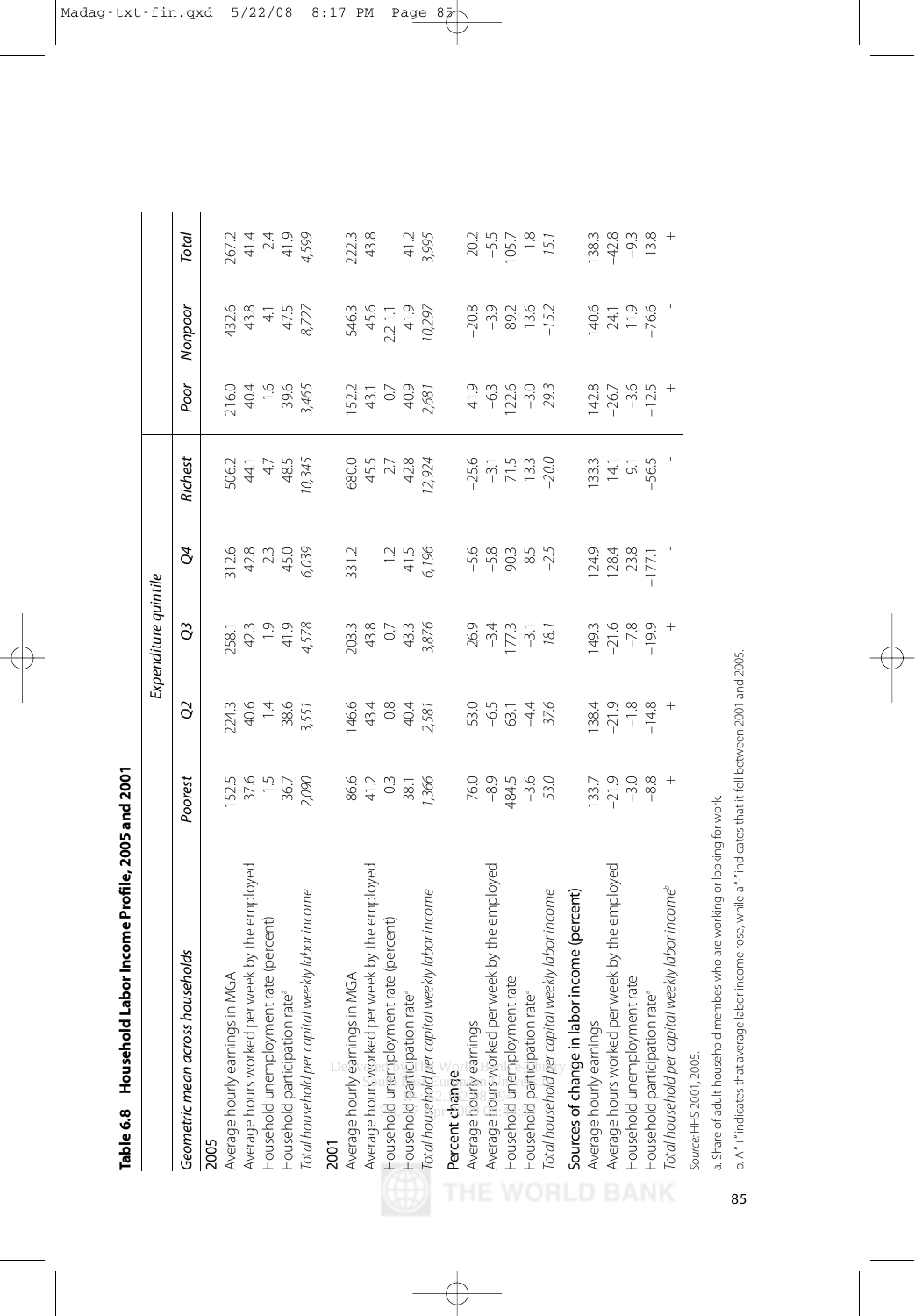#### **Changes in hourly earnings increased the income of the poor and reduced that of the better-off**

Changes in per capita household labor income have not been uniform across the population: the labor income of the poor increased by 29 percent while that of the nonpoor fell by 15 percent.A review of the changes per expenditure quintile shows that the poorer quintiles had the greatest gain. Average household earnings rose in each of the three poorest quintiles by 53.0 percent, 37.6 percent, and 18.1 percent, respectively. At the same time they fell by 2.5 percent and 20 percent, respectively, in the two richest quintiles.

Changes in hourly earnings explain both the increase in total earnings among the poorer households and the fall in total earnings among the better-off. In the analysis the rate of growth of hourly earnings falls from 76 percent for the poorest quintile to 26.9 percent for the middle quintile. It then turns negative for the fourth quintile and the richest quintile (–5.6 percent and –25.6 percent, respectively). Thus, changes in hourly earnings account for between 133.3 percent and 149.3 percent of the changes in total household per capita labor income.

For the poorer households this increase in hourly earnings tended to be the only source of labor income that contributed positively to the rise in earnings. Its impact was substantial enough to easily offset the negative impacts of the fall in the number of hours worked, the fall in participation rate, and the increase in unemployment. In the better-off households, the negative effect on labor income of the fall in hourly earnings was compounded by the reduction in the number of hours worked as well as by the increase in unemployment. The only component that dampened these effects was the participation rate.

## **The increase in hourly earnings reduced the depth of poverty, though not its level**

Increasing the understanding of the linkages among poverty, employment, and earnings involves simulating the effect of changes in the sources of labor income on poverty. The following approach is taken in this chapter. To isolate the effect of changes in hourly earnings, the average hourly earnings for all households are scaled in the 2001 data, so that the mean of each expenditure quintile equals the mean of the 2005 data. The resulting changes in total labor earnings are added to household expenditures, on the basis of which new poverty levels are calculated. The difference in the simulated poverty level and the original poverty level is then attributed to  $\mathbf{g}$ s are added to

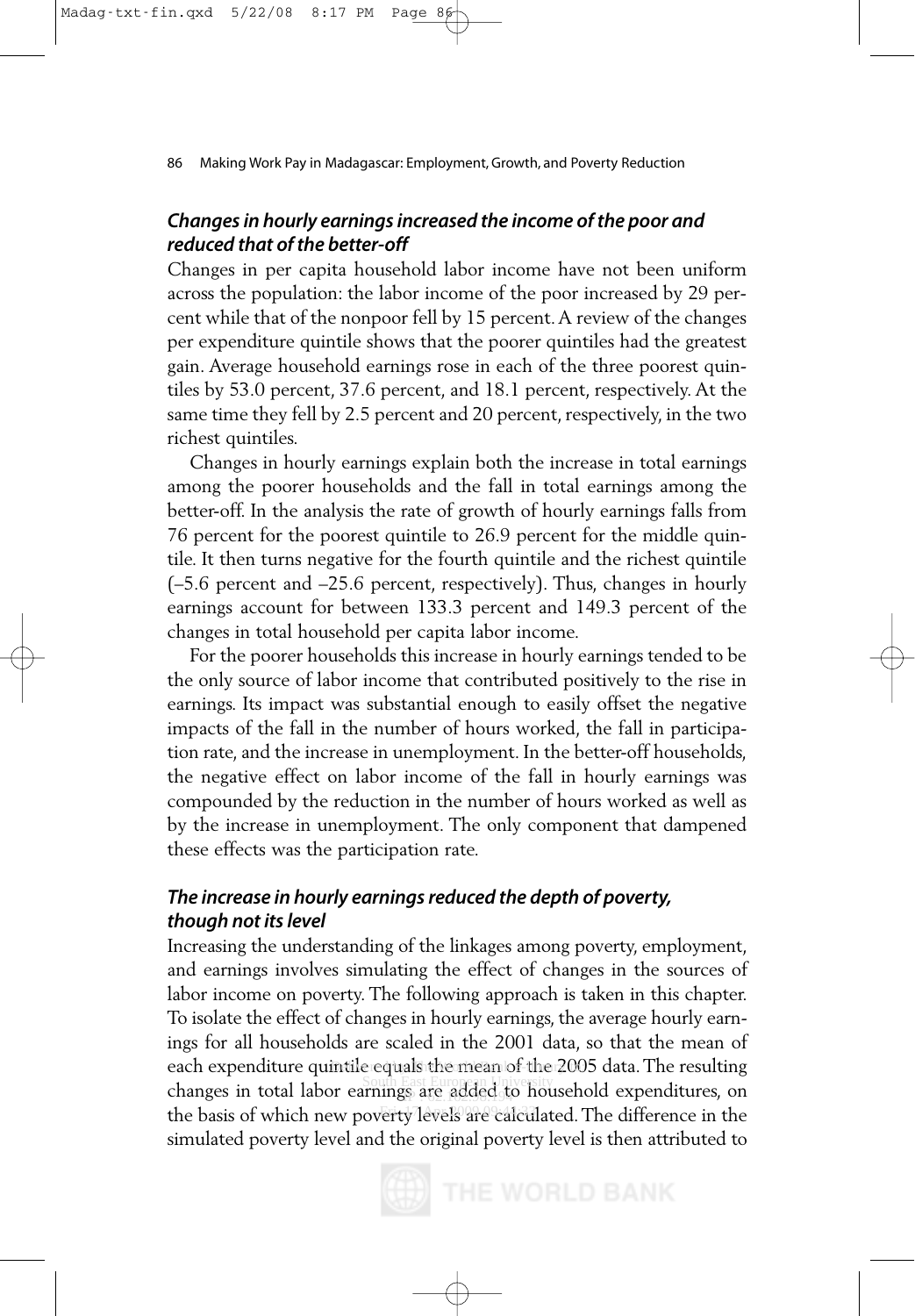changes in hourly earnings. The same approach is taken to derive the contribution of changes in the number of average household hours worked, and the percentage of household members who are employed.

The results of this simulation, summarized in table 6.9, are consistent with the previous analysis. They also illustrate that the effects of earnings and employment on poverty depend on the type of poverty measure used (incidence or depth), which highlights the importance of an emphasis on distribution, as in earlier parts of this report.

The results of the simulation with regard to the change in the incidence of poverty can be explained as follows. Because a large percentage of the population falls below the poverty line (68.7 percent in 2005), factors that affect the headcount ratio will necessarily affect the relatively better-off households (that is, those households around the 70th percentile). As noted in table 6.8, average hourly earnings fell for those households in the two richest quintiles, which explains why the simulated changes in hourly earnings alone resulted in an increase in poverty of 1.0 percentage point.

Changes for the poorer parts of the population, on the other hand, influenced the depth rather than the incidence of poverty. For example, the increase in hourly earnings for those at the lower end of the distribution has had little effect on the incidence of poverty, as this measure is insensitive to changes in the earnings of those who remain poor. But it does affect the depth of poverty, as this measure represents the average consumption shortfall in the population (that is, the average of the poverty gaps). Thus, the substantial increases in hourly earnings for households in the lowest three quintiles resulted in a 6.9 percentage point decrease in the depth of poverty. The resulting increases in labor earnings for these households more than offset the increase in the share of households that became poor owing to the fall in earnings among the better-off households.

**Table 6.9 Simulated Changes in Poverty Due to Changes in Household Labor Income Profile (reference year 2001)**

|                   | 2005 |      | Hourly Hours                            | Percent<br>$2001$ <sub>by T</sub> Diff <sub>Morta</sub> earnings worked employed | Other  |
|-------------------|------|------|-----------------------------------------|----------------------------------------------------------------------------------|--------|
| Incidence $(P_0)$ | 68.7 |      | $695$ puth East Egropean Ugiversity 1.5 | $-19$                                                                            | $-17$  |
| Depth $(P_1)$     | 26.8 | 34.9 | $\frac{11}{17}$ – 8,1.02.98.194         |                                                                                  | $-3.0$ |

Source: HHS 2001, 2005.

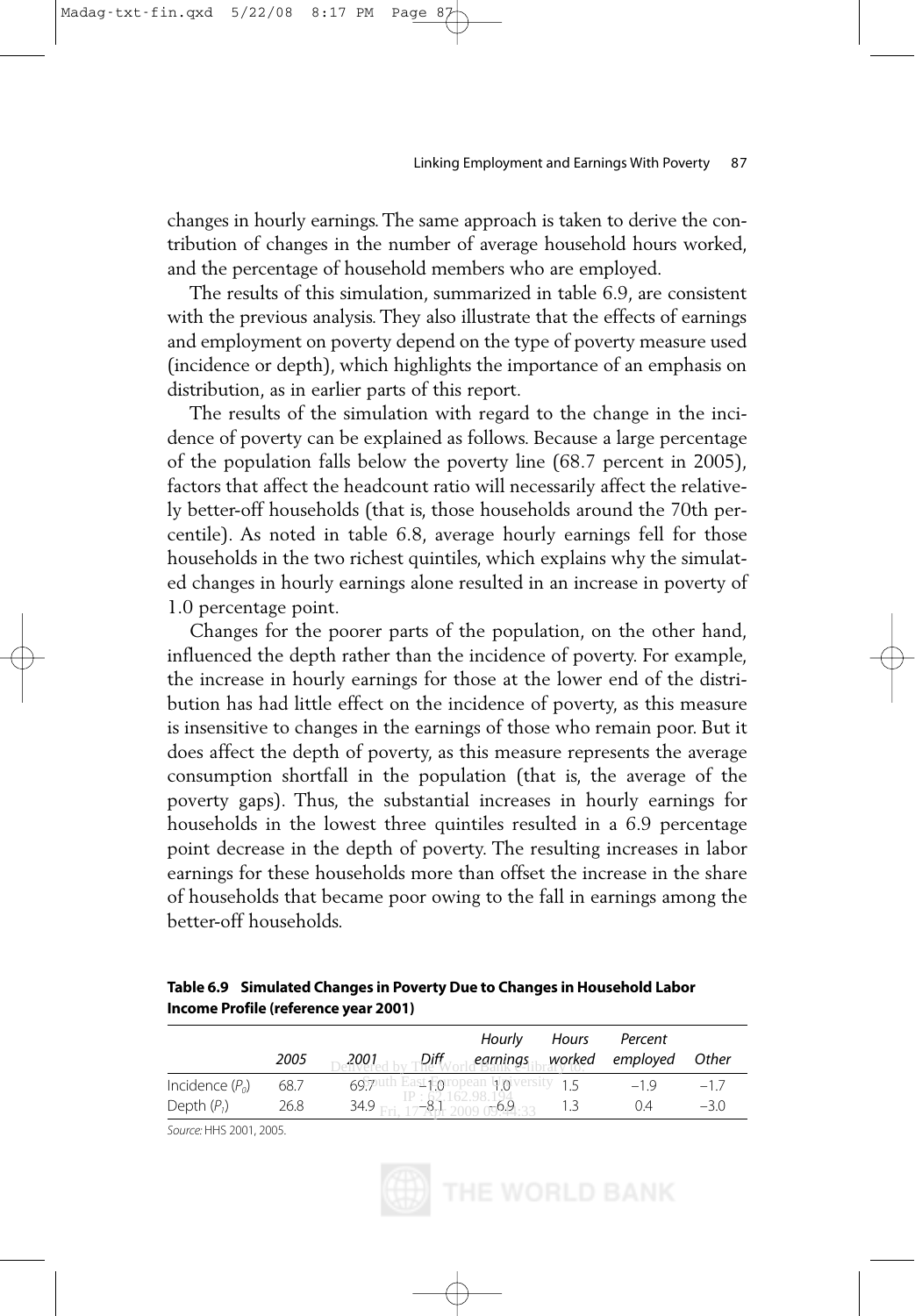#### **Box 6.1**

## **A Closer Look at Child Labor**

A closer look at child labor rates at different points in time (2005, 2001), and across regions with different levels of urbanization, produces the following findings (see table on next page):

- Child labor rates decreased among the poorest households and increased in the better-off households. This occurred across the country, in large urban centers, secondary cities, and rural areas alike.
- Child labor rates in large urban centers were consistently and considerably lower than in secondary cities and rural areas.
- In large urban centers and rural areas, the child labor rate fell between 2001 and 2005. In secondary cities, the child labor rate increased.

These observations allow a number of assumptions:

- The differences in changes in child labor rates between the expenditure quintiles may be linked to the condensation of the income and expenditure distributions. Poorer households became better off, reducing their need for child labor, while at the same time better-off households coped with a fall in earnings and expenditures by increasing household employment, including of their children.
- The relatively high earnings and the large supply of "good jobs"in large urban centers offer an explanation for the low child labor rates in these areas. Additional reasons could include better access to education, fewer opportunities for children to work (most child labor involves farm activities) and thus also lower opportunity costs of education, and the higher importance attached to education in large urban centers.
- The increase in child labor in secondary cities may reflect that these cities were particularly hard-hit by the crisis. As mentioned earlier, unlike households in the larger cities, where wage work increased, households in secondary cities experienced a reduction in both the number and the share of wage jobs (by 13.2 percentage points). Although wage employment also declined in rural areas, the share of rural wage work fell by only 2.8 percentage points. An additional explanation of the relative high impact of the crisis on secondary cities is that it may have been more difficult for households in these areas to benefit optimally from the increased earnings opportunities in agriculture. IP : 62.162.98.194

(continued)

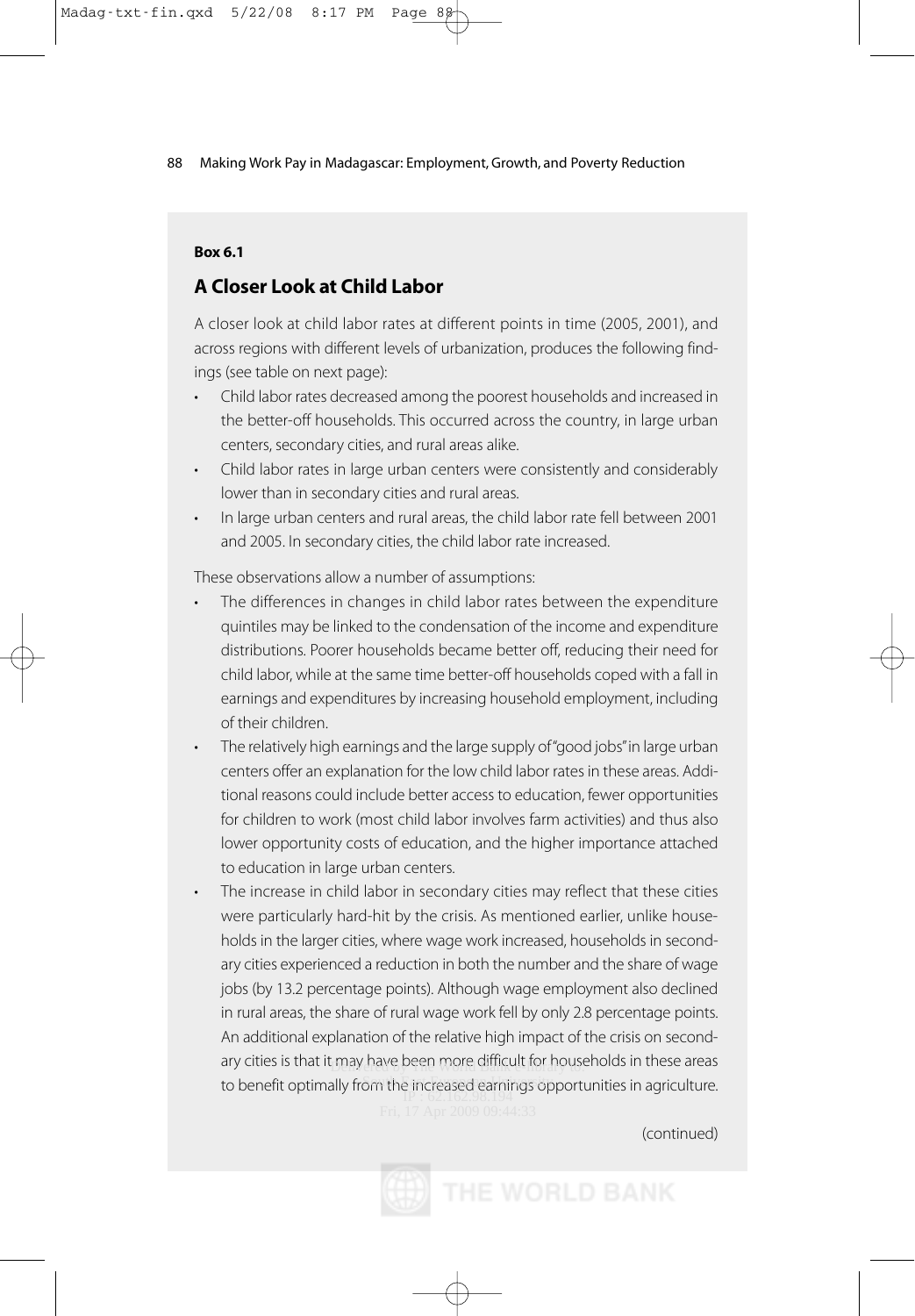#### **Box 6.1**

#### **(continued)**

Although a large share of workers was engaged in agriculture, access to (good) land may have been limited relative to access for households in rural areas.

• The large decline in rural child labor rates may have not only been related to improvements in the economic well-being of rural households (recall that rural poverty fell by 3.8 percentage points). An additional explanation may be that the large increase in the supply of adult labor due to the crisis reduced the demand for child labor. Indeed, the labor inflow was so substantial that it is assumed to have reduced even the average weekly working hours of adults.

These—as yet untested—findings not only endorse the link between poverty and child labor, but also reflect a high sensitivity of child labor rates to short-term changes in the economic well-being of households. In other words, child labor is used as a mechanism to cope with the risk of immediate household income loss. Furthermore, the use of child labor as a coping mechanism occurs in all layers of the population, even among the better-off households. Particularly taking into account the possible long-term negative effects of child labor—which keeps children from going to school and thus limits their future earnings potential improved access to alternative household coping mechanisms may not only reduce child labor rates in the short term, but also are likely to generate benefits that will help to structurally reduce poverty (particularly when combined with efforts to improve the access to and the quality of education, such as those that are ongoing under the Education for All initiative).

|                  |      | Total | Poorest | O <sub>2</sub> | O <sub>3</sub> | O4   | Richest |
|------------------|------|-------|---------|----------------|----------------|------|---------|
| National         | 2005 | 18.8  | 24.3    | 18.3           | 18.6           | 17.4 | 12.6    |
|                  | 2001 | 24.3  | 36.6    | 26.3           | 24.3           | 18.2 | 7.1     |
| Large urban      | 2005 | 2.9   | 0.0     | 79             | 0.0            | 0.9  | 3.1     |
|                  | 2001 | 5.1   | 16.9    | 20.3           | 5.0            | 4.5  | 2.0     |
| Secondary cities | 2005 | 18.5  | 25.3    | 18.2           | 20.6           | 15.4 | 12.1    |
|                  | 2001 | 15.7  | 394     | 24.6           | 15.3           | 7.1  | 5.6     |
| Rural            | 2005 | 20.5  | 24.9    | 193            | 19.7           | 19.8 | 15.6    |
|                  | 2001 | 27.7  | 36.8    | 26.7           | 27.3           | 23.1 | 10.6    |

#### **Child Labor Rates by Expenditure Quintile and Level of Urbanization, 2005 and 2001**

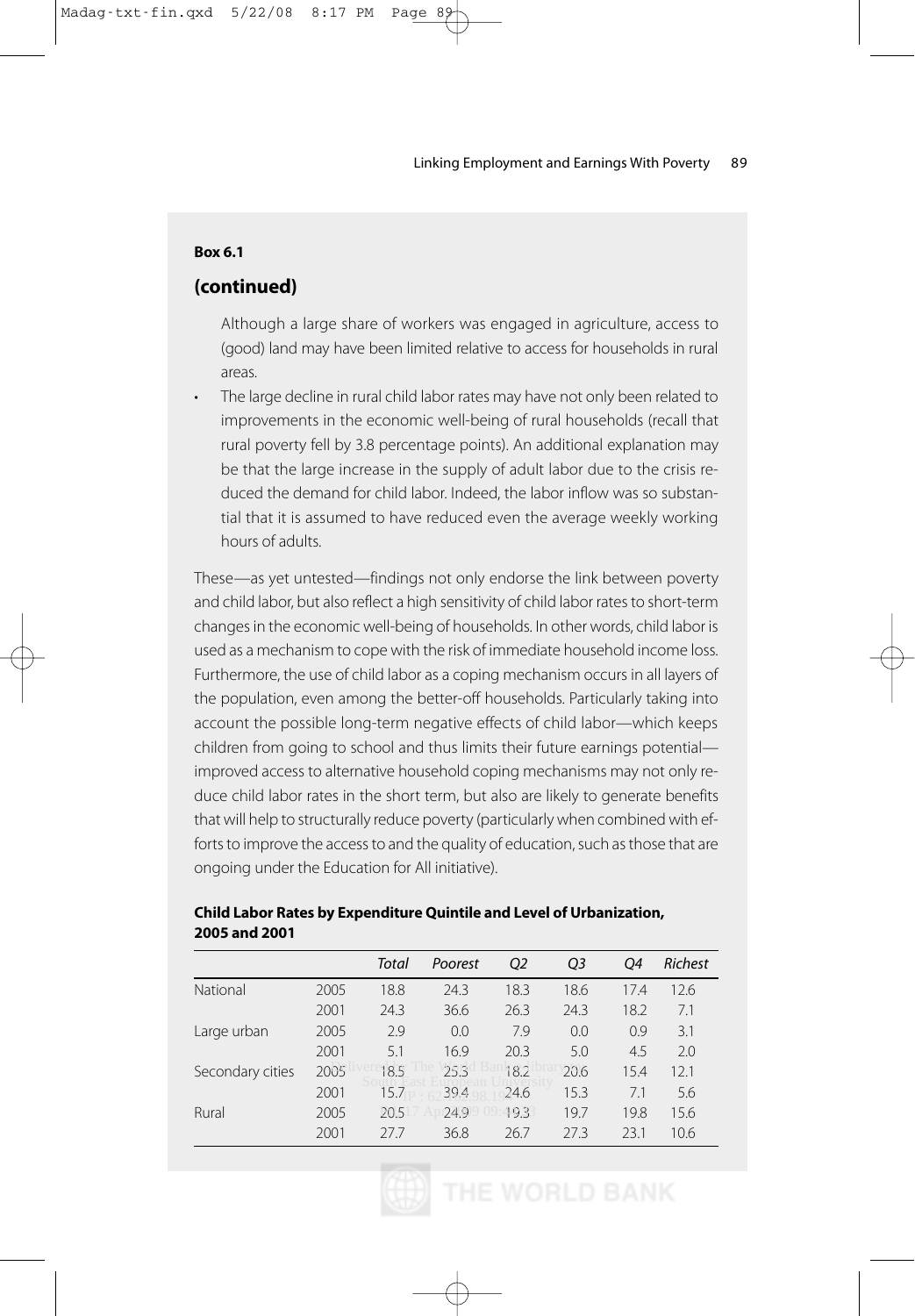The opposite can be observed for employment. The fall in employment among poorer households contributes to an increase in the depth of poverty, while a rise in employment (an increase in household participation means an increase in household employment) among households in the top two quintiles translates into a decrease in the percentage of households that are poor.

The combination of the sectoral decomposition of poverty and the simulated changes in poverty based on the components of household labor income helps to formulate a larger picture of how changes in employment and earnings affected individuals in different types of households, and how these changes manifested themselves in changes in poverty. For example, the fall in the poverty rate (headcount ratio) appears to be driven by households in the upper portion of the income distribution who rely more on agriculture for their incomes, and who escape poverty through having more household members who work.

Although the poorest 40 percent of the population remain poor, the depth of their poverty has fallen as a result of higher earnings.These higher earnings appear to come from earnings in the tertiary sector, as they rely more on this sector as a source of household income. Although earnings in the tertiary sector have fallen overall, households with members who switch from low-paying agricultural employment to higher-paying nonfarm employment will see a rise in household income even if they do not escape poverty entirely.

See annex 6A for a comparison of the changes in weekly household per capita labor income and the sources of these changes between rural and urban areas, and between Madagascar's six provinces.

#### **Notes**

- 1. Also, because many labor allocation decisions in low-income countries such as Madagascar are at the household level, any effort to establish a link between labor market outcomes and poverty must view those outcomes in the context of the household (see, for example, Behrman [1999] and Singh, Squire, and Strauss [1986]). Note that this report does not touch upon intrahousehold distribution issues.
- 2. See annex 6A–3 for a replication of table 6.1 by quintiles, which reveals some additional insights. For sexample,Eimp2005nthe ipoorest quintile had lower employment and higher inactivity than the subsequent two quintiles. This may  $F_1$ , 17  $\Delta$  pr 2009 09:44:33

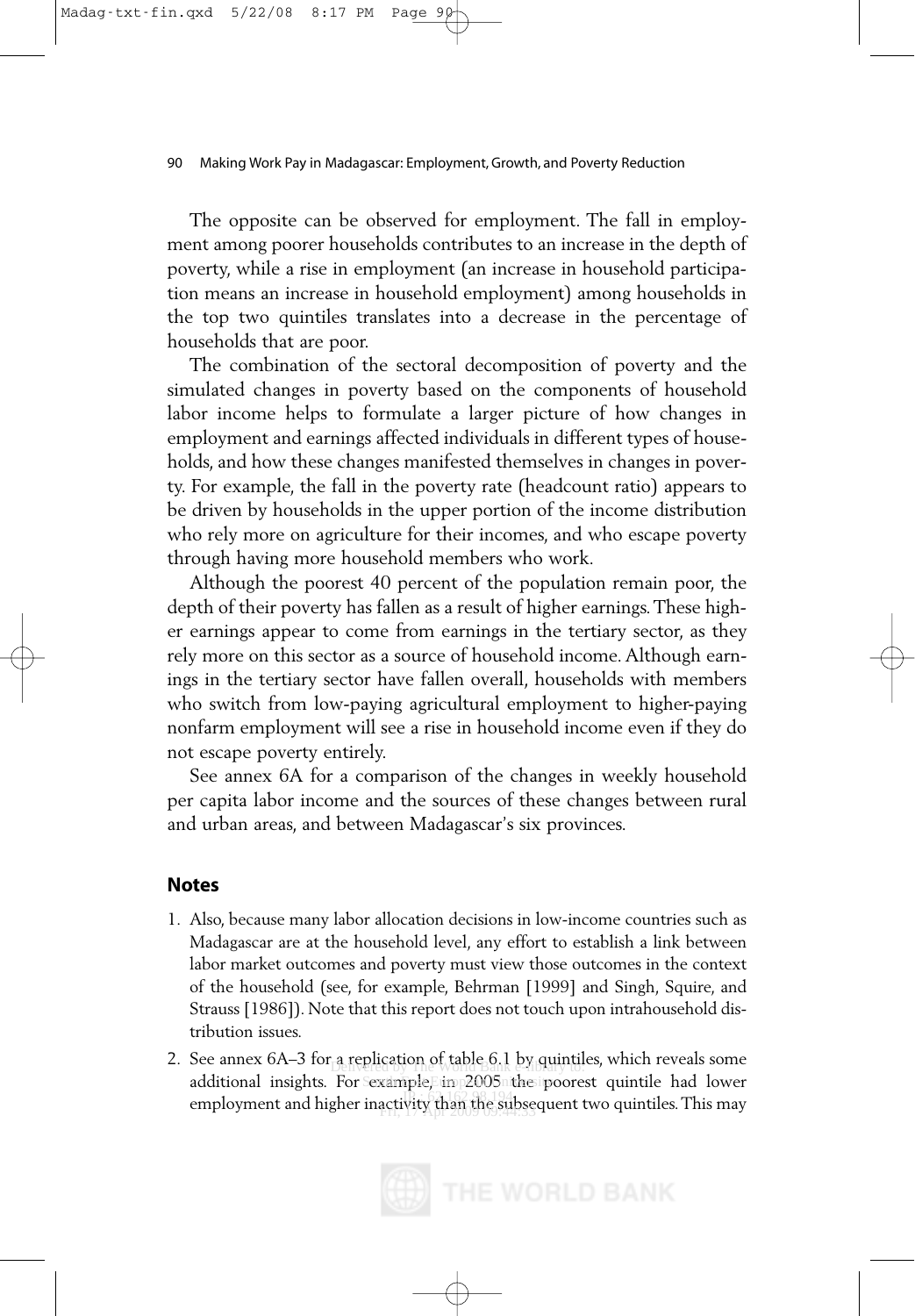imply that although it may be mainly the better off who are unemployed or inactive, these can also be characteristics of the poorest of the poor who are in that situation because they are not able to find work.

- 3. The household surveys do not contain information on employment in addition to first and second jobs.
- 4. The Foster, Greer, and Thorbecke (1984) measures  $(P_{\alpha})$  are a class of such additively separable poverty measures. This analysis uses the headcount ratio  $(P_0)$  and the depth of poverty  $(P_1)$ .

IP : 62.162.98.194 Fri, 17 Apr 2009 09:44:33

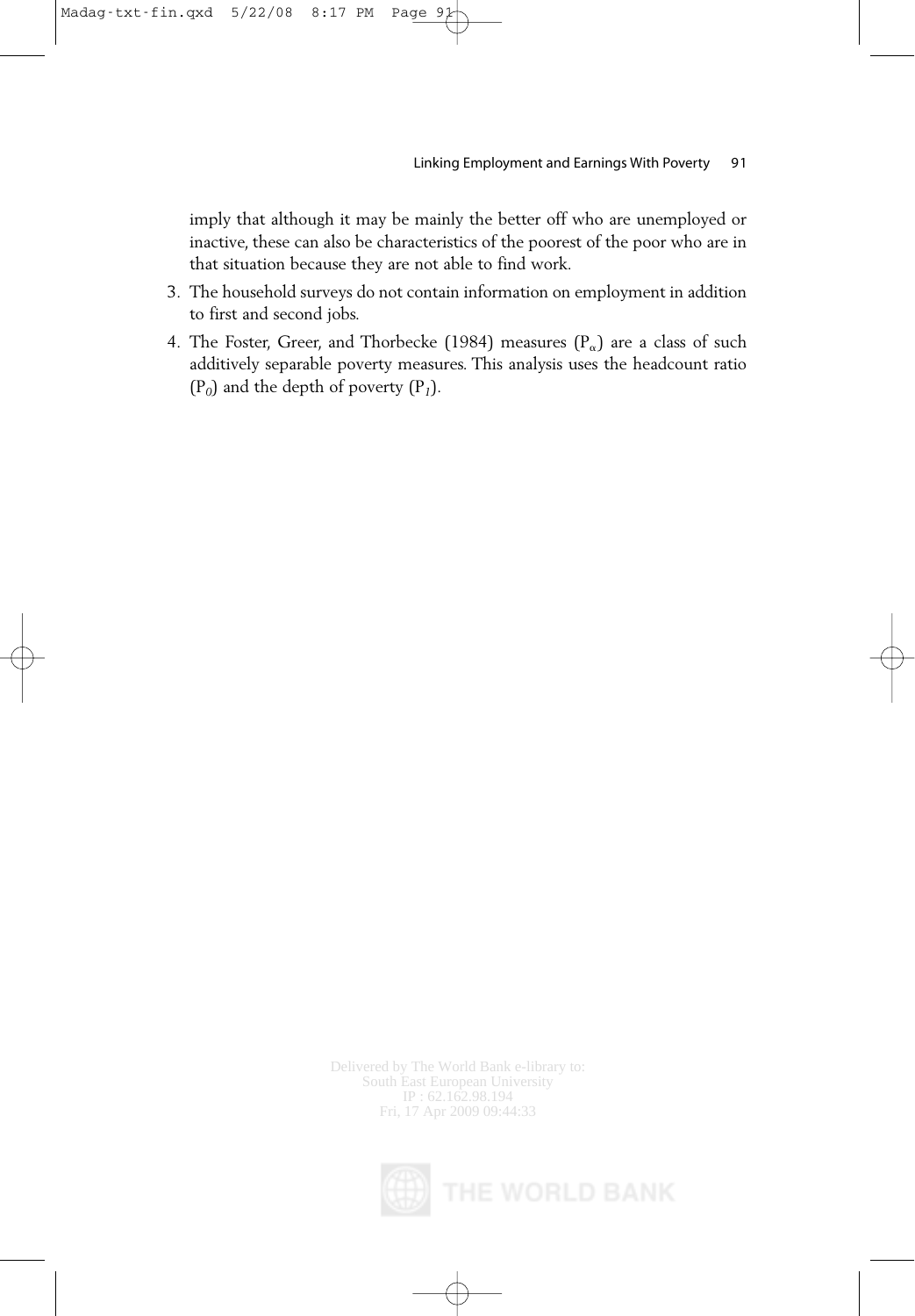#### **Annex 6A Employment and Population Tables**

|                | Employed | Unemployed | <b>Inactive</b> |
|----------------|----------|------------|-----------------|
| 2005           | 85.8     | 2.6        | 11.9            |
| Q1             | 87.9     | 1.6        | 10.6            |
| Q2             | 89.0     | 1.7        | 9.5             |
| Q3             | 89.0     | 1.9        | 9.3             |
| Q4             | 86.4     | 2.3        | 11.7            |
| Q5             | 79.0     | 5.1        | 16.8            |
| Poor           | 88.7     | 1.7        | 9.8             |
| Nonpoor        | 80.8     | 4.4        | 15.5            |
| 2001           | 82.5     | 1.2        | 16.5            |
| Q1             | 91.3     | 0.2        | 8.5             |
| Q <sub>2</sub> | 89.2     | 0.9        | 9.9             |
| Q3             | 87.8     | 1.1        | 11.3            |
| Q4             | 80.2     | 0.9        | 19.1            |
| Q5             | 69.2     | 2.9        | 28.8            |
| Poor           | 88.4     | 0.8        | 10.9            |
| Nonpoor        | 71.7     | 2.2        | 26.7            |
| 1999           | 79.2     | 1.3        | 19.8            |
| Q1             | 81.8     | 1.7        | 16.8            |
| Q <sub>2</sub> | 80.3     | 0.8        | 19.1            |
| Q3             | 80.9     | 1.1        | 18.2            |
| Q4             | 79.8     | 1.2        | 19.3            |
| Q5             | 74.5     | 1.8        | 24.1            |
| Poor           | 80.7     | 1.2        | 18.3            |
| Nonpoor        | 76.1     | 1.6        | 22.7            |

#### **Table 6A.1 Employment Status of the Working-Age Population by Quintile and Poverty Level, 2005, 2001, and 1999**

Sources: INSTAT HHS 1999, 2001, 2005.

IP : 62.162.98.194

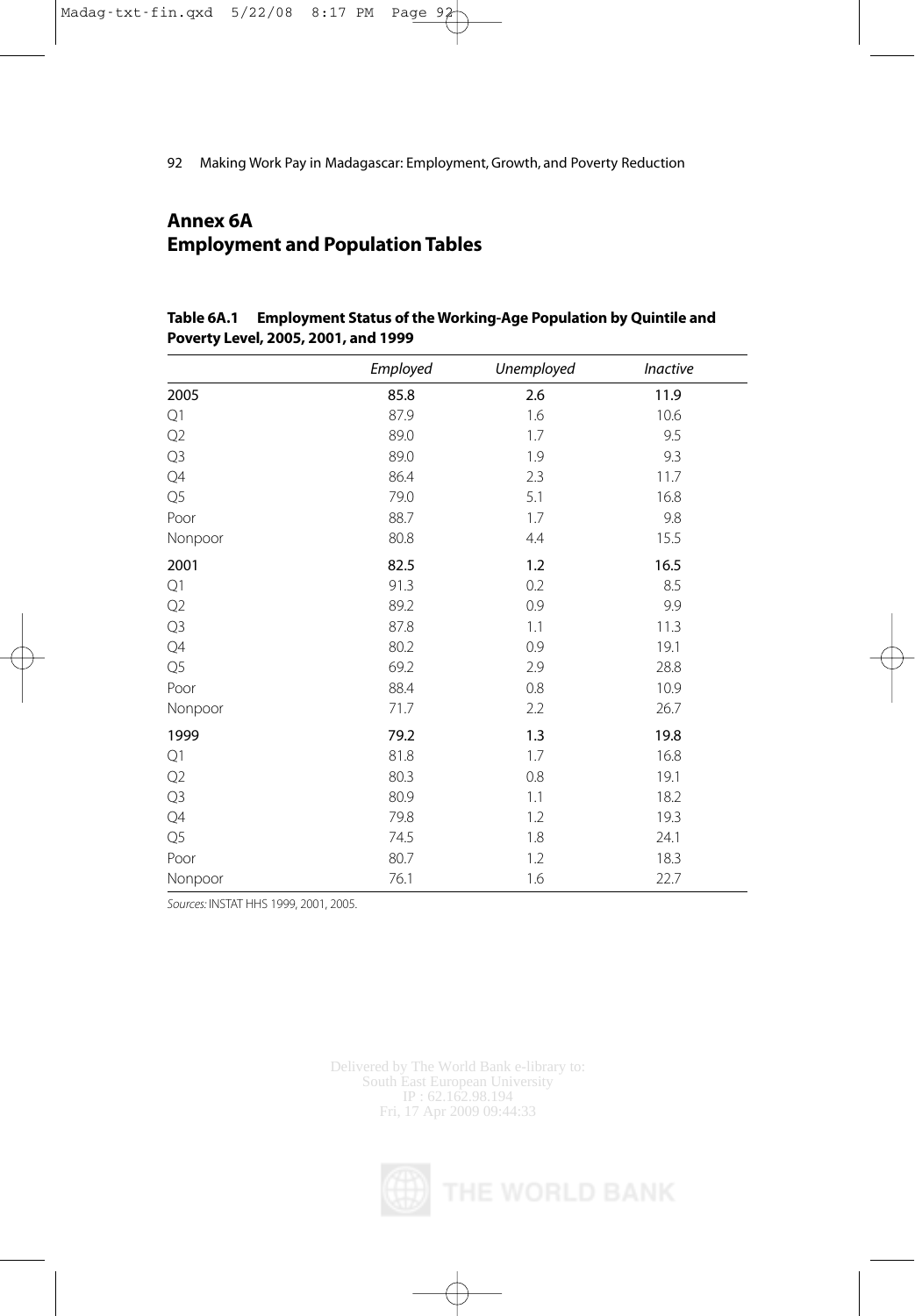|                |                  |                   |                 | Weekly working hours |                      |                      |  |
|----------------|------------------|-------------------|-----------------|----------------------|----------------------|----------------------|--|
|                | Wage<br>employed | Self-<br>employed | Family<br>labor | Total                | 1st job              | 1st and<br>2nd job   |  |
| 2005           | 14.9             | 5.9               | 79.2            | 100                  | 37.0                 | 45.4                 |  |
| Q1             | 8.9              | 2.8               | 88.2            | 100                  | 33.9                 | 41.6                 |  |
| Q2             | 12.4             | 3.8               | 83.8            | 100                  | 35.7                 | 44.9                 |  |
| Q3             | 10.7             | 5.0               | 84.3            | 100                  | 36.6                 | 46.0                 |  |
| Q4             | 13.9             | 5.5               | 80.6            | 100                  | 37.6                 | 46.4                 |  |
| Q <sub>5</sub> | 26.4             | 10.9              | 62.7            | 100                  | 40.5                 | 47.2                 |  |
| Poor           | 10.8             | 4.1               | 85.2            | 100                  | 35.6                 | 44.4                 |  |
| Nonpoor        | 22.7             | 9.2               | 68.2            | 100                  | 39.7                 | 47.1                 |  |
| 2001           | 18.3             | 8.2               | 73.6            | 100                  | 42.3                 | 46.9                 |  |
| Q1             | 4.5              | 3.3               | 92.2            | 100                  | 39.1                 | 43.8                 |  |
| Q2             | 6.2              | 4.4               | 89.4            | 100                  | 39.8                 | 45.9                 |  |
| Q3             | 10.1             | 6.8               | 83.0            | 100                  | 42.1                 | 47.5                 |  |
| Q4             | 22.2             | 10.6              | 67.2            | 100                  | 44.7                 | 48.5                 |  |
| Q <sub>5</sub> | 46.7             | 15.0              | 38.4            | 100                  | 45.2                 | 48.3                 |  |
| Poor           | 8.7              | 5.7               | 85.6            | 100                  | 40.9                 | 46.1                 |  |
| Nonpoor        | 39.8             | 13.7              | 46.5            | 100                  | 45.3                 | 48.7                 |  |
| 1999           | 15.0             | 9.7               | 75.3            | 100                  |                      | ٠.                   |  |
| Q1             | 9.2              | 5.4               | 85.4            | 100                  | $\ddotsc$            |                      |  |
| Q2             | 9.8              | 7.5               | 82.8            | 100                  | $\ddot{\phantom{a}}$ |                      |  |
| Q3             | 12.6             | 8.6               | 78.7            | 100                  | $\ddotsc$            |                      |  |
| Q4             | 14.2             | 9.9               | 75.9            | 100                  | $\ddot{\phantom{a}}$ |                      |  |
| Q <sub>5</sub> | 26.7             | 15.9              | 57.4            | 100                  | $\ldots$             |                      |  |
| Poor           | 11.0             | 7.8               | 81.2            | 100                  |                      | $\ddot{\phantom{a}}$ |  |
| Nonpoor        | 23.5             | 13.9              | 62.5            | 100                  | $\ldots$             | $\ddot{\phantom{a}}$ |  |

**Table 6A.2 Employment Status of the Working-Age Employed Population by Quintile and Poverty Level, 2005, 2001, and 1999**

Source: INSTAT HHS 1999, 2001, 2005.

Delivered by The World Bank e-library to: IP : 62.162.98.194

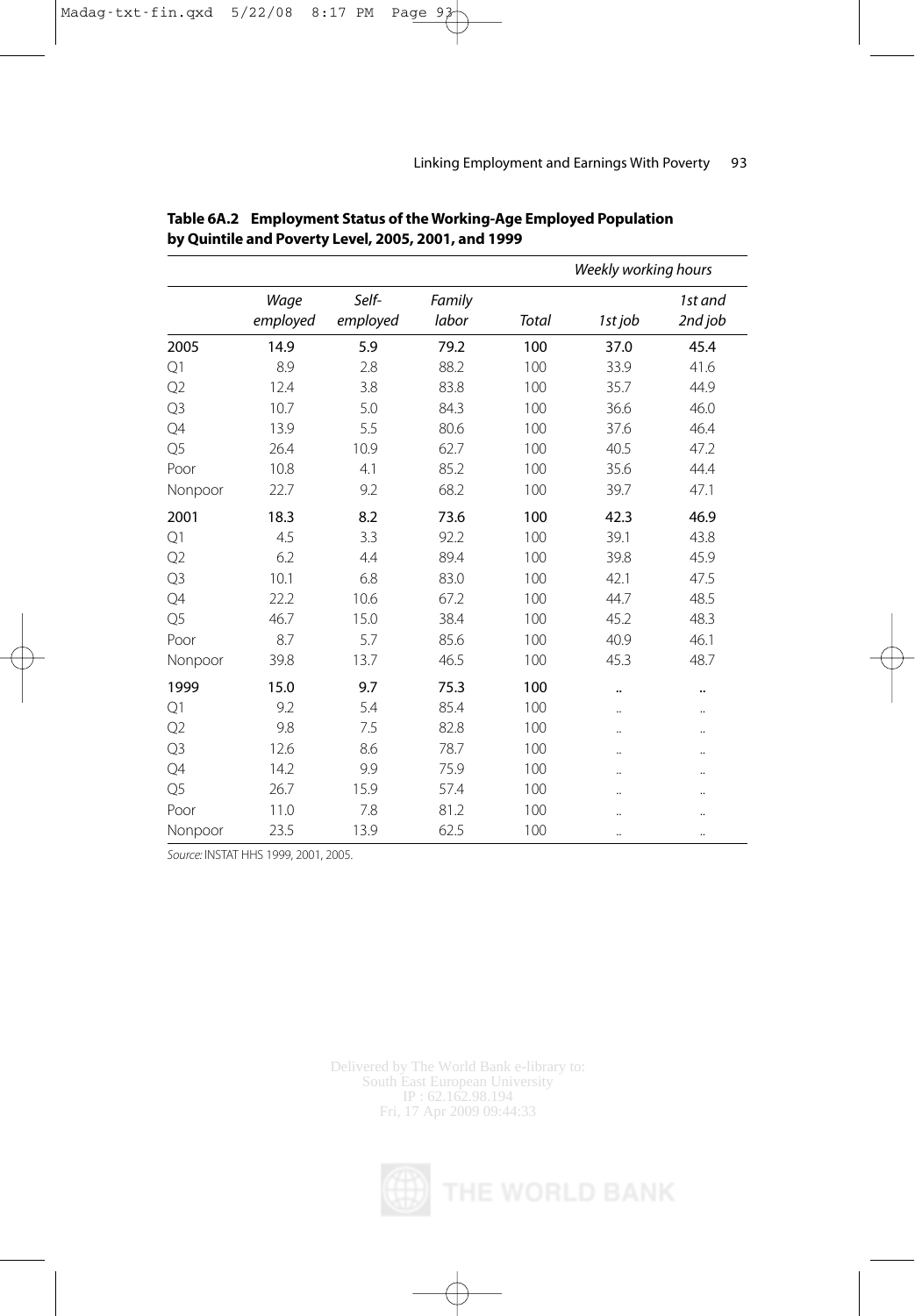## **Annex 6B The Kakwani, Neri, and Son Decomposition of Household Labor Income**

The average labor income of household *j* can be written as:

$$
\frac{I_j}{N_j} = \frac{I_j}{H_j} \frac{H_j}{E_j} \frac{E_j}{L_j} \frac{L_j}{N_j}
$$
 (Equation 6B.1)

where  $I_i$  is the total weekly labor income of the household,  $N_i$  is the number of household members, *Hj* is the total number of hours worked per week by household members, *Ej* is the number of employed household members, and *Lj* is the number of household members participating in the labor force. 1

One can then define  $i_j = I_j / N_j$  as average weekly household labor income (averaged over all household members). In the same way  $w_i =$ *I<sub>i</sub>*/*H<sub>i</sub>* is the average earnings per hour worked,  $h_i = H_i/E_i$  is the average hours worked per week by those employed,  $E_i/L_i$  is the household employment rate, and  $lj = L_i/N_j$  is the household participation rate. For simplicity, equation 6B.1 can thus be written as: income (averaged over all household members)<br>  $l_f/H_j$  is the average earnings per hour worke<br>
nours worked per week by those employer<br>
employment rate, and  $l_j = L_j/N_j$  is the house<br>
simplicity, equation 6B.1 can thus be writ me (averaged over all household members). In the same way *u* is the average earnings per hour worked,  $h_j = H_j/E_j$  is the aver<br>s worked per week by those employed,  $E_j/L_j$  is the housele oyment rate, and  $l_j = L_j/N_j$  is the hou s). In the same wa<br>  $h_j = H_j/E_j$  is the a<br>  $h_j = H_j/E_j$  is the bould participation ra<br>  $E_j/L_j$  is the hould participation ra<br>  $\therefore$ <br>  $(Equation$ <br>  $mployment rate, w$ <br>  $wyment rate (u_j). B$ <br>  $\therefore$  household labor  $\therefore$ <br>  $\therefore$  profile of labor  $\Rightarrow$ <br>  $\therefore$ 

$$
i_j = w_j h_j (1 - u_j) l_j
$$
 (Equation 6B.2)

where (1–*uj*) corresponds to the household employment rate, which is rewritten as one minus the household unemployment rate (*uj*). By averaging each of the components of the per capita household labor income over population sub-groups, a more complete profile of labor market characteristics by, for example, income quintiles, can be obtained. *H<sub>j</sub>* is the average earnings per hour worked<br>urs worked per week by those employe<br>uployment rate, and  $lj = L_j/N_j$  is the house<br>nplicity, equation 6B.1 can thus be written<br>=  $w_j h_j (1-u_j) l_j$ <br>are  $(1-u_j)$  *N<sub>j</sub>*<br>are  $(1-u_j)$  *N<sub>j*</sub> is the averaged over an notastin<br>s the average earnings per h<br>worked per week by thos<br>byment rate, and  $lj = L_j/N_j$  is<br>city, equation 6B.1 can thus<br> $h_j$  (1– $u_j$ )  $l_j$ <br>: (1– $u_j$ )  $l_j$ <br>: (1– $u_j$ ) corresponds to the ten<br>as one m Fractionally,  $h_j = H_j/E_j$  is the and<br>  $h_j = H_j/E_j$  is the and<br>  $h_j E_j/L_j$  is the house<br>  $h_j E_j/L_j$  is the house<br>  $h_j$ <br>  $h_j E_j/L_j$  is the house<br>  $h_j E_j/L_j$ <br>  $h_k E_j/L_j$ <br>  $\text{for } \mathbf{u}_k = \mathbf{u}_k$ <br>  $\text{for } \mathbf{u}_k = \mathbf{u}_k$ <br>  $\text{for } \mathbf{u}_k = \mathbf{u}_$ 

To analyze which sources of labor income are responsible for observed changes in total labor income, the logs are taken and each component is averaged. The temporal differences in these averages then are the following:

$$
\Delta \frac{1}{N} \sum_{j=1}^{N} \ln i_{j} = \Delta \frac{1}{N} \sum_{j=1}^{N} \ln w_{j} + \Delta \frac{1}{N} \sum_{j=1}^{N} \ln h_{j} + \Delta \frac{1}{N} \sum_{j=1}^{N} \ln(1 - u_{j}) + \Delta \frac{1}{N} \sum_{j=1}^{N} \ln l_{j}
$$
\n(Equation 6B.3)

Dividing this equation by The World Bank e-library of the portions of the average change in average household labor income which are due to changes in household hourly earnings, hours worked, unemployment, and participation.  ${\mathfrak a}_{{\rm o}}$ by the left-hand side $_{\rm y}$ Fri, 17 Apr 2009 09:44:33

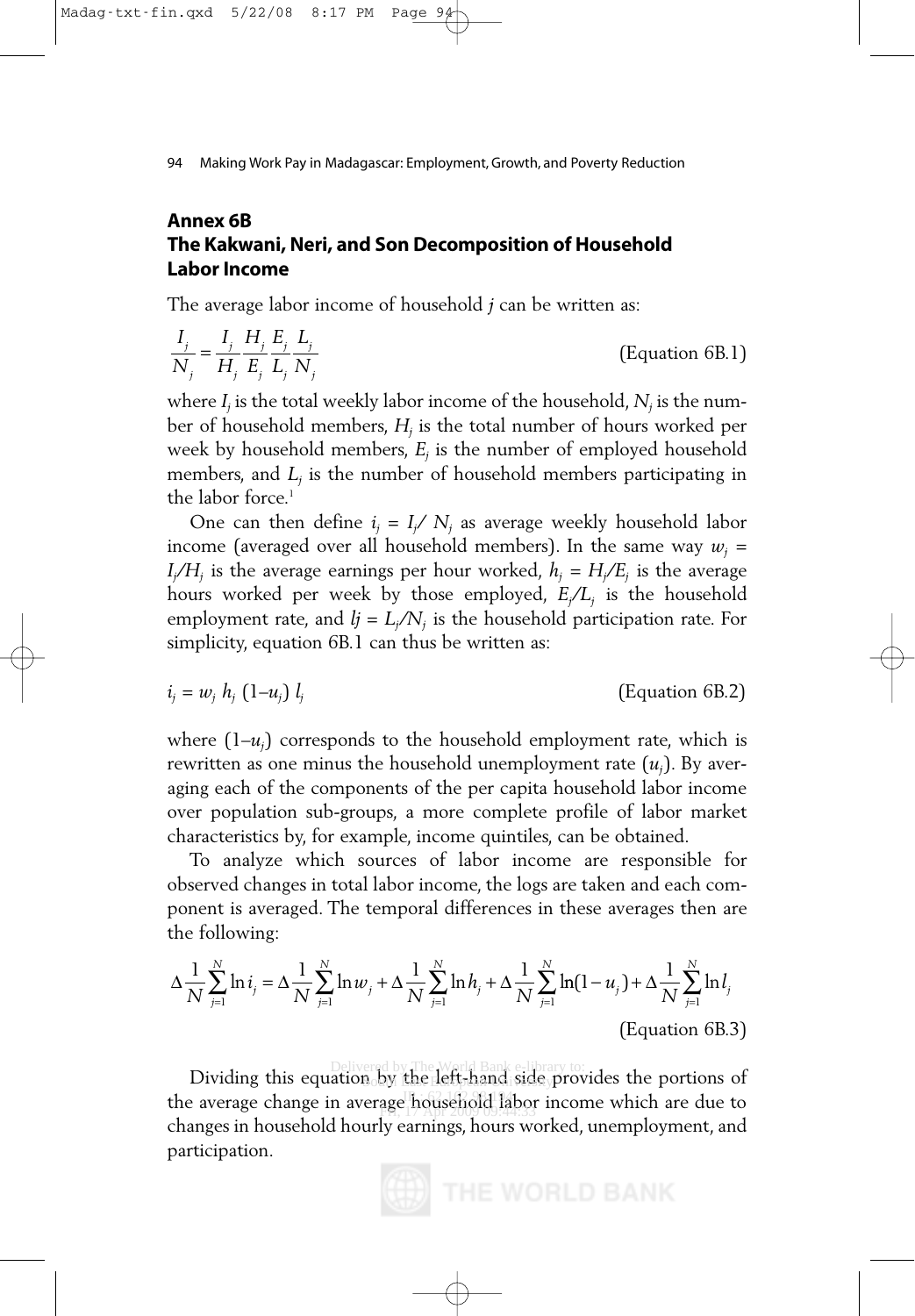A next possible step (not performed in this report) would be to further decompose average hourly earnings into, for example, hourly earnings from agricultural employment, nonagricultural wage employment, and nonagricultural nonwage employment. In this case, however, log-linearization is no longer possible and one would have to perform Shapley decompositions to analyze income changes.

A comparison of the sources of changes in household labor income between population subgroups can shed light on the different channels that have affected the income of, for example, the poor and the nonpoor. However, there may have been considerable heterogeneity in the changes in labor income sources between various employment types or economic sectors. In those cases it may be useful to further disaggregate households according to other characteristics, such as main source of household income.

## **Note**

1. If only a small fraction of labor originates from children and/or older workers, a variable for the number of working-age household members (*Aj*) can be included in the equation, allowing the participation rate to be calculated for working-age adults only, as well as the addition of a "household dependency rate" variable (*Aj/Nj*).

> IP : 62.162.98.194 Fri, 17 Apr 2009 09:44:33

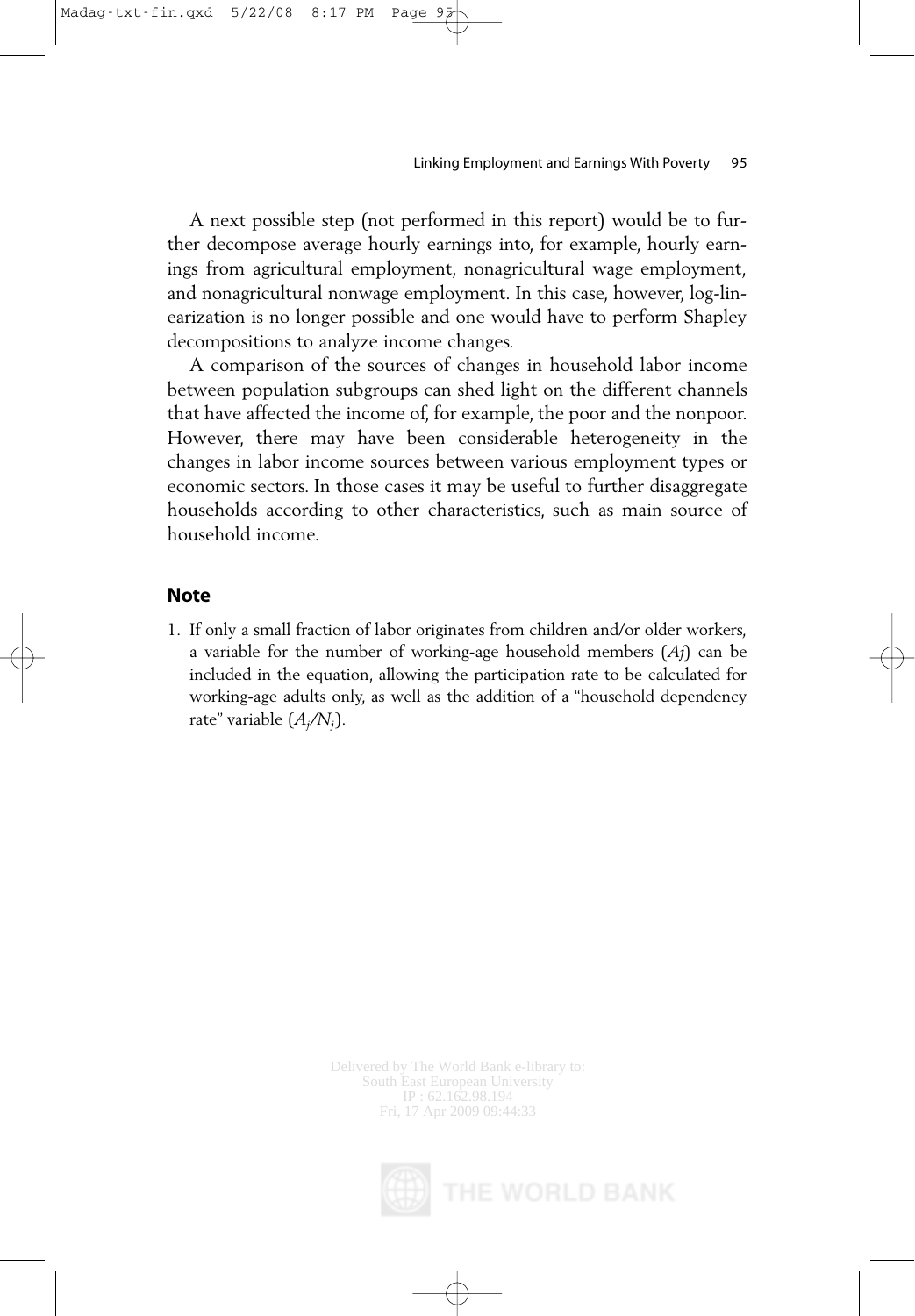# **Annex 6C Changes in Labor Income and Sources of Change in Rural and Urban Areas and by Province**

This annex compares changes in labor income in rural and urban areas and between Madagascar's provinces and different geographical regions.

# **Changes in labor income and sources of change in rural and urban areas**

Throughout this report, various differences in labor market conditions and their changes over time have been observed between rural and urban areas. They include, for example, poverty rates, dependency on the primary sector, earnings levels, and the importance of wage work. It is thus not surprising that there also exist differences between rural and urban areas when looking at the changes in household labor income, and the sources of these changes using Kakwani, Neri, and Son decompositions.

Between 2001 and 2005, the average per capita weekly labor income of rural households increased by 25 percent. In the same period, urban households experienced a fall in per capita labor income of 11.3 percent. Nevertheless, even in 2005, per capita weekly labor income of urban households was still around one-third higher than that of rural households. In 2001, urban labor income had still been 88 percent higher (table 6C.1 and figure 6C.1.)

In 2001, particularly the urban poor were better off than the poor in rural areas: household per capita labor income for the two poorest quintiles in urban areas was about 11 percent and 16 percent higher than labor income of the two poorest quintiles in rural areas. The average income of those in the upper 40 percent of the rural population hardly differed from that of the two richest quintiles in urban areas. Between 2001 and 2005, the lower three quintiles in both urban and rural areas experienced an increase in labor income. As the increase was higher in rural areas, the difference in labor income between the poorer rural and urban households decreased. The opposite development occurred for the upper two quintiles in urban and rural areas. Both saw their labor income fall, but the fall was more substantial in rural than in urban areas. As a result, the difference in labor income between the better-off in urban **Delivered by The World Bank e-library to:**<br>areas and the better-off in rural areas increased. in rural areas increased  $_{\rm{ty}}$ 

Figure 6C.2 depicts the sources of the changes in average weekly per capita household labor income for the entire urban and rural populations, as well as for the poor and the nonpoor population groups in rural and Fri, 17 Apr 2009 09:44:33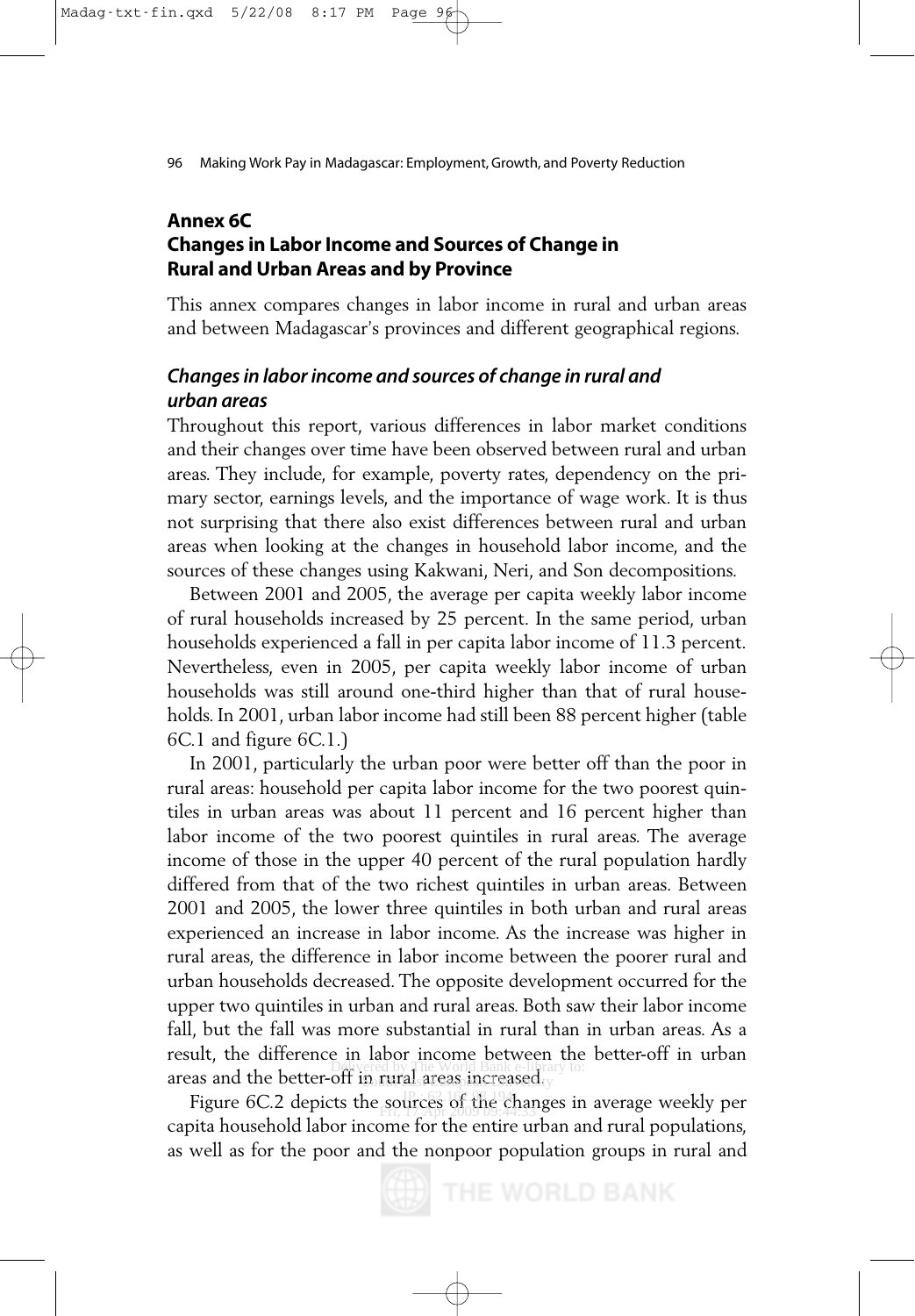|      |                | Poorest | Ο2    | O3     | Q4    | Richest | Poor  | Nonpoor | Total |
|------|----------------|---------|-------|--------|-------|---------|-------|---------|-------|
| 2005 | Urban          | 2.256   | 3.717 | 4.543  | 6.190 | 10.951  | 3.699 | 9.607   | 5,807 |
|      | Rural          | 2.064   | 3.511 | 4.588  | 6,017 | 10.320  | 3.424 | 8.496   | 4,348 |
|      | Difference (%) | 9.3     | 5.9   | $-1.0$ | 2.9   | 6.1     | 8.0   | 13.1    | 33.6  |
| 2001 | Urban          | 1.507   | 2.946 | 4.156  | 6,229 | 12.910  | 3.508 | 10.807  | 6,543 |
|      | Rural          | 1.355   | 2.536 | 3,820  | 6,184 | 12.936  | 2,567 | 9.958   | 3,479 |
|      | Difference (%) | 11.2    | 16.2  | 8.8    | 0.7   | $-0.2$  | 36.6  | 8.5     | 88.1  |

**Table 6C.1 Weekly Household Per Capita Labor Income (MGA) in Urban and Rural Areas by Expenditure Quintile, 2005, 2001, and Percentage Difference** 

Source: HHS 2005, 2001.

urban areas. The figures reflect the outcomes of Kakwani, Neri, and Son decompositions that are described in chapter 6. Unlike table 6.8, however, a positive value of a variable in figure 6C.2 implies that the change in this variable between 2001 and 2005 had contributed positively to the growth of weekly household per capita labor income, regardless of whether the overall change in labor income was positive or negative. Similarly, a negative value in all cases implies that the change in the variable has had a downward effect on labor income. For example, in figure 6C.2a, the value of minus 120 for urban hourly earnings shows that, if none of the other variables had changes, the average labor income of the urban population would have fallen by 120 percent.

#### **Figure A6C.1 Changes in Weekly Household Per Capita Labor Income in Rural and Urban Areas by Expenditure Quintile, 2001–05** (percent)



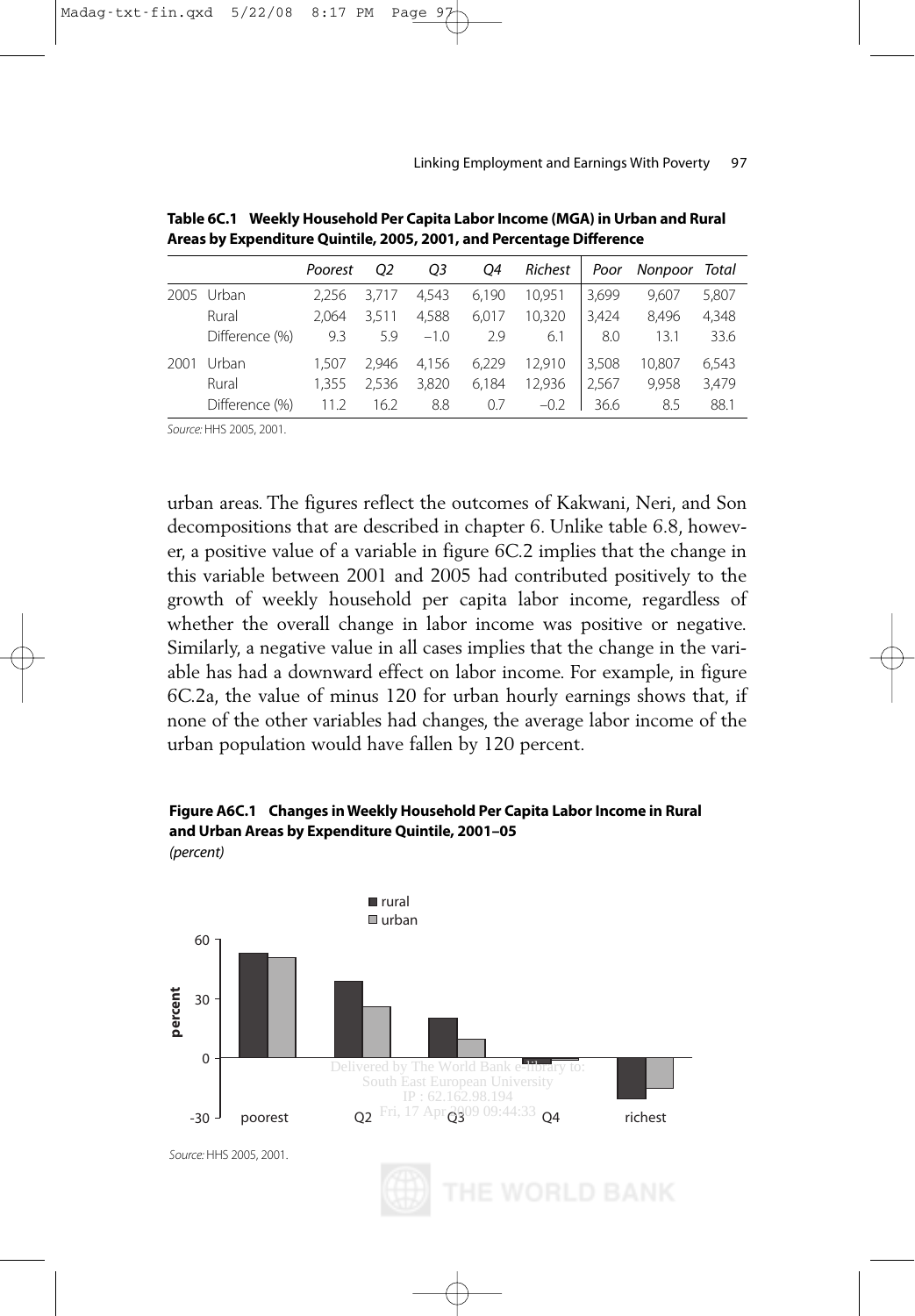98 Making Work Pay in Madagascar: Employment, Growth, and Poverty Reduction

## **Figure A6–c.2 Sources of Change in Weekly Household Per Capita Labor Income in Rural and Urban Areas for the Overall Populations, the Poor, and the Nonpoor, 2001–05**

percent



**Source: INSTAT HHS 2001, 2005.** 

Figure 6C.2 allows a number of observations concerning the differences in the sources of change in labor income between rural and urban areas. First, for the rural population, the increase in average hourly earnings was the main source of the (positive) change in labor income. In urban areas, the fall in hourly earnings was the major source of the decrease of labor income, and the effect was compounded by the impact of increased unemployment and the fall in hours worked. For urban households, only the increase in participation helped to mitigate the negative effects of the changes in the other variables (see figure 6C.2a). Second, as discussed earlier in this annex, labor income of the poor increased in both rural and urban areas, but figure 6C.2b shows that the sources of this increase were different in both areas. In rural areas, hourly earnings were the only source of change with an upward impact on the poor's labor income. In urban areas, increased hourly earnings also had a substantial positive impact on labor income of the poor, but a participation increase had an almost equally high impact. It seems plausible to assume that, unlike in rural areas, urban households felt forced to increase participation to mitigate the negative effects of the fall in hours worked. sctronelaboroincome ofit PF, 59 Apr 2009 89:44:53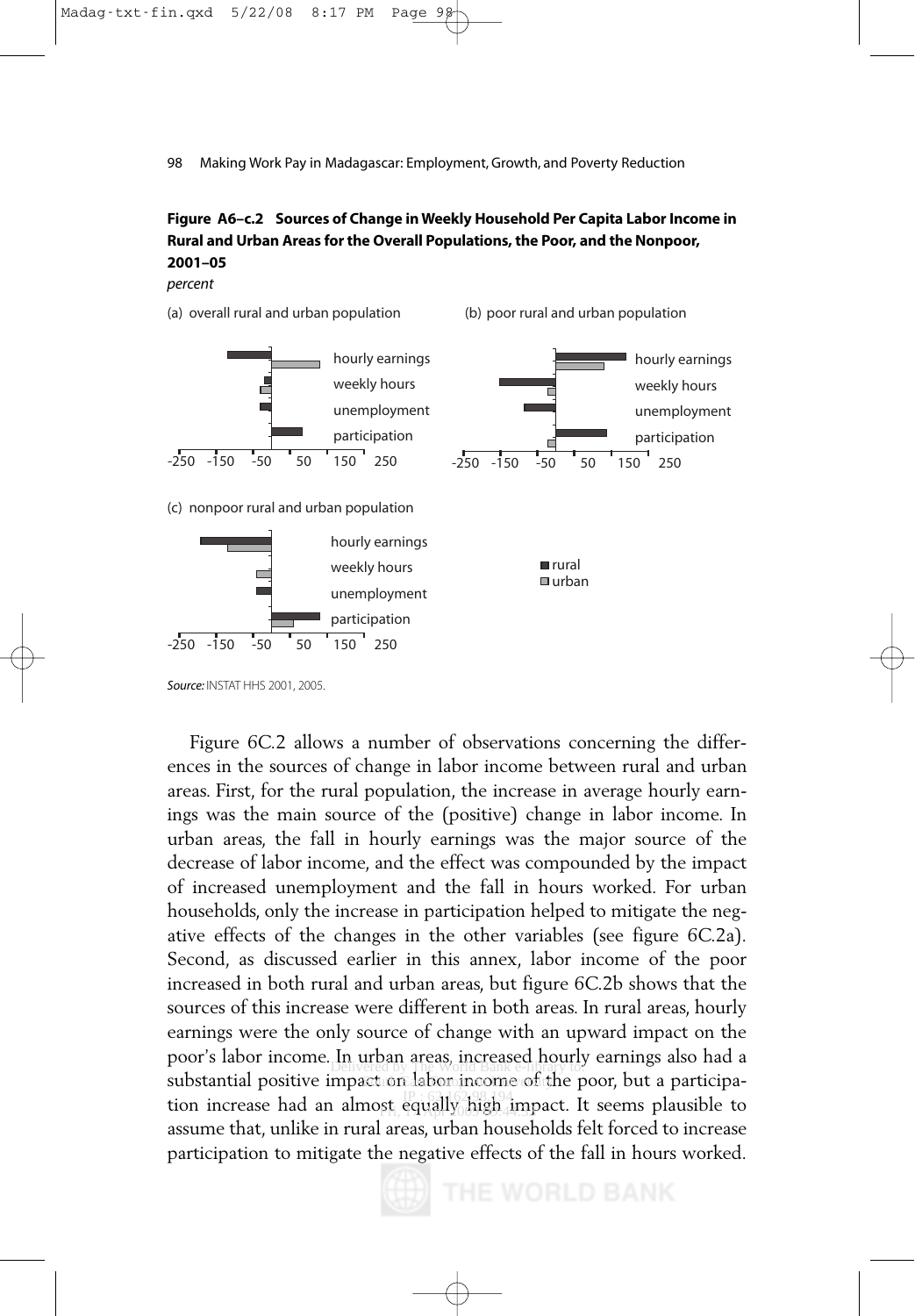Urban households also experienced the negative impact of increased unemployment. It is not clear whether increased unemployment triggered higher participation rates, or whether the higher unemployment is due to the fact that not all extra workers who entered the labor force were able to find work. Third, with regard to the nonpoor populations in urban and rural areas, the most striking observation is that the impact of the decrease in hourly earnings was much more substantial in urban households, and that this might be the reason why the urban nonpoor increased their participation rate by almost 17 percent, while in rural areas the increase was about 9 percent (figure 6C.c).

## **Changes in labor income and sources of change in Madagascar's provinces**

In addition to the distinction between rural and urban areas, changes in labor income can be compared for different geographical regions. Table 6C.2 shows the average changes in per capita weekly labor income by province for the whole population, as well as for the poorest quintile, the poor, and the nonpoor. Two out of six provinces, Antananarivo and Anstiranana, experienced a fall in labor income between 2001 and 2005. Other provinces saw per capita household labor income increase, up to as much as 51 percent in Fianarantsoa. (See figure 6C.3 for a map of Madagascar and its provinces.)

In all provinces, the poorest experienced an increase in labor income. Even in Antananarivo, despite overall labor income falling by 6.4 percent, labor income in the poorest expenditure quintile rose by more than 50 percent. Labor income of the poor increased in all provinces except Anstiranana (–4.5 percent). The poor gained, particularly in Fianarantsoa. There, labor income of the poor increased by 59 percent, more than 2.5 times as much as any of the other provinces. The nonpoor lost labor income in all provinces. Interestingly, the variation of the fall in labor income of the nonpoor across provinces was relatively small, with the smallest decrease in Anstiranana (–5.9 percent) and the largest in Fianarantsoa (–18.5 percent).

Moving to the sources of the changes in labor income (table 6C.3), a diverse picture arises of the explanations of the changes in labor income in the various provinces. For instance, in Fianarantsoa, the positive impact of the increase in average hourly wages was relatively modest compared to most other provinces. However, since none of the other identified sources of income affected labor income negatively, Fianarantsoa experi- $\mu$ iy $_\odot$ wages wa

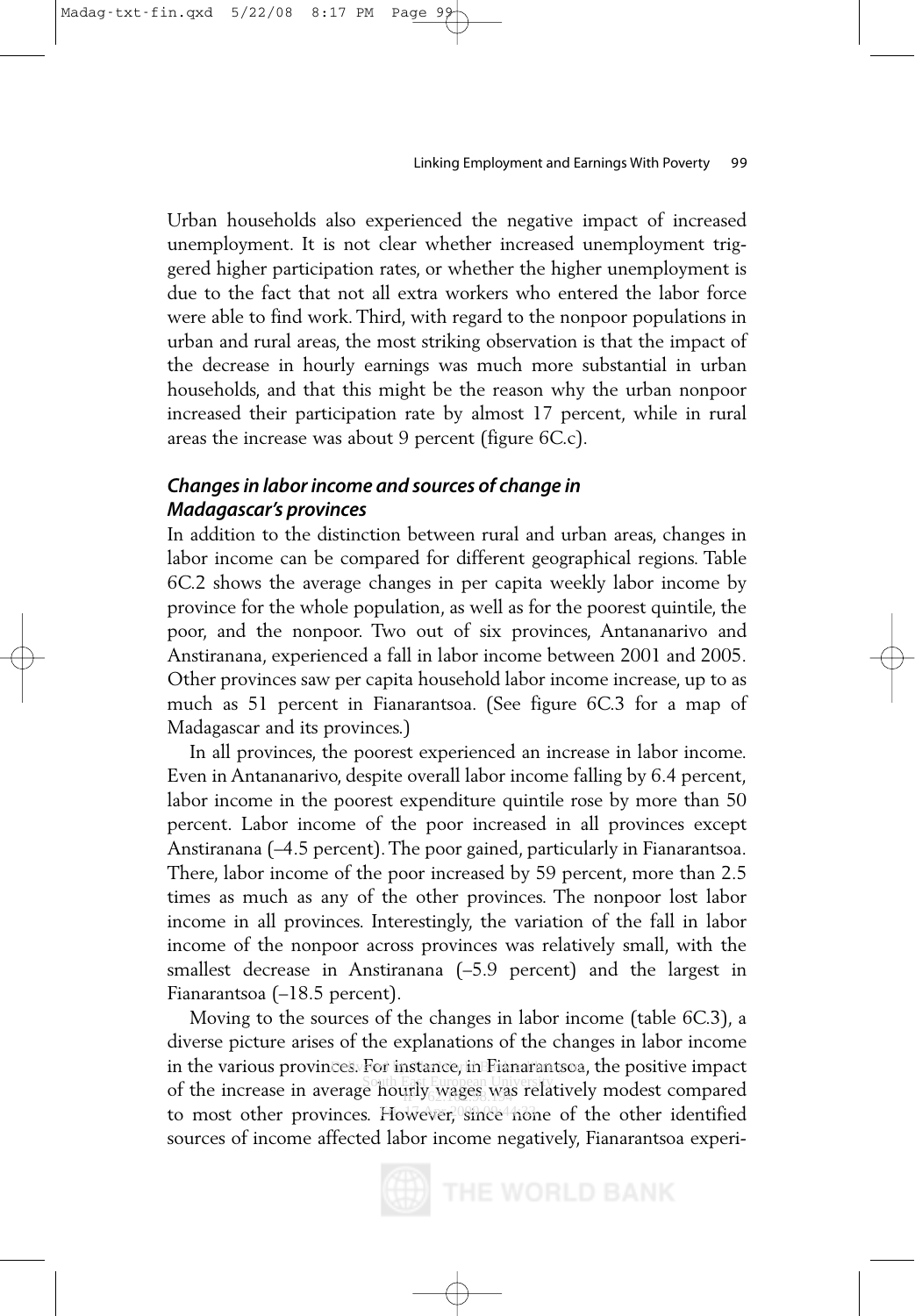| Ю | (percent)                                     |                |                                        |                                                                               |                   |                           |                                                                      |
|---|-----------------------------------------------|----------------|----------------------------------------|-------------------------------------------------------------------------------|-------------------|---------------------------|----------------------------------------------------------------------|
|   |                                               | Fianarantsoa   | Toamasina                              | Mahajanga                                                                     | Toliara           | Anstiranana               | Antananarivo                                                         |
|   | Share of employed in 2005                     | $18.1\,$       |                                        | 11.4                                                                          |                   | 3.4                       |                                                                      |
|   | Overall                                       |                | $724$<br><b>28.1</b><br>$45.1$<br>22.9 |                                                                               | $12.7$<br>$12.58$ |                           | $\begin{array}{c}\n41.9 \\ 7.9 \\ -6.9 \\ -1.5 \\ -1.8\n\end{array}$ |
|   | Poorest                                       | 50.8           |                                        | $16.8$<br>26.9                                                                |                   | $-1.1$<br>19.6            |                                                                      |
|   | Poor                                          | 59.2           |                                        | 22.9                                                                          | 19.4              | $-4.5$                    |                                                                      |
|   | Nonpoor                                       | $-18.5$        | $-12.2$                                | $-6.5$                                                                        | $-15.5$           | $-5.9$                    | $-14.4$                                                              |
|   | 2005.<br>Sources: INSTAT HHS 200              |                |                                        |                                                                               |                   |                           |                                                                      |
|   |                                               |                |                                        |                                                                               |                   |                           |                                                                      |
|   |                                               |                |                                        |                                                                               |                   |                           |                                                                      |
|   |                                               |                |                                        |                                                                               |                   |                           |                                                                      |
|   | 20 <sup>1</sup>                               |                |                                        |                                                                               |                   |                           |                                                                      |
|   | Table 6C3 Sources<br>$(percent)^{\odot}_{24}$ |                |                                        | s of Changes in Weekly Household Per Capita Labor Income by Province, 2001-05 |                   |                           |                                                                      |
|   |                                               |                |                                        |                                                                               |                   |                           |                                                                      |
|   | : 33                                          | Fianarantsoa   | Toamasina                              | Mahajanga                                                                     | Toliara           | Anstiranana               | Antananarivo                                                         |
|   | Average hourly earnings                       | $\infty$       | $\frac{1}{10}$                         | 180                                                                           |                   | $1,750$<br>-1,520<br>-160 |                                                                      |
|   | Average weekly bours                          | $\overline{C}$ | $-20$                                  | $-80$                                                                         | $\frac{260}{1}$   |                           | $700$<br>$-700$<br>$-700$                                            |
|   | Household unemployment                        | $\circ$        | $\frac{1}{1}$                          | $-10$                                                                         |                   |                           |                                                                      |
|   | mg<br>Household participati                   | $\circ$        | $\geqslant$                            | $\supseteq$                                                                   | $-30$             | $-170$                    |                                                                      |
|   | 2005.<br>Sources: INSTAT HHS 2001             |                |                                        |                                                                               |                   |                           |                                                                      |
|   |                                               |                |                                        |                                                                               |                   |                           |                                                                      |

Table 6C.2 Changes in Household Per Capita Weekly Labor Income by Province, 2001-05 **Table 6C.2 Changes in Household Per Capita Weekly LaborIncome by Province, 2001–05**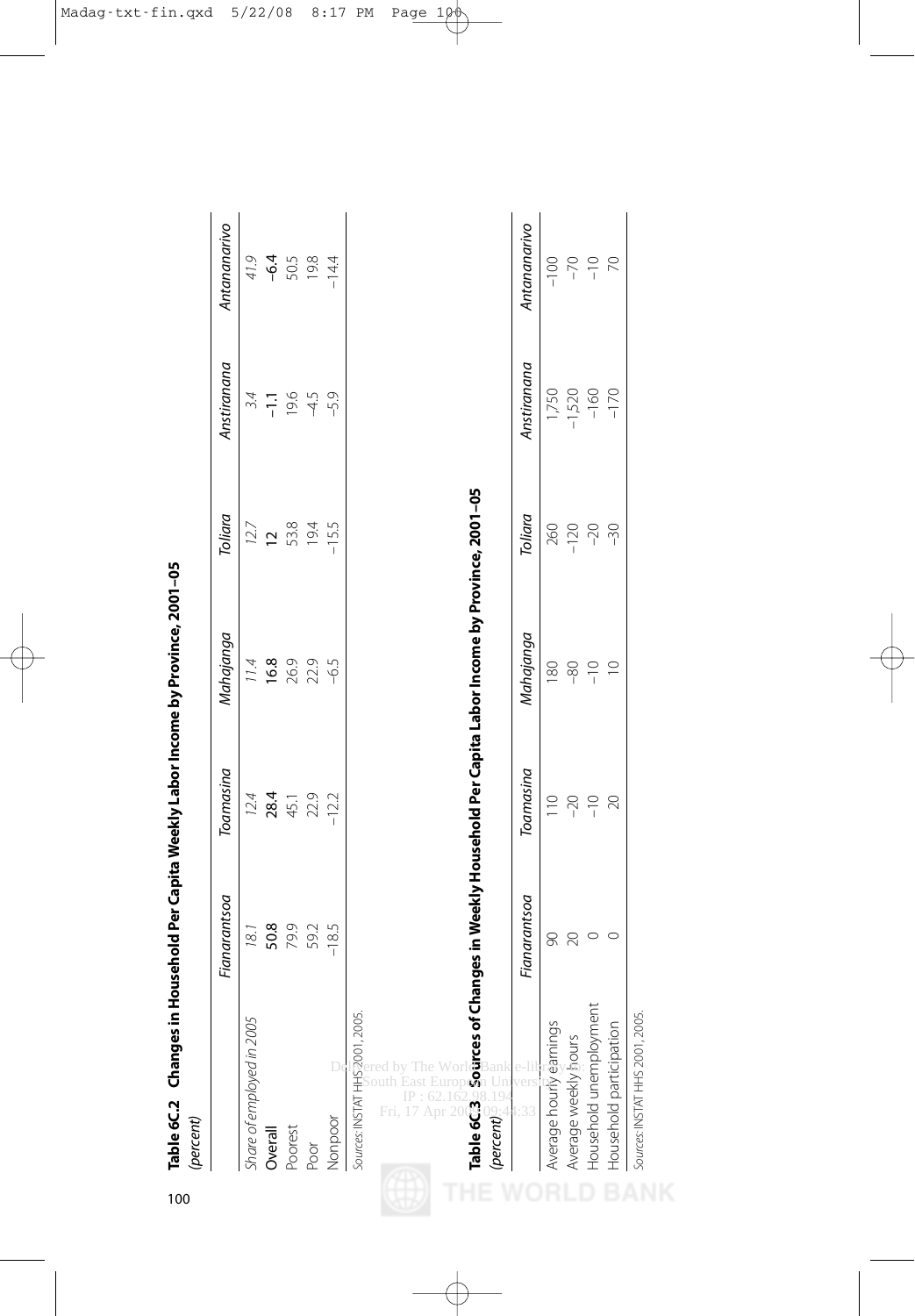

#### **Figure A6C.3 The Provinces of Madagascar**

enced the highest increase in labor income of all provinces. In Toliara, on the other hand, the rise in hourly earnings alone would have increased labor income by 260 percent, but the impact of the change in hourly earnings was all but offset by the negative impact of simultaneous changes in hours worked, unemployment, and participation, limiting the increase in labor income to 12 percent.

More specifically, the following observations can be made with regard to the sources of changes in labor income across Madagascar's provinces:

- Changes in average hourly earnings were the main source of change in each province. Except in Antananarivo, average hourly earnings increased everywhere (28–44 percent), thus affecting labor income substantially and positively. In Antananarivo, the 8.3 percent fall in average hourly earnings had a downward effect on labor income.
- Fianarantsoa is the only province where the number of hours worked per employed person increased (by 6.4 percent, to 44.2 hours per week). This development will have reinforced the positive impact of the simultaneous rise in average  $\operatorname{hourly}$  earnings, and may have been an important reason why the province experienced the highest increase in household per capita labor income. seur win nave rennoice

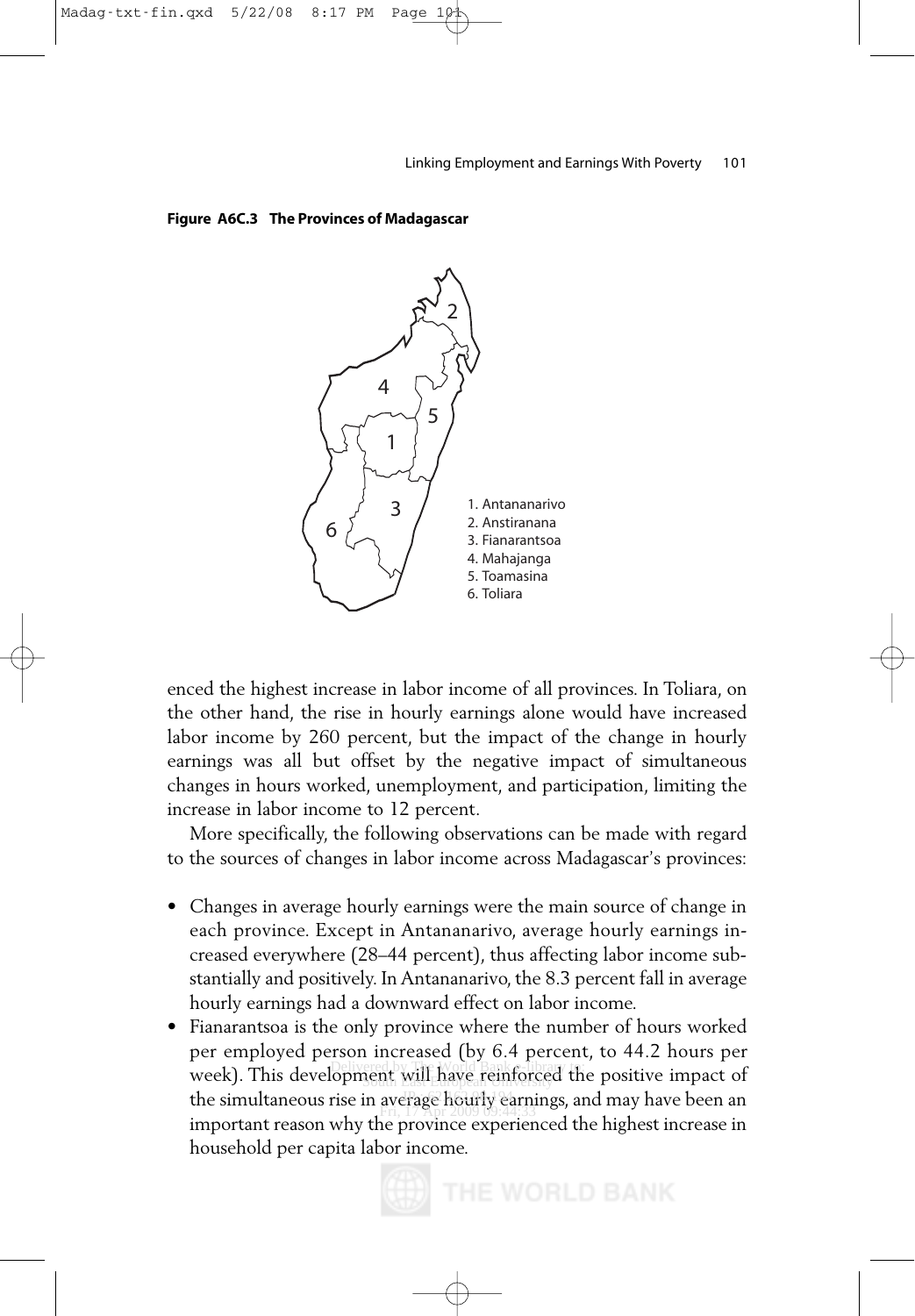#### 102 Making Work Pay in Madagascar: Employment, Growth, and Poverty Reduction

- Fianarantsoa is also the only province where changes in the household unemployment rate did not affect labor income; even though the unemployment rate increased from 0.4 percent to 1.5 percent, the overall impact was negligible. In all other provinces, the rise in the unemployment rate had a modest, negative effect on labor income of between 10 and 20 percent.
- The impact of changes in the household participation rate on labor income varied across the provinces. In Antananarivo, Toamasina, and Mahajanga the impact was positive, although only in Antananarivo was the effect large enough compared with changes in other variables to make a substantial difference in the changes in labor income. In Toliara and Anstiranana, falling participation had a negative impact on labor income, while in Fianarantsoa the effect on labor income of the 1.2 percent fall in the participation rate was negligible.

IP : 62.162.98.194 Fri, 17 Apr 2009 09:44:33

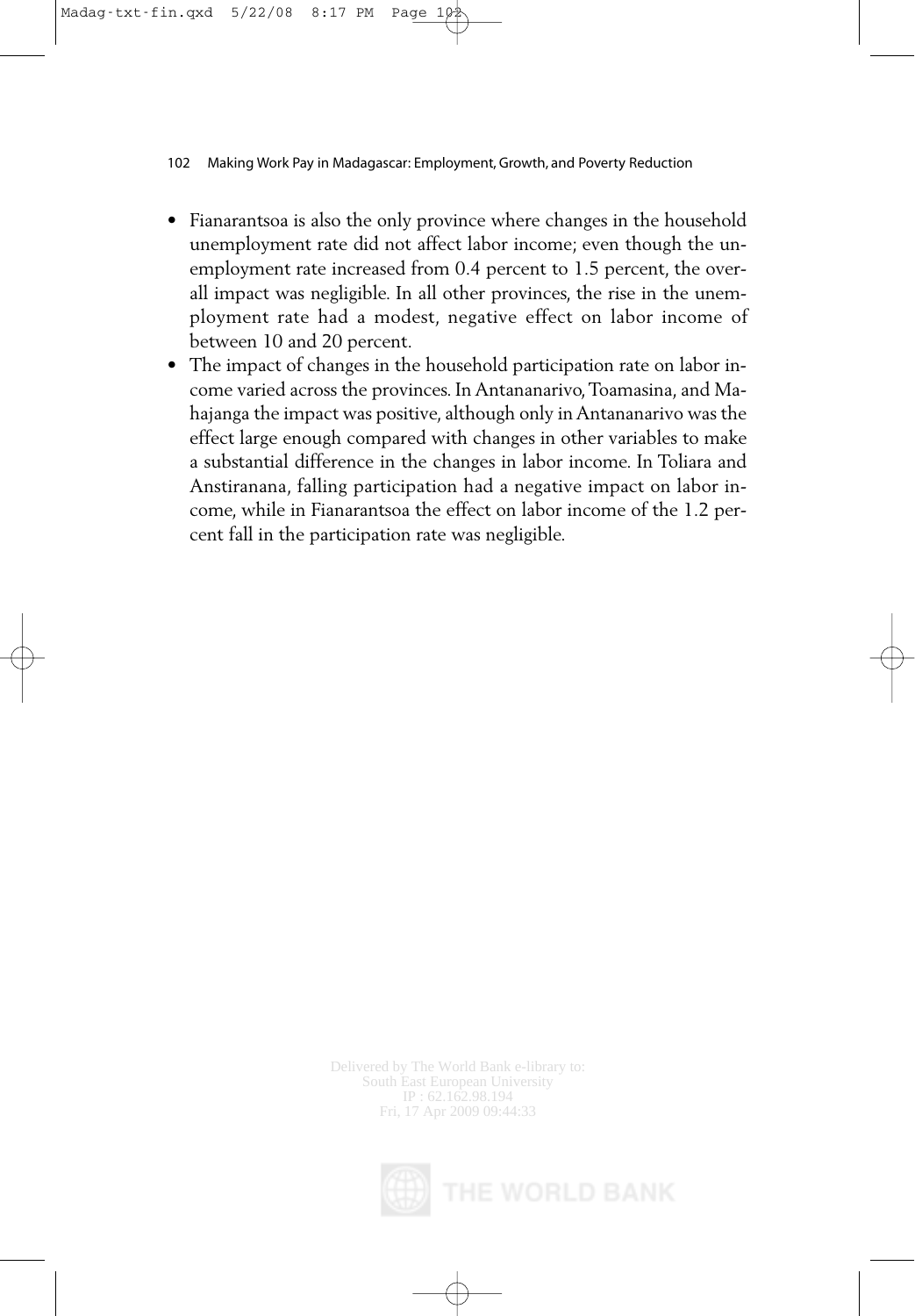## **CHAPTER 7**

# **Good Jobs, Bad Jobs**

As indicated in chapter 3, good jobs—measured in terms of earnings tend to be wage, nonagricultural, and urban, and in the formal sector, and they are more likely to be held by the higher educated and by men. This chapter\* further explores the individual and household characteristics that influence the probability that an individual will acquire a good job, as well as the determinants of earnings. It also reviews whether earnings differences between good and bad jobs may be due to labor market segmentation.

# **The Probability of Getting a Good Job**

To estimate how individual and household characteristics affect the probability that an individual will be in a certain employment category, a multinominal logit model has been applied on the 2005 household survey (HHS) data. The employment categories that have been distinguished are "nonagricultural formal,""nonagricultural informal," and "agricultural," where the first is considered as providing the best type of  $\mathbf{S}_{\text{CMB}}$  considered  $\mathbf{as}_{\forall}$  pro



<sup>\*</sup> This chapter is largely derived from Stifel, Rakotomanana, and Celada (2007).

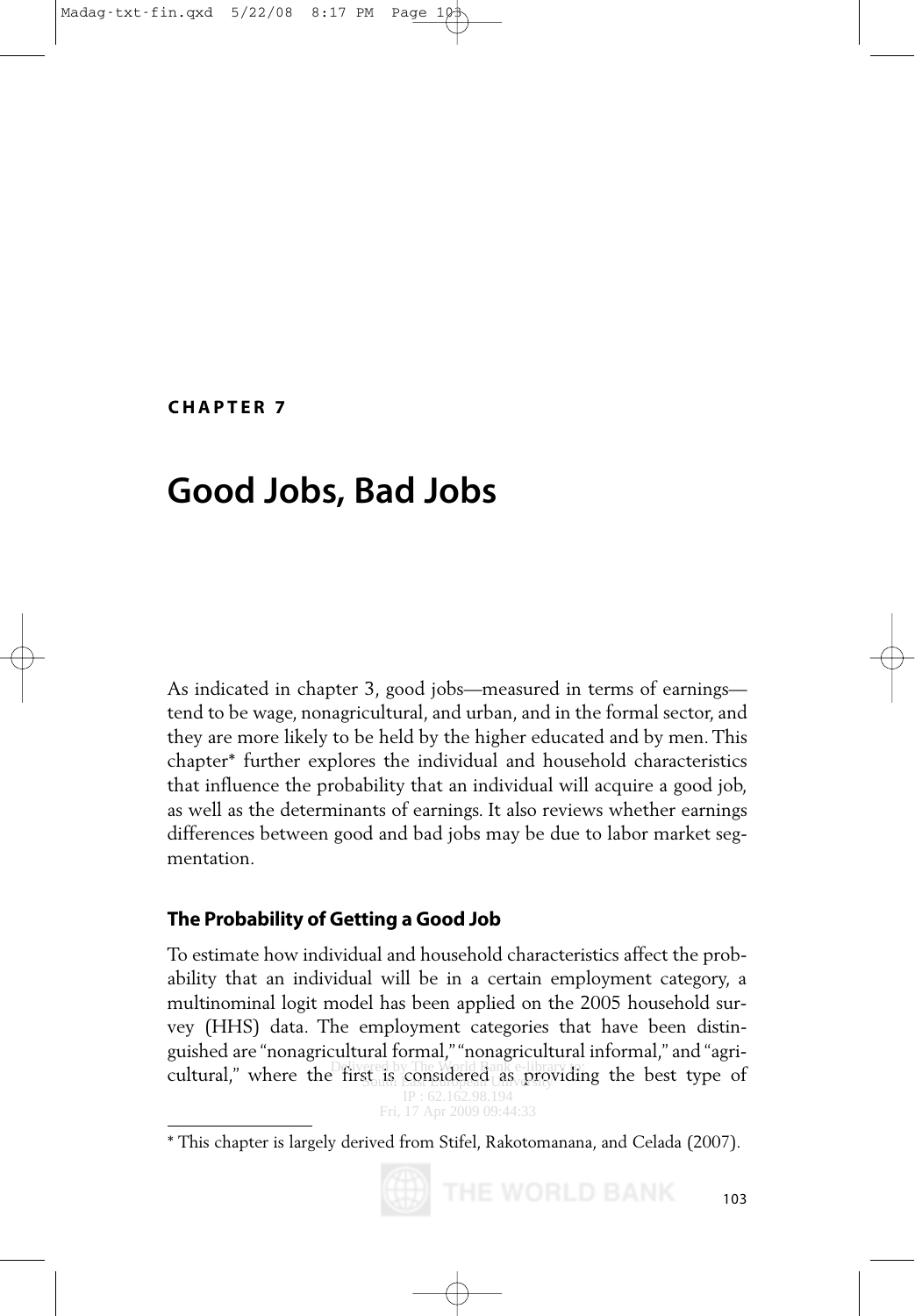employment and the last is assumed to provide the worst jobs.<sup>1</sup> In addition, the category "not working" is included, covering both unemployment and inactivity. The possible determinants of employment that are tested by the model include age, educational attainment, household structure, a number of measures of nonlabor income and assets, and migration and capital city dummies. The model has been run separately for working-age men and women in both rural and urban areas, and the results are summarized in annex 7A. The main findings are described below.

# **The probability of being in an agricultural ("bad") job is reduced mainly by educational attainment**

The probability of working in any of the various employment categories is most substantially and consistently influenced by educational attainment. Regardless of gender or area of residence, a higher level of education is associated with a smaller probability of being employed in agriculture. In rural areas, for example, women are 6 percent more likely to be employed in nonagricultural sectors or not be employed at all if they completed only primary education. Those with a lower secondary, upper secondary, and postsecondary education are, respectively, 26 percent, 39 percent, and 53 percent less likely to be employed in agriculture. The effects of education on the likelihood of being employed in agriculture are even greater for men in rural areas. The likelihood of agricultural employment is 8 percent lower for those with only a primary education, and decreases by as much as 59 percent for those with postsecondary education. Also, in urban areas the probability of working in agriculture (both genders) decreases with educational attainment—by about 8 percent for those with only a primary education, and as much as 37 percent for those with postsecondary education.

The probability of being employed in the formal sector increases substantially with higher levels of education, consistent with the assumption that formal sector jobs are more accessible to those with skills or to those who can be trained more easily. For upper secondary education, the increases in the probability of formal sector employment vary from 20 percent (urban men) to 26 percent (rural men). For postsecondary education, the increases in probability range from 33 percent (rural women and urban men) to 45 ipercent (urban women). There are no systematic differences in these marginal effects by gender or region. directs 50 Sen

Fri, 17 Apr 2009 09:44:33

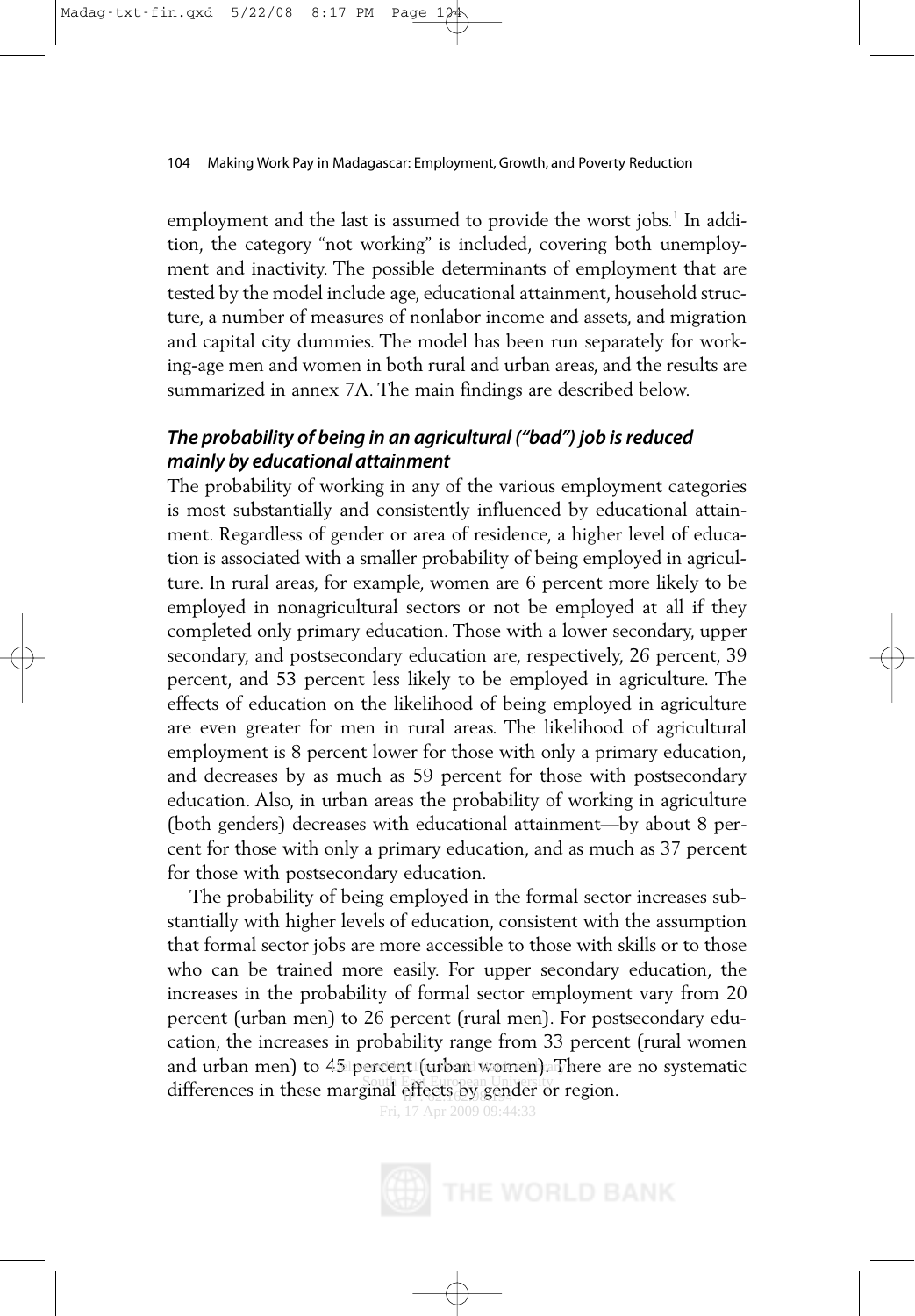The effect of education on the probability of informal nonagricultural employment is mixed. In urban areas, men with more education are 3 percent to 13 percent less likely to be employed in the informal sector. Women in urban areas who completed primary education, on the other hand, are 4 percent more likely to be in this sector. In rural areas, lower levels of education are associated with a greater probability of informal employment for both men and women.

Given the supposition that those with higher educational attainment tend to reside in better-off households, the findings on the probability of nonemployment, based on education level, are consistent with the assumption posed in chapter 3, that in the Malagasy context, unemployment—or inactivity—is a luxury that only the better-off can afford. Thus, the probability of nonemployment is higher for those with an education than for those with no education. Unlike the relationship between education and formal sector employment, the effect of education on nonemployment is not monotonic (except for women in rural areas). Indeed, the effect does increase monotonically from primary to lower secondary to upper secondary, but it drops off for postsecondary. This may follow from the availability of relatively more lucrative employment opportunities for the limited number of individuals with postsecondary education, thus raising the opportunity cost of remaining either unemployed or out of the labor force.

A word of caution on the above interpretation is warranted, however. The findings of the analysis do not automatically imply that educational attainment improves the chances of acquiring good, high-earning employment. There seems to be, for instance, a strong intergenerational correlation of schooling levels, as youths who live in households with relatively more educated household members are more likely to attend school. Because this implies that schooling is not randomly distributed across the sample used, the estimates in the preceding description will be biased (also see Behrman [1999]). Moreover, analyses such as the one described above do not reveal the direction of any causality. Though this unspecified causality does not pose a problem in the case of educational attainment and good jobs (as educational attainment precedes employment), in other instances the direction of causality may be less obvious, such as when considering the impact of credit availability on the possibility of having a good job (or vice versa), as described below.  $\text{Re}$   $\text{Re}$   $\text{Re}$ 

Fri, 17 Apr 2009 09:44:33

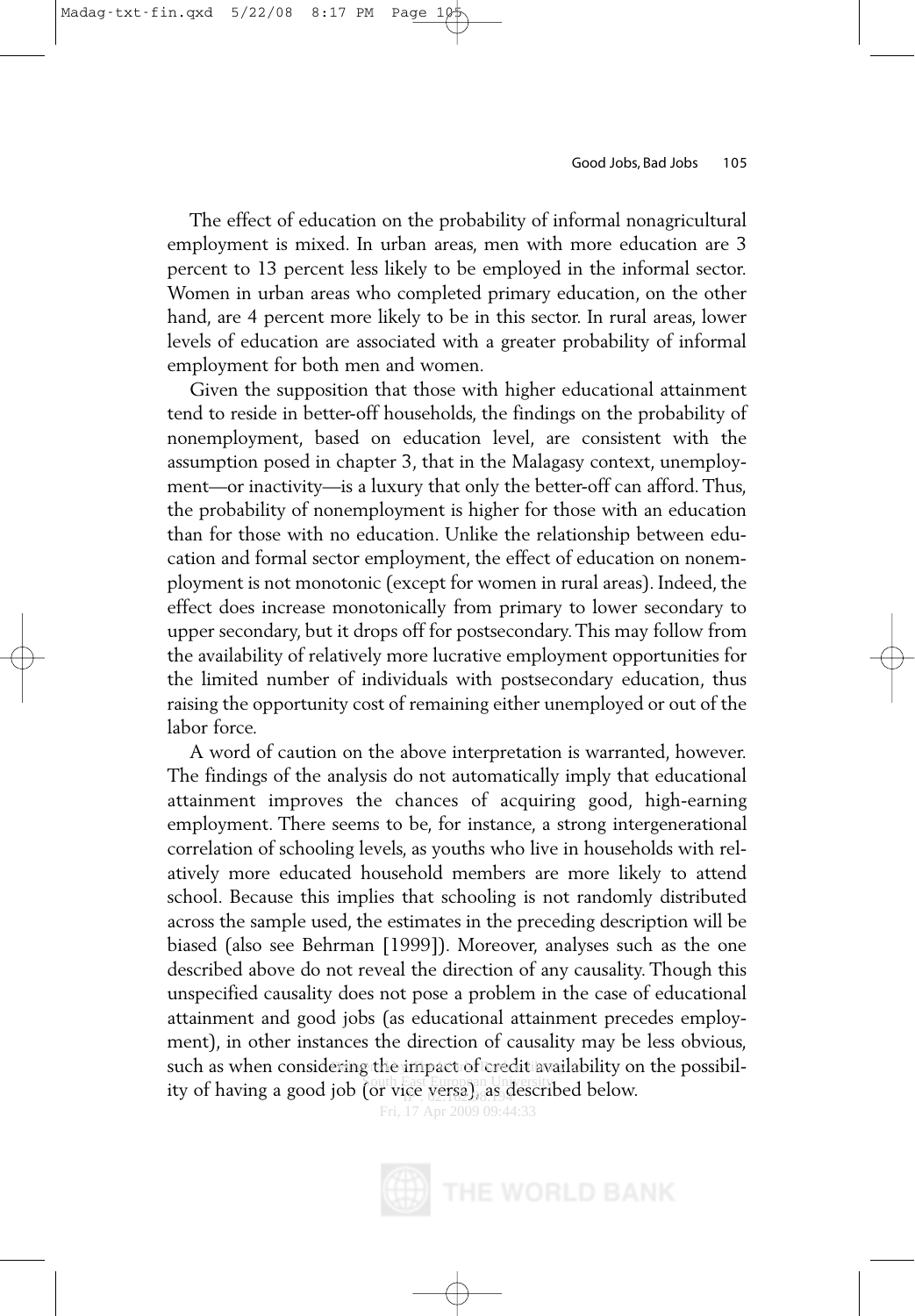## **The influence of the other determinants is generally less substantial or less straightforward**

*Antananarivo.* Since Antananarivo is the manufacturing and industrial center of the country and the seat of most central government offices, it is not surprising that in the capital men are 84 percent more likely and women are 88 percent more likely than in other urban areas to be employed in the formal sector. They are also least likely to be employed in agriculture.

*Age.* Older individuals are more likely to be employed in one form or another. For urban women this employment is primarily in nonagricultural labor (0.3 percent more likely with each year of age), whereas urban men are more likely to find formal sector jobs (0.5 percent more likely with each year of age). In rural areas the default sector is agriculture (0.5 percent and 0.2 percent more likely with each year of age for men and women, respectively).

*Migration.* Migration reduces the probability of working in agriculture, and in most cases increases the probability of informal sector work. Rural migrant women are the exception, as they are no more likely than nonmigrant women to be employed in the informal sector. Migrants are generally not more likely than nonmigrants to be unemployed or out of the labor force, except for urban migrant women, who are 4 percent more likely not to be employed.

*Nonlabor income and assets.* A number of other interesting results can be derived from the inclusion of determinants that capture nonlabor income and assets. For example, individuals in urban households that have successfully obtained credit are more likely to be employed in the formal sector and less likely to be employed in agriculture. Urban men are 10 percent more likely to have a formal sector job if they have access to credit. Only part of these results can be explained by access to credit's improving the prospects of family nonfarm enterprises. From similar sets of models that were estimated for wage and nonwage nonagricultural employment choices (not included in this report), it appears that access to credit increases the probability of wage employment more than it increases the probability of nonwage employment. The 5 percent greater likelihood of formal sector employment among women, however, can plausibly be attributed to credit affecting nonfarm enterprise profitability. ig nonfarm enterpris

Although nonlabor income appears to have no effect on employment choices, individuals in households who have accumulated agricultural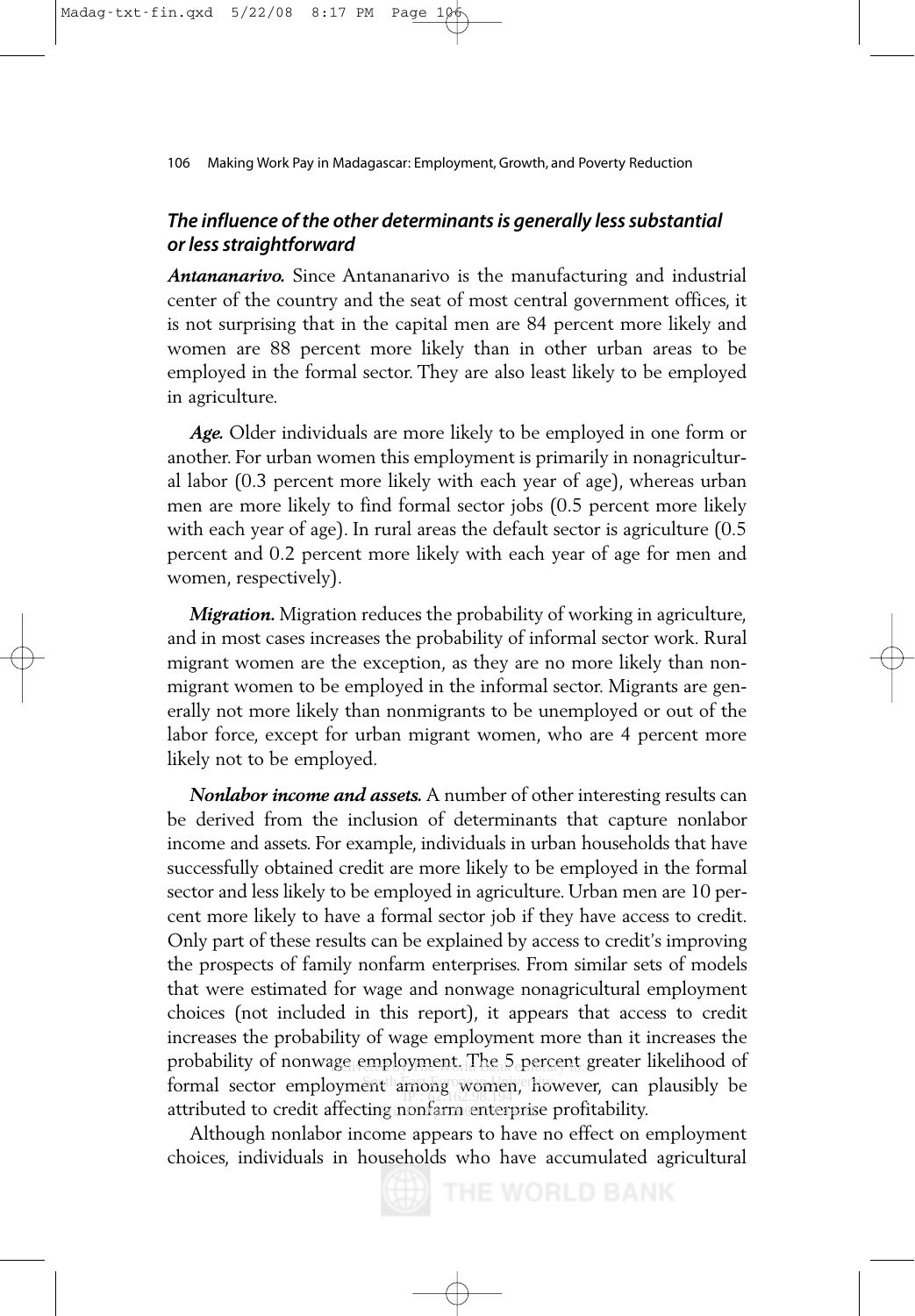assets are more likely to remain in the agricultural sector than in any other employment option. The direction of causality may go the other way with regard to these assets, however. Individuals living in agricultural households who expect to remain in agriculture are more likely to accumulate agriculture-specific assets than those who expect to work in some other sector. Thus, it is the employment in agriculture that leads to the accumulation of agricultural assets, not the accumulation of those assets, that affects the probability of employment in agriculture.

*Household structure.* The effects of household structure on employment differ by gender and by area of residence. For example, the number of children under the age of five in rural households decreases the probability of nonemployment for both men and women in rural areas by 1.7 percent, while in urban areas this percentage varies from 3.1 percent for women to 3.9 percent for men. A higher number of adults in a household increases the probability of nonemployment, particularly in urban areas. Finally, the number of older persons (over 65 years of age) in a household affects employment status quite significantly. Except for urban males, the presence of older males in a household decreases the probability of informal employment by up to 11 percent (for urban females). It increases the probability of females being employed in agriculture by 5 percent (urban) to 9 percent (rural), and raises the probability of nonemployment for both genders and for geographic areas (although not significantly for urban males). The presence of older women, on the other hand, has a significant (negative) effect on the probability of nonemployment for rural women.

# **The Determinants of Earnings**

This section moves from exploring the influence of individual and household characteristics on employment status to reviewing the determinants of earnings. For this purpose, earnings functions are estimated separately for those employed in nonagricultural wage jobs, nonagricultural nonwage jobs, and agriculture.<sup>2</sup> An advantage of the estimation of earnings functions over the comparisons that were made in chapter 3 among employment types, gender, education levels, and so forth is that earnings functions estimate the impact of various characteristics on individual earnings while controlling for the effects of other possible determinants. The earnings wine controlling for the impact of each possible determinants.<br>The earnings functions thus provide a clearer view of the impact of each of these characteristics.  $\mathrm{im} \mathrm{part}_\mathbb{S}$ ot $\mathrm{tr} \mathrm{var} \mathrm{ours}_\mathbb{S}$ char

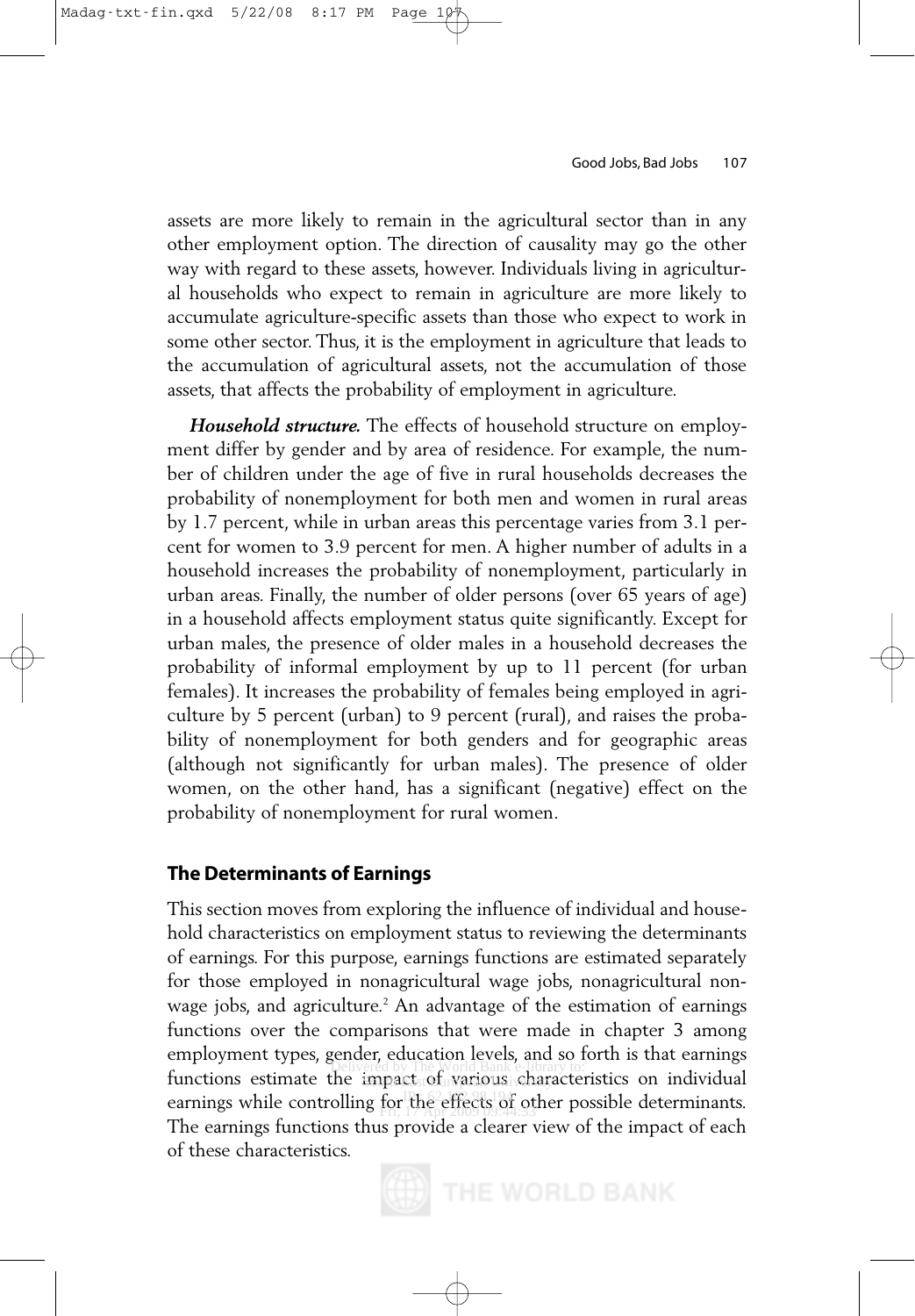The dependent variable used in the earnings functions is the log of real daily earnings, which means that the estimated coefficients represent the percentage change in daily earnings for a one-unit change in the associated explanatory variable. The explanatory variables used are those typically found in standard Mincerian earnings functions and include hours worked per day, work experience, education level, and gender.<sup>3</sup> Selection bias is controlled for by a correction method in which selectivity is modeled as a multinominal logit.4 The results are shown in table 7.1 for the years 2005 and 2001 and the difference between those years.

## **Increases in employment category earnings by level of education**

As in the previous section, when the level of education is related to the probability of ending up in a good or a bad employment category, the effects of education on earnings were positive and significant, and increased monotonically with the level of schooling.<sup>5</sup> However, the correlation between education and earnings does not necessarily represent causation, as adolescents who reside in households with more education are more likely to attend school, and thus schooling is not distributed randomly among the individuals in the sample. In other words, the returns to schooling in table 7.1 are likely to be overestimated and should be interpreted with caution.

*Education.* The returns to education were largest for wage workers. For example, while earnings were 23 percent higher for wage workers with a primary education than for those with no education, the returns to primary schooling were 12 percent for nonwage workers and 8 percent for agricultural workers. Wage workers with an upper secondary level of education earned 69 percent more than those without schooling, while those with a postsecondary education earned 105 percent more on average. For primary and lower secondary education, the returns were greater for nonwage workers than for agricultural workers. For upper secondary and postsecondary education, the returns were higher for agricultural labor than for nonwage labor. This latter finding, however, should be treated with care, since the sample is small (these workers represent less than 2 percent of the entire workforce).

In the agricultural sector, the returns to education in 2005 were significantly lower than in 2001 for primary, lower secondary, and upper secondary education levels (17, 15, and 24 percentage points, respectively). In nonagricultural jobs the only significant fall in returns was in the wage sector for lower secondary education (11 percentage points).  $\cup$ uitor $_{\rm a}$ primary $_{\rm n}$ iower $_{\rm s}$ se Fri, 17 Apr 2009 09:44:33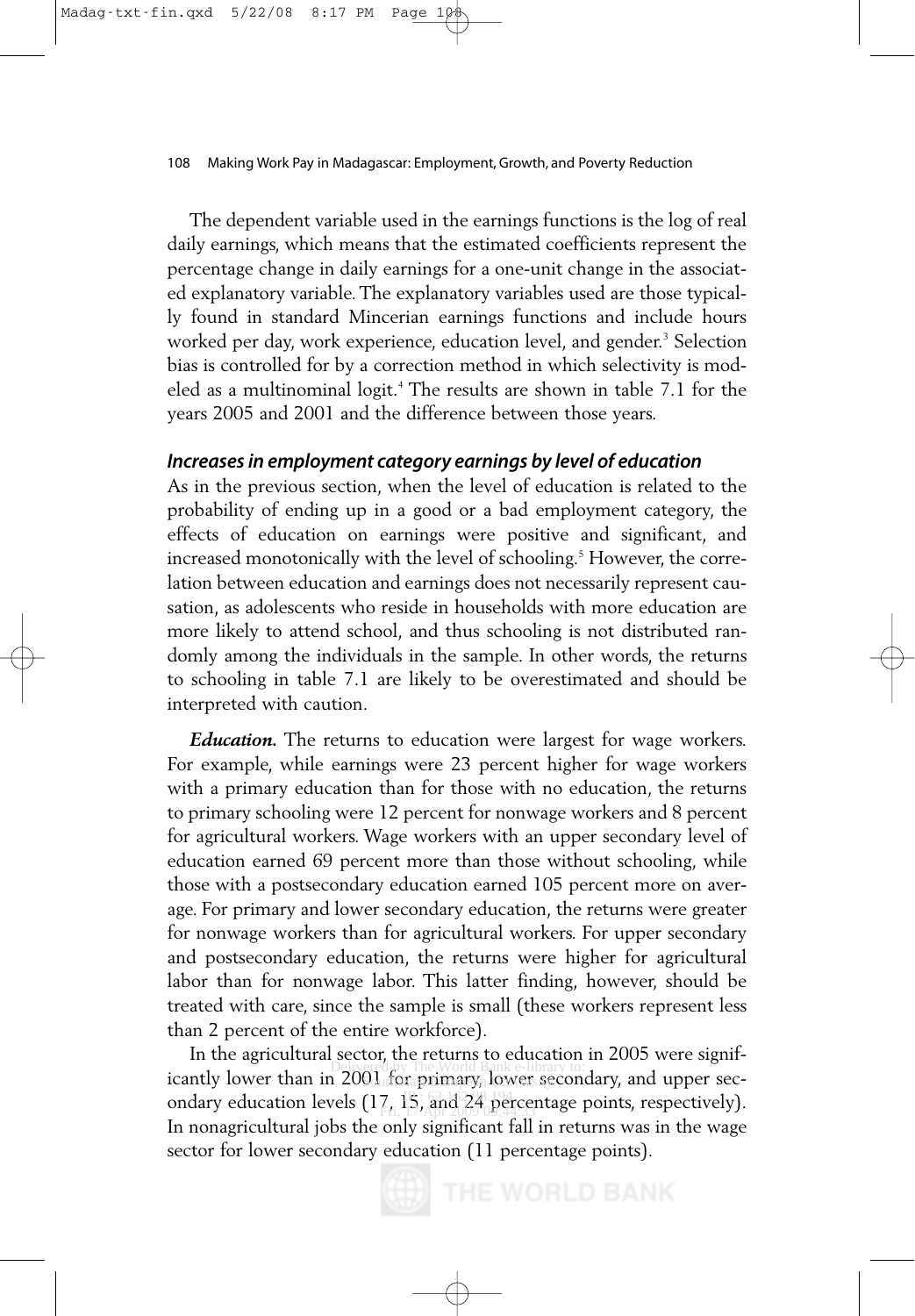|                                     |                          | 2005             | 2001                     |            |          | <b>Difference</b> |
|-------------------------------------|--------------------------|------------------|--------------------------|------------|----------|-------------------|
|                                     | Coeff.                   | t-value          | Coeff.                   | t-value    | Coeff.   | t-value           |
| Wage employed (nonagriculture)      |                          |                  |                          |            |          |                   |
| Hours worked per day                | 0.027                    | $5.23**$         | 0.017                    | $3.53**$   | 0.011    | 1.514             |
| Experience                          | 0.035                    | $5.70***$        | 0.017                    | $2.60**$   | 0.019    | $2.08*$           |
| Experience squared                  | 0.000                    | $-4.05***$       | 0.000                    | $-0.95$    | 0.000    | $-2.02*$          |
| Education                           |                          |                  |                          |            |          |                   |
| Primary                             | 0.232                    | $5.65***$        | 0.280                    | $5.94***$  | $-0.049$ | $-0.78$           |
| Lower secondary                     | 0.480                    | $11.03***$       | 0.591                    | $11.59***$ | $-0.111$ | $-1.66+$          |
| Upper secondary                     | 0.693                    | $14.23***$       | 0.720                    | $13.20***$ | $-0.026$ | $-0.36$           |
| Post-secondary                      | 1.054                    | 21.18**          | 1.170                    | $21.44***$ | $-0.115$ | $-1.56$           |
| Female dummy                        | $-0.320$                 | $-10.89**$       | $-0.285$                 | $-9.77**$  | $-0.035$ | $-0.84$           |
| Constant                            | 7.572                    | 22.31**          | 7.799                    | 24.41**    | $-0.227$ | $-0.49$           |
| Number of observations              | 2,993                    |                  | 2,558                    |            |          |                   |
| R-squared                           | 0.29                     |                  | 0.32                     |            |          |                   |
| Nonfarm nonwage                     |                          |                  |                          |            |          |                   |
| Hours worked per day                | 0.025                    | $2.73***$        | 0.034                    | $3.71***$  | $-0.009$ | $-0.70$           |
| Experience                          | 0.012                    | 1.26             | $-0.001$                 | $-0.08$    | 0.013    | 0.78              |
| Experience squared                  | $-0.0003$                | $-1.86+$         | 0.0000                   | $-0.12$    | 0.000    | $-0.92$           |
| Education                           |                          |                  |                          |            |          |                   |
| Primary                             | 0.116                    | $2.02*$          | 0.200                    | $2.55*$    | $-0.084$ | $-0.87$           |
| Lower secondary                     | 0.260                    | $3.83**$         | 0.255                    | $2.78**$   | 0.0005   | 0.04              |
| Upper secondary                     | 0.428                    | $4.71***$        | 0.579                    | $5.33***$  | $-0.151$ | $-1.07$           |
| Post-secondary                      | 0.715                    | $5.29***$        | 0.758                    | $5.75***$  | $-0.043$ | $-0.23$           |
| Female dummy                        | $-0.323$                 | $-6.77**$        | $-0.313$                 | $-5.35***$ | $-0.009$ | $-0.12$           |
| Constant                            | 7.370                    | $18.50***$       | 8.142                    | $13.19***$ | $-0.771$ | $-1.05$           |
| Number of observations              | 2,432                    |                  | 1,229                    |            |          |                   |
| R-squared                           | 0.09                     |                  | 0.17                     |            |          |                   |
|                                     |                          |                  |                          |            |          |                   |
| Agriculture<br>Hours worked per day | 0.002                    | 0.54             | 0.053                    | $9.18***$  | $-0.051$ | $-7.61***$        |
| Experience                          | $-0.009$                 | $-2.69***$       | $-0.017$                 | $-3.11***$ | 0.0008   | 1.19              |
|                                     | 0.000                    | $3.39***$        | 0.000                    | 2.79**     | 0.000    | $-0.59$           |
| Experience squared<br>Education     |                          |                  |                          |            |          |                   |
|                                     | 0.084                    | $5.60**$         | 0.251                    | $9.39**$   | $-0.167$ | $-5.45***$        |
| Primary                             |                          |                  |                          | $7.23**$   |          |                   |
| Lower secondary                     | 0.218                    | $8.70***$        | 0.371                    |            | $-0.153$ | $-2.69***$        |
| Upper secondary                     | 0.438                    | $8.75***$        | 0.674                    | $8.24***$  | $-0.236$ | $-2.46*$          |
| Post-secondary                      | 0.877                    | $10.64***$       | 1.114                    | $8.24***$  | $-0.237$ | $-1.50$           |
| Female dummy                        | $-0.023$                 | $-1.78+$         | 0.002                    | 0.08       | $-0.025$ | $-0.99$           |
| Constant                            | Deliv <sub>er</sub> 2932 | $101.57**$       | 6.942                    | 57.64**    | 0.990    | $6.90**$          |
| Number of observations              | 17,266                   | IP : 62.162.98.1 | East European U5,077sity |            |          |                   |
| R-squared                           | 0.09                     | nr 2009 09       | 0.18                     |            |          |                   |

#### **Table 7.1 Determinants of Daily Earnings, 2005 and 2001**

Sources: HHS 2001, 2005.

Note: Regional dummies included but not shown. The model corrects for selection bias as proposed by Bourguignon, Fournier, and Gurgand (2004).\*p < .05 \*\*p < .01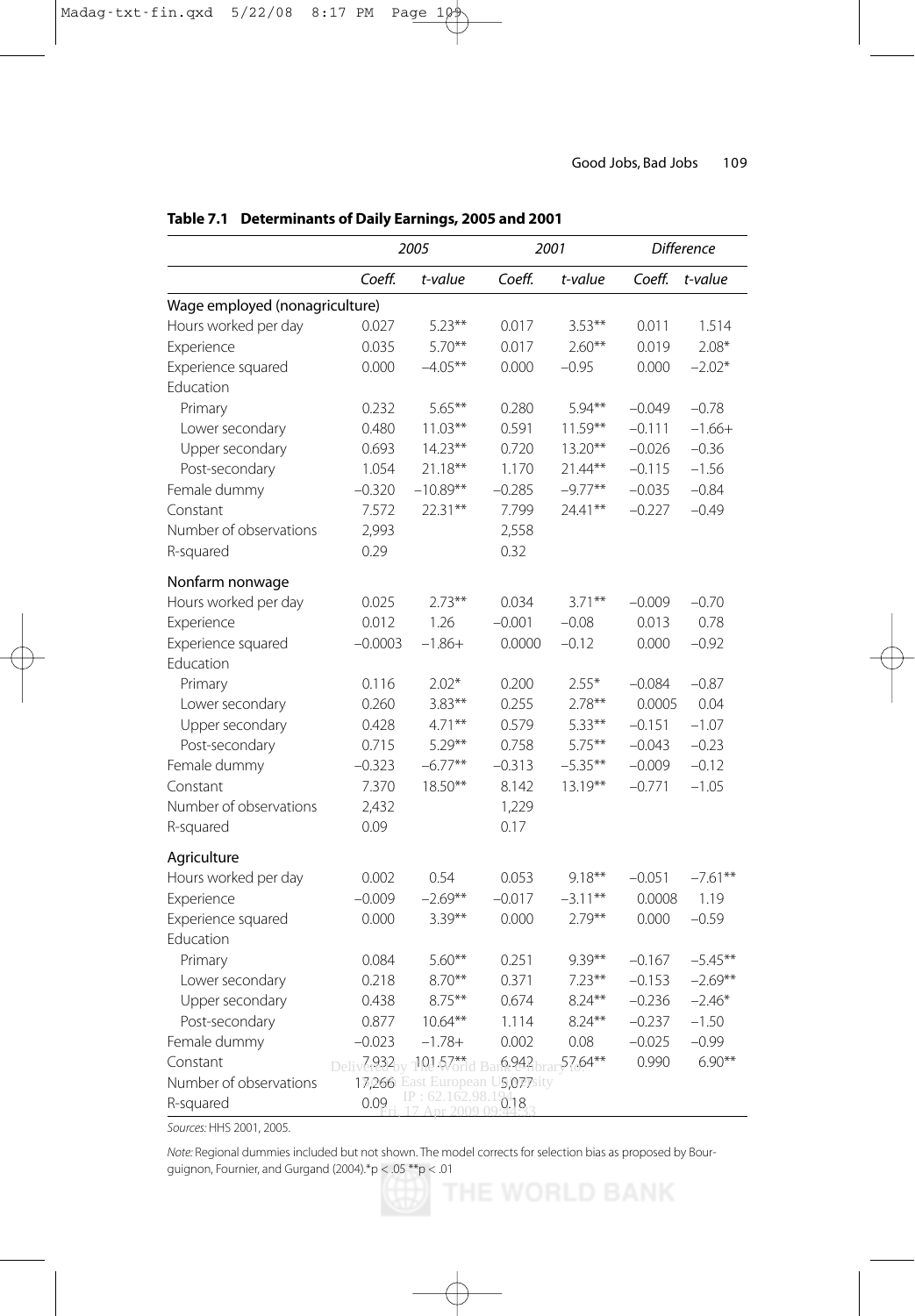#### 110 Making Work Pay in Madagascar: Employment, Growth, and Poverty Reduction

*Experience*. Work experience contributed positively to wage earnings. The significance of the quadratic term for experience in the wage earnings equation for 2005 indicates that experience was associated with increases in wage earnings up to the age of 40, after which earnings fell. This was considerably lower than the turning point of 78 in the 2001 model, which may have been a consequence of the deterioration in overall wage earnings, which may have affected older workers more than younger workers. In agriculture, experience affected earnings negatively up until the age of 25, after which point the returns increased. In 2001 the turning point was 10 years higher (35 years of age). Experience did not have a discernable effect on nonwage earnings.

*Hours worked.* As the 2005 data shows, earnings increased with the number of hours worked for nonagricultural workers (both wage work and nonfarm enterprises) but not significantly for agricultural workers. This may be a sign of disguised employment in agriculture. In 2001 agricultural daily earnings increased significantly for each extra hour worked, by 5 percent, which was more than the increases in nonagriculture in the same year from an extra hour worked. This change in the effect on earnings of extra hours worked in agriculture may be closely related to the large influx of labor and the associated fall in labor productivity in this sector (described in chapter 4).

## **Differences in education and experience do not fully explain gender differences in wages**

*Gender.* In both wage and nonwage nonagricultural employment, women earned 32 percent less than men when the analysis is controlled for education, experience, and other factors that determine employment selection.6 Although the earnings estimate does not produce a significant difference in male and female agricultural earnings, this finding does not imply that the agricultural earnings were equal between the sexes, because the calculation of these earnings is based on the equal allocation of the larger share of agricultural income among working household members.

Table 7.2 provides some further insights into the earnings differences between the genders for the wage employed. For this group of workers, the results of the estimation of the earnings determinants for men and women separately confirm that the returns to both experience and education differed by gender, although only the returns to primary sector education (14 percentage points higher for men than for women) help IP : 62.162.98.194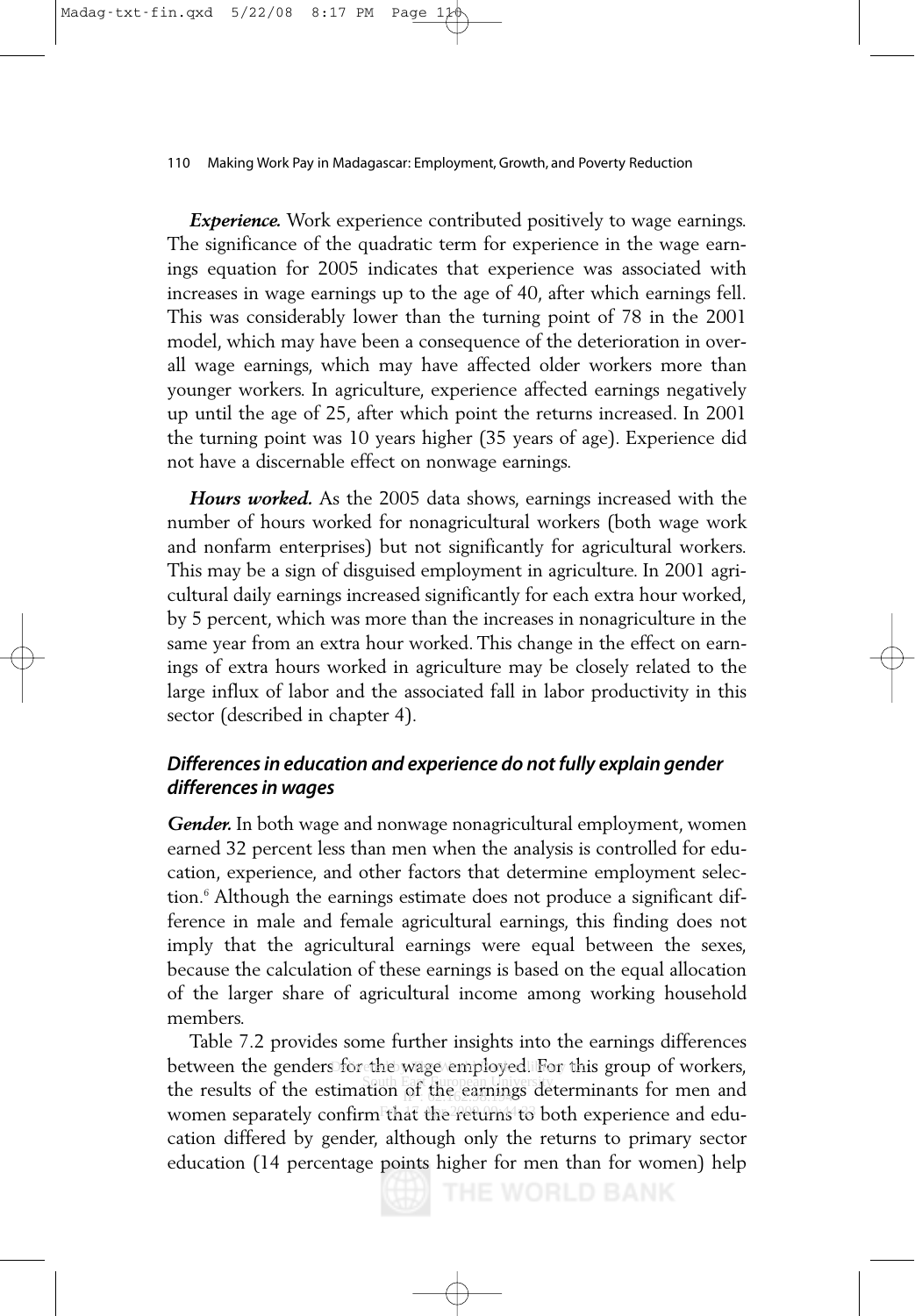|                        |           | Male       |           | Female    |           | <b>Difference</b> |
|------------------------|-----------|------------|-----------|-----------|-----------|-------------------|
|                        | Coeff.    | t-value    | Coeff.    | t-value   | Coeff.    | t-value           |
| Hours worked per day   | 0.026     | $4.63**$   | 0.039     | $4.69***$ | 0.013     | 1.32              |
| Experience             | 0.025     | $3.63**$   | 0.055     | $6.56***$ | 0.030     | $2.78***$         |
| Experience squared     | $-0.0002$ | $-1.96*$   | $-0.0008$ | $-5.52**$ | $-0.0006$ | $-3.03**$         |
| <b>Education</b>       |           |            |           |           |           |                   |
| Primary                | 0.306     | 7.33**     | 0.167     | $3.21***$ | $-0.139$  | $-2.08*$          |
| Lower secondary        | 0.514     | $11.32**$  | 0.485     | $8.52**$  | $-0.029$  | $-0.40$           |
| Upper secondary        | 0.713     | $14.04***$ | 0.833     | $11.86**$ | 0.120     | 1.38              |
| Postsecondary          | 1.072     | $20.81**$  | 1.264     | $18.20**$ | 0.192     | $2.22*$           |
| Constant               | 7.857     | $2721**$   | 6.257     | $19.49**$ | $-1.600$  | $-3.70**$         |
| Number of observations | 2,325     |            |           |           |           |                   |
| R-squared              | 0.31      |            |           |           |           |                   |
|                        |           |            |           |           |           |                   |

**Table 7.2 Determinants of Daily Wage Earnings by Gender, 2005**

Source: HHS 2005.

Note: Provincial dummies included but not shown. Corrected for selection bias as proposed by Bourguignon, Fournier, and Gurgand (2004).

 $*$ p < .05  $*$  $*$ p < .01

explain the gender gap in wage earnings. Postsecondary education returns were higher for women (by 19 percentage points), but this concerns only a small share of workers. In 2005, only 2.6 percent of working adults had a postsecondary education.<sup>7</sup>

The returns to experience for women were initially greater than for men but diminished at a faster rate. An additional year of experience for a woman with five years of experience resulted in a 4.7 percent earnings increase compared with 2.3 percent for men, but by the time men and women attained 26 years of experience the returns were similar.

The significant difference in the constant term (160 percent) indicates that a part of the gap remains unexplained by the model. In other words, the lower wage earnings for women compared with men are only partly explained by differences in the returns of education and experience.

### **Segmentation in the Wage Labor Market**

#### **Differences in wages for workers with similar characteristics can signal labor market segmentation** 62.98.194 [AUO]] 62.98.194

Much of the theoretical literature on labor markets in developing countries emphasizes the fragmentation of labor into different segments. Although it is hard to prove empirically, there appears to be a consensus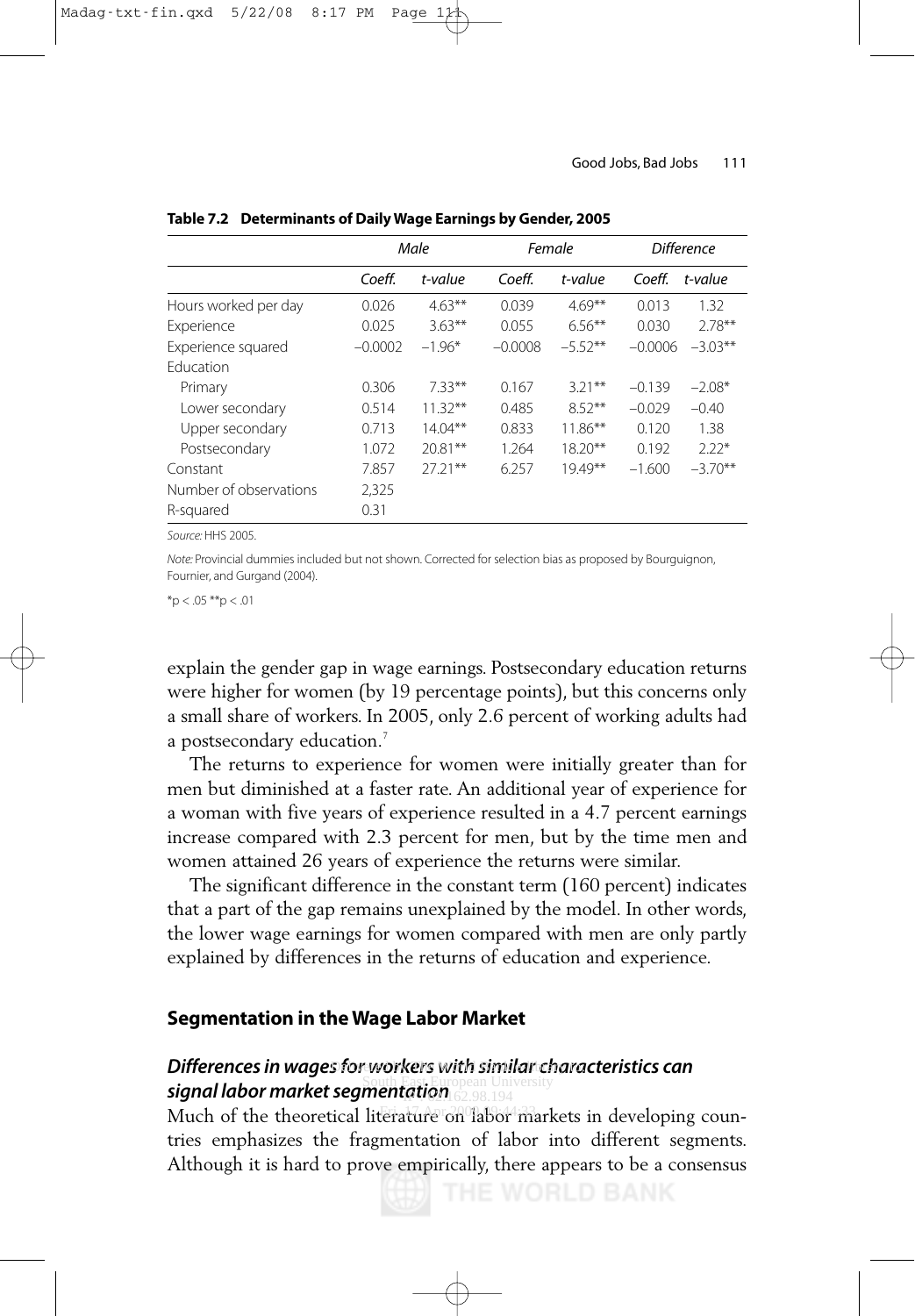that in some contexts, different parts of the labor market follow their own dynamic, particularly in terms of wage determination and employment policy, and that movement between the different segments is limited. While numerous different fragments can exist in reality, the literature regularly stylizes the labor market into a dual system, consisting of a socalled good segment and bad segment.<sup>8</sup> There seems to be no consensus about what exactly distinguishes the two segments. In the literature, the good segment is alternatively called the *formal, urban, modern,* or *industrial* sector; the bad segment is referred to as *informal, rural, traditional,* or *agricultural* (Fields 2004).Which parts of the labor market are considered to be the good and the bad segments can differ between countries and over time.

Although there may be various reasons for the existence of labor market segmentation, the general consequence is that workers with equal characteristics do not receive equal returns to labor across the segments. There are barriers to labor mobility, and the labor demand for the good segment exceeds the labor supply. In the context of this report, labor market segmentation is important in that it may lead to the greater incidence and depth of poverty by preventing workers from earning a higher income by moving to the good segment of the labor market.

Segmentation models can be used to explain certain labor market developments that do not make sense under a unique labor market, such as why labor productivity can increase simultaneously with a fall in wages, why a firm can add workers without raising wages, or why urban employment creation may increase unemployment. Indeed, in chapter 5 it was suggested that segmentation could provide an explanation for observed changes in tertiary sector earnings and labor productivity, which seemed hard to reconcile with a competitive market model.

Because labor market segmentation implies that comparable workers receive different earnings, an analysis of whether workers with similar characteristics receive different returns to labor in different segments could shed light on the question of whether segmentation exists. The results of such an analysis should be interpreted with caution, however, as there may be explanations other than segmentation. For example, wage differentials could be caused by differing nonpecuniary job characteristics or unobserved worker characteristics, monopsonistic power in one (or more) of the segments, or transaction costs involved with moving from one segment to the other. Thus, although it remains useful to determine whether different labor market segments reward observable worker char-IP : 62.162.98.194

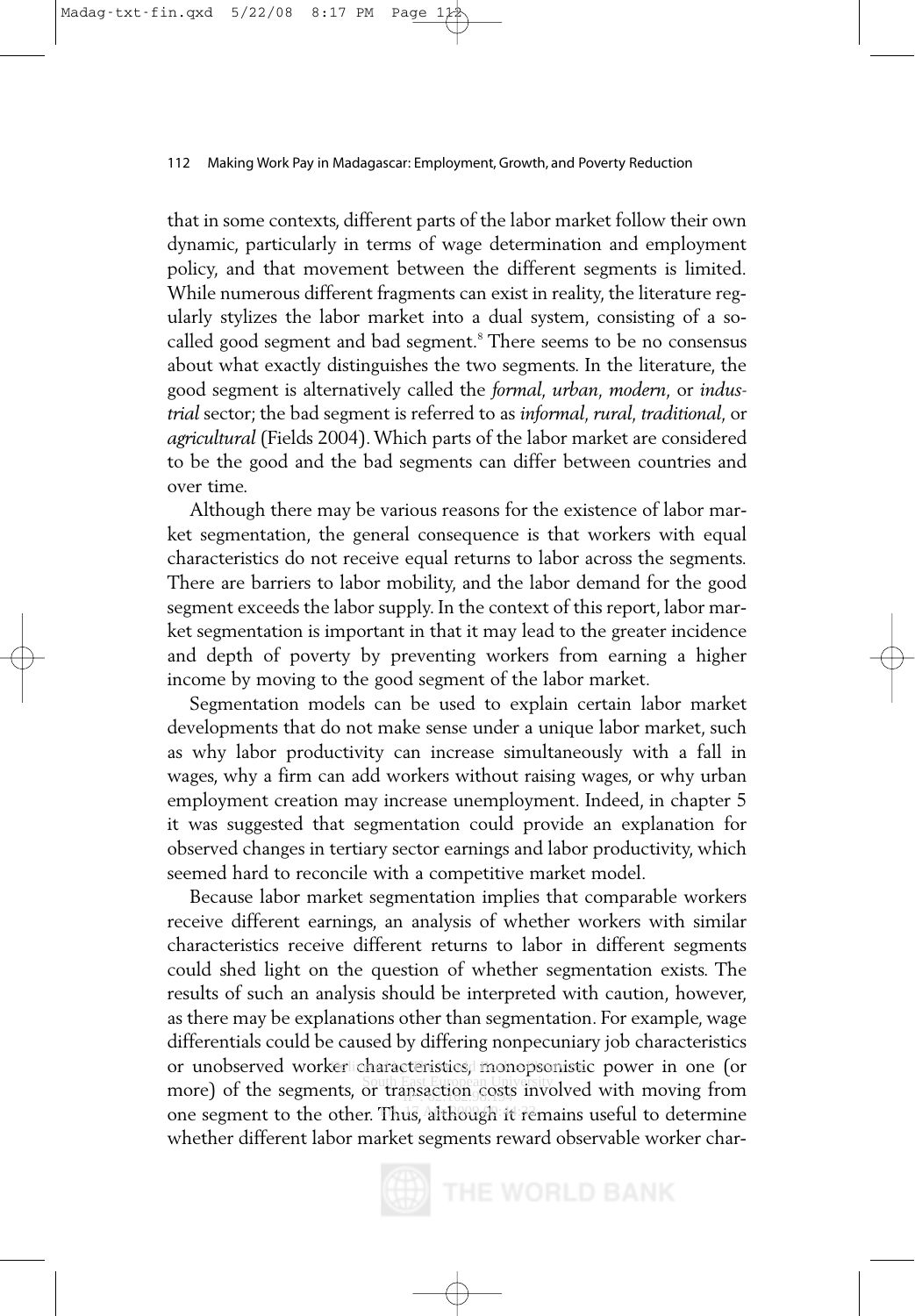acteristics differently, the existence of such differences does not necessarily imply that the labor market is segmented.

## **Returns to secondary education in the public sector are higher than in the formal private sector**

The examination of Madagascar's labor market for signs of segmentation involved estimating separate earnings functions for nonagricultural wage earnings in the public, formal private,<sup>9</sup> and informal private sectors for the year 2005.Although, unfortunately, the restriction to nonagricultural wage workers excludes a large share of the Malagasy workers, it has the advantages that wage data are believed to be more reliable than data on nonwage workers, and that all earnings that are grouped together and compared are calculated in a similar fashion. The parameter estimates in the earnings functions will therefore more accurately reflect differences in the returns to labor rather than differences in the definitions of earnings.

Table 7.3 shows the results of tests of whether the differences between the various determinants across these three sectors were significant.<sup>10</sup> The model finds significant differences in the returns to lower and upper secondary education between wage workers in the formal public and private sectors (at the 10 percent significance level). All other identified characteristics generated similar—or at least not statistically different—returns in each sector. The returns to both lower secondary and upper secondary education were about twice as high for public sector wage workers than for formal private sector wage workers (46 percent compared with 21 percent for lower secondary, and 53 percent compared with 27 percent for upper secondary education). From the simulation of the earnings of public sector workers undertaken to find out whether their returns to education were equal to those of formal private sector workers, it becomes clear that 30 percent of the earnings difference can be attributed to this difference in returns to education. Furthermore, from the rejection of the existence of different constants in both models, it can be inferred that 70 percent of the earnings differences between formal public and private sector wage workers are explained by the characteristics that are identified in the model.

The higher returns to secondary education for public sector workers compared with formal private sector workers could be a sign of labor segmentation between the two sectors. However, as previously noted, there could be other explanations. The determination as to whether the differences in returns to labor are indeed the results of labor segmentation  $E$  :  $E$  :  $E$  :  $W$   $E$  :

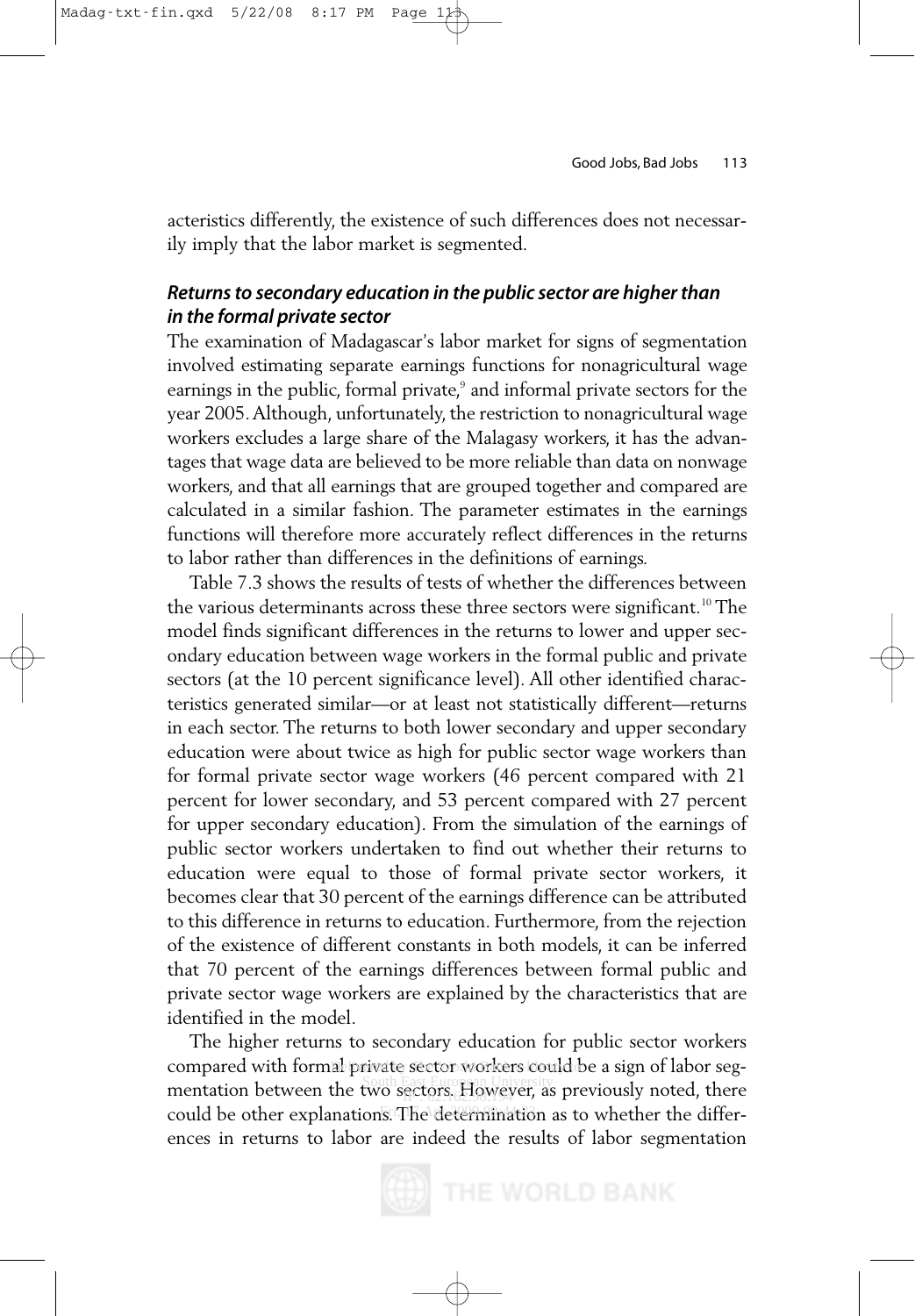|                                                                                                                                         | $\binom{1}{2}$ |                 |                | $\overline{Q}$               |          | $\overline{3}$          |          | Difference (1-2)    |                | Difference (2-3)      |
|-----------------------------------------------------------------------------------------------------------------------------------------|----------------|-----------------|----------------|------------------------------|----------|-------------------------|----------|---------------------|----------------|-----------------------|
|                                                                                                                                         |                | Public sector   |                | Formal private sector        |          | Informal private sector |          | Public minus formal |                | Formal minus informal |
|                                                                                                                                         | Coeff.         | t-value         | Coeff.         | t-value                      | Coeff.   | t-value                 | Coeff.   | t-value             | Coeff.         | t-value               |
| Hours worked per day                                                                                                                    | 0.024          | 2.86            | 0.010          | 001                          | 0.028    | $4.28**$                | 0.013    | 1.00                | $-0.018$       | $-1.46$               |
| Experience                                                                                                                              | 0.011          | 09              | 0.018          | 1.61                         | 0.025    | $4.26**$                | $-0.007$ | $-0.5$              | $-0.007$       | $-0.55$               |
| Experience squared                                                                                                                      | 0.000          | 0.24            | 0.000          | $-1.45$                      | 0.000    | $-4.29**$               | 0.000    | 1.25                | 0.000          | 0.59                  |
| Education                                                                                                                               |                |                 |                |                              |          |                         |          |                     |                |                       |
| Primary                                                                                                                                 | 0.208          | $\overline{81}$ |                | 1.37                         | 0.146    | $3.64***$               | 0.074    | 0.50                | $-0.012$       |                       |
| Lower secondary                                                                                                                         | 0.459          | 427             | 0.134<br>0.205 |                              | 0.283    | 6.01**                  | 0.254    | $1.73 +$            | $-0.078$       | $-0.12$               |
| Upper secondary                                                                                                                         | 0.532          | 5.00*           | 0.271          | $2.05*$<br>$2.40*$<br>6.62** | 0.454    | 7.05**                  | 0.261    | $-88$               | $-0.183$       | $-1.40$<br>0.47       |
| Postsecondary                                                                                                                           | 0.814          | 7.35**          | 0.735          |                              | 0.669    | 7.56**                  | 0.079    | 0.51                |                |                       |
| Female durnmy                                                                                                                           | $-0.165$       | $-3.24**$       | 0.259          | $-4.29**$                    | $-0.402$ | $-12.37**$              | 0.094    | $\frac{9}{2}$       | 0.066<br>0.143 | $2.08*$               |
| Constant                                                                                                                                | 8.145          | $4.84**$        | 7.990          | $13.26***$                   | 7.289    | 42.11**                 | 0.155    | 0.19                | 0.701          |                       |
| Number of observations                                                                                                                  | 860            |                 | 937            |                              | 3,652    |                         |          |                     |                |                       |
| R-squared                                                                                                                               | 0.20           |                 | 0.14           |                              | 0.13     |                         |          |                     |                |                       |
| Source: HHS 2005.                                                                                                                       |                |                 |                |                              |          |                         |          |                     |                |                       |
| Note: Estimates are corrected for selection bias by using a correction method as proposed by Bourguignon, Fournier, and Gurgand (2004). |                |                 |                |                              |          |                         |          |                     |                |                       |
| $*_{\text{D}} < 0.5**$                                                                                                                  |                |                 |                |                              |          |                         |          |                     |                |                       |

Table 7.3 Testing for Segmentation-Determinants of Daily Wage Earnings, 2005 **Determinants of Daily Wage Earnings, 2005 Table 7.3 Testing for Segmentation—**

 $*_{\text{p}} < 0.5$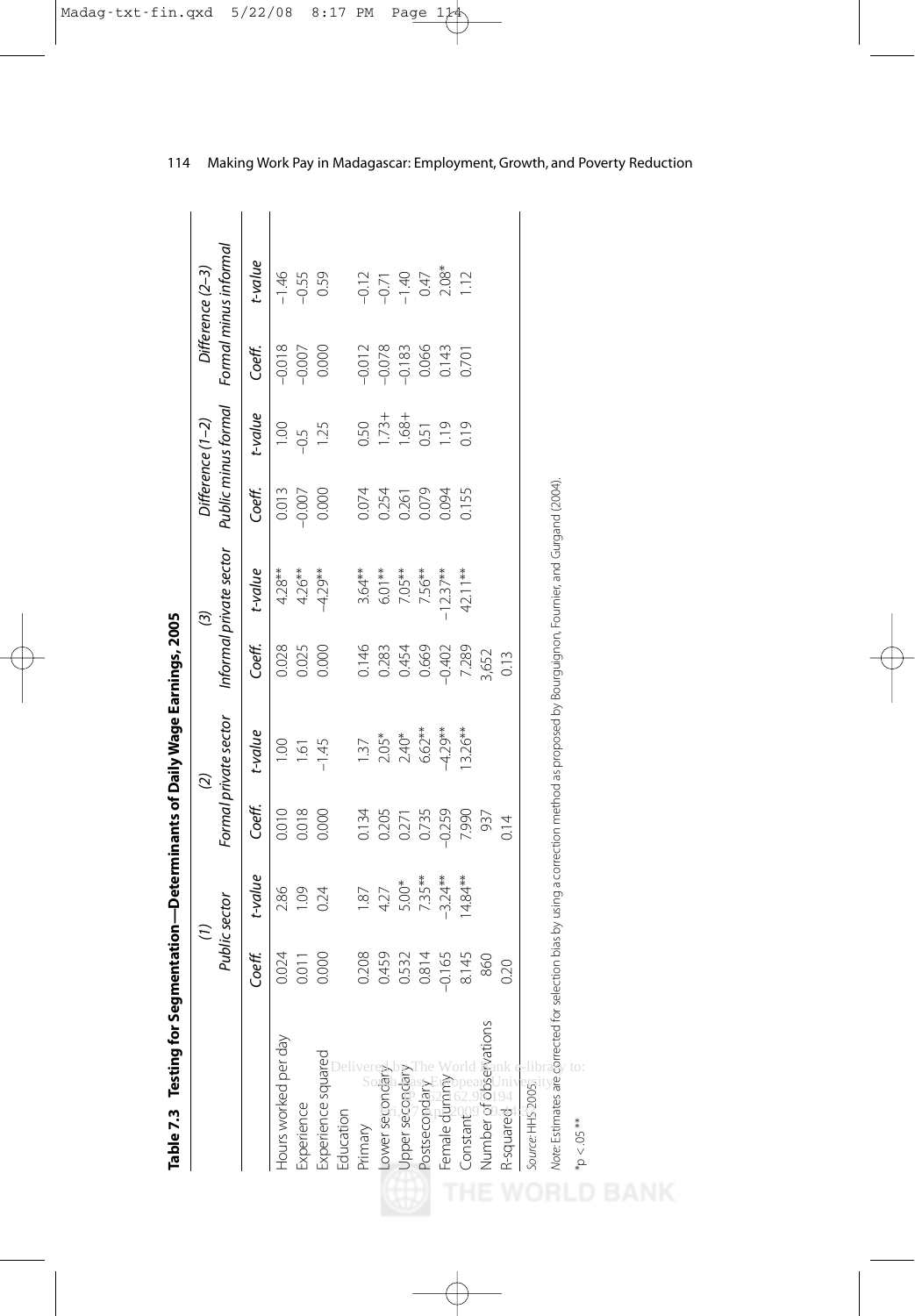would require a more detailed review of the wage determinants and employment policies of both sectors, and of the dynamics between the two sectors.

# **The gender wage gap is significantly higher in the informal sector than in the formal private sector**

The only variable that generates different returns when the formal private sector is compared with the informal private sector is gender. Whereas in the formal sector women on average earned 26 percent less than men with otherwise similar characteristics, this gender gap was as high as 40 percent in the informal sector. Separate estimates of earnings functions for men and women by formality status (not depicted here) further indicate that the earnings differences are not explained by differences in returns to experience or education. In addition, simulations by gender (similar to table 7.2) for the formal and informal sectors show large differences between the constant terms, which seem to indicate an unobserved form of gender discrimination in both the formal private and the informal private wage sectors. These findings are supported by Cling, Razafindrakoto, and Roubaud (2007). Using labor force surveys that were conducted in Antananarivo since 1995, they conclude that gender discrimination in remuneration is twice as high in the capital's economy as a whole (including both formal and informal and wage and nonwage workers) as in the formal secondary sectors.

## **Notes**

- 1. Wage employment is considered formal if the employer contributes to a pension fund or provides social protection. Nonwage employment is considered formal if the enterprise is registered with the authorities.
- 2. The types of employment that are distinguished differ somewhat from those in the previous section, where the two nonagricultural categories were formal and informal rather than wage and nonwage jobs.
- 3. Experience is difficult to measure, as it is unknown when individuals started working. Experience here is calculated as the individual's age minus the number of years of schooling (plus five years). It is important to account for experience, as it is negatively correlated to education. Since experience is likely to Delivered by The World Bank e-library to: contribute positively to earnings, the error terms in the model are likely to be negatively correlated with education without the inclusion of the experience variable. Fri, 17 Apr 2009 09:44:33

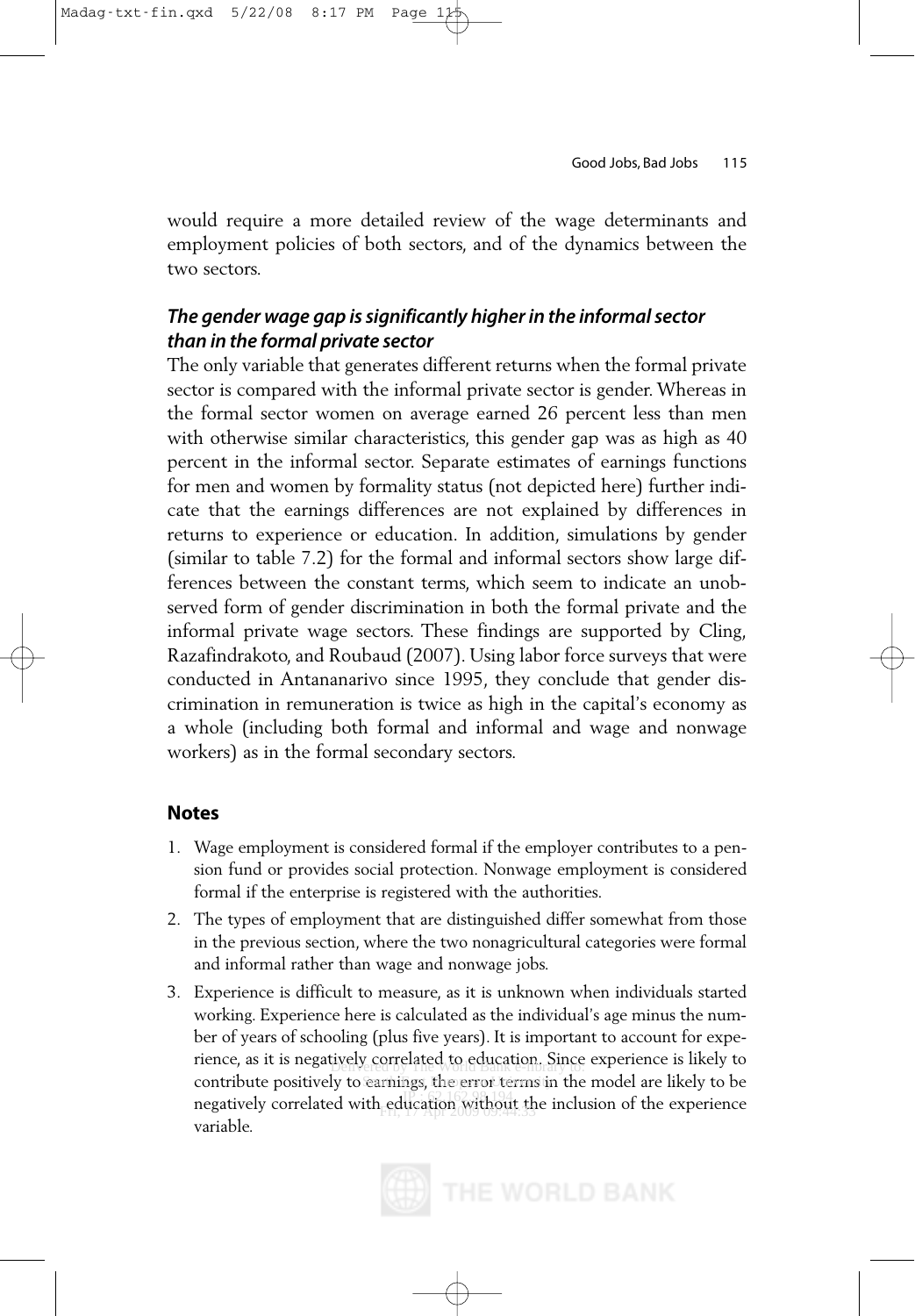#### 116 Making Work Pay in Madagascar: Employment, Growth, and Poverty Reduction

- 4. This method is proposed by Bourguignon, Fournier, and Gurgand (2004) and is an extension of the method as proposed by Lee (1983), which deviates from probit-based selectivity models.
- 5. This differs from Glick (1999), who found no statistically significant effect of primary education in Madagascar.
- 6. In calculating work experience similarly for both sexes, experience for women may be overestimated compared with experience for men, as women are more likely to have had maternity-related nonworking periods.
- 7. These findings are supported by a simulation of the effects of education alone on the wage earnings of men and women (World Bank 2007a). The gender gap for those without education is found to be 16 percent. For those with primary education, the gap increases to 25 percent and then becomes smaller again for lower secondary (18 percent), upper secondary (10 percent) and postsecondary (8 percent) education.
- 8. See Magnac (1991) and Heckman and Sedlacek (1985) for discussions about testing labor market dualism.
- 9. A worker is considered to be employed in the formal private sector if the worker or the employer contributes to a pension fund, or if the worker receives social protection.
- 10. Funkhouser (1998) points out that the allocation of workers across sectors is determined by the marginal worker and not the mean worker. This analysis, along with those of others (for example, Dickens and Lang [1985]), is admittedly based on the latter.

IP : 62.162.98.194 Fri, 17 Apr 2009 09:44:33

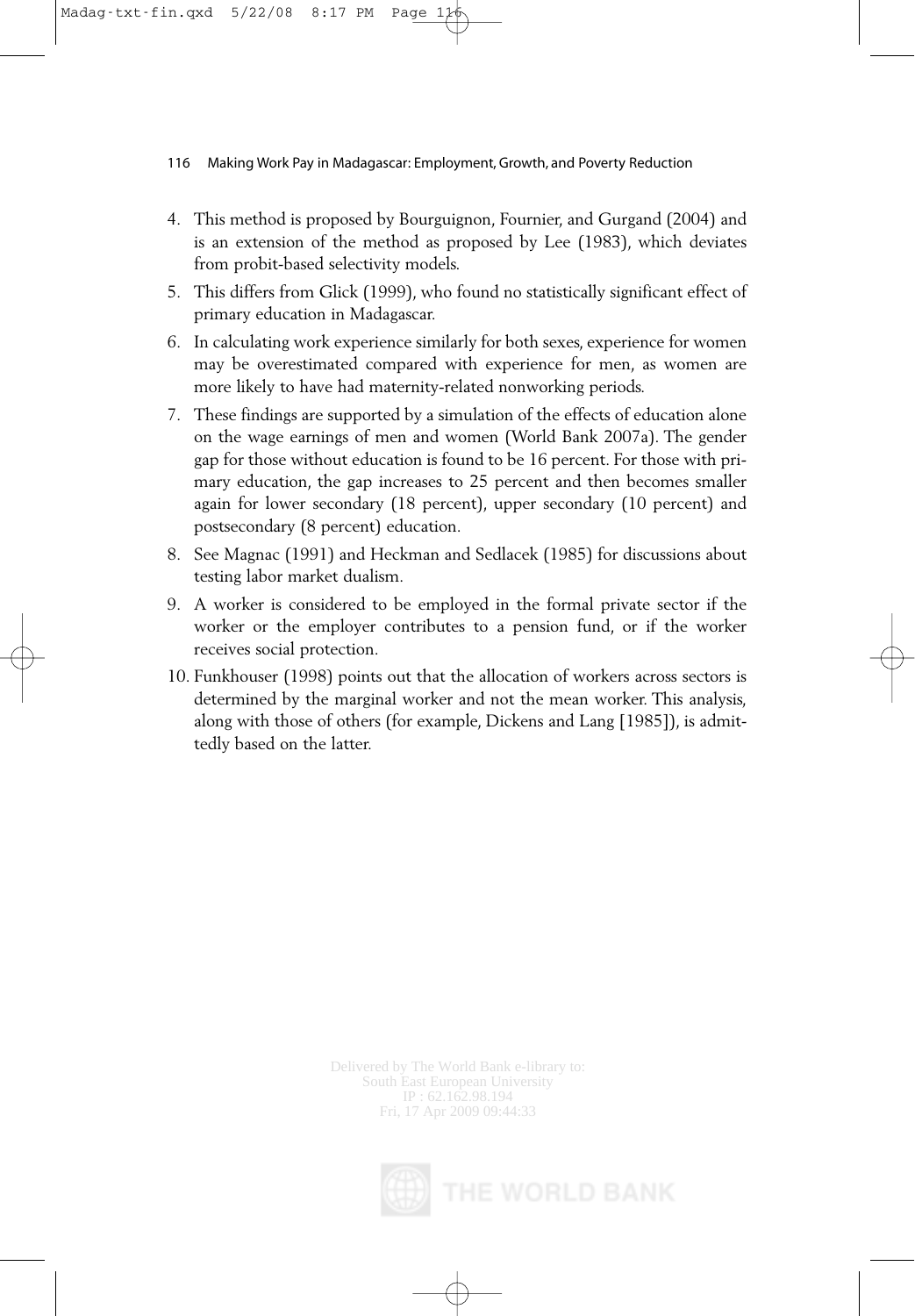# **Annex 7A Determinants of Male and Female, Urban, and Rural Employment—Tables**

Tables 7A.1 through 7A.4 show the marginal effects, which are interpreted as the average change in the probability of an individual finding himself or herself in an employment category as a result of a one-unit change in the independent variables. Because the average marginal effects are shown instead of the estimated coefficients, all identified employment categories (including the omitted category) can be shown. The marginal effects sum to zero across the categories.

IP : 62.162.98.194

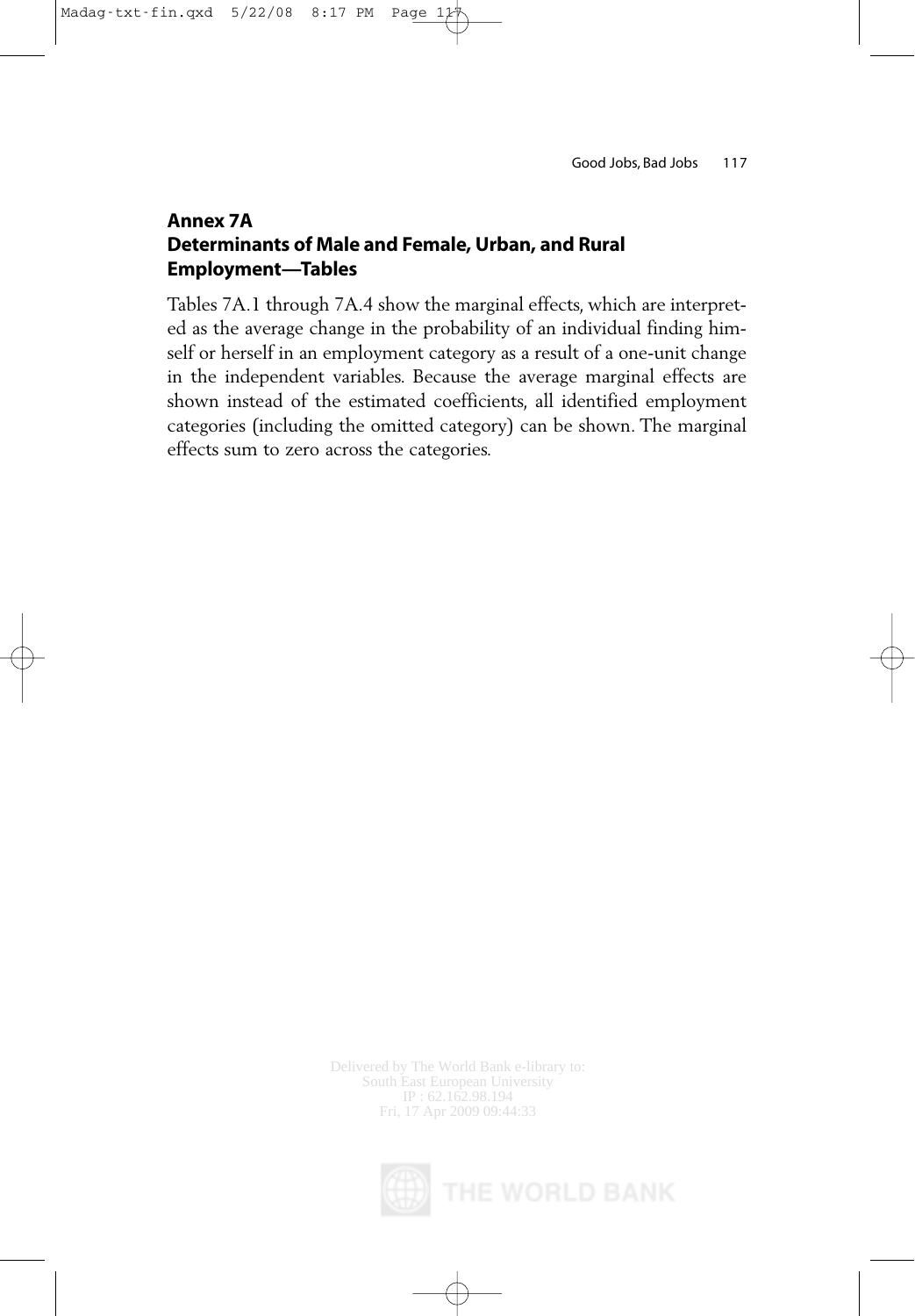|                                         |                       | Formal                                     |        |                  | Informal                                                                           |      |                                                                                                                                                                                                                                                                                                                                                                                                                                        | Agricultural                                                                    |        | Not employed                                          |                              |            |
|-----------------------------------------|-----------------------|--------------------------------------------|--------|------------------|------------------------------------------------------------------------------------|------|----------------------------------------------------------------------------------------------------------------------------------------------------------------------------------------------------------------------------------------------------------------------------------------------------------------------------------------------------------------------------------------------------------------------------------------|---------------------------------------------------------------------------------|--------|-------------------------------------------------------|------------------------------|------------|
|                                         | Marginal              |                                            |        | Marginal         |                                                                                    |      | Marginal                                                                                                                                                                                                                                                                                                                                                                                                                               |                                                                                 |        |                                                       |                              |            |
|                                         | effect                | t-value                                    |        | effect           | t-value                                                                            |      | effect                                                                                                                                                                                                                                                                                                                                                                                                                                 | t-value                                                                         |        | Marginal<br>effect                                    | t-value                      |            |
| Age                                     |                       |                                            | $^{*}$ |                  |                                                                                    |      |                                                                                                                                                                                                                                                                                                                                                                                                                                        |                                                                                 | $**$   |                                                       |                              | $**$       |
| Migrant                                 | $\frac{0.001}{0.028}$ | 8.73<br>3.62                               | $\ast$ | $0.000$<br>0.043 | 0.86<br>2.85                                                                       | $**$ | $0.005$<br>$-0.064$                                                                                                                                                                                                                                                                                                                                                                                                                    | $11.65$<br>-3.35                                                                | $**$   | $-0.007$                                              | $-16.74$<br>$-0.50$          |            |
| Education dummies                       |                       |                                            |        |                  |                                                                                    |      |                                                                                                                                                                                                                                                                                                                                                                                                                                        |                                                                                 |        |                                                       |                              |            |
| Primary                                 |                       |                                            |        |                  |                                                                                    |      |                                                                                                                                                                                                                                                                                                                                                                                                                                        |                                                                                 |        |                                                       |                              |            |
| Lower secondary                         |                       | $2.42$<br>4.68<br>6.29<br>7.55             |        |                  |                                                                                    |      |                                                                                                                                                                                                                                                                                                                                                                                                                                        |                                                                                 |        |                                                       |                              | $**$       |
| Jpper secondary                         |                       |                                            |        |                  |                                                                                    |      |                                                                                                                                                                                                                                                                                                                                                                                                                                        |                                                                                 |        |                                                       |                              | $^{*}_{*}$ |
| Post-secondary                          |                       |                                            | ≸      |                  | $1.03$<br>$2.05$<br>$0.25$<br>$-0.31$                                              |      |                                                                                                                                                                                                                                                                                                                                                                                                                                        | $-6.15$<br>$-13.46$<br>$-14.93$<br>$-15.91$                                     | $^{*}$ | 0.048<br>0.173<br>0.204<br>0.0000<br>0.0001<br>0.0001 | $7,8888$<br>$48868$          | $**$       |
| Nonlaborincome (log)                    |                       |                                            |        |                  |                                                                                    |      |                                                                                                                                                                                                                                                                                                                                                                                                                                        | $-0.03$<br>3.86<br>1.47                                                         |        |                                                       |                              |            |
| Value of agricultural assets (log)      |                       |                                            |        |                  |                                                                                    | $**$ |                                                                                                                                                                                                                                                                                                                                                                                                                                        |                                                                                 | $**$   |                                                       |                              |            |
| Obtained credit                         |                       | $0.06$<br>$-1.13$                          |        |                  | $-0.01$<br>$-3.71$<br>$-1.55$                                                      |      |                                                                                                                                                                                                                                                                                                                                                                                                                                        |                                                                                 |        |                                                       | $0.06$<br>$-0.37$<br>$-1.38$ |            |
| Household structure                     |                       |                                            |        |                  |                                                                                    |      | $\begin{array}{cccc} \mathbb{Z} & \mathbb{S} & \mathbb{S} & \mathbb{S} & \mathbb{S} & \mathbb{S} & \mathbb{S} \\ \mathbb{S} & \mathbb{S} & \mathbb{S} & \mathbb{S} & \mathbb{S} & \mathbb{S} & \mathbb{S} & \mathbb{S} \\ \mathbb{S} & \mathbb{S} & \mathbb{S} & \mathbb{S} & \mathbb{S} & \mathbb{S} & \mathbb{S} & \mathbb{S} & \mathbb{S} \\ \mathbb{S} & \mathbb{S} & \mathbb{S} & \mathbb{S} & \mathbb{S} & \mathbb{S} & \mathbb$ |                                                                                 |        |                                                       |                              |            |
| 5                                       |                       | $724$ $0.68$ $0.714$ $0.29$ $0.714$ $0.29$ |        |                  | $\begin{array}{c} 1.81 \\ -2.15 \\ -1.18 \\ -1.18 \\ -2.73 \\ 0.15 \\ \end{array}$ |      |                                                                                                                                                                                                                                                                                                                                                                                                                                        | $\begin{array}{c} 1.58 \\ -1.00 \\ -2.41 \\ -1.06 \\ 0.88 \\ -0.15 \end{array}$ |        | -0.017<br>0.008<br>0.017<br>0.038<br>0.005            |                              |            |
| No. children under<br>No. children 5514 |                       |                                            |        |                  |                                                                                    |      |                                                                                                                                                                                                                                                                                                                                                                                                                                        |                                                                                 |        |                                                       |                              |            |
| No. men 15 <sup>5</sup>                 |                       |                                            |        |                  |                                                                                    |      |                                                                                                                                                                                                                                                                                                                                                                                                                                        |                                                                                 |        |                                                       |                              | $^{*}$     |
| No. women 15-64                         |                       |                                            |        |                  |                                                                                    |      |                                                                                                                                                                                                                                                                                                                                                                                                                                        |                                                                                 |        |                                                       |                              | $^{*}$     |
| No. men 65+                             |                       |                                            |        |                  |                                                                                    | $**$ |                                                                                                                                                                                                                                                                                                                                                                                                                                        |                                                                                 |        |                                                       |                              | $**$       |
| No. women 65+                           |                       |                                            |        |                  |                                                                                    |      |                                                                                                                                                                                                                                                                                                                                                                                                                                        |                                                                                 |        |                                                       |                              |            |
| Antananarivo city dummy                 |                       |                                            |        |                  |                                                                                    |      |                                                                                                                                                                                                                                                                                                                                                                                                                                        |                                                                                 |        |                                                       |                              |            |
| (n.a.)                                  |                       |                                            |        |                  |                                                                                    |      |                                                                                                                                                                                                                                                                                                                                                                                                                                        |                                                                                 |        |                                                       |                              |            |
| Percentage in each category             | 3.5                   |                                            |        | 6.6              |                                                                                    |      | $\overline{8}$ 1.1                                                                                                                                                                                                                                                                                                                                                                                                                     |                                                                                 |        |                                                       |                              |            |
| Number of observations                  |                       |                                            |        |                  |                                                                                    |      |                                                                                                                                                                                                                                                                                                                                                                                                                                        |                                                                                 |        | 8.8<br>6,930<br>0.23                                  |                              |            |
| Pseudo R-squared                        |                       |                                            |        |                  |                                                                                    |      |                                                                                                                                                                                                                                                                                                                                                                                                                                        |                                                                                 |        |                                                       |                              |            |
|                                         |                       |                                            |        |                  |                                                                                    |      |                                                                                                                                                                                                                                                                                                                                                                                                                                        |                                                                                 |        |                                                       |                              |            |

Table 7A.1 Determinants of Male Rural Employment, 2005 **Table 7A.1 Determinants of Male Rural Employment, 2005**

Source: Bank calculations using HHS data. Source: Bank calculations using HHS data.

Mote: The analysis included the incorporation of regional dummies, which are not shown in this table. na. = not applicable. \*p < .05 \*\*p < .01 mies, which are not shown in this table. n.a. = not applicable.  $*p < 05 * p < 0$ Note: The analysis included the incorporation of regional dum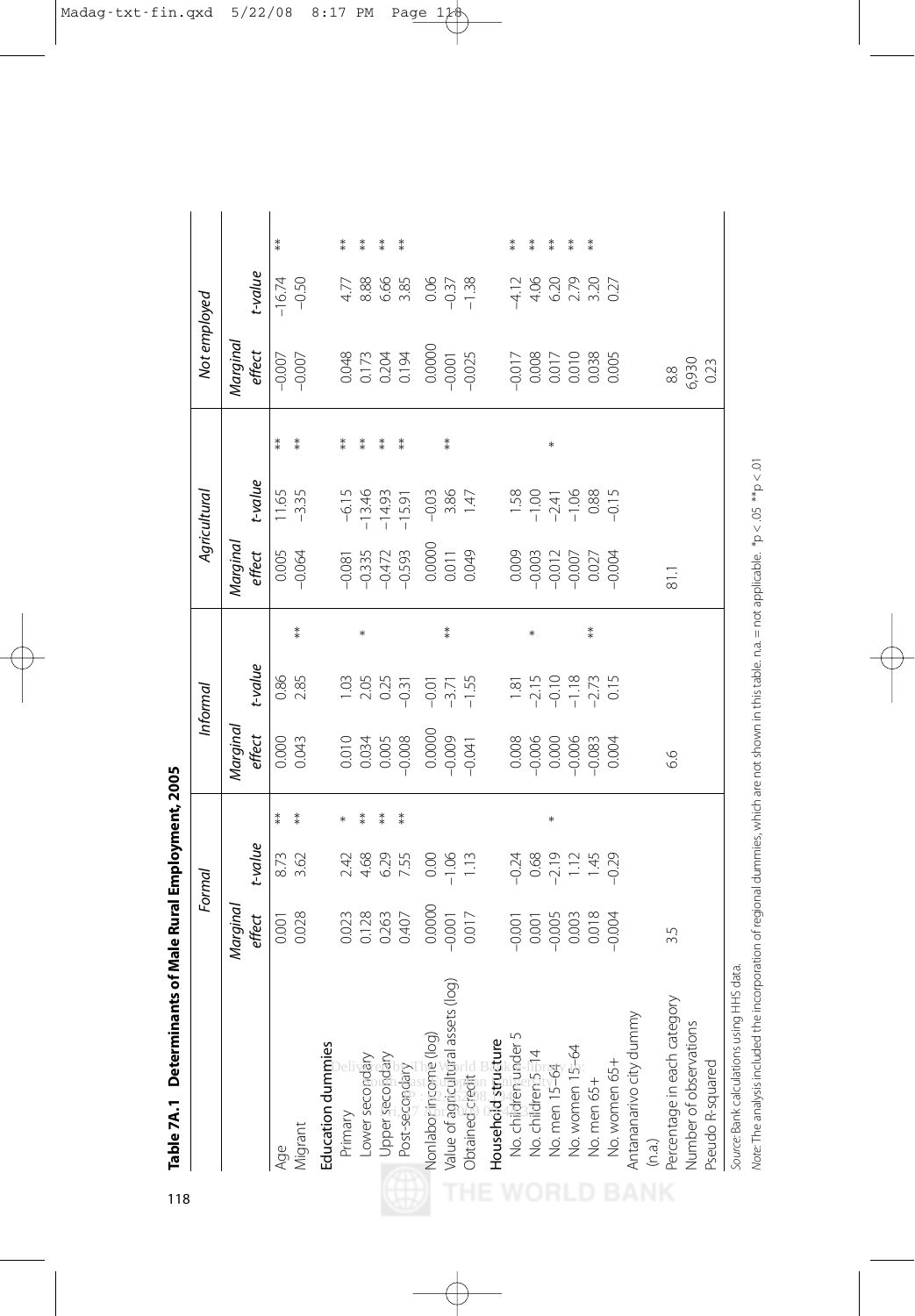|                                                                    |                                                          | Formal                                                                        |   |                                                                                                                                                                                                                                                                                                               | Informal                                                              |       |                 | Agricultural                                                      |            | Not employed                                        |                      |            |
|--------------------------------------------------------------------|----------------------------------------------------------|-------------------------------------------------------------------------------|---|---------------------------------------------------------------------------------------------------------------------------------------------------------------------------------------------------------------------------------------------------------------------------------------------------------------|-----------------------------------------------------------------------|-------|-----------------|-------------------------------------------------------------------|------------|-----------------------------------------------------|----------------------|------------|
|                                                                    | Margina                                                  |                                                                               |   | Margina                                                                                                                                                                                                                                                                                                       |                                                                       |       | Margina         |                                                                   |            | Marginal                                            |                      |            |
|                                                                    | effect                                                   | t-value                                                                       |   | effect                                                                                                                                                                                                                                                                                                        | t-value                                                               |       | effect          | t-value                                                           |            | effect                                              | t-value              |            |
| Age                                                                |                                                          |                                                                               | ≸ |                                                                                                                                                                                                                                                                                                               |                                                                       | $* *$ | 0.002<br>-0.034 | 5.24                                                              | $\ddot{*}$ |                                                     | $-11.83$<br>1.43     | $* *$      |
| Viigrant                                                           | 0.001                                                    | $6.10$<br>2.04                                                                |   | 0.001                                                                                                                                                                                                                                                                                                         | $3.07$<br>0.01                                                        |       |                 |                                                                   |            | $-0.004$<br>0.021                                   |                      |            |
| Education dummies                                                  |                                                          |                                                                               |   |                                                                                                                                                                                                                                                                                                               |                                                                       |       |                 |                                                                   |            |                                                     |                      |            |
| Primary                                                            |                                                          |                                                                               |   |                                                                                                                                                                                                                                                                                                               |                                                                       | $**$  |                 |                                                                   | $* *$      |                                                     |                      |            |
| ower secondary                                                     |                                                          | 2.35<br>4.45<br>5.47                                                          |   |                                                                                                                                                                                                                                                                                                               |                                                                       | $* *$ |                 |                                                                   | ∗∗         |                                                     | $-2888$<br>$-2888$   | $**$       |
| Upper secondary                                                    |                                                          |                                                                               |   |                                                                                                                                                                                                                                                                                                               |                                                                       |       |                 |                                                                   | ∗∗         |                                                     |                      | $* *$      |
| Post-secondary                                                     | 0.017<br>0.034<br>0.024<br>0.033                         |                                                                               | ≸ | 0.028<br>0.054<br>0.001<br>0.056                                                                                                                                                                                                                                                                              | $2.90$<br>$3.10$<br>$0.05$<br>$1.21$                                  |       |                 | $4799$<br>$-14799$<br>$-996$                                      | $* *$      | 0.015<br>0.110<br>0.143<br>0.000<br>0.000<br>0.0035 |                      | $**$       |
| Nonlaborincome (log)                                               | $\begin{array}{c} 0.0000 \\ -0.001 \\ 0.028 \end{array}$ |                                                                               |   | $0.0000$<br>$-0.009$<br>$-0.016$                                                                                                                                                                                                                                                                              | $-0.01$<br>$-3.52$<br>$-0.56$                                         |       |                 | $-0.04$<br>3.33<br>$-1.17$                                        |            |                                                     | 0.07<br>0.07<br>0.09 |            |
|                                                                    |                                                          | $-0.98$<br>$-0.98$<br>$1.74$                                                  |   |                                                                                                                                                                                                                                                                                                               |                                                                       | $**$  |                 |                                                                   | $**$       |                                                     |                      |            |
| Value of agricultural assets (log)<br>Obtained credit <del>,</del> |                                                          |                                                                               |   |                                                                                                                                                                                                                                                                                                               |                                                                       |       |                 |                                                                   |            |                                                     |                      |            |
| Household structure                                                |                                                          |                                                                               |   |                                                                                                                                                                                                                                                                                                               |                                                                       |       |                 |                                                                   |            |                                                     |                      |            |
|                                                                    |                                                          | $\begin{array}{cccc}\n-2.49 \\ -0.14 \\ -1.52 \\ -1.52 \\ -1.57\n\end{array}$ |   |                                                                                                                                                                                                                                                                                                               | $\begin{array}{c} 1.20 \\ -0.12 \\ 4.64 \\ -0.82 \\ 0.82 \end{array}$ |       |                 |                                                                   | $^{*}_{*}$ |                                                     |                      | $**$       |
| No. children < 5<br>No. children 5514<br>No. men 15564             |                                                          |                                                                               |   |                                                                                                                                                                                                                                                                                                               |                                                                       |       |                 |                                                                   |            |                                                     |                      |            |
|                                                                    |                                                          |                                                                               |   |                                                                                                                                                                                                                                                                                                               |                                                                       | $**$  |                 |                                                                   | $* *$      |                                                     |                      | $^{*}_{*}$ |
| No. women 5-64                                                     |                                                          |                                                                               |   |                                                                                                                                                                                                                                                                                                               |                                                                       |       |                 | $\begin{array}{c}\n 1.688046 \\  2.68846 \\  1.768\n \end{array}$ |            |                                                     |                      | $^{*}_{*}$ |
| No. men 657                                                        |                                                          |                                                                               |   |                                                                                                                                                                                                                                                                                                               |                                                                       |       |                 |                                                                   |            |                                                     |                      | $* *$      |
| No. women 65+                                                      |                                                          |                                                                               |   | $\begin{array}{l} 0.005 \\ 0.000 \\ 0.01 \\ 0.01 \\ 0.03 \\ 0.03 \\ 0.01 \\ 0.01 \\ 0.01 \\ 0.01 \\ 0.01 \\ 0.01 \\ 0.01 \\ 0.01 \\ 0.01 \\ 0.01 \\ 0.01 \\ 0.01 \\ 0.01 \\ 0.01 \\ 0.01 \\ 0.01 \\ 0.01 \\ 0.01 \\ 0.01 \\ 0.01 \\ 0.01 \\ 0.01 \\ 0.01 \\ 0.01 \\ 0.01 \\ 0.01 \\ 0.01 \\ 0.01 \\ 0.01 \\ $ |                                                                       |       |                 |                                                                   |            |                                                     |                      |            |
| Antananarivo city dummy (NA)                                       |                                                          |                                                                               |   |                                                                                                                                                                                                                                                                                                               |                                                                       |       |                 |                                                                   |            |                                                     |                      |            |
| Percentage in each category                                        |                                                          |                                                                               |   | 7.7                                                                                                                                                                                                                                                                                                           |                                                                       |       | 79.0            |                                                                   |            | $11.1$<br>$7,258$<br>0.15                           |                      |            |
| Number of observations                                             |                                                          |                                                                               |   |                                                                                                                                                                                                                                                                                                               |                                                                       |       |                 |                                                                   |            |                                                     |                      |            |
| Pseudo R-squared                                                   |                                                          |                                                                               |   |                                                                                                                                                                                                                                                                                                               |                                                                       |       |                 |                                                                   |            |                                                     |                      |            |
|                                                                    |                                                          |                                                                               |   |                                                                                                                                                                                                                                                                                                               |                                                                       |       |                 |                                                                   |            |                                                     |                      |            |

Table 7A.2 Determinants of Female Rural Employment, 2005 **Table 7A.2 Determinants of Female Rural Employment, 2005**

Source: HHS 2005. Source: HHS 2005.

Note: The analysis included the incorporation of regional dummies, which are not shown in this table. n.a. = not applicable. \*p < .05 \*\*p < .01 mies, which are not shown in this table. n.a. = not applicable. \*p < .05  $**p < 0$ 1 Note: The analysis included the incorporation of regional dum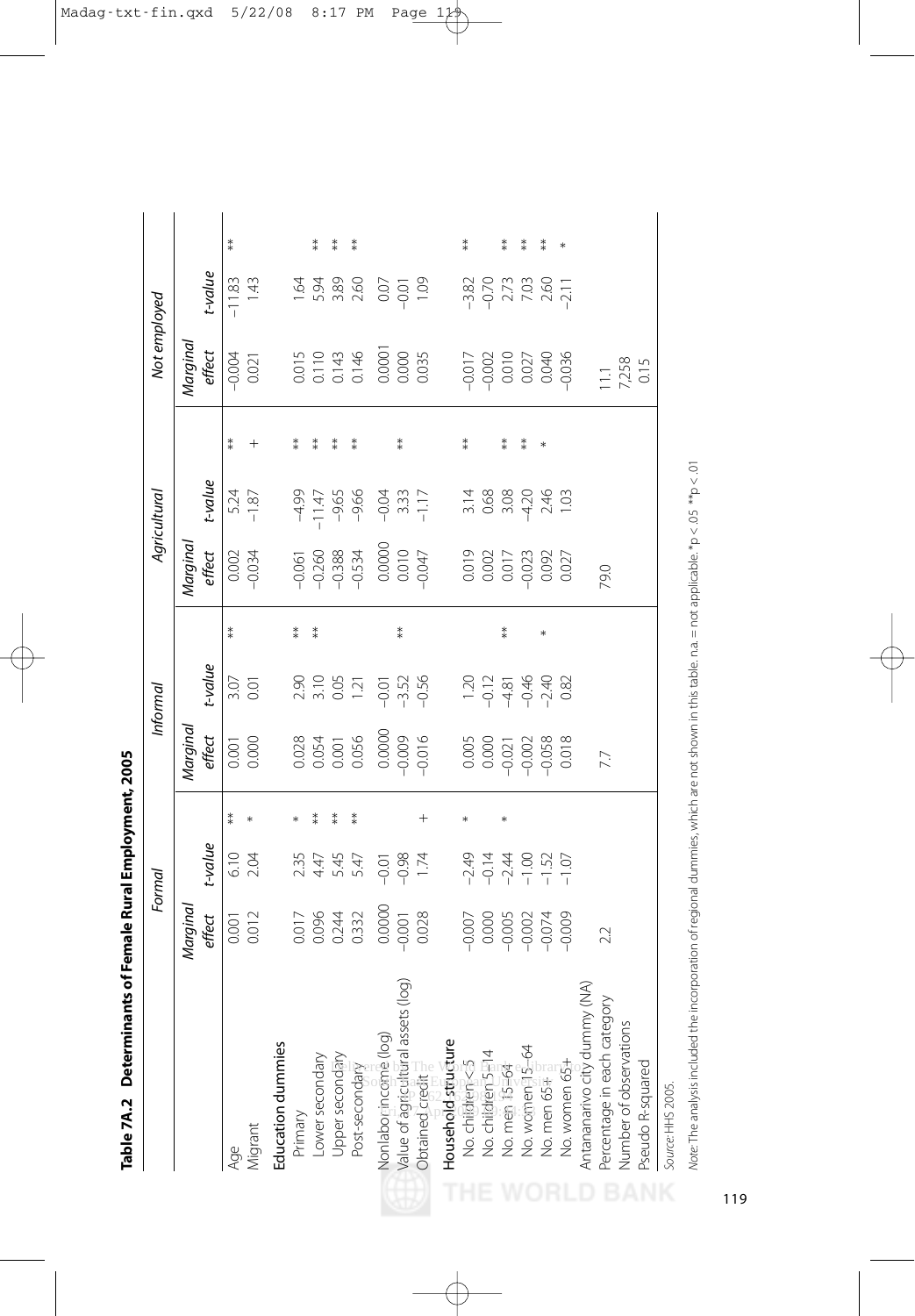|              |          |         | $**$           |          |                   | $^{*}_{*}$ | $^{*}_{*}$          | $^{*}$          | $^{*}_{*}$                                                        |                                                          | $**$                               |                 |                     | $^{*}_{*}$           | $* *$                   | $* *$              | $* *$                                                                                      |                      |                         | $* *$                   |                             |                        |
|--------------|----------|---------|----------------|----------|-------------------|------------|---------------------|-----------------|-------------------------------------------------------------------|----------------------------------------------------------|------------------------------------|-----------------|---------------------|----------------------|-------------------------|--------------------|--------------------------------------------------------------------------------------------|----------------------|-------------------------|-------------------------|-----------------------------|------------------------|
|              |          | t-value | $-26.98$       | 0.03     |                   | 4.24       | 8.42                | 10.38           | 6.09                                                              | 0.65                                                     | $-3.65$                            | 1,03            |                     |                      | $-7.21$<br>3.99<br>7.99 |                    | 5.29                                                                                       | 0.10                 | 2.01                    | -37.59                  |                             |                        |
| Not employed | Marginal | effect  | $-0.010$       | 0.000    |                   |            |                     |                 | 0.065<br>0.171<br>0.250<br>0.0004<br>0.0004                       |                                                          |                                    | 0.023           |                     | $-0.039$             |                         |                    | $\begin{array}{l} 0.011 \\ 0.027 \\ 0.022 \\ 0.002 \\ 0.003 \\ 0.032 \\ 0.167 \end{array}$ |                      |                         |                         | 20.0                        | 6,810<br>0.33          |
|              |          |         | $**$           | $**$     |                   | $**$       | $**$                | **              | $**$                                                              |                                                          | $**$                               | $**$            |                     | $**$                 |                         |                    |                                                                                            |                      |                         | $**$                    |                             |                        |
| Agricultural |          | t-value | 8.43           | $-9.03$  |                   |            | $-6.05$<br>$-18.27$ | $-26.10$        | $-24.70$                                                          | 0.02                                                     | 7.23                               | $-2.95$         |                     | 3.08                 | 0.43                    | $-2.33$            | $-1.00$                                                                                    | 0.71                 | $-0.80$                 | -84.55                  |                             |                        |
|              | Marginal | effect  | 0.003          | $-0.125$ |                   |            | -0.074<br>-0.260    |                 | $-0.349$<br>$-0.365$                                              | $\begin{array}{c} 0.0000 \\ 0.021 \\ -0.103 \end{array}$ |                                    |                 |                     | 0.019                | 0.001                   | $-0.012$           | $-0.006$                                                                                   | 0.019                | $-0.020$<br>$-0.474$    |                         | 34.0                        |                        |
|              |          |         | $**$           | $**$     |                   |            |                     |                 | $^{*}_{*}$                                                        |                                                          |                                    |                 |                     |                      |                         |                    | $**$                                                                                       |                      |                         | $**$                    |                             |                        |
| Informal     |          | t-value | 6.72           | 5.18     |                   | $-2.09$    | $-2.60$             | $-6.09$         |                                                                   | $-8.14$<br>$-0.01$                                       | $-2.00$                            | $-0.71$         |                     |                      | $2.72$<br>$-2.46$       | $-1.01$            | $-3.38$                                                                                    | $-0.21$              | 0.60                    | 26.93                   |                             |                        |
|              | Marginal | effect  | 0.002          | 0.077    |                   |            |                     |                 | $0.029$<br>$0.043$<br>$0.099$<br>$0.0000$<br>$0.0000$<br>$0.0023$ |                                                          |                                    |                 |                     | 0.017                |                         |                    | $-0.005$<br>$-0.005$<br>$-0.022$                                                           |                      | 0.006<br>0.015<br>0.200 |                         | 28.2                        |                        |
|              |          |         | $*$            | $*$      |                   |            |                     | $^{*}$          | $*$                                                               |                                                          |                                    | $*$             |                     |                      |                         | $**$               |                                                                                            |                      |                         | $*$                     |                             |                        |
| Formal       |          | t-value | 19.18          | 4.84     |                   | 2.57       | 5.97                | 7.54            | 10.59                                                             | $-0.62$                                                  | $-1.90$                            | 3.94            |                     | 0.71                 |                         | $-1.24$<br>$-2.72$ | 1.38                                                                                       | $-0.70$              | $-1.31$                 | 80.37                   |                             |                        |
|              | Marginal | effect  | 0.005          | 0.048    |                   | 0.039      | 0.132               | 0.198           | 0.329                                                             | $-0.0005$                                                | $-0.005$                           | 0.103           |                     | 0.003                | $-0.003$                |                    | $-0.011$<br>0.006                                                                          | $-0.015$<br>$-0.027$ |                         | 0.840                   | 17.8                        |                        |
|              |          |         | Migrant<br>Age |          | Education dummies | Primary    | Lower secondary     | Upper secondary | Post-secondary                                                    | Nonlaborincome (log)                                     | Value of agricultural assets (log) | Obtained credit | Household structure | No. children under 5 | No. children 5=14       | No. men 15-64      | No. women 15-64                                                                            | No. men 65+          | No. women 65+           | Antananarivo city dummy | Percentage in each category | Number of observations |

Table 7A.3 Determinants of Male Urban Employment, 2005 **Table 7A.3 Determinants of Male Urban Employment, 2005**

Source: HHS 2005.

Note: The analysis included the incorporation of regional dummies, which are not shown in this table. \*p < .05 \*\*p < .01 mies, which are not shown in this table.  $*$  p < .05  $*$  $*$  p < .01 Note: The analysis included the incorporation of regional dum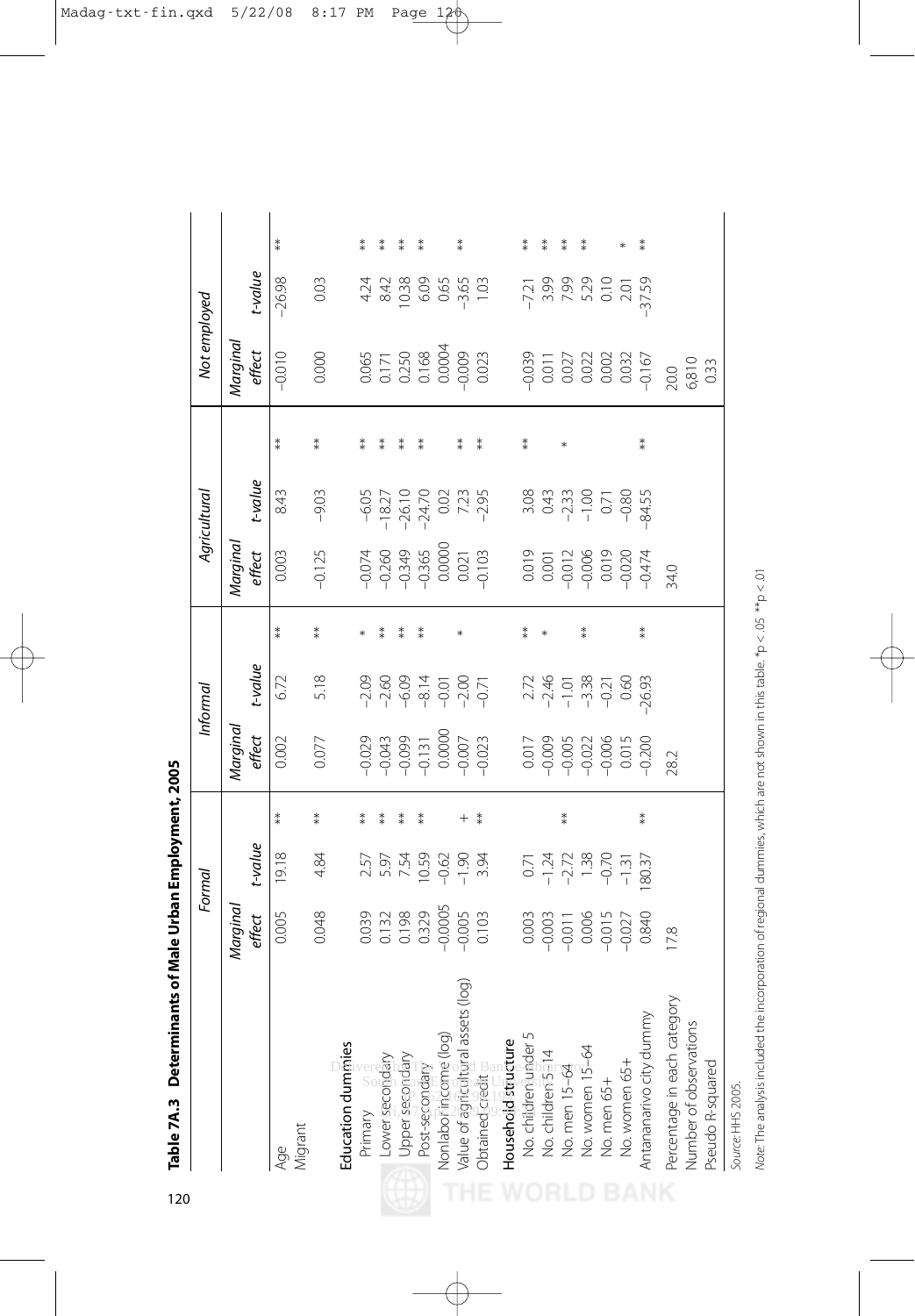|                                                             |                                                                                                                                                                                                                                                                   | Formal                        |            |                                                                                                     | Informal                                                               |       |                                                             | Agricultural                                |       | Not employed                                             |                                                   |            |
|-------------------------------------------------------------|-------------------------------------------------------------------------------------------------------------------------------------------------------------------------------------------------------------------------------------------------------------------|-------------------------------|------------|-----------------------------------------------------------------------------------------------------|------------------------------------------------------------------------|-------|-------------------------------------------------------------|---------------------------------------------|-------|----------------------------------------------------------|---------------------------------------------------|------------|
|                                                             | Nargina                                                                                                                                                                                                                                                           |                               |            | Nargina                                                                                             |                                                                        |       | Marginal                                                    |                                             |       | Marginal                                                 |                                                   |            |
|                                                             | effect                                                                                                                                                                                                                                                            | t-value                       |            | effect                                                                                              | t-value                                                                |       | effect                                                      | t-value                                     |       | effect                                                   | t-value                                           |            |
| Migrant<br>Age                                              | 0.003                                                                                                                                                                                                                                                             | 13.15                         | $\ddagger$ | 0.003                                                                                               | 7.17                                                                   | $* *$ | 0.001                                                       | 3.72                                        | $* *$ | $-0.007$                                                 | $-18.73$                                          | $**$       |
|                                                             | 0.025                                                                                                                                                                                                                                                             | 3.22                          | $*$        | 0.035                                                                                               | 2.62                                                                   | $* *$ | $-0.101$                                                    | $-7.76$                                     | $**$  | 0.041                                                    | 3.01                                              | $* *$      |
| Education dummies                                           |                                                                                                                                                                                                                                                                   |                               |            |                                                                                                     |                                                                        |       |                                                             |                                             |       |                                                          |                                                   |            |
| Primary                                                     |                                                                                                                                                                                                                                                                   |                               |            |                                                                                                     |                                                                        | $**$  |                                                             |                                             |       |                                                          |                                                   |            |
| Lower secondary                                             |                                                                                                                                                                                                                                                                   |                               |            |                                                                                                     |                                                                        |       |                                                             |                                             |       |                                                          |                                                   | $**$       |
| Upper secondary                                             |                                                                                                                                                                                                                                                                   | 2.21<br>5.57<br>6.98<br>11.12 |            |                                                                                                     | 2.59<br>1.29<br>-0.92                                                  |       |                                                             | $-8.04$<br>$-18.43$<br>$-24.14$<br>$-25.53$ |       |                                                          | $1.59$<br>$4.83$<br>$4.83$                        | $**$       |
| Post-secondary                                              | 0.029<br>0.117<br>0.218<br>0.451                                                                                                                                                                                                                                  |                               | ≸          | 0.036<br>0.022<br>0.019<br>0.068                                                                    | $-2.94$                                                                | $**$  | 0.088<br>0.230<br>0.326<br>0.381                            |                                             | $*$   | 0.023<br>0.092<br>0.126<br>0.002                         | $-0.05$                                           |            |
| Nonlabor income (log)<br>Value of agricultural assets (log) |                                                                                                                                                                                                                                                                   |                               |            |                                                                                                     |                                                                        |       |                                                             |                                             |       |                                                          |                                                   |            |
|                                                             |                                                                                                                                                                                                                                                                   | $0.00$<br>$-1.63$<br>$-2.48$  |            |                                                                                                     | $-0.30$<br>$-4.37$<br>0.58                                             | $**$  |                                                             | $0.02$<br>13.62                             |       |                                                          | $0.28$<br>$-5.82$                                 | $**$       |
| Obtained credit                                             | 0.0000<br>0.004<br>0.049                                                                                                                                                                                                                                          |                               |            | $-0.0003$<br>$-0.015$<br>0.020                                                                      |                                                                        |       | 0.0000<br>0.039<br>-0.130                                   | $-3.79$                                     | ∗∗    | $\begin{array}{c} 0.0002 \\ -0.020 \\ 0.060 \end{array}$ | 1.81                                              |            |
| Househodd structure                                         |                                                                                                                                                                                                                                                                   |                               |            |                                                                                                     |                                                                        |       |                                                             |                                             |       |                                                          |                                                   |            |
| 5<br>No. children under                                     |                                                                                                                                                                                                                                                                   |                               |            |                                                                                                     |                                                                        |       | 0.031<br>0.007<br>0.007<br>0.005<br>0.005<br>0.005<br>0.005 |                                             | ∗∗    |                                                          |                                                   | $**$       |
| No. childrens5=14<br>No. men 15564<br>No. women 15564       | $\begin{array}{l} 0.0000\\ 0.0000\\ 0.0000\\ 0.0000\\ 0.0000\\ 0.0000\\ 0.0000\\ 0.0000\\ 0.0000\\ 0.0000\\ 0.0000\\ 0.0000\\ 0.0000\\ 0.0000\\ 0.0000\\ 0.0000\\ 0.0000\\ 0.0000\\ 0.0000\\ 0.0000\\ 0.0000\\ 0.0000\\ 0.0000\\ 0.0000\\ 0.0000\\ 0.0000\\ 0.00$ |                               |            |                                                                                                     | $0.54$ $-1.28$ $-8.49$ $-1.49$ $-1.49$ $-1.59$ $-1.59$ $-1.59$ $-1.59$ |       |                                                             |                                             |       |                                                          | $57448278$<br>$-79448678$<br>$-794687$<br>$-7948$ |            |
|                                                             |                                                                                                                                                                                                                                                                   |                               |            |                                                                                                     |                                                                        | $**$  |                                                             |                                             |       |                                                          |                                                   | $**$       |
|                                                             |                                                                                                                                                                                                                                                                   |                               |            |                                                                                                     |                                                                        |       |                                                             |                                             |       |                                                          |                                                   | $**$       |
| No. men 65+<br>No. women 65+<br>No. women 65+               |                                                                                                                                                                                                                                                                   |                               |            |                                                                                                     |                                                                        | $**$  |                                                             |                                             |       |                                                          |                                                   | $^{*}_{*}$ |
|                                                             |                                                                                                                                                                                                                                                                   |                               |            |                                                                                                     |                                                                        |       |                                                             |                                             |       |                                                          |                                                   |            |
| Antananarivo city dummy                                     |                                                                                                                                                                                                                                                                   |                               | $*$        | $\begin{array}{c} 0.003 \\ -0.004 \\ -0.045 \\ -0.007 \\ -0.007 \\ -0.003 \\ -0.003 \\ \end{array}$ |                                                                        | $**$  |                                                             | 86.65                                       | $**$  | 031<br>0002<br>00031<br>000000000<br>000000000           |                                                   | $**$       |
| Percentage in each category                                 | 10.0                                                                                                                                                                                                                                                              |                               |            | 24.0                                                                                                |                                                                        |       | 31.4                                                        |                                             |       | 34,6<br>7,522<br>0.25                                    |                                                   |            |
| Number of observations                                      |                                                                                                                                                                                                                                                                   |                               |            |                                                                                                     |                                                                        |       |                                                             |                                             |       |                                                          |                                                   |            |
| Pseudo R-squared                                            |                                                                                                                                                                                                                                                                   |                               |            |                                                                                                     |                                                                        |       |                                                             |                                             |       |                                                          |                                                   |            |

Table 7A.4 Determinants of Female Urban Employment, 2005 **Table 7A.4 Determinants of Female Urban Employment, 2005**

Source: HHS 2005. Source: HHS 2005.

Note: The analysis included the incorporation of regional dummies, which are not shown in this table. \*p < 05 \*\*p < 01 mies, which are not shown in this table.  $*$ p < .05  $*$  $*$ p < .01 Note: The analysis included the incorporation of regional dum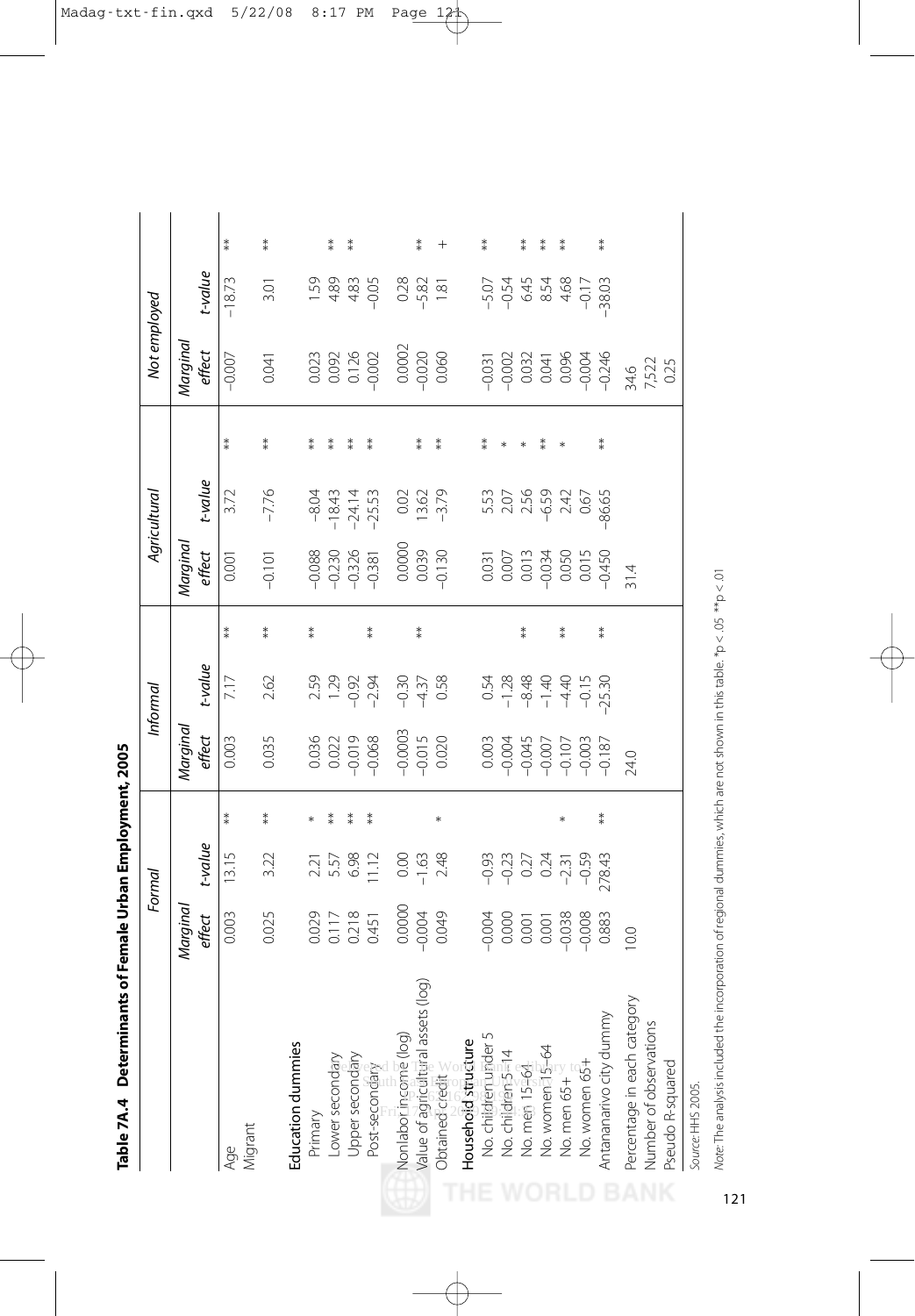Delivered by The World Bank e-library to: IP : 62.162.98.194

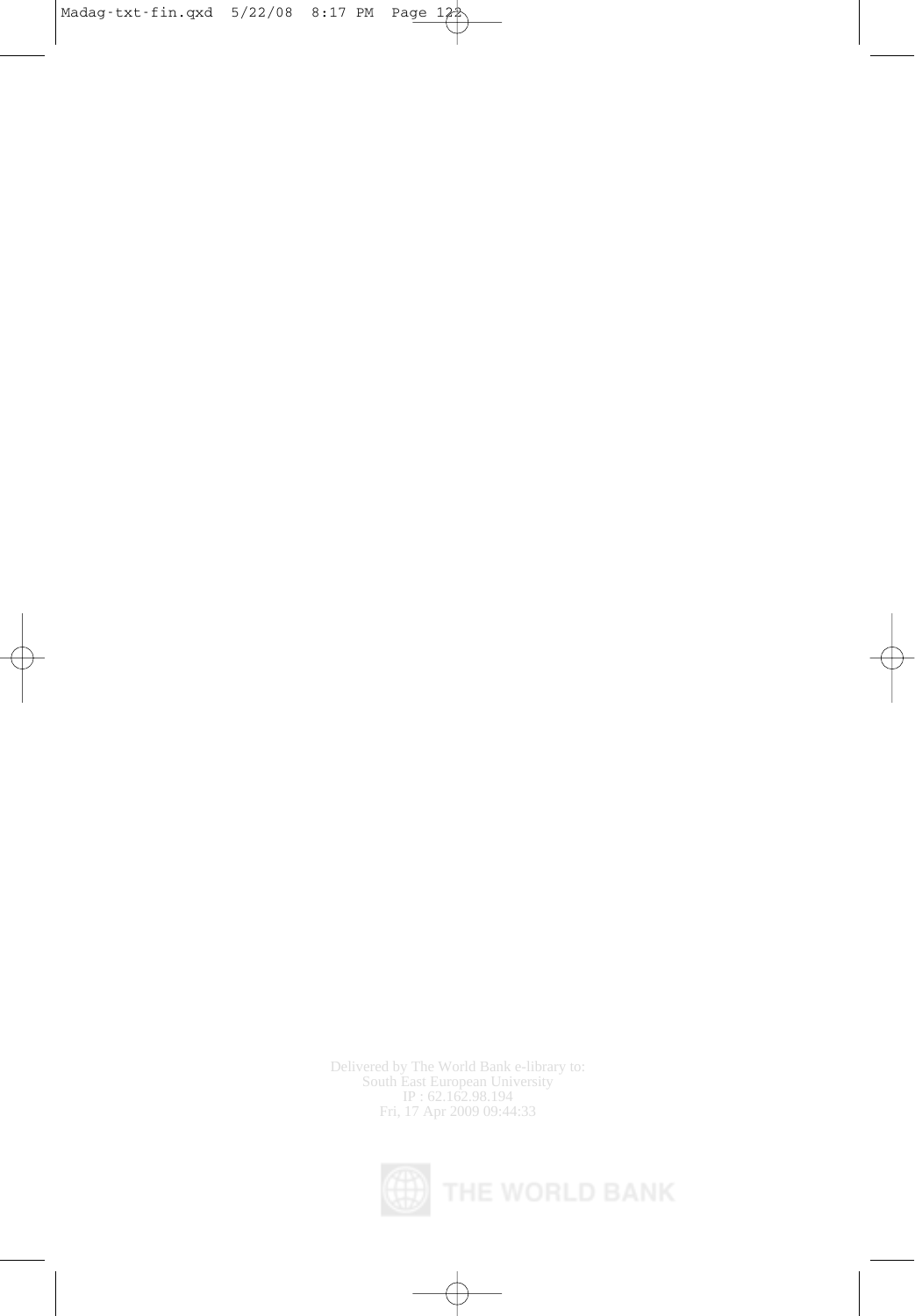## **CHAPTER 8**

# **Conclusions and Suggestions for a Way Forward**

This report aims to increase the understanding of how employment and earnings help to translate economic growth (or the lack thereof) into poverty reduction in Madagascar. It does not aim to provide definitive guidance on the concrete policy measures to improve the effectiveness of labor markets as such a transmission mechanism. That lies outside the scope of this report. However, the report's conclusions do provide a number of broad policy directions that can be used as a basis for further research and initial policy discussions.The main conclusions, based on the findings of this report, are described below.

**To reduce poverty through employment, policies should focus on creating more high-earning jobs, rather than merely creating more jobs.** One important policy question is whether the way labor markets translate growth into poverty reduction is improved more by (i) increasing the employment intensity of growth or (ii) by increasing earnings, expectedly through raised labor productivity. Employment rates in Madagascar are high, with 88 percent of the adult population engaged in some kind s productivity, Employit Fri, 17 Apr 2009 09:44:33

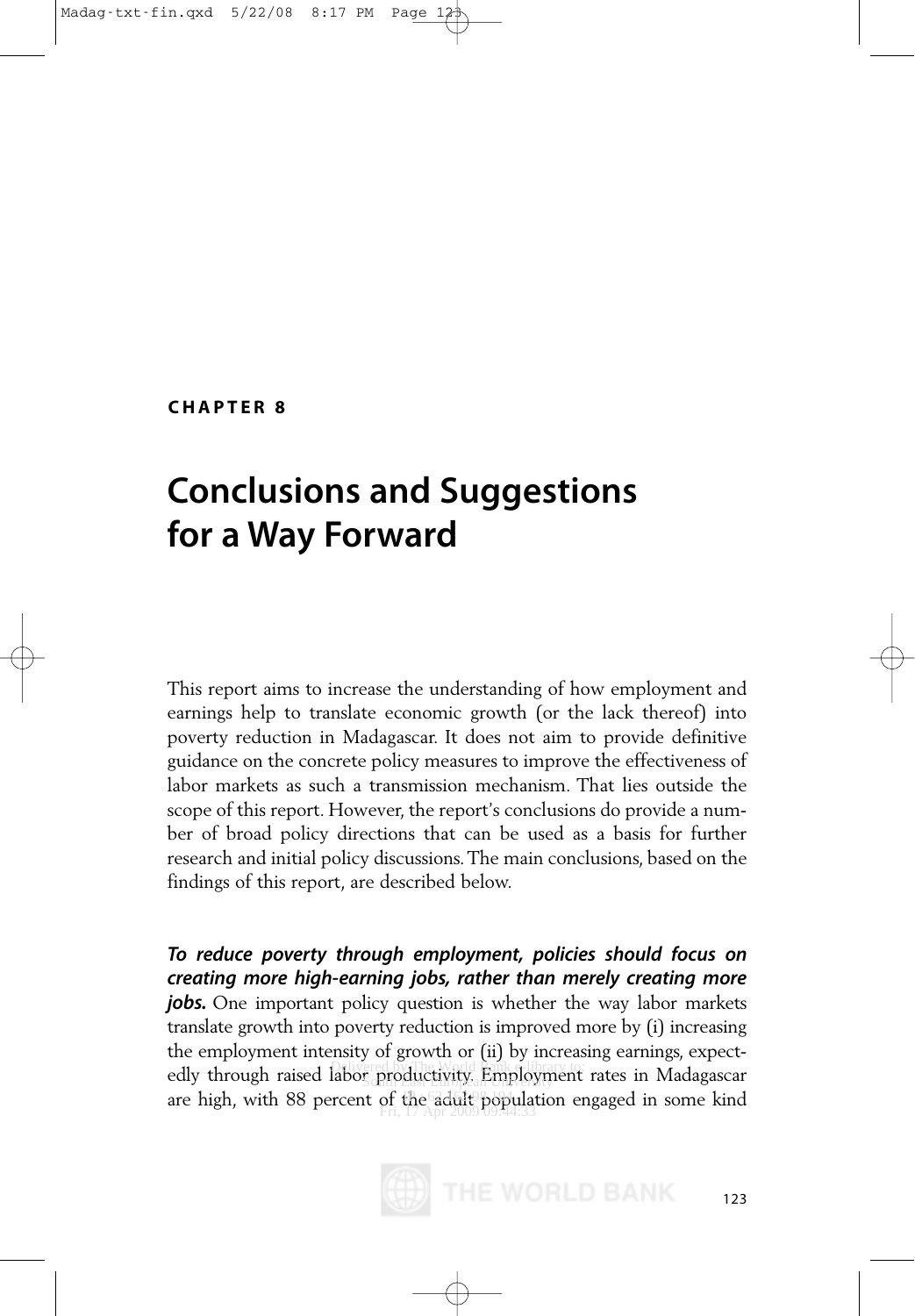of employment. The unemployment rate is a mere 2.6 percent. Furthermore, even in the period from 2001 to 2005, when GDP per capita declined, the number of new jobs generated (0.8 million) exceeded the growth of the working-age population (0.6 million). Although a large proportion of adults are somehow employed, a large share of those are working poor: of all those who work, two-thirds live in poor households, and one-third do not earn enough even to keep one individual out of poverty.

This leads to the conclusion that the creation of better jobs is more of an issue in Madagascar than the creation of more jobs. Although employment is a necessary condition for poverty alleviation—helping to reduce the depth, if not always the incidence, of poverty—a large share of adults has been able to find some kind of gainful employment even in times of economic adversity. The fact that many of them remain poor, however, demonstrates that government policies should focus on increasing earnings by increasing labor productivity, particularly of those at the bottom of the earnings distribution. In that light, the reduction of the employment shares of the relatively high-earnings, high-productivity secondary and tertiary sectors in favor of the low-earnings, low-productivity primary sector that occurred between 2001 and 2005 should be a serious concern.

## **Further cost-benefit (or similar) analyses of potential policy interventions would help the government determine the most appropriate policy mix, balancing the support of expanding labor-intensive output of the secondary and tertiary sectors with increasing agricultural productivity.** A logical follow-up question is whether policies should aim to increase earnings and labor productivity in the work that is currently being carried out by the poor, or whether they should concentrate on expanding labor-intensive output in the higher-earnings, higher-productivity sectors, which employ few poor, so that more of the poor can move into those sectors. In Madagascar, this question translates into determining whether policies should focus on increasing agricultural productivity (where the poor are), on generating more employment in the secondary and tertiary sectors where productivity and earnings are higher (so that the poor can move to those sectors), or a combination of both. Currently, in its Madagascar Action Plan 2007–2012, the government of Madagascar (2007) is committed both to agriculture-oriented rural development programs and a "Green Revolution" and supporting for a high-growth economy that is geared more toward industry and services, without explicitly prioritizing one objective over the other. IP : 8110 Suppor

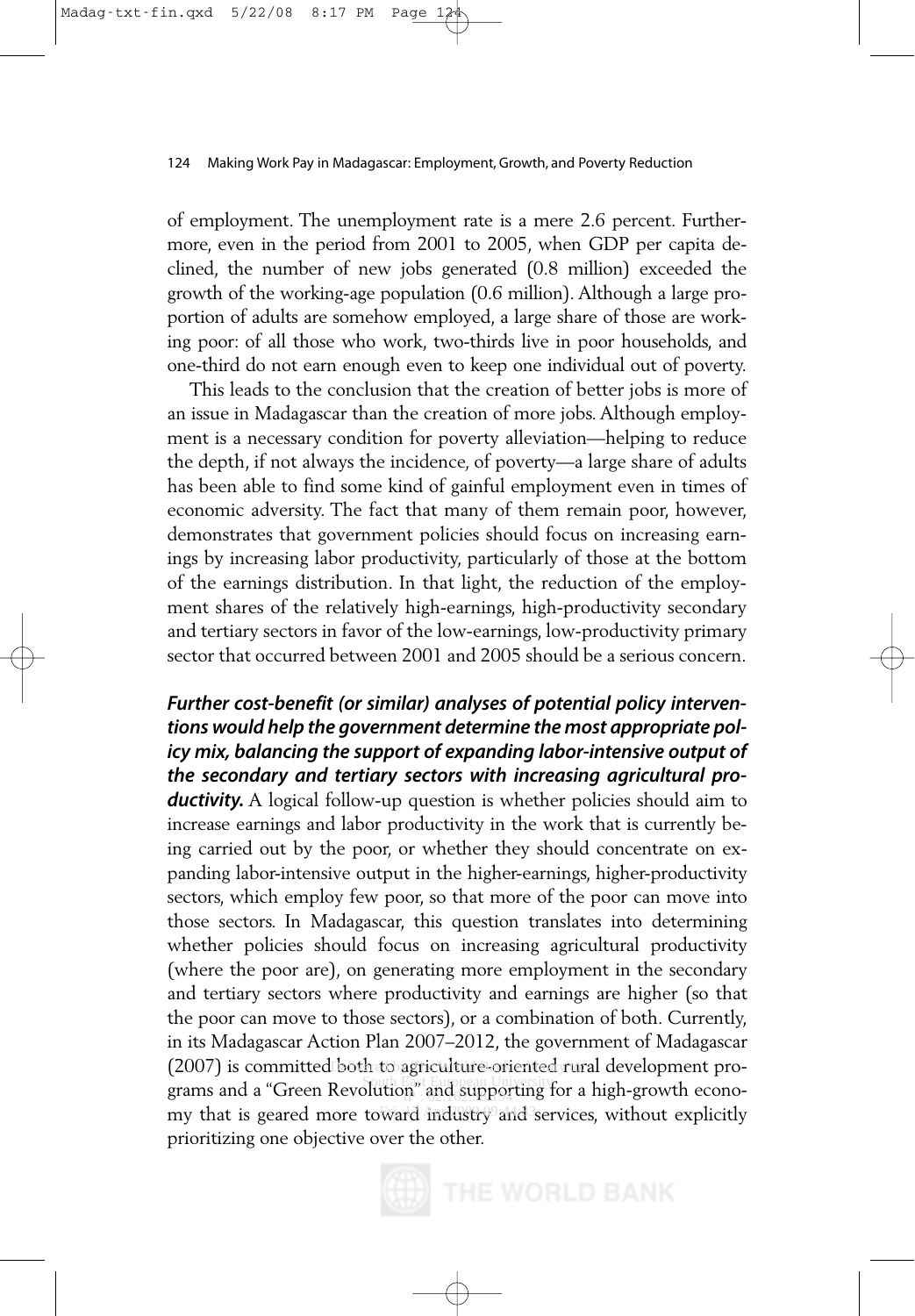The answer to the above question depends on two factors: first, the very high labor productivity and earnings in the secondary and tertiary sectors compared with those in the primary sector, and second, the very small number of people employed in the secondary and tertiary sectors compared with the number working in agriculture. In 2005, median monthly earnings in the primary sector were less than half of those in the other sectors. Primary sector labor productivity, defined as average output per worker, was only 8 percent and 14 percent of productivity in the secondary and tertiary sectors, respectively. Considering the very substantial differences in both earnings and labor productivity between the primary sector and the other sectors, it seems unlikely that the primary sector will be able to catch up with the other sectors in the medium to short term. This implies that efforts to alleviate poverty through labor should focus on moving workers from the low-earnings, low-productivity primary sector to the higher-earnings, higher-productivity secondary and tertiary sectors.

The secondary and tertiary sectors, however, start from a small employment base. The tertiary sector employs 17.4 percent of the population, the secondary only 2.5 percent. The agricultural sector employs the rest, almost 8 out of every 10 working adults.Two conclusions can be drawn from this observation. First, as the tertiary sector employs almost seven times as many workers as the secondary sector, employment-intensive growth in the tertiary sector would probably generate more higherearnings jobs than it would in the secondary sector. Policy interventions might therefore in general better focus on employment-intensive growth in services than in industry (which is not to say that good opportunities for boosting secondary sector growth, such as currently exist in the mining sector, should not be taken full advantage of). Second, even when the secondary and tertiary sectors succeed in generating employment well above the rate at which the labor force increases, the share of agricultural workers that these sectors can absorb will be relatively limited. Thus the agricultural sector will remain, in the foreseeable future, the main sector of employment for the poor.

This continuation of the importance of the agricultural sector as an employer of the poor gives rise to the question whether, in addition to policies to increase employment in the secondary and tertiary sectors, the government should not also continue its efforts to increase primary sector productivity. Particularly in the face of existing capacity and financial constraints, there is a trade-off between, on the one hand, investing in significantly improving the living standards of a relatively limited number IP UIE 182.58.954

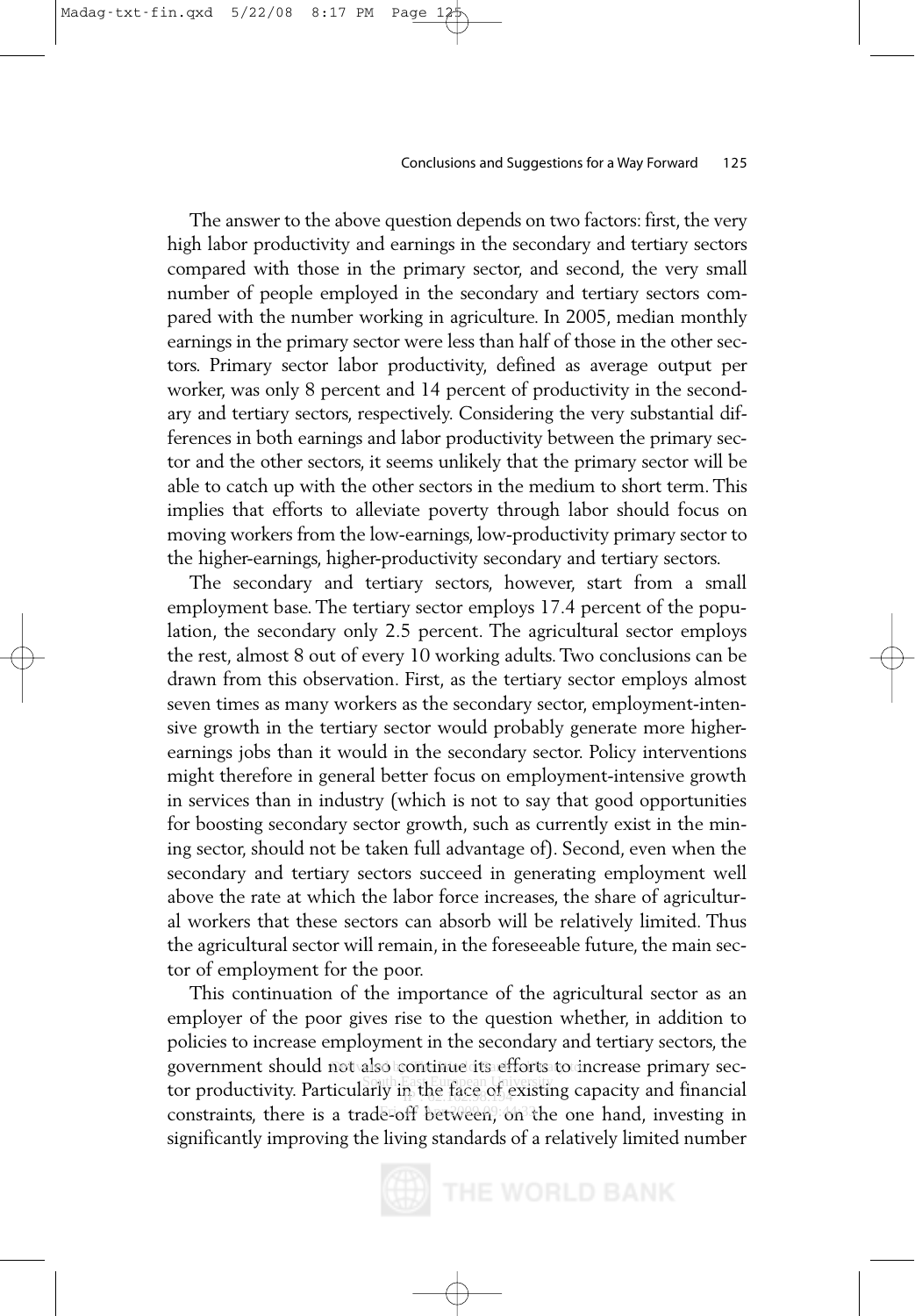of households by facilitating the growth of secondary and tertiary jobs, and, on the other hand, modestly improving the living standards of the larger share of the population through increasing primary sector productivity and earnings.

The answer to the question of whether the government should also aim to increase primary sector labor productivity depends on, among other things, an assessment of the costs and benefits of interventions that would improve agricultural productivity compared with those that would increase secondary and tertiary sector employment. Further analysis to help answer this question would therefore involve a review of the following: (i) which policy interventions can best boost employment-intensive growth opportunities for the poor in industry and, particularly, services, the costs of these policies, and the expected impact on poverty reduction; (ii) which policy interventions can best raise agricultural productivity, their costs, and their impact on poverty; (iii) which policies, such as welltargeted infrastructure projects, could at the same time help increase both agricultural productivity and employment creation in the sectors where earnings and productivity are higher; and (iv) what the indirect impact of policy interventions on other sectors would be, for example, policies that help move workers from agriculture to the tertiary sector and also raise the average output per worker in the primary sector.

**Understanding of the crisis-related departure of less productive workers from the secondary sector needs to be improved.** The observed impact of the 2002 crisis on employment and earnings allows a number of observations related to, among other aspects, the exit of less-productive workers from the secondary sector and the importance of agriculture as a coping mechanism.

Compared with 2001, the number of workers in the secondary sector in 2005 was reduced by half, while there were no major differences in output level (real output in 2005 was only 0.4 percent lower than in 2001). The crisis seems to have caused the departure of relatively unproductive workers, who seem to have been mainly self-employed and family workers, rather than wage workers. This raises a number of yet unanswered questions, including whether any rigidities existed prior to the crisis that kept these apparently less-productive workers attached to the secondary sector; why a similar development did not occur in the tertiary sector (where employment and output increased at more or less similar rates between 2001 and 2005); why the crisis triggered their departure IP developmer

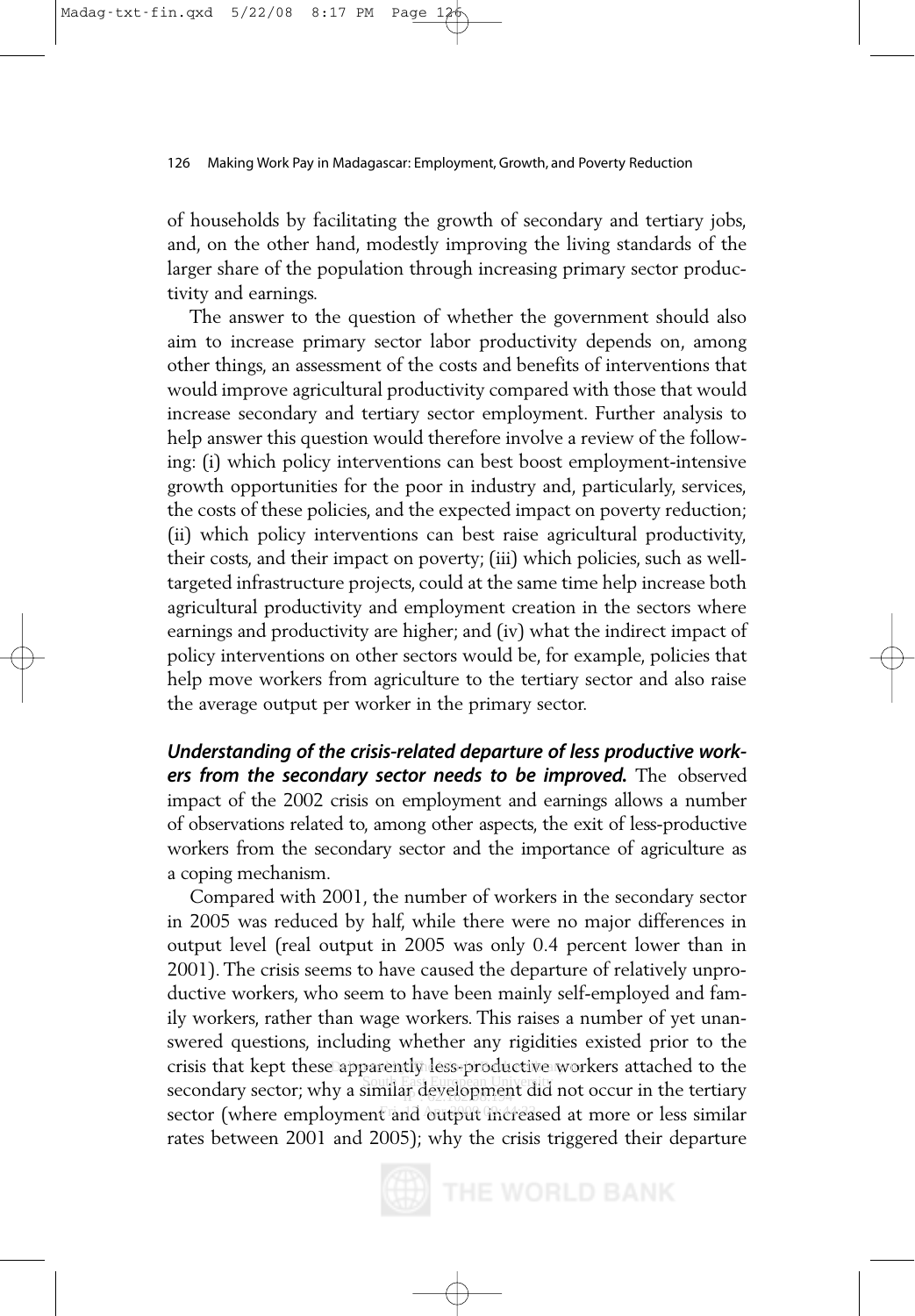from the sector; and why, three years after the crisis, they have not all returned to the secondary sector. Particularly in light of the suggested policy focus on increased employment-intensive growth in the secondary and tertiary sectors, further analyses that help answer these questions may increase understanding of how to better support the creation of highlabor-productivity jobs in the secondary and tertiary sectors.

**The importance of the agricultural sector as a safety net should be taken into account in the design and targeting of social protection mechanisms.** The massive influx of labor into agriculture reflects the importance of agriculture as a last resort for income generation in times of crises. Particularly in a country like Madagascar, which over the past decades has experienced its fair share of economic crises, this likely has implications for the value that the Malagasy population attaches to the opportunity to engage in agriculture. In other words, agriculture is not just an important economic sector, but also seems to function as a crucial safety net for a large share of the population. This is likely to add an additional perspective to any possible policy issues that would affect, for example, access to and ownership of agricultural land. Also, as most agricultural activities take place in the context of family enterprises, households without access to land lack the coping mechanism of agricultural production; they may therefore be particularly vulnerable when confronted with economic (or other) adversity. Thus, the particular vulnerability of households that cannot use agricultural production or increase their agricultural production as a coping mechanism could be taken into account in the design of social protection mechanisms.

A final observation regarding the impact of the crisis concerns the coinciding of the labor influx into agriculture with the global price increase of Madagascar's main crop, rice. Although a more detailed analysis of the impact of the changes in rice prices on poverty is forthcoming, it is likely that the agricultural sector would have been much less able to generate earnings for the substantial number of workers who moved into agriculture if the increase in rice prices had not occurred at the same time. In other words, the functioning of the agricultural sector as a coping mechanism during and after the 2002 crisis may have been substantially influenced by external factors. Thus, the extent to which the agricultural sector can function as a safety net during future crises should not be overestimated. ia safety neto Fri, 17 Apr 2009 09:44:33

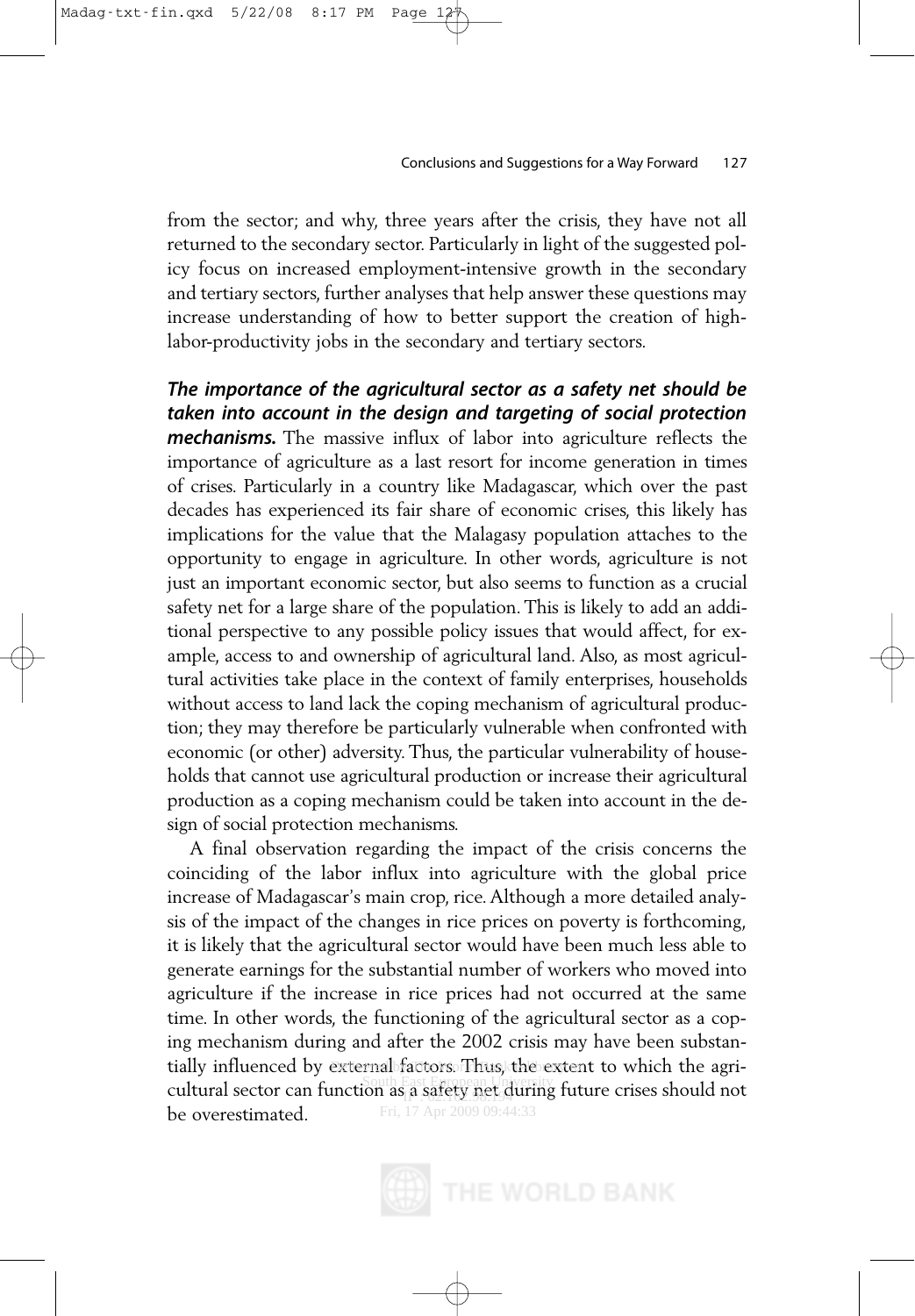**Because education and gender are the main determinants of acquiring good jobs, the government should continue promoting equal access to education across socioeconomic groups and geographic areas, as well as gender equality in the workplace.** The poverty-reducing impact of the increased availability of good jobs can be enhanced by improvements in access to these jobs by individuals in poor and disadvantaged groups. Educational attainment and gender equality, as the main determinants of acquiring good jobs, are important vehicles for improving the equality of access to good jobs.

Educational attainment has been shown to have a positive impact on the probability of obtaining nonagricultural, formal employment and higher earnings. This fact highlights the importance of the Malagasy government's continuing engagement in educational reforms. As reflected in the Madagascar Action Plan (MAP), the commitment to achieve an "educational transformation" includes the objective to increase access, quality, and effectiveness of education, including for underprivileged and vulnerable population groups. The achievement of these goals is expected to positively affect the poor's access to the available good jobs.

In the field of education, the government is paying particular attention to the education of girls. While this is a welcome effort to promote gender equality, the analyses in this report suggest that the existing gender gap in earnings cannot be fully explained by the difference in education between male and female workers, nor by other observed factors that determine employment selection and earnings. The government's recognition of the need for additional steps to diminish gender inequality is reflected in the MAP, which includes the promotion of "gender equality and empowerment of women" as one of the country's challenges. One of the indicators of the country's meeting this challenge is a reduction of the gender salary gap in the private sector by 50 percent by 2012. The minister in charge of women's affairs is leading governmental efforts to promote female participation in economic, social, and civic affairs, as well as efforts to intensively recruit more women in the public sector at all levels.

Considering the importance of schooling and gender differences for obtaining good jobs, the government should be encouraged to continue its efforts to improve educational attainment for the most vulnerable and to reduce gender inequality. To ensure an optimal impact of these initiatives, policies would greatly benefit from rigorous monitoring and evaluation exercises that would allow the continuous improvement of their efficiency and effectiveness. enent from n

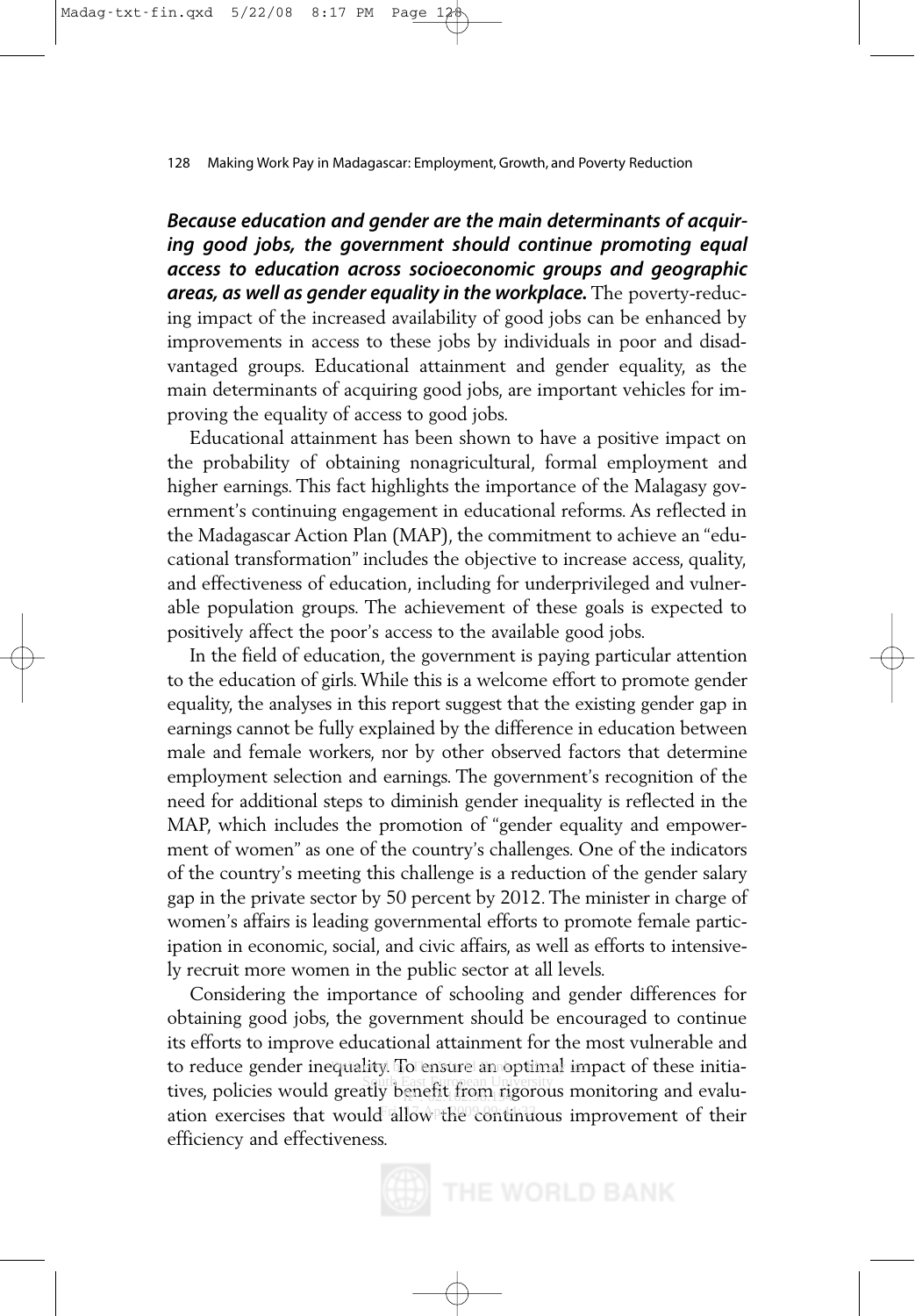**Several data issues need to be resolved or taken into account: demographics, household surveys and national accounts, and the national poverty line.** The analyses that were conducted for the preparation of this report revealed a number of data-related issues. First, there is an urgent need for updated demographic information. The last population census in Madagascar was held in 1993 and no longer serves as a reliable basis for demographic data. A comprehensive census is needed on which the selection of participants and the weights of future household surveys can be based.

Second, a problem that is not confined to the Malagasy context is the difficulty of reconciling information from household surveys with aggregate data from the national accounts. In the context of this report, microdata on earnings are compared with average output per worker to review the linkages between returns to labor. The usefulness of the comparison is limited, however, by a number of compatibility issues between the micro- and the macrodata.<sup>1</sup> As a result, the review allows only some cautious assumptions to be made on the linkages between earnings, on one hand, and labor productivity on the other. Improvements in the consistency between household surveys and national accounts data would greatly expand the information that could be drawn, for many purposes, from a combined analysis of the two data sources. Given the technical requirements of this recommendation, and considering that household surveys are regularly conducted with the technical and financial assistance of donor agencies, this recommendation can likely not be carried out without explicit donor recognition of the importance of improving the consistency between the two data sources.

Third, with the national poverty line of MGA 305,300 per year in 2005, almost 70 percent of the Malagasy population lives in poverty. (Based on the \$1-a-day poverty line, the 2005 poverty rate was 61 percent.) As a result, changes in the headcount poverty rate tend to occur with a change in living standards of the relatively better-off households (households placed at about the 70th percentile of the expenditures distribution).This result implies that, in addition to the poverty rate, both the depth of poverty and inequality measures are particularly relevant indicators of poverty and of changes in poverty in Madagascar. The depth of poverty is important because changes in the situation of the poorest quintiles are not reflected in changes in the poverty rate, unless they concern such major improvements in expenditures that these poorest households manage to cross the poverty line and leap from being very poor to being  ${\rm ges}\,\mathrm{an}_1{\rm true}$  pov

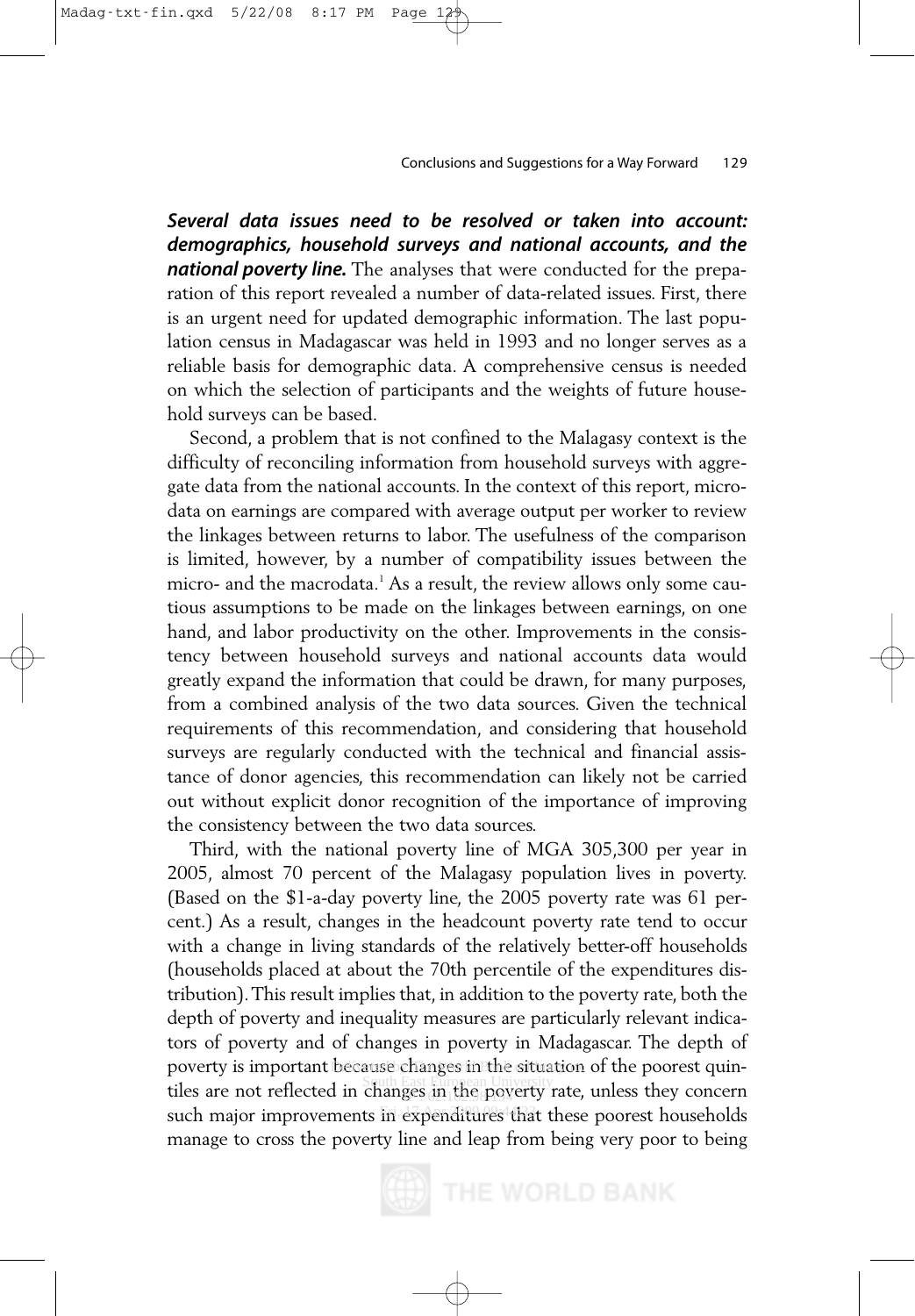nonpoor. A measure of inequality helps determine whether or not a change in headcount poverty is due to redistribution. For example, a fall in headcount poverty due to redistribution from the poorest to those around the 70th percentile is unlikely to be considered a positive development.

## **Note**

1. See Robilliard and Robinson (2003) for an example of a method to reconcile HHS data with national accounts data for Madagascar.

IP : 62.162.98.194

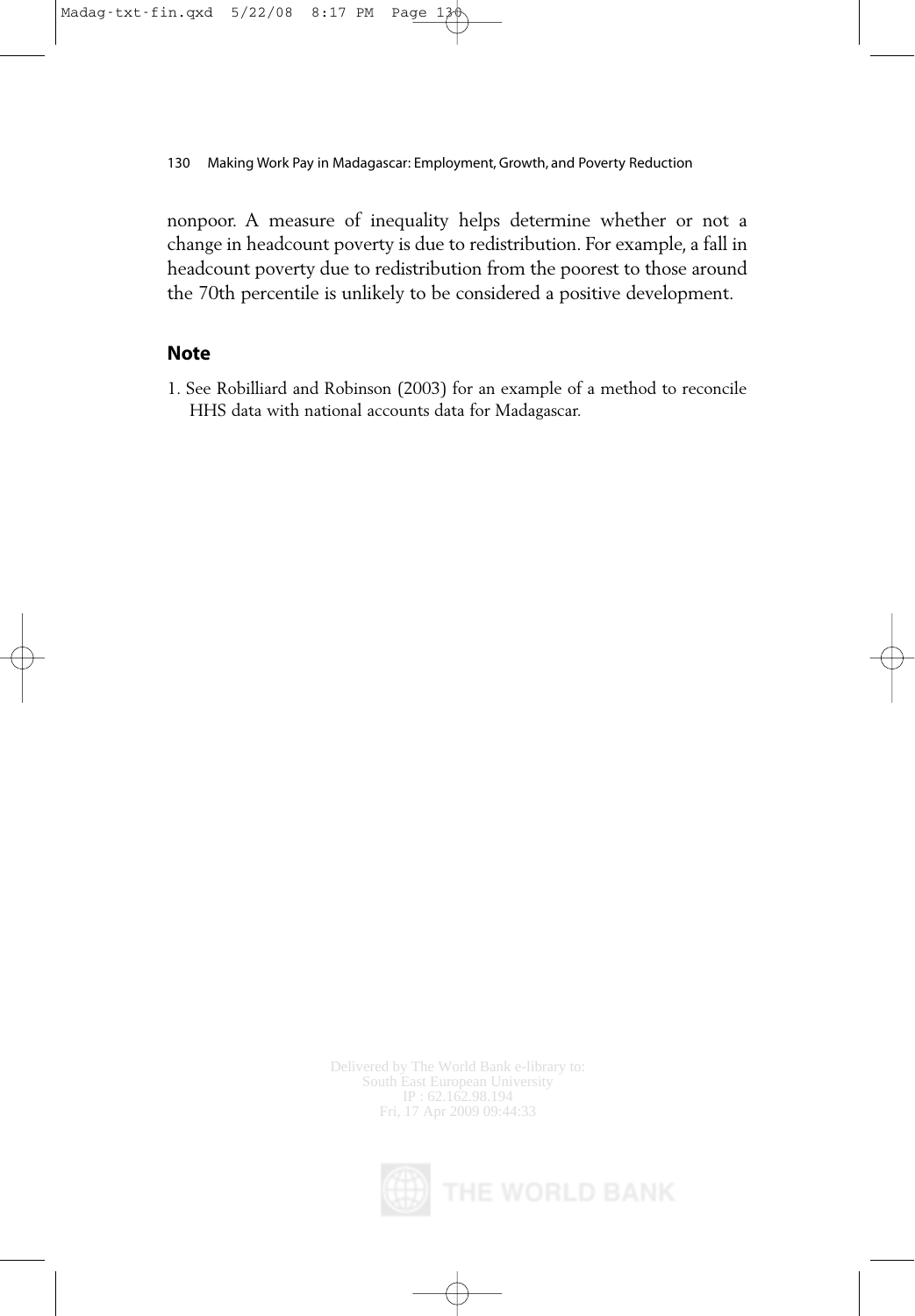# **References**

- Behrman, Jere. 1999. "Labor Markets in Developing Countries." In *Handbook of Labor Economics,* vol. 3, ed. Orley Ashenfelter and David Card. London: Elsevier Science.
- Bourguignon, Francois. 2002. "The Growth Elasticity of Poverty Reduction: Explaining Heterogeneity across Countries and Time Periods." In *Inequality and Growth: Theory and Policy Implications,* ed. Theo S. Eicher and Stephen J. Turnovsky. Cambridge, MA: MIT Press.
- \_\_\_\_\_. 2004. "Selection Bias Corrections Based on the Multinomial Logit Model: Monte-Carlo Comparisons." DELTA Working Papers 2004–20. Département et Laboratoire d'Economie Théorique et Appliquée of the École Normale Supérieure, Paris, France.
- Bourguignon, F., M. Fournier, and M. Gurgand. 2007. "Selection Bias Corrections Based on the Multinomial Logit Model: Monte Carlo Simulations." *[Journal of](http://www.worldbank.icebox.ingenta.com/content/external-references?article=0950-0804()21:1L.174[aid=8422489]) [Economic Surveys](http://www.worldbank.icebox.ingenta.com/content/external-references?article=0950-0804()21:1L.174[aid=8422489])* 21 (1): 174–205.
- Cling, Jean-Pierre, Mireille Razafindrakoto, and François Roubaud. 2007. "Export Processing Zones in Madagascar: The Impact of the Dismantling of Clothing Quotas on Employment and Labour Standards." DT/2007–06, paper prepared for the Second IZA/World Bank Conference. DIAL, Paris, June 8-9. http://www.dial.prd.fr/dialEpublications/PDF/Doc\_travail/2007-06.pdf. IP : 62.162.98.194

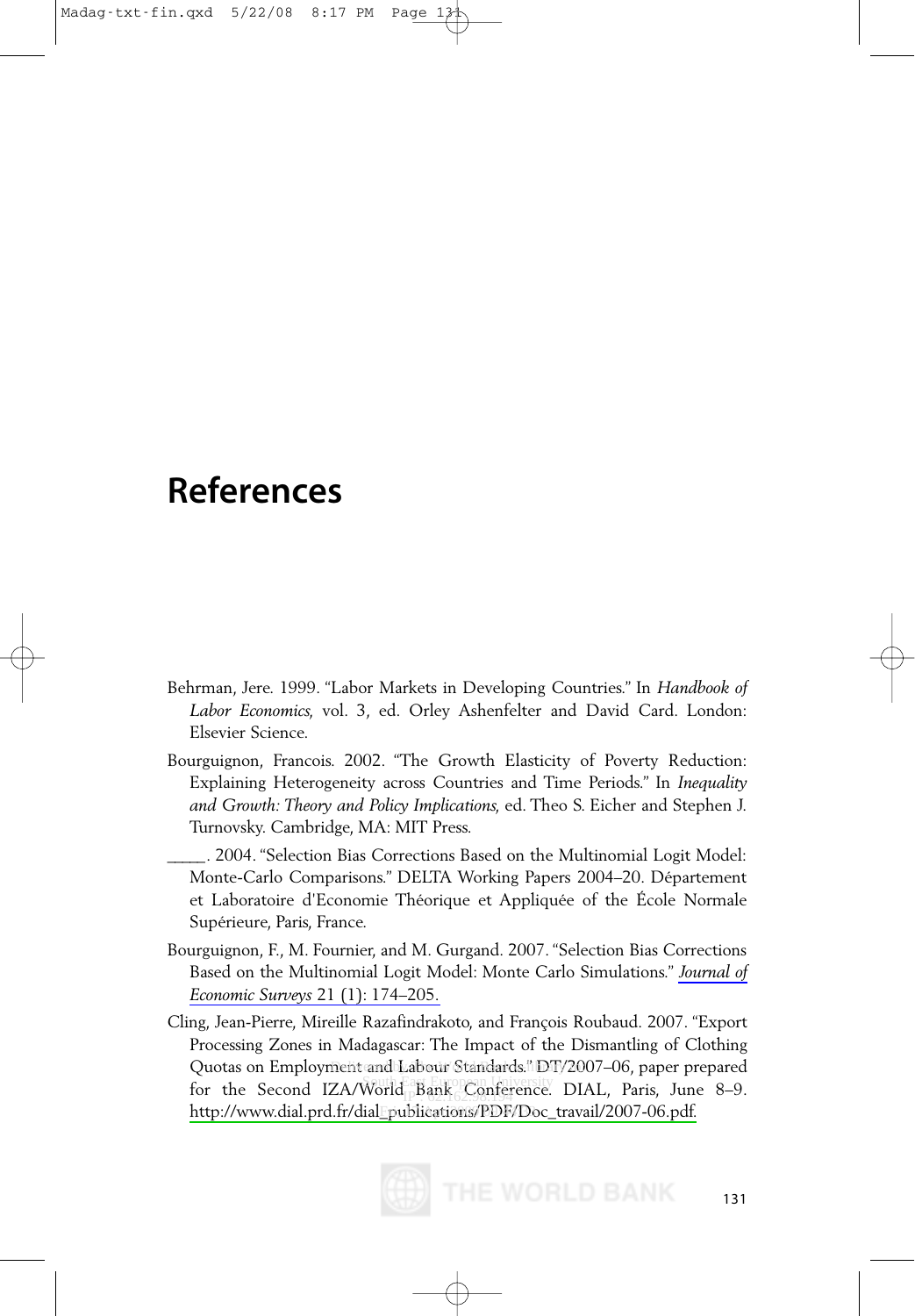- 132 Making Work Pay in Madagascar: Employment, Growth, and Poverty Reduction
- CRS (Catholic Relief Services), UNDP (United Nations Development Program), ILO. 2005. "The Export Processing Zones in Madagascar—Project for the Improvement of Productivity through the Promotion of Decent Work." ILO, Geneva.
- Dickens, William, and Kevin Lang. 1985. "A Test of the Dual Labor Market Theory." *American Economic Review* 75 (4): 792–805.
- Dorosh, Paul, Steven Haggblade, Christen Lungren, Tiaray Razafimanentena, and Zaza Burton Randriamiarana, 2003. "Economic Motors for Poverty Reduction in Madagascar." Cornell Food and Nutrition Policy Program Working Paper No. 144. Cornell University, Ithaca, NY.
- Fields, Gary. 2004. "A Guide to Multisector Labor Market Models." Social Protection Discussion Paper Series No. 0505, World, Bank, Washington, DC.
- Fields, Gary. 2006."Employment in Low-Income Countries beyond Labor Market Segmentation?" Prepared for the World Bank conference on Rethinking the Role of Jobs for Shared Growth, Washington, DC, June 19.
- Foster, J. E., J. Greer, and E. Thorbecke. 1984. "A Class of Decomposable Poverty Indices." *[Econometrica](http://www.worldbank.icebox.ingenta.com/content/external-references?article=0012-9682()52L.761[aid=92137])* 52: 761–66.
- Funkhouser, Edward. 1998."Tests of Labor Market Rigidities and the Roy Model." *[Economic Letters](http://www.worldbank.icebox.ingenta.com/content/external-references?article=0165-1765()61L.243[aid=8422491])* 61: 243–50.
- Glick, Peter. 1999. "Patterns of Employment and Earnings in Madagascar." Cornell Food and Nutrition Policy Program Working Paper No. 92, Cornell University, Ithaca, NY.
- Heckman, J. J., and G. Sedlacek. 1985. "Heterogeneity, Aggregation, and Market Wage Functions: An Empirical Model of Self-Selection in the Labor Market." *[Journal of Political Economy](http://www.worldbank.icebox.ingenta.com/content/external-references?article=0022-3808()93L.1077[aid=1886036])* 93: 1077–1125.
- Hoftijzer, M., and D. Stifel. 2007. "Exploring the Role of Employment and Earnings in Poverty Reduction: The Case of Madagascar." Draft paper for the 2007 Economists' Forum, World Bank, Washington, DC, April.
- ILO (International Labour Organization). 2003. "Review of the Core Elements of the Global Employment Agenda." Committee on Employment and Social Policy, ILO, Geneva.
	- ———. Lachaud, Jean Pierre. 2006. "Pauvreté, marché du travail et croissance pro-pauvres à Madagascar." Version 2.0, ILO, Geneva.
- Kakwani, Nanak, Marcelo Côrtes Neri, and Hyun Son. 2006. "Linkages between Growth, Poverty and the Labour Market." Economics Working Paper No. 634, Getulio Vargas Foundation, Brasilia, Brazilank e-library to:
- South East European University<br>Kraay, Aart. 2006. "When Is Growth Pro-Poor? Evidence from a Panel of Countries." [Journal of Development Economics](http://www.worldbank.icebox.ingenta.com/content/external-references?article=0304-3878()80:1L.198[aid=7619116]) 80 (1): 198-217.  $\rm{I}$ rowth $\rm{I}$ ro-Po

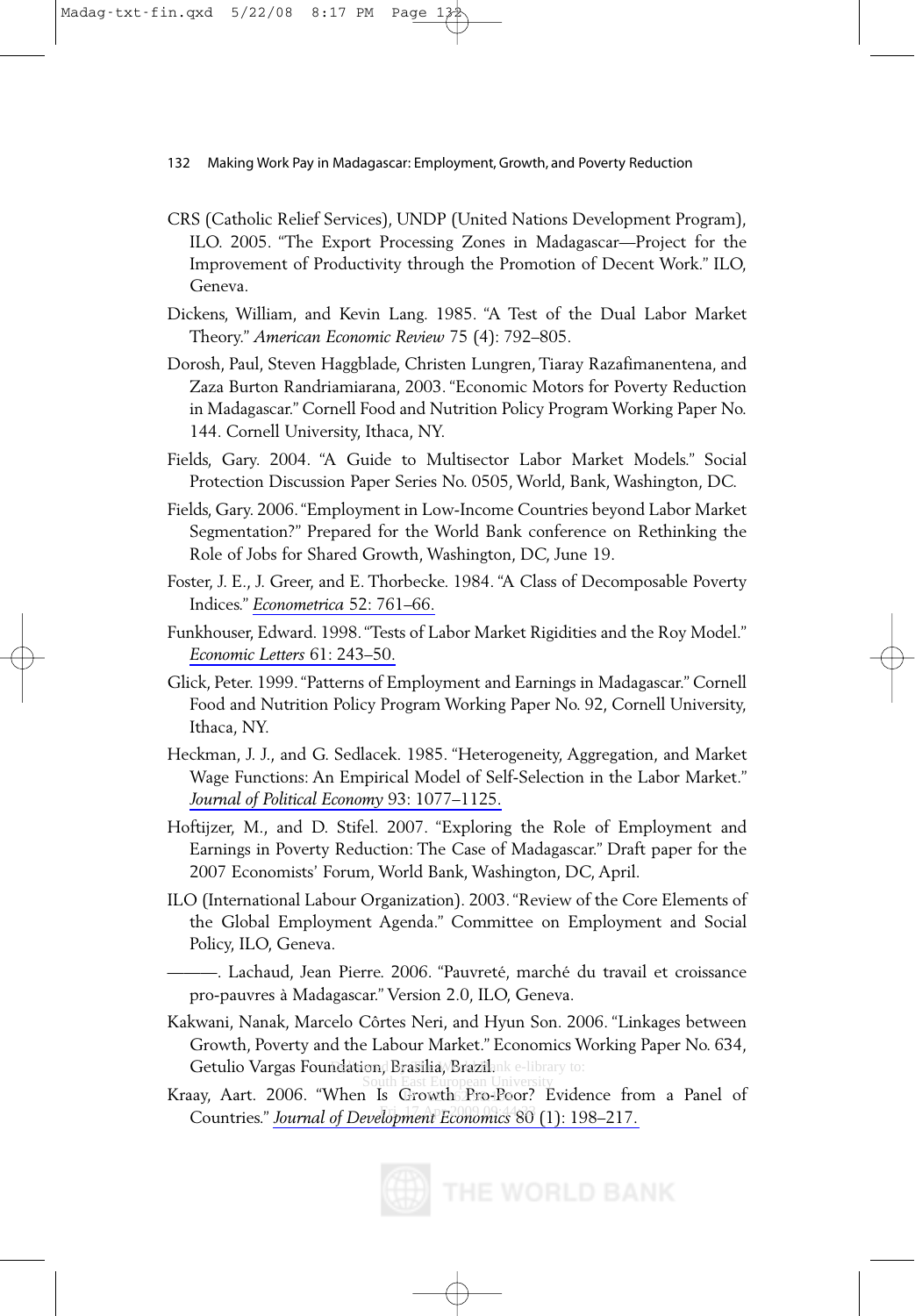- Lee, Lung-Fei. 1983. "Generalized Econometric Models with Selectivity." *Econometrica* 51 (2)507–12.
- Lucas, Sarah, and Peter Timmer. 2005. "Connecting the Poor to Economic Growth: Eight Key Questions." Working Paper, Center for Global Development, Washington, DC.
- Madagascar, Government of. 2007. "Madagascar Action Plan 2007–2012. A Bold and Exciting Plan for Rapid Development." Antananarivo, Madagascar.
- Magnac, T. 1991. "Segmented or Competitive Labor Markets?" *[Econometrica](http://www.worldbank.icebox.ingenta.com/content/external-references?article=0012-9682()59L.165[aid=2765121])* 59: [165–87.](http://www.worldbank.icebox.ingenta.com/content/external-references?article=0012-9682()59L.165[aid=2765121])
- Ravallion, Martin. 2001. "Growth, Inequality and Poverty: Looking beyond Averages." Policy Research Working Paper No. 2558.World Bank.Washington, DC.
- ———. 2004. "Pro-Poor Growth: A Primer." Policy Research Working Paper No. 3242, World Bank, Washington, DC.
- Ravallion, Martin, and Monika Huppi. 1991. "Measuring Changes in Poverty: A Methodological Case Study of Indonesia during an Adjustment Period." *[World Bank Economic Review](http://www.worldbank.icebox.ingenta.com/content/external-references?article=0258-6770()5:1L.57[aid=6998717])* 5 (1): 57–82.
- Robilliard, Anne-Sophie, and Sherman Robinson. 2003. "Reconciling Household Surveys and National Accounts Data Using a Cross Entropy Estimation Method." *Review of Income and Wealth* 49 (3).
- Sen, Amartya K. 1966. "Peasants and Dualism with or without Surplus Labor." *[Journal of Political Economy](http://www.worldbank.icebox.ingenta.com/content/external-references?article=0022-3808()74L.425[aid=324075])* 74: 425–50.
- Shorrocks, Anthony. 1999. "Decomposition Procedures for Distributional Analysis: A Unified Framework Based on the Shapley Value." Mimeo. University of Essex, U.K.
- Singh, Inderjit, Lyn Squire, and John Strauss, eds. 1986. *Agricultural Household Models: Extensions, Applications and Policy.* Baltimore, MD: Johns Hopkins University Press.
- Stifel, David, Bart Minten, and Paul Dorosh. 2003. "Transactions Costs and Agricultural Productivity: Implications of Isolation for Rural Poverty in Madagascar." Markets and Structural Studies Division (MSSD) Discussion Paper No. 56, International Food Policy Research Institute (IFPRI), Washington, DC.
- Stifel, David, Faly Hery Rakotomanana, and Elena Celada. 2007. "Assessing Labor Market Conditions in Madagascar." Africa Region Working Paper Series No. 105. World Bank, Washington, DCWorld Bank e-library to:
- Temple, Jonathan. 2005. "Dual Economy Models: A Primer for Growth South East European University Economists." *Manchester School* 73<sup>°</sup>(4): 435–78. 1P :Economy19A

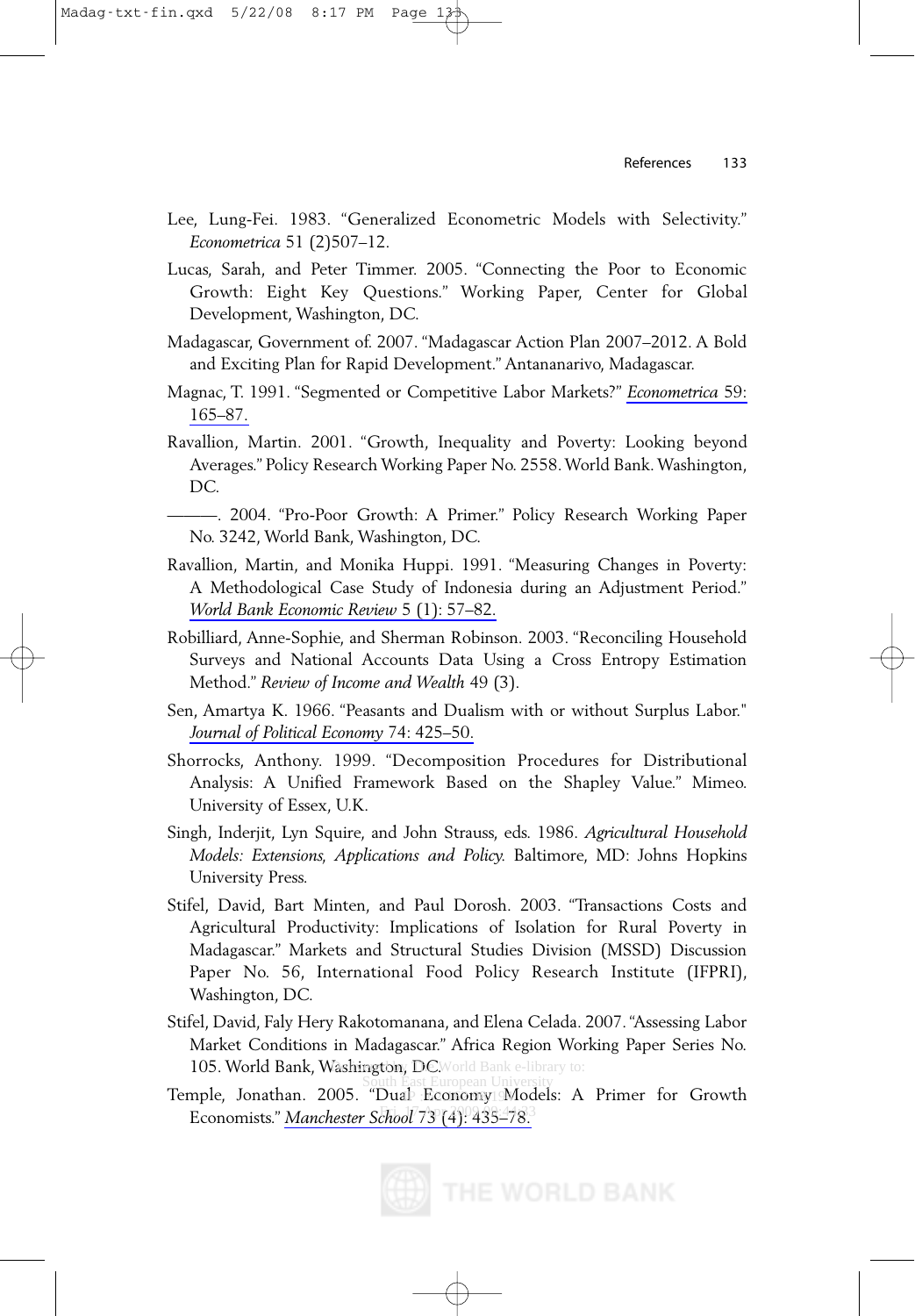134 Making Work Pay in Madagascar: Employment, Growth, and Poverty Reduction

World Bank. 2000. "Measuring Growth in Total Factor Productivity." PREMnotes Economic Policy No. 42, World Bank, Washington, DC.

———. 2003. "Country Assistance Strategy for the Republic of Madagascar." World Bank, Washington, DC.

———. 2005. "Integrated Growth Poles Project—Project Appraisal Document." World Bank, Washington, DC.

———. 2007. "Nicaragua—The Role of Labor Markets for Shared Growth." World Bank, Washington, DC.

> IP : 62.162.98.194 Fri, 17 Apr 2009 09:44:33

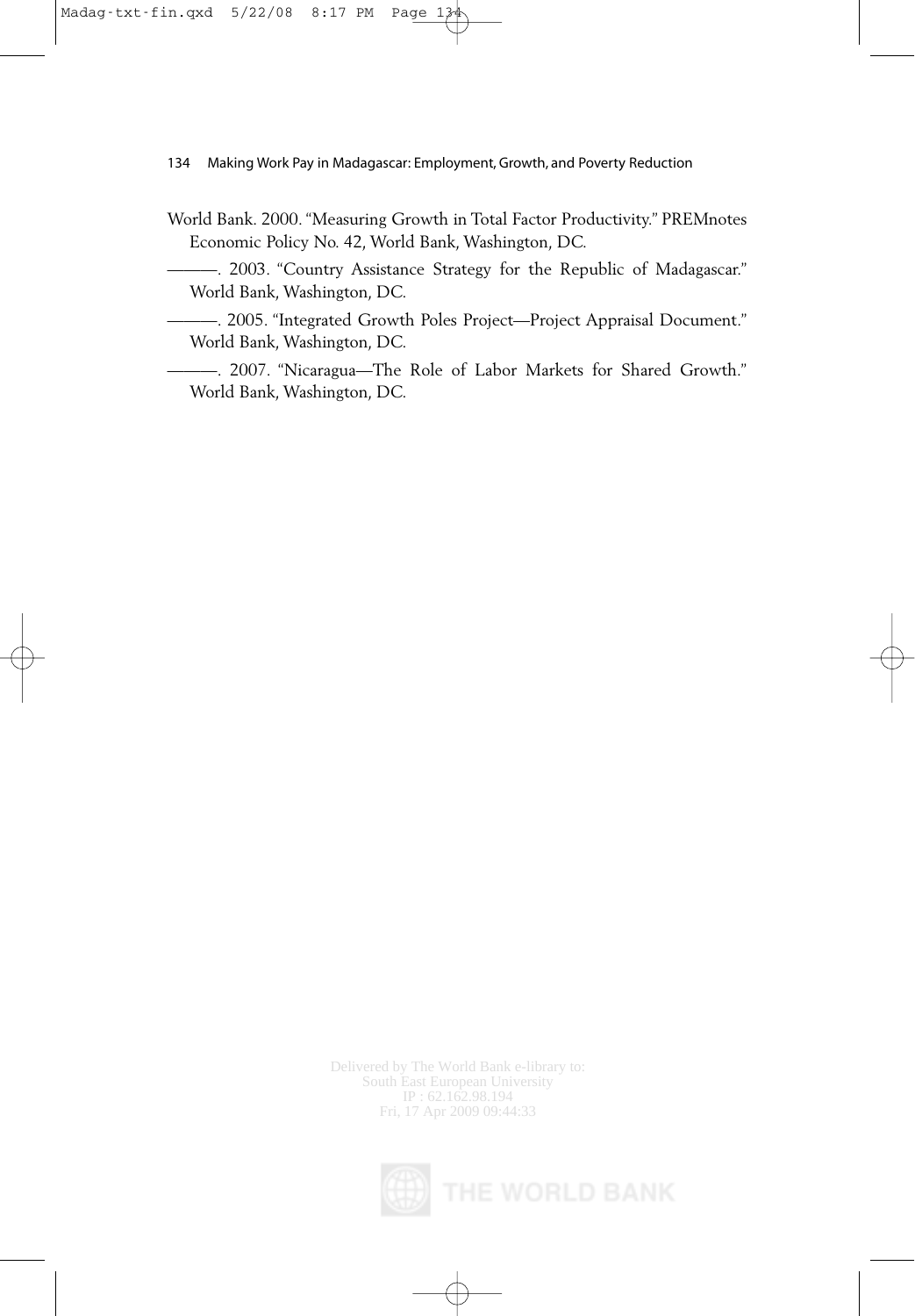# **Index**

# **A**

age, job-getting, 106 agricultural sector, 4, 6, 11, 23–28, 30, 43, 44, 46, *53n.1* earnings, 63, 64–65, 74–76, 108 determinants of, 109 education, 108 employment, 35, 36, 37–38 income, 7, 10 labor, 35, 38–39 productivity, 124–126 as safety net, 127 Anstiranana, 101 household income per capita, 100 labor income changes, 99, 102 Antananarivo, 101 household income per capita, 100 labor income changes, 99, 101, 102 residence and job-getting, 106 assets, job-getting and, 106–107

# **B**

birthrate, 20, *41n.1*

# **C**

capital-labor ratio, 55–58 capital stock, 56, 57, 58, *58n.1* cattle farming, 28, 30 child labor, 4, 14, 32, 34, 35, 88–89 urbanization and, 89 conclusions, 123–130 cost-benefit analyses, 124–126 country context, 19–42 crisis, political, 5, 36–37 agriculture and, 127 economic growth and, 22–23 labor and, 44–47 poverty rate and, 20 primary sector and, 24 worker exit, 11, 126–127

**Delivered by The World Bank e-library to:** South East Europeandepreciation, 30  $IP: 62.162.98$ **deal, 5** Fri, 17 Apr 2009 09:44:33

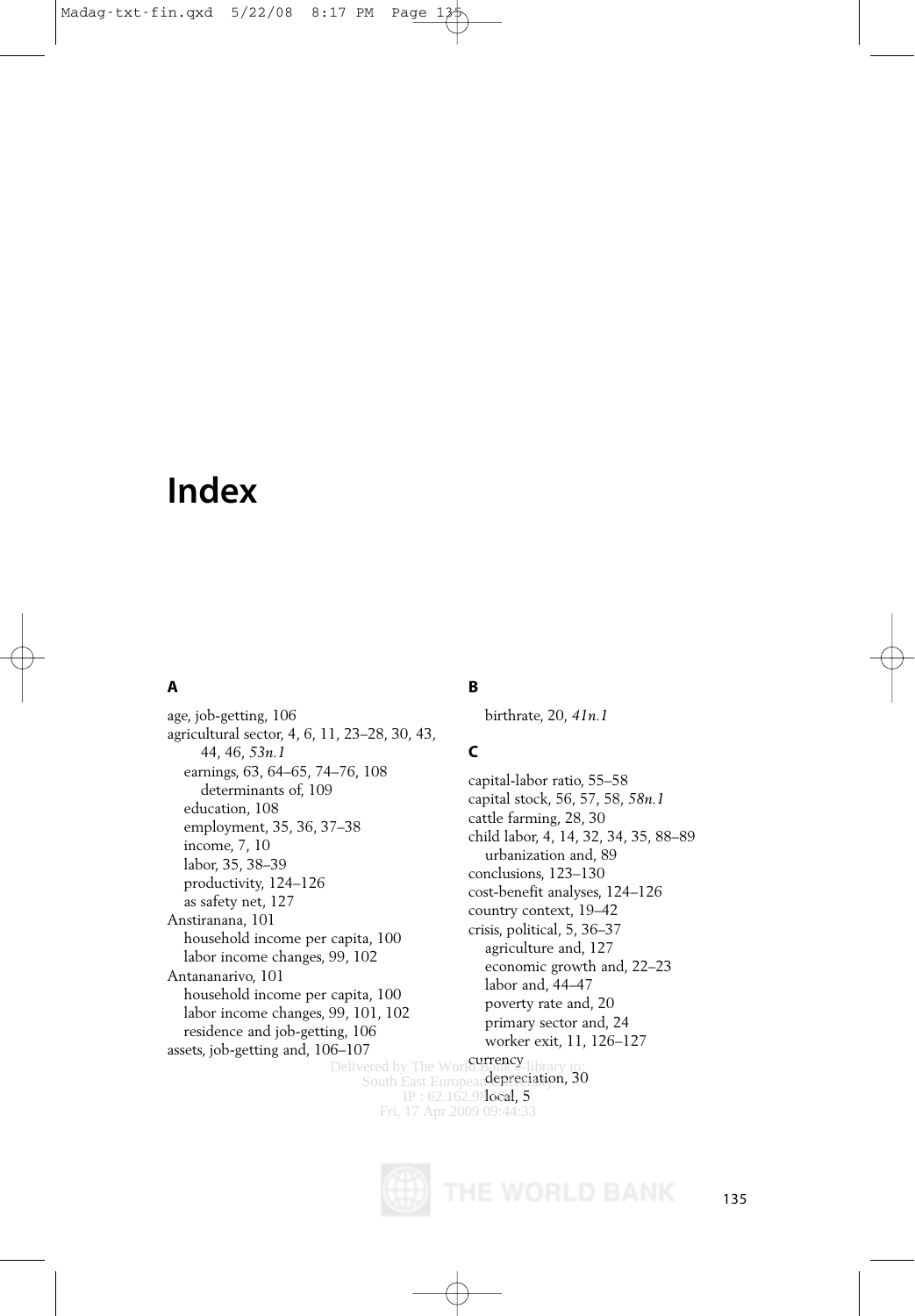## **D**

```
data, 11, 13, 15–18
  issues, 129–130
  quality, 16–18
definitions, 13, 14–15
demographics
  data issues, 129
  growth per capita and, 49–50
demographic transition, 20
dependency rate, 16–17, 20, 41n.2
```
#### **E**

earnings, 1, 4–7 capacity, 2 changes, 86–87 daily, 109, 111, 116 data, *12n.3,* 59–65, *68nn.1, 3* determinants of, 107–111, 116 distribution, 60–61 education and, 41 employment and, 69–77 employment category, 39, 73–74 employment status, 67 gender, 39, 40–41, *42n.13,* 111 hourly, 84, 98–99 inequality, 7–9 labor income, 14 monthly, 60, 61, 62–65 nonfarm enterprise, 17 nonwage agricultural, 17 poverty and, 69–77 primary sector, 62–65 region, 39 sector and, 10, 64, 67 economic growth, 22, *68n.2* expected, 23, *41n.5* economic stability, medium-term, 23–24 education earnings and, 9–10, 11, 41, *42n.12,* 108–110 employment category and, 108–110 employment structure and, 38, 40–41 gender gap, *118n.7* job-getting and, 104–105, 128 returns to, 9, 113–115 elderly population, 34 employed, 14 employment, 1–2, 4, 5, 33 data, *58n.3* determinants of, 117 South East European U

distribution, 44, *118n.10* earnings and, 69–77 growth per capita and, 49–50 poverty and, 70–73, 90, *90–91n.2* rate, 32, 123 sectoral distribution, 45, 46, 47, 48–49, 65, 82 status, 70–73, 92–93 structure, 36 types, *117n.2* working-age population, 92–93 employment-intensive growth, 126 energy industry, 28 enterprise income, 75 experience, 117n.3, *118n.6* earnings and, 110–111 gender, 110–111 returns to for women, 111, *118n.6* export processing zones (EPZ), 23, 26–32, *41nn.7,8* exports, 23 growth trends, 29

## **F**

family enterprise worker, 14 family workers, 71–72 earnings, 73–74 farming sector, 24–25, 27 Fianarantsoa, 101 household income per capita, 100 labor income changes, 99, 102 fisheries sector, 24–25, 27, 28, 30 foreign assistance, 24 foreign direct investment (FDI), 23 forestry, 30 formal sector employment, 14, 32, 38–39, *42n.11, 117n.1, 118n.9*

#### **G**

GDP, 5–6, 7–9, 15 annual growth, 22, 23 gender earnings and, 10, 11, 39, 40–41, 42n.13, 110–111 determinants of rural employment Delivered by The World Bank enligter 190 IP: 62.162.98.19 male 118 Fri, 17 Apr 2009 determinants of urban employment female, 121 male, 120

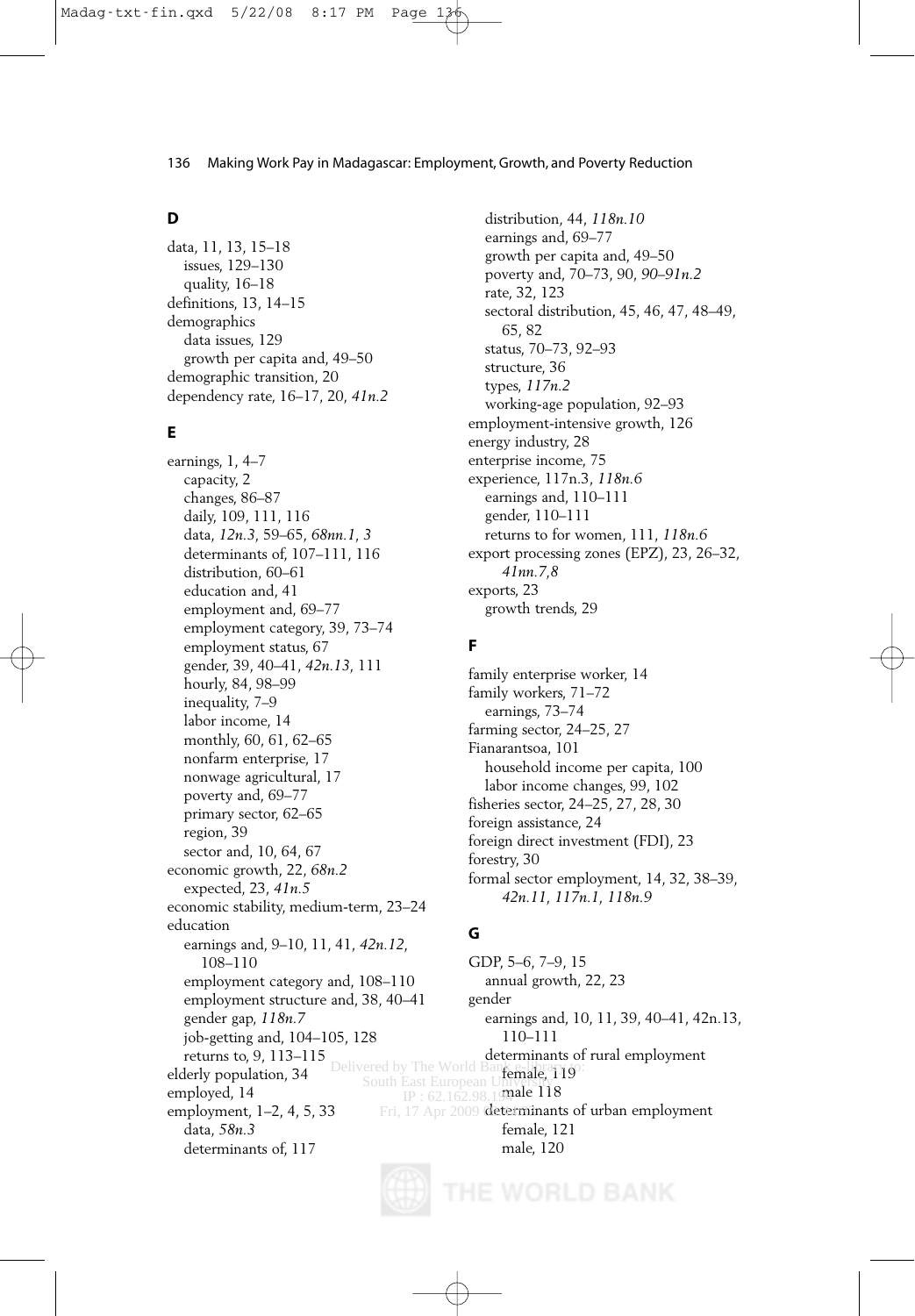experience, 110–111, *118n.6* job-getting, 104, 128 gender gap, 117, *118n.7* education and, *118n.7* informal vs formal sector, 117 job-getting, 128 GNP per capita contributions to change, 51 primary sector, 52 productivity and, 50–52 secondary sector, 52 tertiary sector, 52 Green Revolution, 124 growth demographics, 49–50 employment, 49–50 labor productivity, 50 per capita, 49–53 poverty impact, 11-12n.2 sectoral vs subsectoral, 15

## **H**

hours worked, *18n.1,* 72–73, 98, 101 earnings and, 110 household dependency rate, *95n.1* household enterprises, 71 earnings, 15 worker, 14 household labor income, 75, *90n.1* composition, 75–76 Kakwani, Neri, and Son decomposition, 94–95 per capita, by province, 100 poverty changes and, 87 profile, 85 structure, 78 household structure, job-getting, 107

# **I**

inactive, 14 poverty and, 71, *90–91n.2* income, 21 growth, 1, *11n.1* hourly earnings, 84 inequality, 60–62 per capita, 20, 84, 96 transfers, nonlabor, 75 informal sector, 35 infrastructure, rural, 11, 63 assessments, 55–58 earnings and, 59–68 primary sector, 62–65 sector and, 10, 43–44 Delivered by The World **Bources of change, 55–58** South East Europdife expectancy, 20, 41n.1 IP: 62.1621. Ving standards, 20 Fri, 17 Apr 2009 09:44:33<br>**low earners, 15** 



# **J**

JIRIMA, 23, 24 job creation, 126 better vs more, 123–124 high-earning, 10 jobless growth, 2 jobs location, 4–5 nonagricultural and wage-earning, 103–121 probability of getting, 103–107

# **K**

Kakwani, Neri, and Son decomposition, 94–95

# **L**

labor force, 4, 14, 49 labor income household participation, 102 rural vs urban areas, 96–99 sources, 83–90 sources of change, 96–102 by province, 99–102 labor market, 1–2, 14, 32–41 hierarchical decomposition, 34 indicators, 33 segmentation, 111–113 structure, 4–5 transmission mechanism, 2 labor productivity, 2, 5–6, 46, 49, *53n.4,* 123 aggregate and sectoral, 59–68 growth per capita and, 49–50

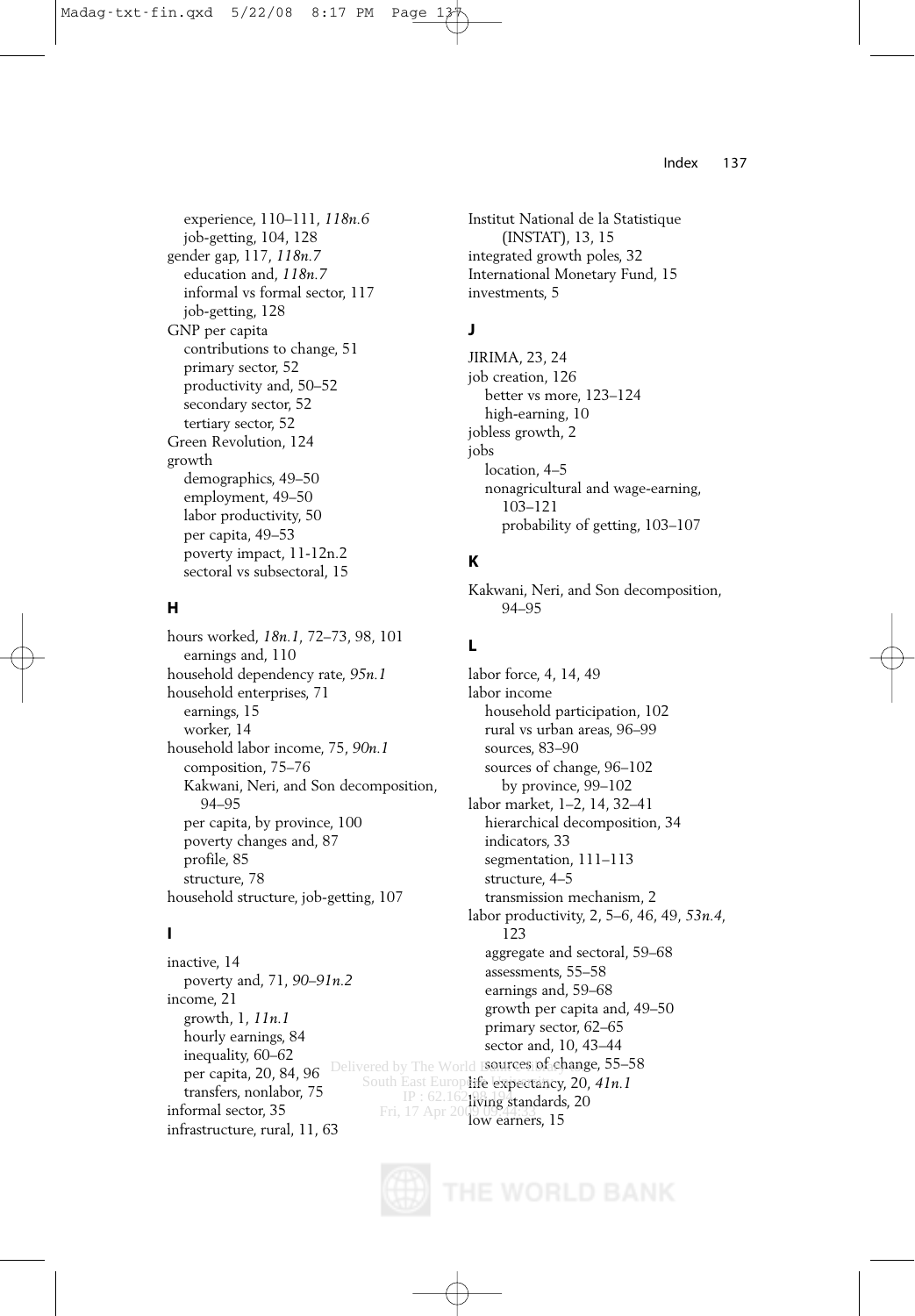#### **M**

macroeconomics context, 22–32 indicators, 25 Madagascar Action Plan 2007–2010, 23–24 Mahajanga, 101 household income per capita, 100, 102 manufacturing sector, 24, 32, 106 marginal workers, *118n.10* market forces, 67 microdata, macrodata vs, 63–64 migration, job-getting, 106 mining, 32 Most Favored Nation Status Agreement, 23

#### **N**

national accounts, data issues, 129 national poverty line (NPL), *18n.2, 20, 41n.4* data issues, 129–130 nonemployment, education and, 105 nonfarm nonwage workers, determinants of daily earnings, 109 nonlabor income, job-getting, 106–107 nonlabor transfers, 77 nonwage earnings, 63 nonwage work, 35 nonwage workers, 33 education and earnings, 108

# **O**

oil, 23 output data, 7 sectoral, 45, 46, 47

## **P**

pension funds, *42n.11, 118n.9* policy mix, determining, 124–126 population, 16, 19, 21 growth, 4, 20, *41n.1* poverty, 23, *41n.4* changes within, decomposition, 79–82 depth, 8–9, 11, 86–87, 90 earnings and, 69–77 employment and, 69–77, 90–91*n*.2<sub>P: 62, 162, 98, 1944, 46</sub> employment status, 70–73 incidence, 7–9 income and, decomposition, 83–84 **S** Fri, 17 Apr 2009 **@arnings, 61–62** Delivered by The World  $\text{IP}: 62.162.98.194$ 

intra- vs intersectoral effects, 81 rural, 20–22, *41n.3* urban, 20–22 poverty rate, 8, 11, *11n.1,* 17–18, *18n.2,* 20, 21, 70 decrease, 82–83 rural vs urban, 7–8 prices, earnings and, 62–63 primary sector, 30, *41n.6,* 43, 44, *53n.3* earnings, 61–62, 63 employment, 45, 47 GNP and, 52 growth, 64 income, 7, 8, 10, 78, 82 labor productivity, 62–65, 126 output, 45, 47, 63 political crisis and, 24 the poor, 48 private sector education, returns to, 113–115 nonagricultural, growth, 32 public transfers, 76–77 public works sector, 26–32, *42n.9*

#### **R**

remittances, *18n.1,* 76–77 report objectives and structure, 2–3 residence, job-getting, 106 rice prices, 5–7, 30,31 production, 5–7, 31, 64–65 rural areas development programs, 124 earnings, 39 infrastructure, 11, 63 labor income sources of change, 96–99 labor market, 4 rural employment, determinants of female, 119 male, 118

safety net, agriculture as, 127 salary workers, 33 savings, 63 secondary sector, 24–25, 26, 30, *41n.6,* 43, employment, 45, 47 employment distribution, 65

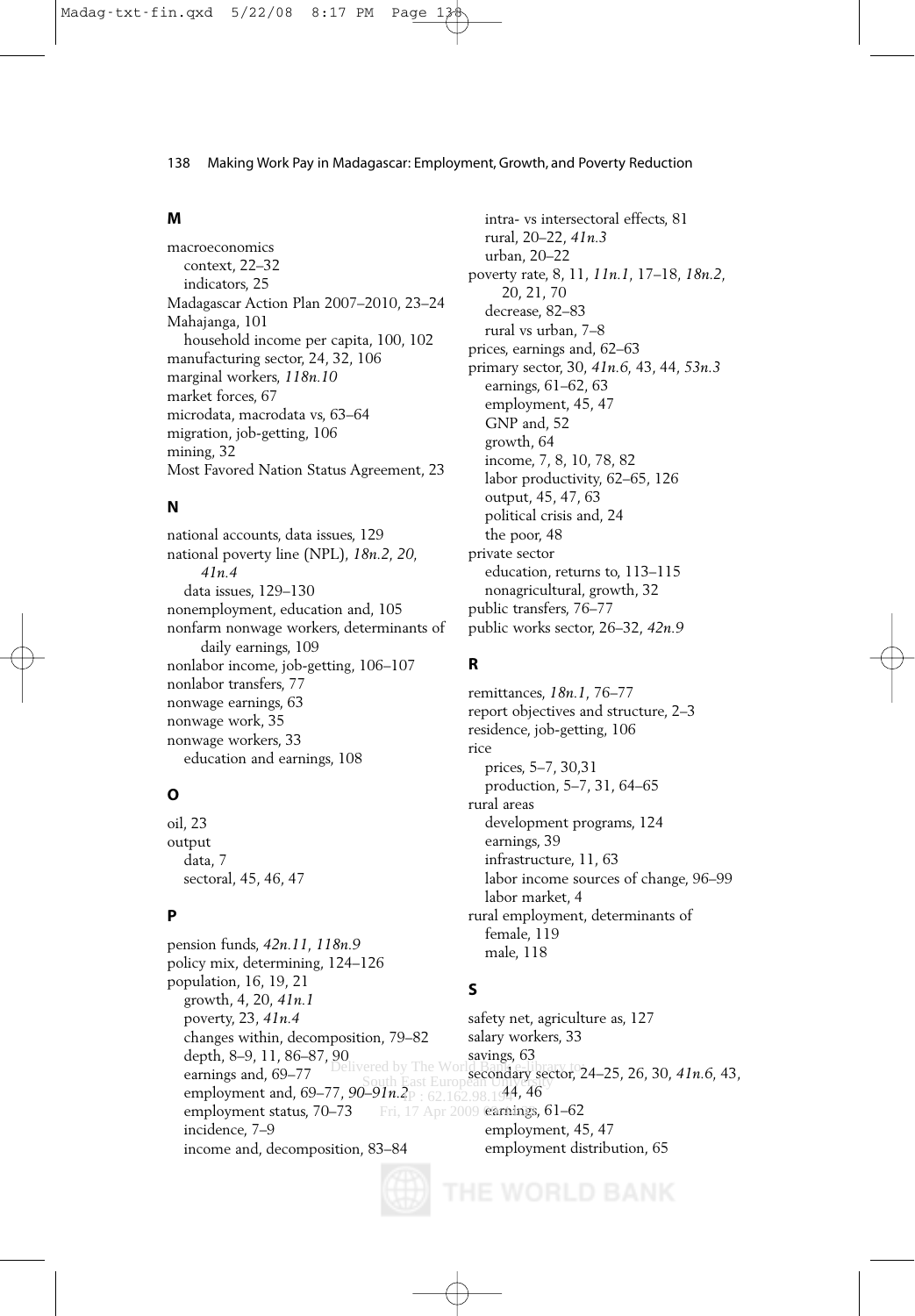GNP and, 52 importance, 79 income, 8, 10, 78, 82 labor-intensive output, 124–126 less productive workers, 126–127 output, 45, 47 the poor, 48–49 unproductive workers, 65–66 wages, 65 worker exit, 11, 126–127 sectoral employment distribution, 48–49 earnings, 77–83 sectors comparability, 65–68 output growth, 26 productivity, 44 self-employed, 14, 65–66, 68, 71–72 earnings, 73–74 services sector, 24, 27 Shapley Decomposition, 54 subsistence farmers, *41n.3* surveys, household, 59, *92n.3* data issues, 129 multipurpose, 15–18

# **T**

taxes, 29 tertiary sector, 24, 26, 27, 30, *41n.6,* 44, 46, *53n.2* earnings, 61–62 employment, 45, 47 GNP and, 52 importance, 79 income, 7, 8, 10, 77–78, 82–83 labor-intensive output, 124–126 output, 45, 47 wages, 66–68 textiles sector, 23 trade, *41n.7* Toamasina, 101 household income per capita, 100 labor income changes, 102 Toliara, 101 household income per capita, 100

total productivity factor (TPF), 55–58 tourism, 23, 32 transport of goods, 27

## **U**

unemployed, 14 unemployment, 9, 33, 35, *42n.10,* 65, *68n.5,* 99, 102 rate, 71 unproductive workers, 65–66 urban areas, 36, 38–39 child labor and, 89 earnings, 39 employment determinants female, 121 male, 120 employment status and, 37 labor income, sources of change, 96–99 labor market, 4 vanilla production, 64–65

## **W**

wage employment, 32, 35, 36, 37–38, *42n.11,* 71–72, 75 earnings, 15, 73–74, 76, 108 determinants of daily earnings, 109 education and, 38, 108 labor market segmentation, 111–115 wages EPZ, 29, 30 hourly, 101 secondary sector, 65–68 tertiary sector, 66–68 wage workers, 9–10, 14, 33, 39 working poor, 4, 15, 38 working-age population, 14, 20, 32–33, 34, 35, 43 employment status, 92–93

# **Z**

*Zones Franches. See* export processing zones

**labor income changes, 102** ivered by The World Bank e-library to: IP : 62.162.98.194